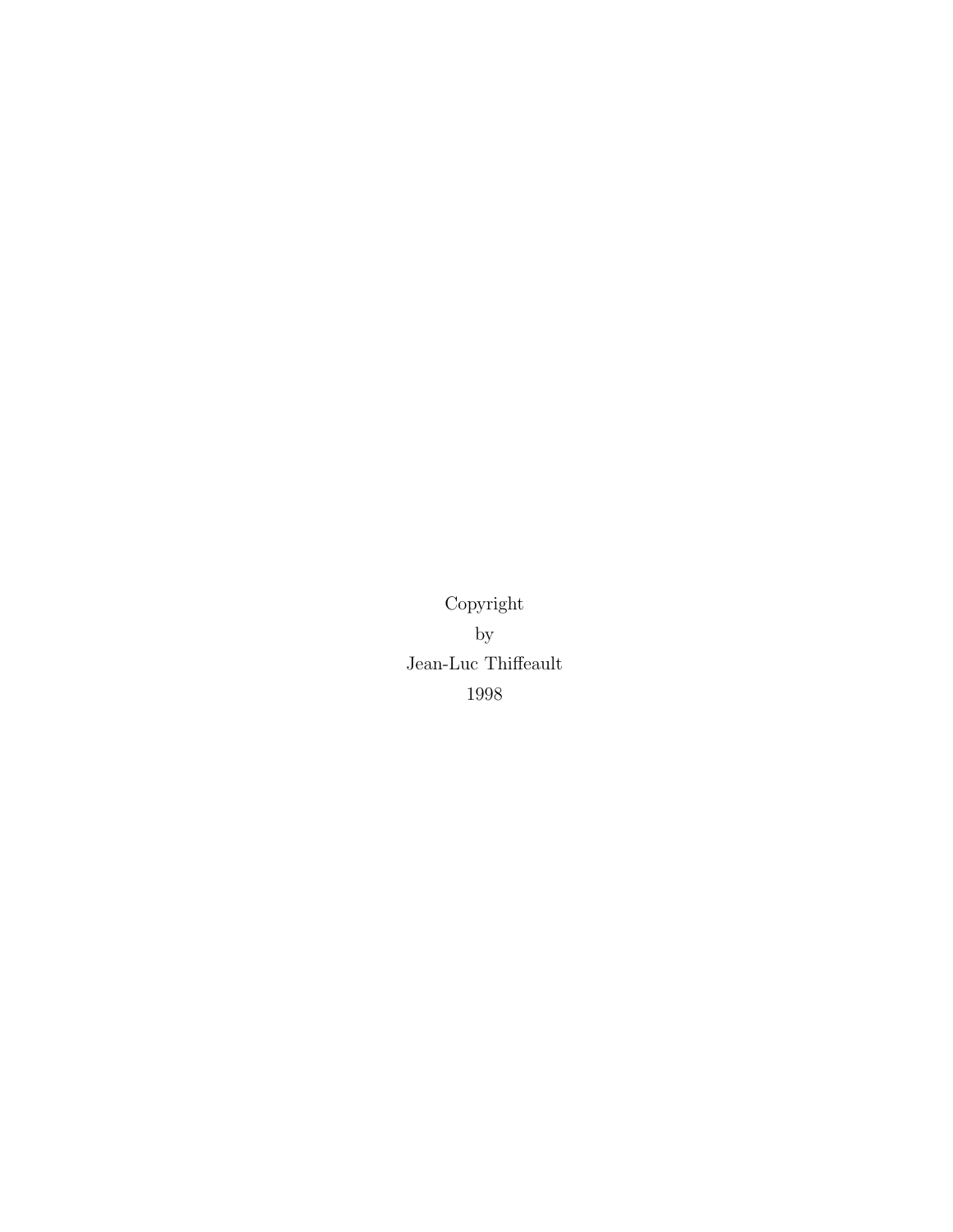## CLASSIFICATION, CASIMIR INVARIANTS, AND STABILITY OF LIE–POISSON SYSTEMS

by

## JEAN-LUC THIFFEAULT, B.S., M.A.

#### DISSERTATION

Presented to the Faculty of the Graduate School of The University of Texas at Austin in Partial Fulfillment of the Requirements for the Degree of

### DOCTOR OF PHILOSOPHY

THE UNIVERSITY OF TEXAS AT AUSTIN

December 1998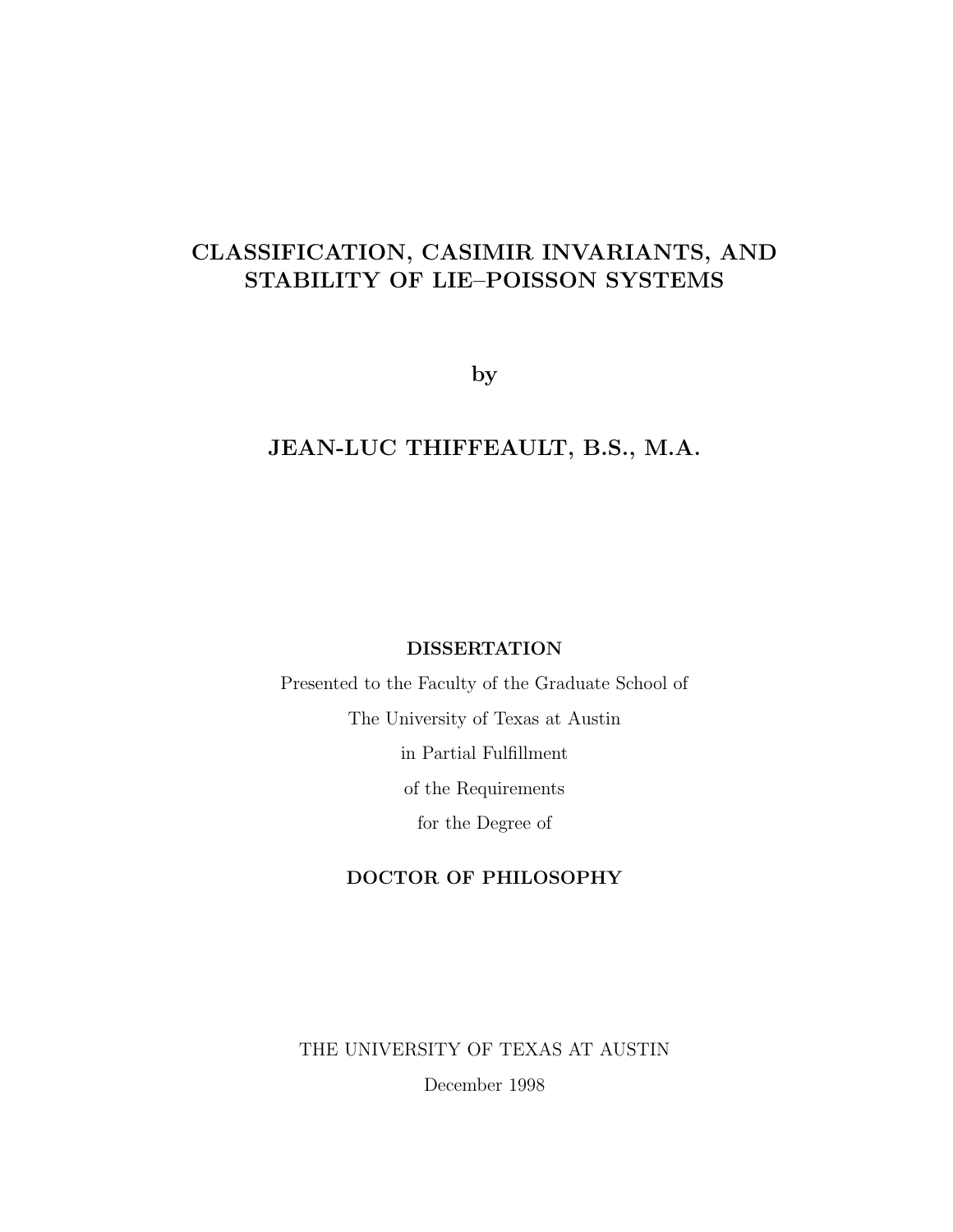## CLASSIFICATION, CASIMIR INVARIANTS, AND STABILITY OF LIE–POISSON SYSTEMS

### APPROVED BY DISSERTATION COMMITTEE:

Supervisor:

P. J. Morrison

R. D. Hazeltine

C. W. Horton

R. de la Llave

F. L. Waelbroeck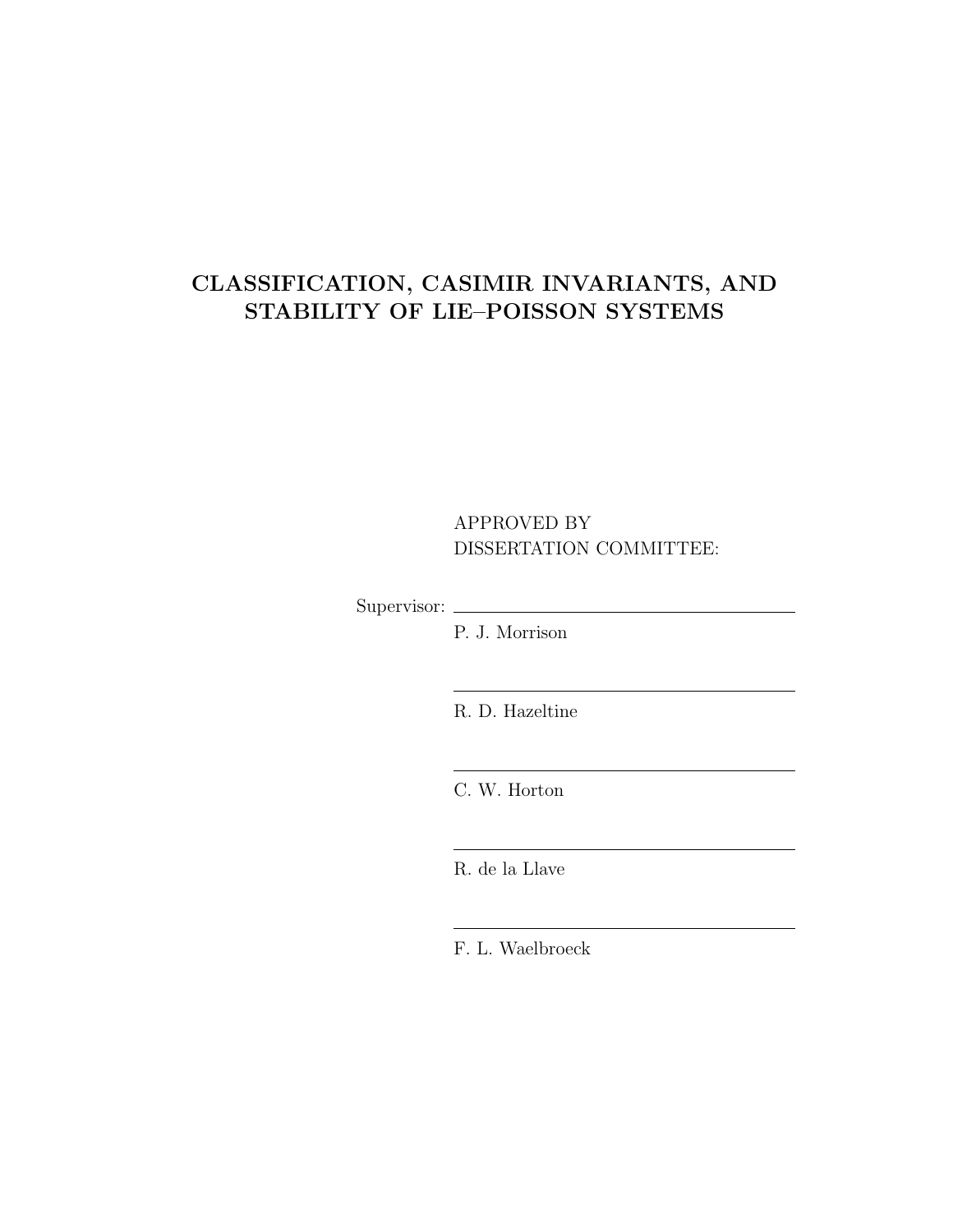A mes parents, Irène et Claude.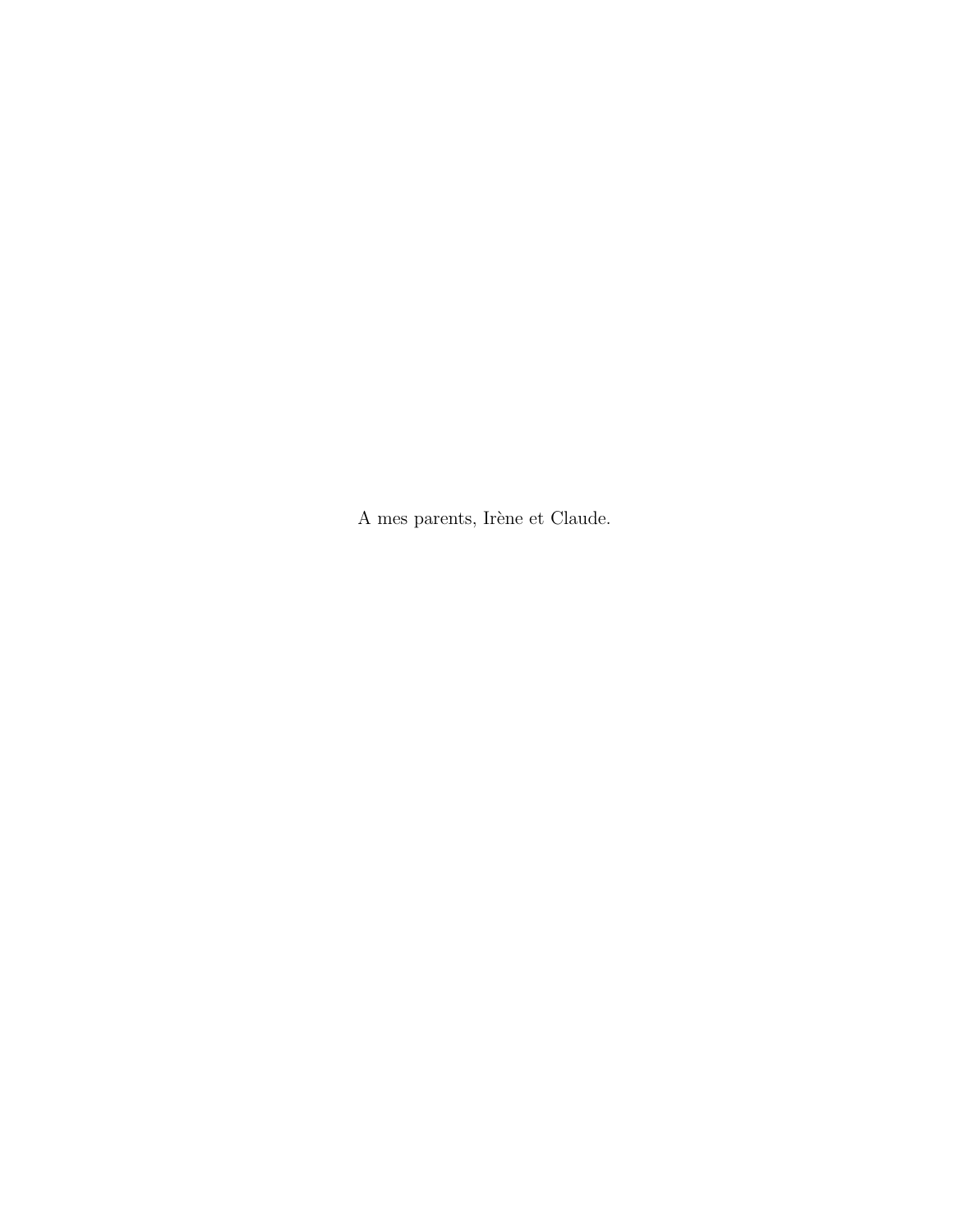## Acknowledgements

Well, there are quite a few people whose influence, guidance, inspiration, motivation, support, or general comic and emotional relief allowed me to get through this ordeal. I will endeavour not to forget anybody, but if you don't see your name here and feel you've helped me in some way, then tough luck: you really didn't.

First of all, my committee members, for passing me. François Waelbroeck and Richard Hazeltine provided me with a framework for plasma physics. Wendell Horton, who has supervised me in the past and knows it can be an ordeal, contributed to the diversification of my interests. And without Rafael de la Llave, I would never talk to mathematicians.

A great debate arena, if you happen to be a student of the Morrison way of life (make no mistake: it is a vocation), is the infamous Friday Meeting. There ideas are exchanged and hopes shattered. The participants include(d) Morrisonites Tom Yudichak, Chris Jones, Nikhil Padhye, Todd Krause, Philip Kromer, and Evstati Evstatiev, who all provided me with intellectual motivation, except for Todd. There were also hanger-ons from the math department, and I especially enjoyed the regular presence of Oliver Knill, and more recently, José Carillo.

A special mention goes to ex-Morrisonite Brad Shadwick, with which intellectual discussions have been as endless as the gin and tonics. I take this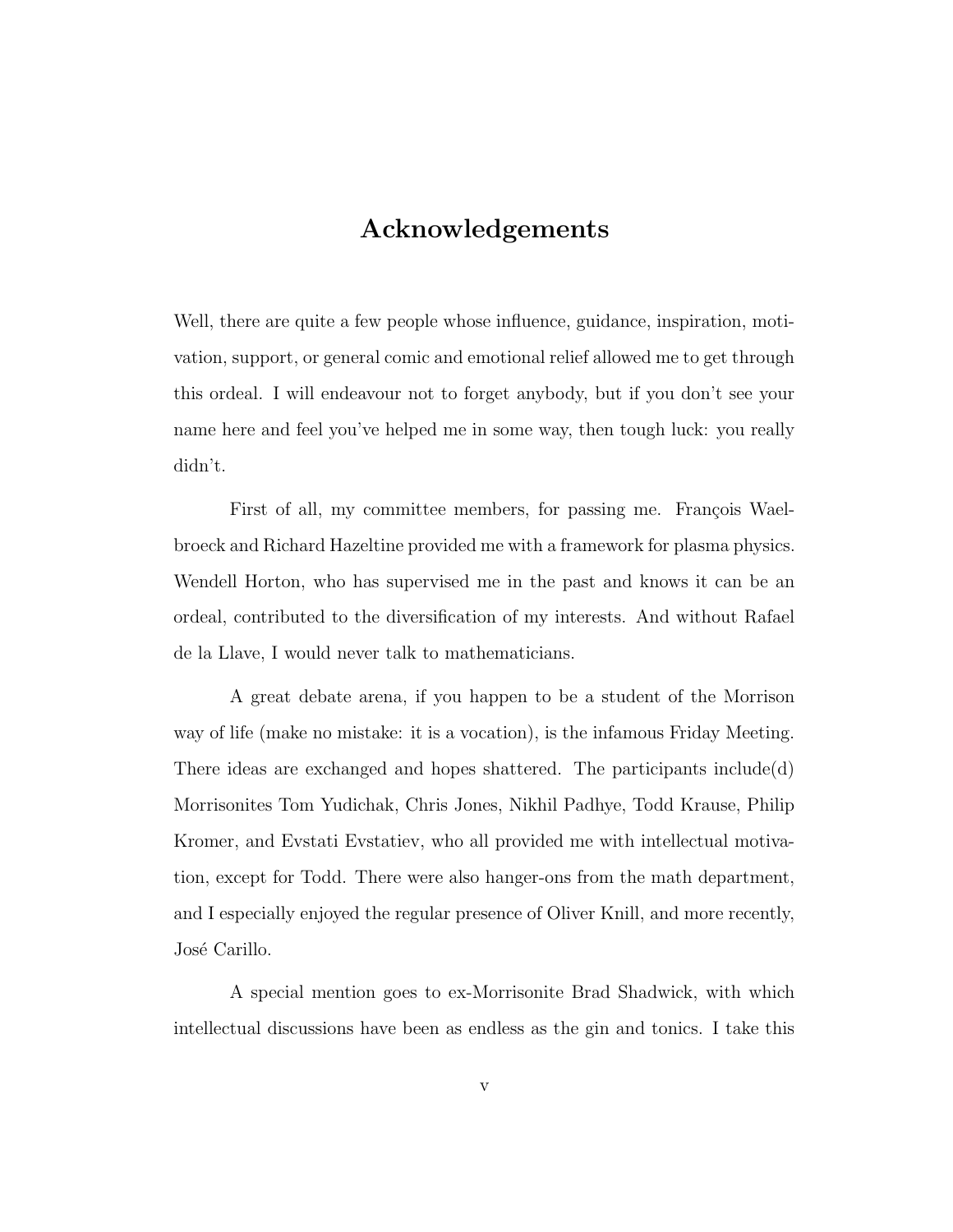opportunity to thank the Bombay London Gin company, for their blue-bottled gem. Ex-Morrisonite Diego "Big Daddy" del Castillo-Negrete also deserves a mention, for his gin-drinking efforts and general entertainment value.

Woods Hole Summer Program regulars and ex-fellows have been a source of important stimulation and diversification. In particular, Joe Biello, Alex Casti, Rupert Ford, Keith Julien, Norm Lebovitz, Steve Meacham, Francesco Paparella, Antonello Provenzale, Mike Shelley, Ed Spiegel, and Bill Young are jolly good chaps. It is always a pleasure to interact with them. Over the years, first in Texas and then at Woods Hole, Neil Balmforth has been a wonderful guide and mentor. The GFD program is in good hands.

The proximity of many great scientists at the Institute for Fusion Studies and at the Fusion Research Center was very beneficial. I'd especially like to thank Bill Drummond for his attention to students, Jeff Candy, and Richard Fitzpatrick for many fruitful discussions.

The administrative staff at the Department of Physics and at the Institute for Fusion Studies was always extremely helpful. Without Darla Bouse, Sheri Brice, Jim Dibble, Dawn East, Norma Kotz, Suzy Mitchell, Saralyn Stewart, Carolyn Valentine, and Phyllis Zwarich, I would never have cleared the hurdles set in my path by the powers that be.

I would have gone completely insane if it wasn't for friends, both in Austin and elsewhere. Though the people already mentioned fall into that category, let me acknowledge some locals (and ex-locals): Cyndi and Niall Froning-Gaffney, Angela Lockhart, Don "Sitting Wall" Tucker, Rochelle Brittman,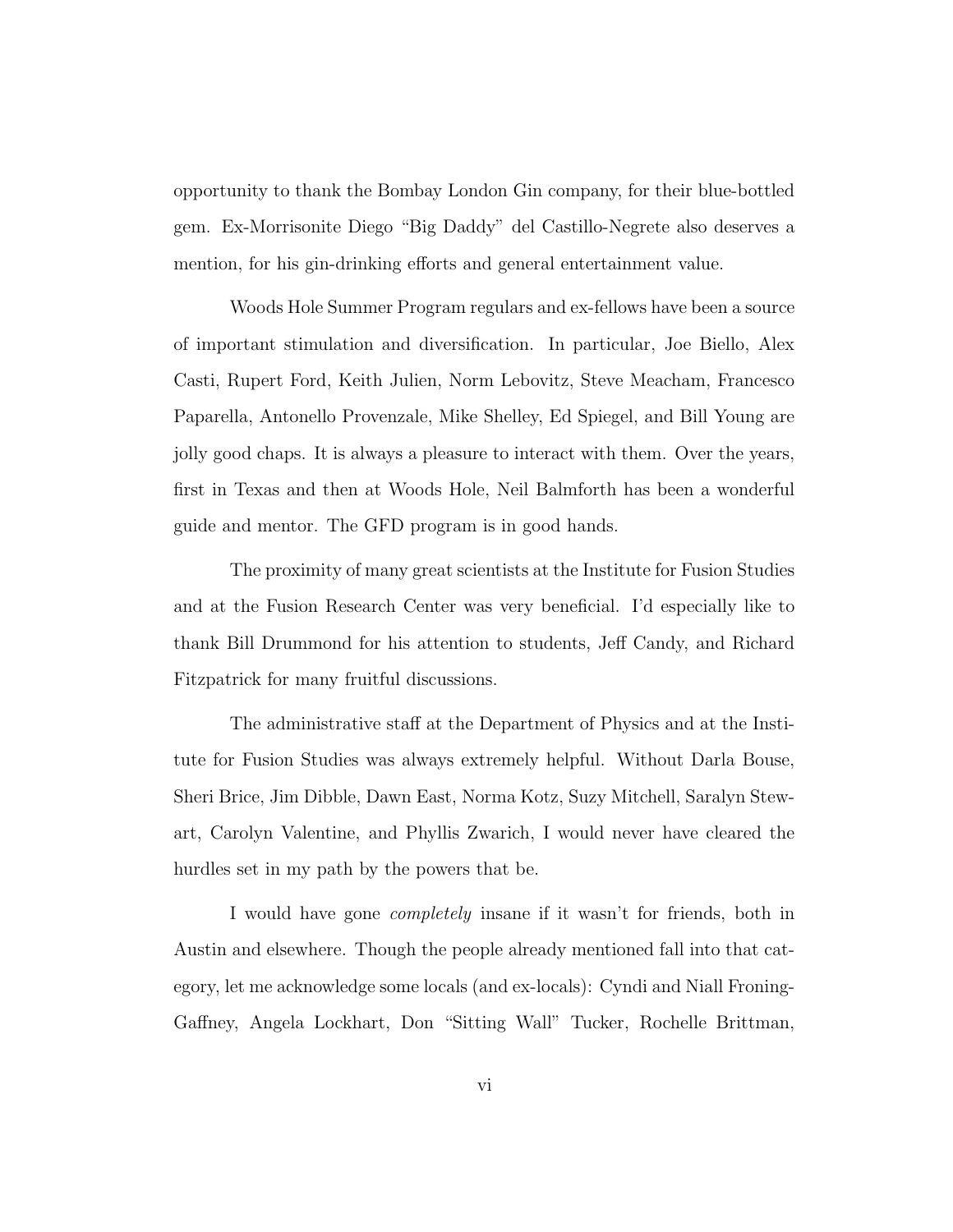Anne and Phil Bunce-Geddes, James and Elizabeth Smith-Watts, David Derro, Charles Duncan, Elena Perez, Staci Pope, Tatjana Sheppherd, and L. Christopher Wobus.

Mes nombreuses escapades à Montréal m'ont permis de malgré tout conserver un tantinet de culture francophone, perdu comme je suis dans un oc´ean d'anglos incultes. Je tiens a` remercier tout mes copains, dont Daniel "Danielsan" Sabourin, Roxanne Welters, Patrick "Satchel" Dussault, Andr´e Séguin, Laurence et Michel "Twin" Brillon-Sardi, Luca et Nadia Colonnese-Gagnon, Andréa Harland, et Sonia et Suda Martins-Trudeau. Un morceau de robot spécial pour l'homme de ma vie, Jean-François Dubuc, sa promise Nathalie Poulin, et Alex "Shaggy" Guindon, qui m'ont offert le gîte quand j'en ai eu besoin. Un petit allo aussi a` Tara Mar, sans qui je ne serais probablement pas revenu à Montréal si souvent. Ma famille a aussi été très encourageante pendant ces ann´ees, notamment ma soeur Louise, et aussi Dimitri, C´edric, et L'éa. Mais ma plus grande dette je la dois à mes parents, Irène et Claude, qui sont les meilleurs parents qu'un physicien pourrait souhaiter.

Finally, I don't think anybody has influenced my thinking more than Philip James Morrison, who taught me everything I know, except possibly the computer stuff. I certainly hope he has not had his fill of me yet, and this thesis marks only the beginning of many more collaborations to come.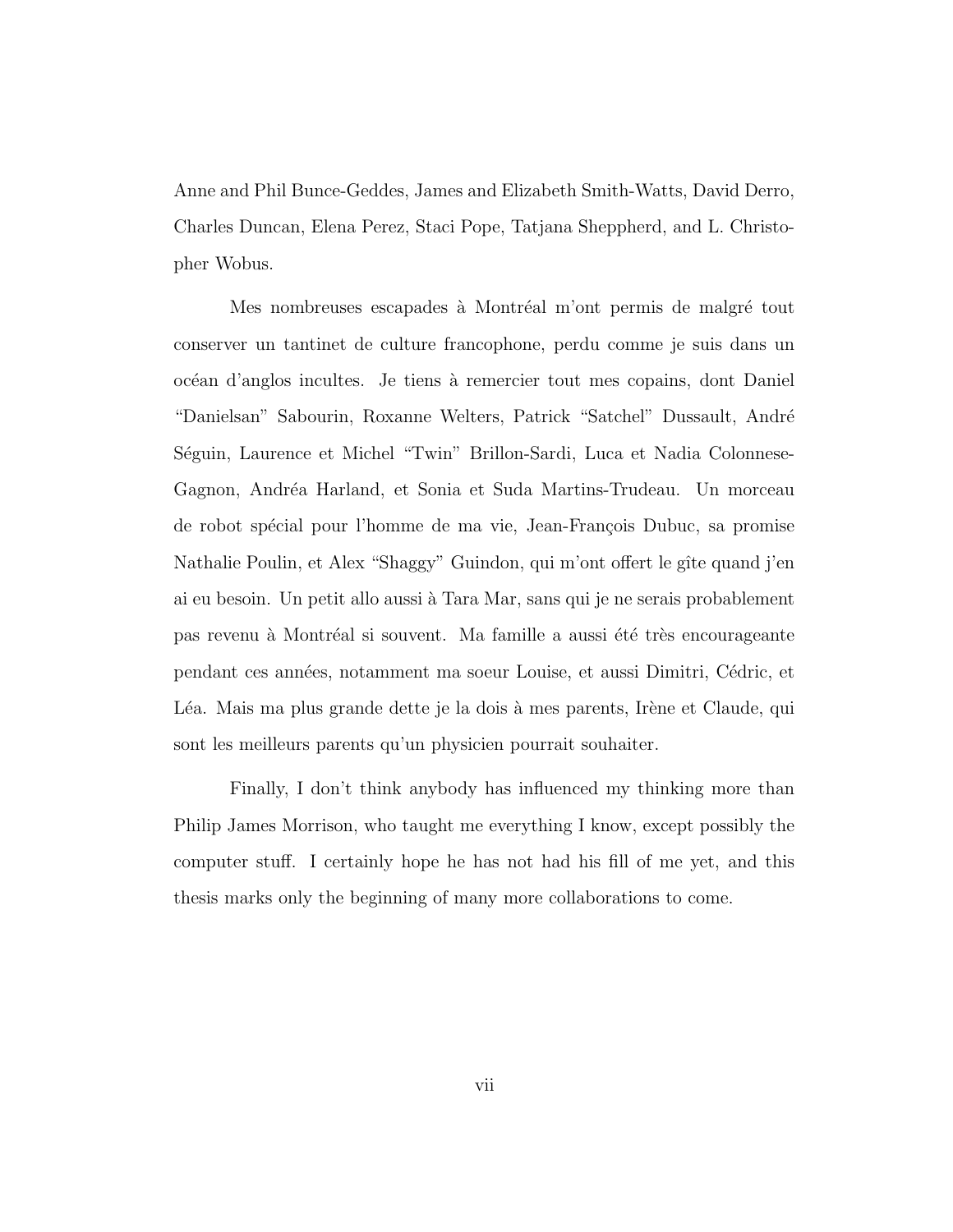## CLASSIFICATION, CASIMIR INVARIANTS, AND STABILITY OF LIE–POISSON SYSTEMS

Publication No.

Jean-Luc Thiffeault, Ph.D. The University of Texas at Austin, 1998

Supervisor: Philip J. Morrison

We classify Lie–Poisson brackets that are formed from Lie algebra extensions. The problem is relevant because many physical systems owe their Hamiltonian structure to such brackets. A classification involves reducing all brackets to a set of normal forms, independent under coordinate transformations, and is achieved with the techniques of Lie algebra cohomology. For extensions of order less than five, we find that the number of normal forms is small and they involve no free parameters. A special extension, known as the Leibniz extension, is shown to be the unique "maximal" extension.

We derive a general method of finding Casimir invariants of Lie–Poisson bracket extensions. The Casimir invariants of all brackets of order less than five are explicitly computed, using the concept of coextension. We obtain the Casimir invariants of Leibniz extensions of arbitrary order. We also offer some physical insight into the nature of the Casimir invariants of compressible reduced magnetohydrodynamics.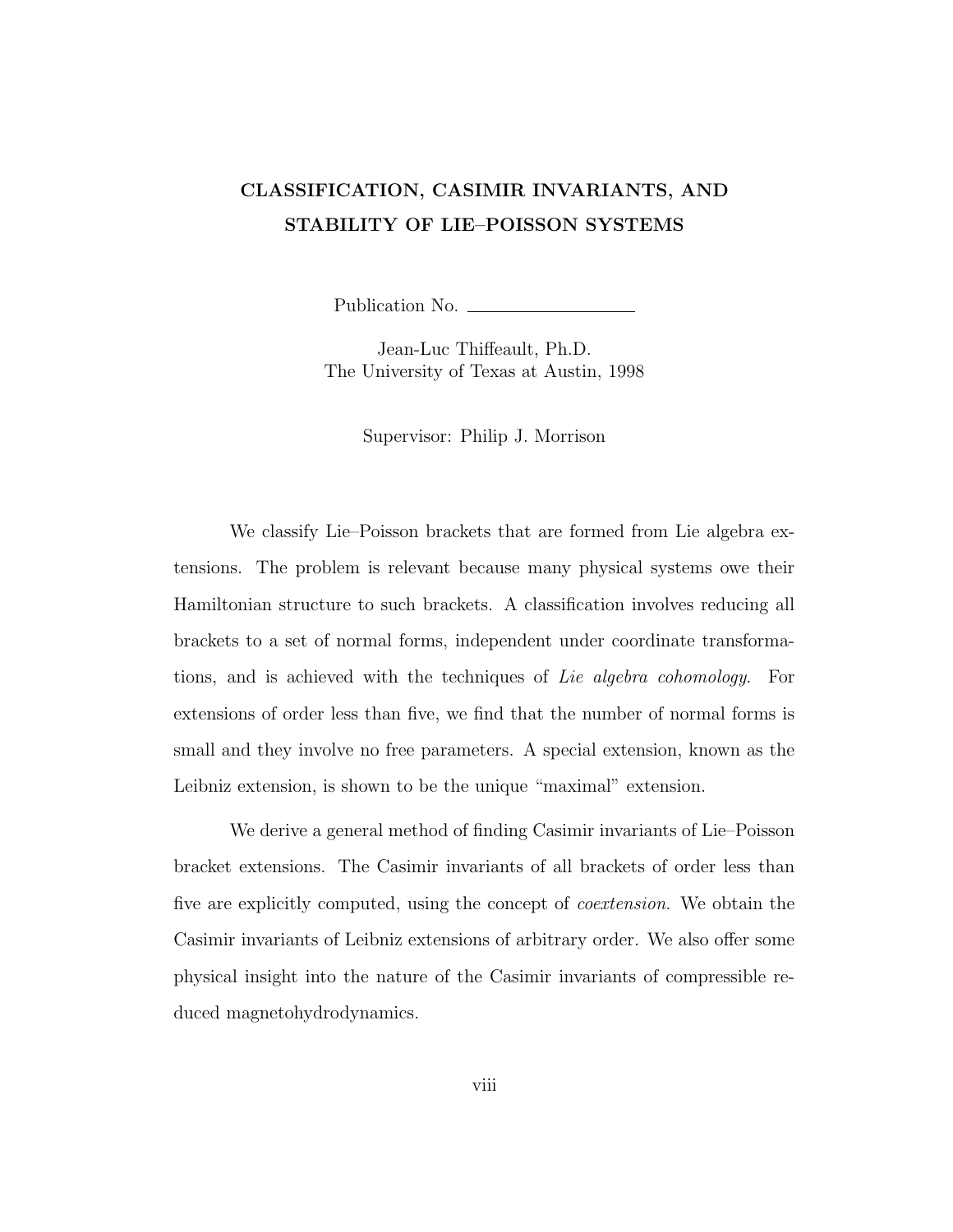We make use of the methods developed to study the stability of extensions for given classes of Hamiltonians. This helps to elucidate the distinction between semidirect extensions and those involving cocycles. For compressible reduced magnetohydrodynamics, we find the cocycle has a destabilizing effect on the steady-state solutions.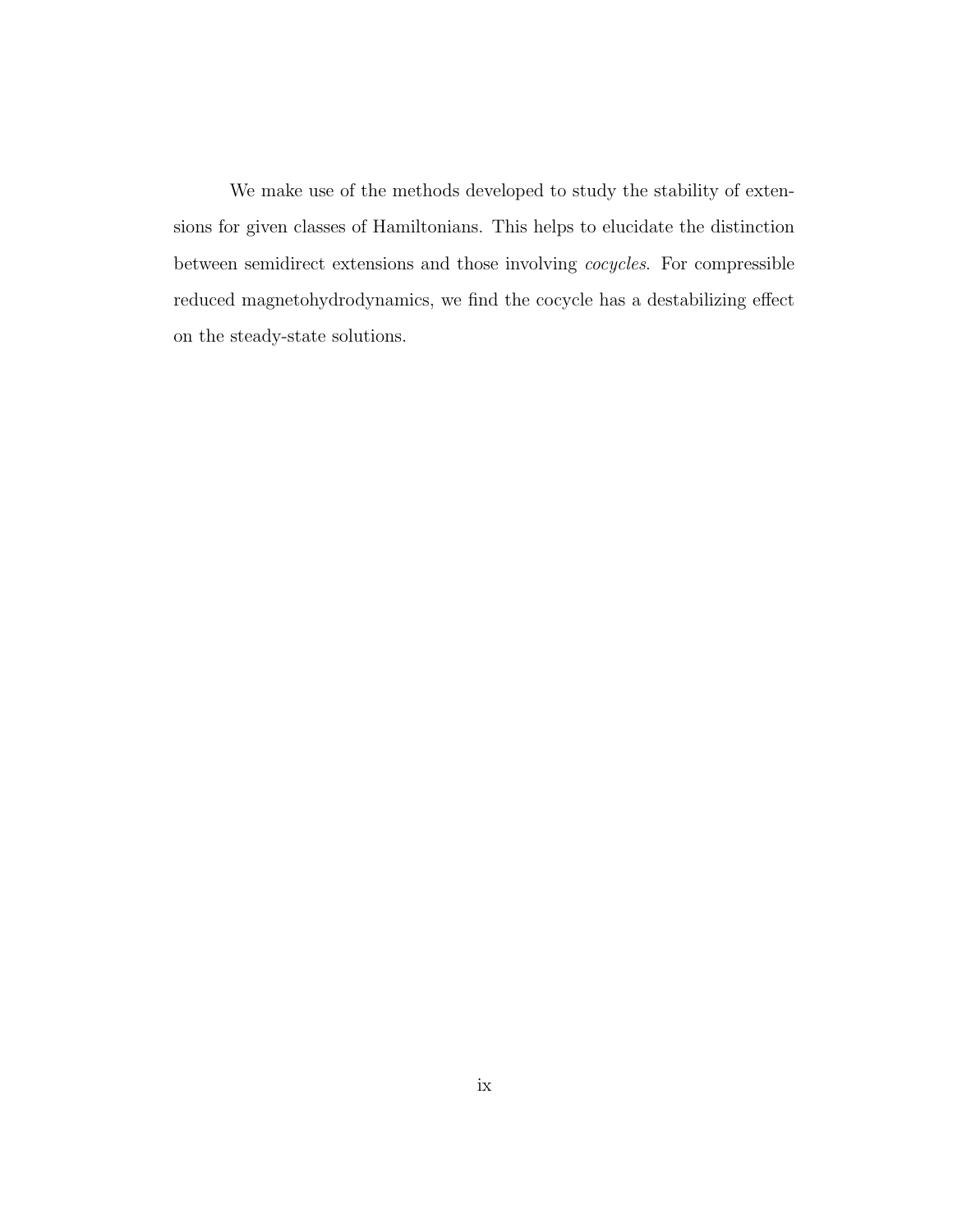## Table of Contents

|     | Acknowledgements                                                                                          | $\mathbf{V}$   |
|-----|-----------------------------------------------------------------------------------------------------------|----------------|
|     | Abstract                                                                                                  | viii           |
|     | List of Tables                                                                                            | xiii           |
|     | List of Figures                                                                                           | xiv            |
|     | Introduction<br>Chapter 1.                                                                                | 1              |
| 1.1 | Overview $\cdots$                                                                                         | 3              |
|     | Lie-Poisson Brackets<br>Chapter 2.                                                                        | $\overline{5}$ |
| 2.1 | Lie–Poisson Brackets on Duals of Lie Algebras                                                             | 6              |
| 2.2 |                                                                                                           | 11             |
|     | 2.2.1                                                                                                     | 11             |
|     | The Two-dimensional Ideal Fluid<br>2.2.2                                                                  | 12             |
|     | 2.2.3                                                                                                     | 14             |
|     | Compressible Reduced MHD $\, \ldots \, \ldots \, \ldots \, \ldots \, \ldots \, \ldots \, \ldots$<br>2.2.4 | 16             |
| 2.3 |                                                                                                           | 17             |
|     | 2.3.1                                                                                                     | 19             |
|     | Compressible Reduced MHD<br>2.3.2                                                                         | 20             |
|     | Chapter 3. Extension of a Lie Algebra                                                                     | 22             |
| 3.1 |                                                                                                           | 22             |
| 3.2 | Application of Cohomology to Extensions                                                                   | 25             |
| 3.3 | Extension by an Abelian Lie Algebra                                                                       | 28             |
| 3.4 |                                                                                                           | 33             |
|     | 3.4.1 Classification of Splitting Extensions                                                              | 36             |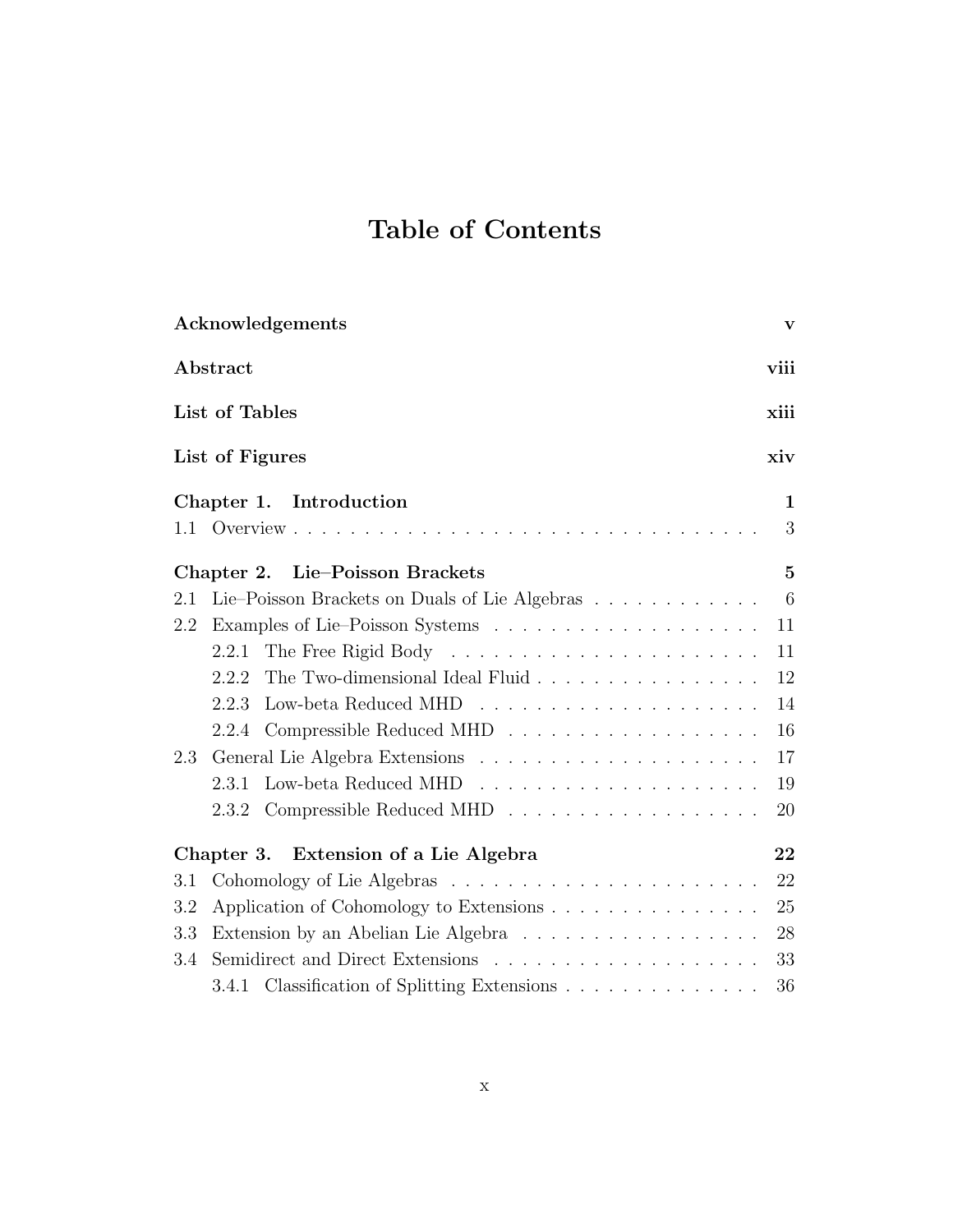|     | Chapter 4. Classification of Extensions of a Lie Algebra                                                                                                                  | 38 |
|-----|---------------------------------------------------------------------------------------------------------------------------------------------------------------------------|----|
| 4.1 |                                                                                                                                                                           | 39 |
|     | Example: three-field model of MHD<br>4.1.1                                                                                                                                | 40 |
|     |                                                                                                                                                                           | 43 |
| 4.2 |                                                                                                                                                                           | 44 |
|     | 4.2.1                                                                                                                                                                     | 45 |
|     | 4.2.2                                                                                                                                                                     | 47 |
| 4.3 |                                                                                                                                                                           | 51 |
| 4.4 |                                                                                                                                                                           | 52 |
| 4.5 |                                                                                                                                                                           | 54 |
| 4.6 |                                                                                                                                                                           | 57 |
|     |                                                                                                                                                                           | 58 |
|     | $4.6.2$ n=2                                                                                                                                                               | 59 |
|     |                                                                                                                                                                           | 59 |
|     |                                                                                                                                                                           | 61 |
| 4.7 |                                                                                                                                                                           | 65 |
|     |                                                                                                                                                                           |    |
|     | Chapter 5. Casimir Invariants for Extensions                                                                                                                              | 68 |
| 5.1 |                                                                                                                                                                           | 68 |
|     |                                                                                                                                                                           | 71 |
| 5.2 |                                                                                                                                                                           | 72 |
| 5.3 | Local Casimirs for Solvable Extensions                                                                                                                                    | 74 |
| 5.4 |                                                                                                                                                                           | 75 |
|     |                                                                                                                                                                           | 77 |
|     | 5.4.1 Nonsingular $g \dots \dots \dots \dots \dots \dots \dots \dots \dots \dots$<br>5.4.2 Singular $g \dots \dots \dots \dots \dots \dots \dots \dots \dots \dots \dots$ | 81 |
| 5.5 |                                                                                                                                                                           | 84 |
|     |                                                                                                                                                                           | 84 |
|     | 5.5.2                                                                                                                                                                     | 86 |
|     | Singular $q \ldots \ldots \ldots \ldots \ldots \ldots \ldots \ldots \ldots \ldots$<br>5.5.3                                                                               | 88 |
| 5.6 | Casimir Invariants for Low-order Extensions                                                                                                                               | 89 |
|     | 5.6.1                                                                                                                                                                     | 89 |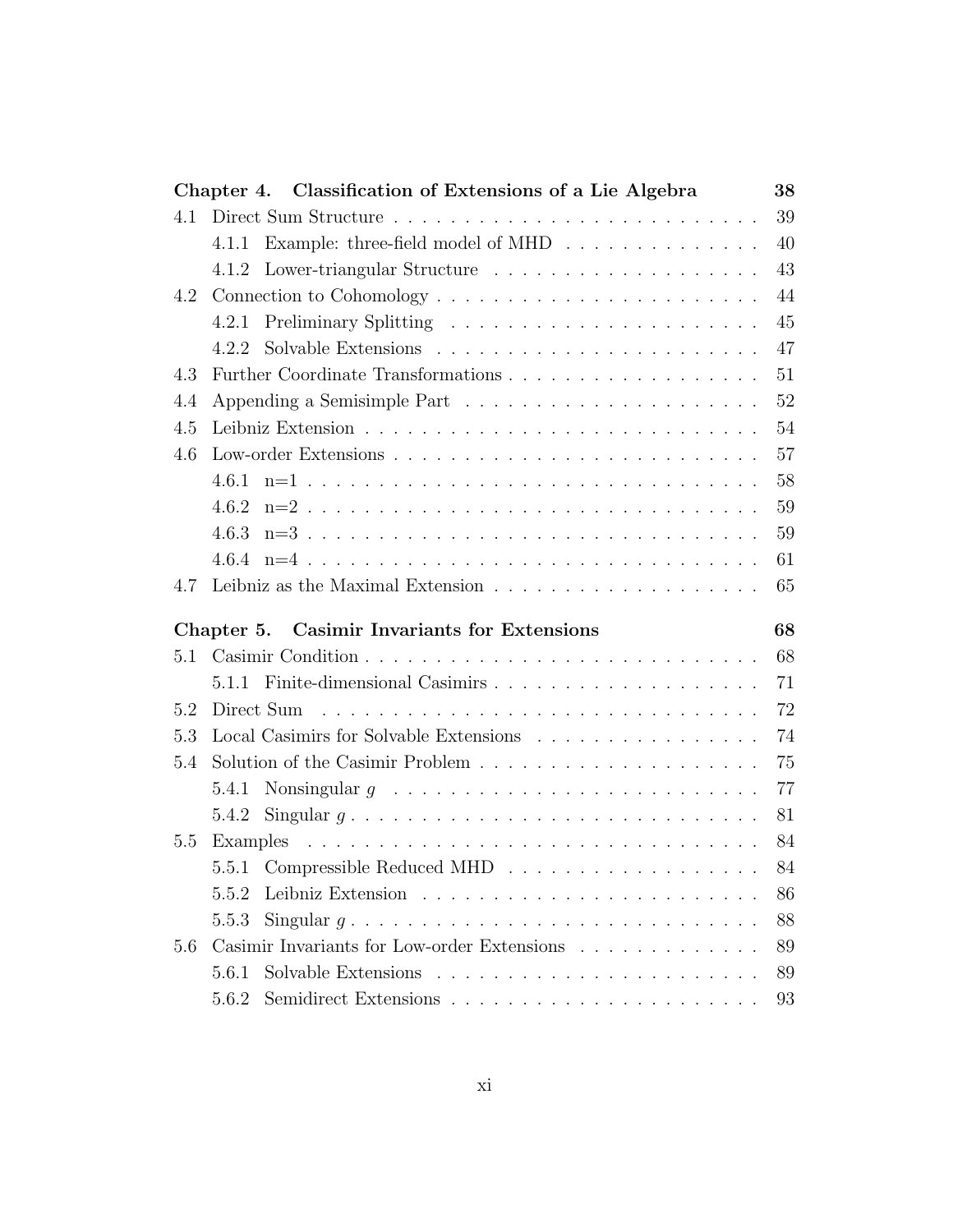| Chapter 6. Stability                                                                                  | 95 |
|-------------------------------------------------------------------------------------------------------|----|
| 6.1                                                                                                   |    |
| The Energy-Casimir Method $\ldots \ldots \ldots \ldots \ldots \ldots \ldots \ldots \ldots 100$<br>6.2 |    |
|                                                                                                       |    |
| 6.3                                                                                                   |    |
|                                                                                                       |    |
|                                                                                                       |    |
| 6.3.3                                                                                                 |    |
|                                                                                                       |    |
| 6.3.5                                                                                                 |    |
|                                                                                                       |    |
| Chapter 7. Conclusions<br>140<br>Appendices                                                           |    |
|                                                                                                       |    |
|                                                                                                       |    |
| Appendix A. Proof of the Jabobi Identity<br>143                                                       |    |
| Appendix B. Proof of $W^{(1)} = I$<br>145                                                             |    |
| 147<br><b>Bibliography</b>                                                                            |    |
| <b>Index</b><br>158                                                                                   |    |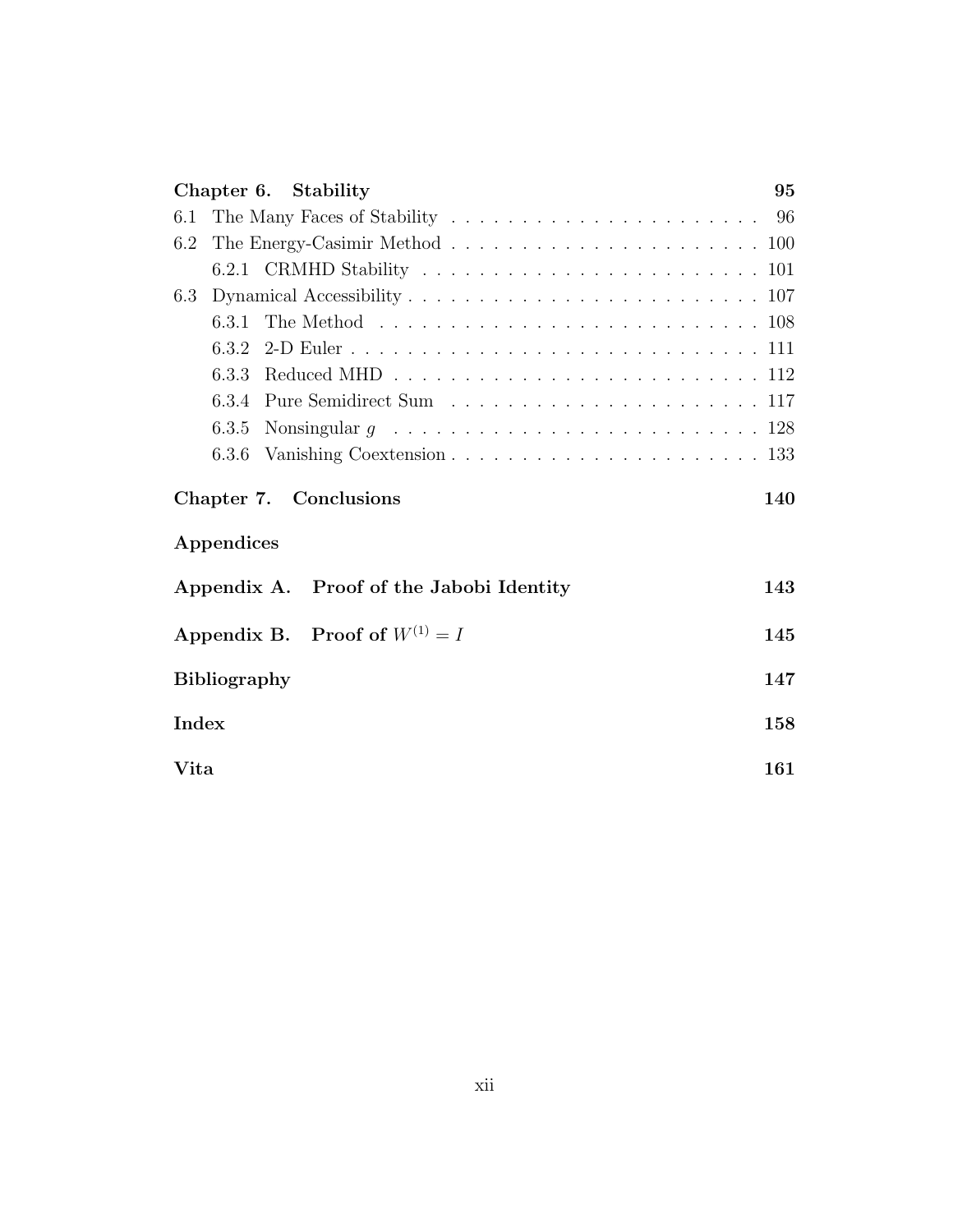## List of Tables

|     | 4.1 Enumeration of the independent extensions up to $n = 4$ . We<br>have $W_{(1)} = 0$ for all the cases, and we have left out a row and<br>a column of zeros at the end of each matrix. $\dots \dots \dots \dots$ 64                       |  |
|-----|---------------------------------------------------------------------------------------------------------------------------------------------------------------------------------------------------------------------------------------------|--|
|     | 5.1 Casimir invariants for Leibniz extensions up to order $n = 5$                                                                                                                                                                           |  |
|     | 5.2 Casimir invariants for solvable extensions of order $n = 3$ 91                                                                                                                                                                          |  |
|     | 5.3 Casimir invariants for solvable extensions of order $n = 4$ 92                                                                                                                                                                          |  |
| 5.4 | Casimir invariants for semidirect extensions of order $n = 5$ .<br>These extensions also possess the corresponding Casimir invari-<br>ants in Table 5.3. $\ldots$ $\ldots$ $\ldots$ $\ldots$ $\ldots$ $\ldots$ $\ldots$ $\ldots$ $\ldots$ . |  |
|     |                                                                                                                                                                                                                                             |  |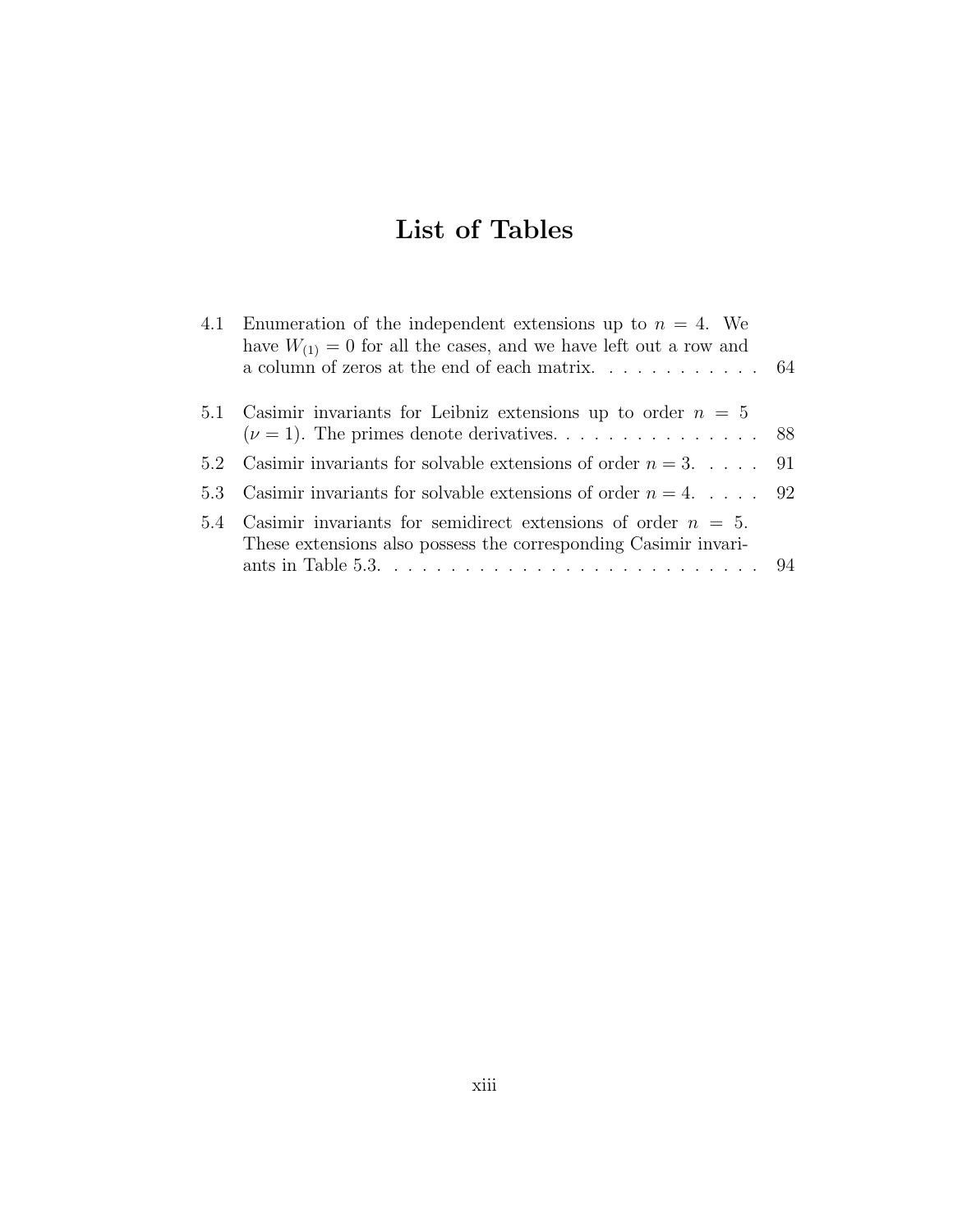# List of Figures

| 2.1 | Schematic representation of the 3-tensor $W$ for compressible re-<br>duced MHD. The blue cubes represent unit entries, the red cubes<br>are equal to $-\beta_e$ , and all other entries vanish. The vertical axis<br>is the lower index $\lambda$ of $W_{\lambda}^{\mu\nu}$ , and the two horizontal axes are the<br>symmetric upper indices $\mu$ and $\nu$ . The origin is at the top-rear.                                                                | 21 |
|-----|--------------------------------------------------------------------------------------------------------------------------------------------------------------------------------------------------------------------------------------------------------------------------------------------------------------------------------------------------------------------------------------------------------------------------------------------------------------|----|
| 4.1 | Schematic representation of the 3-tensor $W$ for a direct sum of<br>extensions. The cubes represent potentially nonzero elements.                                                                                                                                                                                                                                                                                                                            | 41 |
| 4.2 | Schematic representation of the 3-tensor $W$ for a solvable ex-<br>tension. The cubes represent potentially nonzero elements. The<br>vertical axis is the lower index $\lambda$ of $W_{\lambda}^{\mu\nu}$ , and the two horizontal<br>axes are the symmetric upper indices $\mu$ and $\nu$ . The origin is at<br>the top-rear. The pyramid-like structure is a consequence of the<br>symmetry of $W$ and of its lower-triangular structure in this basis. 44 |    |
| 4.3 | Front and rear views of a schematic representation of the 3-<br>tensor $W$ for an arbitrary semidirect extension with cocycle.<br>The solvable part is in red. The semisimple part is in blue and<br>consists of unit entries. The axes are as in Figure 4.2. An<br>extension with <i>all</i> these elements nonzero cannot actually occur.                                                                                                                  | 53 |
| 4.4 | Schematic representation of the 3-tensor $W$ for a pure semidirect<br>extension. The axes are as in Figure 4.2. $\dots \dots \dots \dots \dots$                                                                                                                                                                                                                                                                                                              | 55 |
| 4.5 | Two views of the 3-tensor $W$ for a solvable Leibniz extension,<br>where each cube denotes a 1. The axes are as in Figure 4.2. The<br>Leibniz extension is "hollow." $\ldots \ldots \ldots \ldots \ldots$                                                                                                                                                                                                                                                    | 56 |
| 4.6 | Screenshot of the $Q^*$ Bert game. Compare with Figure 4.5!                                                                                                                                                                                                                                                                                                                                                                                                  | 57 |
| 6.1 | Relationship between the different types of stability. $\dots \dots$                                                                                                                                                                                                                                                                                                                                                                                         | 98 |
|     | $\alpha$ is the collection of $\alpha$ if $\alpha$ is the collection of $\alpha$                                                                                                                                                                                                                                                                                                                                                                             |    |

6.2 Contour plot of the magnetic flux  $\psi_e(x, y)$  for the cat's eye solution (6.13), with a = 1.5. . . . . . . . . . . . . . . . . . . . . . . 104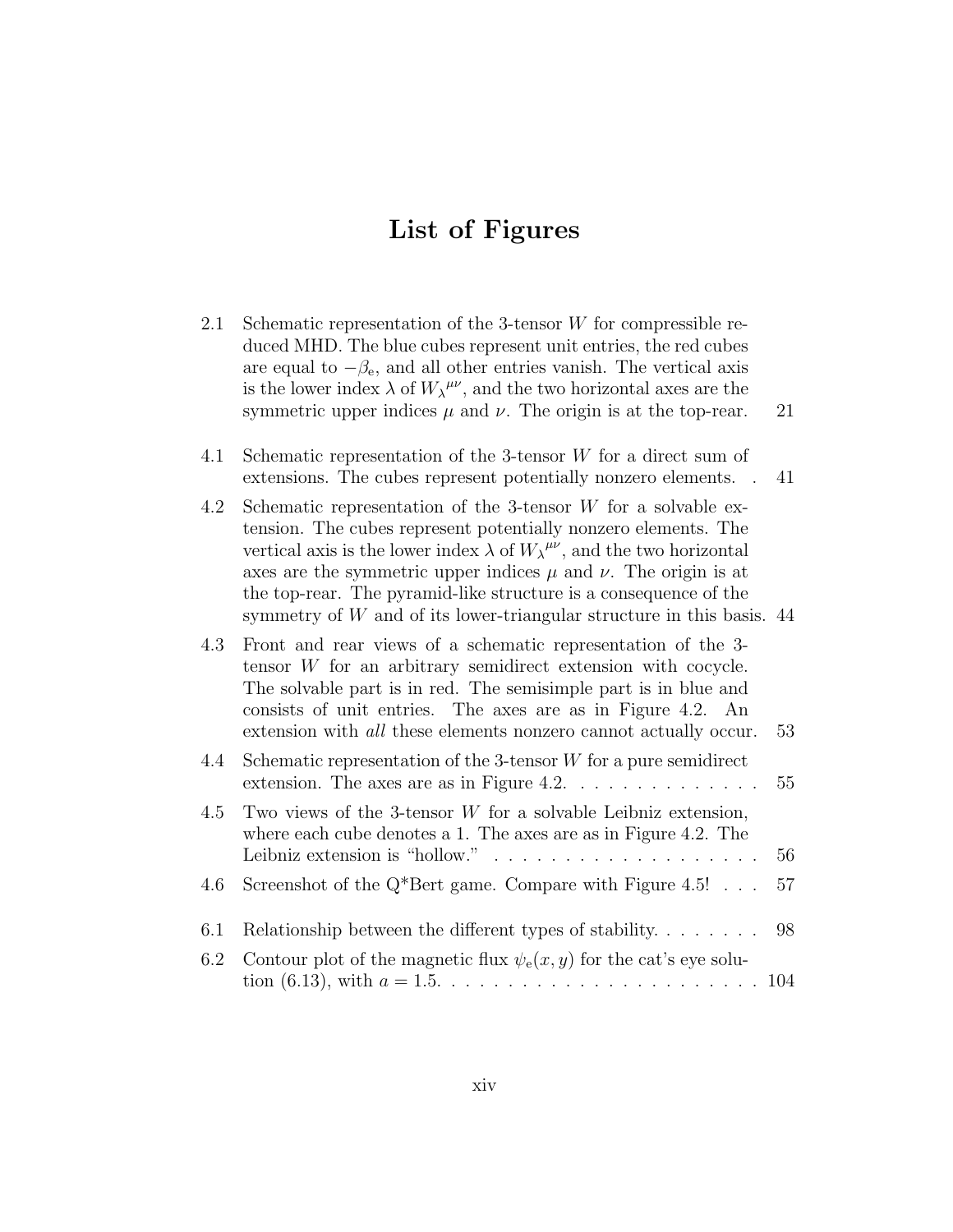6.3 Schematic representation of the 3-tensor  $W$  for a semidirect extension with vanishing coextension  $(A \equiv 0)$ . The axes are as in Figure 4.2. The red cubes represent the  $n - 1 \times n - 1$  matrix  $g^{\mu\nu}$ , assumed here nonsingular. Note that compressible reduced MHD, in Figure 2.1, has this structure. . . . . . . . . . . 134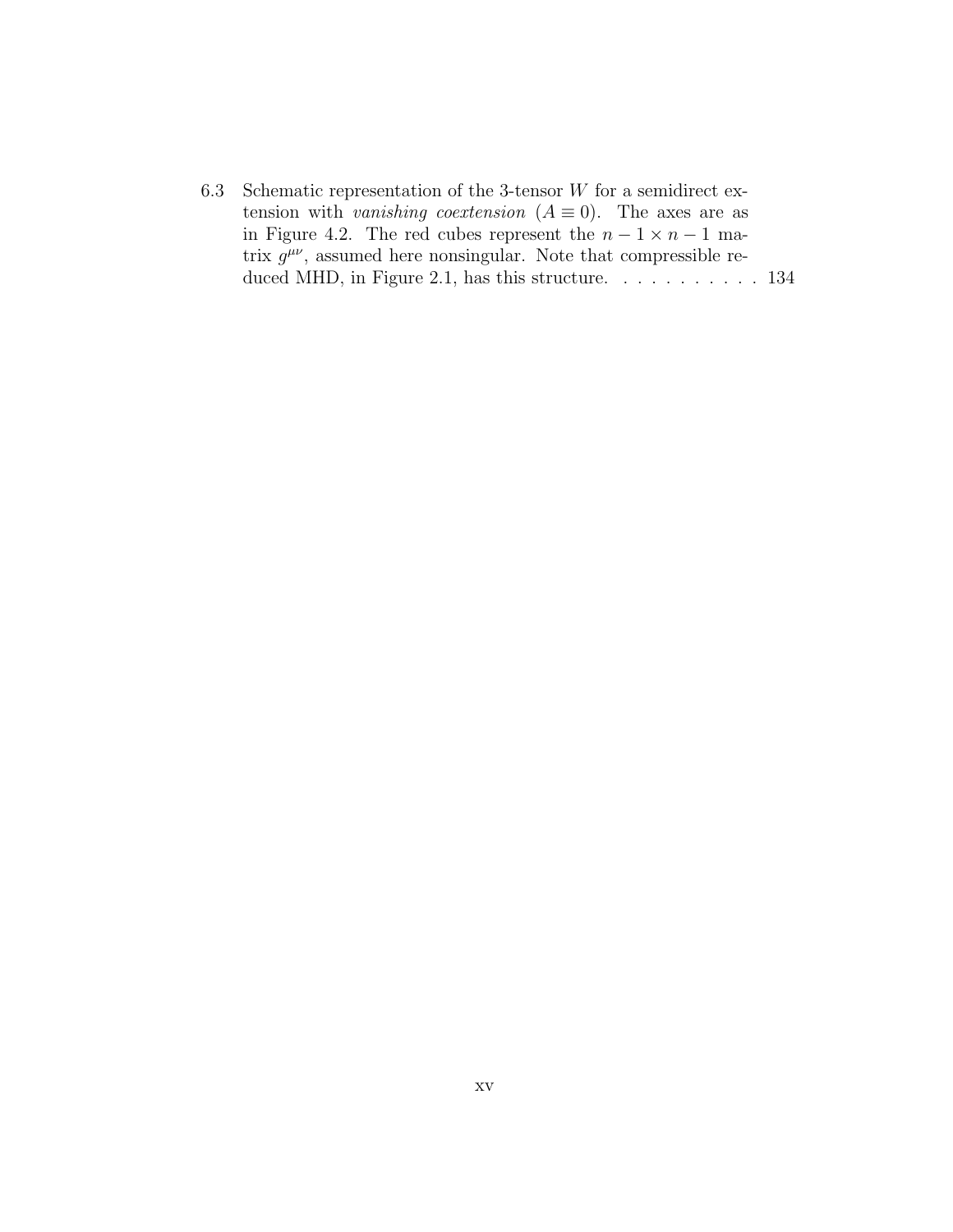## Chapter 1

## Introduction

The topic of this thesis is the classification and analysis of the properties of Lie–Poisson brackets obtained from extensions of Lie algebras. A large class of finite- and infinite-dimensional dynamical equations admit a Hamiltonian formulation using noncanonical brackets of the Lie–Poisson type. Finitedimensional examples include the Euler equations for the rigid body [9], the moment reduction of the Kida vortex [65], and a low-order model of atmospheric dynamics [14]. Infinite-dimensional examples include the Euler equation for the ideal fluid [52, 61, 67, 72, 78], the quasigeostrophic equations [39, 94], and the Vlasov equation [60, 66].

In mathematical terms, Lie–Poisson brackets naturally define a Poisson structure (i.e., a symplectic structure [95]) on the dual of a Lie algebra. For the rigid body, the Lie algebra is the one associated with the rotation group,  $SO(3)$ , while for the Kida vortex moment reduction the underlying group is  $SO(2,1)$ . For the two-dimensional ideal fluid, the relevant Lie algebra corresponds to the group of volume-preserving diffeomorphisms of the fluid domain.

Lie–Poisson structures often occur as a result of reduction [59]. Reduction is, in essence, a method of taking advantage of the symmetries of a system to lower its order. However in so doing one perhaps loses the canonical nature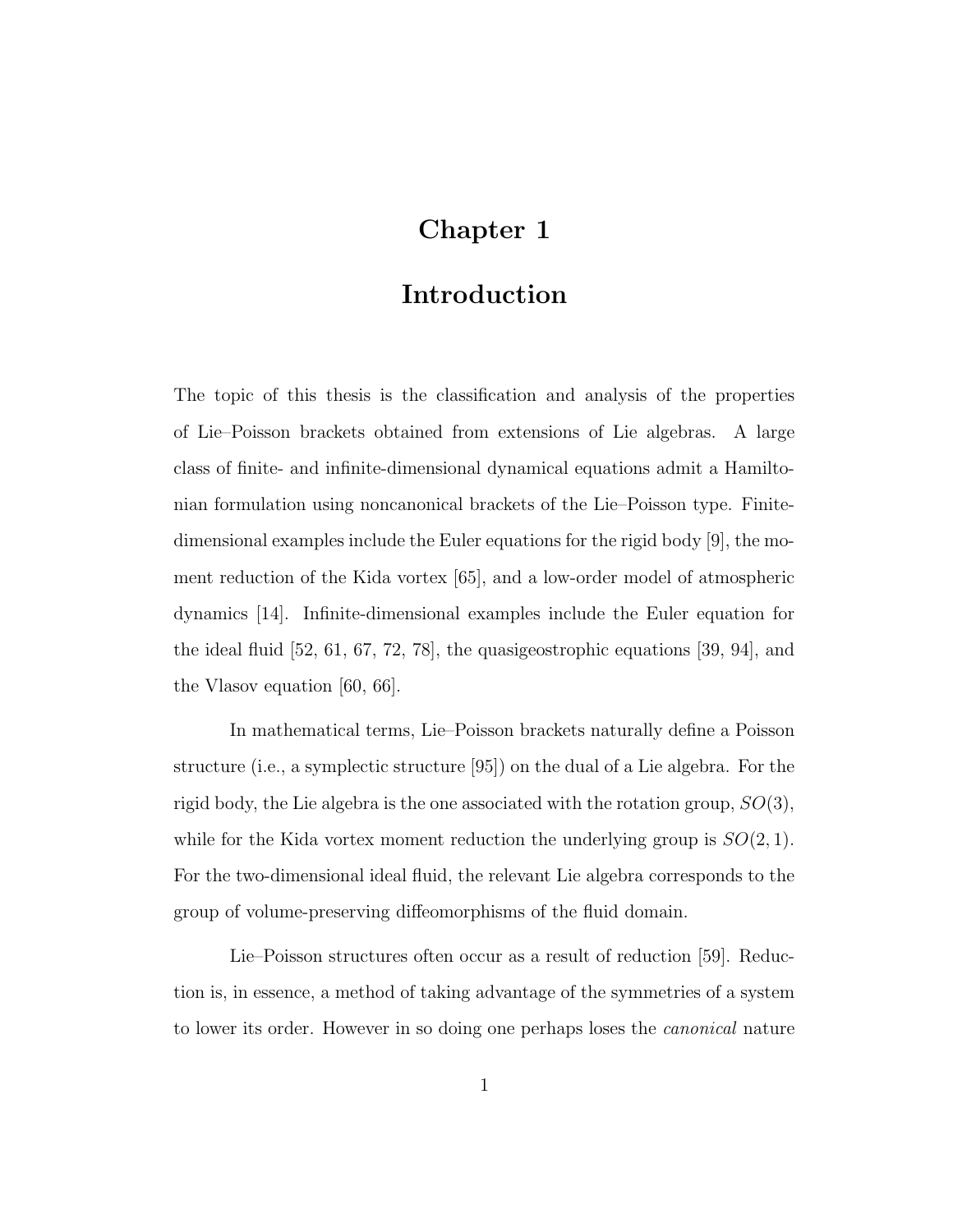of the system: there are no longer any well-defined conjugate positions and momenta. This does not preclude the system from being Hamiltonian, that is these conjugate variables can exist *locally*, up to some possible degeneracy in the system (the *symplectic leaves*). The resulting Hamiltonian system (after reduction) is often of Lie–Poisson type. For example, the reduction of the rigid body in Euler angle coordinates (three angles and three canonical momenta, for a total of six coordinates) gives Euler's equations (in terms of only the angular momenta, three coordinates), which have a Lie–Poisson structure.

Why seek a bracket formulation of a system at all? If we care about whether a system is Hamiltonian or not, then for noncanonical systems it is a simple way of showing that the equations have such a structure. We are then free to use the powerful machinery of Hamiltonian mechanics. For example, we know that the eigenvalue spectrum of the linearized system has to have fourfold symmetry in the complex plane [6]. If we are concerned with the properties of the truncation of a hydrodynamic system, then knowing the bracket formulation can serve as a guide for finding a finite-dimensional representation of the system which retains the Hamiltonian structure [64, 97]. Also, there exists moment reductions—finite-dimensional subalgebras of infinite-dimensional algebras—that provide exact closures [63, 64, 65, 83].

We will classify low-order bracket extensions and find their Casimir invariants. An extension is simply a new Lie bracket, derived from a base algebra (for example,  $SO(3)$ ), and defined on *n*-tuples of that algebra. We are ruling out extensions where the individual brackets that appear are not of the same form as that of the base algebra. We are thus omitting some brackets [70, 72, 77], but the brackets we are considering are amenable to a general classification.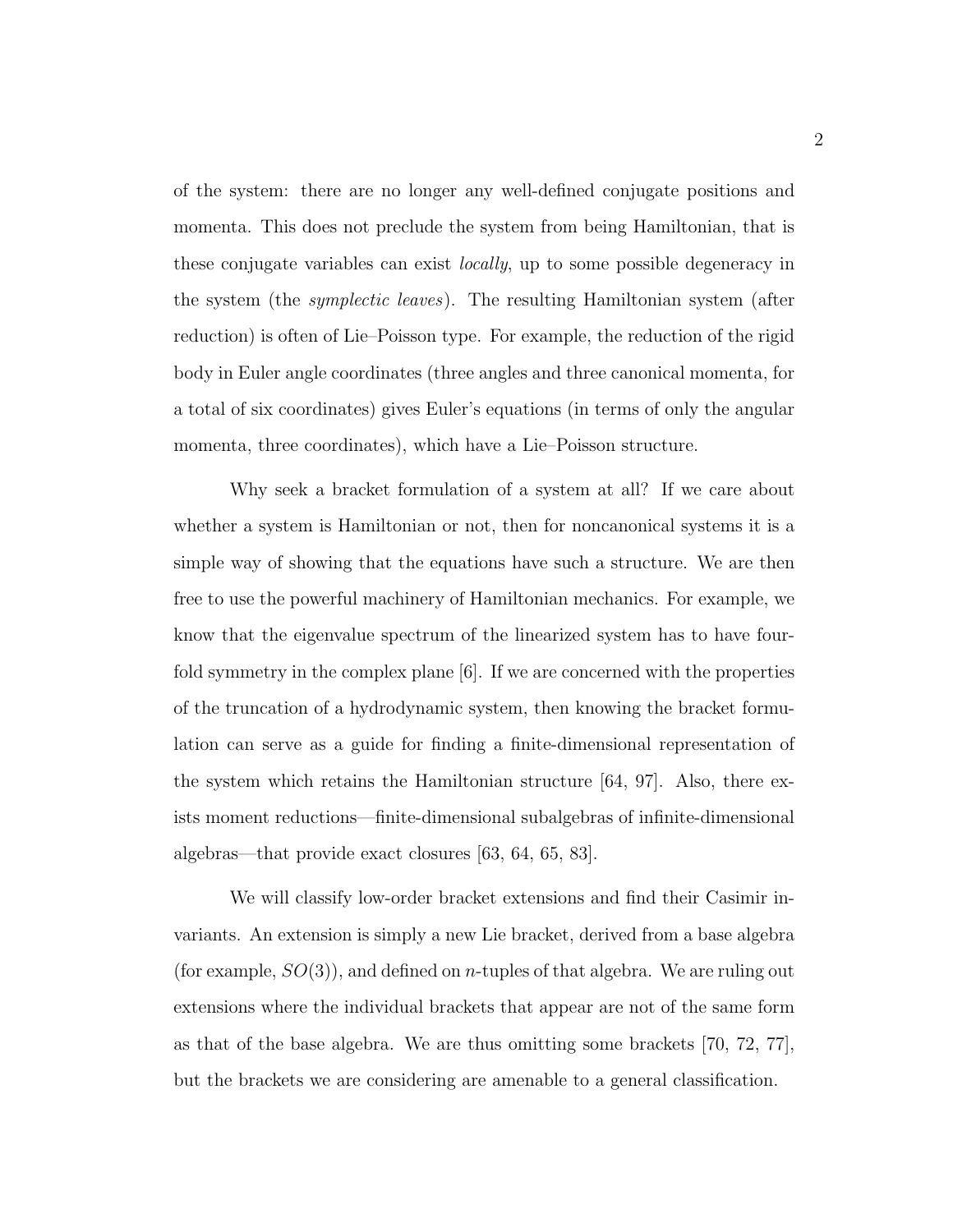The method of extension yields interesting and physically relevant algebras. Using this method we can describe finite-dimensional systems of several variables and infinite-dimensional systems of several fields. For the finitedimensional case, an example is the two vector model of the heavy top [40], where the two vectors are the angular momentum an the position of the center of mass. For infinite-dimensional systems there are examples of models of two [12, 64, 73], three [32, 51, 73], and four [33, 70] fields. Knowing the bracket allows one to find the Casimir invariants of the system [36, 50, 91]. These are quantities which commute with every functional on the Poisson manifold, and thus are conserved by the dynamics for any Hamiltonian. They are useful for analyzing the constraints in the system [90] and for establishing stability criteria [31, 38, 68, 69, 71].

#### 1.1 Overview

The outline of the thesis is as follows. In Chapter 2, we review the general theory behind Lie–Poisson brackets. We give some examples of physical systems of Lie–Poisson type, both finite- and infinite-dimensional. We introduce the concept of Lie algebra extensions and derive some of their basic properties. Chapter 3 is devoted to the more abstract treatment of extensions through the theory of Lie algebra cohomology [19, 21, 47]. We define some terminology and special extensions such as the semidirect sum and the Leibniz extension. In Chapter 4, we use the cohomology techniques to treat the specific type of extension with which we are concerned, brackets over  $n$ -tuples. We give an explicit classification of low-order extensions. By classifying, we mean reducing—through coordinate changes—all possible brackets to independent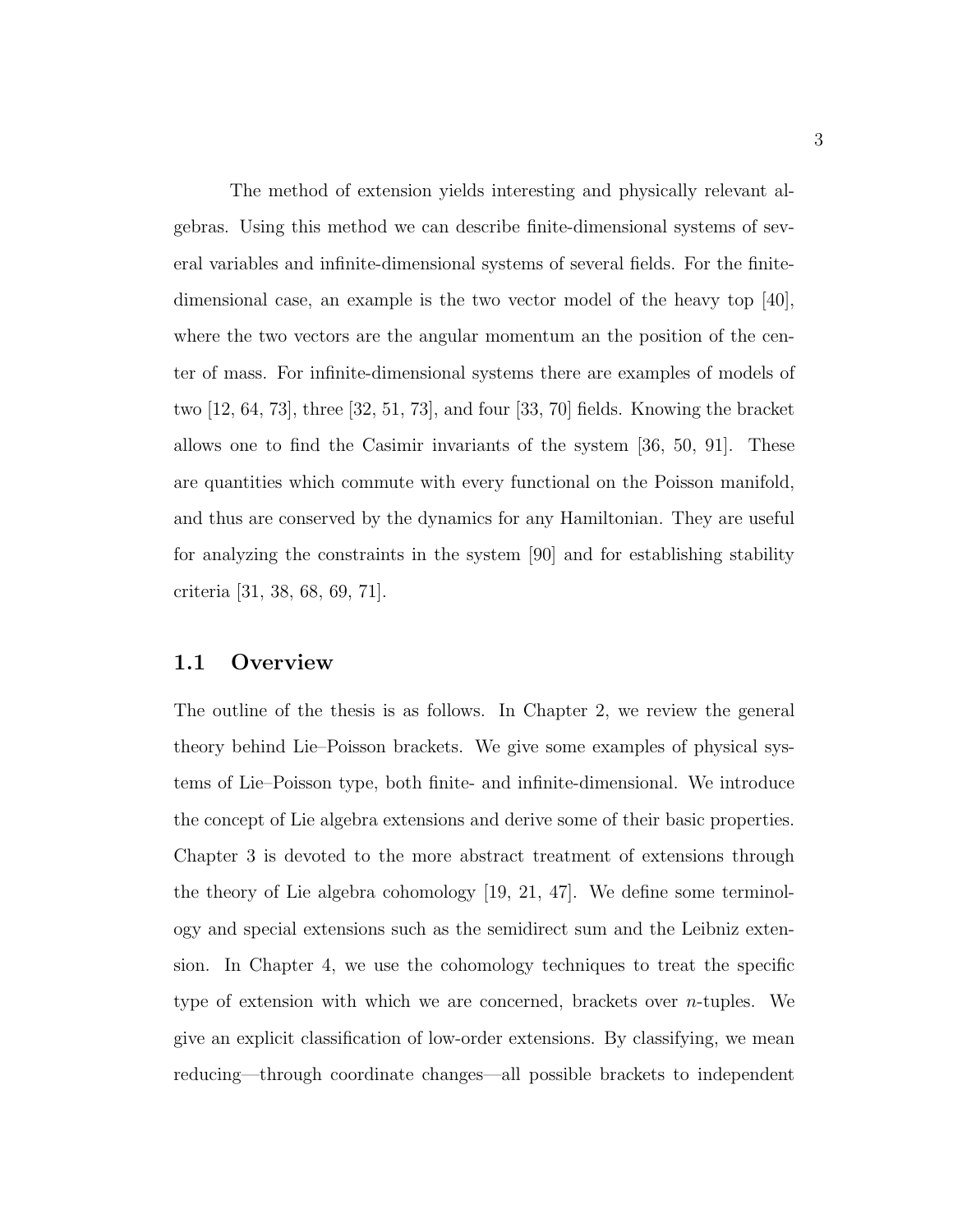normal forms. We find that the normal forms are relatively few and that they involve no free parameters—at least for low-order extensions.

In Chapter 5, we turn to the problem of finding the Casimir invariants of the brackets, those functionals that commute with every other functional in the algebra. We derive some general techniques for doing this that apply to extensions of any order. We treat explicitly some examples, including the Casimir invariants of a particular model of magnetohydrodynamics (MHD), which are also given a physical interpretation. A formula for the invariants of Leibniz extensions of any order is also derived. Then in Section 5.6 we use the classification of Section 4.6 to derive the Casimir invariants for low-order extensions.

We address general stability of Lie–Poisson systems in Chapter 6. We begin by reviewing the concept of stability in Section 6.1, discussing the distinctions between spectral, linearized, formal, and nonlinear stability. We consider the difficulties that arise for infinite-dimensional systems. In Section 6.2 we present a review of the energy-Casimir method for finding equilibria and establishing sufficient conditions for stability. We use the method on compressible reduced MHD. In Section 6.3, we turn to a more general method for stability analysis, that of dynamical accessibility. The method uses variations that have been restricted to symplectic leaves. We then treat several different classes of Hamiltonian and Lie–Poisson brackets and discuss the role of cocycles in equilibria and their stability. Finally, in Chapter 7 we offer some concluding remarks and discuss future directions for research.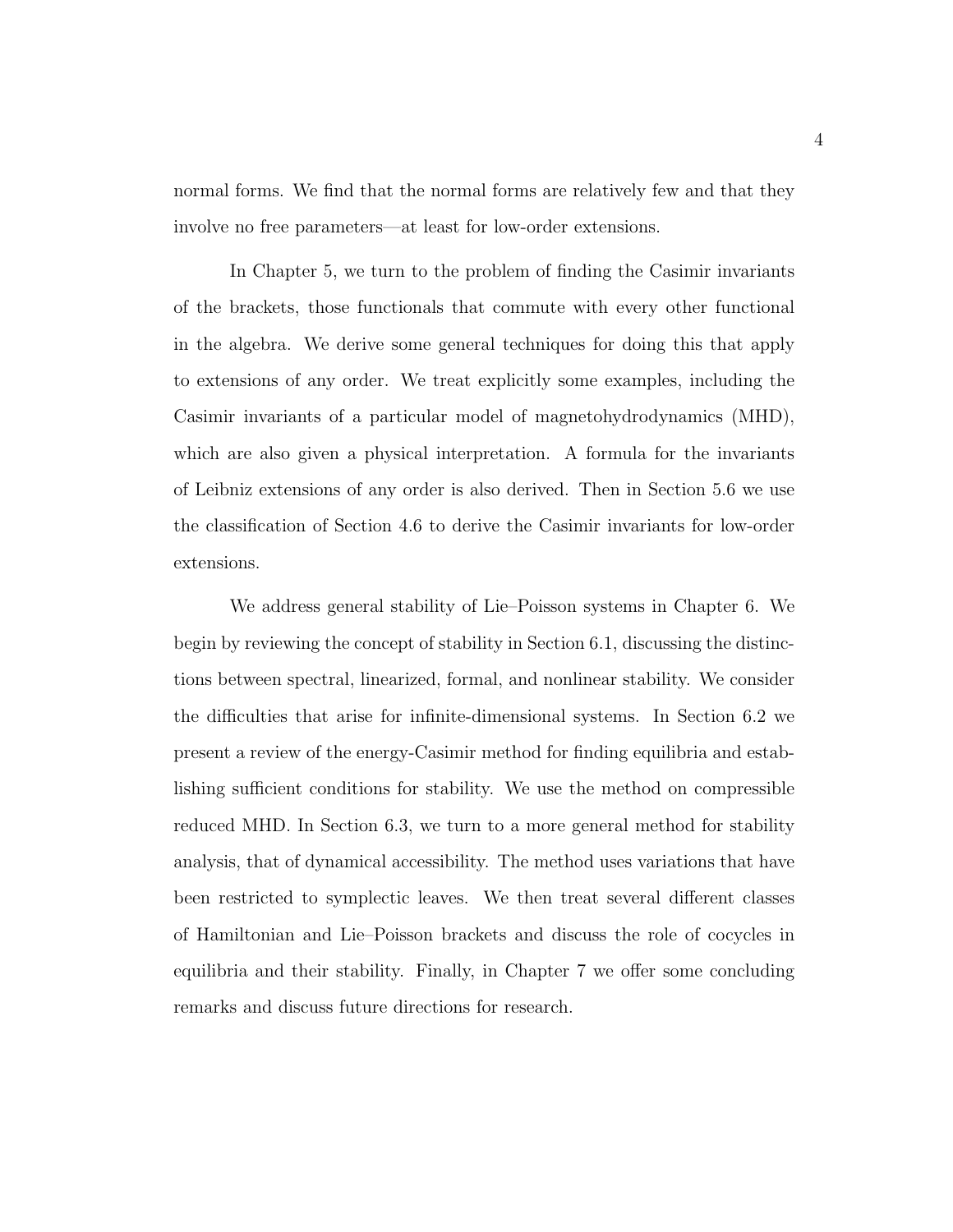## Chapter 2

## Lie–Poisson Brackets

Lie–Poisson brackets define a natural Poisson structure on duals of Lie algebras. Physically, they often arise in the reduction of a system. For our purposes, a reduction is a mapping of the dynamical variables of a system to a smaller set of variables, such that the transformed Hamiltonian and bracket depend only on the smaller set of variables. (For a more detailed mathematical treatment, see for example [1, 10, 28, 57, 58, 59].) The simplest example of a reduction is the case in which a cyclic variable is eliminated, but more generally a reduction exists as a consequence of an underlying symmetry of the system. For instance, the Lie–Poisson bracket for the rigid body is obtained from a reduction of the canonical Euler angle description using the rotational symmetry of the system [40]. The Euler equation for the two-dimensional ideal fluid is obtained from a reduction of the Lagrangian description of the fluid, which has a relabeling symmetry [16, 69, 76, 80].

Here we shall take a more abstract viewpoint: we do not assume that the Lie–Poisson bracket is obtained from a reduction, though it is always possible to do so by the method of Clebsch variables [69]. Rather we proceed directly from a given Lie algebra to build a Lie–Poisson bracket. The choice of algebra can be guided by the symmetries of the system.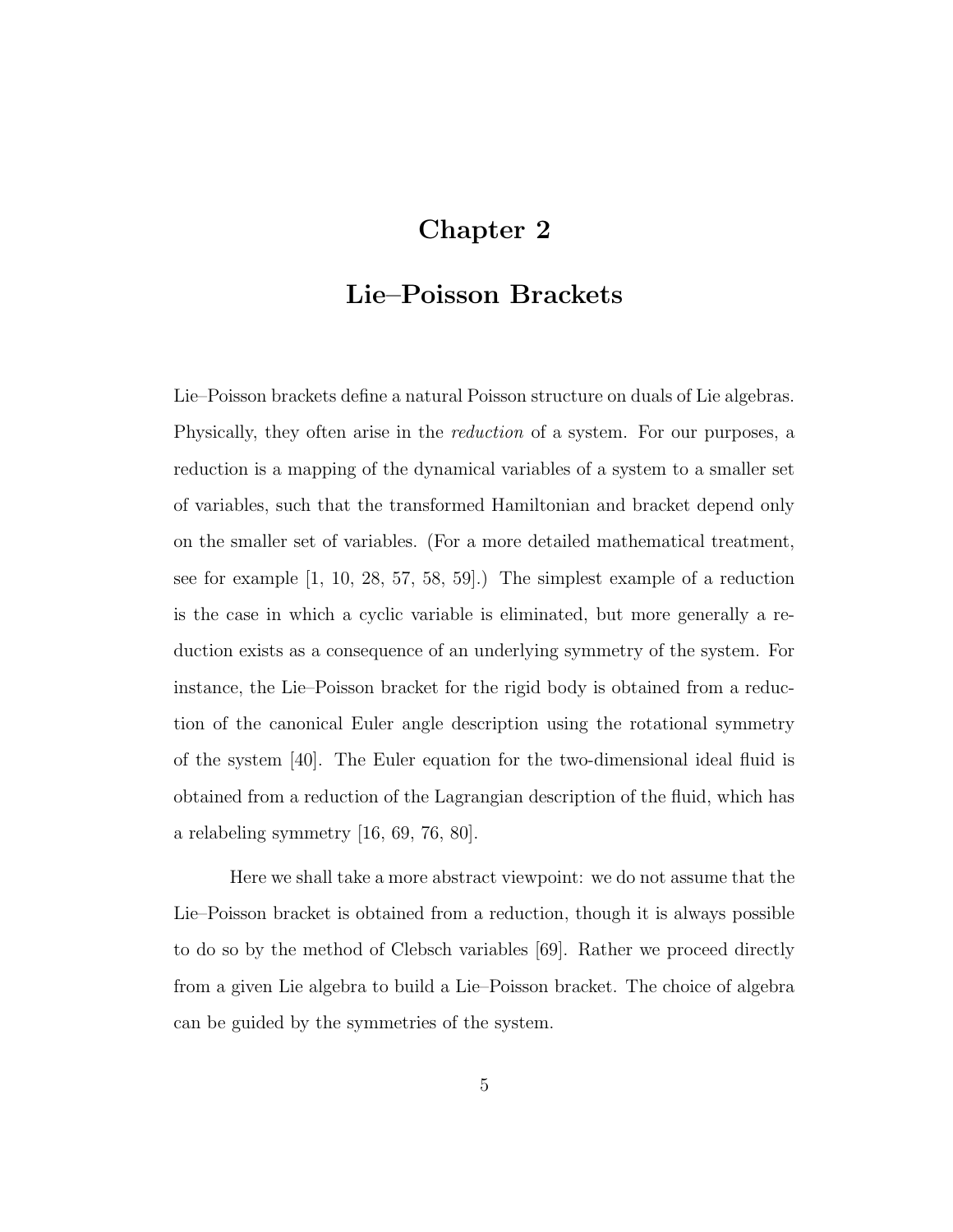In Section 2.1, we give some definitions and review the basic theory behind Lie–Poisson brackets. We then give examples in Section 2.2: the free rigid body, reduced magnetohydrodynamics (RMHD), and compressible reduced magnetohydrodynamics (CRMHD). These last two cases are examples of Lie algebra extensions. We describe general Lie algebra extensions in Section 2.3. This introduces the problem, and establishes the framework for the remainder of the thesis.

#### 2.1 Lie–Poisson Brackets on Duals of Lie Algebras

Recall that a *Lie algebra* **g** is a vector space on which is defined a bilinear operation  $[ , ] : \mathfrak{g} \times \mathfrak{g} \to \mathfrak{g}$ , called the Lie bracket. The Lie bracket is *antisymmetric*,

$$
[\alpha,\beta]=-\left[\beta,\alpha\right],
$$

and satisfies the Jacobi identity,

$$
[\alpha, [\beta, \gamma]] + [\beta, [\gamma, \alpha]] + [\gamma, [\alpha, \beta]] = 0,
$$

for arbitrary elements  $\alpha$ ,  $\beta$ ,  $\gamma$  in  $\mathfrak{g}$ . Lie algebras are differentiable manifolds.

A real-valued *functional* defined on a differentiable manifold  $\mathcal M$  is simply a map from  $\mathcal M$  to  $\mathbb R$ . (From now on, when we say functional it will be understood that we mean a real-valued functional.) The vector space of all functionals on M is denoted by  $\mathcal{F}(\mathcal{M})$ .

The *dual*  $\mathfrak{g}^*$  of  $\mathfrak{g}$  is the set of all *linear* functionals on  $\mathfrak{g}$ . The elements of g <sup>∗</sup> are denoted by

$$
\langle \xi, \cdot \rangle : \mathfrak{g} \to \mathbb{R}, \qquad \langle \xi, \cdot \rangle \in \mathfrak{g}^*,
$$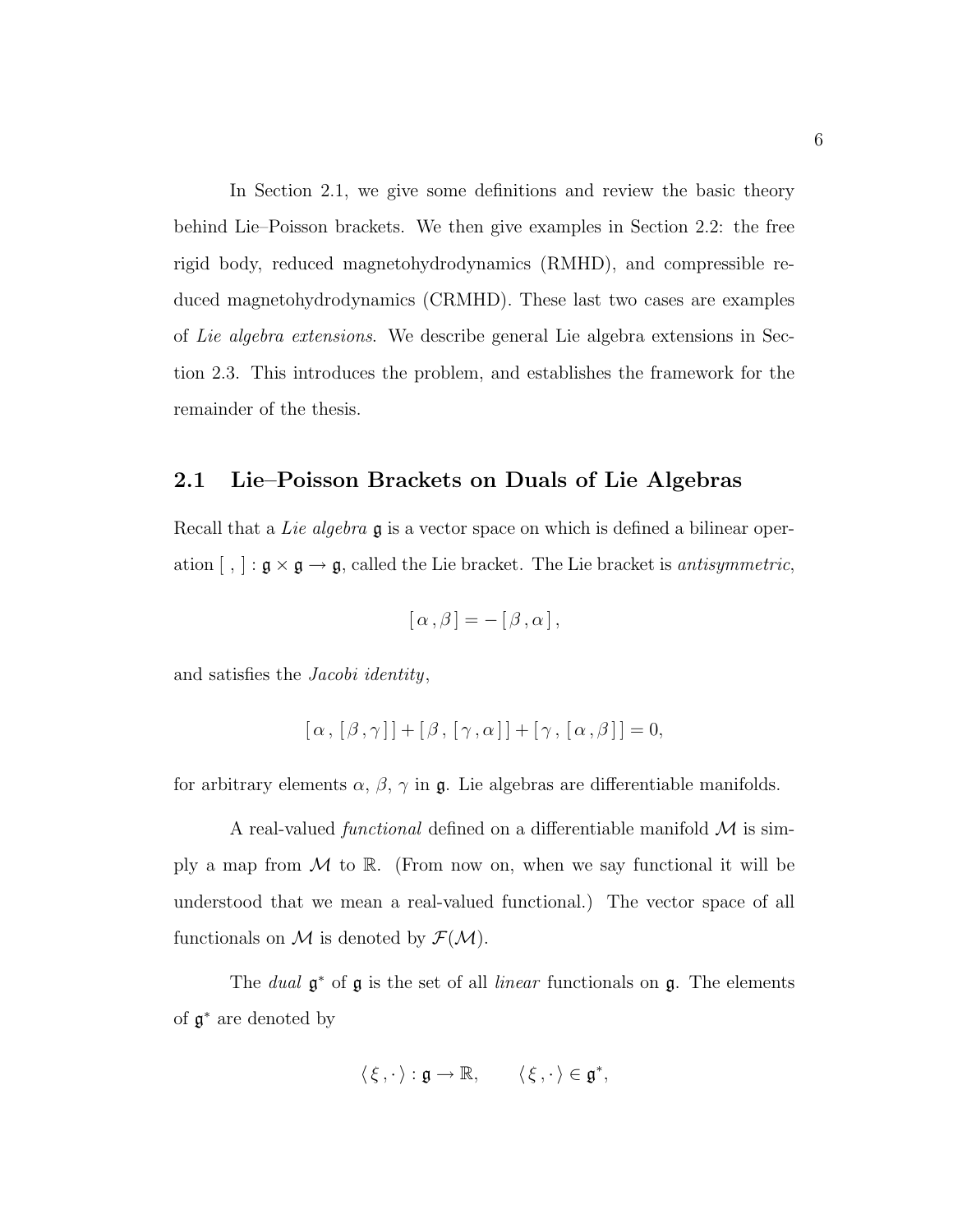where  $\xi$  identifies the elements of  $\mathfrak{g}^*$ . It is customary, however, to simply say  $\xi \in \mathfrak{g}^*$  and express the *pairing* by  $\langle , \rangle : \mathfrak{g}^* \times \mathfrak{g} \to \mathbb{R}$ . This simplifies the procedure of identifying  $\mathfrak g$  and  $\mathfrak g^*$ , especially for infinite-dimensional Lie algebras, where the pairing is typically an integral. Note that functionals can be defined on  $\mathfrak{g}^*$ , since it is a differentiable manifold. In finite dimensions,  $\mathfrak{g}$  and  $\mathfrak{g}^*$ are isomorphic as vector spaces (they have the same dimension). However,  $\mathfrak{g}^*$ does not naturally inherit a Lie algebra structure from g. In infinite dimensions, the two spaces need not be isomorphic.

Let M be a differentiable manifold. A *Poisson structure* on  $\mathcal{F}(\mathcal{M})$  is a Lie algebra on  $\mathcal{F}(\mathcal{M})$  with bracket  $\{ , \}$  that satisfies the derivation property

$$
\left\{ F,GH\right\} =\left\{ F,G\right\} H+G\left\{ F,H\right\} ,
$$

where F, G,  $H \in \mathcal{F}(\mathcal{M})$ . (This property is also called the Leibniz rule.) The manifold  $M$  with the bracket  $\{ , \}$  is called a *Poisson manifold*.

For the remainder of the thesis, we will be interested in the case where  $\mathcal M$ is the dual  $\mathfrak{g}^*$  of a Lie algebra  $\mathfrak{g}$ . The *Lie–Poisson bracket* provides a natural Poisson structure on  $\mathcal{F}(\mathfrak{g}^*)$ , given the Lie bracket  $[ , ]$  in  $\mathfrak{g}$ . It is defined as

$$
\{F, G\}_{\pm}(\xi) = \pm \left\langle \xi, \left[ \frac{\delta F}{\delta \xi}, \frac{\delta G}{\delta \xi} \right] \right\rangle, \tag{2.1}
$$

where F and G are real-valued functionals on  $\mathfrak{g}^*$ , that is,  $F$ ,  $G$  :  $\mathfrak{g}^* \to \mathbb{R}$ , and  $\xi \in \mathfrak{g}^*$ . The functional derivative  $\delta F/\delta \xi \in \mathfrak{g}$  is defined by

$$
\delta F[\xi; \delta \xi] := \frac{d}{d\epsilon} F[\xi + \epsilon \delta \xi] \bigg|_{\epsilon=0} =: \left\langle \delta \xi, \frac{\delta F}{\delta \xi} \right\rangle. \tag{2.2}
$$

We shall refer to the bracket  $\lfloor \cdot, \rfloor$  as the *inner bracket* and to the bracket  $\{\cdot, \}$ as the Lie–Poisson bracket. The dual g ∗ together with the Lie–Poisson bracket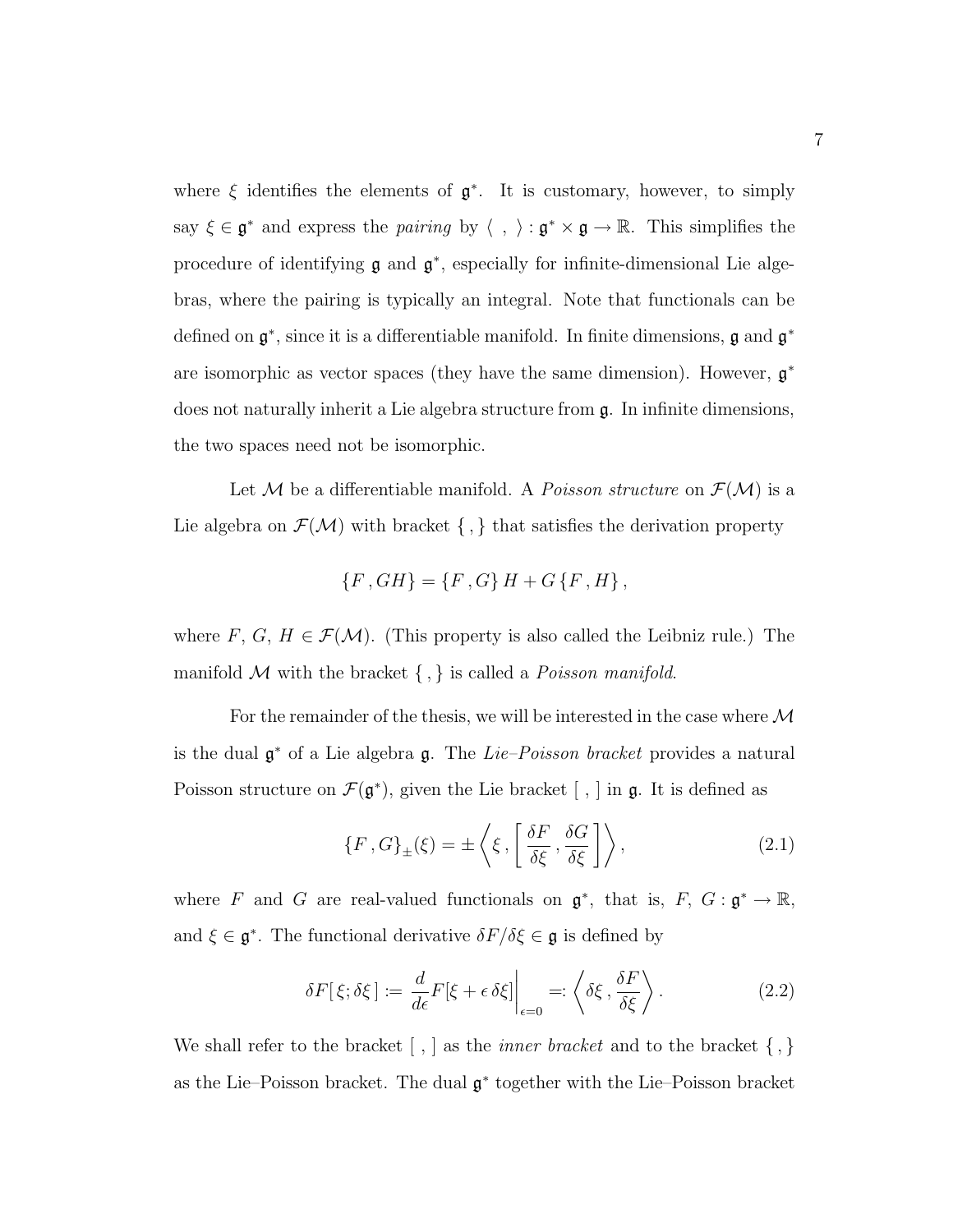is a Poisson manifold. The sign choice in (2.1) comes from whether we are considering right invariant  $(+)$  or left invariant  $(-)$  functions on the cotangent bundle of the Lie group [58, 61], but for our purposes we simply choose the sign as needed.

For finite-dimensional algebras, the Lie–Poisson bracket (2.1) was first written down by Lie [54] and was rediscovered by Berezin [13]; it is also closely related to work of Arnold [5], Kirillov [46], Kostant [48], and Souriau [86].

Before we can describe the dynamics generated by Lie–Poisson brackets, we need a few more definitions. The *adjoint action* of  $\mathfrak g$  on itself is the same as the bracket in g,

$$
ad_{\alpha}\beta \equiv [\alpha,\beta],
$$

where  $\alpha, \beta \in \mathfrak{g}$ . From this we define the *coadjoint action*  $ad_{\alpha}^{\dagger}$  of  $\mathfrak{g}$  on  $\mathfrak{g}^*$  by<sup>1</sup>

$$
\langle \mathrm{ad}^{\dagger}_{\alpha} \xi, \beta \rangle := \langle \xi, \mathrm{ad}_{\alpha} \beta \rangle, \tag{2.3}
$$

where  $\xi \in \mathfrak{g}^*$ . We also define the *coadjoint bracket*  $[ , ]^{\dagger} : \mathfrak{g} \times \mathfrak{g}^* \to \mathfrak{g}^*$  to be

$$
[\alpha,\xi]^{\dagger} := \mathrm{ad}^{\dagger}_{\alpha}\xi,\tag{2.4}
$$

so that

$$
\langle [\alpha, \xi]^\dagger, \beta \rangle := \langle \xi, [\alpha, \beta] \rangle; \tag{2.5}
$$

the bracket  $[ , ]^{\dagger}$  satisfies the identity

$$
\langle [\alpha, \xi]^{\dagger}, \beta \rangle = -\langle [\beta, \xi]^{\dagger}, \alpha \rangle.
$$

<sup>&</sup>lt;sup>1</sup>We are using the convention of Arnold [9, p. 321], but some authors define  $ad<sup>\dagger</sup>$  with a minus sign, so that the canonical bracket and its coadjoint bracket have the same sign in  $(2.12)$  when  $\mathfrak g$  and  $\mathfrak g^*$  are identified.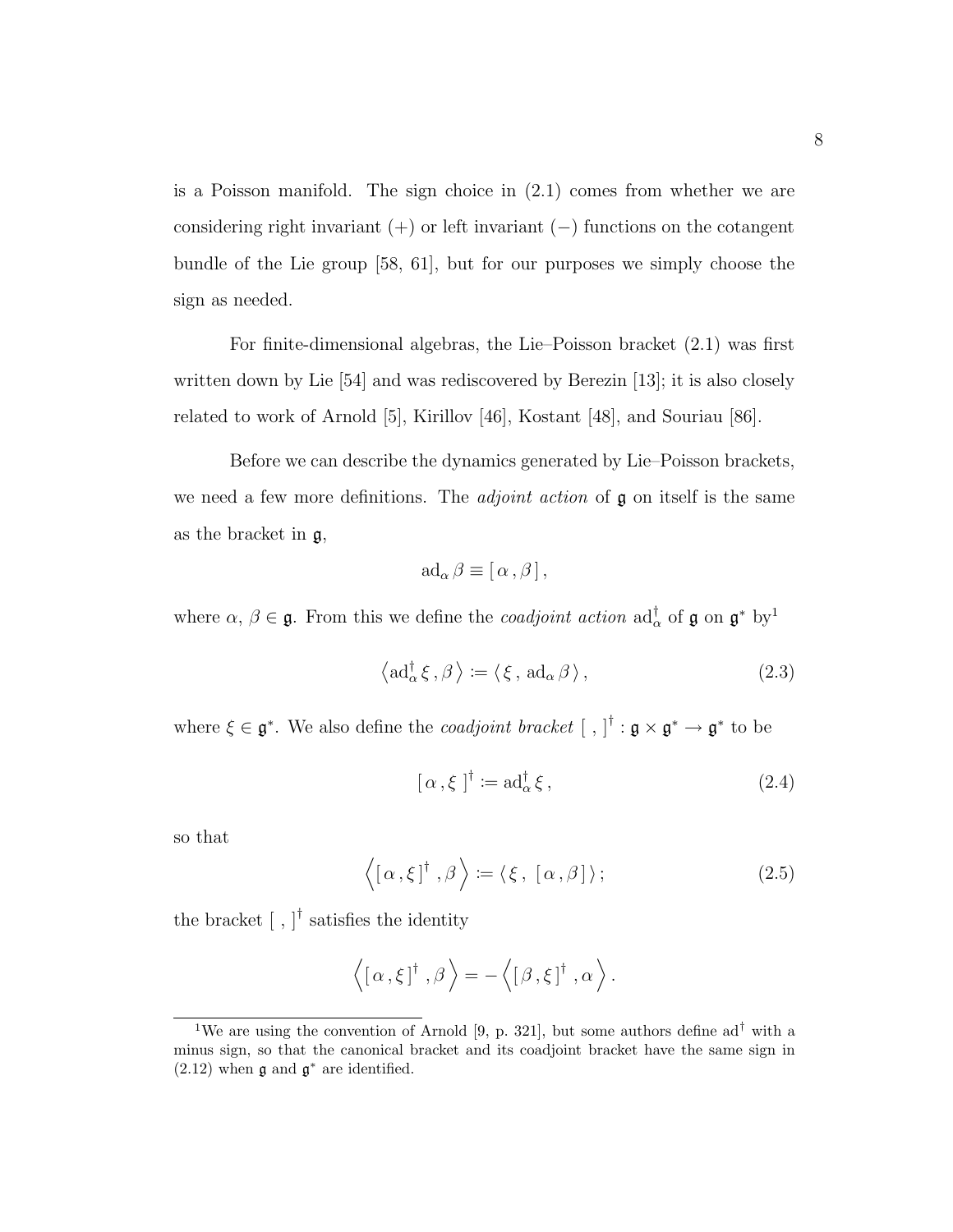Since the inner bracket is Lie, it satisfies the Jacobi identity, and consequently the form given by (2.1) for the Lie–Poisson bracket will automatically satisfy the Jacobi identity [2, p. 614]. This is proved in Appendix A.

We are of course interested in generating dynamics from the Lie–Poisson bracket. This is done in the usual manner, by inserting a Hamiltonian functional in the bracket. For any Poisson structure, given a Hamiltonian functional  $H : \mathcal{M} \to \mathbb{R}$ , the equation of motion for  $\xi \in \mathcal{M}$  is

$$
\dot{\xi} = \{\xi \, , H\} \, ,
$$

where a dot denotes a time derivative. For a Lie–Poisson bracket, we have  $\mathcal{M} =$  $\mathfrak{g}^*$ , and we use the definition  $(2.1)$  of  $\{ , \}$  to write

$$
\dot{\xi} = \left\langle \xi \, , \, \left[ \Delta \, , \frac{\delta H}{\delta \xi} \, \right] \right\rangle,
$$

where  $\Delta$  is a Kronecker or Dirac delta, or a combination of both for an infinitedimensional system of several fields (that is,  $\xi$  can be a vector of field variables). We then use the definition of the coadjoint bracket  $(2.5)$ ,

$$
\dot{\xi} = -\Big\langle \left[ \frac{\delta H}{\delta \xi} , \xi \right]^\dagger , \Delta \Big\rangle,
$$

and finally use the property of the delta function to identify  $\dot{\xi}$  with the left slot of the pairing,

$$
\dot{\xi} = -\left[\frac{\delta H}{\delta \xi}, \xi\right]^\dagger. \tag{2.6}
$$

Thus, for Lie–Poisson brackets the dynamical evolution of  $\xi$  is generated by the coadjoint bracket.

We close this section by commenting on the nature of the dynamics generated by Lie–Poisson brackets. The elements of a Lie algebra g are usually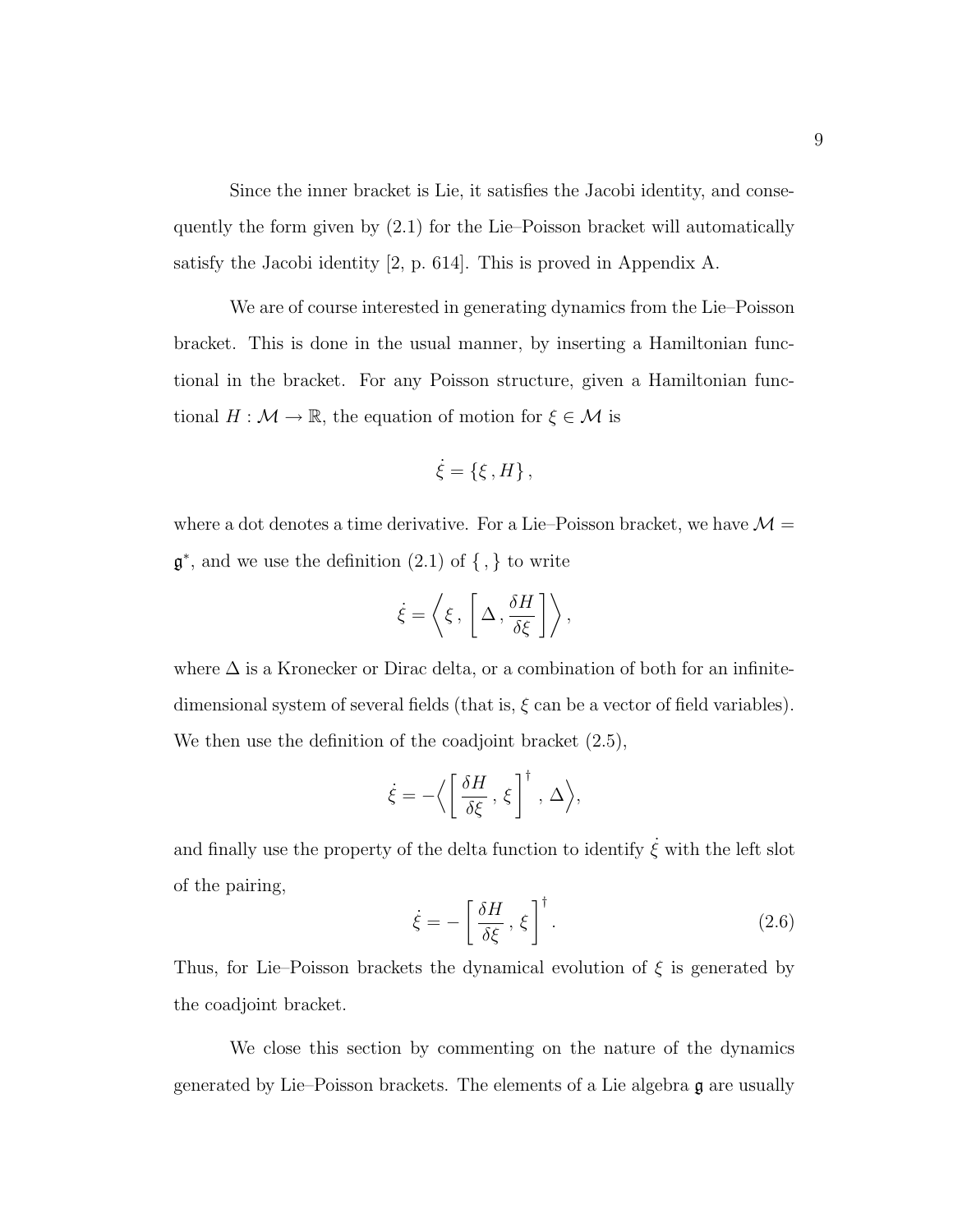regarded as infinitesimal generators of the elements of a Lie group G near the identity. (We also say that the Lie algebra is the tangent space of the Lie group at the identity.) The *coadjoint orbit* through  $\xi \in \mathfrak{g}^*$  is defined as

Orb
$$
(\xi) := \{ \mathrm{Ad}_a^{\dagger} \xi \mid a \in G \}.
$$

(We will not rigourously define it here, but simply think of  $\mathrm{Ad}^{\dagger}_a : \mathfrak{g}^* \to \mathfrak{g}^*$  as a finite version of the infinitesimal coadjoint action  $\mathrm{ad}_\xi^{\dagger}:\mathfrak{g}^*\to\mathfrak{g}^*.$  See for example Arnold [9, pp. 319–321].) The coadjoint orbits tell us what parts of  $\mathfrak{g}^*$  can be reached from a given element  $\xi^*$  by acting with the group elements. For example, the coadjoint orbits for the rotation group  $SO(3)$  are spheres [58, p. 400], so two elements of  $\mathfrak{g}^*$  belong to the same coadjoint orbit if they lie on the same sphere (the elements can be mapped onto each other by a rotation).

The infinitesimal generator at  $\xi$  of the coadjoint action is

$$
\eta_{\mathfrak{g}^*}(\xi) := \mathrm{ad}^\dagger_{\eta} \xi \tag{2.7}
$$

Comparing this to the equation of motion (2.6), and recalling the definition of the coadjoint bracket (2.4), we see that  $\dot{\xi}$  lies along the direction of the infinitesimal generator  $\mathrm{ad}^{\dagger}_{\delta H/\delta \xi}$  at  $\xi$ .

What does this all mean? The time-evolved trajectory  $\{\xi(t) \mid t \geq 0\}$  of  $\xi$ must go through points in  $\mathfrak{g}^*$  that can be reached by  $\text{Ad}^{\dagger}_{a} \xi(0)$ , where  $\xi(0)$  is an initial condition, for some  $a \in G$ . To put it more succinctly,

$$
\{\xi(t) \mid t \ge 0\} \subseteq \text{Orb}(\xi(0)).\tag{2.8}
$$

For  $G = SO(3)$ , since the coadjoint orbits are spheres then the only trajectories allowed must lie on spheres. This makes  $SO(3)$  the natural group to describe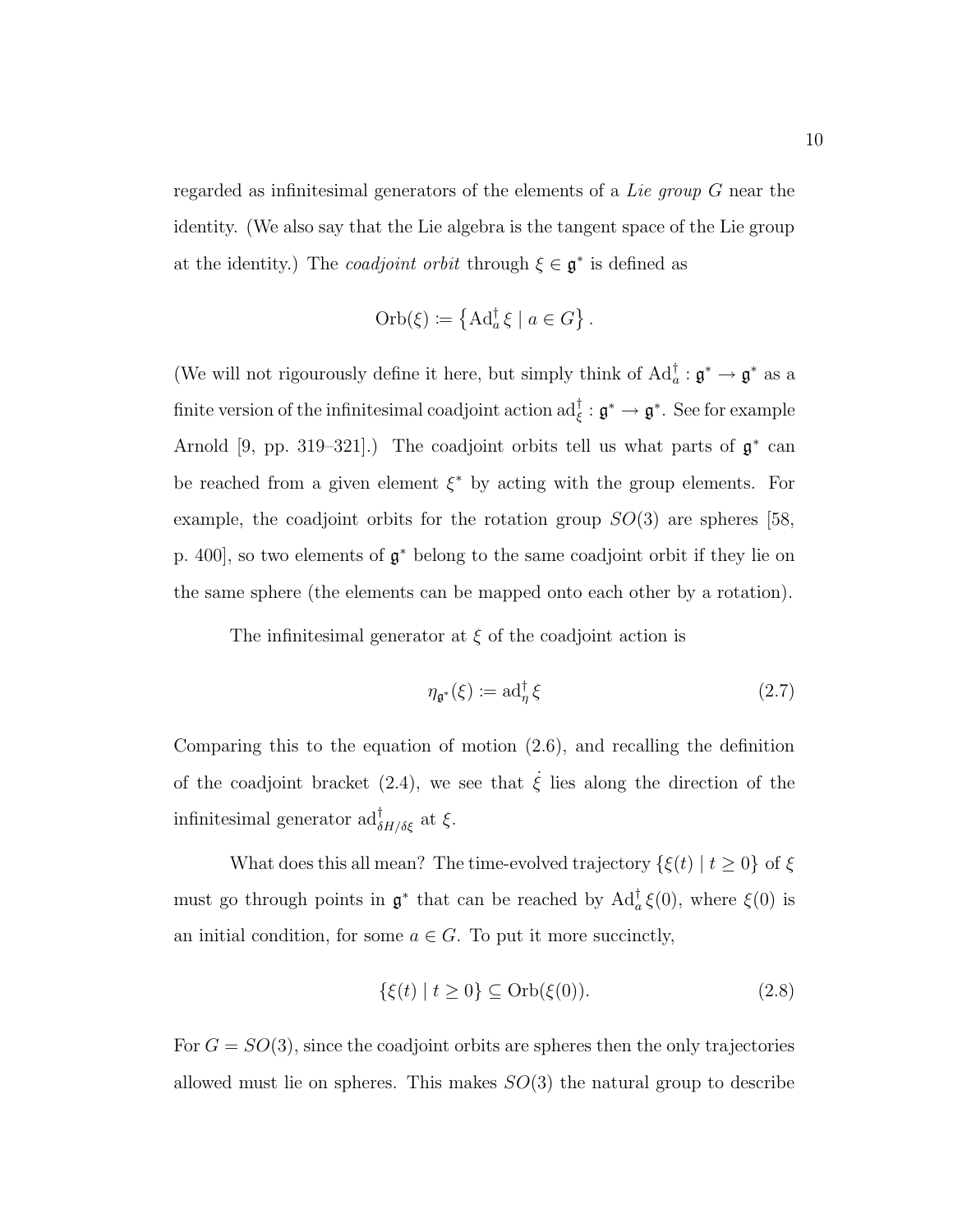the motion of the rigid body, as we will see in Section 2.2.1. Note that equality in (2.8) does not usually hold, since the trajectory is one-dimensional, whereas the coadjoint orbits are usually of higher dimension.

#### 2.2 Examples of Lie–Poisson Systems

We will say that a physical systems can be described by a given Lie–Poisson bracket and Hamiltonian if its equations of motion can be written as (2.6) for some  $H$ ; the system is then said to be Hamiltonian of the Lie–Poisson type. We give four examples: the first is finite-dimensional (the free rigid body, Section 2.2.1) and the second infinite-dimensional (Euler's equation for the ideal fluid, Section 2.2.2). The third and fourth examples are also infinitedimensional and serve to introduce the concept of extension. They are low– beta reduced magnetohydrodynamics (MHD) in Section 2.2.3 and compressible reduced MHD in Section 2.2.4. These last two examples are meant to illustrate the physical relevance of Lie algebra extensions.

#### 2.2.1 The Free Rigid Body

The classic example of a Lie–Poisson bracket is obtained by taking for g the Lie algebra of the rotation group  $SO(3)$ . If the  $\hat{\mathbf{e}}_{(i)}$  denote a basis of  $\mathbf{g} = so(3)$ , the Lie bracket is given by

$$
\left[\,\hat{\mathbf{e}}_{(i)}\,,\hat{\mathbf{e}}_{(j)}\,\right]=c_{ij}^k\,\hat{\mathbf{e}}_{(k)}\,,
$$

where the  $c_{ij}^k = \varepsilon_{ijk}$  are the structure constants of the algebra, in this case the totally antisymmetric symbol. Using as a pairing the usual contraction between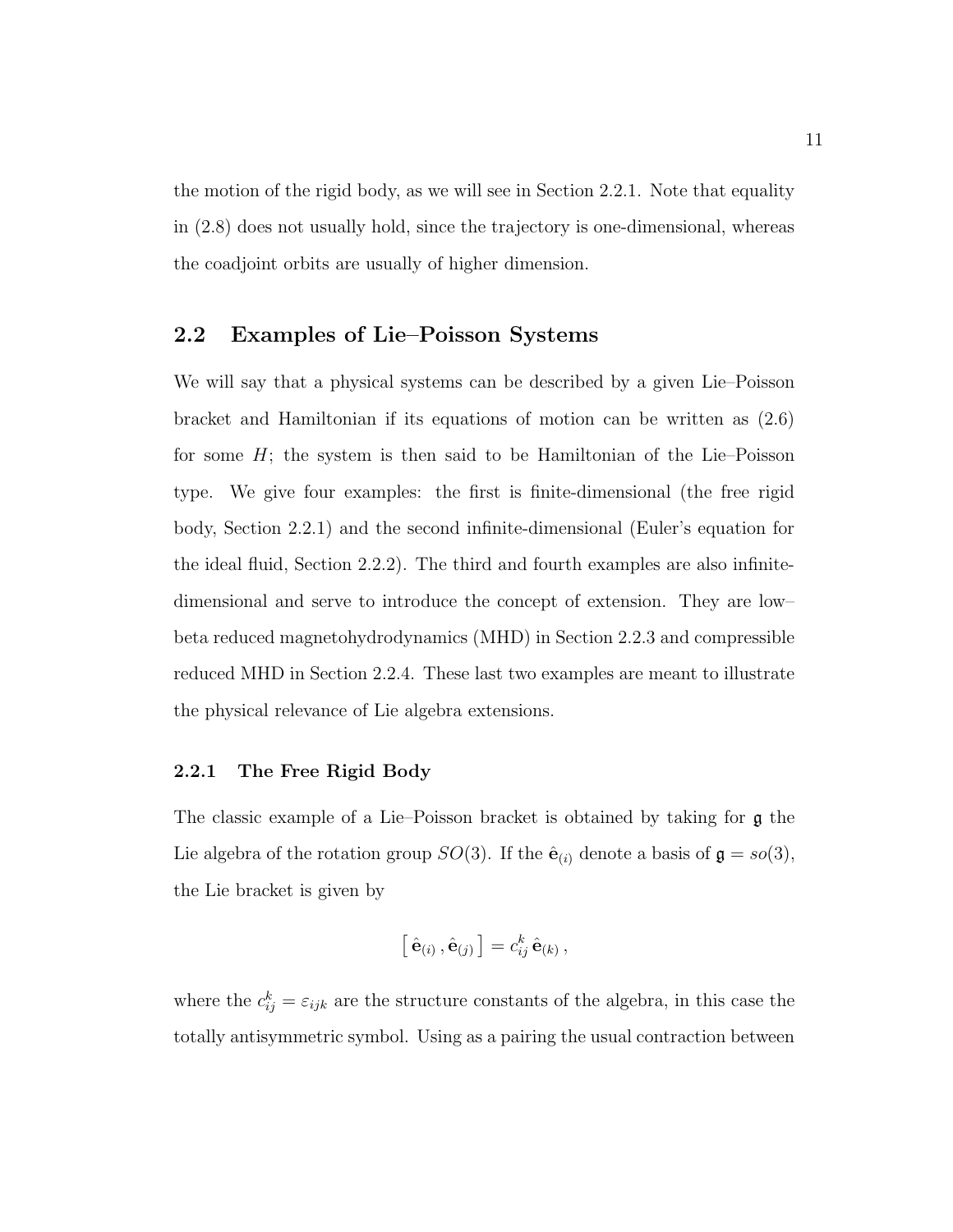upper and lower indices, with (2.1) we are led to the Lie–Poisson bracket

$$
\{f\,,g\}=-c_{ij}^k\,\ell_k\,\frac{\partial f}{\partial\ell_i}\,\frac{\partial g}{\partial\ell_j}\,,
$$

where the three-vector  $\ell$  is in  $\mathfrak{g}^*$ , and we have chosen the minus sign in (2.1). The coadjoint bracket is obtained using (2.3),

$$
[\beta,\ell]_i^{\dagger} = -c_{ij}^k \beta^j \ell_k. \tag{2.9}
$$

If we use this coadjoint bracket and insert the Hamiltonian

$$
H = \frac{1}{2} (I^{-1})^{ij} \ell_i \ell_j \tag{2.10}
$$

in (2.6) we obtain

$$
\dot{\ell}_m = \{ \ell_m \, , H \} = c_{mj}^k \left( I^{-1} \right)^{jp} \ell_k \, \ell_p \, .
$$

Notice how the moment of inertia tensor  $I$  plays the role of a metric—it allows us to build a quadratic form (the Hamiltonian) from two elements of  $\mathfrak{g}^*$ . If we take  $I = diag(I_1, I_2, I_3)$ , we recover Euler's equations for the motion of the free rigid body

$$
\dot{\ell}_1 = \left(\frac{1}{I_2} - \frac{1}{I_3}\right) \, \ell_2 \, \ell_3,
$$

and cyclic permutations of 1,2,3. The  $\ell_i$  are the angular momenta about the axes and the  $I_i$  are the principal moments of inertia. This result is naturally appealing because we expect the rigid body equations to be invariant under the rotation group, hence the choice of  $SO(3)$  for G.

#### 2.2.2 The Two-dimensional Ideal Fluid

Consider now an ideal fluid with the flow taking place over a two-dimensional domain  $\Omega$ . Let  $\mathfrak g$  be the infinite-dimensional Lie algebra associated with the Lie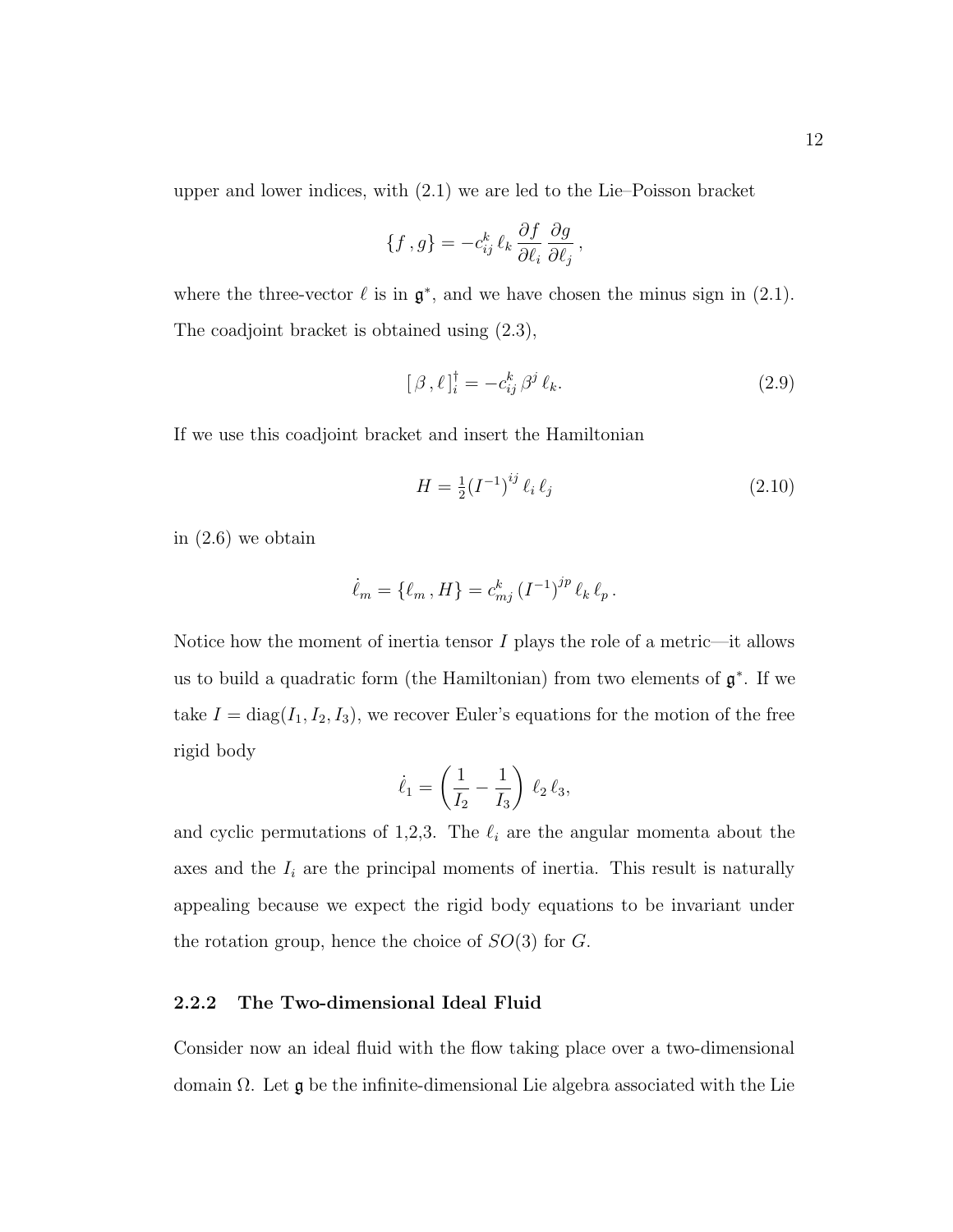group of volume-preserving diffeomorphisms of Ω. In two spatial dimensions this is the same as the group of canonical transformations on  $\Omega$ . The bracket in g is the canonical bracket

$$
[a, b] = \frac{\partial a}{\partial x} \frac{\partial b}{\partial y} - \frac{\partial b}{\partial x} \frac{\partial a}{\partial y}.
$$
 (2.11)

We formally identify  $\mathfrak g$  and  $\mathfrak g^*$  by using as the pairing  $\langle , \rangle$  the usual integral over the fluid domain,

$$
\langle F, G \rangle = \int_{\Omega} F(\mathbf{x}) G(\mathbf{x}) d^2 x,
$$

where  $\mathbf{x} \coloneqq (x, y)$ . For infinite-dimensional spaces, there are functional analytic issues about whether we can make this identification, and take  $\mathfrak{g}^{**} = \mathfrak{g}$ . We will assume here that these relationships hold formally. See Marsden and Weinstein [57] for references on this subject and Audin [10] for a treatment of the identification of  $\mathfrak g$  and  $\mathfrak g^*$ .

For simplicity, we assume that the boundary conditions are such that surface terms vanish, and we get

$$
[ , ]^{\dagger} = - [ , ] \tag{2.12}
$$

from (2.5). (Without this assumption the coadjoint bracket would involve extra boundary terms.) We take the vorticity  $\omega$  as the field variable  $\xi$  and write for the Hamiltonian

$$
H[\omega] = -\frac{1}{2} \langle \omega \, , \nabla^{-2} \, \omega \rangle \, ,
$$

where

$$
(\nabla^{-2} \omega)(\mathbf{x}) \coloneqq \int_{\Omega} K(\mathbf{x}|\mathbf{x}') \, \omega(\mathbf{x}') \, \mathrm{d}^2 x',
$$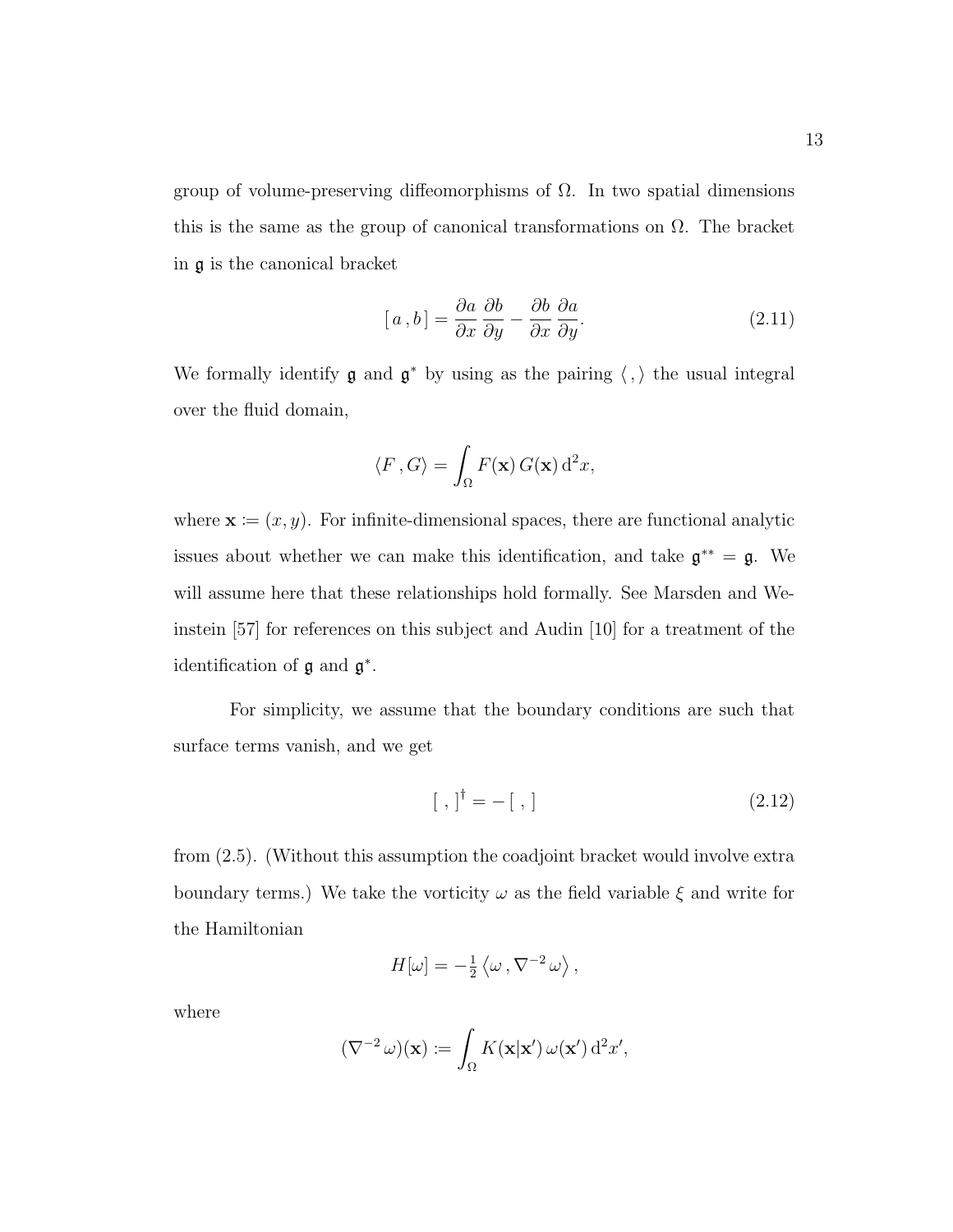and  $K$  is Green's function for the Laplacian. The Green's function plays the role of a metric since it maps an element of  $\mathfrak{g}^*$  (the vorticity  $\omega$ ) into an element of g to be used in the right slot of the pairing. This relationship is only weak: the mapping  $K$  is not surjective, and thus the metric cannot formally inverted (it is called *weakly nondegenerate*). When we have identified  $\mathfrak g$  and  $\mathfrak g^*$  we shall often drop the comma in the pairing and write

$$
H[\omega] = -\frac{1}{2} \langle \omega \, \phi \rangle = \frac{1}{2} \langle |\nabla \phi|^2 \rangle \,,
$$

where  $\omega = \nabla^2 \phi$  defines the streamfunction  $\phi$ . We work out the evolution equation for  $\omega$  explicitly:

$$
\dot{\omega}(\mathbf{x}) = {\omega, H} = \int_{\Omega} \omega(\mathbf{x}') \left[ \frac{\delta \omega(\mathbf{x})}{\delta \omega(\mathbf{x}')} , \frac{\delta H}{\delta \omega(\mathbf{x}')} \right] d^2 x'
$$
  
= 
$$
\int_{\Omega} \omega(\mathbf{x}') \left[ \delta(\mathbf{x} - \mathbf{x}') , -\phi(\mathbf{x}') \right] d^2 x'
$$
  
= 
$$
\int_{\Omega} \delta(\mathbf{x} - \mathbf{x}') \left[ \omega(\mathbf{x}') , \phi(\mathbf{x}') \right] d^2 x'
$$
  
= 
$$
\left[ \omega(\mathbf{x}) , \phi(\mathbf{x}) \right].
$$

This is Euler's equation for a two-dimensional ideal fluid. We could also have written this result down directly from  $(2.6)$  using  $\begin{bmatrix} , \end{bmatrix}^{\dagger} = -\begin{bmatrix} , \end{bmatrix}$ .

#### 2.2.3 Low-beta Reduced MHD

This example will illustrate the concept of a Lie algebra extension, the central topic of this thesis. Essentially, the idea is to use an algebra of n-tuples, which we call an extension, to describe a physical system with more than one dynamical variable. As in Section 2.2.2 we consider a flow taking place over a two-dimensional domain  $\Omega$ . The Lie algebra g is again taken to be that of volume preserving diffeomorphisms on  $\Omega$ , but now we consider also the vector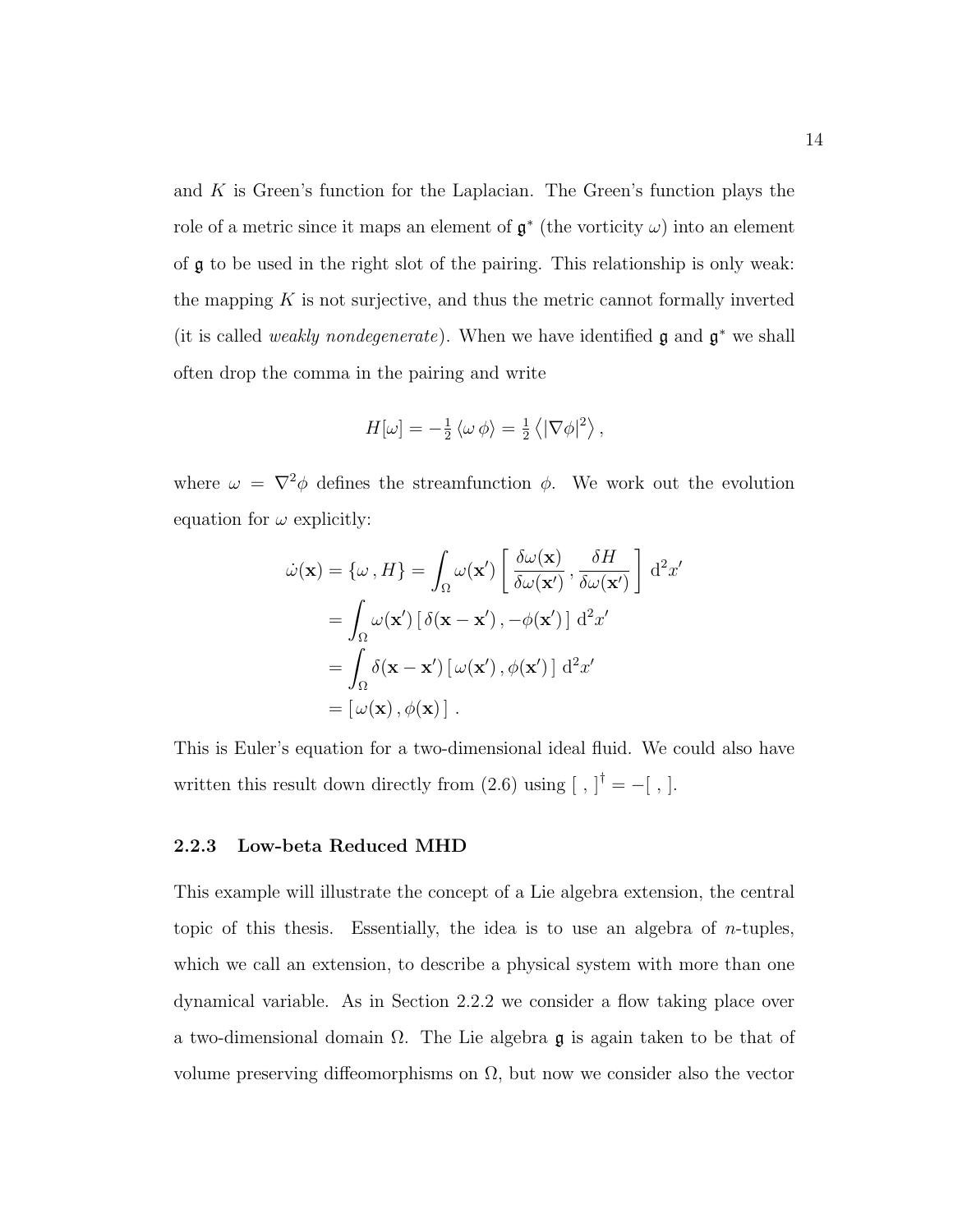space V of real-valued functions on  $\Omega$  (an Abelian Lie algebra under addition). The *semidirect sum* of  $\mathfrak g$  and  $V$  is a new Lie algebra whose elements are twotuples  $(\alpha, v)$  with a bracket defined by

$$
[(\alpha, v), (\beta, w)] := ([\alpha, \beta], [\alpha, w] - [\beta, v]), \qquad (2.13)
$$

where  $\alpha$  and  $\beta \in \mathfrak{g}$ , v and  $w \in V$ . This is a Lie algebra, so we can use the prescription of Section 2.1 to build a Lie–Poisson bracket,

$$
\{F, G\} = \int_{\Omega} \left( \omega \left[ \frac{\delta F}{\delta \omega}, \frac{\delta G}{\delta \omega} \right] + \psi \left( \left[ \frac{\delta F}{\delta \omega}, \frac{\delta G}{\delta \psi} \right] - \left[ \frac{\delta G}{\delta \omega}, \frac{\delta F}{\delta \psi} \right] \right) \right) d^2 x.
$$

Let  $\omega = \nabla^2 \phi$  be the (scalar) parallel vorticity, where  $\phi$  is the electric potential,  $\psi$  is the poloidal magnetic flux, and  $J=\nabla^2\psi$  is the poloidal current. (We use the same symbol for the electric field as for the streamfunction in Section 2.2.2 since they play a similar role.) The pairing used is a dot product of the vectors followed by an integral over the fluid domain (again identifying  $\mathfrak g$  and  $\mathfrak g^*$  as in Section 2.2.2). The Hamiltonian

$$
H[\omega; \psi] = \frac{1}{2} \int_{\Omega} \left( |\nabla \phi|^2 + |\nabla \psi|^2 \right) d^2 x
$$

with the above bracket leads to the equations of motion

$$
\dot{\omega} = [\omega, \phi] + [\psi, J] ,
$$
  
\n
$$
\dot{\psi} = [\psi, \phi] .
$$
\n(2.14)

This is a model for low-beta reduced MHD [73, 87, 98], obtained by an expansion in the inverse aspect ratio  $\epsilon$  of a tokamak, with  $\epsilon$  small. With a strong toroidal magnetic field, the dynamics are then approximately two-dimensional. The model is referred to as low-beta because the electron beta (the ratio of electron pressure to magnetic pressure, see (2.16)) is of order  $\epsilon^2$ .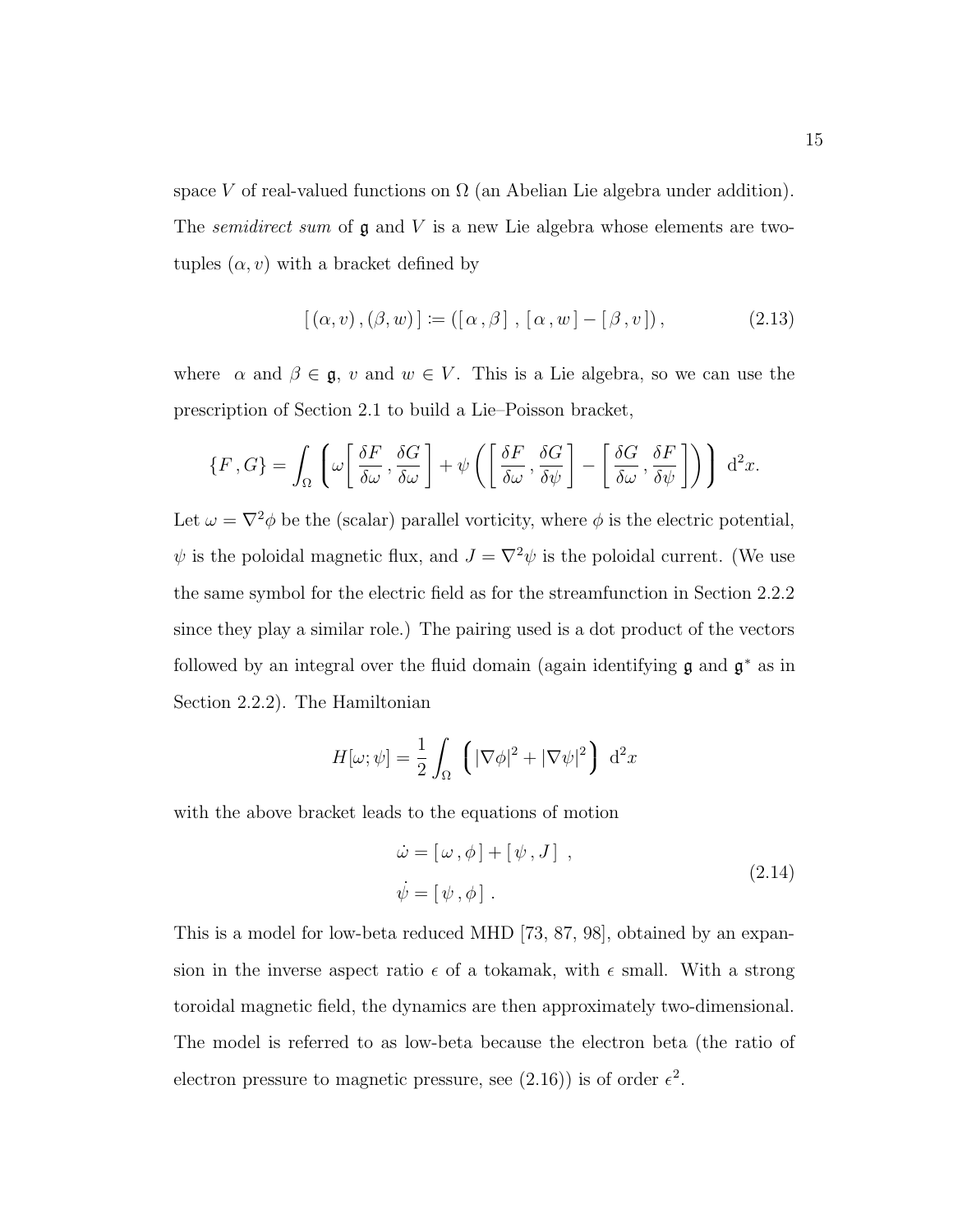For high-beta reduced MHD, the electron beta is taken to be of order  $\epsilon$ . There is then an additional advected pressure variable, which couples to the vorticity equation, and the system still has a semidirect sum structure [35, 88].

Benjamin [12] used a system with a similar Lie–Poisson structure, but for waves in a density-stratified fluid. Semidirect sum structures are ubiquitous in advective systems: one variable (in this example,  $\phi$ ) "drags" the others along [90].

#### 2.2.4 Compressible Reduced MHD

In general there are other, more general ways to extend Lie algebras besides the semidirect sum. The model derived by Hazeltine *et al.* [33, 34, 35] for twodimensional compressible reduced MHD (CRMHD) is an example. This model has four fields, and as for the low-beta reduced MHD system in Section 2.2.3 it is obtained from an expansion in the inverse aspect ratio of a tokamak. It includes compressibility and finite ion Larmor radius effects. The Hamiltonian is

$$
H[\omega, v, p, \psi] = \frac{1}{2} \int_{\Omega} \left( |\nabla \phi|^{2} + v^{2} + \frac{(p - 2\beta_{e} v)^{2}}{\beta_{e}} + |\nabla \psi|^{2} \right) d^{2}x, \qquad (2.15)
$$

where v is the ion parallel (toroidal) velocity, p is the electron pressure,<sup>2</sup>  $\beta_e$  is the electron beta,

$$
\beta_{\rm e} := \frac{2\,T_{\rm e}}{v_{\rm A}^2},\tag{2.16}
$$

a parameter that measures compressibility,  $v_A$  is the Alfvén speed, and  $T_e$  is the electron temperature. The other variables are as in Section 2.2.3. The

<sup>&</sup>lt;sup>2</sup>The variable  $p$  is actually a deviation of the pressure from a linear gradient. The total pressure is  $\overline{p} = p - 2\beta_e x$ .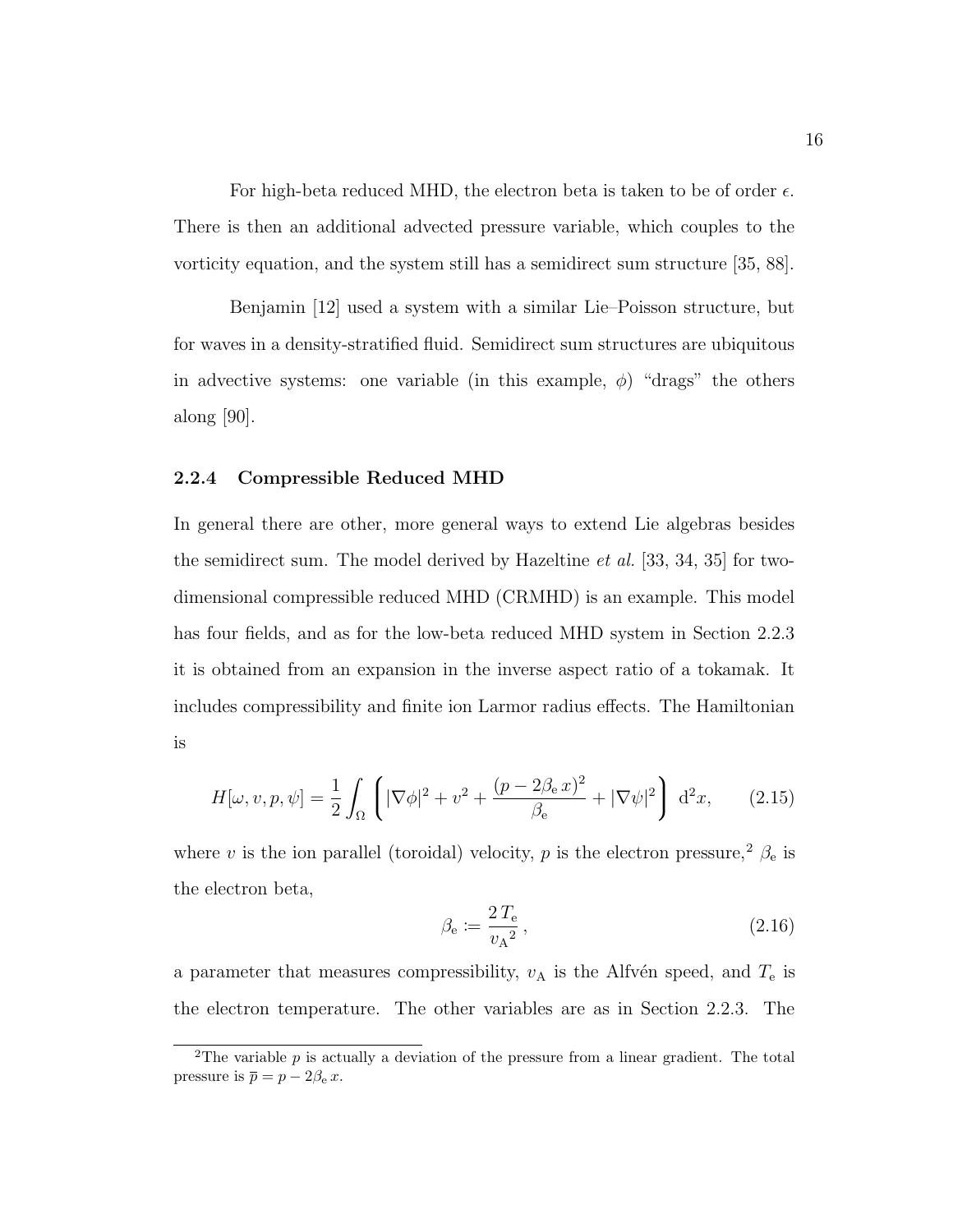coordinate  $x$  points outward from the center of the tokamak in the horizontal plane and  $y$  is the vertical coordinate. The motion is made two-dimensional by the strong toroidal magnetic field. The bracket we will use is

$$
\{F, G\} = \int_{\Omega} \left( \omega \left[ \frac{\delta F}{\delta \omega}, \frac{\delta G}{\delta \omega} \right] + v \left( \left[ \frac{\delta F}{\delta \omega}, \frac{\delta G}{\delta v} \right] + \left[ \frac{\delta F}{\delta v}, \frac{\delta G}{\delta \omega} \right] \right) \right)
$$

$$
+ p \left( \left[ \frac{\delta F}{\delta \omega}, \frac{\delta G}{\delta p} \right] + \left[ \frac{\delta F}{\delta p}, \frac{\delta G}{\delta \omega} \right] \right) + \psi \left( \left[ \frac{\delta F}{\delta \omega}, \frac{\delta G}{\delta \psi} \right] + \left[ \frac{\delta F}{\delta \psi}, \frac{\delta G}{\delta \omega} \right] \right)
$$

$$
- \beta_{e} \psi \left( \left[ \frac{\delta F}{\delta p}, \frac{\delta G}{\delta v} \right] + \left[ \frac{\delta F}{\delta v}, \frac{\delta G}{\delta p} \right] \right) \right) d^{2}x. (2.17)
$$

Together this bracket and the Hamiltonian (2.15) lead to the equations

$$
\dot{\omega} = [\omega, \phi] + [\psi, J] + 2[p, x]
$$
  

$$
\dot{v} = [v, \phi] + [\psi, p] + 2\beta_e[x, \psi]
$$
  

$$
\dot{p} = [p, \phi] + \beta_e[\psi, v]
$$
  

$$
\dot{\psi} = [\psi, \phi],
$$

which reduce to the example of Section 2.2.3 in the limit of  $v = p = \beta_e = 0$ (when compressibility effects are unimportant). In the limit of  $\beta_e = 0$ , the parallel velocity decouples from the other equations, and we recover the three equations of high-beta reduced MHD for  $\omega, \psi$ , and p [35].

It is far from clear that the Jacobi identity is satisfied for (2.17). A direct verification is straightforward (if tedious), but we shall see in Section 2.3 that there is an easier way.

#### 2.3 General Lie Algebra Extensions

We wish to generalize the types of bracket used in Sections 2.2.3 and 2.2.4. We build an algebra extension by forming an  $n$ -tuple of elements of a single Lie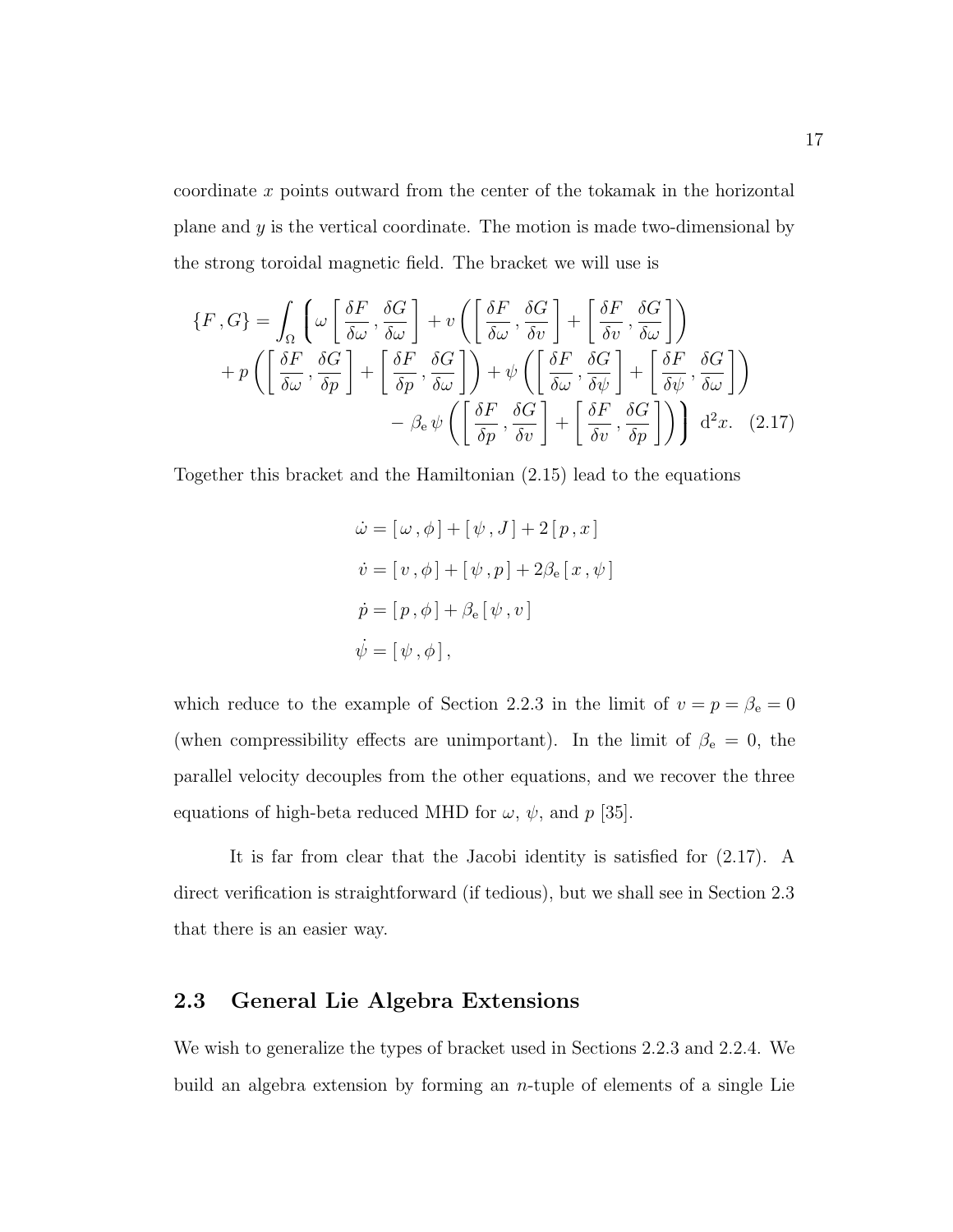algebra g,

$$
\alpha := (\alpha_1, \dots, \alpha_n), \tag{2.18}
$$

where  $\alpha_i \in \mathfrak{g}$ . The most general bracket on this *n*-tuple space obtained from a linear combination of the one in g has components

$$
[\alpha,\beta]_{\lambda} = \sum_{\mu,\nu=1}^{n} W_{\lambda}^{\mu\nu} [\alpha_{\mu},\beta_{\nu}], \quad \lambda = 1,\ldots,n,
$$
 (2.19)

where the  $W_{\lambda}^{\mu\nu}$  are constants. (From now on we will assume that repeated indices are summed unless otherwise noted.) Since the bracket in g is antisymmetric the  $W$ 's must be symmetric in their upper indices,

$$
W_{\lambda}^{\mu\nu} = W_{\lambda}^{\ \nu\mu} \,. \tag{2.20}
$$

This bracket must also satisfy the Jacobi identity

$$
[\alpha, [\beta, \gamma]]_{\lambda} + [\beta, [\gamma, \alpha]]_{\lambda} + [\gamma, [\alpha, \beta]]_{\lambda} = 0, \lambda = 1, ..., n.
$$

The first term can be written

$$
[\,\alpha\,,\,[\,\beta\,,\gamma\,]\,]_{\lambda}=W_{\lambda}^{\,\sigma\tau}\,W_{\sigma}^{\,\mu\nu}\,[\,\alpha_{\tau}\,,\,[\,\beta_{\mu}\,,\gamma_{\nu}\,]\,],
$$

which when added to the other two gives

$$
W_{\lambda}^{\sigma\tau} W_{\sigma}^{\mu\nu} ([\alpha_{\tau}, [\beta_{\mu}, \gamma_{\nu}]] + [\beta_{\tau}, [\gamma_{\mu}, \alpha_{\nu}]] + [\gamma_{\tau}, [\alpha_{\mu}, \beta_{\nu}]] = 0.
$$

We cannot yet make use of the Jacobi identity in  $\mathfrak{g}$ : the subscripts of  $\alpha$ ,  $\beta$ , and  $\gamma$  are different in each term so they represent different elements of  $\mathfrak{g}$ . We first relabel the sums and then make use of the Jacobi identity in g to obtain

$$
\begin{aligned} \left(W_{\lambda}^{\sigma\tau} \, W_{\sigma}^{\ \mu\nu} - W_{\lambda}^{\ \sigma\nu} \, W_{\sigma}^{\ \tau\mu}\right) \, \left[\, \alpha_{\tau} \, , \, \left[\, \beta_{\mu} \, , \gamma_{\nu} \,\right] \right] \\ &+ \left(W_{\lambda}^{\ \sigma\mu} \, W_{\sigma}^{\ \nu\tau} - W_{\lambda}^{\ \sigma\nu} \, W_{\sigma}^{\ \tau\mu}\right) \, \left[\, \beta_{\mu} \, , \, \left[\, \gamma_{\nu} \, , \alpha_{\tau} \,\right] \,\right] = 0 \, . \end{aligned}
$$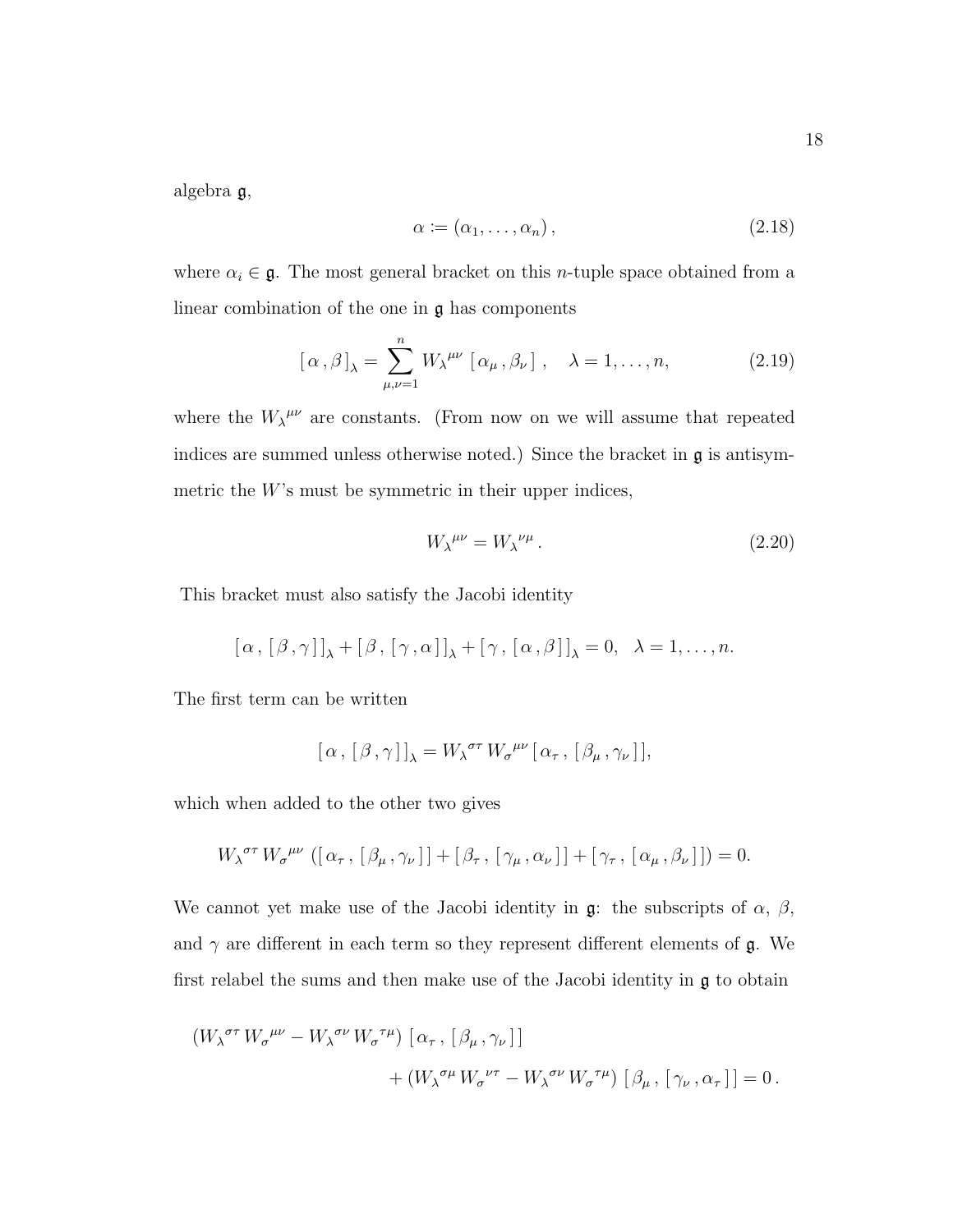This identity is satisfied if and only if

$$
W_{\lambda}^{\sigma\tau} W_{\sigma}^{\mu\nu} = W_{\lambda}^{\sigma\nu} W_{\sigma}^{\tau\mu}, \qquad (2.21)
$$

which together with (2.20) implies that the quantity  $W_{\lambda}^{\sigma\tau} W_{\sigma}^{\mu\nu}$  is symmetric in all three free upper indices. If we write the W's as n matrices  $W^{(\nu)}$  with rows labeled by  $\lambda$  and columns by  $\mu$ ,

$$
\left[W^{(\nu)}\right]_{\lambda}^{\mu} := W_{\lambda}^{\mu\nu},\tag{2.22}
$$

then (2.21) says that those matrices pairwise commute:

$$
W^{(\nu)}\,W^{(\sigma)} = W^{(\sigma)}\,W^{(\nu)}.\tag{2.23}
$$

Equations (2.20) and (2.23) form a necessary and sufficient condition: a set of n commuting matrices of size  $n \times n$  satisfying the symmetry given by  $(2.20)$ can be used to make a good Lie algebra bracket. From this Lie bracket we can build a Lie–Poisson bracket using the prescription of (2.1) to obtain

$$
\{F\,,G\}_{\pm}(\xi) = \pm \sum_{\lambda,\mu,\nu=1}^{n} W_{\lambda}^{\mu\nu} \left\langle \xi^{\lambda} \,, \left[ \frac{\delta F}{\delta \xi^{\mu}} \,, \frac{\delta G}{\delta \xi^{\nu}} \right] \right\rangle.
$$

We now return to the two extension examples of Sections 2.2.3 and 2.2.4 and examine them in light of the general extension concept introduced here.

#### 2.3.1 Low-beta Reduced MHD

For this example we have  $(\xi^0, \xi^1) = (\omega, \psi)$ , with

$$
W^{(0)} = \begin{pmatrix} 1 & 0 \\ 0 & 1 \end{pmatrix}, \quad W^{(1)} = \begin{pmatrix} 0 & 0 \\ 1 & 0 \end{pmatrix}.
$$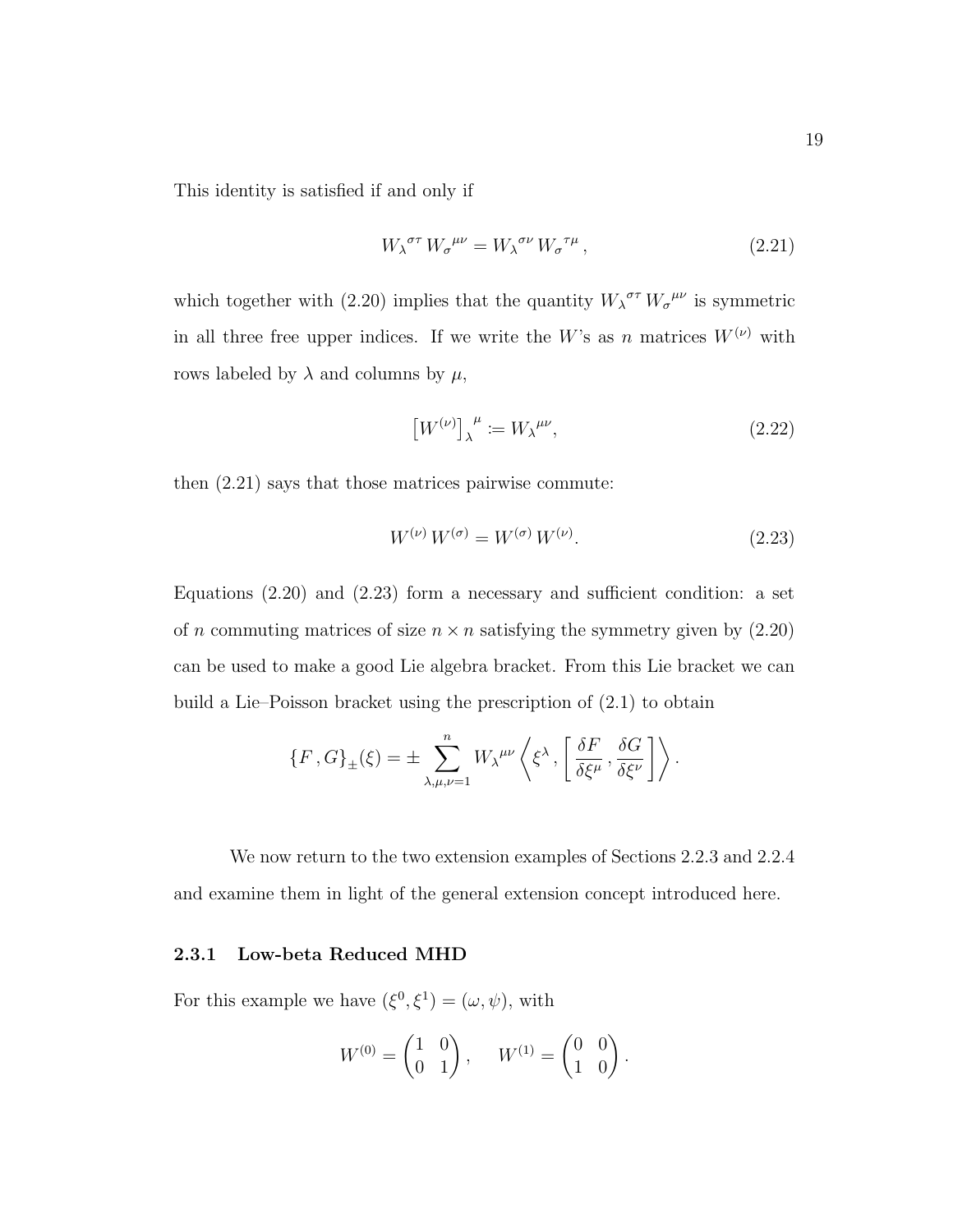The reason why we start labeling at 0 will become clearer in Section 4.4. The two  $W^{(\mu)}$  must commute since  $W^{(0)} = I$ , the identity. The tensor W also satisfies the symmetry property (2.20). Hence, the bracket is a good Lie algebra bracket.

#### 2.3.2 Compressible Reduced MHD

We have  $n = 4$  and take  $(\xi^0, \xi^1, \xi^2, \xi^3) = (\omega, v, p, \psi)$ , so the tensor W is given by

$$
W^{(0)} = \begin{pmatrix} 1 & 0 & 0 & 0 \\ 0 & 1 & 0 & 0 \\ 0 & 0 & 1 & 0 \\ 0 & 0 & 0 & 1 \end{pmatrix}, \qquad W^{(1)} = \begin{pmatrix} 0 & 0 & 0 & 0 \\ 1 & 0 & 0 & 0 \\ 0 & 0 & 0 & 0 \\ 0 & 0 & -\beta_{e} & 0 \end{pmatrix},
$$

$$
W^{(2)} = \begin{pmatrix} 0 & 0 & 0 & 0 \\ 0 & 0 & 0 & 0 \\ 1 & 0 & 0 & 0 \\ 0 & -\beta_{e} & 0 & 0 \end{pmatrix}, \qquad W^{(3)} = \begin{pmatrix} 0 & 0 & 0 & 0 \\ 0 & 0 & 0 & 0 \\ 0 & 0 & 0 & 0 \\ 1 & 0 & 0 & 0 \end{pmatrix}.
$$
(2.24)

It is easy to verify that these matrices commute and that the tensor W satisfies the symmetry property, so that the Lie–Poisson bracket given by (2.17) satisfies the Jacobi identity. (See Section 4.4 for an explanation of why the labeling is chosen to begin at zero.)

The 3-tensor W can be represented as a cubical array of numbers, in the same way a matrix is a square array. In Figure 2.1 we show a schematic representation of W for CRMHD. The blocks represent nonzero elements.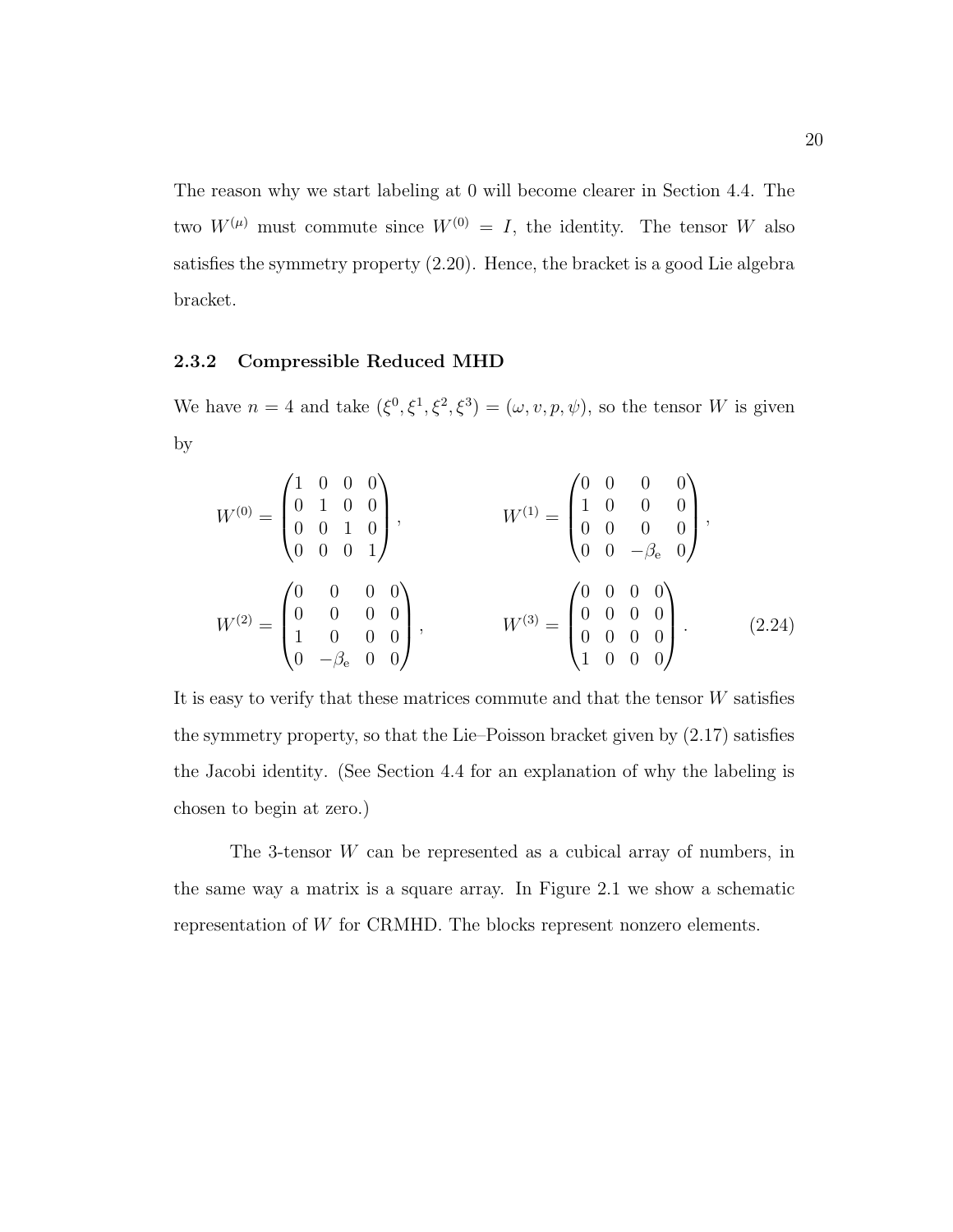

Figure 2.1: Schematic representation of the 3-tensor  $W$  for compressible reduced MHD. The blue cubes represent unit entries, the red cubes are equal to  $-\beta_e$ , and all other entries vanish. The vertical axis is the lower index  $\lambda$ of  $W_{\lambda}^{\mu\nu}$ , and the two horizontal axes are the symmetric upper indices  $\mu$  and  $\nu$ . The origin is at the top-rear.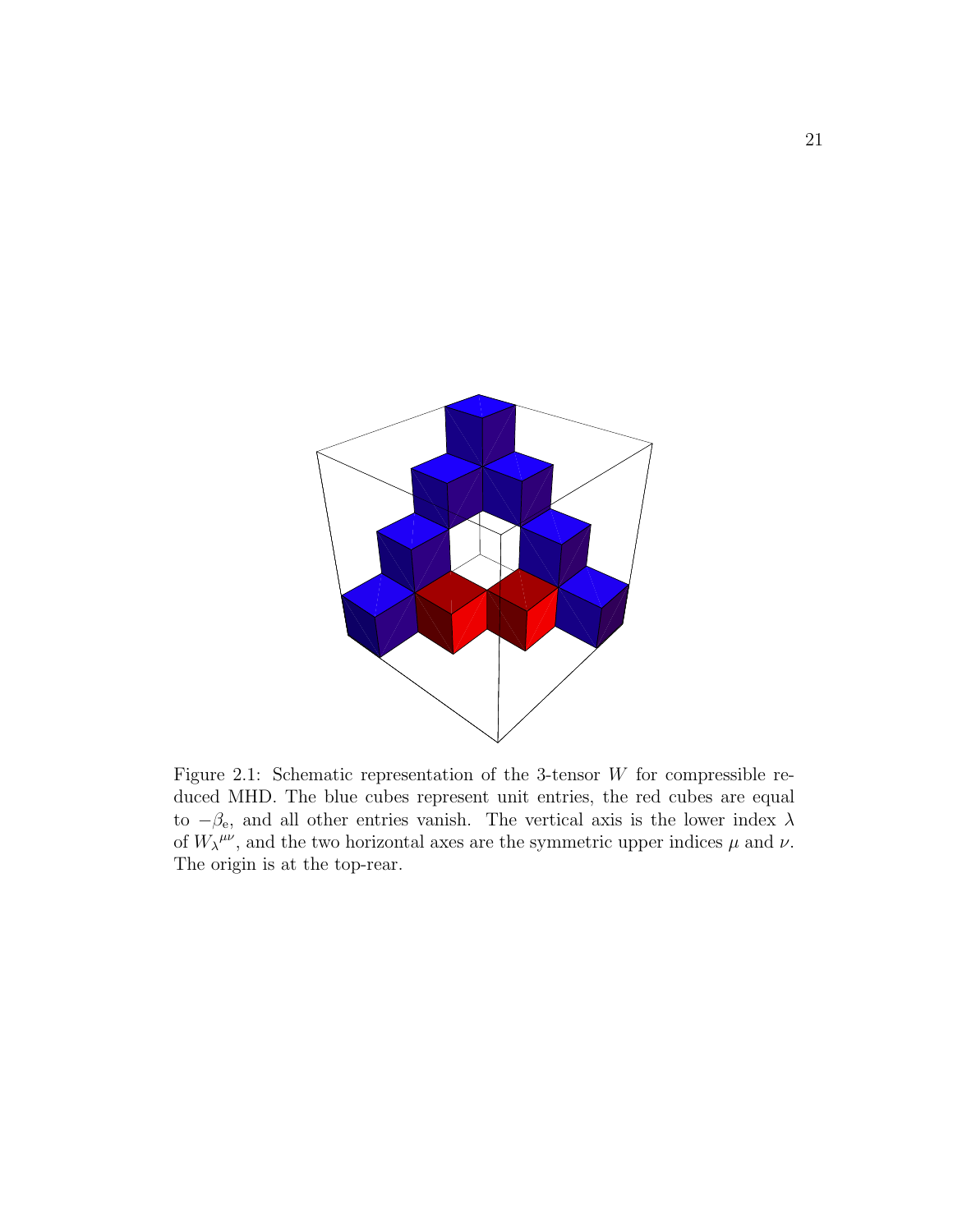# Chapter 3

# Extension of a Lie Algebra

In this chapter we review the theory of Lie algebra cohomology and its application to extensions. This is useful for shedding light on the methods used in Chapter 4 for classifying the extensions. However, the mathematical details presented in this chapter can be skipped without seriously compromising the flavor of the classification scheme of Chapter 4. Most necessary mathematical concepts will be defined as needed, but the reader wishing more extensive definitions may want to consult books such as Azcárraga and Izquierdo [21] or Choquet-Bruhat and DeWitt-Morette [20].

## 3.1 Cohomology of Lie Algebras

We now introduce the abstract formalism of Lie algebra cohomology. Historically there were two different reasons for the development of this theory. One, known as the Chevalley–Eilenberg formulation [19], was developed from de Rham cohomology. de Rham cohomology concerns the relationship between exact and closed differential forms, which is determined by the global properties (topology) of a differentiable manifold. A Lie group is a differentiable manifold and so has an associated de Rham cohomology. If invariant differential forms are used in the computation, one is led to the cohomology of Lie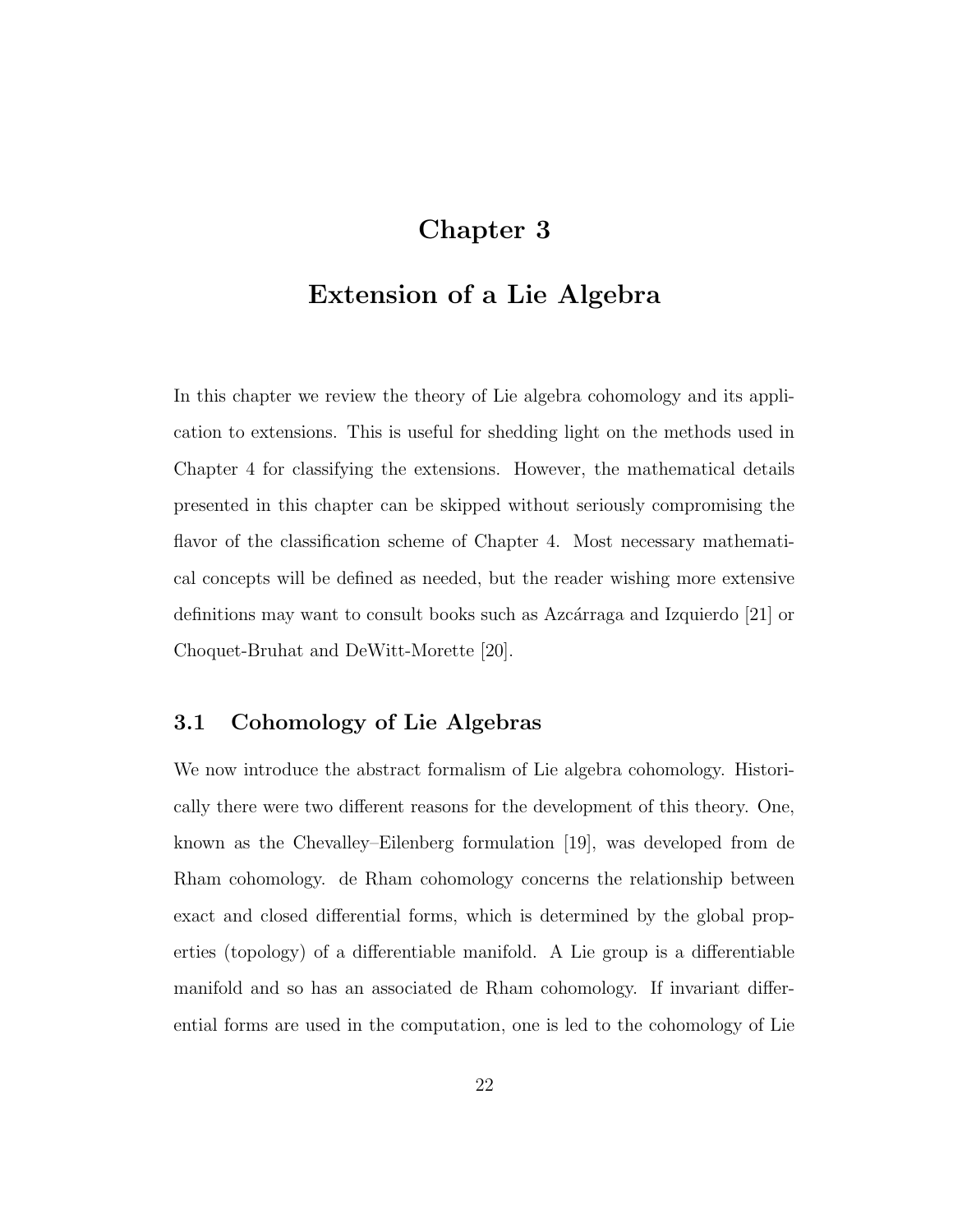algebras presented in this section [21, 20, 47]. The second motivation is the one that concerns us: we will show in Section 3.2 that the extension problem the problem of enumerating extensions of a Lie algebra—can be related to the cohomology of Lie algebras.

Let  $\mathfrak g$  be a Lie algebra, and let the vector space V over the field K (which we take to be the real numbers later) be a left  $\mathfrak{g}\text{-}module, \cdot^1$  that is, there is an operator  $\rho : \mathfrak{g} \times V \to V$  such that

$$
\rho_{\alpha} (v + v') = \rho_{\alpha} v + \rho_{\alpha} v',
$$
  
\n
$$
\rho_{\alpha + \alpha'} v = \rho_{\alpha} v + \rho_{\alpha'} v,
$$
  
\n
$$
\rho_{[\alpha, \alpha']} v = [\rho_{\alpha}, \rho_{\alpha'}] v,
$$
\n(3.1)

for  $\alpha, \alpha' \in \mathfrak{g}$  and  $v, v' \in V$ . The operator  $\rho$  is known as a left *action*. A  $\mathfrak{g}$ module gives a representation of  $\mathfrak g$  on V. The action  $\rho$  defines a Lie algebra homomorphism from  $\mathfrak g$  to the algebra of linear transformations on  $V$ . A Lie algebra homomorphism  $f : \mathfrak{g} \to \mathfrak{a}$  is a linear mapping between two Lie algebras  $\mathfrak{g}$ and a which preserves the Lie algebra structure, that is

$$
f([\alpha,\beta]_{\mathfrak{g}}) = [f(\alpha),f(\beta)]_{\mathfrak{a}}, \qquad \alpha,\beta \in \mathfrak{g}.
$$

An *n*-dimensional V-valued *cochain*  $\omega_n$  for **g**, or just *n*-cochain for short, is a skew-symmetric  $n$ -linear mapping

$$
\omega_n: \mathfrak{g} \times \overset{\longleftarrow}{\mathfrak{g}} \overset{n\longrightarrow}{\cdots} \times \mathfrak{g} \longrightarrow V.
$$

<sup>&</sup>lt;sup>1</sup>When *V* is a right **g**-module, we have  $\rho_{\alpha,\alpha'} = -[\rho_{\alpha}, \rho_{\alpha'}]$ . The results of this section can be adapted to a right action by changing the sign every time a commutator appears. This sign choice is for similar reasons as that of (2.1).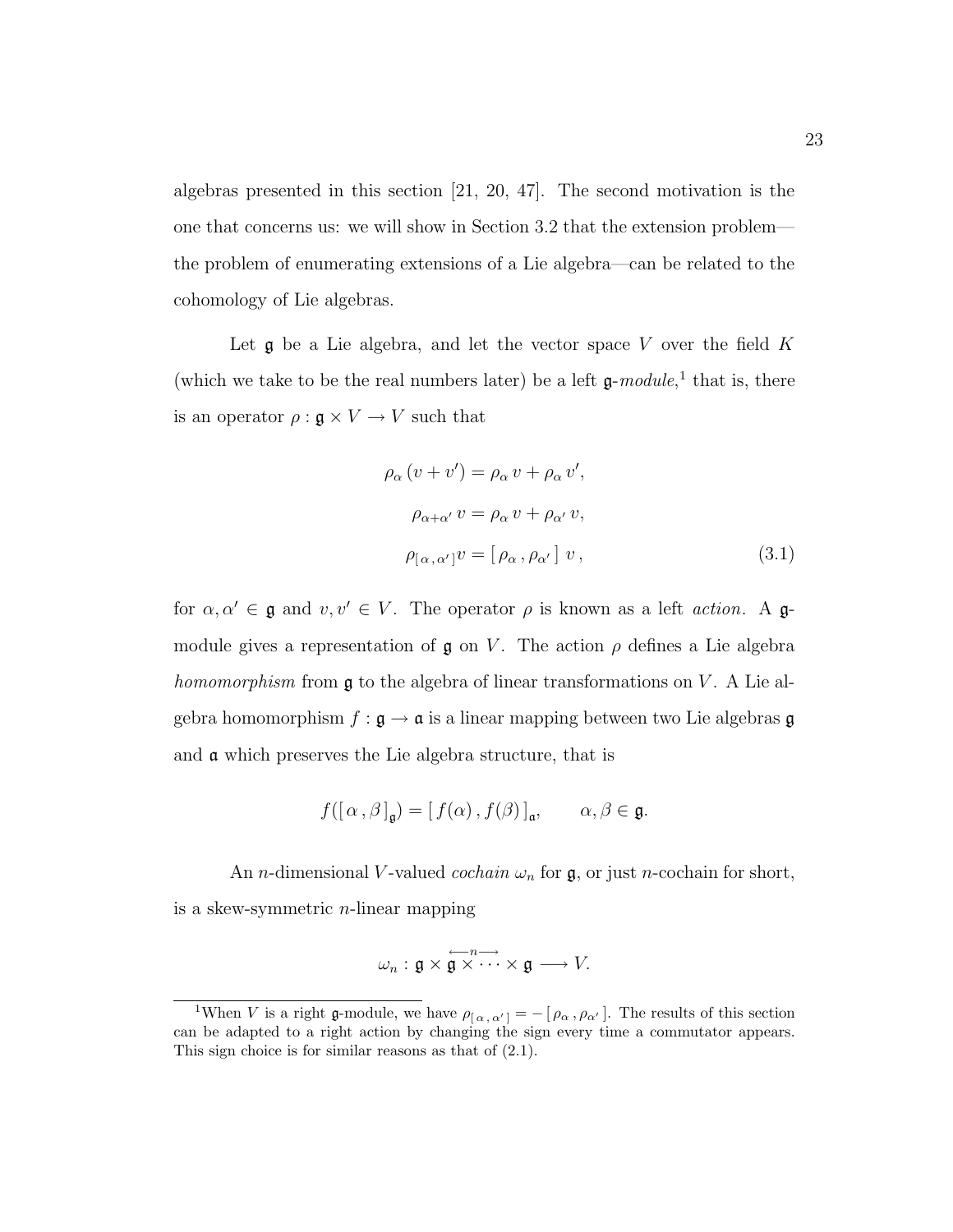Cochains are Lie algebra cohomology analogues of differential forms on a manifold. Addition and scalar multiplication of  $n$ -cochains are defined in the obvious manner by

$$
(\omega_n + \omega'_n)(\alpha_1, \dots, \alpha_n) := \omega_n(\alpha_1, \dots, \alpha_n) + \omega'_n(\alpha_1, \dots, \alpha_n),
$$
  

$$
(a \omega_n)(\alpha_1, \dots, \alpha_n) := a \omega_n(\alpha_1, \dots, \alpha_n),
$$

where  $\alpha_1, \ldots, \alpha_n \in \mathfrak{g}$  and  $a \in K$ . The set of all *n*-cochains thus forms a vector space over the field K and is denoted by  $C<sup>n</sup>(\mathfrak{g}, V)$ . The 0-cochains are defined to be just elements of V, so that  $C^0(\mathfrak{g}, V) = V$ .

The coboundary operator is the map between cochains,

$$
s_n: C^n(\mathfrak{g}, V) \longrightarrow C^{n+1}(\mathfrak{g}, V),
$$

defined by

$$
(s_n \omega_n)(\alpha_1, \ldots, \alpha_{n+1}) := \sum_{i=1}^{n+1} (-)^{i+1} \rho_{\alpha_i} \omega_n(\alpha_1, \ldots, \hat{\alpha}_i, \ldots, \alpha_{n+1})
$$
  
+ 
$$
\sum_{\substack{j,k=1 \ j < k}}^{n+1} (-)^{j+k} \omega_n([\alpha_j, \alpha_k], \alpha_1, \ldots, \hat{\alpha}_j, \ldots, \hat{\alpha}_k, \ldots, \alpha_{n+1}),
$$

where the caret means an argument is omitted. We shall often drop the  $n$ subscript on  $s_n$ , deducing it from the dimension of the cochain on which  $s$  acts.

We shall make use mostly of the first few cases,

$$
(s\,\omega_0)(\alpha_1) = \rho_{\alpha_1}\,\omega_0,\tag{3.2}
$$

$$
(s\,\omega_1)(\alpha_1,\alpha_2)=\rho_{\alpha_1}\,\omega_1(\alpha_2)-\rho_{\alpha_2}\,\omega_1(\alpha_1)-\omega_1([\alpha_1,\alpha_2]),\tag{3.3}
$$

$$
(s\,\omega_2)(\alpha_1,\alpha_2,\alpha_3) = \rho_{\alpha_1}\,\omega_2(\alpha_2,\alpha_3) + \rho_{\alpha_2}\,\omega_2(\alpha_3,\alpha_1) + \rho_{\alpha_3}\,\omega_2(\alpha_1,\alpha_2)
$$

$$
-\omega_2([\alpha_1,\alpha_2],\alpha_3) - \omega_2([\alpha_2,\alpha_3],\alpha_1) - \omega_2([\alpha_3,\alpha_1],\alpha_2). \tag{3.4}
$$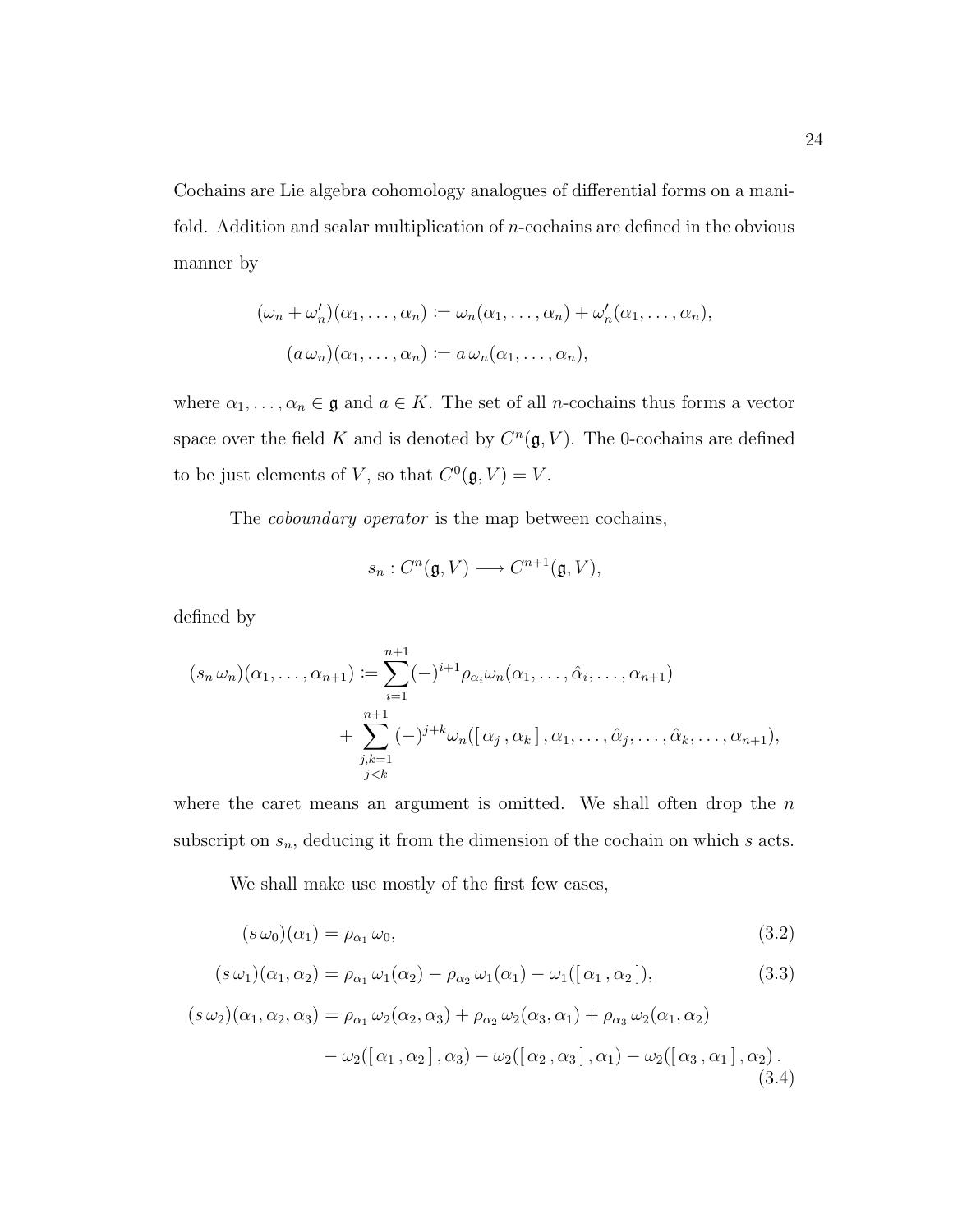It is easy to verify that  $s \omega_n$  defines an  $(n+1)$ -cochain, and it is straightforward (if tedious) to show that  $s_{n+1}s_n = s^2 = 0$ . For this to be true, the homomorphism property  $(3.1)$  of  $\rho$  is crucial.

An *n*-cocycle is an element  $\omega_n$  of  $C^n(\mathfrak{g}, V)$  such that  $s_n \omega_n = 0$ . An *ncoboundary*  $\omega_{\text{coh}}$  is an element of  $C^n(\mathfrak{g}, V)$  for which there exists an element  $\omega_{n-1}$ of  $C^{n-1}(\mathfrak{g}, V)$  such that  $\omega_{\text{cob}} = s\omega_{n-1}$ . Note that all coboundaries are cocycles, but not vice-versa.

Let

$$
Z_{\rho}^n(\mathfrak{g}, V) = \ker s_n
$$

be the vector subspace of all *n*-cocycles,  $Z_{\rho}^{n}(\mathfrak{g}, V) \subset C^{n}(\mathfrak{g}, V)$ , and let

$$
B_{\rho}^{n}(\mathfrak{g}, V) = \text{range } s_{n-1}
$$

be the vector subspace of all *n*-coboundaries,  $B_{\rho}^{n}(\mathfrak{g}, V) \subset C^{n}(\mathfrak{g}, V)$ . The *n*th *cohomology group* of  $\mathfrak g$  with coefficients in V is defined to be the quotient vector space

$$
H_{\rho}^{n}(\mathfrak{g}, V) \coloneqq Z_{\rho}^{n}(\mathfrak{g}, V) / B_{\rho}^{n}(\mathfrak{g}, V). \tag{3.5}
$$

Note that for  $n > \dim \mathfrak{g}$ , we have  $H_{\rho}^n(\mathfrak{g}, V) = Z_{\rho}^n(\mathfrak{g}, V) = B_{\rho}^n(\mathfrak{g}, V) = 0$ . This is because one cannot build a nonvanishing antisymmetric quantity with more indices than the dimension of the space (at least two of the indices would always be equal, which implies that the quantity is zero).

## 3.2 Application of Cohomology to Extensions

In Section 2.3 we gave a definition of extension that is specific to our problem, in terms of the tensors  $W$ . We will now define extensions in a more abstract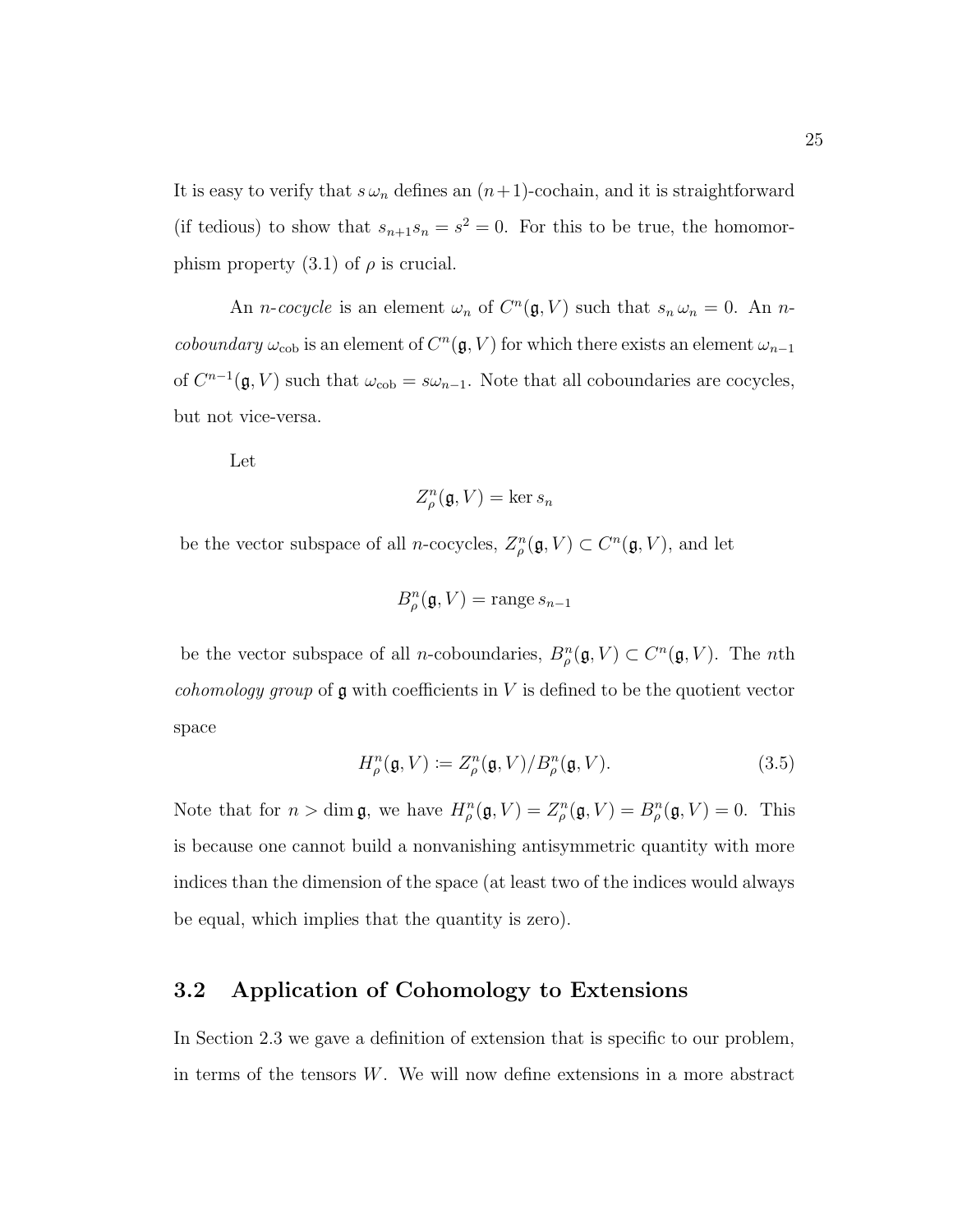manner. We then show how the cohomology of Lie algebras of Section 3.1 is related to the problem of classifying extensions. In Chapter 4 we will return to the more concrete concept of extension, of the form given in Section 2.3.

Let  $f_i: \mathfrak{g}_i \to \mathfrak{g}_{i+1}$  be a collection of Lie algebra homomorphisms,

$$
\cdots \longrightarrow \mathfrak{g}_i \xrightarrow{f_i} \mathfrak{g}_{i+1} \xrightarrow{f_{i+1}} \mathfrak{g}_{i+2} \longrightarrow \cdots
$$

By the homomorphism property of  $f_i$ , we have

$$
f_i([\alpha,\beta]_{\mathfrak{g}_i}) = [f_i(\alpha),f_i(\beta)]_{\mathfrak{g}_{i+1}}, \qquad \alpha,\beta \in \mathfrak{g}_i.
$$

The subscript on the brackets denotes the algebra to which it belongs.

The sequence  $f_i$  is called an *exact sequence* of Lie algebra homomorphisms if

$$
range f_i = \ker f_{i+1}.
$$

Let  $\mathfrak{g}, \mathfrak{h},$  and  $\mathfrak{a}$  be Lie algebras. The algebra  $\mathfrak{h}$  is said to be an *extension* of g by a if there is a short exact sequence of Lie algebra homomorphisms

$$
0 \longrightarrow \mathfrak{a} \xrightarrow{i} \mathfrak{h} \xrightarrow{\tau} \mathfrak{g} \longrightarrow 0 . \tag{3.6}
$$

The homomorphism i is an insertion (injection), and  $\pi$  is a projection (surjection). We shall distinguish brackets in the different algebras by appropriate subscripts. We also define  $\tau : \mathfrak{g} \to \mathfrak{h}$  to be a linear mapping such that  $\pi \circ \tau = 1_{|\mathfrak{g}|}$ (the identity mapping in g). Note that  $\tau$  is not unique, since the kernel of  $\pi$  is not trivial. Let  $\beta \in \mathfrak{h}, \eta \in \mathfrak{a}$ ; then

$$
\pi[\beta, i\eta]_{\mathfrak{h}} = [\pi\beta, \pi i\eta]_{\mathfrak{g}} = 0,
$$

using the homomorphism property of  $\pi$  and  $\pi \circ i = 0$ , a consequence of the exactness of the sequence. Thus  $[\beta, i \eta]_{\mathfrak{h}} \in \ker \pi = \text{range } i$ , and  $i \mathfrak{a}$  is an ideal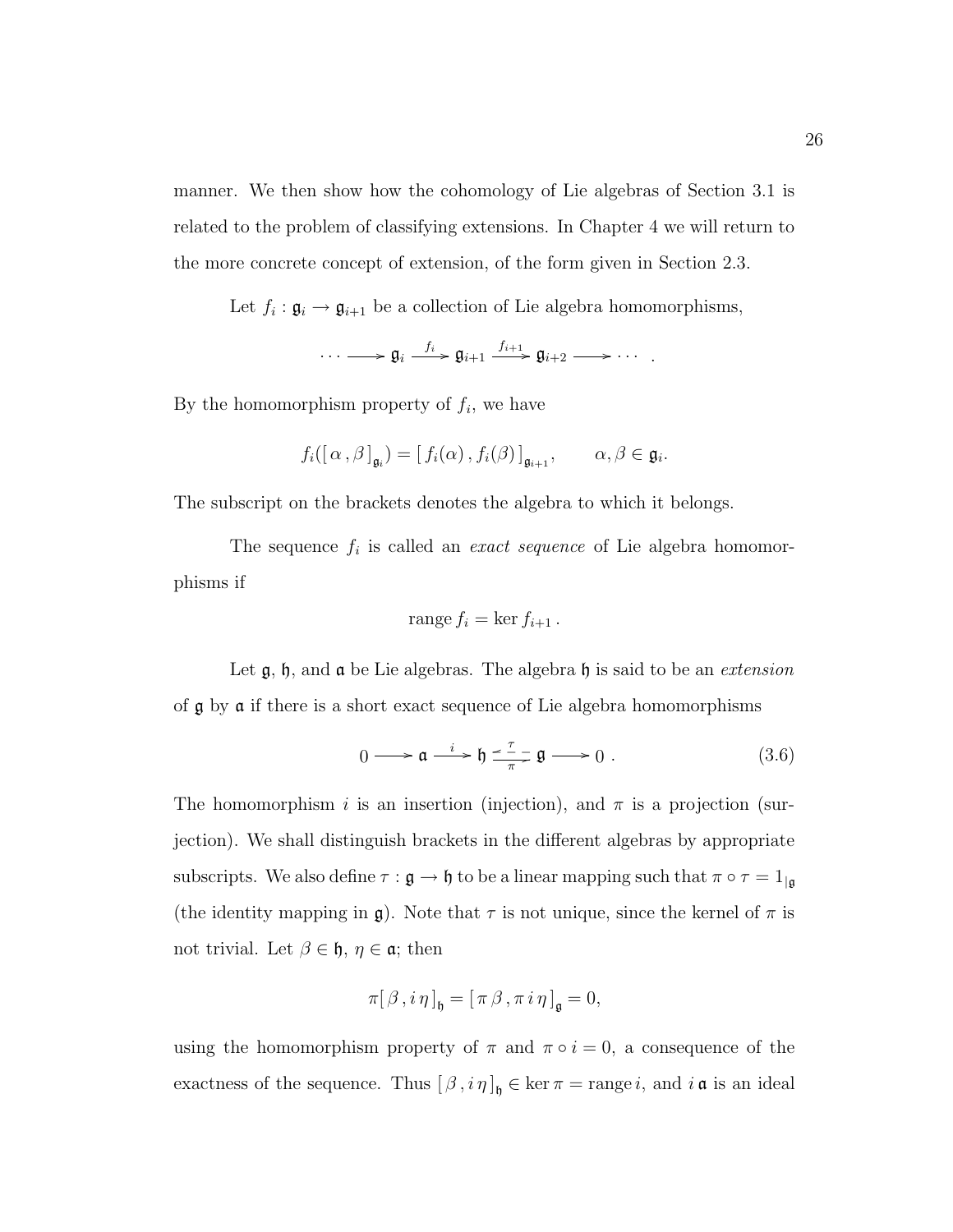in h since  $[\beta, i\eta] \in i\mathfrak{a}$ . Hence, we can form the quotient algebra  $\mathfrak{h}/\mathfrak{a}$ , with equivalence classes denoted by  $\beta + \mathfrak{a}$ . By exactness  $\pi(\beta + \mathfrak{a}) = \pi \beta$ , so  $\mathfrak{g}$  is isomorphic to  $\mathfrak{h}/\mathfrak{a}$  and we write  $\mathfrak{g} = \mathfrak{h}/\mathfrak{a}$ .

Though  $i \, \mathfrak{a}$  is a subalgebra of  $\mathfrak{h}$ ,  $\tau \, \mathfrak{g}$  is not necessarily a subalgebra of  $\mathfrak{h}$ , for in general

$$
[\tau\alpha,\tau\beta]_{\mathfrak{h}}\neq\tau[\alpha,\beta]_{\mathfrak{g}},
$$

for  $\alpha,\beta\in\mathfrak{g};$  that is,  $\tau$  is not necessarily a homomorphism. The classification problem essentially resides in the determination of how much  $\tau$  differs from a homomorphism. The cohomology machinery of Section 3.1 is the key to quantifying this difference, and we proceed to show this.

To this end, we use the algebra  $\alpha$  as the vector space V of Section 3.1, so that a will be a left g-module. We define the left action as

$$
\rho_{\alpha} \eta \coloneqq i^{-1} [\tau \alpha, i \eta]_{\mathfrak{h}} \tag{3.7}
$$

for  $\alpha\in\mathfrak{g}$  and  $\eta\in\mathfrak{a}.$  For  $\mathfrak{a}$  to be a left  $\mathfrak{g}\text{-module},$  we need  $\rho$  to be a homomorphism, i.e.,  $\rho$  must satisfy (3.1). Therefore consider

$$
[\rho_{\alpha}, \rho_{\beta}] \eta = (\rho_{\alpha} \rho_{\beta} - \rho_{\beta} \rho_{\alpha}) \eta
$$
  
=  $\rho_{\alpha} i^{-1} [\tau \beta, i \eta]_{\mathfrak{h}} - \rho_{\beta} i^{-1} [\tau \alpha, i \eta]_{\mathfrak{h}}$   
=  $i^{-1} [\tau \alpha, [\tau \beta, i \eta]_{\mathfrak{h}}]_{\mathfrak{h}} - i^{-1} [\tau \beta, [\tau \alpha, i \eta]_{\mathfrak{h}}]_{\mathfrak{h}},$ 

which upon using the Jacobi identity in  $\mathfrak h$  becomes

$$
[\rho_{\alpha}, \rho_{\beta}] \eta = i^{-1} \Big[ [\tau \alpha, \tau \beta]_{\mathfrak{h}}, i \eta \Big]_{\mathfrak{h}}
$$
  
\n
$$
= i^{-1} \Big[ \tau [\alpha, \beta]_{\mathfrak{g}}, i \eta \Big]_{\mathfrak{h}} + i^{-1} \Big[ \Big( [\tau \alpha, \tau \beta]_{\mathfrak{h}} - \tau [\alpha, \beta]_{\mathfrak{g}} \Big), i \eta \Big]_{\mathfrak{h}}
$$
  
\n
$$
= \rho_{[\alpha, \beta]_{\mathfrak{g}}} \eta + i^{-1} \Big[ \Big( [\tau \alpha, \tau \beta]_{\mathfrak{h}} - \tau [\alpha, \beta]_{\mathfrak{g}} \Big), i \eta \Big]_{\mathfrak{h}}.
$$
  
\n(3.8)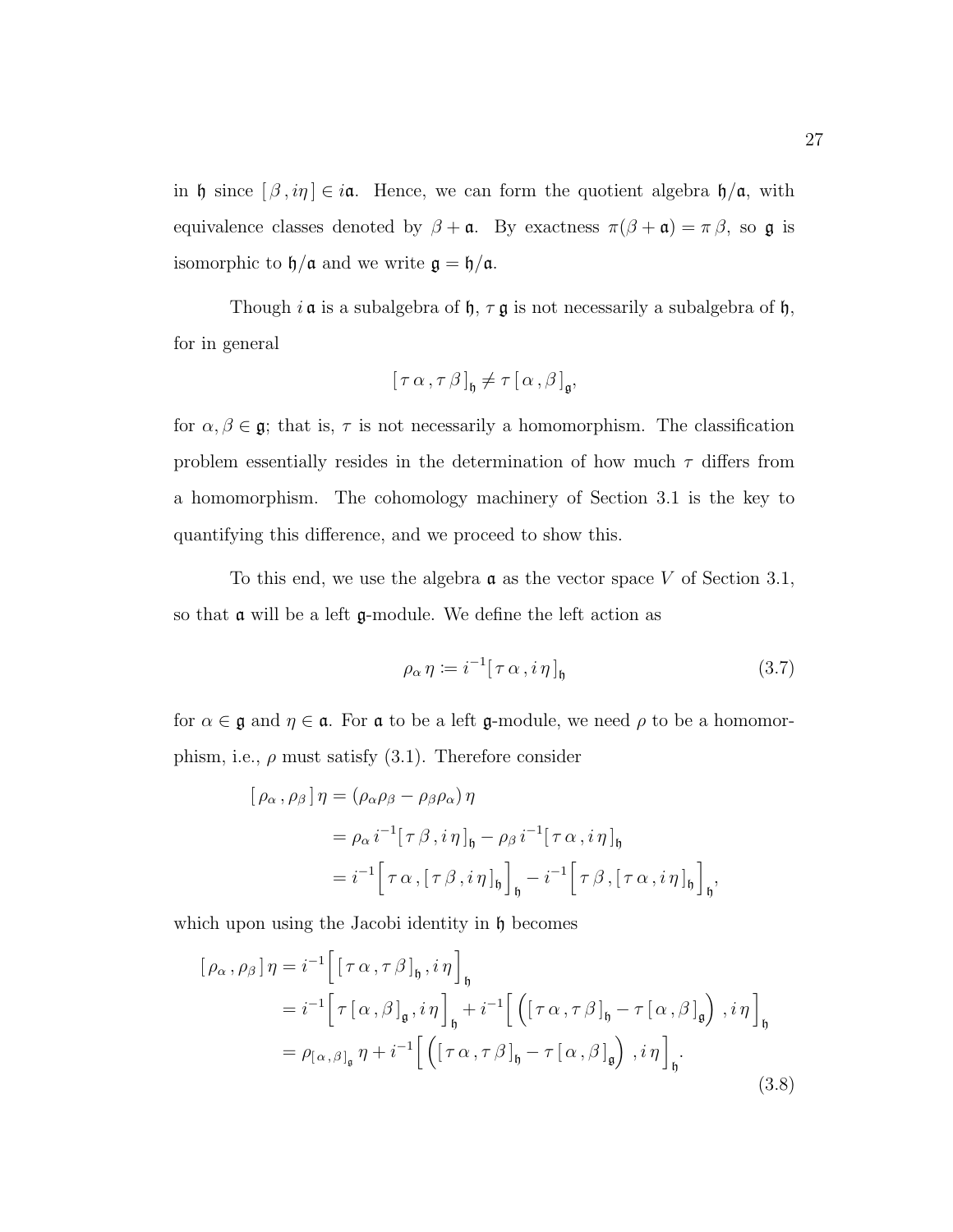By applying  $\pi$  on the expression in parentheses of the last term of (3.8), we see that it vanishes and so is in ker  $\pi$ , and by exactness it is also in  $i\mathfrak{a}$ . Thus the h commutator above involves two elements of  $i \, \mathfrak{a}$ . We define  $\omega : \mathfrak{g} \times \mathfrak{g} \to \mathfrak{a}$  by

$$
\omega(\alpha, \beta) := i^{-1} \left( \left[ \tau \alpha, \tau \beta \right]_{\mathfrak{h}} - \tau \left[ \alpha, \beta \right]_{\mathfrak{g}} \right). \tag{3.9}
$$

The mapping  $i^{-1}$  is well defined on  $i$  a. Equation (3.8) becomes

$$
[\rho_{\alpha}, \rho_{\beta}] \eta = \rho_{[\alpha, \beta]_{\mathfrak{g}}} \eta + [\omega(\alpha, \beta), \eta]_{\mathfrak{a}}.
$$
 (3.10)

Therefore,  $\rho$  satisfies the homomorphism property if either of the following is true:

- (i) a is Abelian,
- (ii)  $\tau$  is a homomorphism,

Condition (i) implies  $[ , ]_{\mathfrak{a}} = 0$ , while condition (ii) means

$$
[\tau \alpha, \tau \beta]_{\mathfrak{h}} = \tau [\alpha, \beta]_{\mathfrak{g}},
$$

which implies  $\omega \equiv 0$ . If either of these conditions is satisfied, **a** with the action  $\rho$ is a left g-module. We treat these two cases separately in Sections 3.3 and 3.4, respectively.

## 3.3 Extension by an Abelian Lie Algebra

In this section we assume that the homomorphism condition (i) at the end of Section 3.2 is met. Therefore  $\alpha$  is a left g-module, and we can define  $\alpha$ -valued cochains on  $\mathfrak g$ . In particular,  $\omega$  defined by (3.9) is a 2-cochain,  $\omega \in C^2(\mathfrak g, \mathfrak a)$ , that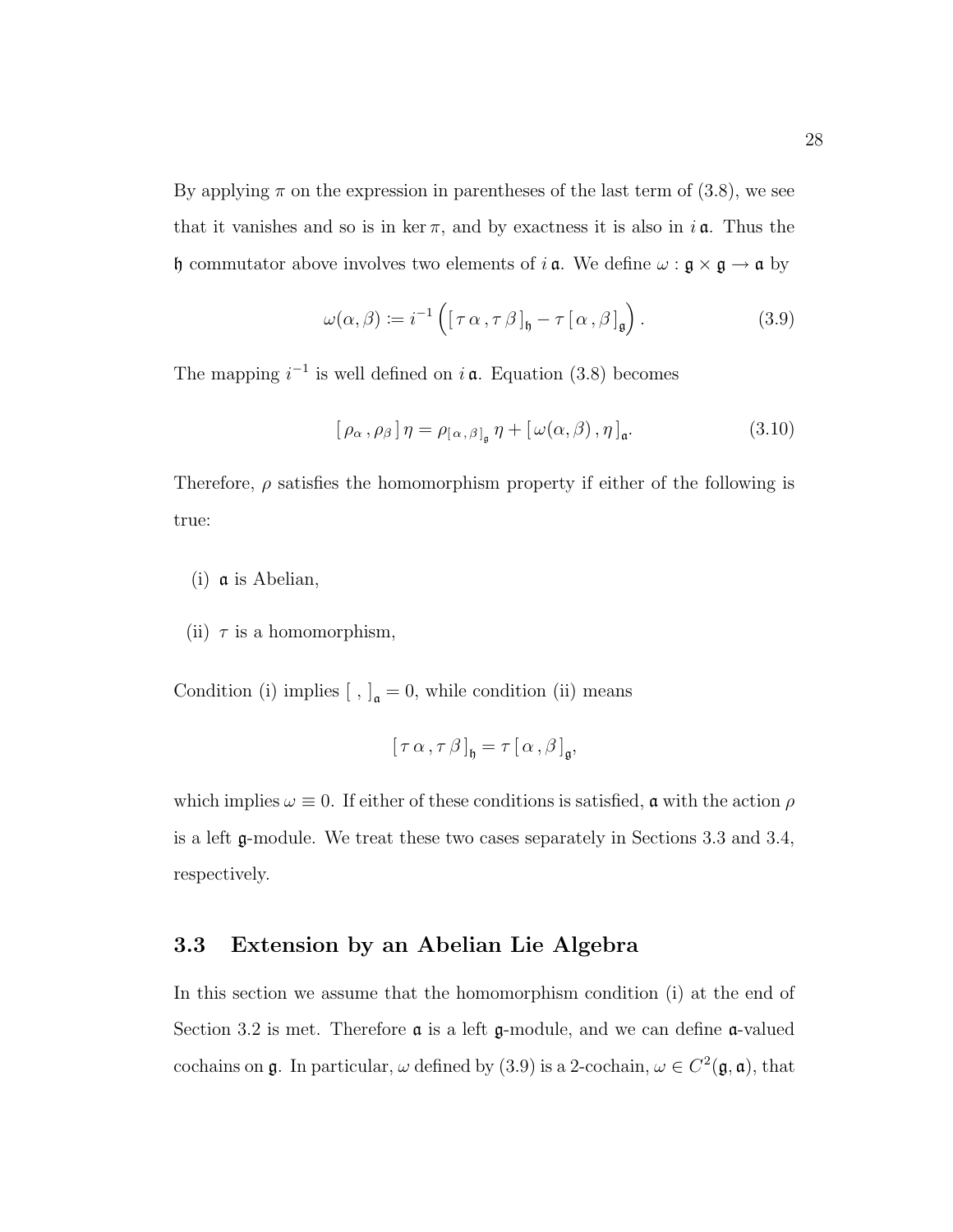measures the "failure" of  $\tau$  to be a homomorphism. We now show, moreover, that  $\omega$  is a 2-cocycle,  $\omega \in Z^2_{\rho}(\mathfrak{g}, \mathfrak{a})$ . By using (3.4),

$$
(s\,\omega)(\alpha,\beta,\gamma) = \rho_{\alpha}\,\omega(\beta,\gamma) + \rho_{\beta}\,\omega(\gamma,\alpha) + \rho_{\gamma}\,\omega(\alpha,\beta)
$$

$$
-\,\omega([\alpha,\beta]_{\mathfrak{g}},\gamma) - \omega([\beta,\gamma]_{\mathfrak{g}},\alpha) - \omega([\gamma,\alpha]_{\mathfrak{g}},\beta),
$$

$$
= i^{-1}[\,\tau\,\alpha\,,i\,\omega(\beta,\gamma)\,]_{\mathfrak{h}} - \omega([\alpha,\beta]_{\mathfrak{g}},\gamma) + \text{cyc. perm.},
$$

where we have written "cyc. perm." to mean cyclic permutations of  $\alpha$ ,  $\beta$ , and  $\gamma$ . Using the definition (3.9) of  $\omega$ , we have

$$
(s\,\omega)(\alpha,\beta,\gamma) = i^{-1} \Big[\tau \alpha, [\tau \beta, \tau \gamma]_{\mathfrak{h}} - \tau [\beta, \gamma]_{\mathfrak{g}}\Big]_{\mathfrak{h}}
$$

$$
-i^{-1} \Big( \Big[ \tau [\alpha, \beta]_{\mathfrak{g}}, \tau \gamma \Big]_{\mathfrak{h}} - \tau \Big[ [\alpha, \beta]_{\mathfrak{g}}, \gamma \Big]_{\mathfrak{g}} \Big) + \text{cyc. perm.},
$$

$$
= i^{-1} \Big( \Big[ \tau \alpha, [\tau \beta, \tau \gamma]_{\mathfrak{h}} \Big]_{\mathfrak{h}} + \text{cyc. perm.} \Big)
$$

$$
+ i^{-1} \tau \Big( \Big[ [\alpha, \beta]_{\mathfrak{g}}, \gamma \Big]_{\mathfrak{g}} + \text{cyc. perm.} \Big) = 0.
$$

The first parenthesis vanishes by the Jacobi identity in  $\mathfrak{h}$ , the second by the Jacobi identity in  $\mathfrak{g}$ , and the other terms were canceled in pairs. Hence  $\omega$  is a 2-cocycle.

Two extensions  $\mathfrak h$  and  $\mathfrak h'$  are equivalent if there exists a Lie algebra isomorphism  $\sigma$  such that the diagram



is commutative, that is if  $\sigma \circ i = i'$  and  $\pi = \pi' \circ \sigma$ .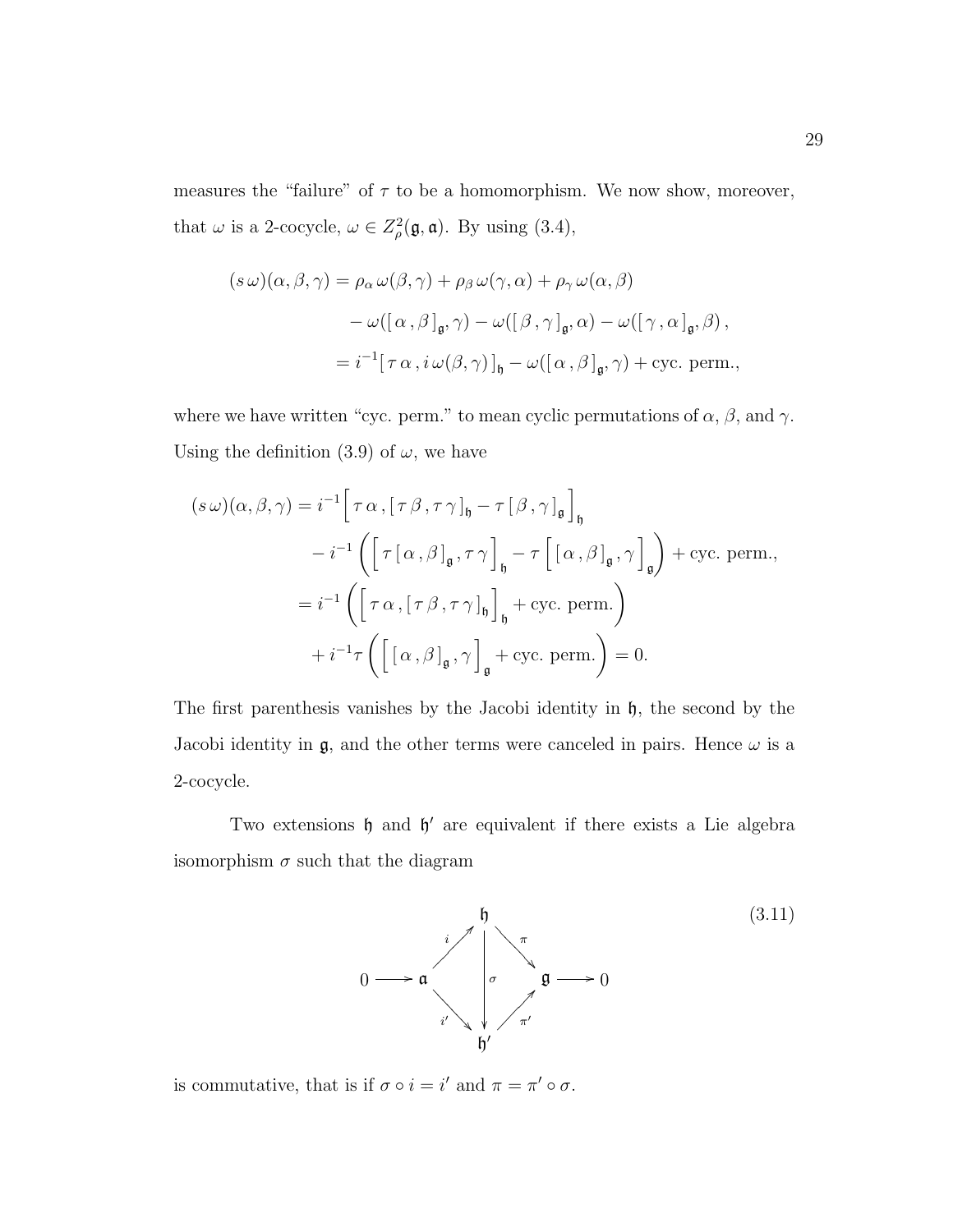There will be an injection  $\tau$  associated with  $\pi$  and a  $\tau'$  associated with  $\pi'$ , such that  $\pi \circ \tau = 1_{|\mathfrak{g}} = \pi' \circ \tau'.$  The linear map  $\nu = \sigma^{-1} \tau' - \tau$  must be from  $\mathfrak{g}$ to  $i \mathfrak{a}$ , so  $i^{-1} \nu \in C^1(\mathfrak{g}, \mathfrak{a})$ . Consider  $\rho$  and  $\rho'$  respectively defined using  $\tau, i$ and  $\tau', i'$  by (3.7). Then

$$
(\rho_{\alpha} - \rho'_{\alpha}) \eta = i^{-1} [\tau \alpha, i \eta]_{\mathfrak{h}} - i'^{-1} [\tau' \alpha, i' \eta]_{\mathfrak{h}'}
$$
  
\n
$$
= i^{-1} [\tau \alpha, i \eta]_{\mathfrak{h}} - i^{-1} \sigma^{-1} [\sigma(\nu + \tau) \alpha, \sigma i \eta]_{\mathfrak{h}'}
$$
  
\n
$$
= i^{-1} [\tau \alpha, i \eta]_{\mathfrak{h}} - i^{-1} [(\nu + \tau) \alpha, i \eta]_{\mathfrak{h}}
$$
  
\n
$$
= -i^{-1} [\nu \alpha, i \eta]_{\mathfrak{h}} = 0,
$$
  
\n(3.12)

since **a** is Abelian. Hence,  $\tau$  and  $\tau'$  define the same  $\rho$ . Now consider the 2-cocycles  $\omega$  and  $\omega'$  defined from  $\tau$  and  $\tau'$  by (3.9). We have

$$
\omega'(\alpha,\beta) - \omega(\alpha,\beta) = i^{-1} \left( [\tau' \alpha, \tau' \beta]_{\mathfrak{h}'} - \tau' [\alpha, \beta]_{\mathfrak{g}} \right)
$$
  

$$
- i^{-1} \left( [\tau \alpha, \tau \beta]_{\mathfrak{h}} - \tau [\alpha, \beta]_{\mathfrak{g}} \right)
$$
  

$$
= i^{-1} \sigma^{-1} \left( [\sigma(\nu + \tau) \alpha, \sigma(\nu + \tau) \beta]_{\mathfrak{h}'} - \sigma(\nu + \tau) [\alpha, \beta]_{\mathfrak{g}} \right)
$$
  

$$
- i^{-1} \left( [\tau \alpha, \tau \beta]_{\mathfrak{h}} - \tau [\alpha, \beta]_{\mathfrak{g}} \right)
$$
  

$$
= i^{-1} \left( [(\nu + \tau) \alpha, (\nu + \tau) \beta]_{\mathfrak{h}} - \nu [\alpha, \beta]_{\mathfrak{g}} - [\tau \alpha, \tau \beta]_{\mathfrak{h}} \right)
$$
  

$$
= i^{-1} \left( [\tau \alpha, \nu \beta]_{\mathfrak{h}} + [\nu \alpha, \tau \beta]_{\mathfrak{h}} - \nu [\alpha, \beta]_{\mathfrak{g}} \right)
$$
  

$$
= \rho_{\alpha} (i^{-1} \nu \beta) - \rho_{\beta} (i^{-1} \nu \alpha) - i^{-1} \nu [\alpha, \beta]_{\mathfrak{g}}.
$$

Comparing this with (3.3), we see that

$$
\omega' - \omega = s \left( i^{-1} \nu \right),\tag{3.13}
$$

so  $\omega$  and  $\omega'$  differ by a coboundary. Hence, they represent the same element in  $H^2_\rho(\mathfrak{g},\mathfrak{a})$ . Equivalent extensions uniquely define an element of the second cohomology group  $H^2_\rho(\mathfrak{g},\mathfrak{a})$ . Note that this is true in particular for  $\mathfrak{h}=\mathfrak{h}'$ ,  $\sigma=$ 1, so that the element of  $H^2_\rho(\mathfrak{g},\mathfrak{a})$  is independent of the choice of  $\tau$  equivalent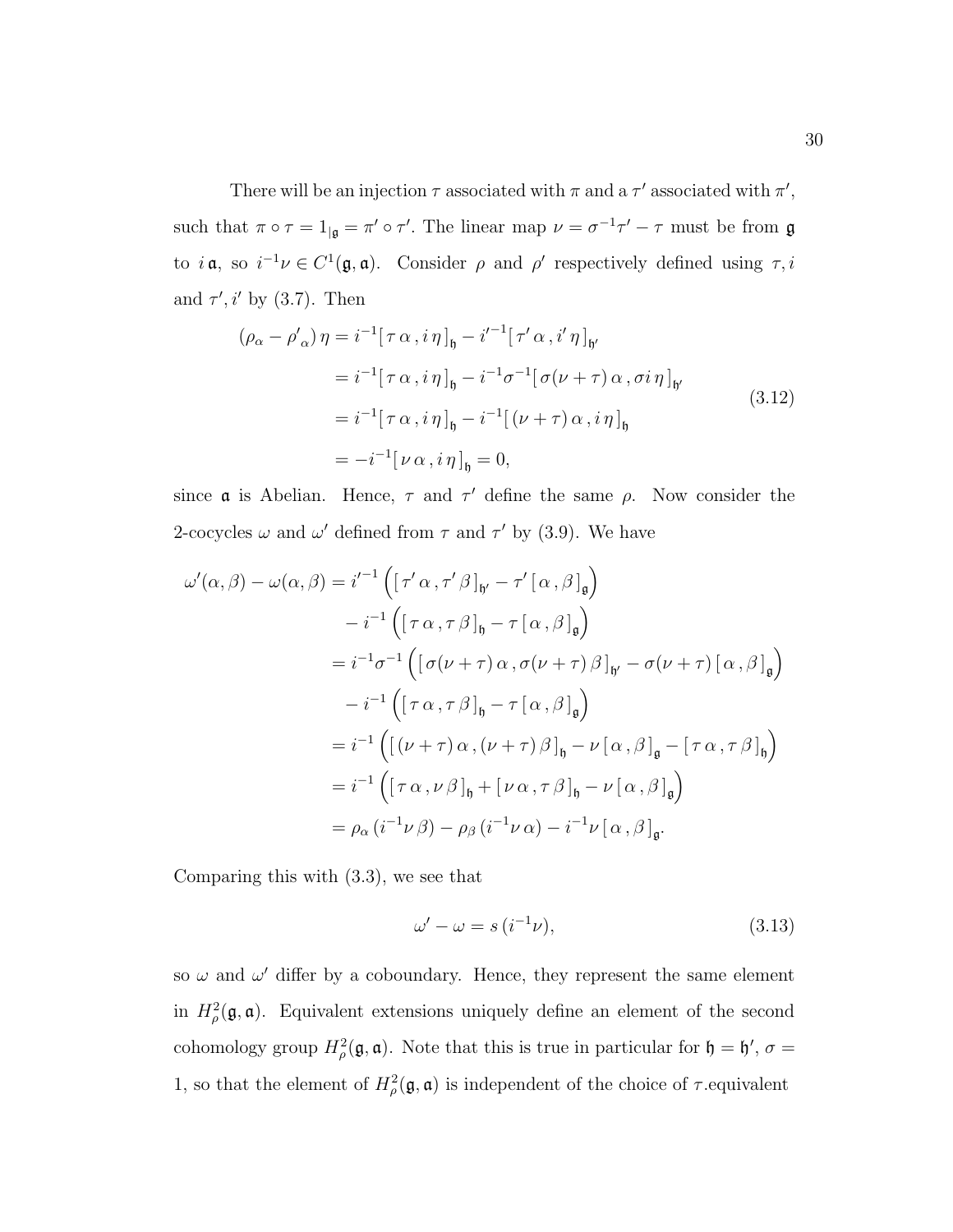We are now ready to write down explicitly the bracket in  $\mathfrak{h}$ . We can represent an element  $\alpha \in \mathfrak{h}$  as a two-tuple:  $\alpha = (\alpha_1, \alpha_2)$  where  $\alpha_1 \in \mathfrak{g}$  and  $\alpha_2 \in \mathfrak{a}$  $(\mathfrak{h} = \mathfrak{g} \oplus \mathfrak{a}$  as a vector space). The injection i is then  $i \alpha_2 = (0, \alpha_2)$ , the projection  $\pi$  is  $\pi(\alpha_1, \alpha_2) = \alpha_1$ , and since the extension is independent of the choice of  $\tau$  we take  $\tau \alpha_1 = (\alpha_1, 0)$ . By linearity,

$$
[\alpha, \beta]_{\mathfrak{h}} = [(\alpha_1, 0), (\beta_1, 0)]_{\mathfrak{h}} + [(0, \alpha_2), (0, \beta_2)]_{\mathfrak{h}}
$$
  
+ 
$$
+ [(\alpha_1, 0), (0, \beta_2)]_{\mathfrak{h}} + [(0, \alpha_2), (\beta_1, 0)]_{\mathfrak{h}}.
$$

We know that  $[(0, \alpha_2), (0, \beta_2)]_{\mathfrak{h}} = 0$  since  $\mathfrak a$  is Abelian. By definition of the cocycle  $\omega$ , Eq. (3.9), we have

$$
[(\alpha_1, 0), (\beta_1, 0)]_{\mathfrak{h}} = [\tau \alpha_1, \tau \beta_1]_{\mathfrak{h}}
$$
  
=  $i \omega(\alpha_1, \beta_1) + \tau [\alpha_1, \beta_1]_{\mathfrak{g}}$   
=  $([\alpha_1, \beta_1]_{\mathfrak{g}}, \omega(\alpha_1, \beta_1)).$ 

Finally, by the definition of  $\rho$ , Eq. (3.7),

$$
[(\alpha_1, 0), (0, \beta_2)]_{\mathfrak{h}} = [\tau \alpha_1, i \beta_2]_{\mathfrak{h}} = \rho_{\alpha_1} \beta_2,
$$
\n(3.14)

and similarly for  $[(0, \alpha_2),(\beta_1, 0)]_b$ , with opposite sign. So the bracket is

$$
[\alpha,\beta]_{\mathfrak{h}} = ([\alpha_1,\beta_1]_{\mathfrak{g}}, \rho_{\alpha_1}\beta_2 - \rho_{\beta_1}\alpha_2 + \omega(\alpha_1,\beta_1)).
$$
 (3.15)

As a check we work out the Jacobi identity in  $\mathfrak{h}$ :

$$
\begin{aligned}\n\left[\alpha,\left[\beta,\gamma\right]_{\mathfrak{h}}\right]_{\mathfrak{h}} &= \left(\left[\alpha_{1},\left[\beta,\gamma\right]_{1}\right]_{\mathfrak{g}},\rho_{\alpha_{1}}\left[\beta,\gamma\right]_{2} - \rho_{\left[\beta,\gamma\right]_{1}}\alpha_{2} + \omega(\alpha_{1},\left[\beta,\gamma\right]_{1})\right) \\
&= \left(\left[\alpha_{1},\left[\beta_{1},\gamma_{1}\right]_{\mathfrak{g}}\right]_{\mathfrak{g}},\rho_{\alpha_{1}}(\rho_{\beta_{1}}\gamma_{2} - \rho_{\gamma_{1}}\beta_{2} + \omega(\beta_{1},\gamma_{1}))\right. \\
&\left.\left.-\rho_{\left[\beta_{1},\gamma_{1}\right]_{\mathfrak{g}}\alpha_{2} + \omega(\alpha_{1},\left[\beta_{1},\gamma_{1}\right]_{\mathfrak{g}}\right)\right).\n\end{aligned}
$$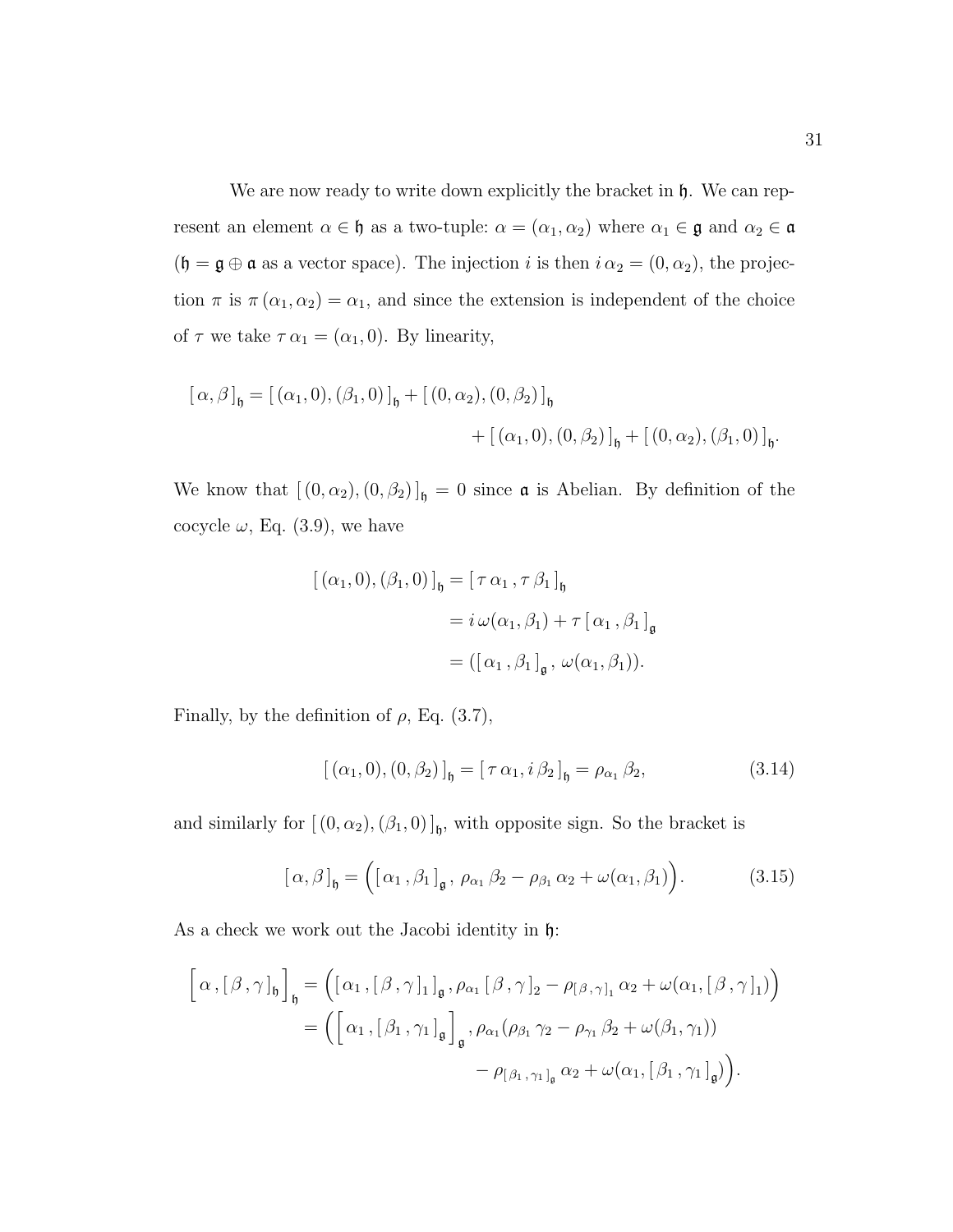Upon adding permutations, the first component will vanish by the Jacobi identity in g. We are left with

$$
\[\alpha, [\beta, \gamma]_{\mathfrak{h}}\]_{\mathfrak{h}} + \text{cyc. perm.} = \left(0, \left(\rho_{\alpha_1}\rho_{\beta_1} - \rho_{\beta_1}\rho_{\alpha_1} - \rho_{[\alpha_1, \beta_1]_{\mathfrak{g}}}\right)\gamma_2 + \rho_{\alpha_1}\omega(\beta_1, \gamma_1) - \omega([\alpha_1, \beta_1]_{\mathfrak{g}}, \gamma_1)\right) + \text{cyc. perm.},
$$

which vanishes by the the homomorphism property of  $\rho$  and the fact that  $\omega$  is a 2-cocycle, Eq. (3.4).

Equation (3.15) is the most general form of the Lie bracket for extension by an Abelian Lie algebra. It turns out that the theory of extension by a non-Abelian algebra can be reduced to the study of extension by the center of a, which is Abelian [21]. We will not need this fact here, as the only extensions by non-Abelian algebras we will deal with are of the simpler type of Section 3.4.

We have thus shown that equivalent extensions are enumerated by the second cohomology group  $H^2_{\rho}(\mathfrak{g},\mathfrak{a})$ . The coordinate transformation  $\sigma$  used in (3.11) to define equivalence of extensions preserves the form of  $\mathfrak g$  and  $\mathfrak a$  as subsets of h. However, we have the freedom to choose coordinate transformations which do transform these subsets. All we require is that the isomorphism  $\sigma$  between  $\mathfrak h$  and  $\mathfrak h'$  be a Lie algebra homomorphism. We can represent this by the diagram

$$
0 \longrightarrow \mathfrak{a} \xrightarrow{i} \mathfrak{h} \xrightarrow{\pi} \mathfrak{g} \longrightarrow 0
$$
\n
$$
\downarrow^{\sigma} \qquad (3.16)
$$
\n
$$
0 \longrightarrow \mathfrak{a}' \xrightarrow{i} \mathfrak{h}' \xrightarrow{\pi} \mathfrak{g}' \longrightarrow 0.
$$

The primed and the unprimed extensions are not equivalent, but they are isomorphic [96, p. 199]. Cohomology for us is not the whole story, since we are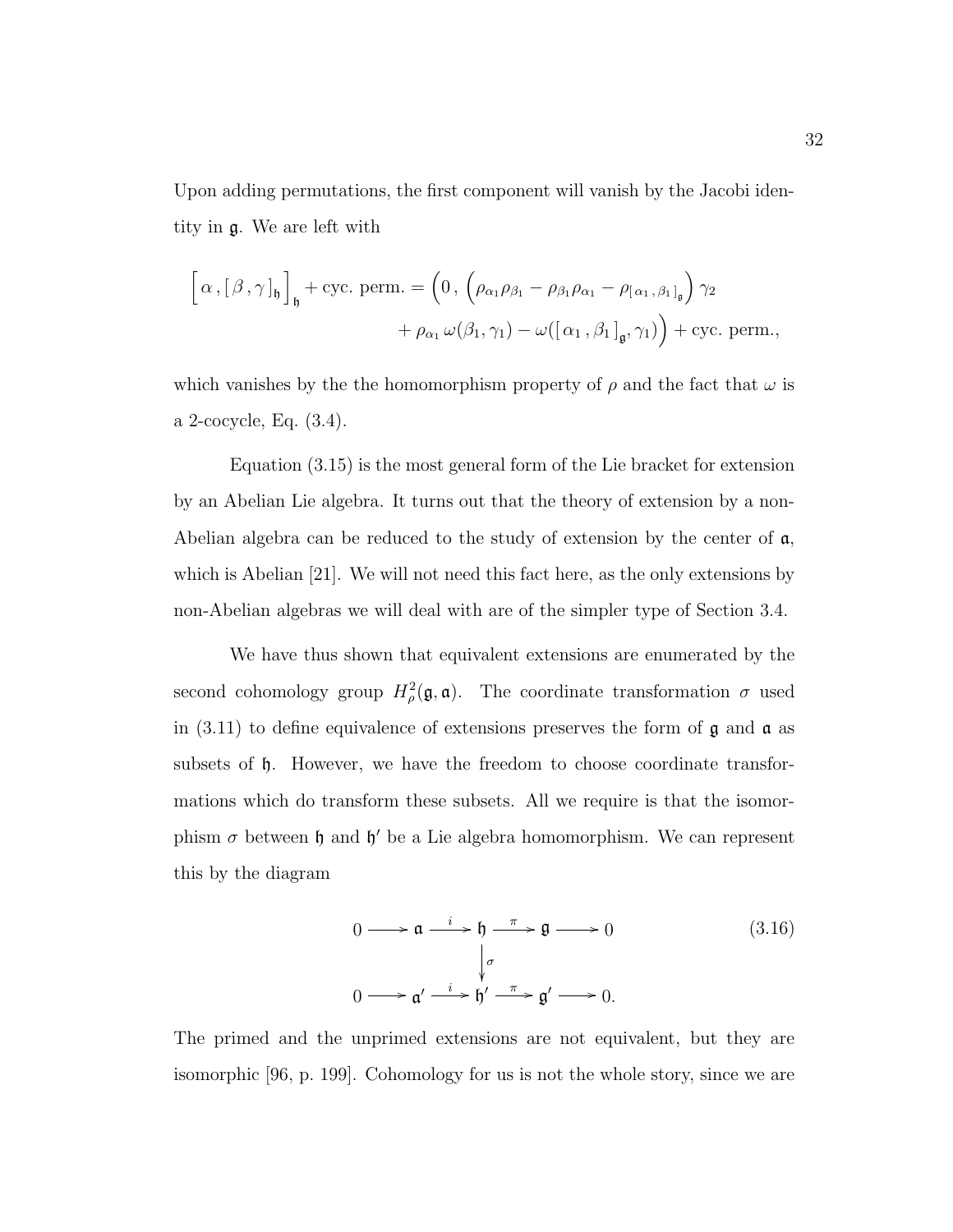interested in isomorphic extensions, but it will guide our classification scheme. We discuss this point further in Section 4.3.

Diagrams  $(3.11)$  and  $(3.16)$  are related to the "Short Five Lemma," which states that if the diagram of Lie algebra homomorphisms

$$
0 \longrightarrow \mathfrak{a} \xrightarrow{i} \mathfrak{h} \xrightarrow{\pi} \mathfrak{g} \longrightarrow 0
$$

$$
\downarrow \gamma \qquad \downarrow \sigma \qquad \downarrow \delta
$$

$$
0 \longrightarrow \mathfrak{a}' \xrightarrow{i} \mathfrak{h}' \xrightarrow{\pi} \mathfrak{g}' \longrightarrow 0
$$

is commutative, with the top and bottom rows exact, then

- (i)  $\gamma$ ,  $\delta$  monomorphisms  $\implies$   $\sigma$  monomorphism;
- (ii)  $\gamma$ ,  $\delta$  epimorphisms  $\implies$   $\sigma$  epimorphism;
- $\label{eq:3.1} \mbox{(iii)} \ \ \gamma, \ \delta \ \ \mbox{isomorphisms} \quad \implies \sigma \ \ \mbox{isomorphism.}$

A monomorphism is injective, an epimorphism is surjective, and an isomorphism is bijective. The important point is that the converse of the Lemma is not true: if  $\sigma$  is an isomorphism then it says nothing about the properties (or even the existence) of  $\gamma$  and  $\delta$ . Note that (iii) follows immediately from (i) and (ii). The proof can be found in Mac Lane and Birkhoff [55] or Hungerford [42], for example.

### 3.4 Semidirect and Direct Extensions

Assume now that  $\omega$  defined by (3.9) is a coboundary. By (3.13) there exists an equivalent extension with  $\omega \equiv 0$ . For that equivalent extension  $\tau$  is a homomorphism and condition (ii) at the end of Section 3.2 is satisfied. Thus the sequence

$$
\mathfrak{h} \stackrel{\tau}{\longleftarrow} \mathfrak{g} \stackrel{\tau}{\longleftarrow} 0 \tag{3.17}
$$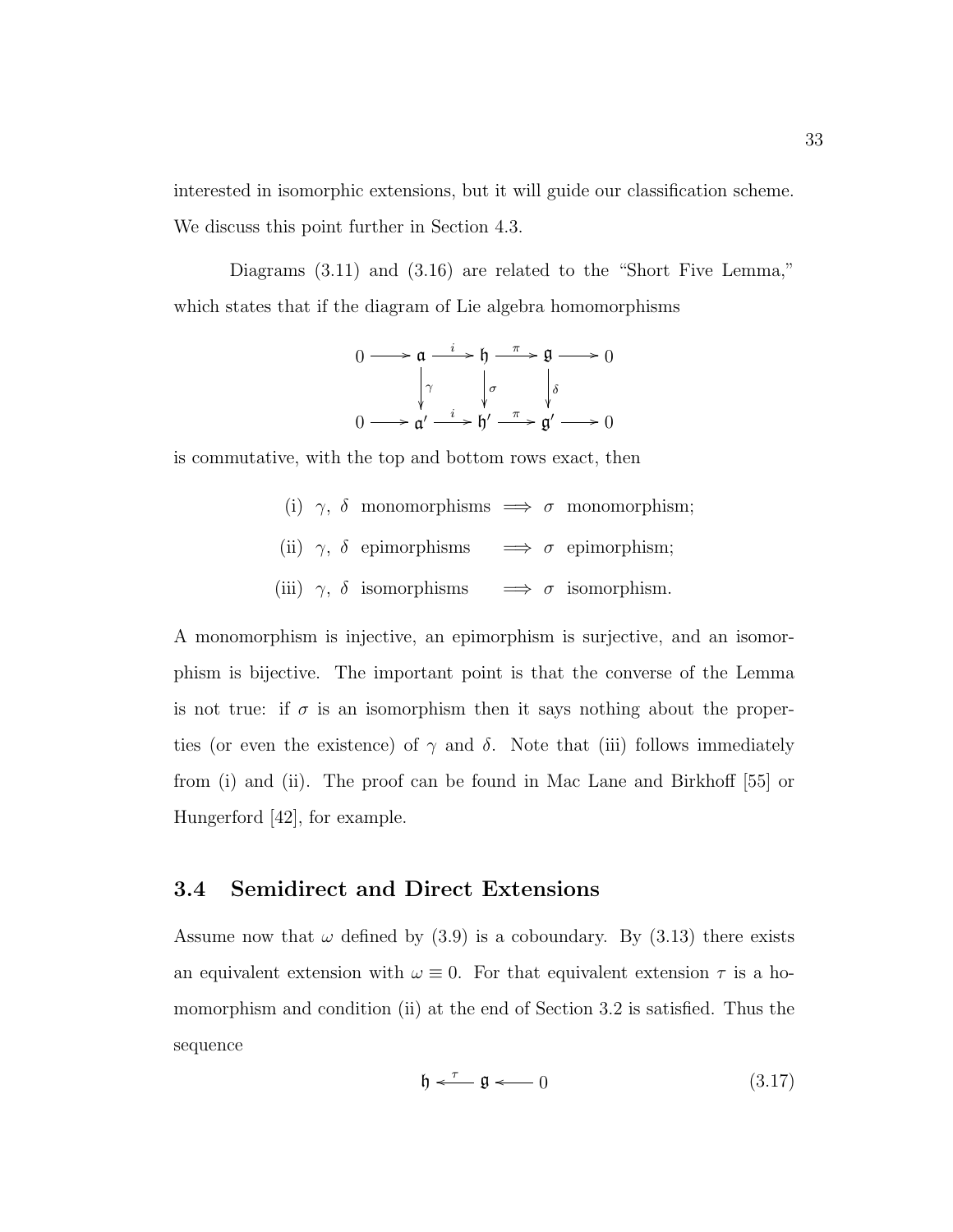is an exact sequence of Lie algebra homomorphisms, as well as the sequence given by (3.6). We then say that the extension is a semidirect extension (or a semidirect sum of algebras) by analogy with the group case. More generally, we say that  $\mathfrak h$  splits if it is isomorphic to a semidirect sum, which corresponds to  $\omega$  being a coboundary, not necessarily zero. If  $\alpha$  is not Abelian, then (3.12) is not satisfied and two equivalent extensions (or two different choices of  $\tau$ ) do not necessarily lead to the same  $\rho$ .

Representing elements of h as 2-tuples, as in Section 3.3, we can derive the bracket in h for a semidirect sum. The difference is that  $\tau$  is a homomorphism so that

$$
\left[\,(\alpha_1,0),(\beta_1,0)\,\right]_{\mathfrak{h}}=\left[\,\tau\,\alpha_1\,,\tau\,\beta_1\,\right]_{\mathfrak{h}}=\tau\left[\,\alpha_1\,,\beta_1\,\right]_{\mathfrak{g}}=\left(\left[\,\alpha_1\,,\beta_1\,\right]_{\mathfrak{g}},0\right),
$$

and a is not assumed Abelian,

$$
\left[\,(0,\alpha_2),(0,\beta_2)\,\right]_{\mathfrak{h}}=\left[\,i\,\alpha_2\,,i\,\beta_2\,\right]_{\mathfrak{h}}=i\left[\,\alpha_2\,,\beta_2\,\right]_{\mathfrak{a}}=\left(0\,,\left[\,\alpha_2\,,\beta_2\,\right]_{\mathfrak{a}}\right),
$$

which together with (3.14) gives

$$
[\alpha,\beta]_{\mathfrak{h}} = ([\alpha_1,\beta_1]_{\mathfrak{g}},\,\rho_{\alpha_1}\beta_2 - \rho_{\beta_1}\alpha_2 + [\alpha_2,\beta_2]_{\mathfrak{a}}),\qquad(3.18)
$$

Verifying Jacobi for  $(3.18)$  we find the  $\rho$  must also satisfy

$$
\rho_{\alpha_1} [\beta_2, \gamma_2]_{\mathfrak{a}} = [\rho_{\alpha_1} \beta_2, \gamma_2]_{\mathfrak{a}} + [\beta_2, \rho_{\alpha_1} \gamma_2]_{\mathfrak{a}},
$$

which is trivially satisfied if  $\alpha$  is Abelian, but in general this condition states that  $\rho_{\alpha}$  is a derivation on  $\mathfrak{a}$ .

Now consider the case where  $i^{-1}$  is a homomorphism and

$$
\ker i^{-1} = \operatorname{range} \tau.
$$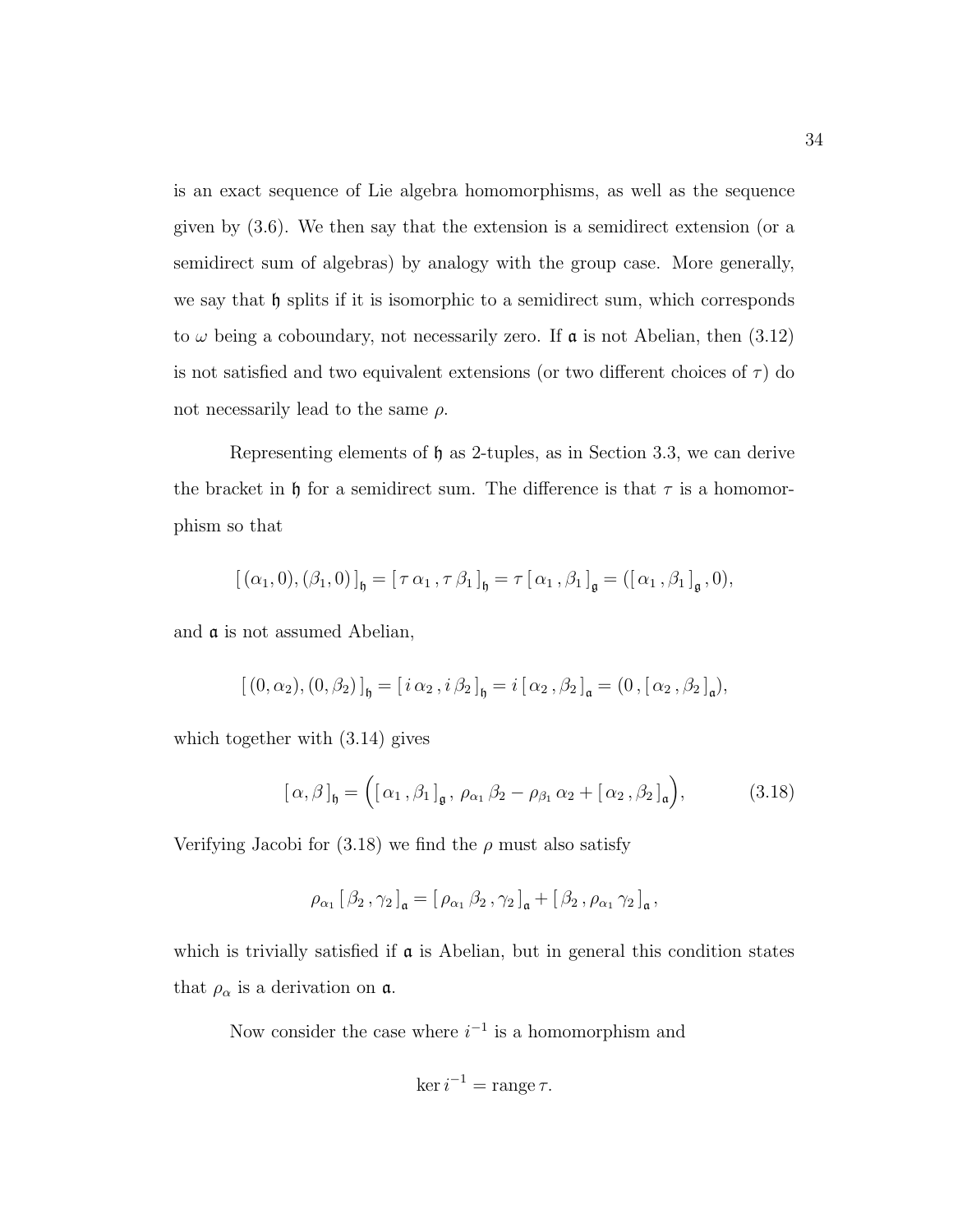Then the sequence

$$
0 \longrightarrow \mathfrak{a} \xrightarrow[i]{i^{-1}} \mathfrak{h} \xrightarrow[\pi]{\tau} \mathfrak{g} \longrightarrow 0
$$

is exact in both directions and, hence, both i and  $\pi = \tau^{-1}$  are bijections. The action of g on a is

$$
\rho_{\alpha} \eta = i^{-1} [\tau \alpha, i \eta]_{\mathfrak{h}} = [i^{-1} \tau \alpha, \eta]_{\mathfrak{a}} = 0
$$

since by exactness  $i^{-1} \circ \tau = 0$ . This is called a direct sum. Note that in this case the role of  $\mathfrak g$  and  $\mathfrak a$  is interchangeable and they are both ideals in  $\mathfrak h$ . The bracket in h is easily obtained from (3.18) by letting  $\rho = 0$ ,

$$
[\alpha, \beta]_{\mathfrak{h}} = ([\alpha_1, \beta_1]_{\mathfrak{g}}, [\alpha_2, \beta_2]_{\mathfrak{a}}). \tag{3.19}
$$

Semidirect and direct extensions play an important role in physics. A simple example of a semidirect sum structure is when  $\mathfrak g$  is the Lie algebra  $so(3)$  associated with the rotation group  $SO(3)$  and  $\mathfrak{a}$  is  $\mathbb{R}^3$ . Their semidirect sum is the algebra of the six parameter Euclidean group of rotations and translations. This algebra can be used in a Lie–Poisson bracket to describe the dynamics of the heavy top (see for example [40, 56, 92]). We have already discussed the semidirect sum in Section 2.2.3. The bracket (2.13) is a semidirect sum, with  $\mathfrak g$  the algebra of the group of volume-preserving diffeomorphisms and  $\mathfrak a$ the Abelian Lie algebra of functions on  $\mathbb{R}^2$ . The action is just the adjoint action  $\rho_\alpha\,v \coloneqq [\,\alpha\,,v\,]$  obtained by identifying  $\frak g$  and  $\frak a.$ 

In general, semidirect Lie–Poisson structures appear in systems where the field variables are in some sense "slaved" to the base variable (the one associated with  $\mathfrak{h}$ ) [57, 90]. Here, the advected quantities are forced to move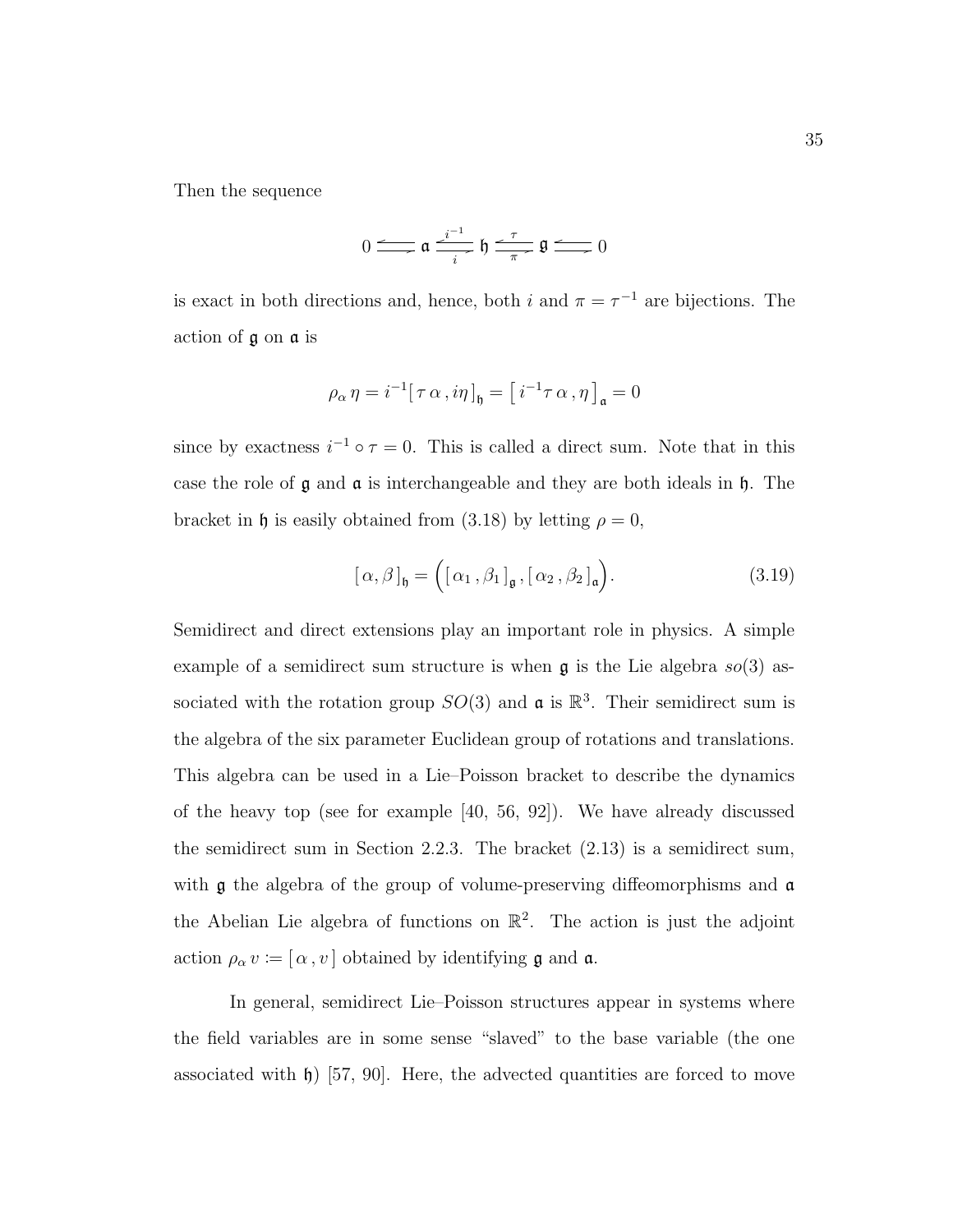on the coadjoint orbits of the Lie group  $G$ . This is seen directly from the equations of motion (2.6), since, for a semidirect sum,

$$
\dot{\xi}^{\mu} = -\left[\frac{\delta H}{\delta \xi^0}, \xi^{\mu}\right]^{\dagger} = -\mathrm{ad}^{\dagger}_{\delta H/\delta \xi^0} \xi^{\mu},
$$

which is by definition the infinitesimal generator of the coadjoint orbits of the Lie group [58] (see Section 2.1). For example, the coadjoint orbits of  $SO(3)$  are spheres, so the semidirect product<sup>2</sup> of  $SO(3)$  and  $\mathbb{R}^3$  leads to a physical system where the dynamics are confined to spheres, which naturally describes rigid body motion. In other words, the coadjoint orbits of the semidirect product of  $G$  and  $\mathbb{R}^3$  are isomorphic to the coadjoint orbits of  $G$ . We shall have more to say on this in Section 6.3.4.

A Lie–Poisson bracket built from a direct sum is just a sum of the separate brackets. The dynamical interaction between the variables can only come from the Hamiltonian or from constitutive equations. For example, in the baroclinic instability model of two superimposed two fluid layers with different potential vorticities, the two layers are coupled through the potential vorticity relation [64]. A very similar model with a direct sum structure exists in MHD for studying magnetic reconnection [17].

#### 3.4.1 Classification of Splitting Extensions

We now briefly mention the connection between the first cohomology group and splitting extensions. This will not be used directly in the classification scheme of Chapter 4, but we include it for completeness. We assume in this section that **a** is Abelian. In (3.17) we had chosen the canonical  $\tau$ ,  $\tau(\alpha) = (\alpha, 0)$ . Now

<sup>&</sup>lt;sup>2</sup>Semidirect *product* is the term used for groups, semidirect sum for algebras.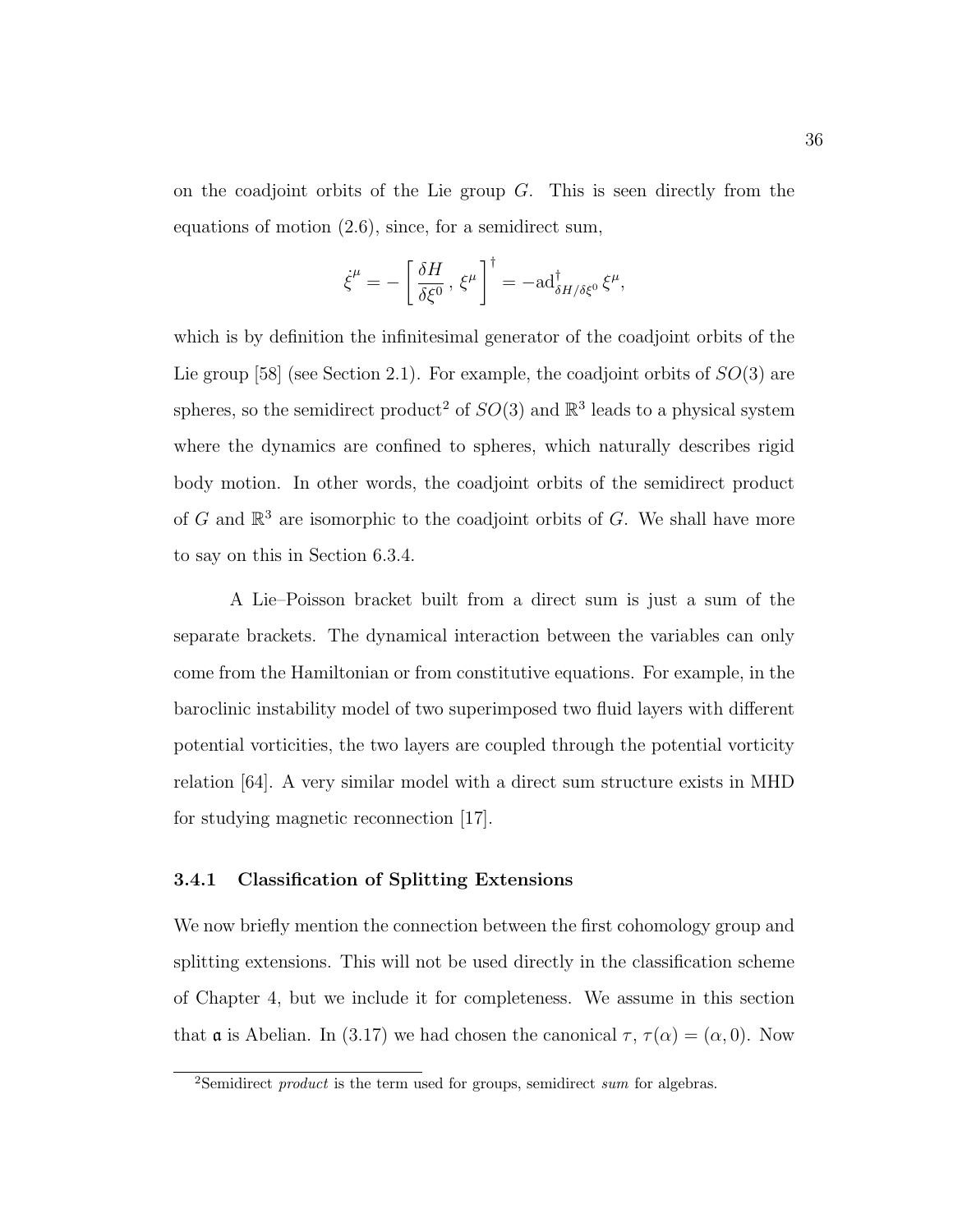suppose we use instead

$$
\tau'(\alpha) = (\alpha, \nu(\alpha)). \tag{3.20}
$$

Here  $\nu$  is a linear map from  $\mathfrak g$  to  $\mathfrak a$  and is thus an element of  $C^1(\mathfrak g, \mathfrak a)$ , a 1cochain. If  $\tau'$  is a Lie algebra homomorphism,

$$
\tau'([\alpha,\beta]_{\mathfrak{g}}) = ([\alpha,\beta]_{\mathfrak{g}}, \nu([\alpha,\beta]_{\mathfrak{g}}))
$$
\n(3.21)

must be equal to

$$
\left[\tau'(\alpha), \tau'(\beta)\right]_{\mathfrak{h}} = \left(\left[\alpha, \beta\right]_{\mathfrak{g}}, \rho_{\alpha} \nu(\beta) - \rho_{\beta} \nu(\alpha)\right) \tag{3.22}
$$

subtracting  $(3.21)$  and  $(3.22)$  gives

$$
\rho_{\alpha} \nu(\beta) - \rho_{\beta} \nu(\alpha) - \nu([\alpha, \beta]_{\mathfrak{g}}) = s \nu(\alpha, \beta) = 0,
$$
\n(3.23)

from  $(3.3)$ . Hence  $\nu$  is a cocycle, with coboundaries given by

$$
\nu(\alpha) = \rho_{\alpha} \eta_0, \qquad \eta_0 \in \mathfrak{a}, \tag{3.24}
$$

The first cohomology group  $H^1_\rho(\mathfrak{g},\mathfrak{a})$  classifies splitting extensions of h by  $\mathfrak{a}$ modulo those given in terms of the coboundaries (3.24).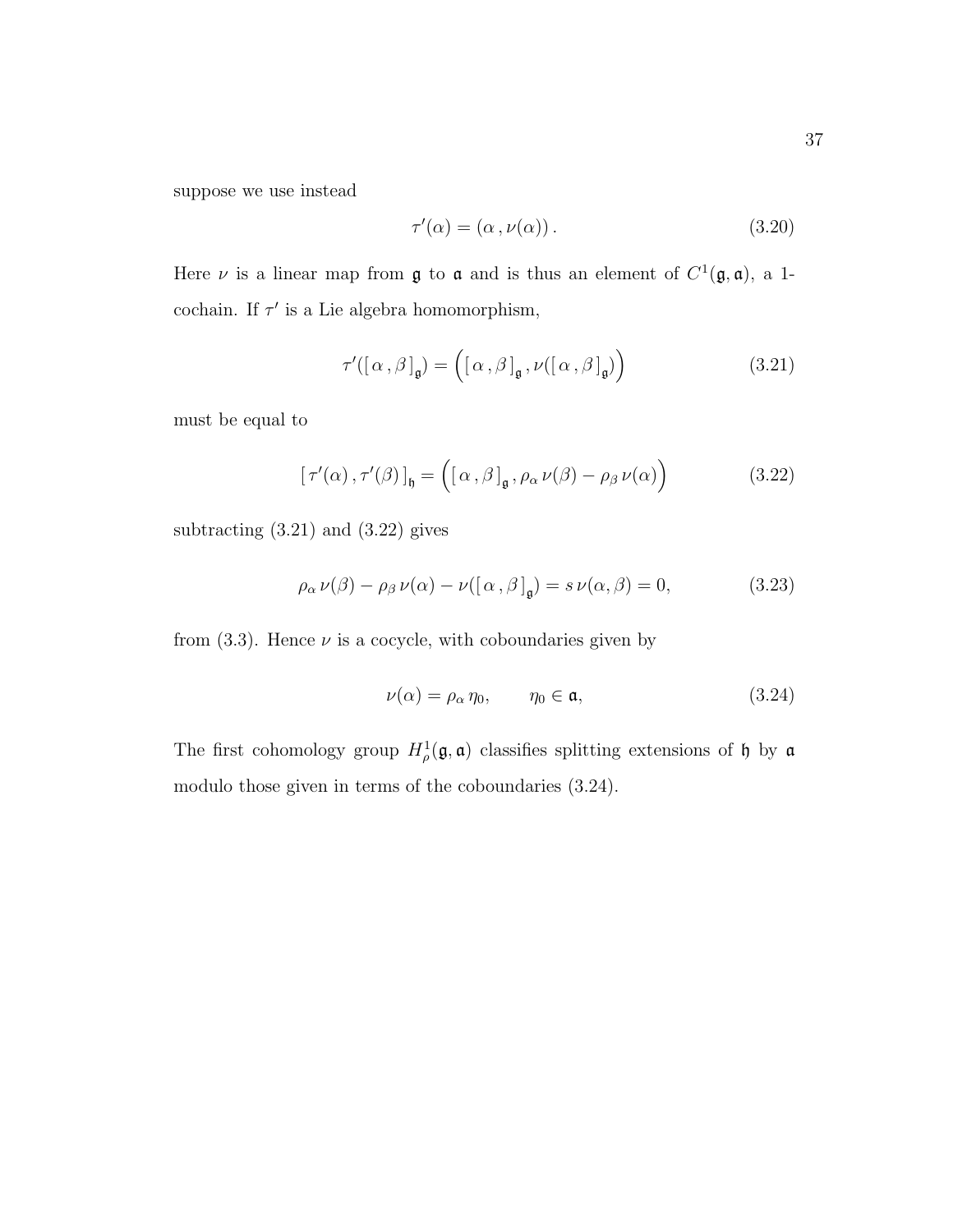# Chapter 4

# Classification of Extensions of a Lie Algebra

In this chapter we return to the main problem introduced in Section 2.3: the classification of algebra extensions built by forming n-tuples of elements of a single Lie algebra  $\mathfrak{g}$ . The elements of this Lie algebra  $\mathfrak{h}$  are written as  $\alpha := (\alpha_1, \ldots, \alpha_n)$ ,  $\alpha_i \in \mathfrak{g}$ , with a bracket defined by

$$
[\alpha,\beta]_{\lambda} = W_{\lambda}^{\mu\nu} [\alpha_{\mu},\beta_{\nu}], \qquad (2.19)
$$

where  $W_{\lambda}^{\mu\nu}$  are constants. We will call n the *order* of the extension. Recall (see Section 2.3) that the  $W$ 's are symmetric in their upper indices,

$$
W_{\lambda}^{\mu\nu} = W_{\lambda}^{\nu\mu} \,, \tag{2.20}
$$

and commute,

$$
W^{(\nu)}\,W^{(\sigma)} = W^{(\sigma)}\,W^{(\nu)},\tag{2.23}
$$

where the  $n \times n$  matrices  $W^{(\nu)}$  are defined by  $[W^{(\nu)}]_{\lambda}^{\mu} := W_{\lambda}^{\nu \mu}$ . Since the W's are 3-tensors we can also represent their elements by matrices obtained by fixing the lower index,

$$
W_{(\lambda)} \; : \; \left[W_{(\lambda)}\right]^{\mu\nu} := W_{\lambda}^{\mu\nu}, \tag{4.1}
$$

which are symmetric but do not commute. Either collection of matrices,  $(2.22)$ or (4.1), completely describes the Lie bracket, and which one we use will be understood by whether the parenthesized index is up or down.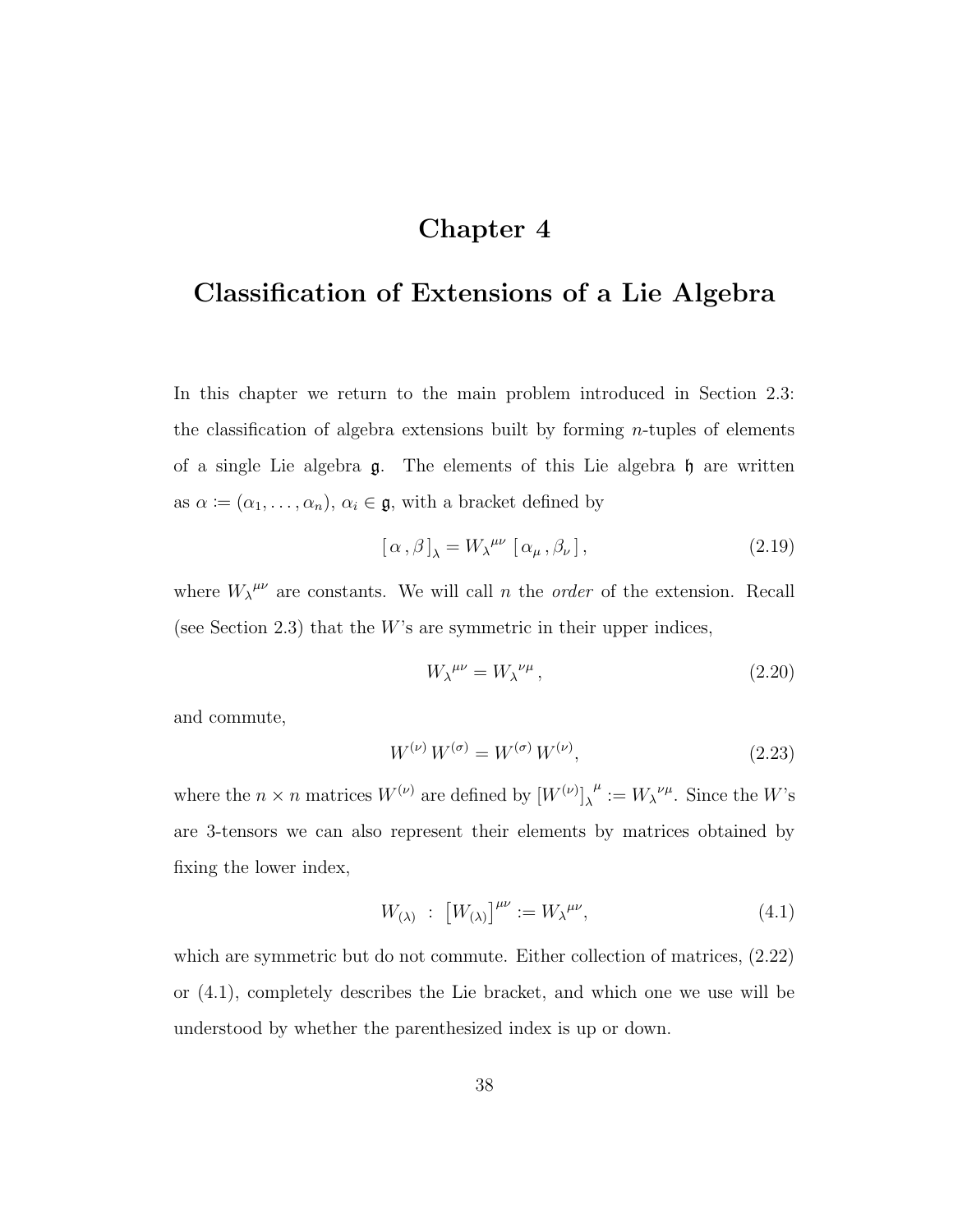What do we mean by a classification? A classification is achieved if we obtain a set of normal forms for the extensions which are independent, that is not related by linear transformations. We use linear transformations because they preserve the Lie–Poisson structure—they amount to transformations of the  $W$  tensor. We thus begin by assuming the most general  $W$  possible.

We first show in Section 4.1 how an extension can be broken down into a direct sum of degenerate subblocks (degenerate in the sense that the eigenvalues have multiplicity greater than unity). The classification scheme is thus reduced to the study of a single degenerate subblock. In Section 4.2 we couch our particular extension problem in terms of the Lie algebra cohomology language of Section 3.2 and apply the techniques therein. The limitations of this cohomology approach are investigated in Section 4.3, and we look at other coordinate transformations that do not necessarily preserve the extension structure of the algebra, as expressed in diagram (3.16). In Section 4.5 we introduce a particular type of extension, called the Leibniz extension, that is in a sense the "maximal" extension. Finally, in Section 4.6 we give an explicit classification of solvable extensions up to order four.

## 4.1 Direct Sum Structure

A set of commuting matrices can be put into simultaneous block-diagonal form by a coordinate transformation, each block corresponding to a degenerate eigenvalue [89]. Let us denote the change of basis by a matrix  $M_{\beta}{}^{\bar{\alpha}}$ , with inverse  $(M^{-1})_{\alpha}^{\beta}$ , such that the matrix  $\widetilde{W}^{(\nu)}$ , whose components are given by

$$
\widetilde{W}_{\bar{\beta}}{}^{\bar{\alpha}\nu} = (M^{-1})_{\bar{\beta}}{}^{\lambda} W_{\lambda}{}^{\mu\nu} M_{\mu}{}^{\bar{\alpha}} ,
$$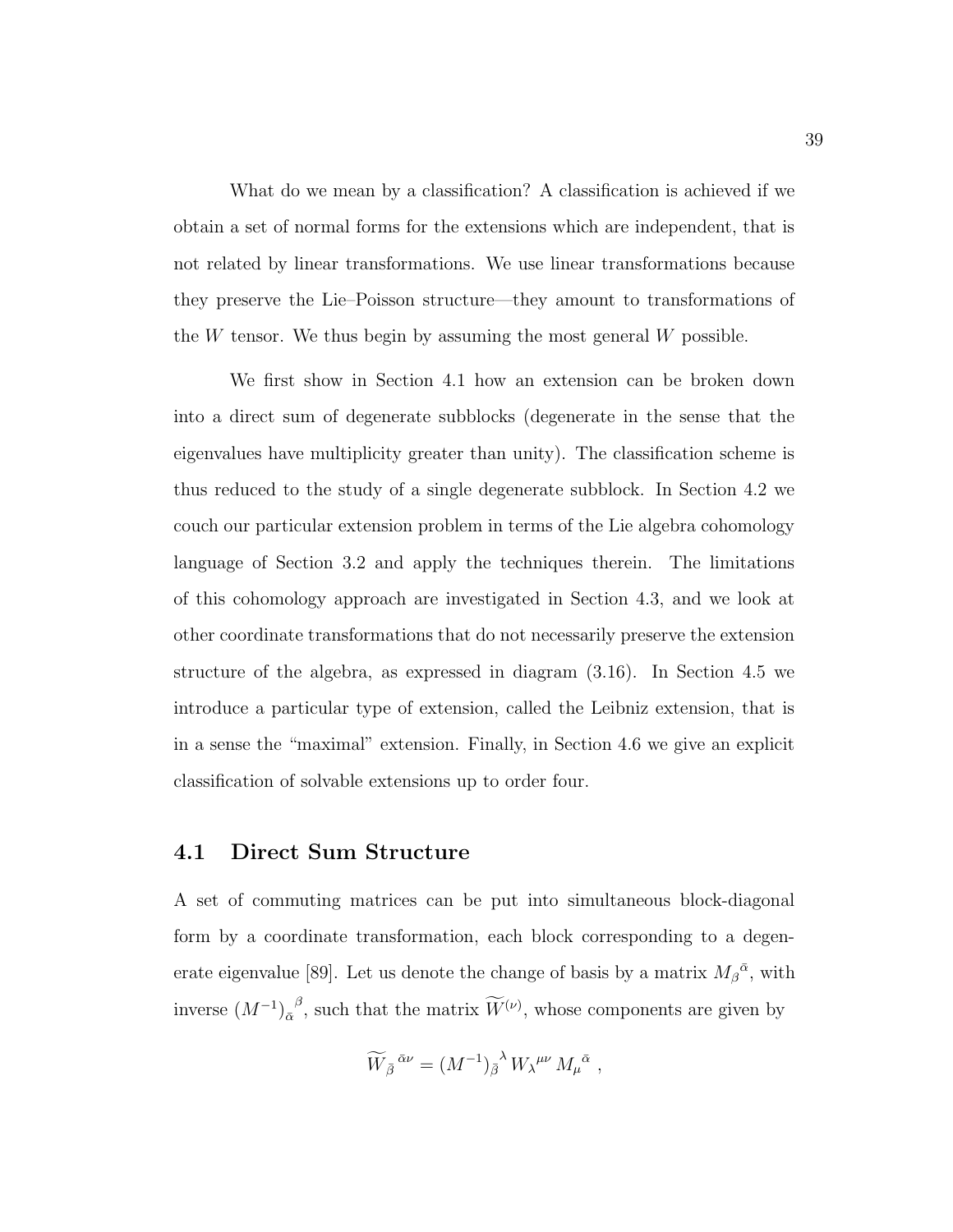is in block-diagonal form for all  $\nu$  [89]. However,  $W_{\lambda}^{\mu\nu}$  is a 3-tensor and so the third index is also subject to the coordinate change:

$$
\overline{W}_{\bar{\beta}}{}^{\bar{\alpha}\bar{\gamma}} = \widetilde{W}_{\bar{\beta}}{}^{\bar{\alpha}\nu} M_{\nu}{}^{\bar{\gamma}}.
$$

This last step only adds linear combinations of the  $W^{(\nu)}$ 's together, so the  $W^{(\nu)}$ 's and the  $\overline{W}^{(\bar{\gamma})}$ 's have the same block-diagonal structure. Note that the  $\overline{W}_{\bar{\beta}}^{\bar{\alpha}\bar{\gamma}}$ are still symmetric in their upper indices, since this property is preserved by a change of basis:

$$
\overline{W}_{\overline{\beta}}{}^{\bar{\alpha}\bar{\gamma}} = (M^{-1})_{\overline{\beta}}{}^{\lambda} W_{\lambda}{}^{\mu\nu} M_{\mu}{}^{\bar{\alpha}} M_{\nu}{}^{\bar{\gamma}}
$$
\n
$$
= (M^{-1})_{\overline{\beta}}{}^{\lambda} W_{\lambda}{}^{\nu\mu} M_{\nu}{}^{\bar{\alpha}} M_{\mu}{}^{\bar{\gamma}} \qquad \text{(Relabeling } \mu \text{ and } \nu)
$$
\n
$$
= (M^{-1})_{\overline{\beta}}{}^{\lambda} W_{\lambda}{}^{\mu\nu} M_{\mu}{}^{\bar{\gamma}} M_{\nu}{}^{\bar{\alpha}}
$$
\n
$$
= \overline{W}_{\overline{\beta}}{}^{\bar{\gamma}\bar{\alpha}} .
$$

So from now on we just assume that we are working in a basis where the  $W^{(\nu)}$ 's are block-diagonal and symmetric in their upper indices; this symmetry means that if we look at a  $W$  as a cube, then in the block-diagonal basis it consists of smaller cubes along the main diagonal. This is the 3-tensor equivalent of a block-diagonal matrix, as illustrated in Figure 4.1, a pictorial representation of a direct sum of extensions.

#### 4.1.1 Example: three-field model of MHD

We consider as an example of a direct sum structure a three-field model of MHD due to Hazeltine [30, 32]. In addition to the vorticity  $\omega$  and the magnetic flux  $\psi$  (see Section 2.2.3), the model also includes a field  $\chi$  which measures plasma density perturbations. The model includes as limits the RMHD system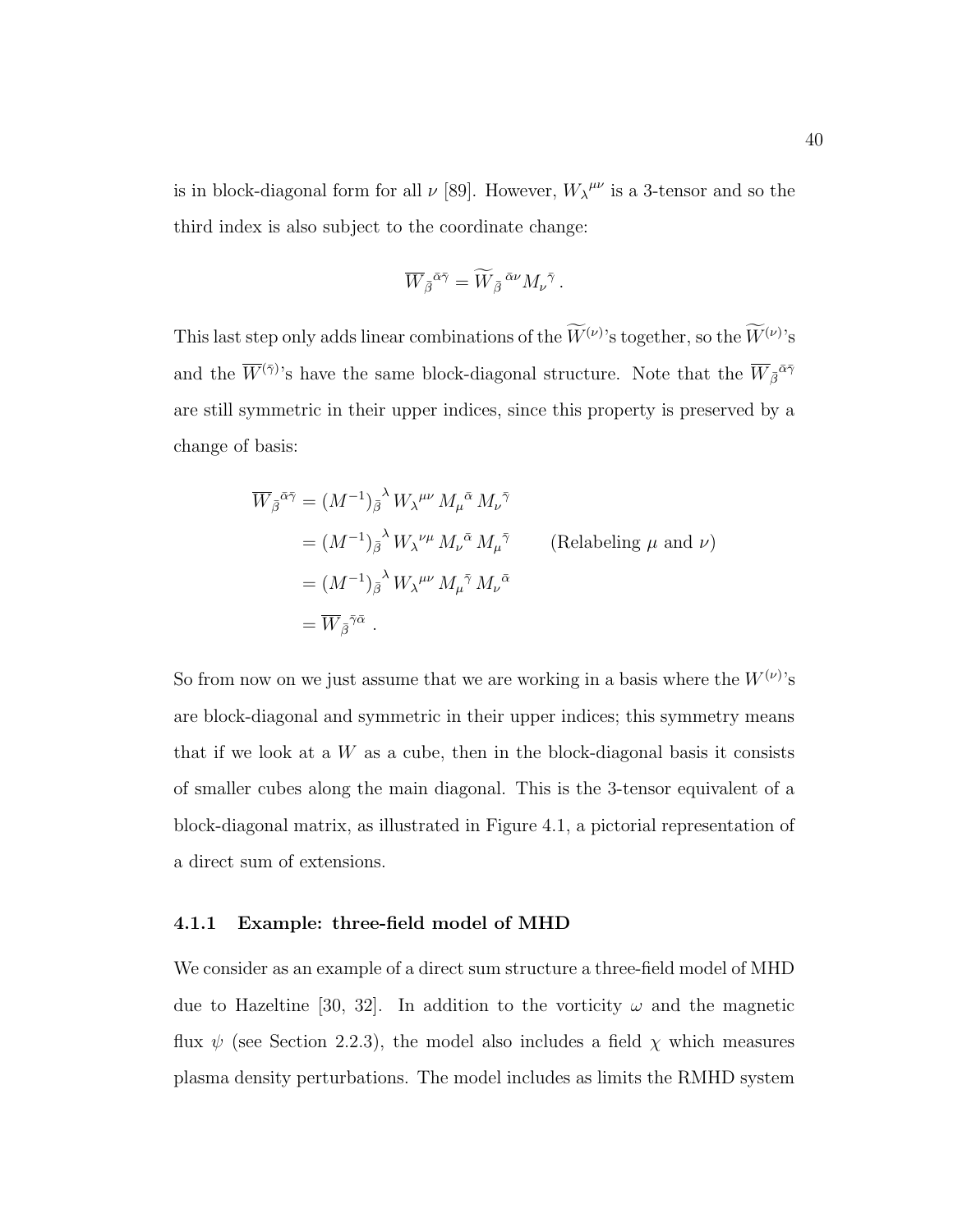

Figure 4.1: Schematic representation of the 3-tensor W for a direct sum of extensions. The cubes represent potentially nonzero elements.

of Section 2.2.3 and the Charney–Hasegawa–Mima equation [41]. We thus have  $\xi=(\omega,\psi,\chi),$  with the Hamiltonian

$$
H = \frac{1}{2} \langle |\nabla \phi|^2 + |\nabla \psi|^2 + \alpha \chi^2 \rangle, \qquad (4.2)
$$

and bracket represented by the matrices

$$
W^{(1)} = \begin{pmatrix} 1 & 0 & 0 \\ 0 & 1 & 0 \\ 0 & 0 & 1 \end{pmatrix}, \quad W^{(2)} = \begin{pmatrix} 0 & 0 & 0 \\ 1 & 0 & 1 \\ 0 & 0 & 0 \end{pmatrix}, \quad W^{(3)} = \begin{pmatrix} 0 & 0 & 0 \\ 0 & 1 & 0 \\ 1 & 0 & 1 \end{pmatrix}.
$$

The matrices commute and obey the symmetry (2.20), so they form a good bracket. As in Section 2.2.3, the electric potential is denoted by  $\phi$  and the electric current by J. The equations of motion are given by

$$
\begin{aligned}\n\dot{\omega} &= [\omega, \phi] + [\psi, J], \\
\dot{\psi} &= [\psi, \phi] + \alpha [\chi, \psi], \\
\dot{\chi} &= [\chi, \phi] + [\psi, J].\n\end{aligned} \tag{4.3}
$$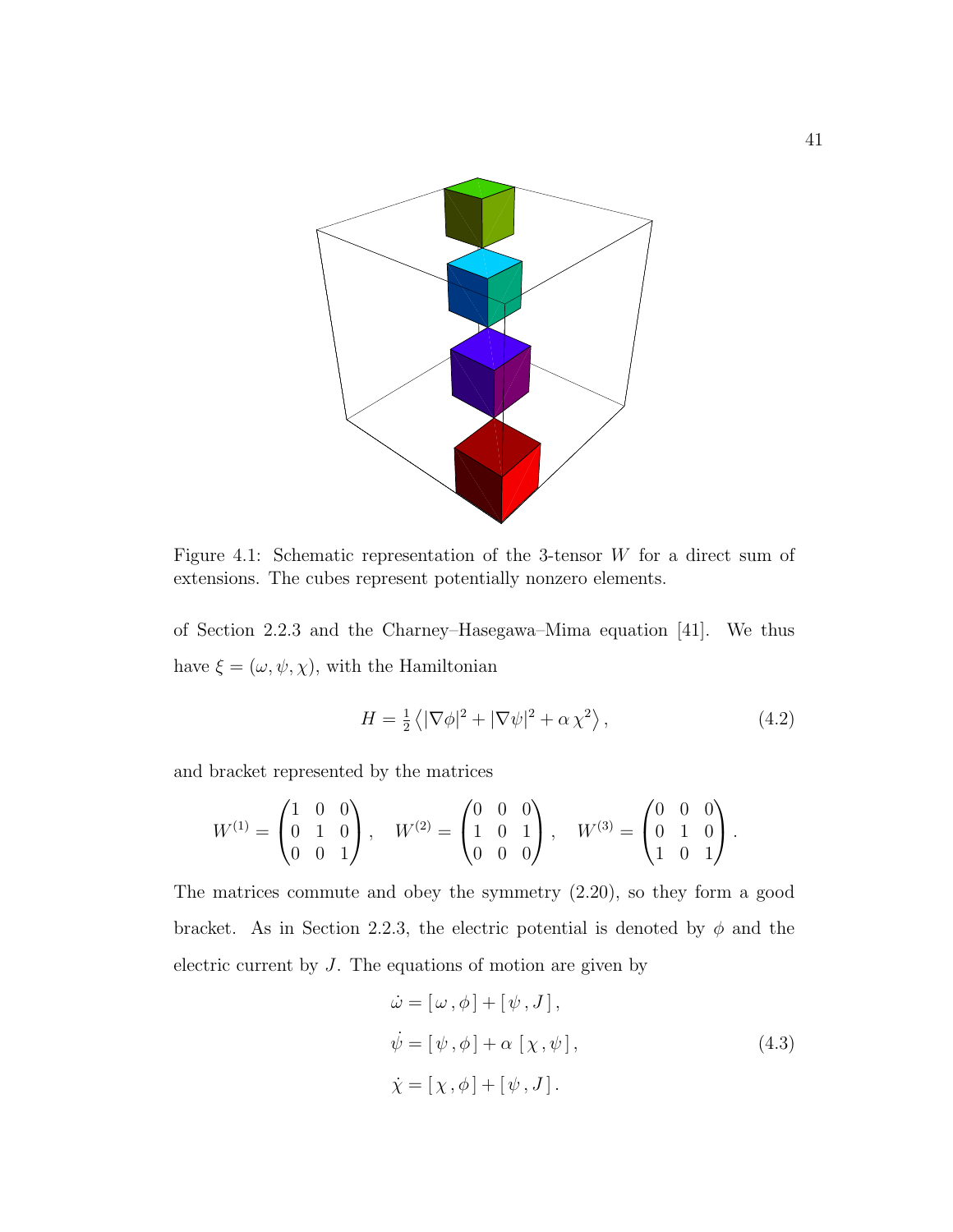The  $W^{(\mu)}$ 's are not in block triangular form, and since  $W^{(3)}$  has eigenvalues which are not threefold degenerate we know the extension can be blocked-up further. Indeed, the coordinate transformation  $\eta^{\bar{\mu}} = \xi^{\nu} M_{\nu}^{\bar{\mu}}$ , with

$$
M = \begin{pmatrix} 0 & 0 & 1 \\ 0 & 1 & 0 \\ 1 & 0 & -1 \end{pmatrix}, \tag{4.4}
$$

will transform the extension to

$$
\overline{W}^{(1)} = \begin{pmatrix} 1 & 0 & 0 \\ 0 & 1 & 0 \\ \overline{0 & 0 & 0} \end{pmatrix}, \quad \overline{W}^{(2)} = \begin{pmatrix} 0 & 0 & 0 \\ 1 & 0 & 0 \\ \overline{0 & 0 & 0} \end{pmatrix}, \quad \overline{W}^{(3)} = \begin{pmatrix} 0 & 0 & 0 \\ 0 & 0 & 0 \\ \overline{0 & 0 & 1} \end{pmatrix},
$$

where we have explicitly indicated the blocks. The extension is also blockdiagonal in the alternate, lower-indexed representation,

$$
\overline{W}_{(\overline{1})} = \begin{pmatrix} 1 & 0 & 0 \\ 0 & 0 & 0 \\ \hline 0 & 0 & 0 \end{pmatrix}, \quad \overline{W}_{(\overline{2})} = \begin{pmatrix} 0 & 1 & 0 \\ 1 & 0 & 0 \\ \hline 0 & 0 & 0 \end{pmatrix}, \quad \overline{W}_{(\overline{3})} = \begin{pmatrix} 0 & 0 & 0 \\ 0 & 0 & 0 \\ \hline 0 & 0 & 1 \end{pmatrix}.
$$

This is what was meant by "cubes" at the end of the previous section.

At the bracket level the variables  $\eta^{\bar{1}}$  and  $\eta^{\bar{2}}$  are decoupled from  $\eta^{\bar{3}}$ . But under the transformation (4.4) the Hamiltonian (4.2) becomes

$$
\bar{H} = \frac{1}{2} \left\langle |\nabla (\eta^{\bar{1}} + \eta^{\bar{3}})|^2 + |\nabla \eta^{\bar{2}}|^2 + \alpha |\eta^{\bar{1}}|^2 \right\rangle.
$$

The new equations of motion are thus

$$
\dot{\eta}^{\bar{1}} = [\eta^{\bar{1}}, \bar{\phi}] + [\eta^{\bar{2}}, \bar{J}]
$$
  

$$
\dot{\eta}^{\bar{2}} = [\eta^{\bar{2}}, \bar{\phi} - \alpha \eta^{\bar{1}}],
$$
  

$$
\dot{\eta}^{\bar{3}} = [\eta^{\bar{3}}, \bar{\phi}].
$$

,

with  $\nabla^2 \bar{\phi} := \eta^{\bar{1}} + \eta^{\bar{3}}$  and  $\bar{J} := \nabla^2 \eta^{\bar{2}}$ . The variable  $\eta^{\bar{3}}$  is still coupled to the other variables through the defining relation for  $\bar{\phi}$ .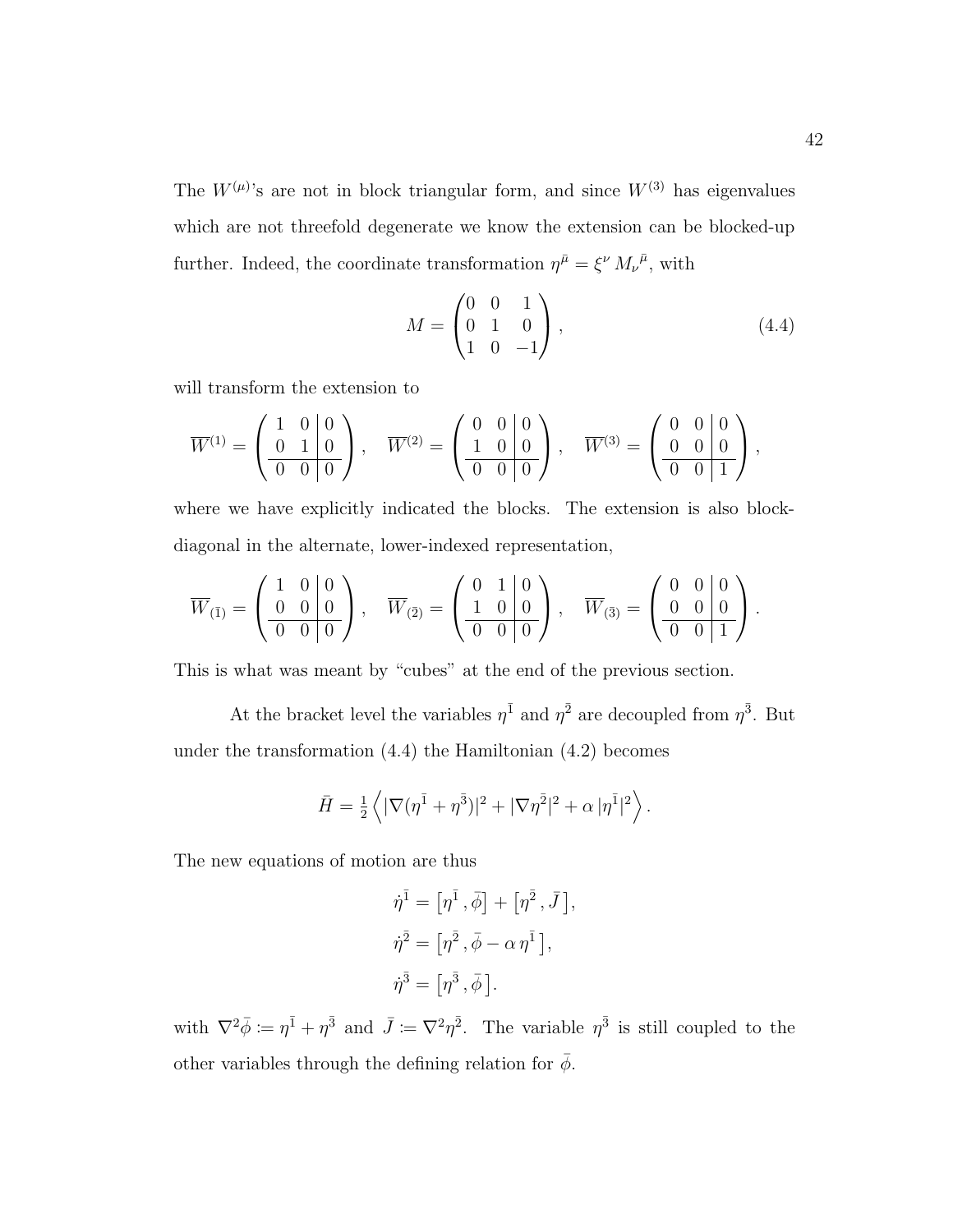#### 4.1.2 Lower-triangular Structure

Block-diagonalization is the first step in the classification: each subblock of W is associated with an ideal (hence, a subalgebra) in the full *n*-tuple algebra  $\mathfrak{g}$ . (A subset  $\mathfrak{a} \subseteq \mathfrak{h}$  is an ideal in the Lie algebra  $\mathfrak{h}$  if  $[\mathfrak{h}, \mathfrak{a}] \subseteq \mathfrak{a}$ . Ideals are subalgebras.) Hence, by the definition of Section 3.4, the algebra g is a direct sum of the algebra denoted by each subblock. Each of these algebras can be studied independently, that is we can focus our attention on a *single subblock*. So from now on we assume that we have n commuting matrices, each with  $n$ fold degenerate eigenvalues. The eigenvalues can, however, be different for each matrix.

Such a set of commuting matrices can be put into lower-triangular form by a coordinate change, and again the transformation of the third index preserves this structure (though it can change the eigenvalue of each matrix). The eigenvalue of each matrix lies on the diagonal; we denote the eigenvalue of  $W^{(\mu)}$ by  $\Lambda^{(\mu)}$ . We write the quantity  $W_1^{\mu\nu}$  as the matrix

$$
W_{(1)} = \begin{pmatrix} \Lambda^{(1)} & 0 & 0 & \cdots & 0 \\ \Lambda^{(2)} & 0 & 0 & \cdots & 0 \\ \vdots & & & & \vdots \\ \Lambda^{(n)} & 0 & 0 & \cdots & 0 \end{pmatrix},
$$

which consists of the first row of the lower-triangular matrices  $W^{(\mu)}$  as prescribed by (4.1). Evidently, the symmetry of  $W_{(1)}$  requires

$$
\Lambda^{(\nu)} = \theta \,\delta_1{}^{\nu} \,,
$$

that is, all the matrices  $W^{(\mu)}$  are nilpotent (their eigenvalues vanish) except for  $W^{(1)}$  when  $\theta \neq 0$ . If this first eigenvalue is nonzero then it can be scaled to  $\theta = 1$  by the coordinate transformation  $M_{\nu}^{\bar{\alpha}} = \theta^{-1} \delta_{\nu}^{\bar{\alpha}}$ . We will use the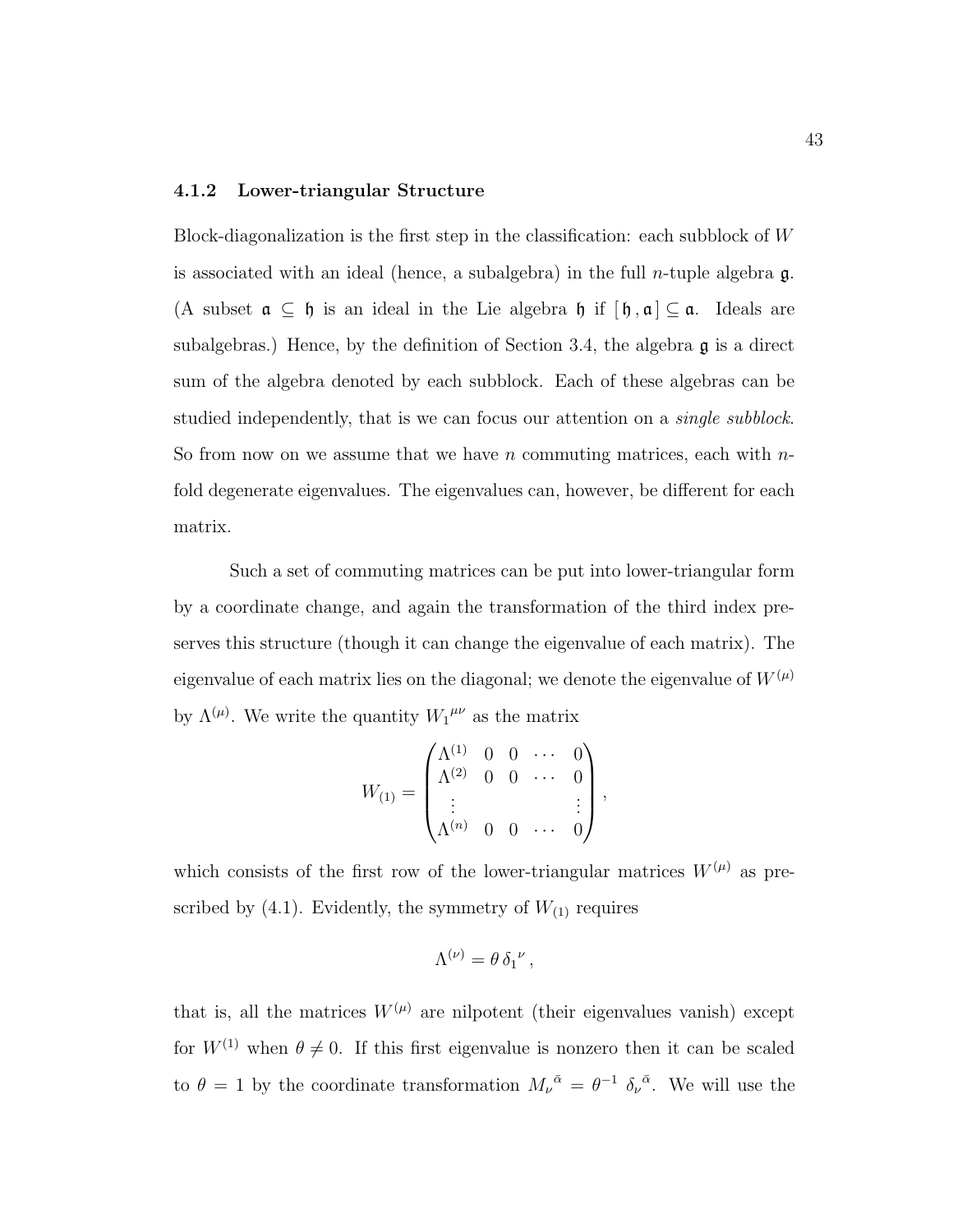

Figure 4.2: Schematic representation of the 3-tensor W for a solvable extension. The cubes represent potentially nonzero elements. The vertical axis is the lower index  $\lambda$  of  $W_{\lambda}^{\mu\nu}$ , and the two horizontal axes are the symmetric upper indices  $\mu$  and  $\nu$ . The origin is at the top-rear. The pyramid-like structure is a consequence of the symmetry of  $W$  and of its lower-triangular structure in this basis.

symbol  $\theta$  to mean a variable which can take the value 0 or 1. Figure 4.2 shows the structure, with  $\theta = 0$ , of a degenerate extension, after lower-triangularity and symmetry of the upper indices of W are taken into account.

## 4.2 Connection to Cohomology

We now bring together the abstract notions of Chapter 3 with the n-tuple extensions of Section 2.3. It is shown in Section 4.2.1 that we need only classify the case of  $\theta = 0$ . This case will be seen to correspond to solvable extensions, which we classify in Section 4.2.2.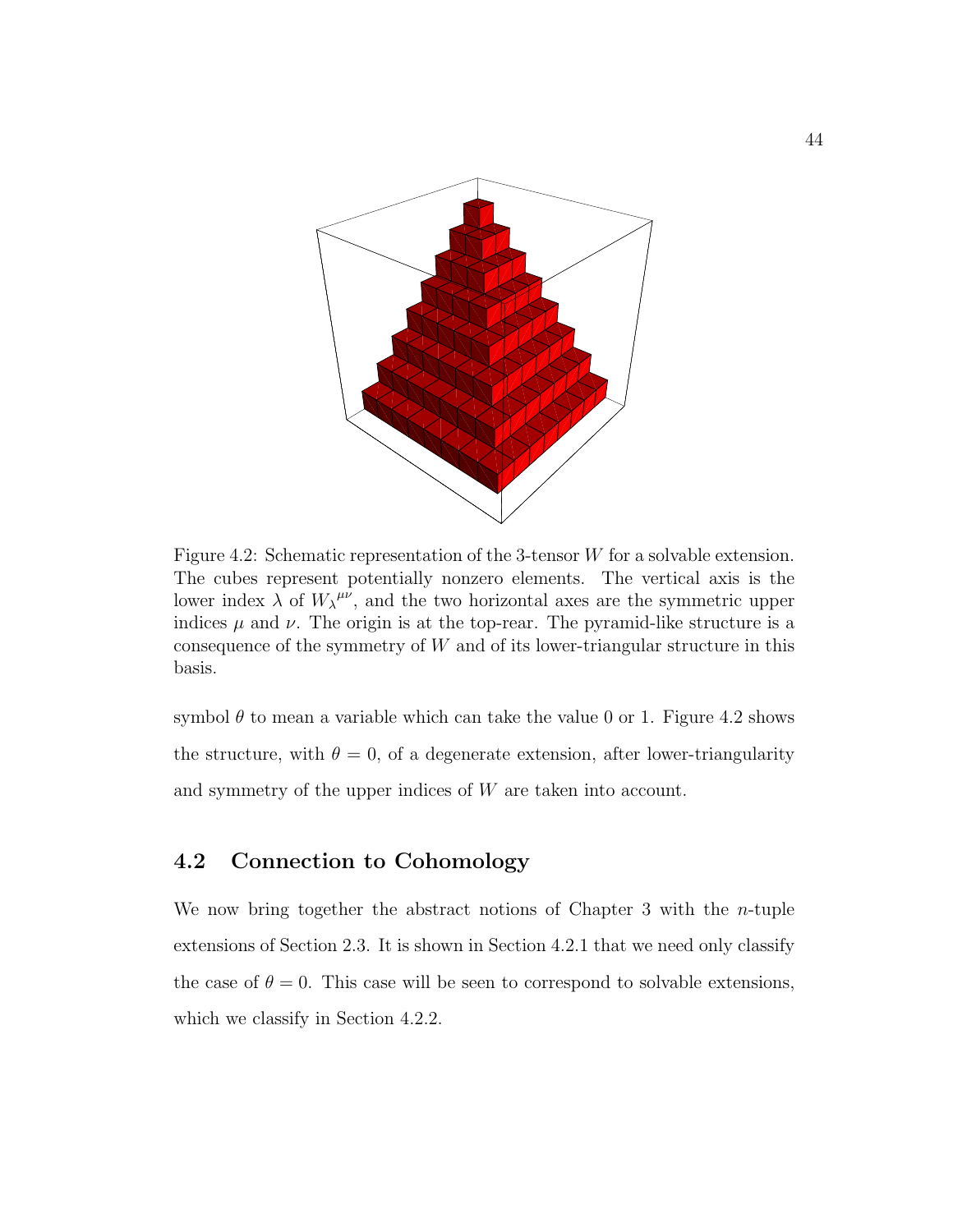#### 4.2.1 Preliminary Splitting

Assume we are in the basis described at the end of Section 4.1 and, for now, suppose  $\theta = 1$ . To place the structure of W in the context of Lie algebras, we first give some definitions. The *derived series*  $\mathfrak{g}^{(k)}$  of  $\mathfrak{g}$  has terms

$$
\mathfrak{g}^{(0)} = \mathfrak{g}
$$
\n
$$
\mathfrak{g}^{(1)} = [\mathfrak{g}, \mathfrak{g}]
$$
\n
$$
\mathfrak{g}^{(2)} = [\mathfrak{g}^{(1)}, \mathfrak{g}^{(1)}]
$$
\n
$$
\vdots
$$
\n
$$
\mathfrak{g}^{(k)} = [\mathfrak{g}^{(k-1)}, \mathfrak{g}^{(k-1)}],
$$
\n(4.5)

where by  $[\mathfrak{g}, \mathfrak{g}]$  we mean the set obtained by taking all the possible Lie brackets of elements of  $\mathfrak g$ . The *lower central* series  $\mathfrak g^k$  has terms defined by

$$
\mathfrak{g}^0 = \mathfrak{g}
$$
  
\n
$$
\mathfrak{g}^1 = [\mathfrak{g}, \mathfrak{g}]
$$
  
\n
$$
\mathfrak{g}^2 = [\mathfrak{g}, \mathfrak{g}^1]
$$
  
\n:  
\n
$$
\mathfrak{g}^k = [\mathfrak{g}, \mathfrak{g}^{(k-1)}].
$$
\n(4.6)

An algebra **g** is said to be *solvable* if its derived series terminates,  $\mathfrak{g}^{(k)} = 0$ , for some k. An algebra  $\mathfrak g$  is said to be *nilpotent* if its lower central series terminates,  $\mathfrak{g}^k = 0$ , for some k. Note that a nilpotent algebra is solvable, but not vice-versa [44].

The set of elements of the form  $\beta = (0, \beta_2, \dots, \beta_n)$  is a nilpotent ideal in h that we denote by  $\alpha$  ( $\alpha$  is thus a solvable subalgebra). To see this, observe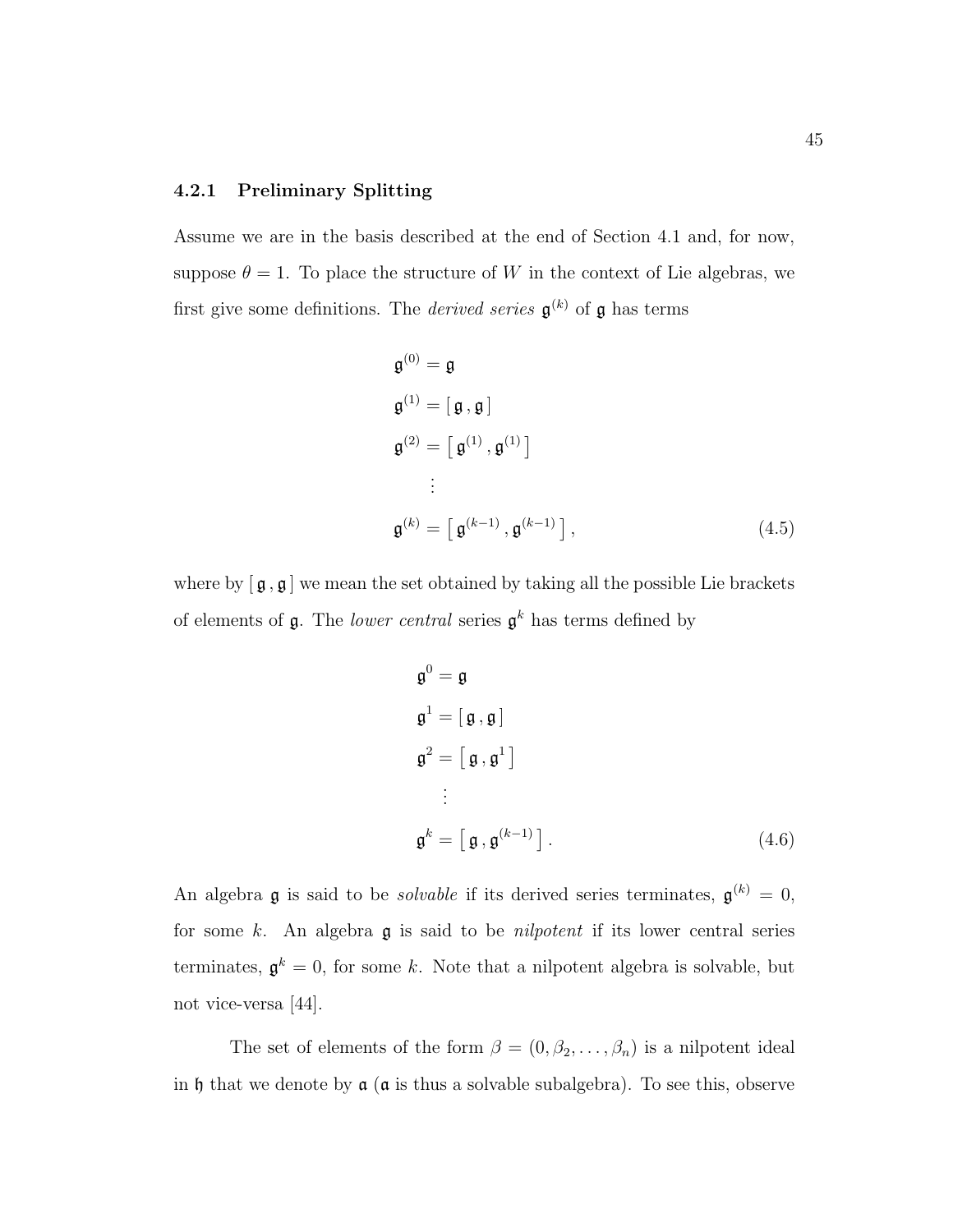that (4.6) involves nested brackets, so that the elements  $\mathfrak{a}^k$  of the lower central series will involve kth powers of the  $W^{(\mu)}$ . But since the  $W^{(\mu)}$  with  $\mu > 1$  are lower-triangular with zeros along the diagonal, we have  $(W^{(\mu)})^{n-1} = 0$ , and the lower central series must eventually vanish.

Because  $\alpha$  is an ideal, we can construct the algebra  $\beta = \frac{\hbar}{\alpha}$ , so that  $\beta$ is an extension of  $\mathfrak g$  by  $\mathfrak a$ . If  $\mathfrak g$  is semisimple, then  $\mathfrak a$  is the radical of  $\mathfrak h$  (the maximal solvable ideal). It is easy to see that the elements of  $\mathfrak g$  embedded in  $\mathfrak h$ are of the form  $\alpha = (\alpha_1, 0, \ldots, 0)$ . We will now show that h splits; that is, there exist coordinates in which  $\mathfrak h$  is manifestly the semidirect sum of  $\mathfrak g$  and the (in general non-Abelian) algebra a.

In Appendix B we give a lower-triangular coordinate transformation that makes  $W^{(1)} = I$ , the identity matrix. Assuming we have effected this transformation, the mappings i,  $\pi$ , and  $\tau$  of Section 3.2 are given by

$$
i: \mathfrak{a} \longrightarrow \mathfrak{h}, \quad i(\alpha_2, \dots, \alpha_n) = (0, \alpha_2, \dots, \alpha_n),
$$
  

$$
\pi: \mathfrak{h} \longrightarrow \mathfrak{g}, \quad \pi(\alpha_1, \alpha_2, \dots, \alpha_n) = \alpha_1,
$$
  

$$
\tau: \mathfrak{g} \longrightarrow \mathfrak{h}, \quad \tau(\alpha_1) = (\alpha_1, 0, \dots, 0),
$$

and the cocycle of Eq. (3.9) is

$$
i \omega(\alpha, \beta) = [\tau \alpha, \tau \beta]_{\mathfrak{h}} - \tau [\alpha, \beta]_{\mathfrak{g}}
$$
  
=  $[(\alpha_1, 0, \dots, 0), (\beta_1, 0, \dots, 0)]_{\mathfrak{h}} - ([\alpha_1, \beta_1], 0, \dots, 0)$   
=  $(W_1^{11} [\alpha_1, \beta_1], 0, \dots, 0) - ([\alpha_1, \beta_1], 0, \dots, 0)$   
= 0,

since  $W_1^{11} = 1$ . Hence, the extension is a semidirect sum. The coordinate transformation that made  $W^{(1)} = I$  removed a coboundary, making the above cocy-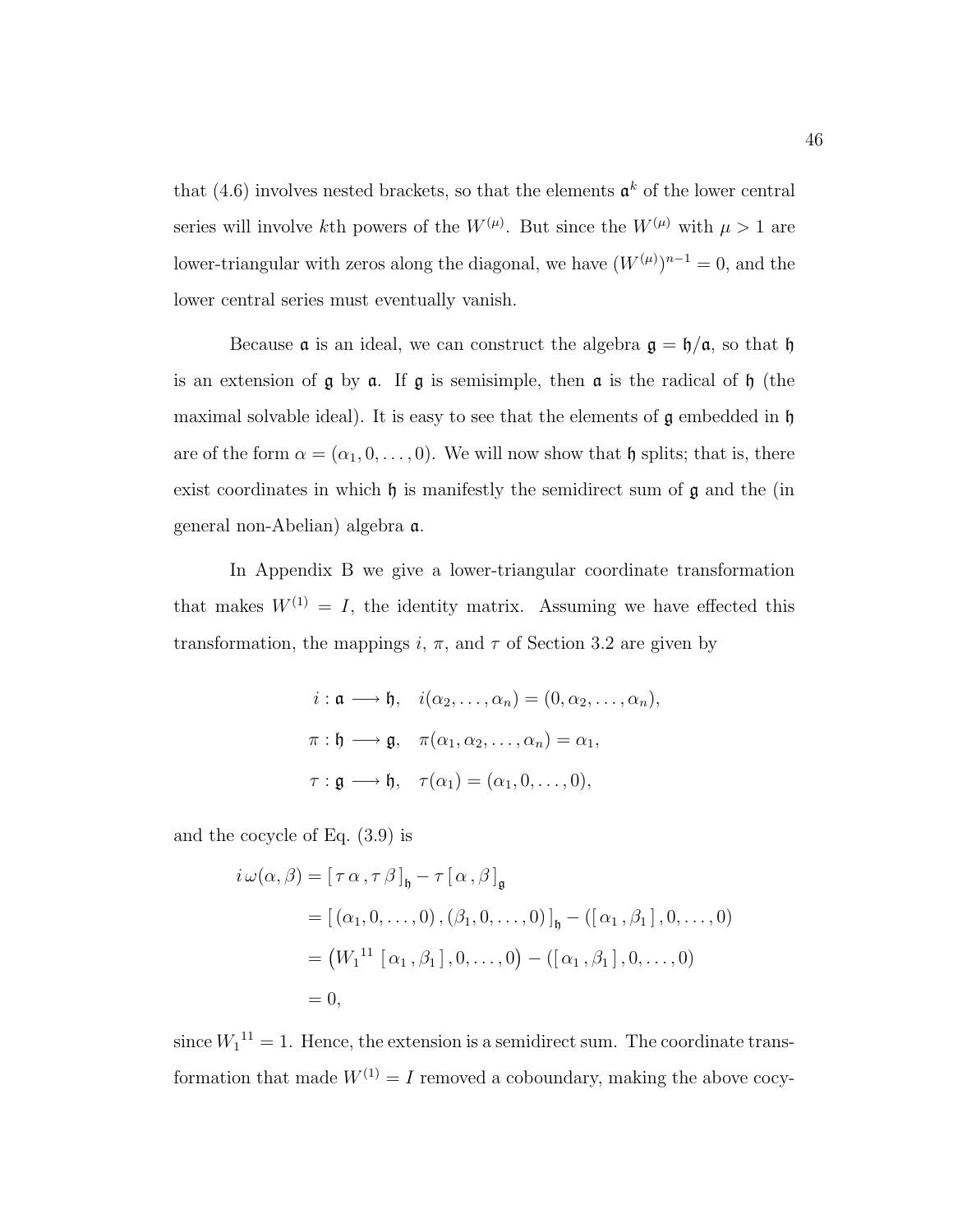cle vanish identically. For the case where  $\mathfrak g$  is finite-dimensional and semisimple, we have an explicit demonstration of the Levi decomposition theorem: any finite-dimensional<sup>1</sup> Lie algebra  $\mathfrak h$  (of characteristic zero) with radical  $\mathfrak a$  is the semidirect sum of a semisimple Lie algebra  $\mathfrak g$  and  $\mathfrak a$  [44].

#### 4.2.2 Solvable Extensions

Above we assumed the eigenvalue  $\theta$  of the first matrix was unity; however, if this eigenvalue vanishes, then we have a solvable algebra of n-tuples to begin with. Since  $n$  is arbitrary we can study these two solvable cases together.

Thus, we now suppose  $\mathfrak h$  is a solvable Lie algebra of *n*-tuples (we reuse the symbols  $\mathfrak{h}$ ,  $\mathfrak{g}$ , and  $\mathfrak{a}$  to parallel the notation of Section 3.1), where all of the the  $W^{(\mu)}$ 's are lower-triangular with zeros along the diagonal. Note that  $W^{(n)} = 0$ , so the set of elements of the form  $\alpha = (0, \ldots, 0, \alpha_n)$  forms an Abelian subalgebra of  $\mathfrak h$ . In fact, this subalgebra is an ideal. Now assume  $\mathfrak h$ contains an Abelian ideal of order  $n - m$  (the order of this ideal is at least 1), which we denote by  $a$ . The elements of  $a$  can always be cast in the form

$$
\alpha=(0,\ldots,0,\alpha_{m+1},\ldots,\alpha_n)
$$

via a coordinate transformation that preserves the lower-triangular, nilpotent form of the  $W^{(\mu)}$ .

We also denote by  $\mathfrak g$  the algebra of *m*-tuples with bracket

$$
[(\alpha_1,\ldots,\alpha_m),(\beta_1,\ldots,\beta_m)]_{\mathfrak{g}_{\lambda}}=\sum_{\mu,\nu=1}^m W_{\lambda}^{\mu\nu} [\alpha_{\mu},\beta_{\nu}], \quad \lambda=1,\ldots,m.
$$

<sup>&</sup>lt;sup>1</sup>The inner bracket can be infinite dimensional, but the order of the extension is finite.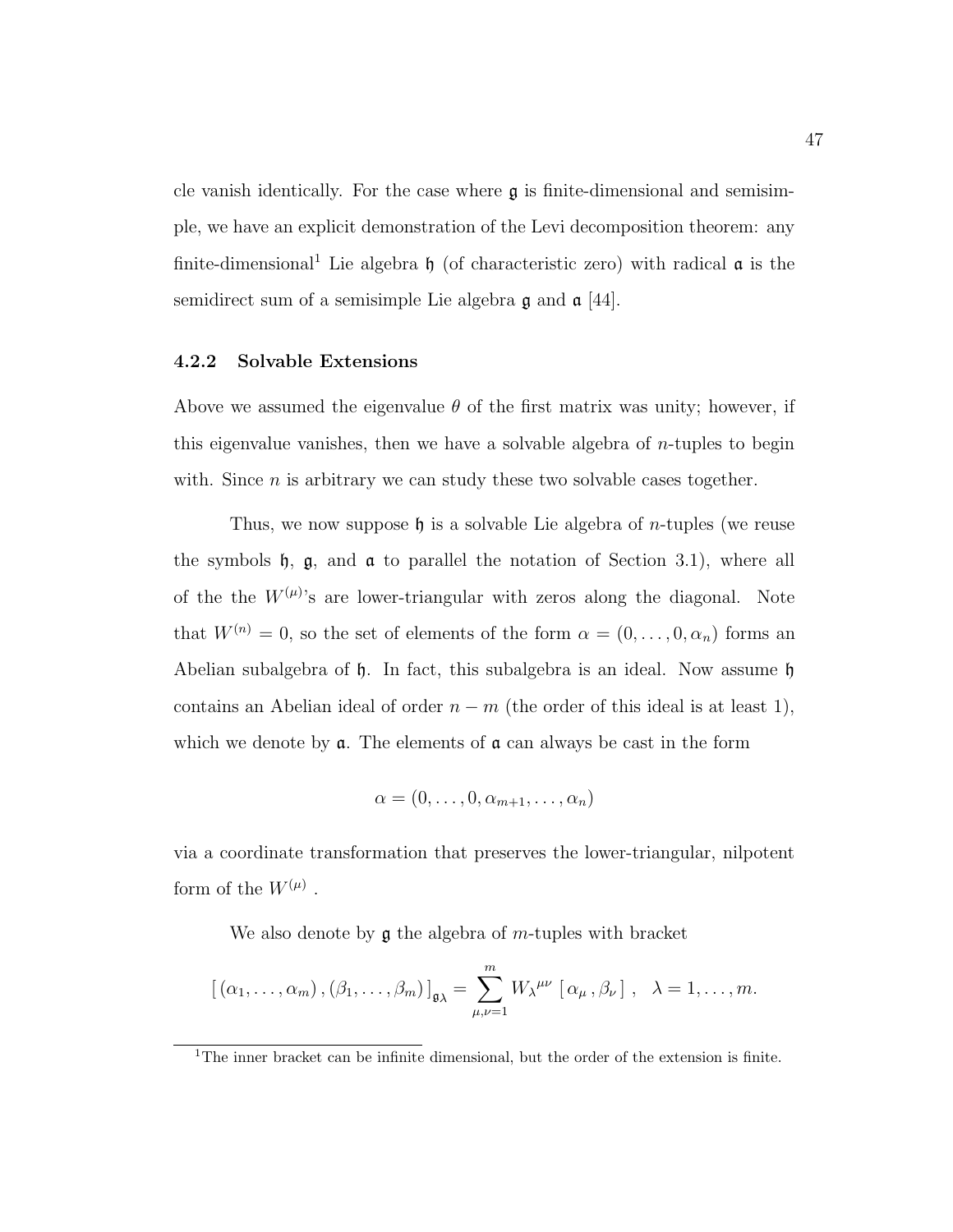It is trivial to show that  $\mathfrak{g} = \mathfrak{h}/\mathfrak{a}$ , so that  $\mathfrak{h}$  is an extension of  $\mathfrak{g}$  by  $\mathfrak{a}$ . Since  $\mathfrak{a}$  is Abelian we can use the formalism of Section 3.1 (the other case we used above was for **a** non-Abelian but where the extension was semidirect). The injection and projection maps are given by

$$
i: \mathfrak{a} \longrightarrow \mathfrak{h}, \quad i(\alpha_{m+1}, \dots, \alpha_n) = (0, \dots, 0, \alpha_{m+1}, \dots, \alpha_n),
$$
  

$$
\pi: \mathfrak{h} \longrightarrow \mathfrak{g}, \quad \pi(\alpha_1, \alpha_2, \dots, \alpha_n) = (\alpha_1, \dots, \alpha_m),
$$
  

$$
\tau: \mathfrak{g} \longrightarrow \mathfrak{h}, \quad \tau(\alpha_1, \dots, \alpha_m) = (\alpha_1, \dots, \alpha_m, 0, \dots, 0).
$$

From the definition of the action, Eq. (3.7), we have for  $\alpha \in \mathfrak{g}$  and  $\eta \in \mathfrak{a}$ ,

$$
\begin{split} i \, \rho_{\alpha} \, \eta &= \left[ \, \tau \, \alpha \, , i \, \eta \, \right]_{\mathfrak{h}} \\ &= \left[ \, (\alpha_1, \ldots, \alpha_m, 0, \ldots, 0) \, , (0, \ldots, 0, \eta_{m+1}, \ldots, \eta_n) \, \right]_{\mathfrak{h}} \\ &= \sum_{\mu=1}^m \sum_{\nu=m+1}^{n-1} (0, \ldots, 0, W_{m+2}^{\mu\nu} [\, \alpha_\mu \, , \eta_\nu \, ], \ldots, W_n^{\mu\nu} [\, \alpha_\mu \, , \eta_\nu \, ] \, . \end{split} \tag{4.7}
$$

In addition to the action, the solvable extension is also characterized by the cocycle defined in Eq. (3.9),

$$
i \omega(\alpha, \beta) = [\tau \alpha, \tau \beta]_{\mathfrak{h}} - \tau [\alpha, \beta]_{\mathfrak{g}}
$$
  
\n
$$
= [(\alpha_1, \dots, \alpha_m, 0, \dots, 0), (\beta_1, \dots, \beta_m, 0, \dots, 0)]_{\mathfrak{h}}
$$
  
\n
$$
- \tau [\alpha_1, \dots, \alpha_m), (\beta_1, \dots, \beta_m)]_{\mathfrak{g}}
$$
  
\n
$$
= \sum_{\mu,\nu=1}^m (0, \dots, 0, W_{m+1}^{\mu\nu} [\alpha_{\mu}, \beta_{\nu}], \dots, W_n^{\mu\nu} [\alpha_{\mu}, \beta_{\nu}]).
$$
 (4.8)

We can illustrate which parts of the  $W$ 's contribute to the action and which to the cocycle by writing

$$
W_{(\lambda)} = \left(\begin{array}{c|c}\mathbf{w}_{\lambda} & \mathbf{r}_{\lambda} \\ \hline \mathbf{r}_{\lambda}^{T} & \mathbf{0}\end{array}\right), \quad \lambda = m+1, \dots, n,
$$
 (4.9)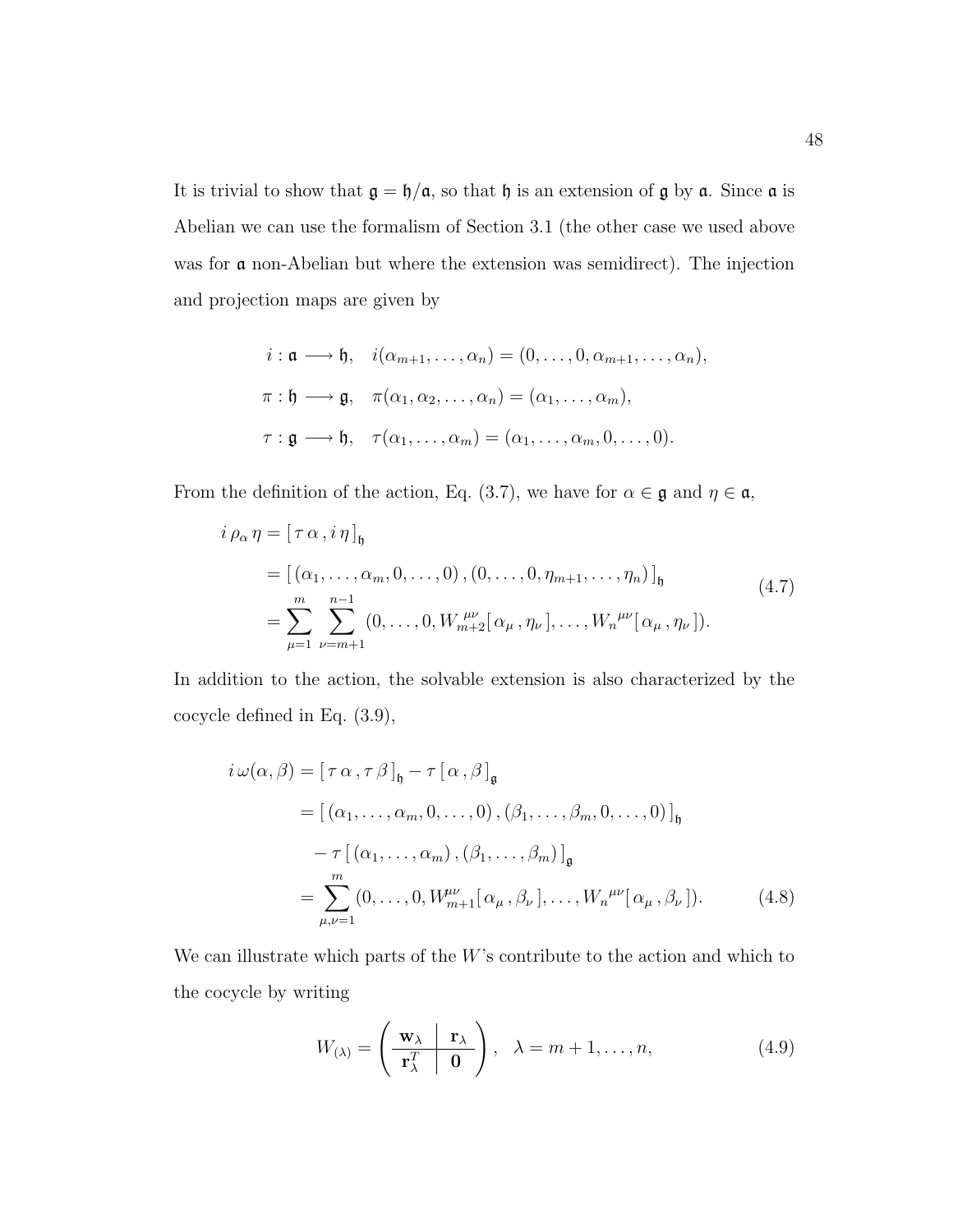where the  $\mathbf{w}_{\lambda}$ 's are  $m \times m$  symmetric matrices that determine the cocycle  $\omega$ and the  $\mathbf{r}_{\lambda}$ 's are  $m \times (n - m)$  matrices that determine the action  $\rho$ . The zero matrix of size  $(n-m) \times (n-m)$  on the bottom right of the  $W_{(\lambda)}$ 's appears as a consequence of a being Abelian.

The algebra **g** is completely characterized by the  $W_{(\lambda)}, \lambda = 1, \ldots, m$ . Hence, we can look for the maximal Abelian ideal of  $\mathfrak g$  and repeat the procedure we used for the full h. It is straightforward to show that although coordinate transformations of  $\mathfrak g$  might change the cocycle  $\omega$  and the action  $\rho$ , they will not alter the *form* of  $(4.9)$ .

Recall that in Section 3.1 we defined 2-coboundaries as 2-cocycles obtained from 1-cochains by the coboundary operator, s. The 2-coboundaries turned out to be removable obstructions to a semidirect sum structure. Here the coboundaries are associated with the parts of the  $W_{(\lambda)}$  that can be removed by (a restricted class of) coordinate transformations, as shown below.

Let us explore the connection between 1-cochains and coboundaries in the present context. Since a 1-cochain is just a linear mapping from g to a, for  $\alpha = (\alpha_1, \ldots, \alpha_m) \in \mathfrak{g}$  we can write this as

$$
\omega_{\mu}^{(1)}(\alpha) = -\sum_{\lambda=1}^{m} k_{\mu}^{\ \lambda} \alpha_{\lambda}, \quad \mu = m+1, \dots, n,
$$
\n(4.10)

where the  $k_{\mu}^{\lambda}$  are arbitrary constants. To find the form of a 2-coboundary we act on the 1-cochain (4.10) with the coboundary operator; using (3.3) and (4.7)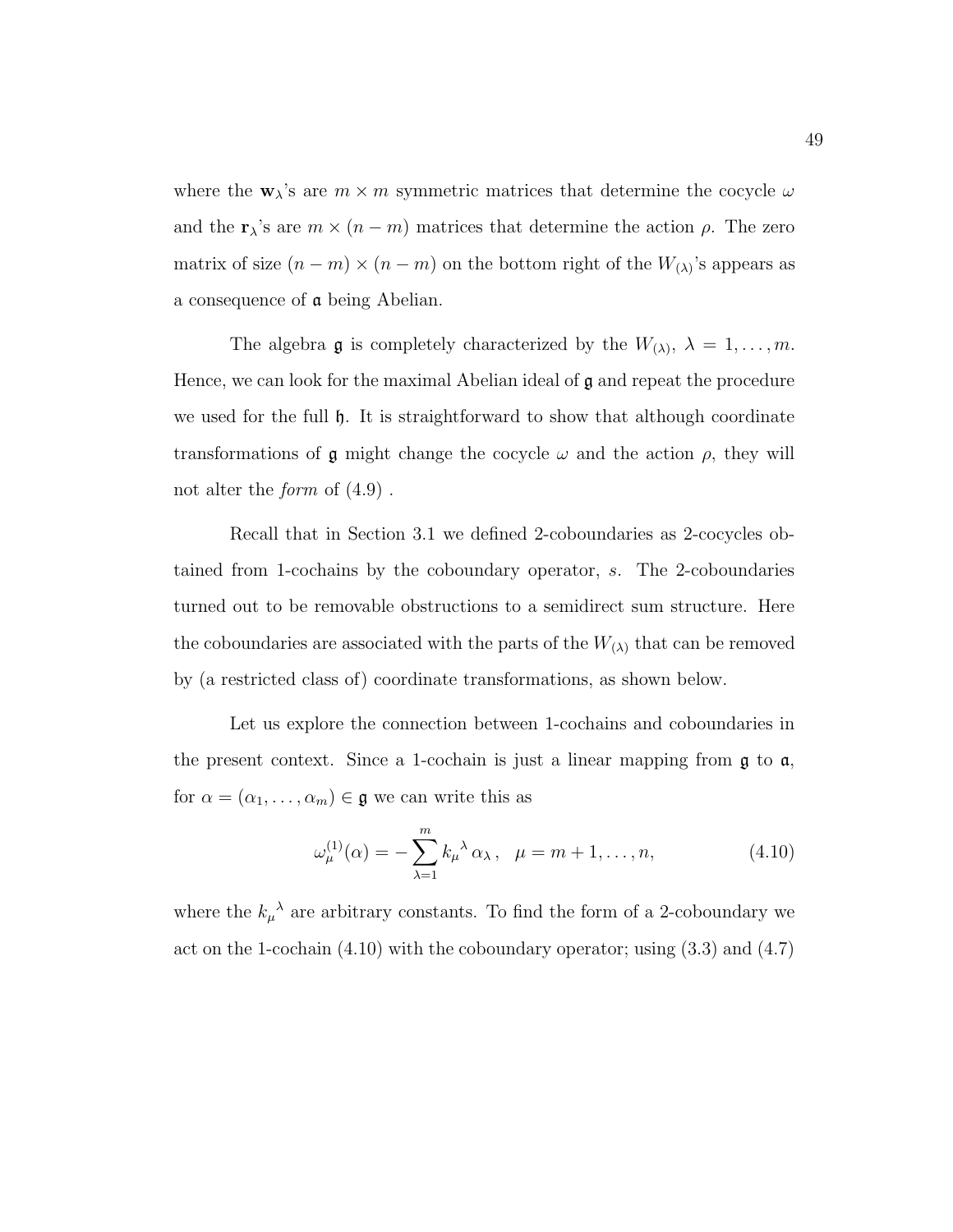we obtain

$$
\omega_{\lambda}^{\text{cob}}(\alpha, \beta) = (s \omega^{(1)})(\alpha, \beta)
$$
  
\n
$$
= \rho_{\alpha} \omega^{(1)}(\beta) + \rho_{\beta} \omega^{(1)}(\alpha) - \omega^{(1)}([\alpha, \beta]_{\mathfrak{g}})
$$
  
\n
$$
= \sum_{\mu=1}^{m} \sum_{\nu=m+1}^{n} W_{\lambda}^{\mu\nu} [\alpha_{\mu}, \omega_{\nu}^{(1)}(\beta)] - \sum_{\mu=1}^{m} \sum_{\nu=m+1}^{n} W_{\lambda}^{\mu\nu} [\beta_{\mu}, \omega_{\nu}^{(1)}(\alpha)]
$$
  
\n
$$
+ \sum_{\mu,\nu,\sigma=1}^{m} k_{\lambda}^{\sigma} W_{\sigma}^{\mu\nu} [\alpha_{\mu}, \beta_{\nu}]. \tag{4.11}
$$

After inserting (4.10) into (4.11) and relabeling, we obtain the general form of a 2-coboundary

$$
\omega_\lambda^{\rm cob}(\alpha,\beta)=\sum_{\mu,\nu=1}^m V_\lambda^{\mu\nu}\left[\alpha_\mu,\beta_\nu\right], \quad \lambda=m+1,\ldots,n,
$$

where

$$
V_{\lambda}^{\mu\nu} := \sum_{\tau=1}^{m} k_{\lambda}^{\tau} W_{\tau}^{\mu\nu} - \sum_{\sigma=m+1}^{n} \left( k_{\sigma}^{\mu} W_{\lambda}^{\nu\sigma} + k_{\sigma}^{\nu} W_{\lambda}^{\mu\sigma} \right). \tag{4.12}
$$

To see how coboundaries are removed, consider the lower-triangular coordinate transformation

$$
[M_{\sigma}^{\bar{\tau}}] = \left(\begin{array}{c|c} \mathbf{I} & \mathbf{0} \\ \hline \mathbf{k} & c\mathbf{I} \end{array}\right),\,
$$

where  $\sigma$  labels rows. This transformation subtracts  $V_{(\lambda)}$  from  $W_{(\lambda)}$  for  $\lambda > m$ and leaves the first m of the  $W_{(\lambda)}$ 's unchanged. In other words, if W is the transformed W,

$$
\overline{W}_{(\lambda)} = \begin{cases} W_{(\lambda)} & \lambda = 1, ..., m; \\ \left( \frac{c^{-1} \left( \mathbf{w}_{\lambda} - \mathbf{V}_{\lambda} \right) \mid \mathbf{r}_{\lambda}}{\mathbf{r}_{\lambda}^{T}} \right) & \lambda = m + 1, ..., n. \end{cases}
$$
(4.13)

We have also included in this transformation an arbitrary scale factor c. Since by (4.8) the block in the upper-left characterizes the cocycle, we see that the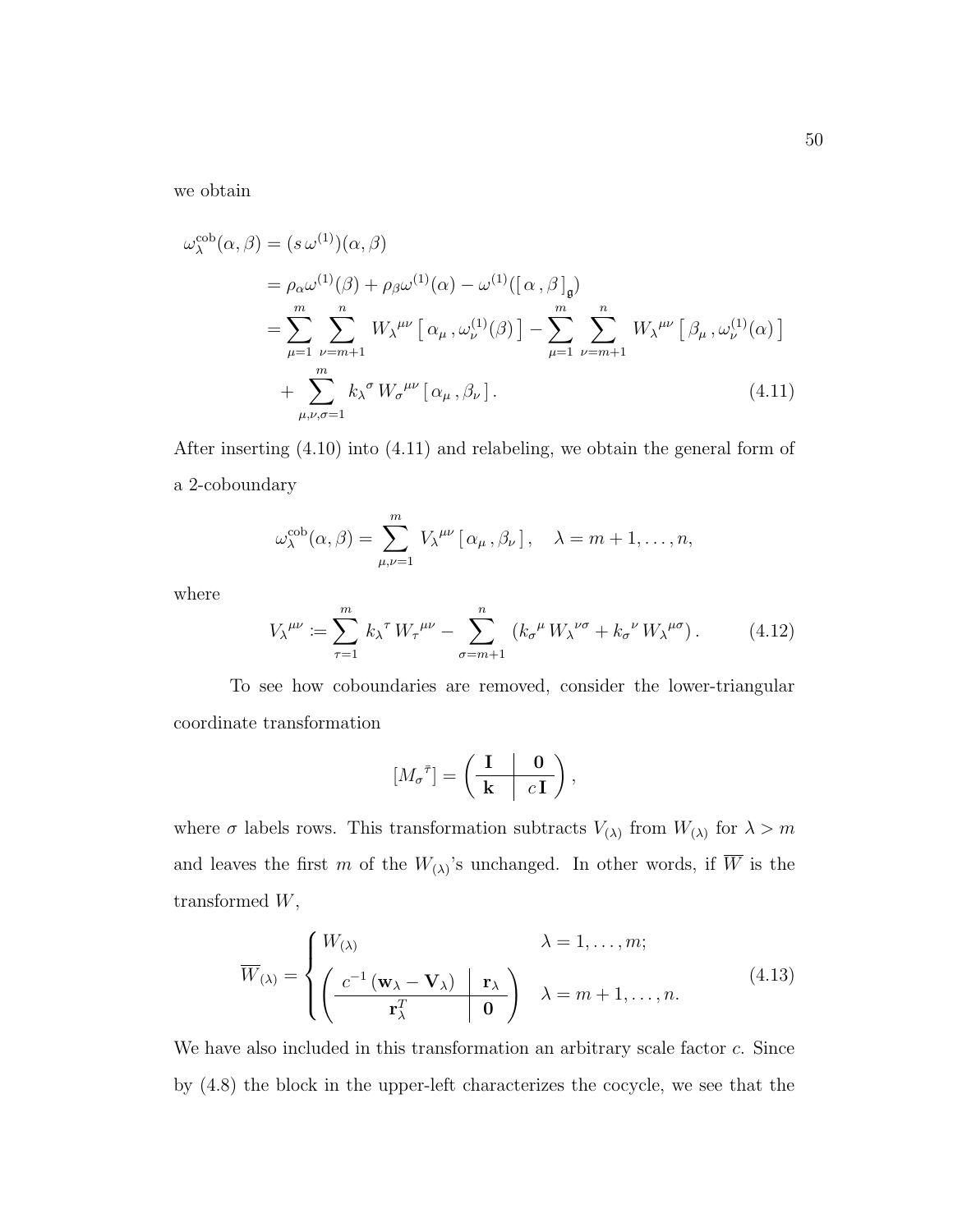transformed cocycle is the cocycle characterized by  $\mathbf{w}_{\lambda}$  minus the coboundary characterized by  $V_{\lambda}$ .

The special case we will encounter most often is when the maximal Abelian ideal of h simply consists of elements of the form  $(0, \ldots, 0, \alpha_n)$ . For this case  $m = n - 1$ , and the action vanishes since  $W_n^{\mu n} = 0$  (the extension is central). The cocycle  $\omega$  is entirely determined by  $W_{(n)}$ . The form of the coboundary is reduced to

$$
V_n^{\mu\nu} = \sum_{\tau=1}^{n-1} k_n^{\tau} W_{\tau}^{\mu\nu}, \qquad (4.14)
$$

that is, a linear combinations of the first  $(n-1)$  matrices. Thus it is easy to see at a glance which parts of the cocycle characterized  $W_{(n)}$  can be removed by lower-triangular coordinate transformations.

### 4.3 Further Coordinate Transformations

In the previous section we restricted ourselves to lower-triangular coordinate transformations, which in general preserve the lower-triangular structure of the  $W^{(\mu)}$ . But when the  $W^{(\mu)}$  matrices are relatively sparse, there exist nonlower-triangular coordinate transformations that nonetheless preserve the lowertriangular structure. As alluded to in Section 3.3, these transformations are outside the scope of cohomology theory, which is restricted to transformations that preserve the exact form of the action and the algebras  $\mathfrak g$  and  $\mathfrak a$ , as shown by  $(4.13)$ . In other words, cohomology theory classifies extensions *given*  $\mathfrak{g}$ ,  $\mathfrak{a}$ , and  $\rho$ . We need not obey this restriction. We can allow non-lower-triangular coordinate transformations as long as they preserve the lower-triangular structure of the  $W^{(\mu)}$ 's.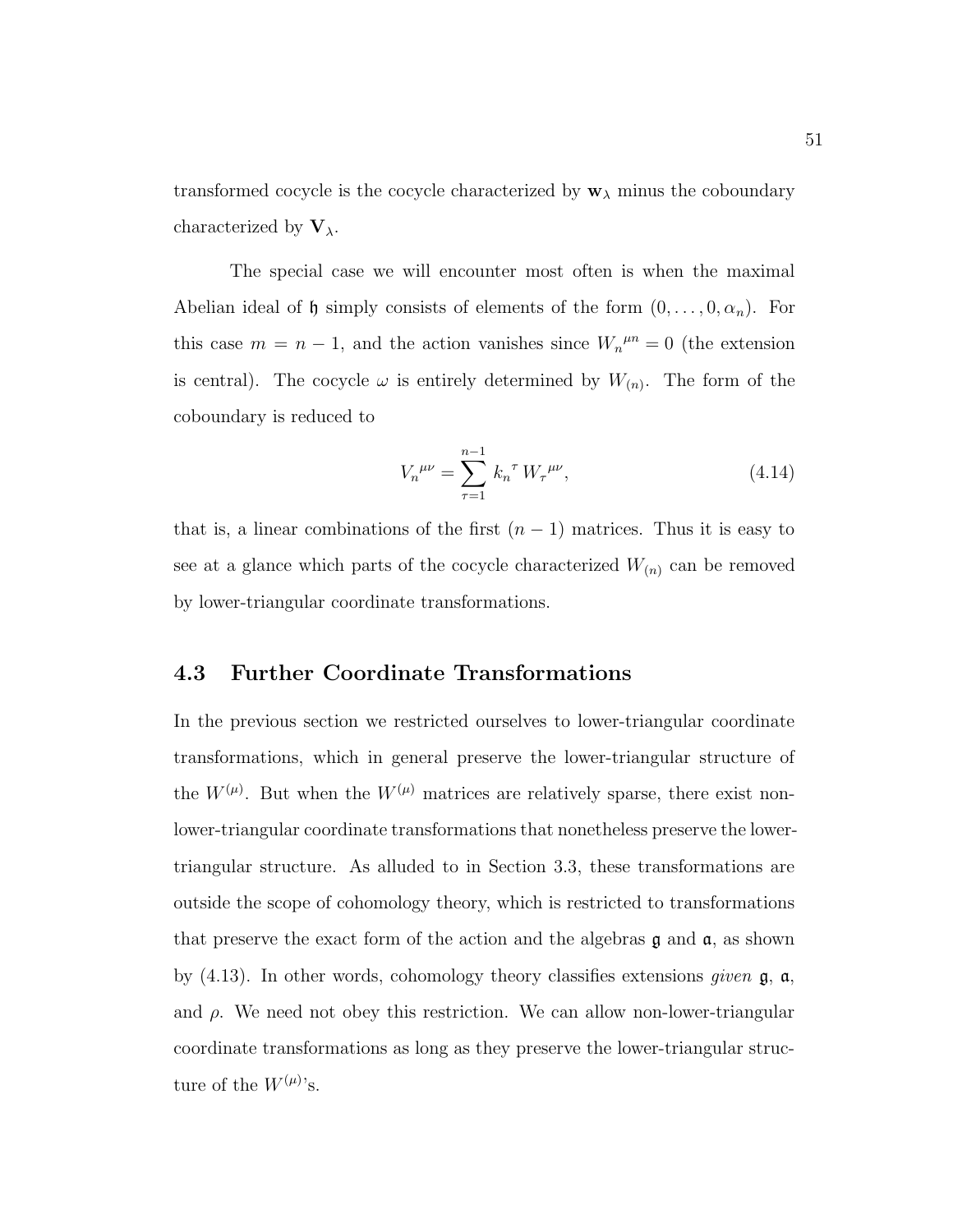We now discuss a particular class of such transformations that will be useful in Section 4.6. Consider the case where both the algebra of  $(n - 1)$ tuples  $\mathfrak g$  and that of 1-tuples  $\mathfrak a$  are Abelian. Then the possible (solvable) extensions, in lower triangular form, are characterized by  $W_{(\lambda)} = 0, \lambda = 1, \ldots, n-1$ , with  $W_{(n)}$  arbitrary (except for  $W_n^{\mu n} = 0$ ). Let us apply a coordinate change of the form

$$
M = \left(\begin{array}{c|c}\mathbf{m} & \mathbf{0} \\ \hline \mathbf{0} & c\end{array}\right),\,
$$

where **m** is an  $(n - 1) \times (n - 1)$  nonsingular matrix and c is again a nonzero scale factor. Denoting by  $\overline{W}$  the transformed W, we have

$$
\overline{W}_{(\lambda)} = \begin{cases}\n0 & \lambda = 1, ..., n - 1; \\
\left(\frac{c^{-1} \mathbf{m}^T \mathbf{w}_{\lambda} \mathbf{m} \mid \mathbf{0}}{\mathbf{0}}\right) & \lambda = n.\n\end{cases}
$$
\n(4.15)

This transformation does not change the lower-triangular form of the extension, even if **m** is not lower-triangular. The manner in which  $w_n$  is transformed by  $M$  is very similar to that of a (possibly singular) metric tensor: it can be diagonalized and rescaled such that all its eigenvalues are 0 or  $\pm 1$ . We can also change the overall sign of the eigenvalues using  $c$  (something that cannot be done for a metric tensor). Hence, we shall order the eigenvalues such that the  $+1$ 's come first, followed by the  $-1$ 's, and finally by the 0's. We will show in Section 4.6 how the negative eigenvalues can be eliminated to harmonize the notation.

## 4.4 Appending a Semisimple Part

In Section 4.2 we showed that because of the Levi decomposition theorem we only needed to classify the solvable part of the extension for a given de-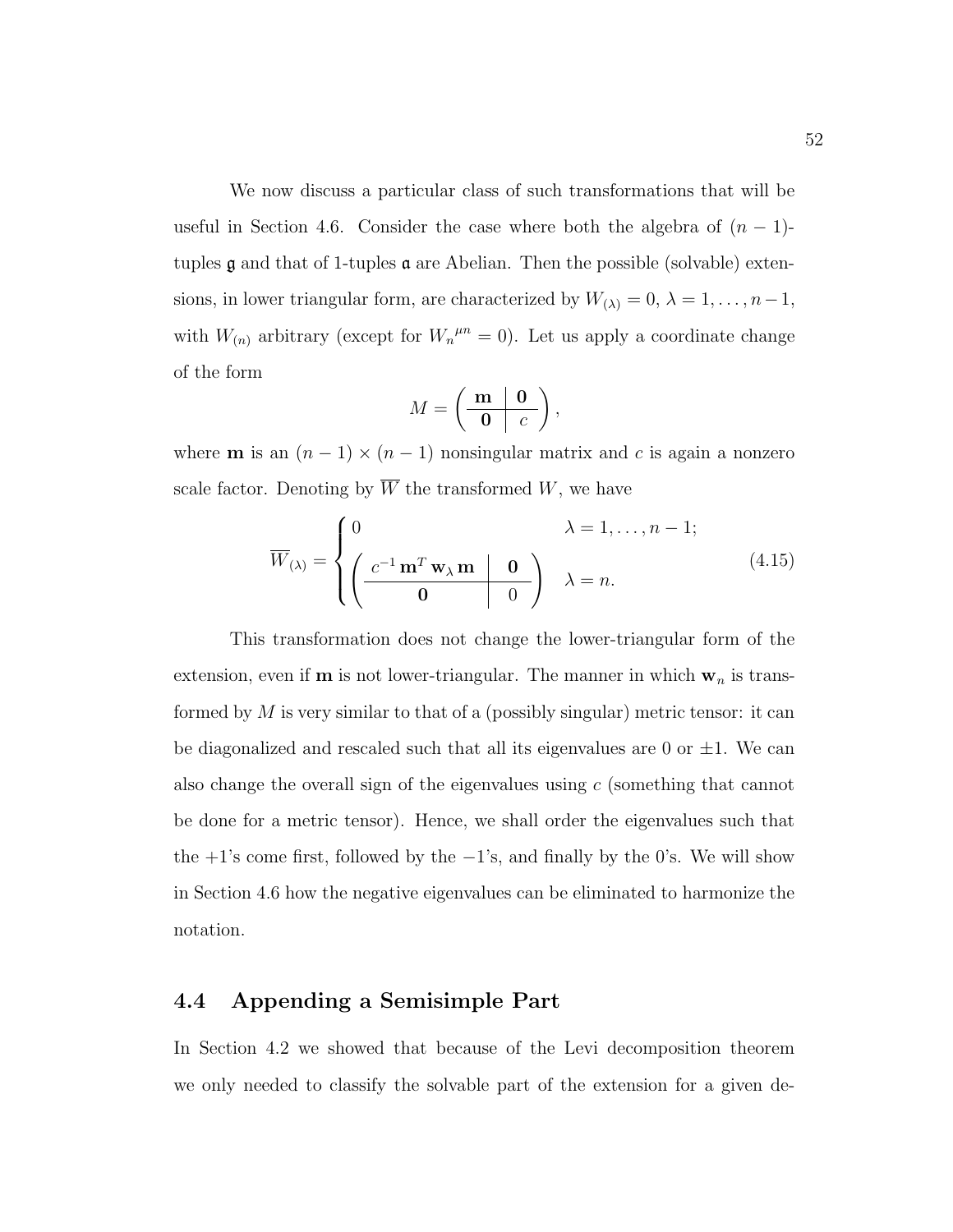

Figure 4.3: Front and rear views of a schematic representation of the 3-tensor W for an arbitrary semidirect extension with cocycle. The solvable part is in red. The semisimple part is in blue and consists of unit entries. The axes are as in Figure 4.2. An extension with all these elements nonzero cannot actually occur.

generate block. Most physical applications have a semisimple part  $(\theta = 1)$ ; when this is so, we shall label the matrices by  $W^{(0)}, W^{(1)}, \ldots, W^{(n)}$ , where they are now of size  $n+1$  and  $W^{(0)}$  is the identity.<sup>2</sup> Thus the matrices labeled by  $W^{(1)}, \ldots, W^{(n)}$  will always form a solvable subalgebra. This explains the labeling in Sections 2.3.1 and 2.3.2.

If the extension has a semisimple part ( $\theta = 1$ , or equivalently  $W^{(0)} = I$ ), we shall refer to it as *semidirect*. This was the case treated in Section 4.2.1. A pictorial representation of an arbitrary semidirect extension with nonvanishing cocycle is shown in Figure 4.3. If the extension is not semidirect, then it is solvable (and contains n matrices instead of  $n + 1$ ). This is the extension

<sup>2</sup>The term semisimple is not quite precise: if the base algebra is not semisimple then neither is the extension. However we will use the term to distinguish the different cases.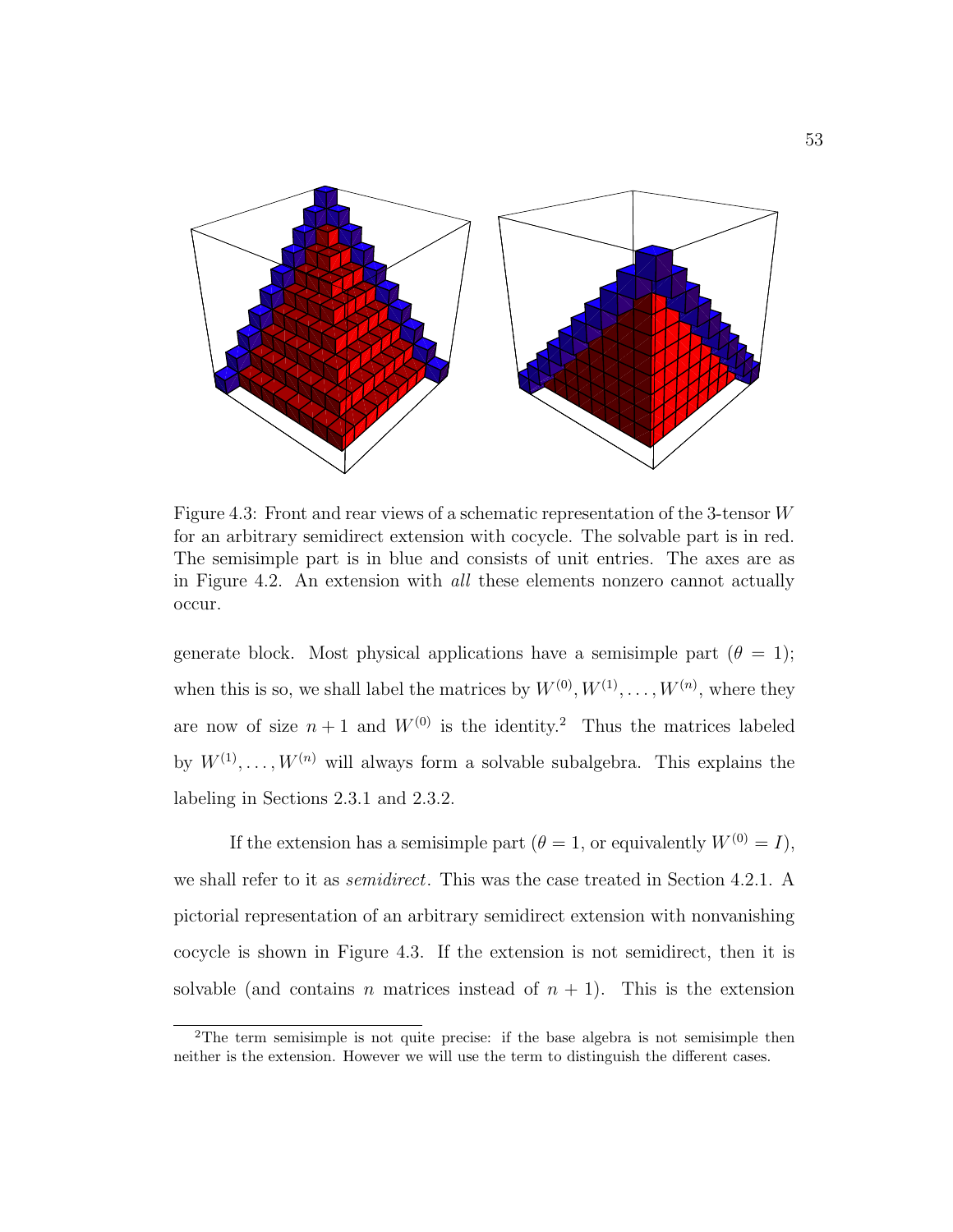represented in Figure 4.2.

Given a solvable algebra of *n*-tuples we can carry out in some sense the inverse of the Levi decomposition and append a semisimple part to the extension. Effectively, this means that the  $n \times n$  matrices  $W^{(1)}, \ldots, W^{(n)}$  are made  $n + 1 \times n + 1$  by adding a row and column of zeros. Then we simply append the matrix  $W^{(0)} = I$  to the extension. In this manner we construct a semisimple extension from a solvable one. This is useful since we will be classifying solvable extensions, and afterwards we will want to recover their semidirect counterpart.

The extension obtained by appending a semisimple part to the completely Abelian algebra of n-tuples will be called pure semidirect. It is characterized by  $W^{(0)} = I$ , and  $W_{\lambda}^{\mu\nu} = 0$  for  $\mu, \nu > 0$ . This is shown schematically in Figure 4.4.

### 4.5 Leibniz Extension

A particular extension that we shall consider is called the Leibniz extension [81]. For the solvable case this extension has the form

$$
W^{(1)} =: N = \begin{pmatrix} 0 & & & \\ 1 & 0 & & \\ & 1 & 0 & \\ & & & \ddots & \\ & & & 1 & 0 \end{pmatrix}
$$
 (4.16)

or  $W_{\lambda}^{\mu} = \delta_{\lambda - 1}^{\mu}, \lambda > 1$ . The first matrix is an  $n \times n$  Jordan block. In this case the other matrices, in order to commute with  $W^{(1)}$ , must be in striped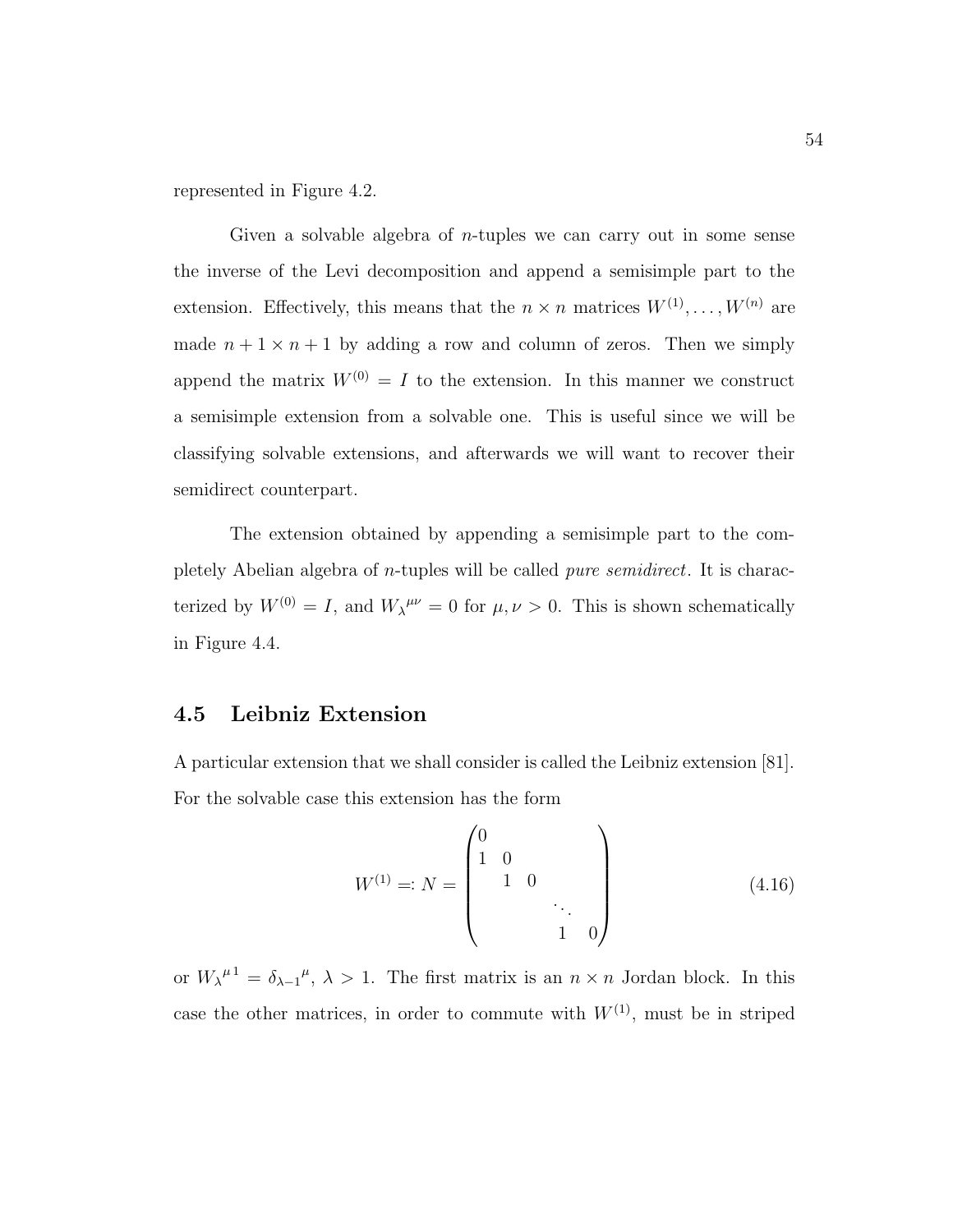

Figure 4.4: Schematic representation of the 3-tensor  $W$  for a pure semidirect extension. The axes are as in Figure 4.2.

lower-triangular form [89],

$$
W^{(\nu)} = \begin{pmatrix} 0 & & & & \\ a & 0 & & & & \\ b & a & 0 & & & \\ c & b & a & 0 & & \\ d & c & b & a & 0 & \\ \vdots & & & & & \ddots \end{pmatrix} . \tag{4.17}
$$

But by symmetry of the upper indices the first column of matrix  $W^{(\nu)}$  must be  $W_{\lambda}^{1(\nu)} = \delta_{\lambda}^{\nu}$ , so that

$$
W^{(\nu)} = (N)^{\nu}, \tag{4.18}
$$

where on the right-hand side the  $\nu$  denotes an exponent, not a superscript. An equivalent way of characterizing the Leibniz extension is

$$
W_{\lambda}^{\mu\nu} = \delta_{\lambda}^{\mu+\nu}, \quad \mu, \nu, \lambda = 1, \dots, n. \tag{4.19}
$$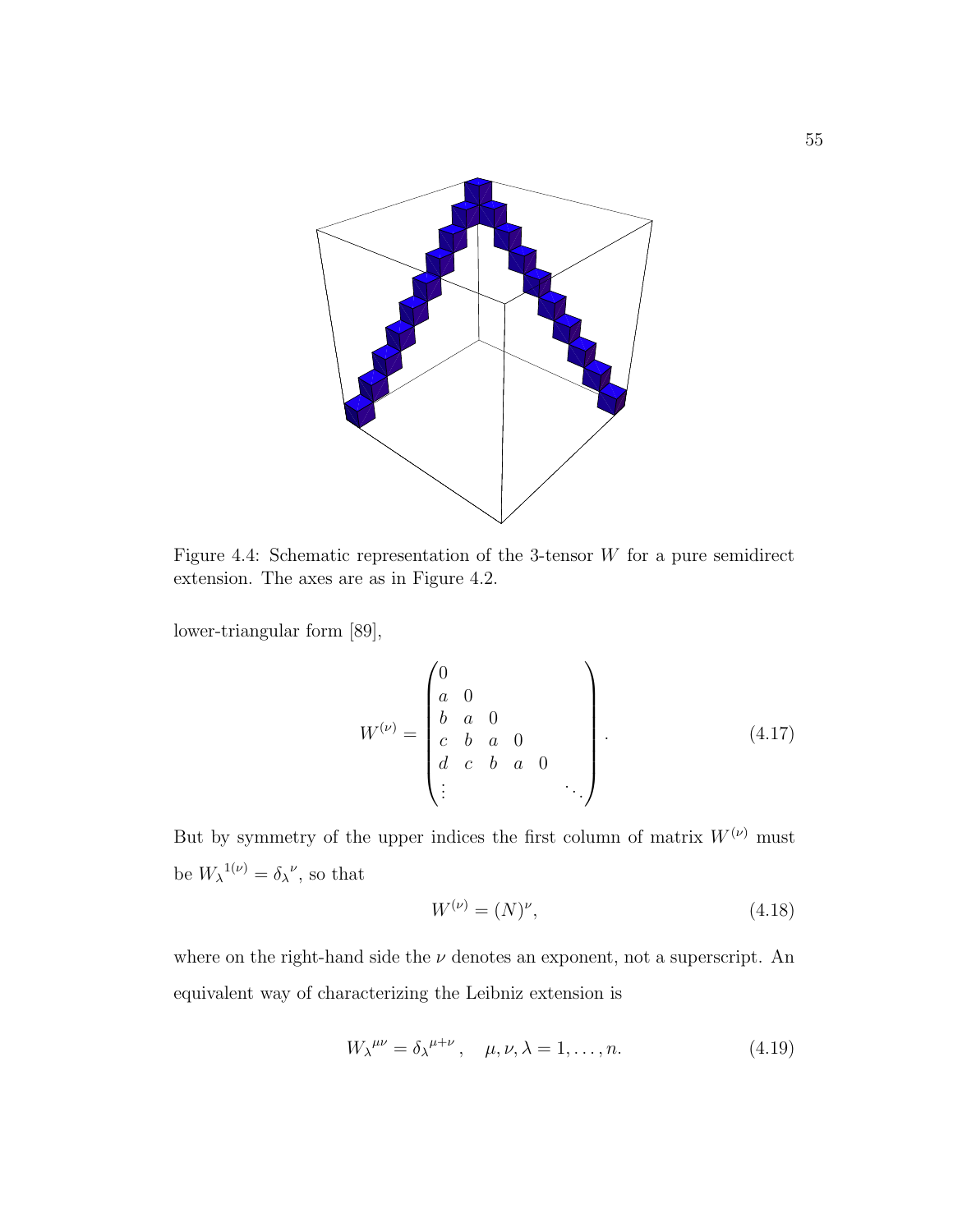

Figure 4.5: Two views of the 3-tensor  $W$  for a solvable Leibniz extension, where each cube denotes a 1. The axes are as in Figure 4.2. The Leibniz extension is "hollow."

The tensor  $\delta$  is an ordinary Kronecker delta. Note that neither (4.18) nor (4.19) are covariant expressions, reflecting the coordinate-dependent nature of the Leibniz extension.

The Leibniz extension is in some sense a "maximal" extension: it is the only extension that has  $W_{(\lambda)} \neq 0$  for all  $\lambda > 1$  (up to coordinate transformations). Its uniqueness will become clear in Section 4.6, and is proved in Section 4.7. We show two schematic views of the extension in Figure 4.5. Fans of 1980's arcade games will understand why the author is suggesting the alternate name  $Q^*$ Bert extension,<sup>3</sup> since Leibniz has no dearth of things named after him (see Figure 4.6).

To construct the semidirect Leibniz extension, we append  $W^{(0)} = I$ , a square matrix of size  $n+1$ , to the solvable Leibniz extension above, as described

 $3Q*Bert^{TM}$  is a trademark of the Sony Corporation.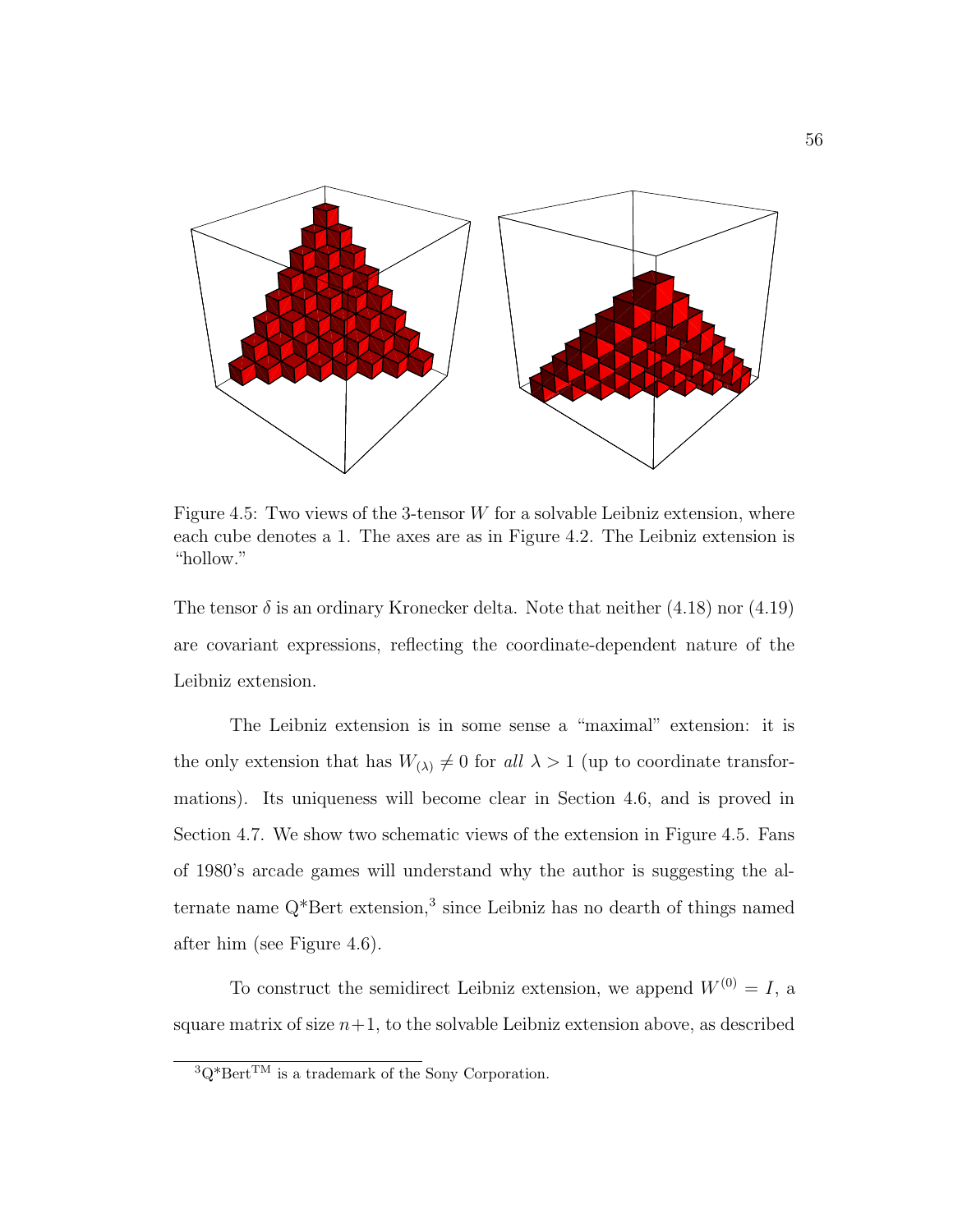

Figure 4.6: Screenshot of the Q\*Bert game. Compare with Figure 4.5!

in Section 4.4. The characterization given by Eq. (4.19) can be used for the semidirect Leibniz extension by simply letting the indices run from 0 to  $n$ .

## 4.6 Low-order Extensions

We now classify algebra extensions of low order. As demonstrated in Section 4.2 we only need to classify solvable algebras, which means that  $W^{(n)} = 0$ for all cases. We will do the classification up to order  $n = 4$ . For each case we first write down the most general set of lower-triangular matrices  $W^{(\nu)}$  (we have already used the fact that a set of commuting matrices can be lowertriangularized) with the symmetry  $W_{\lambda}^{\mu\nu} = W_{\lambda}^{\nu\mu}$  built in. Then we look at what sort of restrictions the commutativity of the matrices places on the elements. Finally, we eliminate coboundaries for each case by the methods of Sections 4.2 and 4.3. This requires coordinate transformations, but we usually will not bother using new symbols and just assume the transformation were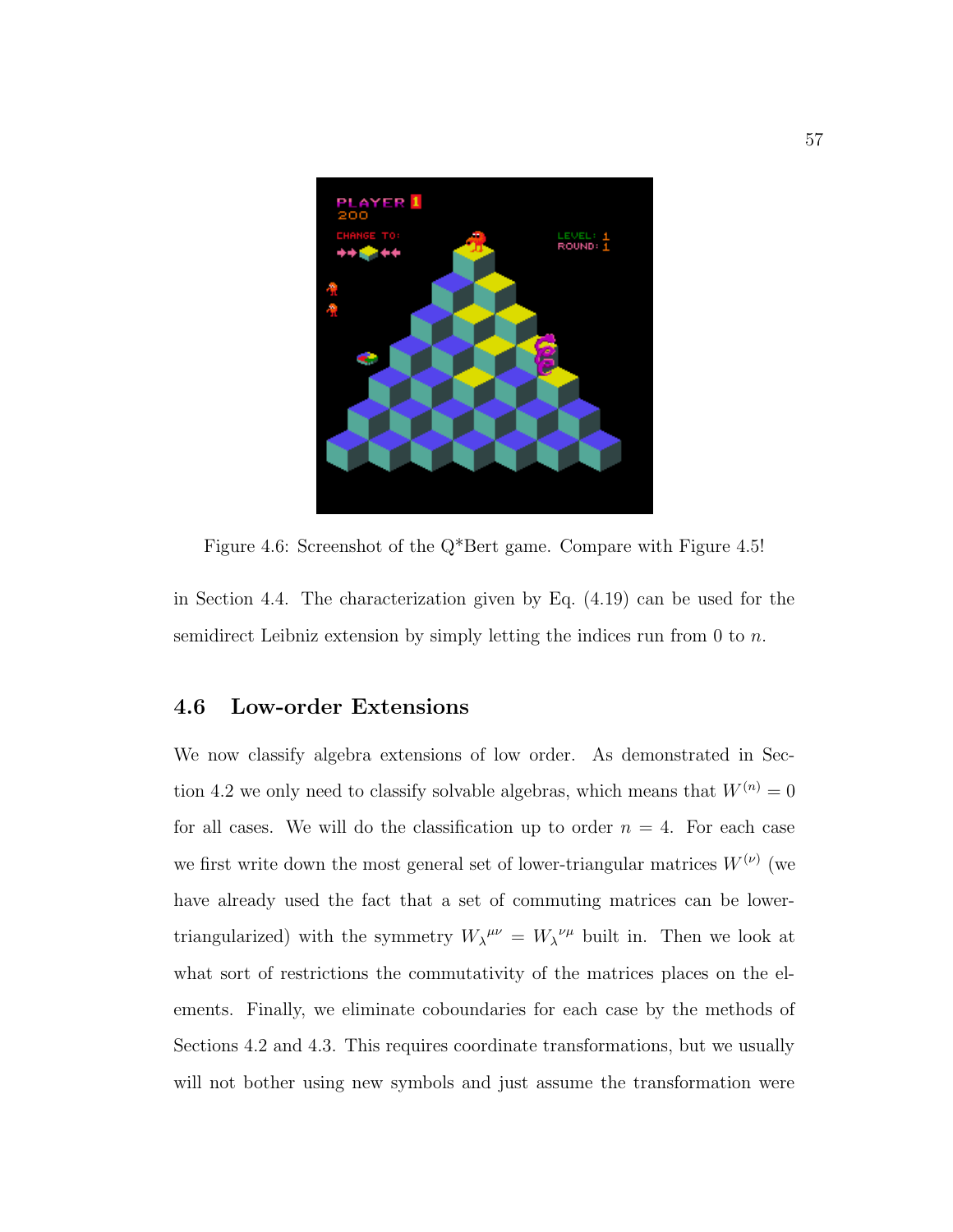effected.

Note that, due to the lower-triangular structure of the extensions, the classification found for an *m*-tuple algebra applies to the first m elements of an *n*-tuple algebra,  $n > m$ . Thus,  $W_{(n)}$  is the cocycle that contains all of the new information not included in the previous  $m = n - 1$  classification. These comments will become clearer as we proceed.

There are three generic cases that we will encounter for any order:

- 1. The Leibniz extension, discussed in Section 4.5.
- 2. An extension with  $W_{(\lambda)} \equiv 0, \ \lambda = 1, \ldots, n-1$ , and  $W_{(n)}$  arbitrary (and symmetric). This extension automatically satisfies the commutativity requirement, because the product of any two  $W^{(\mu)}$  vanishes. It can be further classified by the methods of Section 4.3. Later we will refer to this case as having a vanishing coextension (see Section 5.4 and Figure 6.3).
- 3. The Abelian extension, which vanishes identically:  $W_{(\lambda)} \equiv 0, \lambda = 1, \ldots, n$ . This is a special case of 2, above. When appended to a semidirect part (as explained in Section 4.4), the Abelian extension generates the pure semidirect extension.

We shall call an order *n* extension *trivial* if  $W_{(n)} \equiv 0$ , so that the cocycle appended to the order  $n-1$  extension contributes nothing to the bracket.

We now proceed with the classification for orders  $n = 1$  to 4.

#### 4.6.1 n=1

This case is Abelian, with the only possible element  $W_1^{11} = 0$ .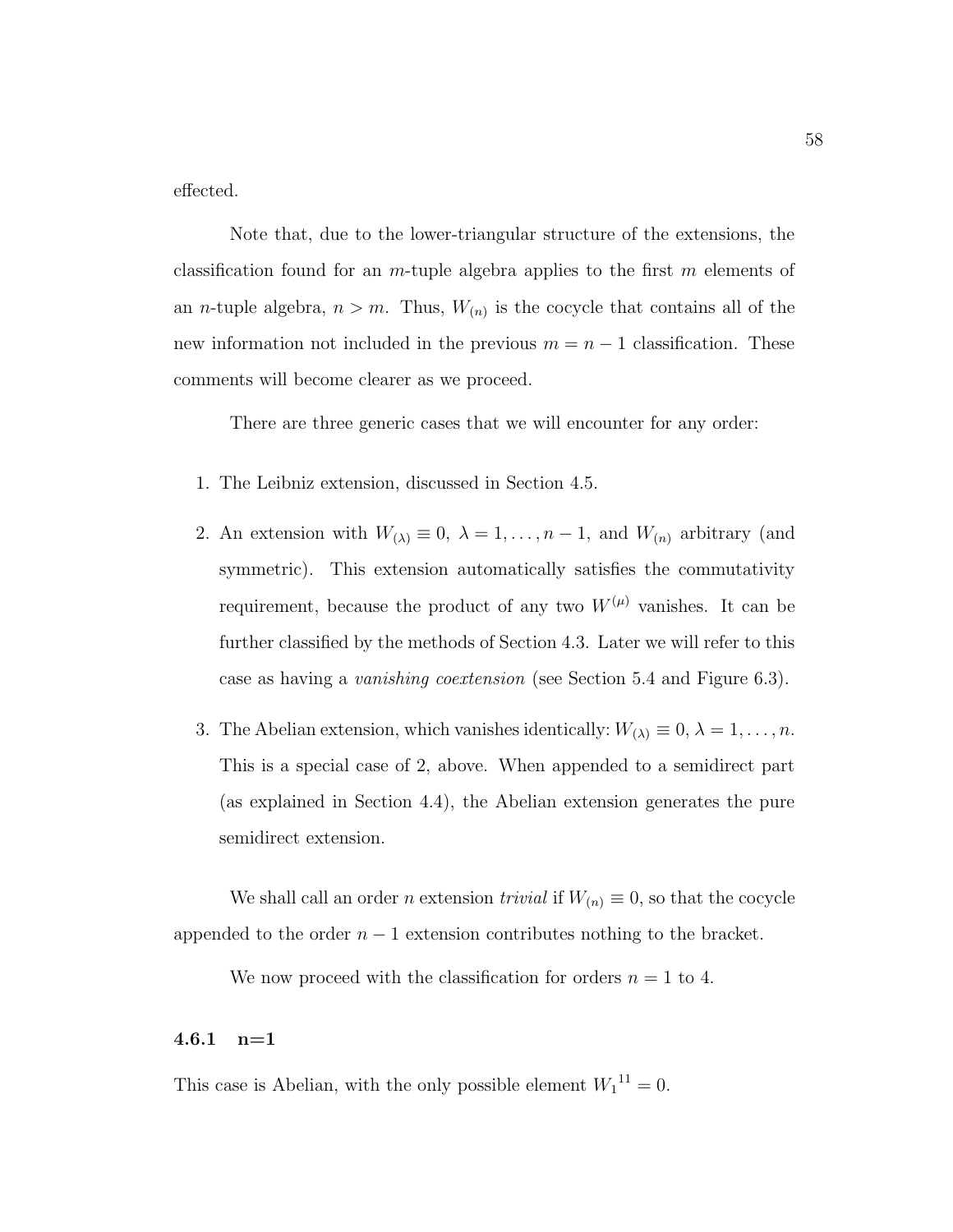### 4.6.2 n=2

The most general lower-triangular form for the matrices is

$$
W^{(1)} = \begin{pmatrix} 0 & 0 \\ W_2^{11} & 0 \end{pmatrix}, \quad W^{(2)} = \begin{pmatrix} 0 & 0 \\ 0 & 0 \end{pmatrix}.
$$

If  $W_2^{11} \neq 0$ , then we can rescale it to unity. Hence, we let  $W_2^{11} := \theta_1$ , where  $\theta_1 = 0$  or 1. The case  $\theta_1 = 0$  is the Abelian case, while for  $\theta = 1$ we have the  $n = 2$  Leibniz extension (Section 4.5). Thus for  $n = 2$  there are only two possible algebras. The cocycle which we have added at this stage is characterized by  $\theta_1$ .

#### 4.6.3  $n=3$

Using the result of Section 4.6.2, the most general lower-triangular form is

$$
W^{(1)} = \begin{pmatrix} 0 & 0 & 0 \\ \theta_1 & 0 & 0 \\ W_3^{11} & W_3^{21} & 0 \end{pmatrix}, \quad W^{(2)} = \begin{pmatrix} 0 & 0 & 0 \\ 0 & 0 & 0 \\ W_3^{21} & W_3^{22} & 0 \end{pmatrix},
$$

and  $W^{(3)} = 0$ . These satisfy the symmetry condition (2.20), and the requirement that the matrices commute leads to the condition

$$
\theta_1 \, W_3{}^{22} = 0.
$$

The symmetric matrix representing the cocycle is

$$
W_{(3)} = \begin{pmatrix} W_3^{11} & W_3^{21} & 0 \\ W_3^{21} & W_3^{22} & 0 \\ 0 & 0 & 0 \end{pmatrix} . \tag{4.20}
$$

If  $\theta_1 = 1$ , then  $W_3^2$  must vanish. Then, by (4.14) we can remove from  $W_{(3)}$ a multiple of  $W_{(2)}$ , and therefore we may assume  $W_3$ <sup>11</sup> vanishes. A suitable rescaling allows us to write  $W_3^{21} = \theta_2$ , where  $\theta_2 = 0$  or 1. The cocycle for the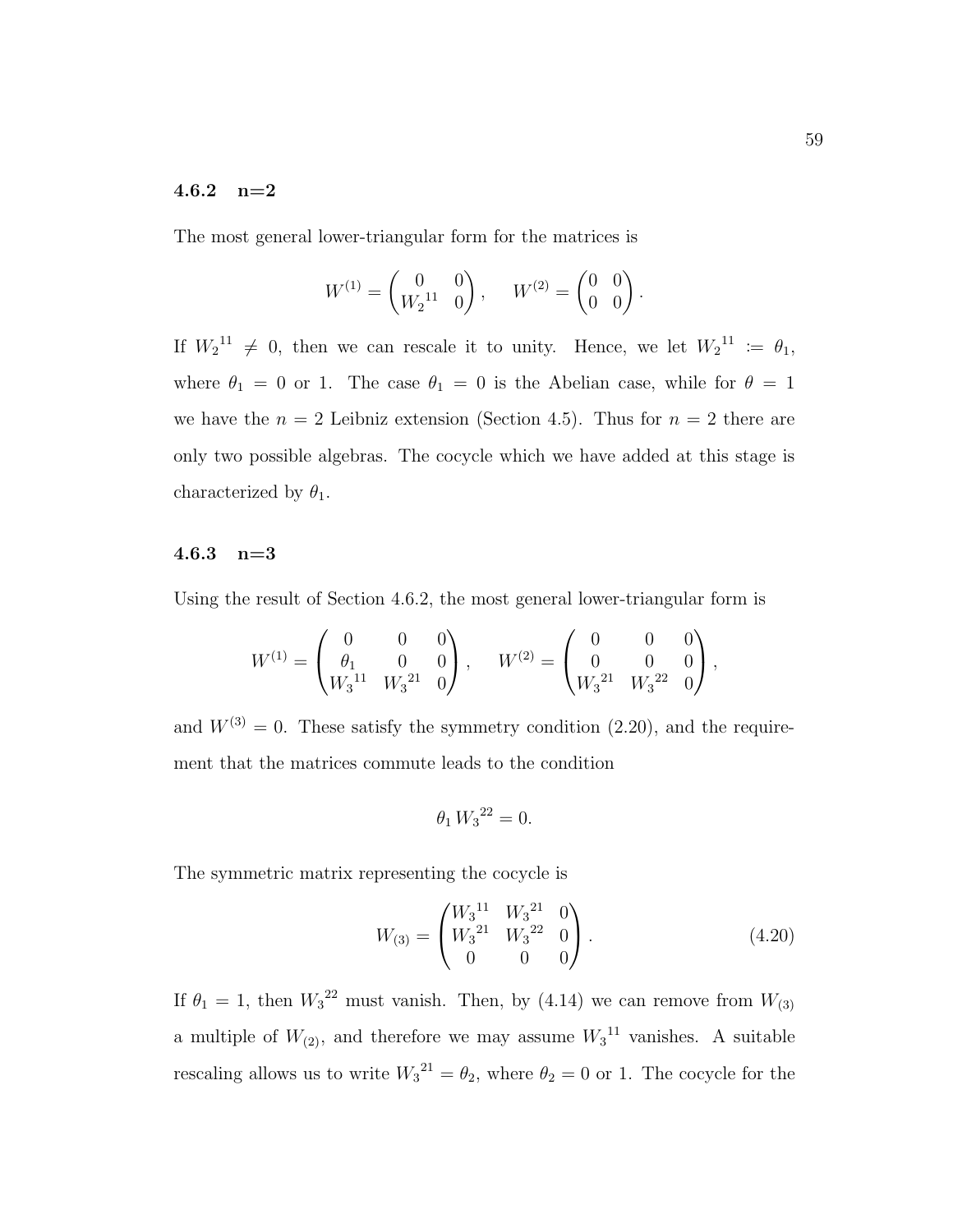case  $\theta_1 = 1$  is thus

$$
W_{(3)} = \begin{pmatrix} 0 & \theta_2 & 0 \\ \theta_2 & 0 & 0 \\ 0 & 0 & 0 \end{pmatrix}.
$$

For  $\theta_2 = 1$  we have the Leibniz extension (Section 4.5).

If  $\theta_1 = 0$ , we have the case discussed in Section 4.3. For this case we can diagonalize and rescale  $W_{(3)}$  such that

$$
W_{(3)} = \begin{pmatrix} \lambda_1 & 0 & 0 \\ 0 & \lambda_2 & 0 \\ 0 & 0 & 0 \end{pmatrix},
$$

where  $(\lambda_1, \lambda_2)$  can be  $(1, 1), (1, 0), (0, 0)$ , or  $(1, -1)$ . This last case, as alluded to at the end of Section 4.3, can be transformed so that it corresponds to  $\theta_1 = 0$ ,  $\theta_2 = 1$ . The choice (1,0) can be transformed to the  $\theta_1 = 1, \theta_2 = 0$  case. Finally for  $(\lambda_1, \lambda_2) = (1, 1)$  we can use the complex transformation

$$
\xi^1 \to \frac{1}{\sqrt{2}} (\xi^1 + \xi^2), \quad \xi^2 \to -\frac{i}{\sqrt{2}} (\xi^1 - \xi^2), \quad \xi^3 \to \xi^3,
$$

to transform to the  $\theta_1 = 0, \theta_2 = 1$  case.

We allow complex transformations in our classification because we are chiefly interested in finding Casimir invariants for Lie–Poisson brackets. If we disallowed complex transformations, the final classification would contain a few more members. The use of complex transformations will be noted as we proceed.

There are thus four independent extensions for  $n = 3$ , corresponding to

$$
(\theta_1, \theta_2) \in \{ (0, 0), (0, 1), (1, 0), (1, 1) \}.
$$

These will be referred to as Cases 1–4, respectively. Cases 1 and 3 have  $\theta_2 = 0$ , and so are trivial  $(W_{(3)} = 0)$ . Case 2 is the solvable part of the compressible reduced MHD bracket (Section 2.3.2). Case 4 is the solvable Leibniz extension.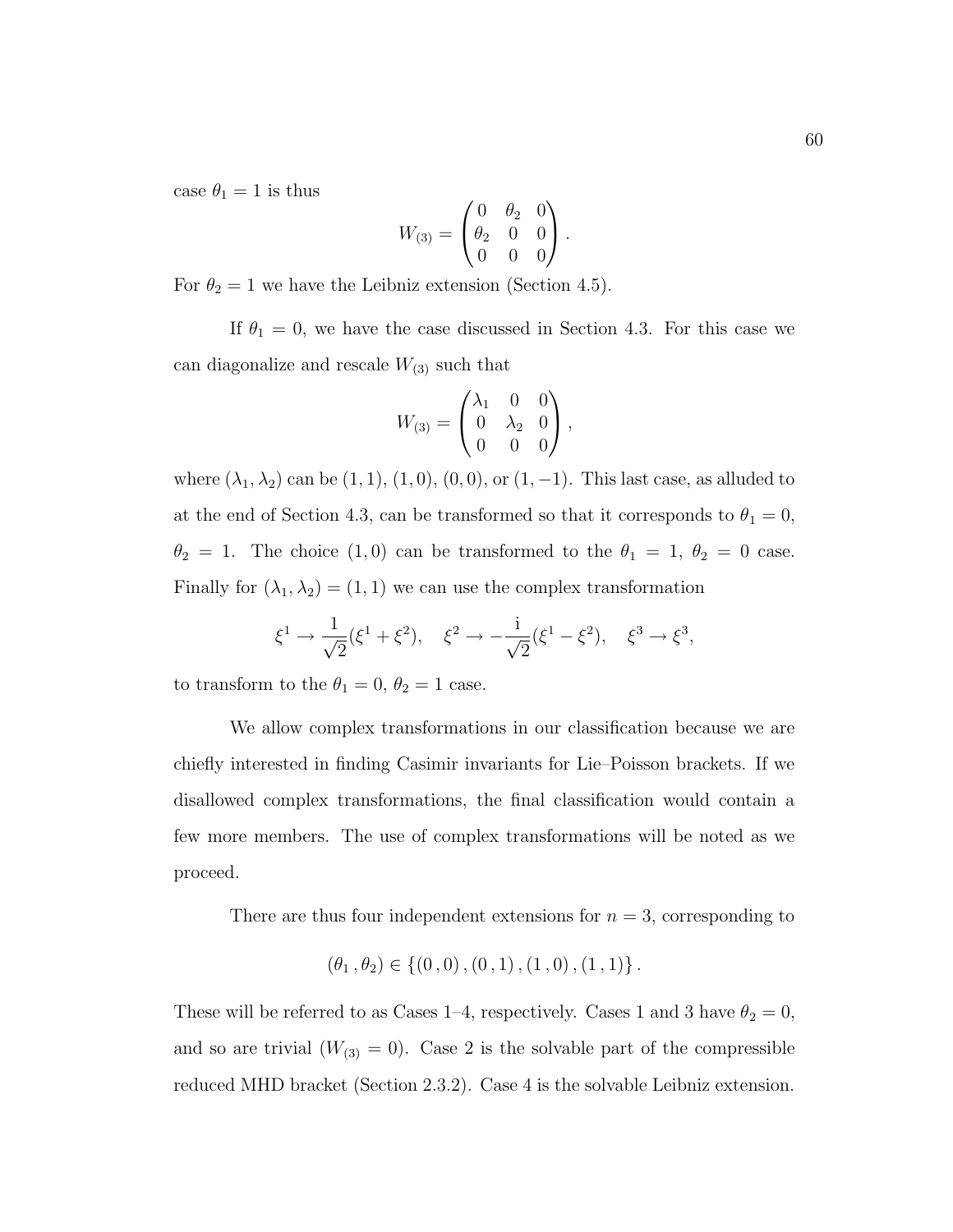### 4.6.4 n=4

Proceeding as before and using the result of Sections 4.6.2 and 4.6.3, we now know that we need only write

$$
W_{(4)} = \begin{pmatrix} W_4^{11} & W_4^{21} & W_4^{31} & 0 \\ W_4^{21} & W_4^{22} & W_4^{32} & 0 \\ W_4^{31} & W_4^{32} & W_4^{33} & 0 \\ 0 & 0 & 0 & 0 \end{pmatrix} .
$$
 (4.21)

The matrices  $W_{(1)}$ ,  $W_{(2)}$ , and  $W_{(3)}$  are given by their  $n = 3$  analogues padded with an extra row and column of zeros (owing to the lower-triangular form of the matrices). The requirement that the matrices  $W^{(1)} \dots W^{(4)}$  commute leads to the conditions

$$
\theta_2 W_4^{33} = 0,
$$
  
\n
$$
\theta_2 W_4^{31} = \theta_1 W_4^{22},
$$
  
\n
$$
\theta_2 W_4^{32} = 0,
$$
  
\n
$$
\theta_1 W_4^{32} = 0.
$$
  
\n(4.22)

There are four cases to look at, corresponding to the possible values of  $\theta_1$  and  $\theta_2$ .

**Case 1**  $\theta_1 = 0, \ \theta_2 = 0.$ 

This is the unconstrained case discussed in Section 4.3, that is, all the commutation relations (4.22) are automatically satisfied. We can diagonalize to give

$$
W_{(4)} = \begin{pmatrix} \lambda'_1 & 0 & 0 & 0 \\ 0 & \lambda'_2 & 0 & 0 \\ 0 & 0 & \lambda'_3 & 0 \\ 0 & 0 & 0 & 0 \end{pmatrix},
$$

where

$$
(\lambda'_1,\lambda'_2,\lambda'_3)\in\left\{(1,1,1),(1,1,0),(1,0,0),(0,0,0),(1,1,-1),(1,-1,0)\right\},
$$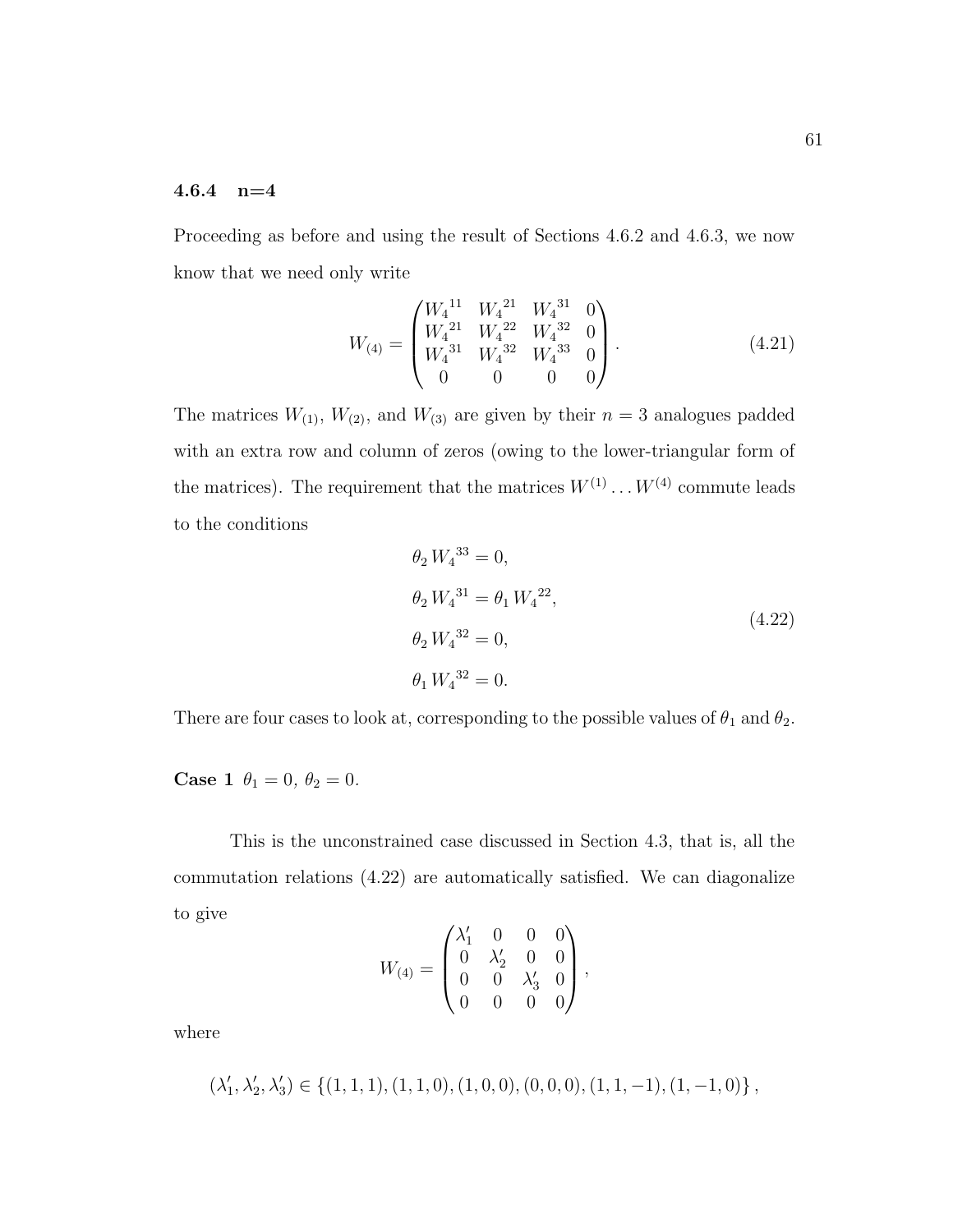so there are six distinct cases. The exact form of the transformation is unimportant, but the  $(1, 1, 0)$  extension can be mapped to Case 2 (the transformation is complex),  $(1, 0, 0)$  can be mapped to Case 3a, and  $(1, -1, 0)$  can be mapped to Case 2. Finally the  $(1,1,1)$  extension can be mapped to the  $(1,1,-1)$  case by a complex transformation.

After transforming that  $(1, 1, -1)$  case, we are left with

$$
W_{(4)} = \begin{pmatrix} 0 & 0 & 0 & 0 \\ 0 & 0 & 0 & 0 \\ 0 & 0 & 0 & 0 \\ 0 & 0 & 0 & 0 \end{pmatrix}, \begin{pmatrix} 0 & 0 & 1 & 0 \\ 0 & 1 & 0 & 0 \\ 1 & 0 & 0 & 0 \\ 0 & 0 & 0 & 0 \end{pmatrix}.
$$

These will be called Cases 1a and 1b.

Case 2  $\theta_1 = 0, \theta_2 = 1$ .

The commutation relations (4.22) reduce to  $W_4^{31} = W_4^{32} = W_4^{33} = 0$ , and we have

$$
W_{(4)}=\begin{pmatrix}W_4{}^{11}&W_4{}^{21}&0&0\\W_4{}^{21}&W_4{}^{22}&0&0\\0&0&0&0\\0&0&0&0\end{pmatrix}.
$$

We can remove  $W_4^2$  because it is a coboundary (in this case a multiple of  $W_{(3)}$ ). We can also rescale appropriately to obtain the four possible extensions

$$
W_{(4)} = \begin{pmatrix} 0 & 0 & 0 & 0 \\ 0 & 0 & 0 & 0 \\ 0 & 0 & 0 & 0 \\ 0 & 0 & 0 & 0 \end{pmatrix}, \begin{pmatrix} 1 & 0 & 0 & 0 \\ 0 & 0 & 0 & 0 \\ 0 & 0 & 0 & 0 \\ 0 & 0 & 0 & 0 \end{pmatrix}, \begin{pmatrix} 1 & 0 & 0 & 0 \\ 0 & 1 & 0 & 0 \\ 0 & 0 & 0 & 0 \\ 0 & 0 & 0 & 0 \end{pmatrix}, \begin{pmatrix} 1 & 0 & 0 & 0 \\ 0 & -1 & 0 & 0 \\ 0 & 0 & 0 & 0 \\ 0 & 0 & 0 & 0 \end{pmatrix}.
$$

Again, the form of the transformation is unimportant, but it turns out that the second extension can be mapped to Case 3c, and the third and fourth to Case 3b. This last transformation is complex. Thus there is only one independent possibility, the trivial extension  $W_{(4)} = 0$ .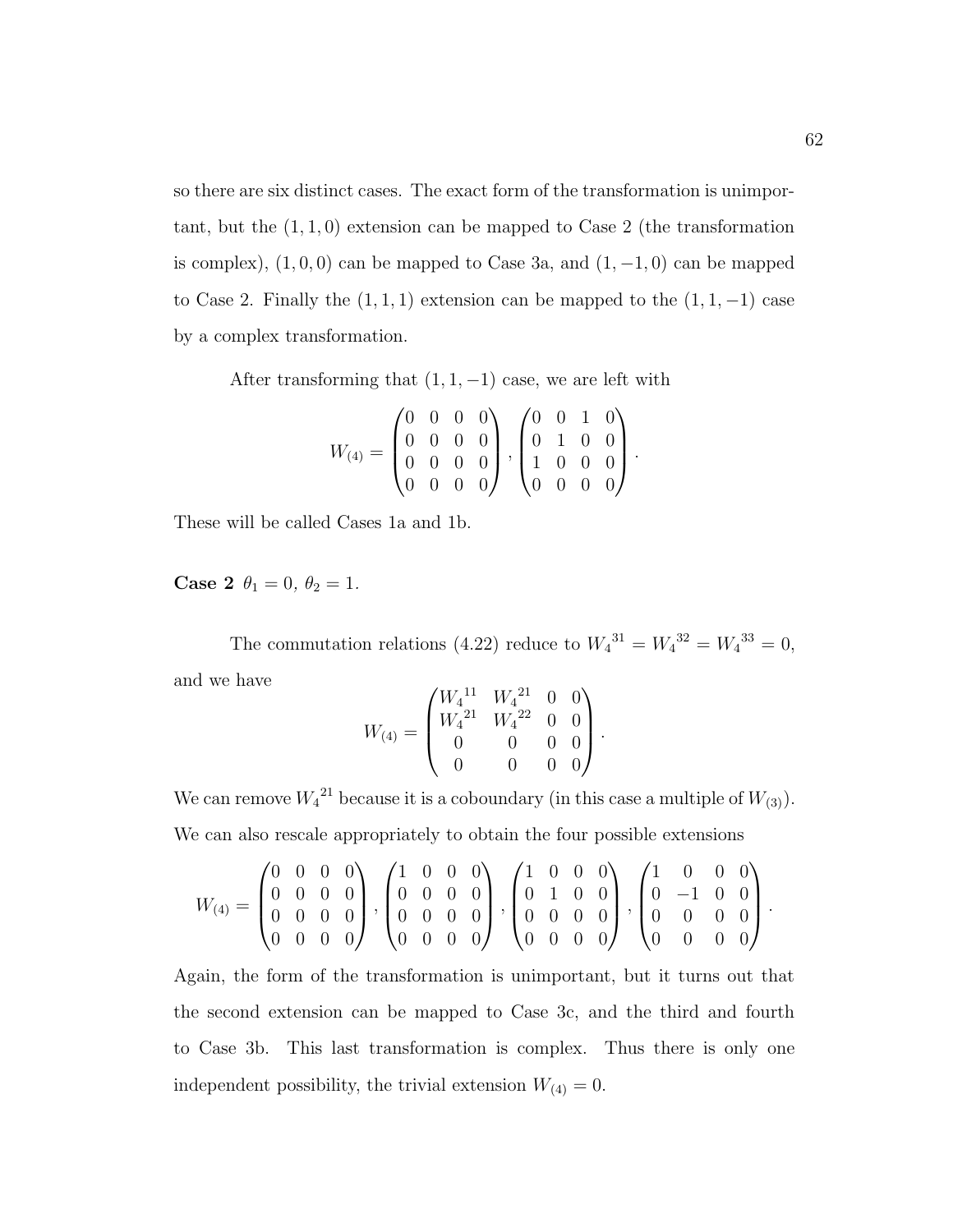Case 3  $\theta_1 = 1, \theta_2 = 0$ .

We can remove  $W_4^{11}$  using a coordinate transformation. From the commutation requirement (4.22) we obtain  $W_4^{22} = W_4^{32} = 0$ . We are left with  $W_{(3)} = 0$  and

$$
W_{(4)}=\begin{pmatrix} 0 & W_4{}^{21} & W_4{}^{31} & 0 \\ W_4{}^{21} & 0 & 0 & 0 \\ W_4{}^{31} & 0 & W_4{}^{33} & 0 \\ 0 & 0 & 0 & 0 \end{pmatrix}.
$$

Using the fact that elements of the form  $(0, \alpha_2, 0, \alpha_4)$  are an Abelian ideal of this bracket, we find that  $W_4^{33}W_4^{31} = 0$ . Using an upper-triangular transformation we can also make  $W_4^{21}W_4^{31} = 0$ . After suitable rescaling we find there are five cases: the trivial extension  $W_{(4)} = 0$ , and

$$
W_{(4)} = \begin{pmatrix} 0 & 0 & 0 & 0 \\ 0 & 0 & 0 & 0 \\ 0 & 0 & 1 & 0 \\ 0 & 0 & 0 & 0 \end{pmatrix}, \begin{pmatrix} 0 & 0 & 1 & 0 \\ 0 & 0 & 0 & 0 \\ 1 & 0 & 0 & 0 \\ 0 & 0 & 0 & 0 \end{pmatrix}, \begin{pmatrix} 0 & 1 & 0 & 0 \\ 1 & 0 & 0 & 0 \\ 0 & 0 & 1 & 0 \\ 0 & 0 & 0 & 0 \end{pmatrix}, \begin{pmatrix} 0 & 1 & 0 & 0 \\ 1 & 0 & 0 & 0 \\ 0 & 0 & 0 & 0 \\ 0 & 0 & 0 & 0 \end{pmatrix}.
$$

However the last of these may be mapped to Case 4 (below) with  $\theta_3 = 0$ . We will refer to the trivial extension as Case 3a and to the remaining three extensions as Cases 3b–d, respectively.

Case 4  $\theta_1 = 1, \theta_2 = 1.$ 

The elements  $W_4^{11}$  and  $W_4^{21}$  are coboundaries that can be removed by a coordinate transformation. From (4.22) we have  $W_4^{33} = W_4^{32} = 0, W_4^{22} = 0$  $W_4^{31} = \theta_3$ , so that  $\overline{0}$  0

$$
W_{(4)} = \begin{pmatrix} 0 & 0 & \theta_3 & 0 \\ 0 & \theta_3 & 0 & 0 \\ \theta_3 & 0 & 0 & 0 \\ 0 & 0 & 0 & 0 \end{pmatrix}.
$$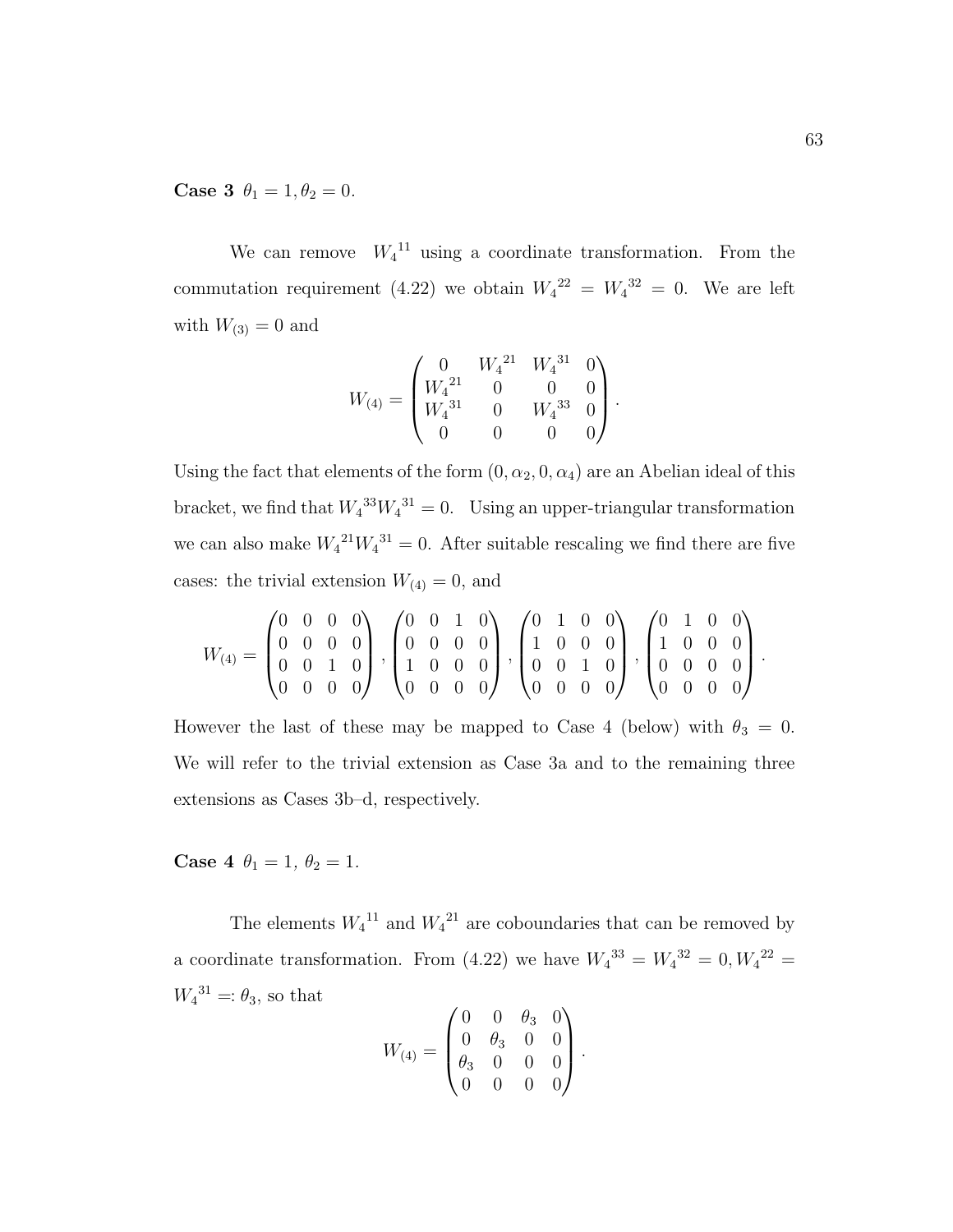|                | Case $W_{(2)}$ $W_{(3)}$ | $W_{(4)}$                                                                                                                                                                                                                                                                                                                    |
|----------------|--------------------------|------------------------------------------------------------------------------------------------------------------------------------------------------------------------------------------------------------------------------------------------------------------------------------------------------------------------------|
|                |                          | $\mathbf b$<br>$\rm d$<br>$\mathbf{C}$<br>a                                                                                                                                                                                                                                                                                  |
|                |                          | (0) $\begin{pmatrix} 0 & 0 \\ 0 & 0 \end{pmatrix}$ $\begin{pmatrix} 0 & 0 & 0 \\ 0 & 0 & 0 \\ 0 & 0 & 0 \end{pmatrix} \begin{pmatrix} 0 & 0 & 1 \\ 0 & 1 & 0 \\ 1 & 0 & 0 \end{pmatrix}$                                                                                                                                     |
|                |                          | (0) $\begin{pmatrix} 0 & 1 \\ 1 & 0 \end{pmatrix}$ $\begin{pmatrix} 0 & 0 & 0 \\ 0 & 0 & 0 \\ 0 & 0 & 0 \end{pmatrix}$                                                                                                                                                                                                       |
| 3 <sup>1</sup> |                          | (1) $\begin{pmatrix} 0 & 0 \\ 0 & 0 \end{pmatrix}$ $\begin{pmatrix} 0 & 0 & 0 \\ 0 & 0 & 0 \\ 0 & 0 & 0 \end{pmatrix} \begin{pmatrix} 0 & 0 & 0 \\ 0 & 0 & 0 \\ 0 & 0 & 1 \end{pmatrix} \begin{pmatrix} 0 & 0 & 1 \\ 0 & 0 & 0 \\ 1 & 0 & 0 \end{pmatrix} \begin{pmatrix} 0 & 1 & 0 \\ 1 & 0 & 0 \\ 0 & 0 & 1 \end{pmatrix}$ |
| $\overline{4}$ |                          | (1) $\begin{pmatrix} 0 & 1 \\ 1 & 0 \end{pmatrix}$ $\begin{pmatrix} 0 & 0 & 0 \\ 0 & 0 & 0 \\ 0 & 0 & 0 \end{pmatrix} \begin{pmatrix} 0 & 0 & 1 \\ 0 & 1 & 0 \\ 1 & 0 & 0 \end{pmatrix}$                                                                                                                                     |

Table 4.1: Enumeration of the independent extensions up to  $n = 4$ . We have  $W_{(1)} = 0$  for all the cases, and we have left out a row and a column of zeros at the end of each matrix.

For  $\theta_3 = 1$  we have the Leibniz extension. The two cases will be referred to as Case 4a for  $\theta_3 = 0$  and 4b for  $\theta_3 = 1$ .

Table 4.1 summarizes the results. There are are total of nine independent  $n = 4$  extensions, four of which are trivial  $(W_{(4)} = 0)$ . As noted in Section 4.5 only the Leibniz extension, Case 4b, has nonvanishing  $W_{(i)}$  for all  $1 < i \leq n$ .

The surprising fact is that even to order four the normal forms of the extensions involve no free parameters: all entries in the coefficients of the bracket are either zero or one. There is no obvious reason this should hold true if we try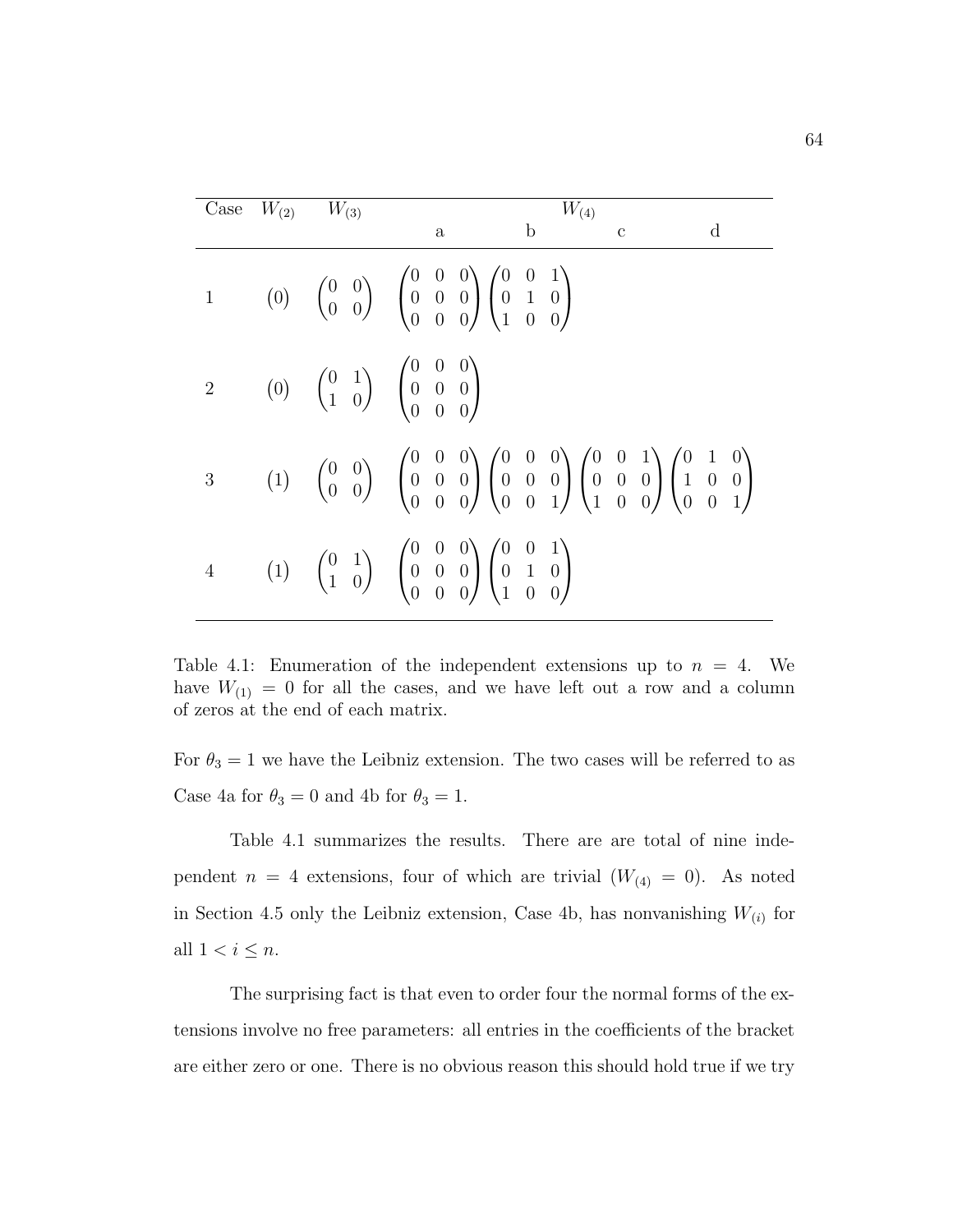to classify extensions of order  $n > 4$ . It would be interesting to find out, but the classification scheme used here becomes prohibitive at such high order. The problem is that some of the transformations used to relate extensions cannot be systematically derived and were obtained by educated guessing.

### 4.7 Leibniz as the Maximal Extension

We mentioned in Section 4.5 that the Leibniz extension is maximal: it is the only extension that has  $W_{(\lambda)} \neq 0$  for all  $\lambda > 1$ . Having seen the classification process at work in Section 4.6, we are now in a position to show why the Leibniz extension has this property. We will demonstrate that the only way to extend a Leibniz extension nontrivially (i.e., with a nonvanishing cocycle) is to append a cocycle such that the new extension is again Leibniz.

Consider a solvable Leibniz extension of order  $n-1$ , denoted by the 3-tensor  $\widetilde{W}$ . We increase the order of  $\widetilde{W}$  by one by appending the most general cocycle possible (as was done in Section 4.6) to obtain an extension of order  $n$ denoted by the tensor W. The form of the matrices  $W^{(\mu)}$  of the new extension is

$$
W^{(\mu)} = \left(\frac{\widetilde{W}^{(\mu)}}{W_n^{(\mu)}}\right), \quad \mu = 1, \dots, n-1,
$$
 (4.23)

and  $W^{(n)} \equiv 0$ . The quantity  $W_n^{(\mu)}$  is a row vector defined in the obvious manner as  $[W_n^{(\mu)}]^\nu = W_n^{^mu\nu}$ .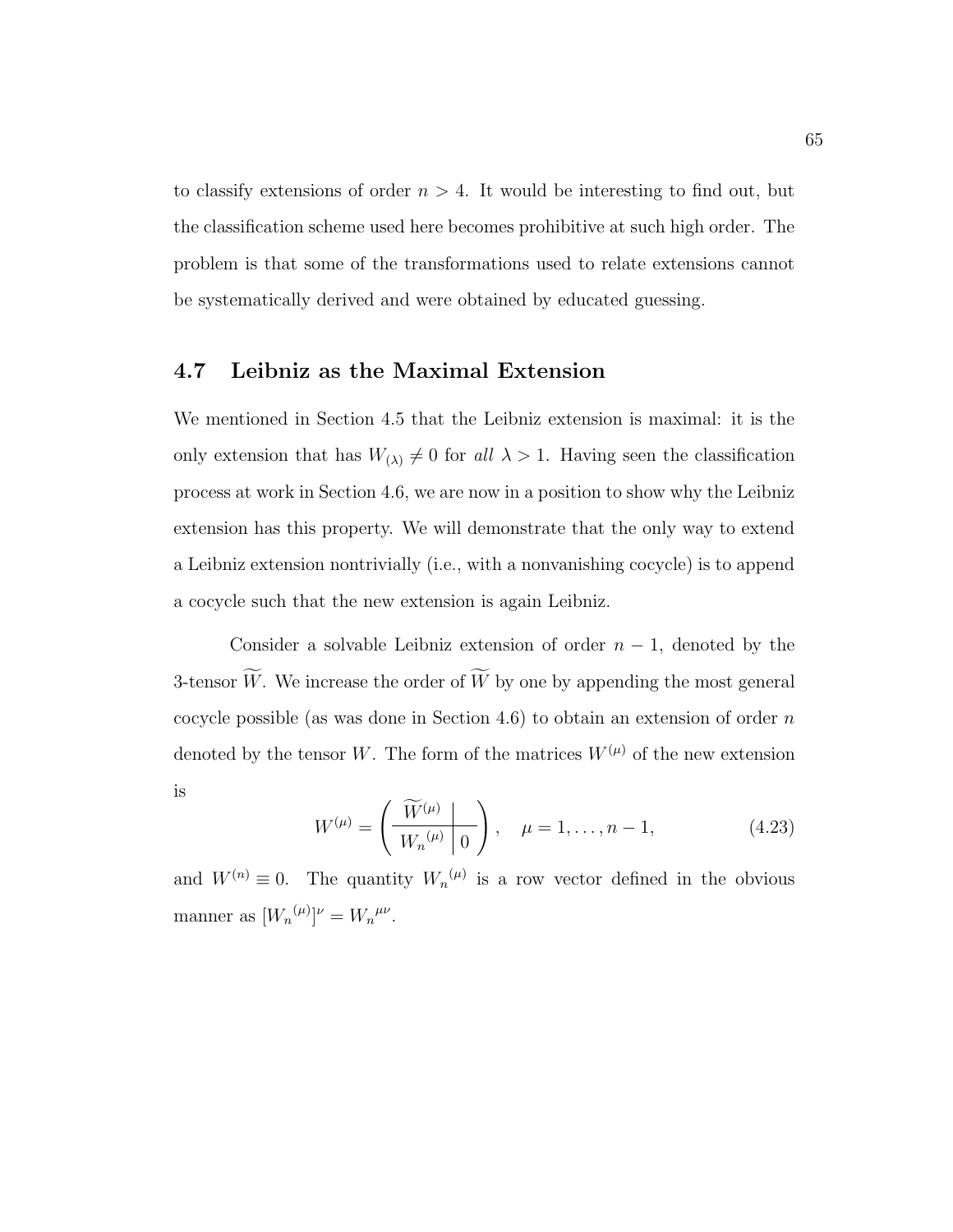In particular, the first matrix of the nth order extension is

$$
W^{(1)} = \begin{pmatrix} 0 & & & & & \\ 1 & 0 & & & & \\ & & 1 & 0 & & \\ & & & \cdots & \cdots & \\ & & & & 1 & 0 \\ \hline W_n^{11} & W_n^{12} & \cdots & W_n^{1,n-2} & W_n^{1,n-1} & 0 \end{pmatrix}, \qquad (4.24)
$$

where the  $W_n^{\mu\nu}$  represent the appended cocycle, and we have explicitly delimited the order  $n - 1$  Leibniz extension. It is not difficult to show that the  $W_n^{1\nu}, \nu = 1, \ldots, n-2$ , are coboundaries and so can be removed by a coordinate transformation. We thus assume that  $W_n^{1\nu} = 0$ ,  $\nu = 1, \ldots, n-2$ . The only potentially nonzero element of that row is  $W_n^{1,n-1}$ .

Taking the commutator of two matrices of the form (4.23) gives the conditions

$$
\sum_{\sigma=1}^{n-1} W_n^{\mu\sigma} \widetilde{W}_{\sigma}^{\nu\tau} = \sum_{\sigma=1}^{n-1} W_n^{\nu\sigma} \widetilde{W}_{\sigma}^{\mu\tau}, \quad \mu, \nu, \tau = 1, \dots, n-1.
$$

Substituting the form of the Leibniz extension (4.19) for  $\widetilde{W}$ , this becomes

$$
\sum_{\sigma=1}^{n-1} W_n^{\mu\sigma} \delta_\sigma^{\nu+\tau} = \sum_{\sigma=1}^{n-1} W_n^{\nu\sigma} \delta_\sigma^{\mu+\tau},
$$

or

$$
W_n{}^{\mu,\nu+\tau} = \begin{cases} W_n{}^{\mu+\tau,\nu} & \mu+\tau < n, \\ 0 & \mu+\tau \ge n, \end{cases}
$$

where  $\nu + \tau < n$ . For  $\tau = 1$ , this is

$$
W_n{}^{\mu,\nu+1} = \begin{cases} W_n{}^{\mu+1,\nu} & \mu < n-1, \\ 0 & \mu = n-1, \end{cases}
$$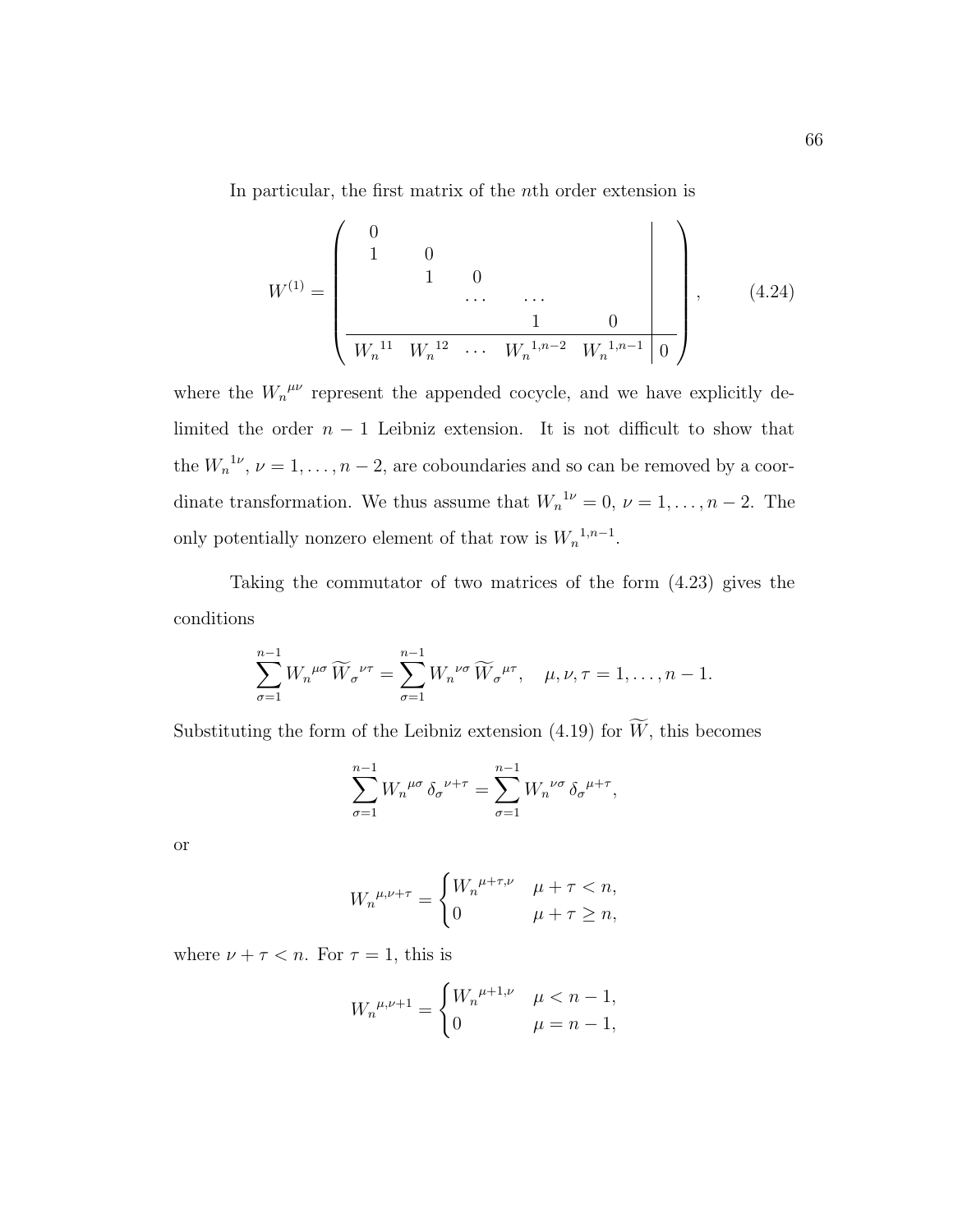for  $\nu = 1, \ldots, n-2$ , which says that  $W_{(n)}$  has a banded structure. Because we have that  $W_n^{1\nu} = 0$ ,  $\nu = 1, \ldots, n-2$ , it must be that

$$
W_{(n)} = \begin{pmatrix} 0 & 0 & \dots & 0 & W_n^{1,n-1} & 0 \\ 0 & 0 & \dots & W_n^{1,n-1} & 0 & 0 \\ \vdots & \vdots & \vdots & \ddots & \vdots & \vdots \\ 0 & W_n^{1,n-1} & 0 & \dots & 0 & 0 & 0 \\ 0 & 0 & \dots & 0 & 0 & 0 \\ 0 & 0 & \dots & 0 & 0 & 0 \end{pmatrix}
$$

So either  $W_n^{1,n-1} = 0$  (the extension is trivial), or  $W_n^{1,n-1}$  can be rescaled to unity (the extension is of the Leibniz type).

Thus, if one has a Leibniz extension of size  $n-1$  then the only way to nontrivially extend it is to make it the Leibniz extension of size  $n$ . But since the Leibniz extension is the only nontrivial extension of order 2 (see Section 4.6.2), we have shown the uniqueness of the maximal extension, up to a change of coordinates.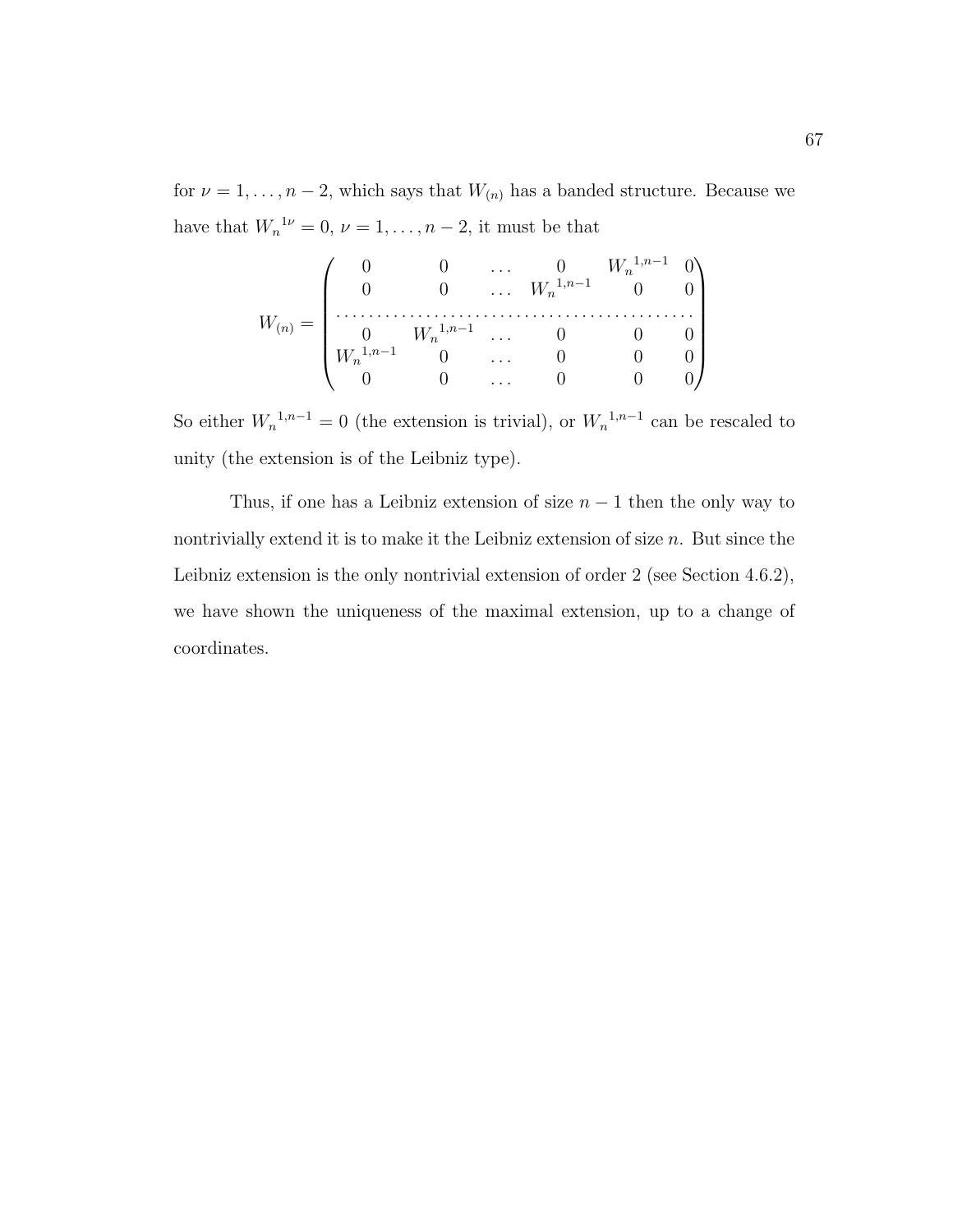# Chapter 5

# Casimir Invariants for Extensions

In this chapter we will use the bracket extensions of Chapter 4 to make Lie– Poisson brackets, following the prescription of Chapter 2. In Section 5.1 we write down the general form of the Casimir condition (the condition under which a functional is a Casimir invariant) for a general class of inner brackets. Then in Section 5.2 we see how the Casimirs separate for a direct sum of algebras, the case discussed in Section 4.1. Section 5.3 discusses the particular properties of Casimirs of solvable extensions. In Section 5.4 we give a general solution to the Casimir problem and introduce the concept of *coextension*. Finally, in Section 5.5 we work out the Casimir invariants for some specific examples, including CRMHD and the Leibniz extension.

## 5.1 Casimir Condition

A generalized Casimir invariant (or Casimir for short) is a function  $C: \mathfrak{g}^* \to \mathbb{R}$ for which

$$
\{F\,,\,C\}\equiv 0,
$$

for all  $F : \mathfrak{g}^* \to \mathbb{R}$ . Using (2.1) and (2.5), we can write this as

$$
\left\langle \xi\, ,\, \left[\frac{\delta F}{\delta \xi}\, , \frac{\delta C}{\delta \xi}\,\right] \right\rangle = -\left\langle \left[\frac{\delta C}{\delta \xi}\, , \,\xi\,\right]^\dagger\, , \frac{\delta F}{\delta \xi}\,\right\rangle.
$$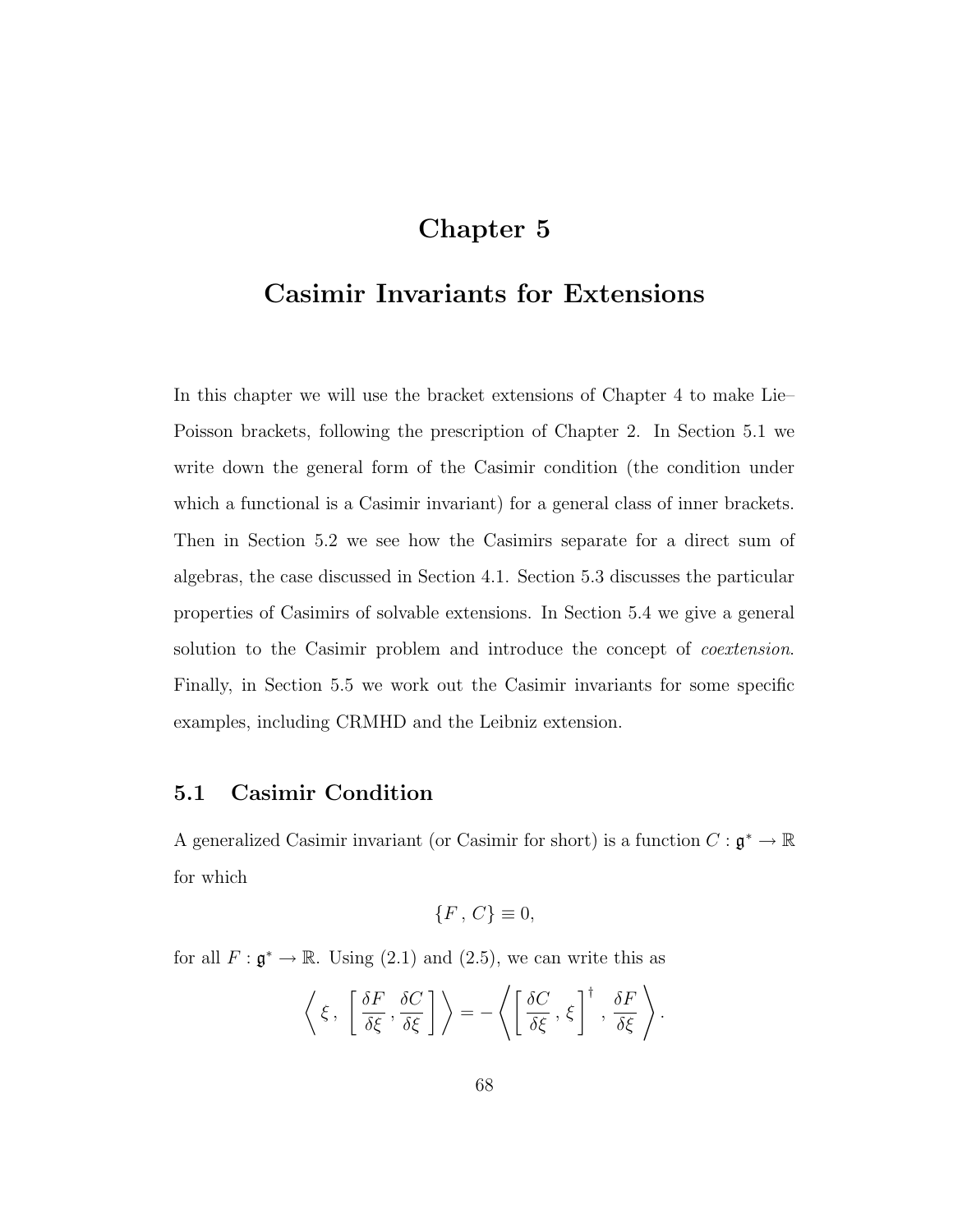Since this vanishes for all  $F$  we conclude

$$
\left[\frac{\delta C}{\delta \xi}, \xi\right]^{\dagger} = 0. \tag{5.1}
$$

To figure out the coadjoint bracket corresponding to (2.19), we write

$$
\langle \xi, [\alpha, \beta] \rangle = \langle \xi^{\lambda}, W_{\lambda}^{\mu\nu} [\alpha_{\mu}, \beta_{\nu}] \rangle,
$$

which after using the coadjoint bracket in  $\mathfrak g$  becomes

$$
\left\langle \left[\, \beta\, , \xi\, \right]^\dagger\, , \alpha \, \right\rangle = \left\langle W_{\lambda}^{\ \mu\nu}\left[\, \beta_{\nu}\, , \xi^{\lambda}\, \right]^\dagger\, , \alpha_{\mu} \, \right\rangle
$$

so that

$$
[\beta,\xi]^{\dagger\nu} = W_{\lambda}^{\mu\nu} [\beta_{\mu},\xi^{\lambda}]^{\dagger}.
$$
 (5.2)

We can now write the Casimir condition (5.1) for the bracket extension as

$$
W_{\lambda}^{\mu\nu} \left[ \frac{\delta C}{\delta \xi^{\mu}}, \xi^{\lambda} \right]^{\dagger} = 0, \quad \nu = 0, \dots, n. \tag{5.3}
$$

We now specialize the bracket to the case of most interested to us, where the inner bracket is of canonical form  $(2.11)$ . (We will touch briefly on the finite-dimensional case in Section 5.1.1, but the remainder of the thesis will deal with a canonical inner bracket unless otherwise noted.) As we saw in Chapter 2, this is the bracket for 2-D fluid flows. Further, we assume that the form of the Casimir invariants is

$$
C[\xi] = \int_{\Omega} C(\xi(\mathbf{x})) d^2 x,\tag{5.4}
$$

and thus, since C does not contain derivatives of  $\xi$ , functional derivatives of C can be written as ordinary partial derivatives of  $\mathcal{C}$ . We can then rewrite (5.3) as

$$
W_{\lambda}^{\mu\nu}\frac{\partial^2 \mathcal{C}}{\partial \xi^{\mu}\partial \xi^{\sigma}}\left[\xi^{\sigma}, \xi^{\lambda}\right] = 0, \quad \nu = 0, \dots, n. \tag{5.5}
$$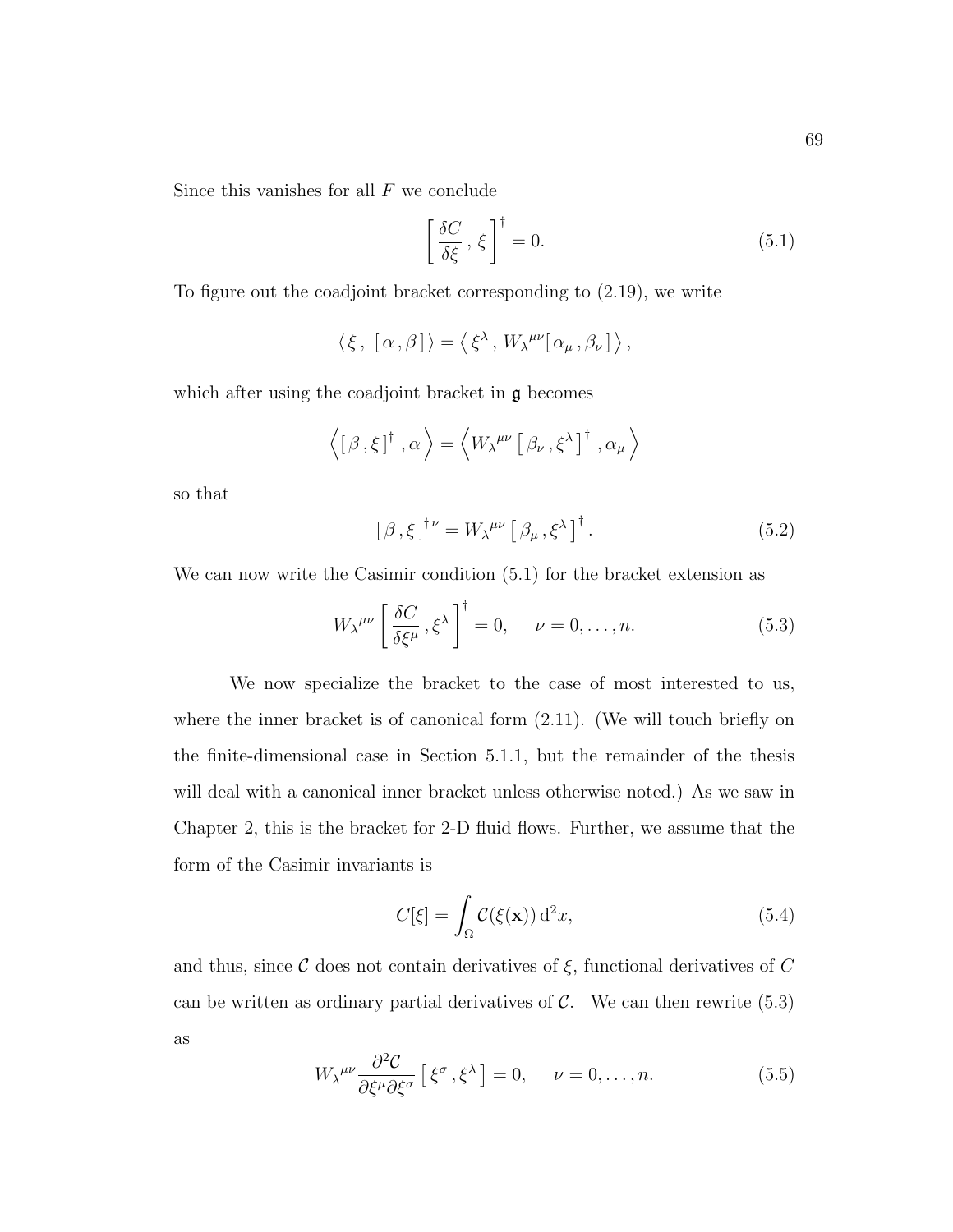In the canonical case where the inner bracket is like (2.11) the  $\lceil \xi^{\sigma}, \xi^{\lambda} \rceil$  are independent and antisymmetric in  $\lambda$  and  $\sigma$ . Thus a necessary and sufficient condition for the Casimir condition to be satisfied is

$$
W_{\lambda}^{\mu\nu}\frac{\partial^2 \mathcal{C}}{\partial \xi^{\mu}\partial \xi^{\sigma}} = W_{\sigma}^{\mu\nu}\frac{\partial^2 \mathcal{C}}{\partial \xi^{\mu}\partial \xi^{\lambda}} , \qquad (5.6)
$$

for  $\lambda, \sigma, \nu = 0, \ldots, n$ . Sometimes we shall abbreviate this as

$$
W_{\lambda}^{\mu\nu} \mathcal{C}_{,\mu\sigma} = W_{\sigma}^{\mu\nu} \mathcal{C}_{,\mu\lambda} \tag{5.7}
$$

that is, any subscript  $\mu$  on C following a comma indicates differentiation with respect to  $\xi^{\mu}$ . Equation (5.7) is trivially satisfied when C is a linear function of the  $\xi$ 's. That solution usually follows from special cases of more general solutions, and we shall only mention it in Section 5.4.2 where it is the only solution.

An important result is immediate from (5.7) for a semidirect extension. Whenever the extension is semidirect we shall label the variables  $\xi^0, \xi^1, \ldots, \xi^n$ , because the subset  $\xi^1, \ldots, \xi^n$  then forms a solvable subalgebra (see Section 4.4) for terminology). For a semidirect extension,  $W^{(0)}$  is the identity matrix, and thus (5.7) gives

$$
\delta_{\lambda}{}^{\mu}C_{,\mu\sigma} = \delta_{\sigma}{}^{\mu}C_{,\mu\lambda} ,
$$
  

$$
C_{,\lambda\sigma} = C_{,\sigma\lambda} ,
$$

which is satisfied because we can interchange the order of differentiation. Hence,  $\nu = 0$  does not lead to any conditions on the Casimir. However, the variables  $\mu, \lambda, \sigma$  still take values from 0 to n in (5.7).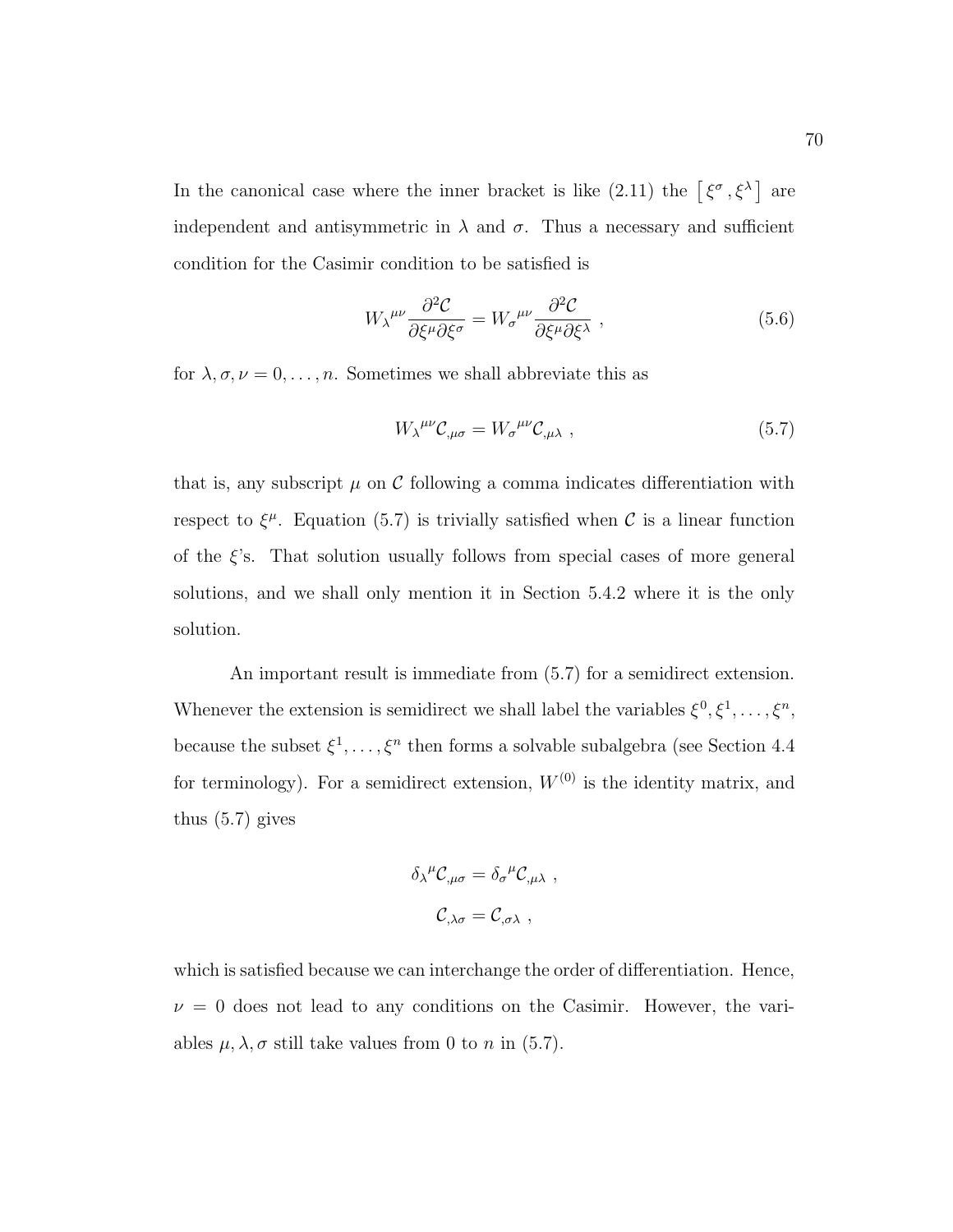#### 5.1.1 Finite-dimensional Casimirs

For completeness, we briefly outline the derivation of condition (5.7) for a finite-dimensional algebra, though we shall be concerned with the canonical inner bracket for the remainder of the thesis. The Lie–Poisson bracket can be written

$$
\{f, g\} = W_{\lambda}^{\mu\nu} c_{ij}^k \xi_k^{\lambda} \frac{\partial f}{\partial \xi_i^{\mu}} \frac{\partial g}{\partial \xi_j^{\nu}},
$$
\n(5.8)

where the  $c_{ij}^k$  are the structure constants of the algebra  $\mathfrak{g}$ . The roman indices denote the components of each  $\xi^{\mu}$ , in the same manner as the rigid body example of Section 2.2.1, and f and g are ordinary functions of the  $\xi_i^{\mu}$  $i<sup>\mu</sup>$ . The Casimir condition (5.3) is thus

$$
W_{\lambda}^{\mu\nu} c_{ij}^k \frac{\partial C}{\partial \xi_i^{\mu}} \xi_k^{\lambda} = 0, \qquad (5.9)
$$

where both  $\nu$  and j are free indices. From the structure constants we can construct the Cartan–Killing form [29, 44],

$$
\mathfrak{K}_{ij} := c_{is}^t \, c_{jt}^s. \tag{5.10}
$$

The Cartan–Killing form is symmetric, and is nondegenerate for a semisimple algebra. We assume this is the case for  $\mathfrak{g}$ , and denote the inverse of  $\mathfrak{K}_{ij}$  by  $\mathfrak{K}^{ij}$ .

For definiteness we take a Casimir of the form

$$
C = \frac{1}{2} \mathfrak{K}^{ij} \mathcal{C}_{\mu\nu} \xi_i^{\mu} \xi_j^{\nu}, \tag{5.11}
$$

where  $\mathcal{C}_{\mu\nu}$  is a symmetric tensor. Inserting this into (5.9), we get

$$
W_{\lambda}^{\mu\nu} c_{ij}^k \mathfrak{K}^{is} \mathcal{C}_{\mu\sigma} \mathfrak{E}_s^{\sigma} \mathfrak{E}_k^{\lambda} = 0.
$$
 (5.12)

The symbol  $c_j^{sk} := \mathfrak{K}^{si} c_{ij}^k$  can be shown to be antisymmetric in its upper indices. (We use the Cartan–Killing form as a metric to raise and lower indices.) We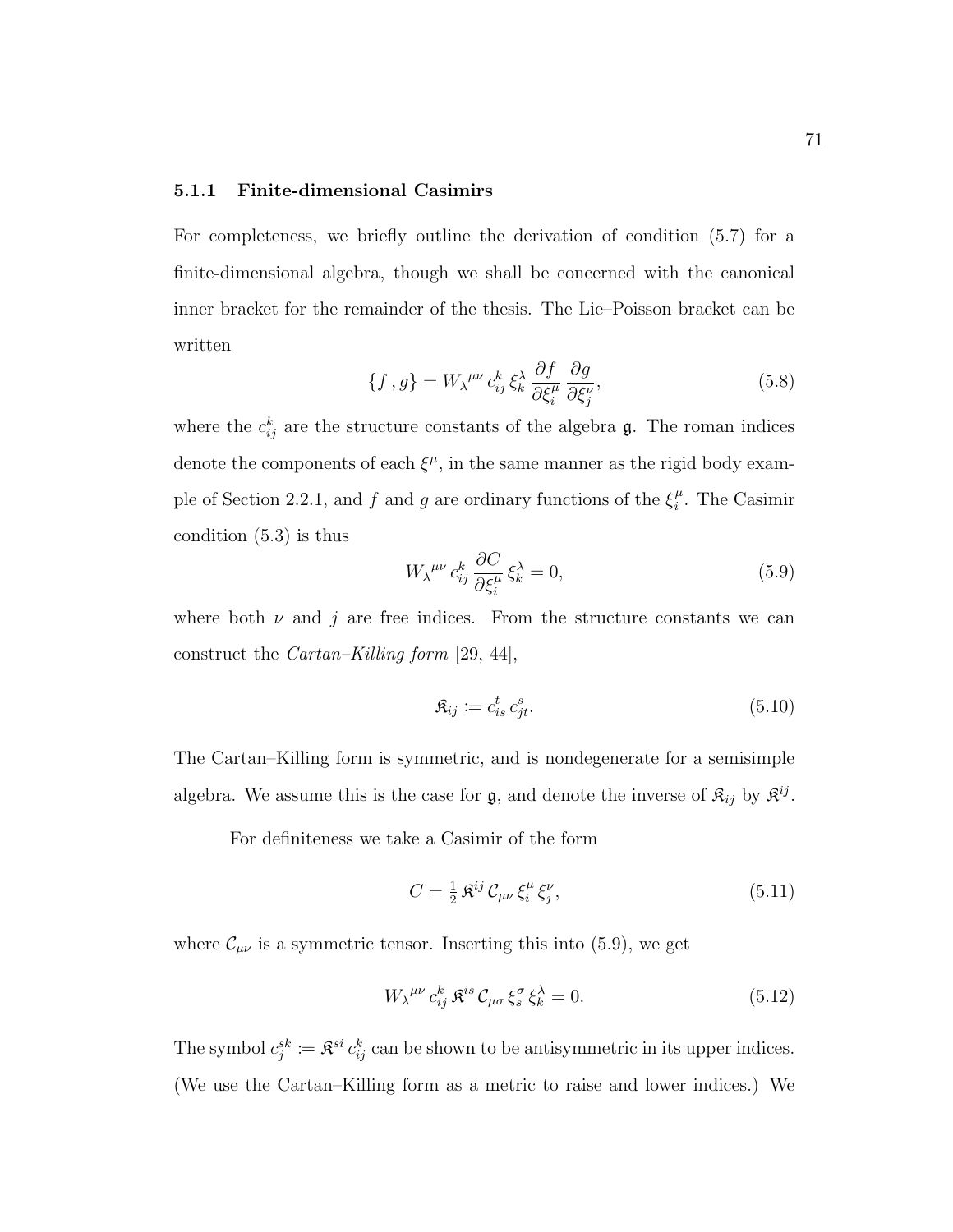can then define the bracket [, ]<sup>\*</sup>:  $\mathfrak{g}^* \times \mathfrak{g}^* \to \mathfrak{g}^*$  by

$$
[\xi, \eta]_k^* := c_k^{ij} \xi_i \eta_j,\tag{5.13}
$$

which is a Lie bracket on  $\mathfrak{g}^*$  induced by the Cartan–Killing form  $\mathfrak{K}$ . The Casimir condition  $(5.12)$  can be rewritten neatly in terms of the bracket  $[ , ]^*$  as

$$
W_{\lambda}^{\mu\nu} \mathcal{C}_{\mu\sigma} \left[ \xi^{\sigma}, \xi^{\lambda} \right]^* = 0. \tag{5.14}
$$

This should be compared with condition (5.5), for the infinite-dimensional case, where the bracket  $\left[\right, \right]^*$  is obtained from the identification of  $\mathfrak g$  and  $\mathfrak g^*$ . The Casimir (5.11) is thus the finite-dimensional analogue of (5.4). Since condition (5.12) has to be true for any value of the  $\xi$ , it follows that we must have

$$
W_{\lambda}^{\mu\nu} \mathcal{C}_{\mu\sigma} = W_{\sigma}^{\ \mu\nu} \mathcal{C}_{\mu\lambda},\tag{5.15}
$$

the same condition as (5.7). We conclude that, even thought we shall be concerned with the canonical bracket case, many of the subsequent results of this chapter apply to finite-dimensional brackets.

## 5.2 Direct Sum

For the direct sum we found in Section 4.1 that if we look at the 3-tensor W as a cube, then it "blocks out" into smaller cubes, or subblocks, along its main diagonal, each subblock representing a subalgebra. We denote each subblock of  $W_{\lambda}^{\mu\nu}$  by  $W_{i\lambda}^{\mu\nu}$ ,  $i=1,\ldots,r$ , where r is the number of subblocks. We can rewrite (2.1) as

$$
\{A, B\} = \sum_{i=1}^{r} \left\langle \xi_i^{\lambda}, W_i \right\rangle^{\mu\nu} \left[ \frac{\delta A}{\delta \xi_i^{\mu}}, \frac{\delta B}{\delta \xi_i^{\nu}} \right] \right\rangle
$$
  
=: 
$$
\sum_{i=1}^{r} \left\{ A, B \right\}_i,
$$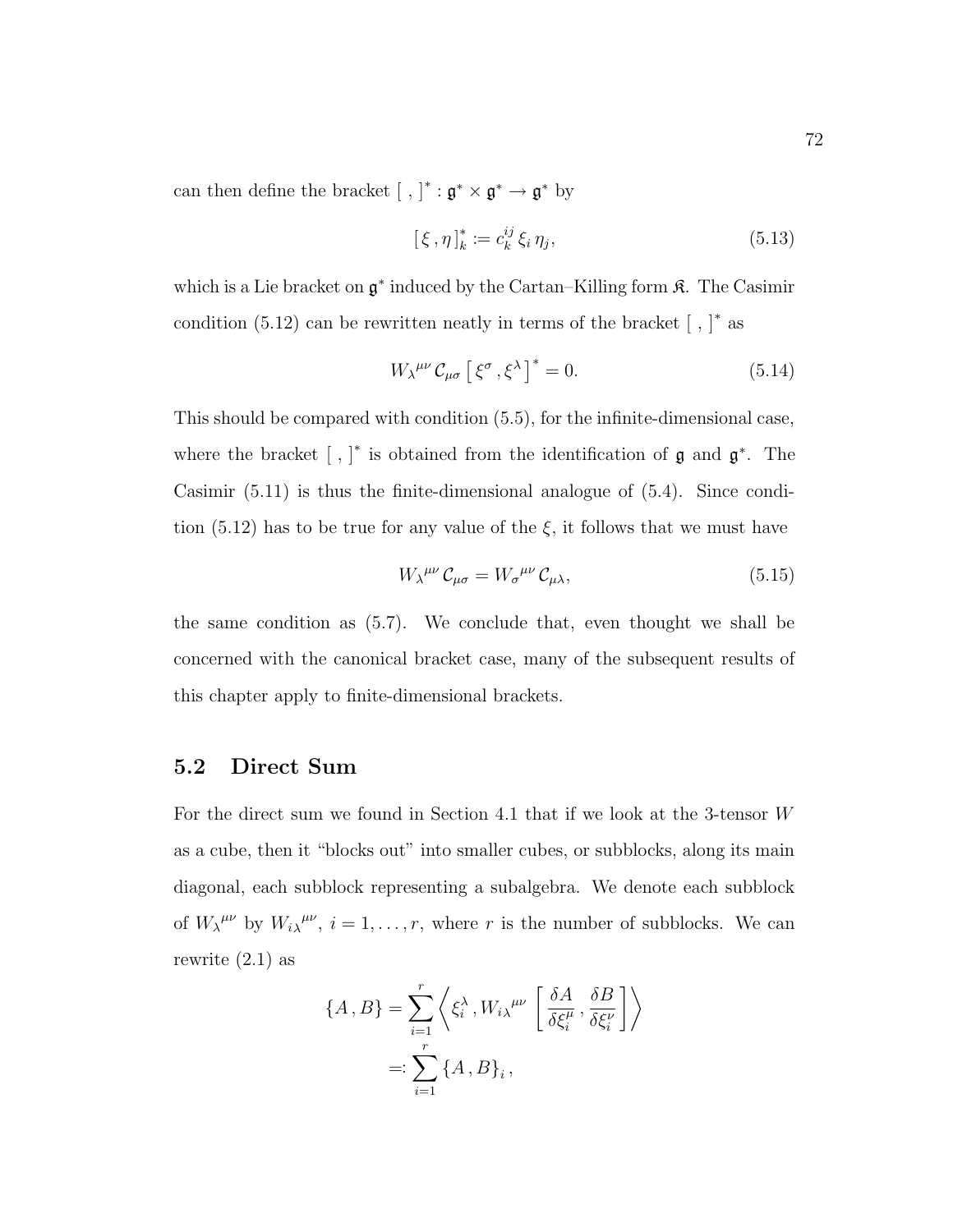where  $i$  labels the different subblocks and the greek indices run over the size of the *i*th subblock. Each of the subbrackets  $\{\, ,\}_i$  depends on different fields. In particular, if the functional  $C$  is a Casimir, then, for any functional  $F$ 

$$
\{F, C\} = \sum_{i=1}^{r} \{F, C\}_i = 0 \implies \{F, C\}_i = 0, \quad i = 1, \dots, r.
$$

The solution for this is

$$
C[\xi] = C_1[\xi_1] + \cdots + C_r[\xi_r],
$$
 where  $\{F, C_i\}_i = 0, i = 1, \ldots, r$ ,

that is, the Casimir is just the sum of the Casimir for each subbracket. Hence, the question of finding the Casimirs can be treated separately for each component of the direct sum. We thus assume we are working on a single degenerate subblock, as we did for the classification in Chapter 4, and henceforth we drop the subscript *i*.

There is a complication when a single (degenerate) subblock has more that one simultaneous eigenvector. By this we mean k vectors  $u^{(a)}$ ,  $a = 1, \ldots, k$ , such that

$$
W_{\lambda}{}^{\mu(\nu)} u_{\mu}^{(a)} = \Lambda^{(\nu)} u_{\lambda}^{(a)}.
$$

Note that lower-triangular matrices always have at least the eigenvector given by  $u_{\mu} = \delta_{\mu}^{n}$ . Let  $\eta^{(a)} := u_{\rho}^{(a)} \xi^{\rho}$ , and consider a function  $\mathcal{C}(\eta^{(1)}, \dots, \eta^{(k)})$ . Then

$$
W_{\lambda}^{\mu(\nu)} \frac{\partial^2 C}{\partial \xi^{\mu} \partial \xi^{\sigma}} = W_{\lambda}^{\mu(\nu)} \sum_{a,b=1}^k u_{\mu}^{(a)} u_{\sigma}^{(b)} \frac{\partial^2 C}{\partial \eta^{(a)} \partial \eta^{(b)}},
$$

$$
= \Lambda^{(\nu)} \sum_{a,b=1}^k u_{\lambda}^{(a)} u_{\sigma}^{(b)} \frac{\partial^2 C}{\partial \eta^{(a)} \partial \eta^{(b)}}.
$$

Because the eigenvalue  $\Lambda^{(\nu)}$  does not depend on a (the block was assumed to have degenerate eigenvalues), the above expression is symmetric in  $\lambda$  and  $\sigma$ . Hence, the Casimir condition (5.6) is satisfied.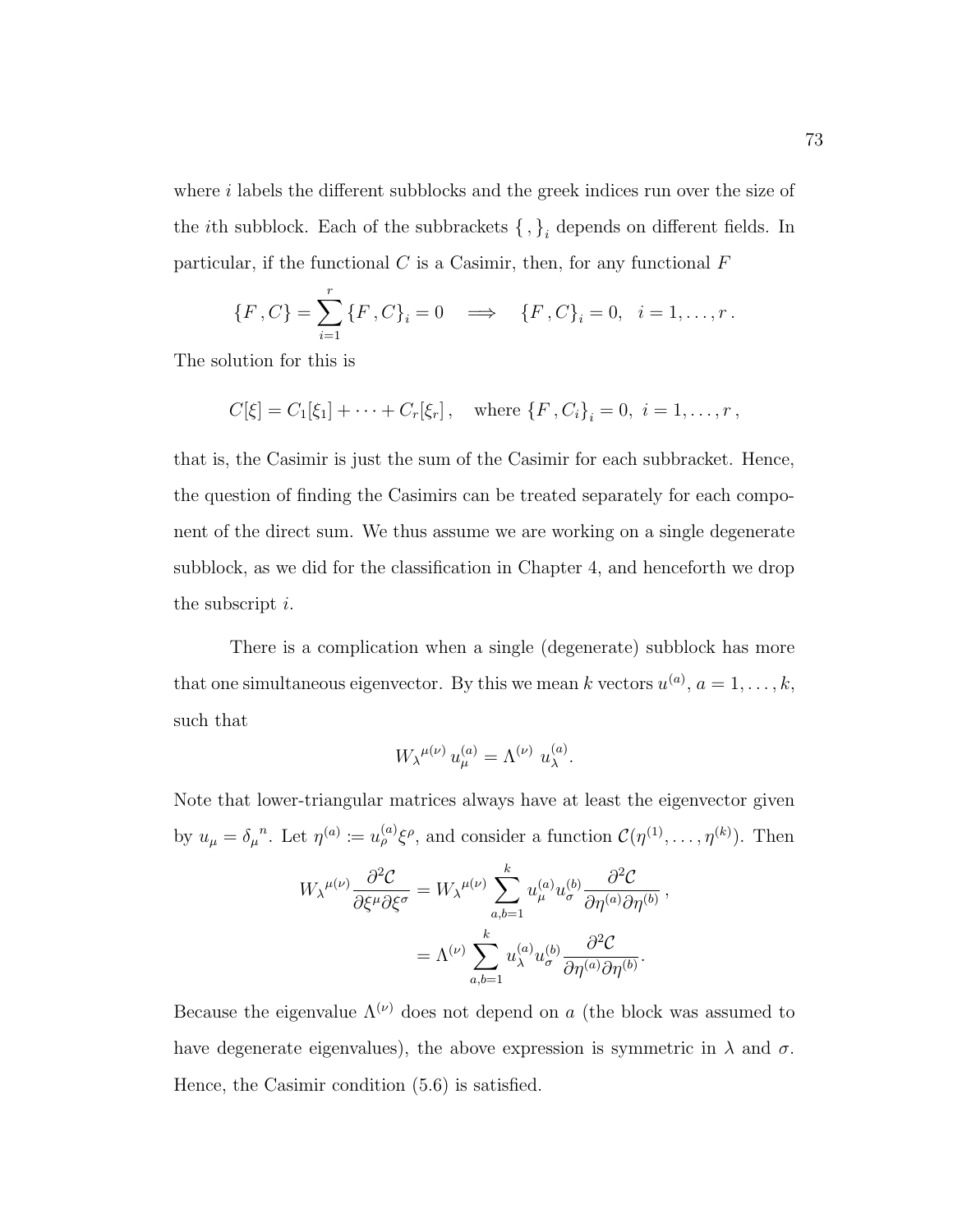The reason this is introduced here is that if a degenerate block splits into a direct sum, then it will have several simultaneous eigenvectors. The Casimir invariants  $\mathcal{C}^{(a)}(\eta^{(a)})$  and  $\mathcal{C}^{(b)}(\eta^{(b)})$  corresponding to each eigenvector, instead of adding as  $\mathcal{C}^{(a)}(\eta^{(a)}) + \mathcal{C}^{(b)}(\eta^{(b)})$ , will combine into one function to give  $\mathcal{C}(\eta^{(a)}, \eta^{(b)})$ , a more general functional dependence. However, these situations with more than one eigenvector are not limited to direct sums. For instance, they occur in semidirect sums. In Section 5.6 we will see examples of both cases.

### 5.3 Local Casimirs for Solvable Extensions

In the solvable case, when all the  $W^{(\mu)}$ 's are lower-triangular with vanishing eigenvalues, a special situation occurs. If we consider the Casimir condition (5.5), we notice that derivatives with respect to  $\xi^n$  do not occur at all, since  $W^{(n)} = 0$ . Hence, the functional

$$
C[\xi] = \int_{\Omega} \xi^{n}(\mathbf{x}') \, \delta(\mathbf{x} - \mathbf{x}') \, d^{2}x' = \xi^{n}(\mathbf{x})
$$

is conserved. The variable  $\xi^{n}(\mathbf{x})$  is *locally* conserved. It cannot have any dynamics associated with it. This holds true for any other simultaneous null eigenvectors the extension happens to have, but for the solvable case  $\xi^n$  is always such a vector (provided the matrices have been put in lower-triangular form, of course).

Hence, there are at most  $n-1$  dynamical variables in an order n solvable extension. An interesting special case occurs when the only nonvanishing  $W_{(\mu)}$ is for  $\mu = n$ . Then the Lie–Poisson bracket is

$$
\{F, G\} = \sum_{\mu,\nu=1}^{n-1} W_n^{\mu\nu} \int_{\Omega} \xi^n(\mathbf{x}) \left[ \frac{\delta F}{\delta \xi^{\mu}(\mathbf{x})}, \frac{\delta G}{\delta \xi^{\nu}(\mathbf{x})} \right] d^2 x,
$$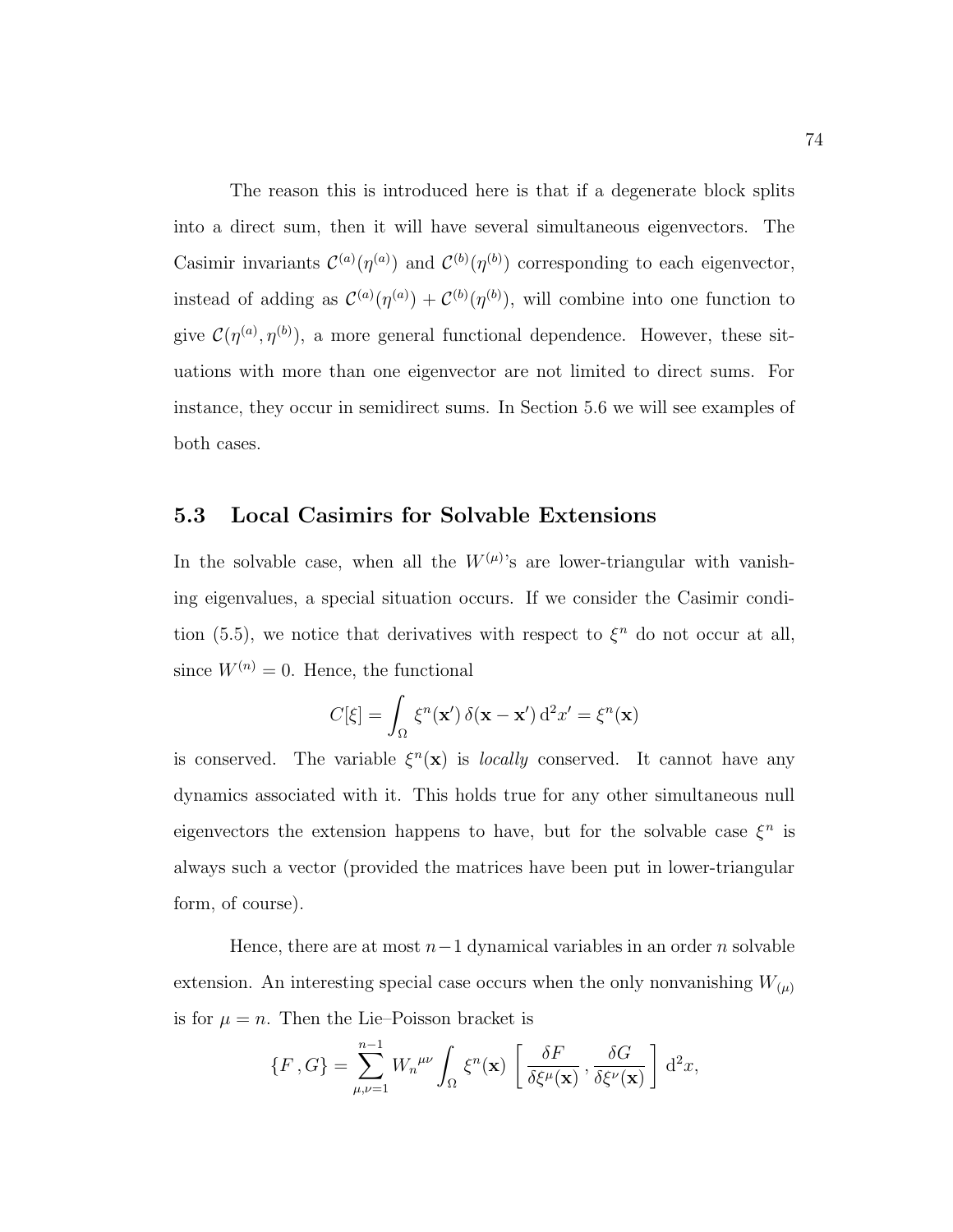where  $\xi^{n}(\mathbf{x})$  is some function of our choosing. This bracket is not what we would normally call Lie–Poisson because  $\xi^{n}(\mathbf{x})$  is not dynamical. It gives equations of motion of the form

$$
\dot{\xi}^{\nu} = W_n{}^{\nu\mu} \left[ \frac{\delta H}{\delta \xi^{\mu}}, \xi^n \right],
$$

which can be used to model, for example, advection of scalars in a specified flow given by  $\xi^{n}(\mathbf{x})$ . This bracket occurs naturally when a Lie–Poisson bracket is linearized [58, 69].

### 5.4 Solution of the Casimir Problem

We now proceed to find the solution to (5.5). We assume that all the  $W^{(\mu)}$ ,  $\mu = 0, \ldots, n$ , are in lower-triangular form, and that the matrix  $W^{(0)}$  is the identity matrix (which we see saw can always be done). Though this is the semidirect form of the extension, we will see that we can also recover the Casimir invariants of the solvable part. We assume  $\nu > 0$  in (5.5), since  $\nu = 0$ does not lead to a condition on the Casimir (Section 5.1). Therefore  $W_{\lambda}^{\mu\nu} = 0$ . Thus, we separate the Casimir condition into a part involving indices ranging from  $0, \ldots, n-1$  and a part that involves only n. The condition

$$
\sum_{\mu,\sigma,\lambda=0}^{n} W_{\lambda}^{\mu\nu} \mathcal{C}_{,\mu\sigma} \left[ \xi^{\lambda}, \xi^{\sigma} \right] = 0, \quad \nu > 0,
$$

becomes

$$
\sum_{\lambda=0}^n \left( \sum_{\mu,\sigma=0}^{n-1} W_{\lambda}{}^{\mu\nu} \mathcal{C}_{,\mu\sigma} \left[ \xi^{\lambda}, \xi^{\sigma} \right] + \sum_{\mu=0}^{n-1} W_{\lambda}{}^{\mu\nu} \mathcal{C}_{,\mu n} \left[ \xi^{\lambda}, \xi^n \right] \right) = 0,
$$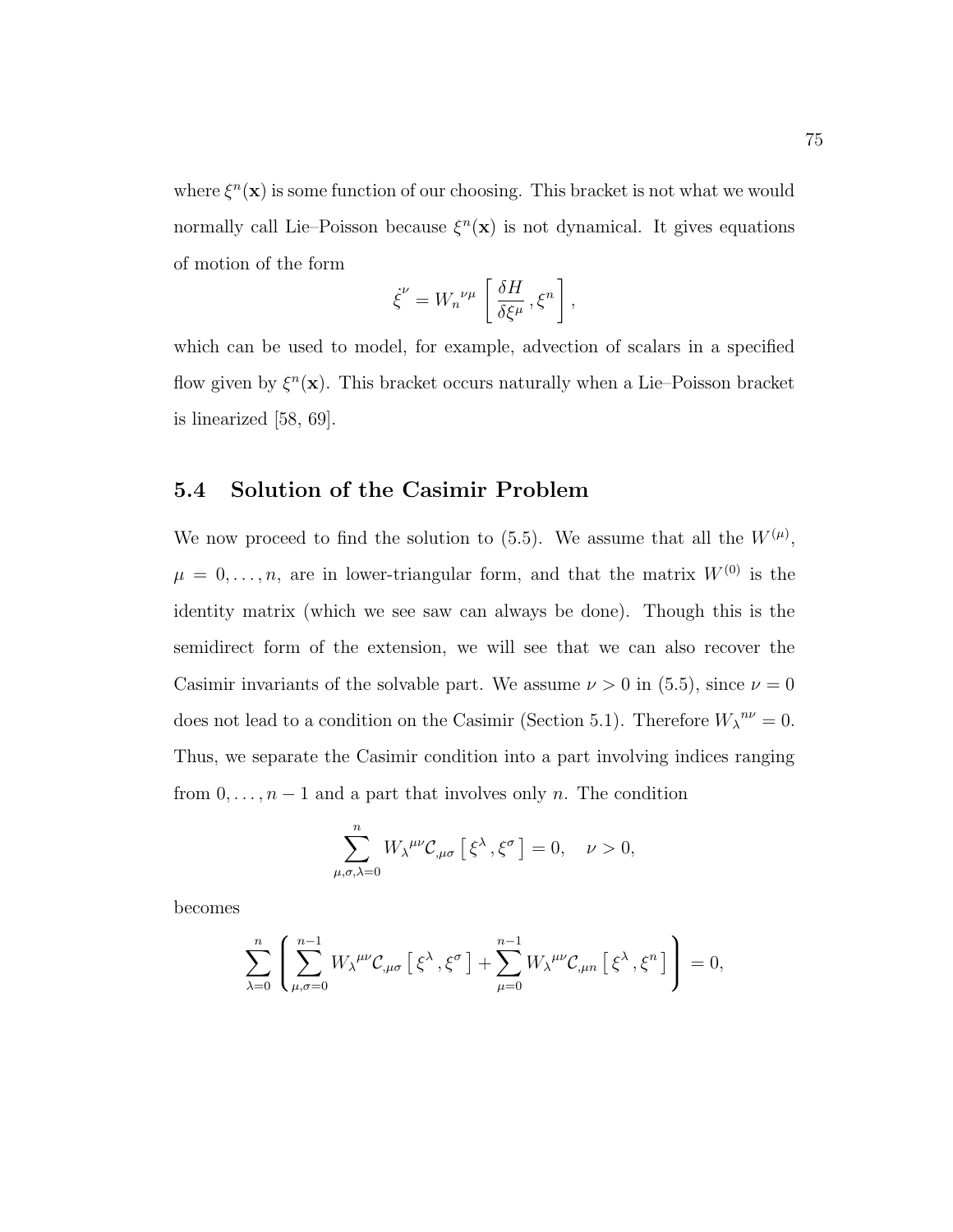where we have used  $W_{\lambda}^{n\nu} = 0$  to limit the sum on  $\mu$ . Separating the sum in  $\lambda$ ,

$$
\sum_{\lambda=0}^{n-1} \left( \sum_{\mu,\sigma=0}^{n-1} W_{\lambda}{}^{\mu\nu} \mathcal{C}_{,\mu\sigma} \left[ \xi^{\lambda}, \xi^{\sigma} \right] + \sum_{\mu=0}^{n-1} W_{\lambda}{}^{\mu\nu} \mathcal{C}_{,\mu n} \left[ \xi^{\lambda}, \xi^{n} \right] \right) + \sum_{\mu,\sigma=0}^{n-1} W_{n}{}^{\mu\nu} \mathcal{C}_{,\mu\sigma} \left[ \xi^{n}, \xi^{\sigma} \right] + \sum_{\mu=0}^{n-1} W_{n}{}^{\mu\nu} \mathcal{C}_{,\mu n} \left[ \xi^{n}, \xi^{n} \right] = 0.
$$

The last sum vanishes because  $[\xi^n, \xi^n] = 0$ . Now we separate the condition into semisimple and solvable parts,

$$
\sum_{\mu=1}^{n-1} \left( \sum_{\lambda,\sigma=0}^{n-1} W_{\lambda}{}^{\mu\nu} \mathcal{C}_{,\mu\sigma} \left[ \xi^{\lambda}, \xi^{\sigma} \right] - \sum_{\sigma=0}^{n-1} W_{\sigma}{}^{\mu\nu} \mathcal{C}_{,\mu n} \left[ \xi^{n}, \xi^{\sigma} \right] \right) + \sum_{\sigma=0}^{n-1} W_{n}{}^{\mu\nu} \mathcal{C}_{,\mu\sigma} \left[ \xi^{n}, \xi^{\sigma} \right] + \sum_{\lambda,\sigma=0}^{n-1} W_{\lambda}{}^{0\nu} \mathcal{C}_{,0\sigma} \left[ \xi^{\lambda}, \xi^{\sigma} \right] - \sum_{\sigma=0}^{n-1} W_{\sigma}{}^{0\nu} \mathcal{C}_{,0n} \left[ \xi^{n}, \xi^{\sigma} \right] + \sum_{\sigma=0}^{n-1} W_{n}{}^{0\nu} \mathcal{C}_{,0\sigma} \left[ \xi^{n}, \xi^{\sigma} \right] = 0.
$$

Using  $W_{\sigma}^{0\nu} = \delta_{\sigma}^{\nu}$ , we can separate the conditions into a part for  $\nu = n$  and one for  $0 < \nu < n$ . For  $\nu = n$ , the only term that survives is the last sum

$$
\sum_{\sigma=0}^{n-1} \mathcal{C}_{,0\sigma} \left[ \xi^n , \xi^\sigma \right] = 0.
$$

Since the commutators are independent, we have the conditions,

$$
C_{,0\sigma} = 0, \quad \sigma = 0, \dots, n-1.
$$
 (5.16)

and for  $0 < \nu < n$ ,

$$
\sum_{\mu=1}^{n-1} \left( \sum_{\lambda,\sigma=1}^{n-1} W_{\lambda}^{\mu\nu} C_{,\mu\sigma} \left[ \xi^{\lambda}, \xi^{\sigma} \right] - \sum_{\sigma=1}^{n-1} W_{\sigma}^{\mu\nu} C_{,\mu n} \left[ \xi^{n}, \xi^{\sigma} \right] + \sum_{\sigma=1}^{n-1} W_{n}^{\mu\nu} C_{,\mu\sigma} \left[ \xi^{n}, \xi^{\sigma} \right] \right) - C_{,0n} \left[ \xi^{n}, \xi^{\nu} \right] = 0,
$$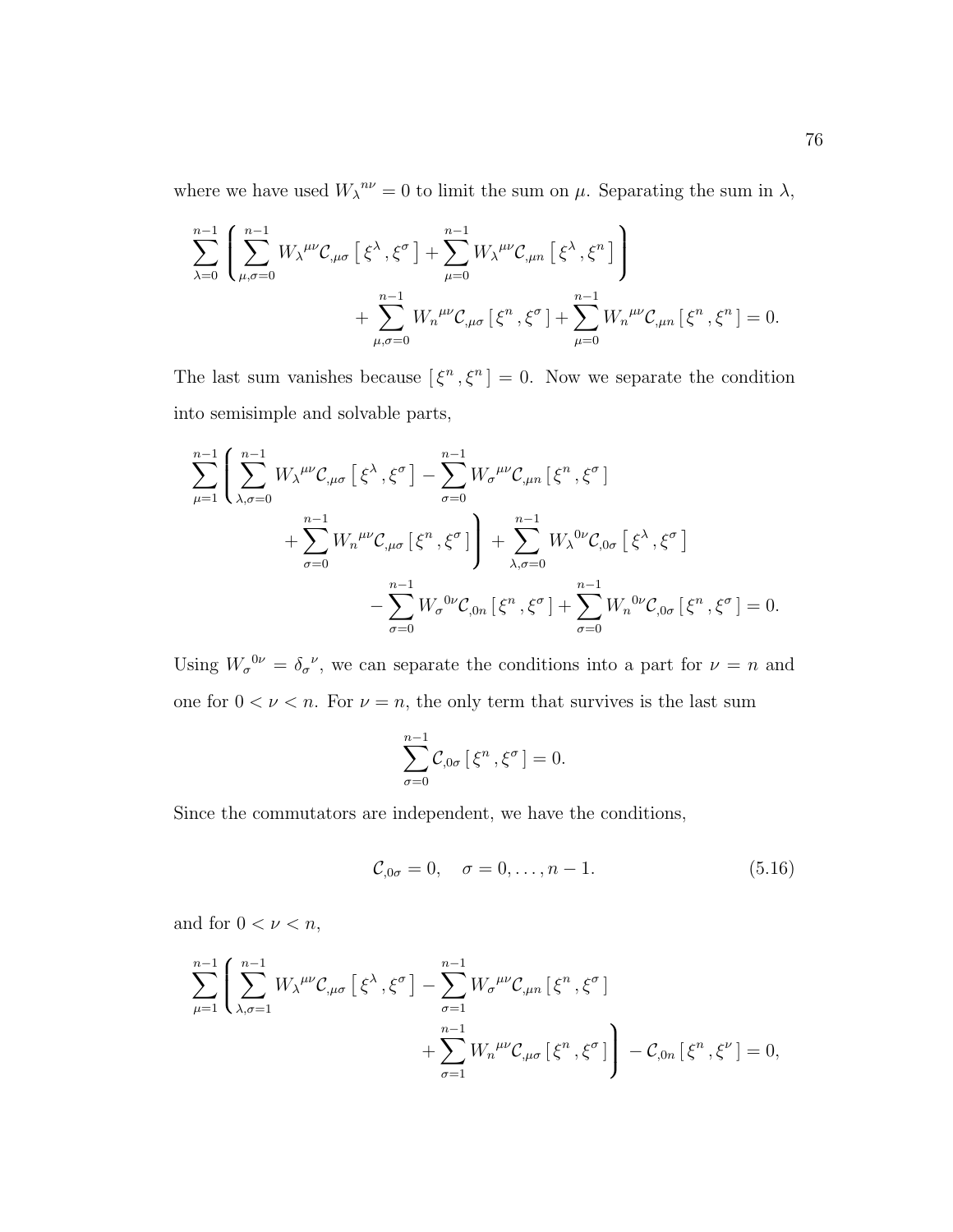where we have used (5.16). Using independence of the inner brackets gives

$$
\widetilde{W}_{\lambda}{}^{\mu\nu}\mathcal{C}_{,\mu\sigma} = \widetilde{W}_{\sigma}{}^{\mu\nu}\mathcal{C}_{,\mu\lambda},\tag{5.17}
$$

$$
g^{\nu\mu}\mathcal{C}_{,\mu\sigma} = \widetilde{W}_{\sigma}^{\ \nu\mu}\mathcal{C}_{,\mu n} + \delta^{\nu}{}_{\sigma}\mathcal{C}_{,0n},\tag{5.18}
$$

for  $0 < \sigma, \lambda, \nu, \mu < n$ . From now on in this section repeated indices are summed, and all greek indices run from 1 to  $n-1$  unless otherwise noted. We have written a tilde over the W's to stress the fact that the indices run from 1 to  $n-1$ , so that the  $\widetilde{W}$  represent a solvable order  $(n-1)$  subextension of W. This subextension does not include  $W_{(n)}$ . We have also made the definition

$$
g^{\mu\nu} := W_n^{\ \mu\nu}.\tag{5.19}
$$

Equation (5.17) is a Casimir condition: it says that  $\mathcal C$  is also a Casimir of  $\widetilde{W}$ . We now proceed to solve  $(5.18)$  for the case where q is nonsingular. In Section 5.4.2 we will solve the singular  $g$  case. We will see that in both cases (5.17) follows from (5.18).

### 5.4.1 Nonsingular  $g$

The simplest case occurs when g has an inverse, which we will call  $\bar{g}_{\mu\nu}$ . Then Eq. (5.18) has solution

$$
\mathcal{C}_{,\tau\sigma} = A^{\mu}_{\tau\sigma} \mathcal{C}_{,\mu n} + \bar{g}_{\tau\sigma} \mathcal{C}_{,0n} ,\qquad (5.20)
$$

where

$$
A^{\mu}_{\tau\sigma} := \bar{g}_{\tau\nu} \widetilde{W}_{\sigma}{}^{\nu\mu}.
$$
\n(5.21)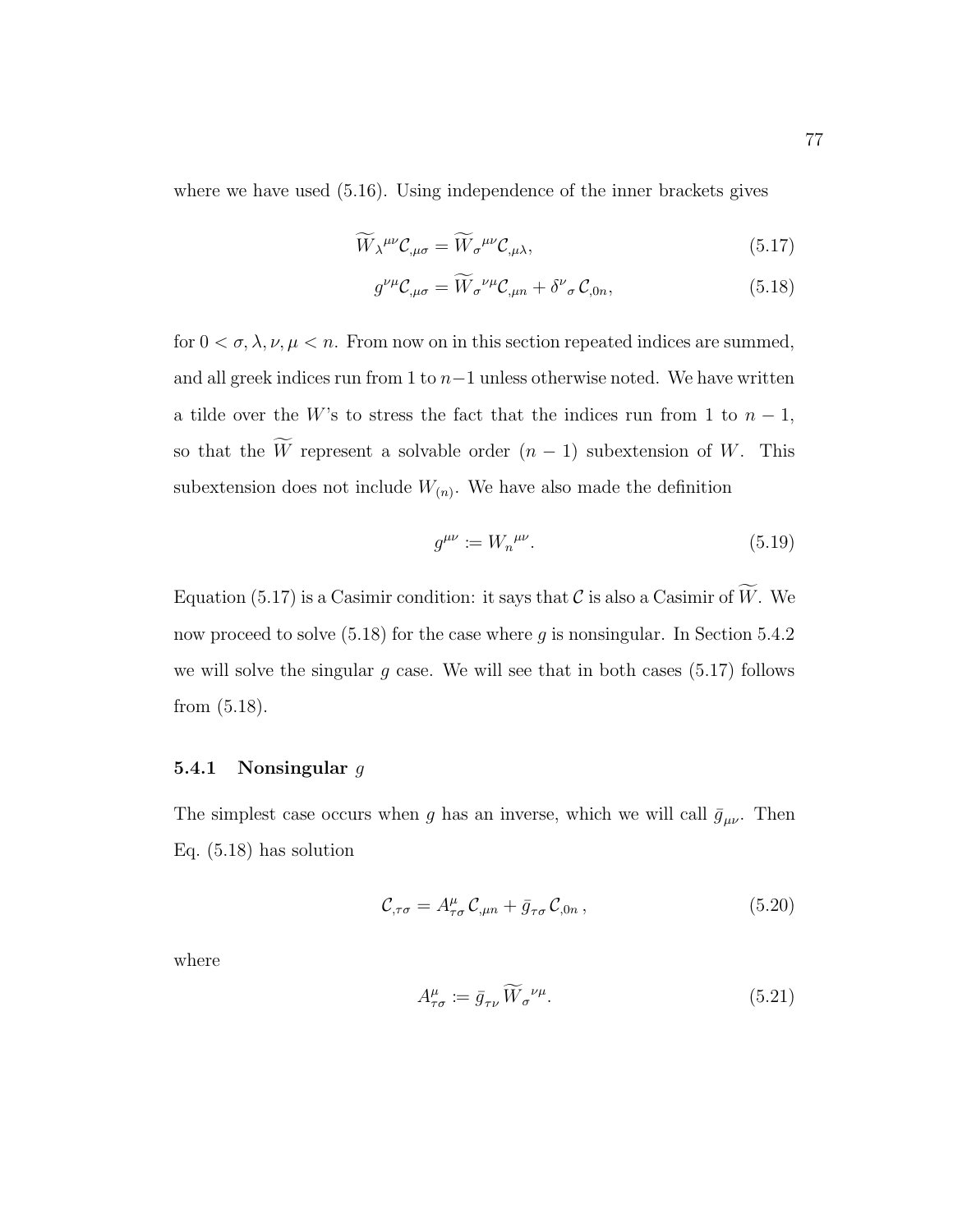We now verify that  $A^{\mu}_{\tau\sigma} = A^{\mu}_{\sigma\tau}$ , as required by the symmetry of the left-hand side of (5.20).

$$
A^{\mu}_{\tau\sigma} = \bar{g}_{\tau\nu} \widetilde{W}_{\kappa}^{\nu\mu} \delta_{\sigma}^{\ \kappa}
$$
  
=  $\bar{g}_{\tau\nu} \widetilde{W}_{\kappa}^{\nu\mu} g^{\rho\kappa} \bar{g}_{\sigma\rho}$   
=  $\bar{g}_{\tau\nu} \left( \sum_{\kappa=1}^{n} \widetilde{W}_{\kappa}^{\ \nu\mu} W_{n}^{\ \rho\kappa} \right) \bar{g}_{\sigma\rho},$ 

where we used the fact that  $W_n^{\rho n} = 0$  to extend the sum. Then we can use the commutativity property (2.21) to interchange  $\rho$  and  $\nu$ ,

$$
A_{\tau\sigma}^{\mu} = \bar{g}_{\tau\nu} \left( \sum_{\kappa=1}^{n} \widetilde{W}_{\kappa}^{\rho\mu} W_{n}^{\nu\kappa} \right) \bar{g}_{\sigma\rho}
$$
  

$$
= \bar{g}_{\tau\nu} W_{n}^{\nu\kappa} \bar{g}_{\sigma\rho} \widetilde{W}_{\kappa}^{\rho\mu}
$$
  

$$
= \delta_{\tau}^{\kappa} A_{\sigma\kappa}^{\mu}
$$
  

$$
= A_{\sigma\tau}^{\mu},
$$

which shows that A is symmetric in its lower indices.

In  $(5.20)$ , it is clear that the *n*th variable is "special"; this suggests that we try the following form for the Casimir:

$$
\mathcal{C}(\xi^0, \xi^1, \dots, \xi^n) = \sum_{i \ge 0} \mathcal{D}^{(i)}(\xi^0, \xi^1, \dots, \xi^{n-1}) f_i(\xi^n), \tag{5.22}
$$

where  $f$  is arbitrary and  $f_i$  is the *i*th derivative of  $f$  with respect to its argument. One immediate advantage of this form is that (5.17) follows from (5.18). Indeed, taking a derivative of (5.18) with respect to  $\xi^{\lambda}$ , inserting (5.22), and equating derivatives of f leads to

$$
g^{\nu\mu}\,\mathcal{D}_{,\mu\sigma\lambda}^{(i)}=\widetilde{W}_{\sigma}{}^{\nu\mu}\,\mathcal{D}_{,\mu\lambda}^{(i+1)},
$$

where we have used (5.16). Since the left-hand side is symmetric in  $\lambda$  and  $\sigma$ then so is the right-hand side, and (5.17) is satisfied.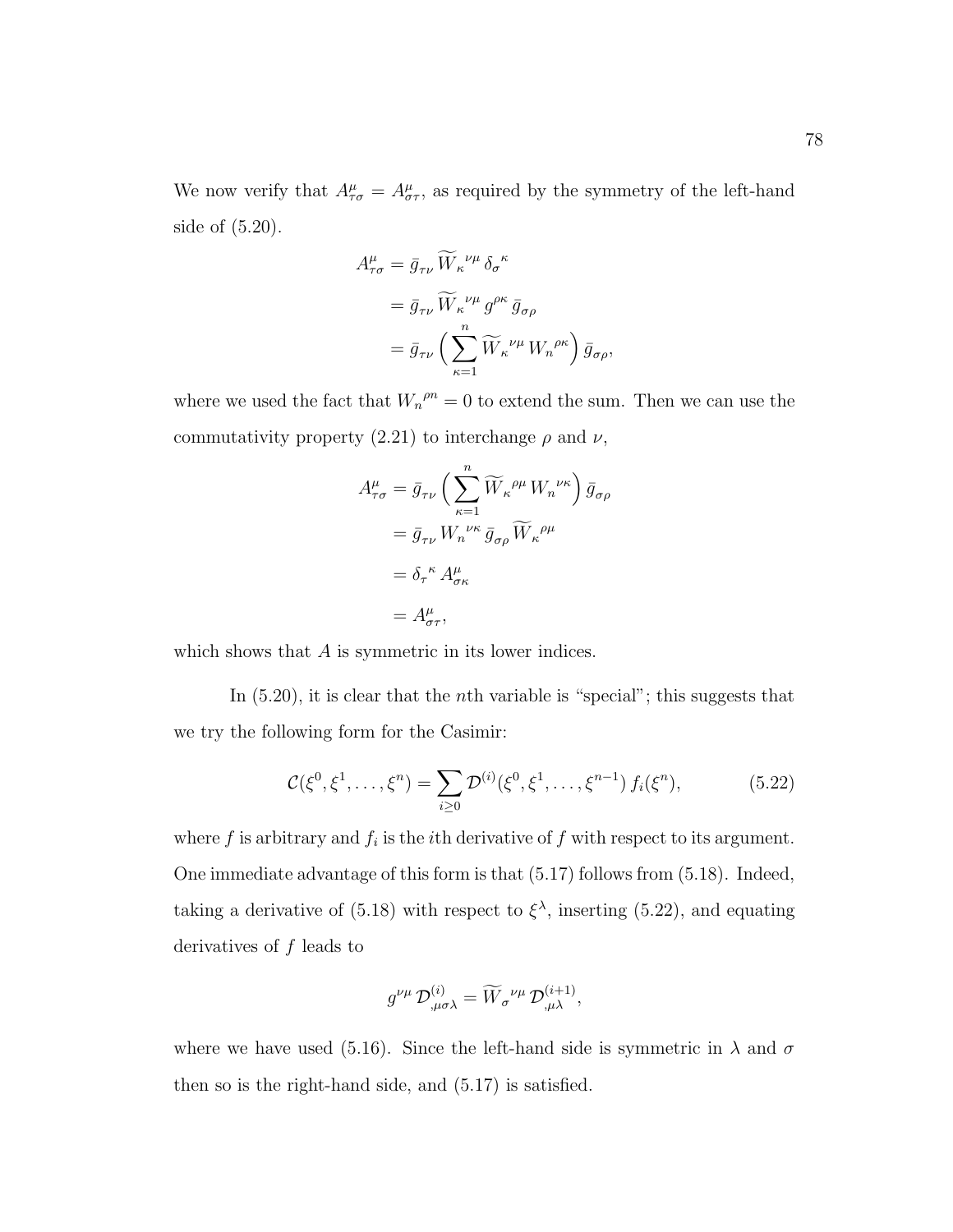Now, inserting the form of the Casimir (5.22) into the solution (5.20), we can equate derivatives of f to obtain for  $\tau, \sigma = 1, \ldots, n - 1$ ,

$$
\mathcal{D}^{(0)}_{,\tau\sigma} = 0,
$$
\n
$$
\mathcal{D}^{(i)}_{,\tau\sigma} = A^{\mu}_{\tau\sigma} \mathcal{D}^{(i-1)}_{,\mu} + \bar{g}_{\tau\sigma} \mathcal{D}^{(i-1)}_{,0}, \quad i \ge 1.
$$
\n(5.23)

The first condition, together with (5.16), says that  $\mathcal{D}^{(0)}$  is linear in  $\xi^0, \ldots \xi^{n-1}$ . There are no other conditions on  $\mathcal{D}^{(0)}$ , so we can obtain n independent solutions by choosing

$$
\mathcal{D}^{(0)\nu} = \xi^{\nu}, \quad \nu = 0, \dots, n - 1. \tag{5.24}
$$

The equation for  $\mathcal{D}^{(1)\nu}$  is

$$
\mathcal{D}_{,\tau\sigma}^{(1)\nu} = \begin{cases} \bar{g}_{\tau\sigma} & \nu = 0, \\ A_{\tau\sigma}^{\nu} & \nu = 1, \dots, n-1. \end{cases}
$$
 (5.25)

Thus  $\mathcal{D}^{(1)\nu}$  is a quadratic polynomial (the arbitrary linear part does not yield an independent Casimir, so we set it to zero). Note that  $\mathcal{D}^{(1)\nu}$  does not depend on  $\xi^0$  since  $\tau, \sigma = 1, \ldots, n - 1$ . Hence, for  $i > 1$  we can drop the  $\mathcal{D}_{0}^{(i-1)}$  $\int_{0}^{(i-1)}$  term in (5.23). Taking derivatives of (5.23), we obtain

$$
\mathcal{D}_{\tau_1 \tau_2 \dots \tau_{(i+1)}}^{(i)\nu} = A_{\tau_1 \tau_2}^{\mu_1} A_{\mu_1 \tau_3}^{\mu_2} \cdots A_{\mu_{(i-2)} \tau_i}^{\mu_{(i-1)}} \mathcal{D}_{\mu_{(i-1)} \tau_{(i+1)}}^{(1)\nu}.
$$
\n(5.26)

We know the series will terminate because the  $W^{(\mu)}$ , and hence the  $A_{(\mu)}$ , are nilpotent. The solution to (5.26) is

$$
\mathcal{D}^{(i)\nu} = \frac{1}{(i+1)!} \ D^{(i)\nu}_{\tau_1 \tau_2 \dots \tau_{(i+1)}} \xi^{\tau_1} \xi^{\tau_2} \cdots \xi^{\tau_{(i+1)}}, \quad i > 1,
$$
 (5.27)

where the constants  $D$  are defined by

$$
D_{\tau_1 \tau_2 \dots \tau_{(i+1)}}^{(i)\nu} := A_{\tau_1 \tau_2}^{\mu_1} A_{\mu_1 \tau_3}^{\mu_2} \cdots A_{\mu_{(i-2)} \tau_i}^{\mu_{(i-1)}} \mathcal{D}_{\mu_{(i-1)} \tau_{(i+1)}}^{(1)\nu}.
$$
 (5.28)

In summary, the  $\mathcal{D}^{(i)}$ 's of (5.22) are given by (5.24), (5.25), and (5.27).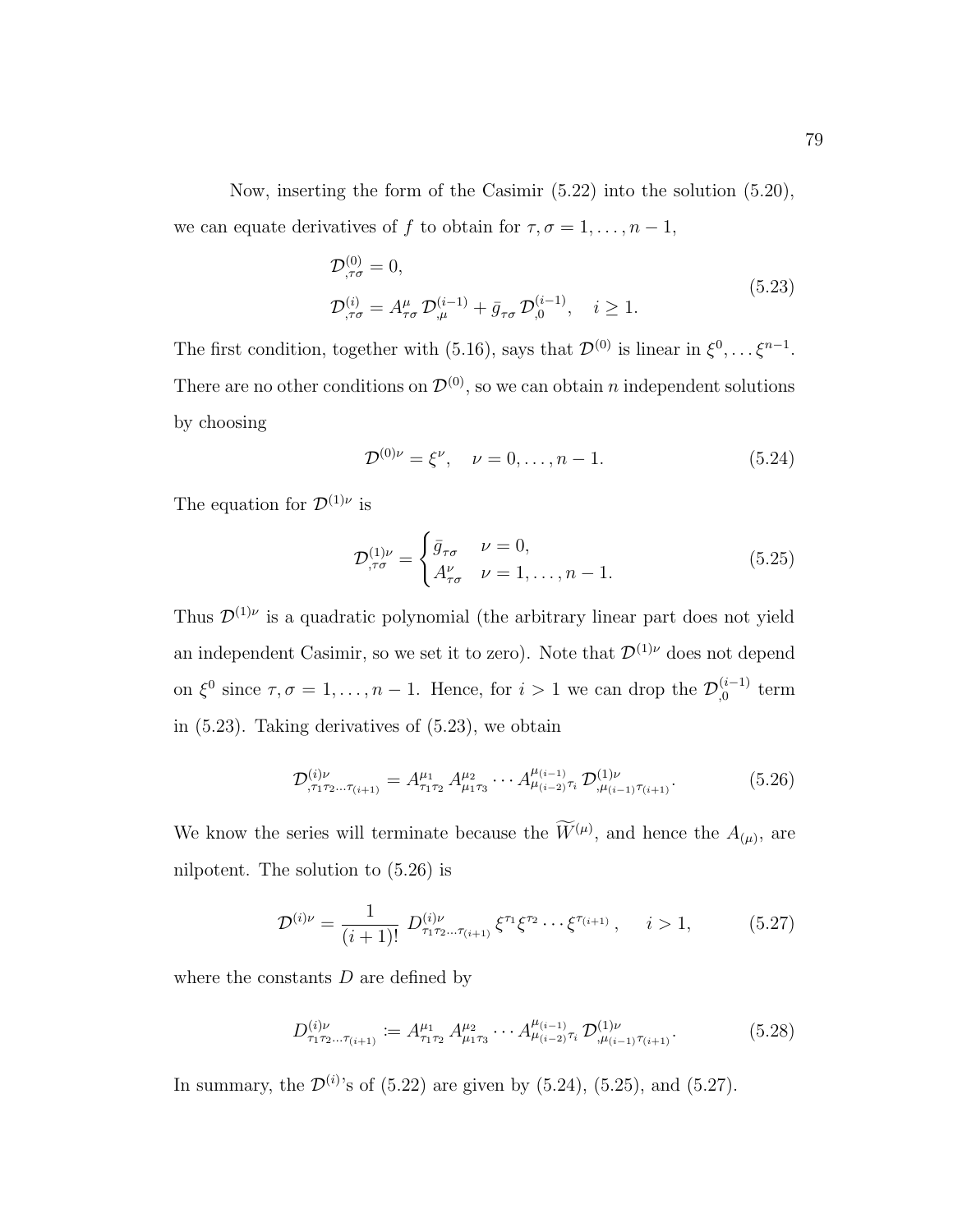Because the left-hand side of (5.26) is symmetric in all its indices, we require

$$
A^{\mu}_{\tau\sigma} A^{\nu}_{\mu\lambda} = A^{\mu}_{\tau\lambda} A^{\nu}_{\mu\sigma}, \qquad i > 1.
$$
 (5.29)

This is straightforward to show, using  $(2.21)$  and the symmetry of A:

$$
A_{\tau\sigma}^{\mu} A_{\mu\lambda}^{\nu} = A_{\sigma\tau}^{\mu} A_{\lambda\mu}^{\nu}
$$
  
\n
$$
= (\bar{g}_{\sigma\kappa} \widetilde{W}_{\tau}{}^{\kappa\mu}) (\bar{g}_{\lambda\rho} \widetilde{W}_{\mu}{}^{\rho\nu})
$$
  
\n
$$
= \bar{g}_{\sigma\kappa} \bar{g}_{\lambda\rho} \widetilde{W}_{\tau}{}^{\kappa\mu} \widetilde{W}_{\mu}{}^{\rho\nu}
$$
  
\n
$$
= \bar{g}_{\sigma\kappa} \bar{g}_{\lambda\rho} \widetilde{W}_{\tau}{}^{\rho\mu} \widetilde{W}_{\mu}{}^{\kappa\nu}
$$
  
\n
$$
= A_{\tau\lambda}^{\mu} A_{\mu\sigma}^{\nu}
$$

If we compare this to  $(2.21)$ , we see that A satisfies all the properties of an extension, except with the dual indices. Thus we will call  $A$  the *coextension* of  $W$ with respect to g. Essentially, g serves the role of a metric that allows us to raise and lower indices. The formulation presented here is, however, not covariant. We have not been able to find a covariant formulation of the coextension, which is especially problematic for the singular  $g$  case (Section 5.4.2). Since the coextension depends strongly on the lower-triangular form of the  $W^{(\mu)}$ 's, it may well be that a covariant formulation does not exist.

For a solvable extension we simply restrict  $\nu > 0$  and the above treatment still holds. We conclude that the Casimirs of the solvable part of a semidirect extension are Casimirs of the full extension. We have also shown, for the case of nonsingular g, that the number of independent Casimirs is equal to the order of the extension.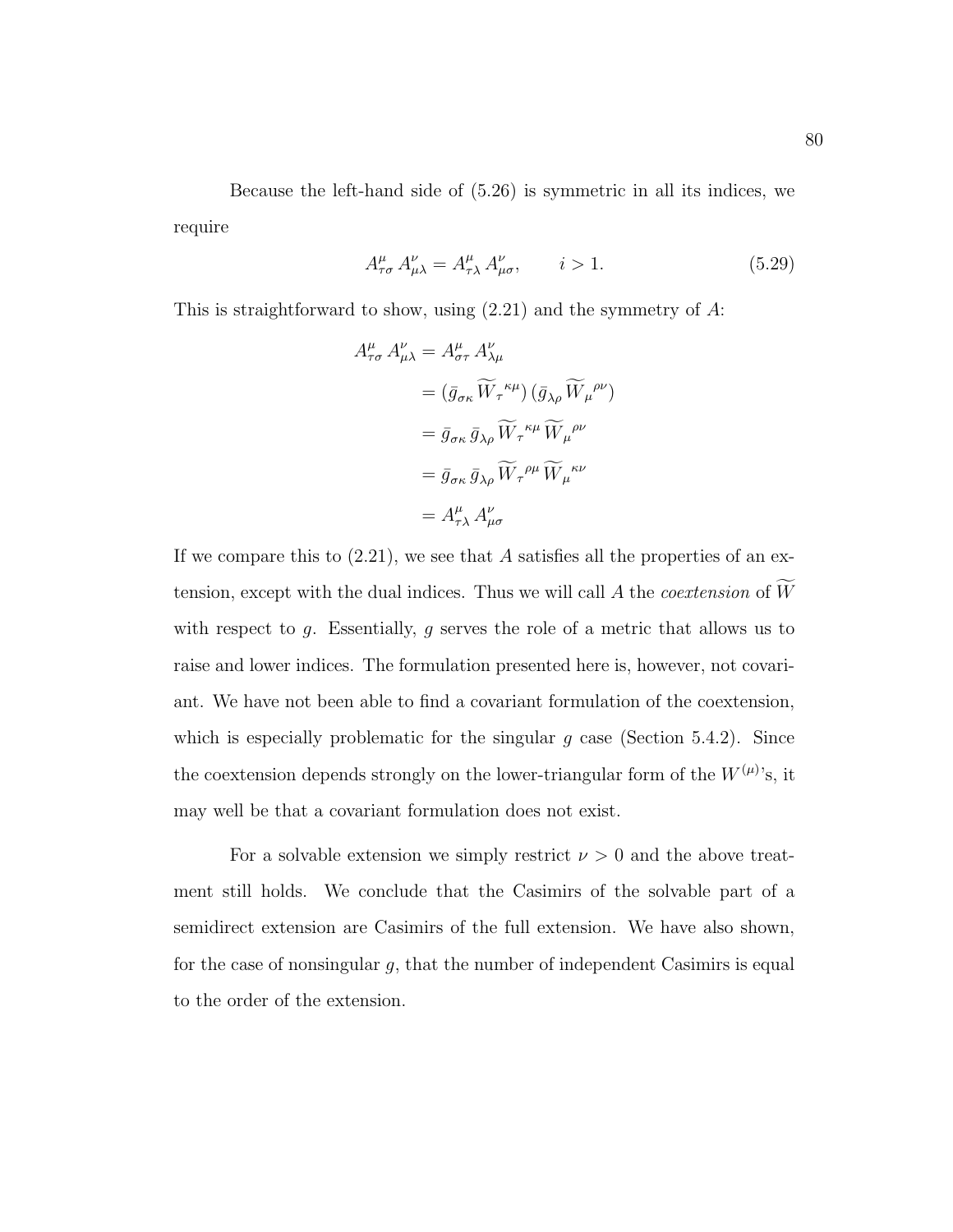#### 5.4.2 Singular  $g$

In general,  $q$  is singular and thus has no inverse. However, it always has a (symmetric and unique) pseudoinverse  $\bar{g}_{\mu\nu}$  such that

$$
\bar{g}_{\mu\sigma} g^{\sigma\tau} \bar{g}_{\tau\nu} = \bar{g}_{\mu\nu},\tag{5.30}
$$

$$
g^{\mu\sigma} \bar{g}_{\sigma\tau} g^{\tau\nu} = g^{\mu\nu}.
$$
\n(5.31)

The pseudoinverse is also known as the strong generalized inverse or the Moore– Penrose inverse [79]. It follows from (5.30) and (5.31) that the matrix operator

$$
P^\nu{}_\tau \coloneqq g^{\nu\kappa}\, \bar{g}_{\kappa\tau}
$$

projects onto the range of g. The system (5.18) only has a solution if the following solvability condition is satisfied:

$$
P^{\nu}_{\tau}(\widetilde{W}_{\sigma}^{\tau\mu}\mathcal{C}_{,\mu n} + \delta^{\tau}_{\sigma}\mathcal{C}_{,0n}) = \widetilde{W}_{\sigma}^{\nu\mu}\mathcal{C}_{,\mu n} + \delta^{\nu}_{\sigma}\mathcal{C}_{,0n};
$$
(5.32)

that is, the right-hand side of  $(5.18)$  must live in the range of  $g$ .

If  $\mathcal{C}_{0n} \neq 0$ , the quantity  $W_{\sigma}^{\nu\mu} \mathcal{C}_{\mu n} + \delta^{\nu}{}_{\sigma} \mathcal{C}_{0n}$  has rank equal to n, because the quantity  $W_{\sigma}^{\nu\mu}C_{,\mu n}$  is lower-triangular (it is a linear combination of lowertriangular matrices). Thus, the projection operator must also have rank  $n$ . But then this implies that g has rank n and so is nonsingular, which contradicts the hypothesis of this section. Hence,  $C_{,0n} = 0$  for the singular g case, which together with (5.16) means that a Casimir that depends on  $\xi^0$  can only be of the form  $C = f(\xi^0)$ . However, since  $\xi^0$  is not an eigenvector of the  $W^{(\mu)}$ 's, the only possibility is  $C = \xi^0$ , the trivial linear case mentioned in Section 5.1.

The solvability condition (5.32) can thus be rewritten as

$$
\left(P^{\nu}_{\tau}\widetilde{W}_{\sigma}^{\tau\mu} - \widetilde{W}_{\sigma}^{\nu\mu}\right)\mathcal{C}_{,\mu n} = 0. \tag{5.33}
$$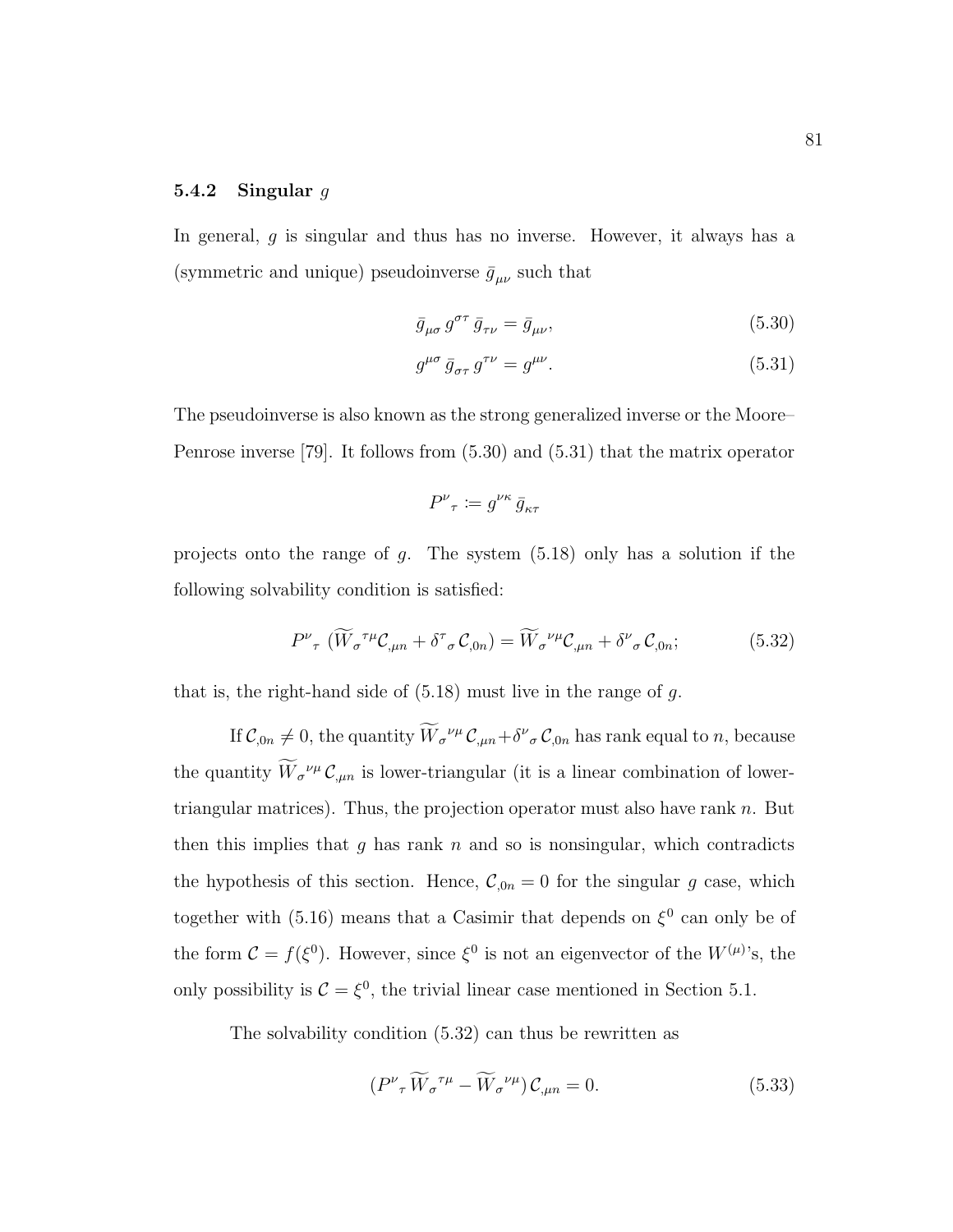An obvious choice would be to require  $P^{\nu}{}_{\tau}W_{\sigma}^{\tau\mu} = W_{\sigma}^{\nu\mu}$ , but this is too strong. We will derive a weaker requirement shortly.

By an argument similar to that of Section 5.4.1, we now assume  $\mathcal C$  is of the form

$$
\mathcal{C}(\xi^1, \dots, \xi^n) = \sum_{i \ge 0} \mathcal{D}^{(i)}(\xi^1, \dots, \xi^{n-1}) f_i(\xi^n), \tag{5.34}
$$

where again  $f_i$  is the *i*th derivative of  $f$  with respect to its argument. As in Section 5.4.1, we only need to show (5.18), and (5.17) will follow. The number of independent solutions of  $(5.18)$  is equal of the rank of g. The choice

$$
\mathcal{D}^{(0)\nu} = P^{\nu}{}_{\rho} \xi^{\rho}, \quad \nu = 1, \dots, n-1,
$$
\n(5.35)

provides the right number of solutions because the rank of P is equal to the rank of g. It also properly specializes to  $(5.24)$  when g is nonsingular, for then  $P^{\nu}{}_{\rho} = \delta^{\nu}{}_{\rho}$ .

The solvability condition (5.33) with this form for the Casimir becomes

$$
(P^{\nu}_{\tau}\widetilde{W}_{\sigma}^{\tau\mu} - \widetilde{W}_{\sigma}^{\nu\mu})\mathcal{D}_{,\mu}^{(i)\nu} = 0, \quad i \ge 0.
$$
 (5.36)

For  $i = 0$  the condition can be shown to simplify to

$$
P^{\nu}_{\ \tau}\widetilde{W}_{\sigma}{}^{\tau\mu} = \widetilde{W}_{\sigma}{}^{\nu\tau}P^{\mu}_{\ \tau},
$$

or to the equivalent matrix form

$$
P\,\widetilde{W}_{(\sigma)} = \widetilde{W}_{(\sigma)}\,P,\tag{5.37}
$$

since  $P$  is symmetric [79].

Equation (5.18) becomes

$$
\begin{split} &g^{\kappa\mu}\mathcal{D}^{(0)\nu}_{,\mu\sigma}=0,\\ &g^{\kappa\mu}\mathcal{D}^{(i)\nu}_{,\mu\sigma}=\widetilde{W}_\sigma{}^{\kappa\mu}\mathcal{D}^{(i-1)\nu}_{,\mu},\qquad i>0. \end{split}
$$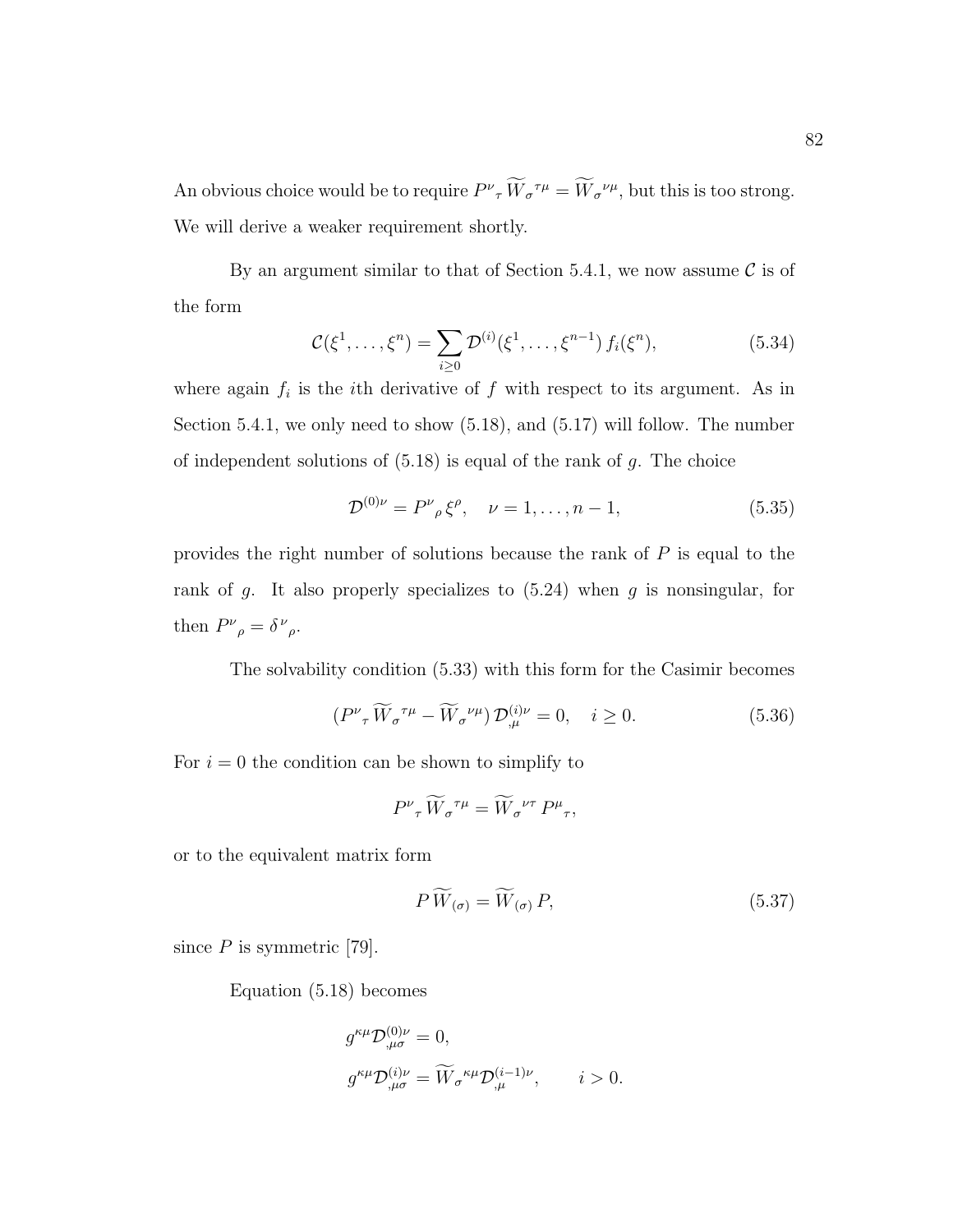If (5.33) is satisfied, we know this has a solution given by

$$
\mathcal{D}_{,\lambda\sigma}^{(i)\nu} = \bar{g}_{\lambda\rho} \, \widetilde{W}_{\sigma}{}^{\rho\mu} \, \mathcal{D}_{,\mu}^{(i-1)\nu} + \left(\delta_{\lambda}{}^{\mu} - \bar{g}_{\lambda\rho} \, g^{\rho\mu}\right) \mathcal{E}_{\mu\sigma}^{(i-1)\nu}, \quad i > 0,
$$

where  $\mathcal E$  is arbitrary, and  $(\delta_{\lambda}{}^{\mu} - \bar{g}_{\lambda\rho} g^{\rho\mu})$  projects onto the null space of g. The left-hand side is symmetric in  $\lambda$  and  $\sigma$ , but not the right-hand side. We can symmetrize the right-hand side by an appropriate choice of the null eigenvector,

$$
\mathcal{E}_{\lambda\sigma}^{(i)\nu} \coloneqq \bar{g}_{\sigma\rho} \, \widetilde{W}_{\lambda}{}^{\rho\mu} \, \mathcal{D}_{,\mu}^{(i)\nu}, \quad i \ge 0,
$$

in which case

$$
\mathcal{D}_{,\lambda\sigma}^{(i)\nu} = A_{\lambda\sigma}^{\mu} \mathcal{D}_{,\mu}^{(i-1)\nu}, \quad i > 0,
$$

where

$$
A^{\nu}_{\lambda\sigma} := \bar{g}_{\sigma\rho} \widetilde{W}_{\lambda}{}^{\rho\nu} + \bar{g}_{\lambda\rho} \widetilde{W}_{\sigma}{}^{\rho\nu} - \bar{g}_{\lambda\rho} \bar{g}_{\sigma\kappa} g^{\rho\mu} \widetilde{W}_{\mu}{}^{\kappa\nu}, \qquad (5.38)
$$

which is symmetric in  $\lambda$  and  $\sigma$ . Equation (5.38) also reduces to (5.21) when g is nonsingular, for then the null eigenvector vanishes. The full solution is thus given in the same manner as (5.26) by

$$
\mathcal{D}^{(i)\nu} = \frac{1}{(i+1)!} \ D^{(i)\nu}_{\tau_1 \tau_2 \dots \tau_{(i+1)}} \xi^{\tau_1} \xi^{\tau_2} \dots \xi^{\tau_{(i+1)}} , \quad i > 0,
$$
 (5.39)

where the constants  $D$  are defined by

$$
D_{\tau_1 \tau_2 \dots \tau_{(i+1)}}^{(i)\nu} := A_{\tau_1 \tau_2}^{\mu_1} A_{\mu_1 \tau_3}^{\mu_2} \cdots A_{\mu_{(i-2)} \tau_i}^{\mu_{(i-1)}} A_{\mu_{(i-1)} \tau_{(i+1)}}^{\mu_i} P^{\nu}_{\mu_i}, \qquad (5.40)
$$

and  $\mathcal{D}^{(0)}$  is given by (5.35).

The A's must still satisfy the coextension condition (5.29). Unlike the nonsingular case this condition does not follow directly and is an extra requirement in addition to the solvability condition  $(5.36)$ . Note that only the  $i = 0$ case, Eq. (5.37), needs to be satisfied, for then (5.36) follows. Both these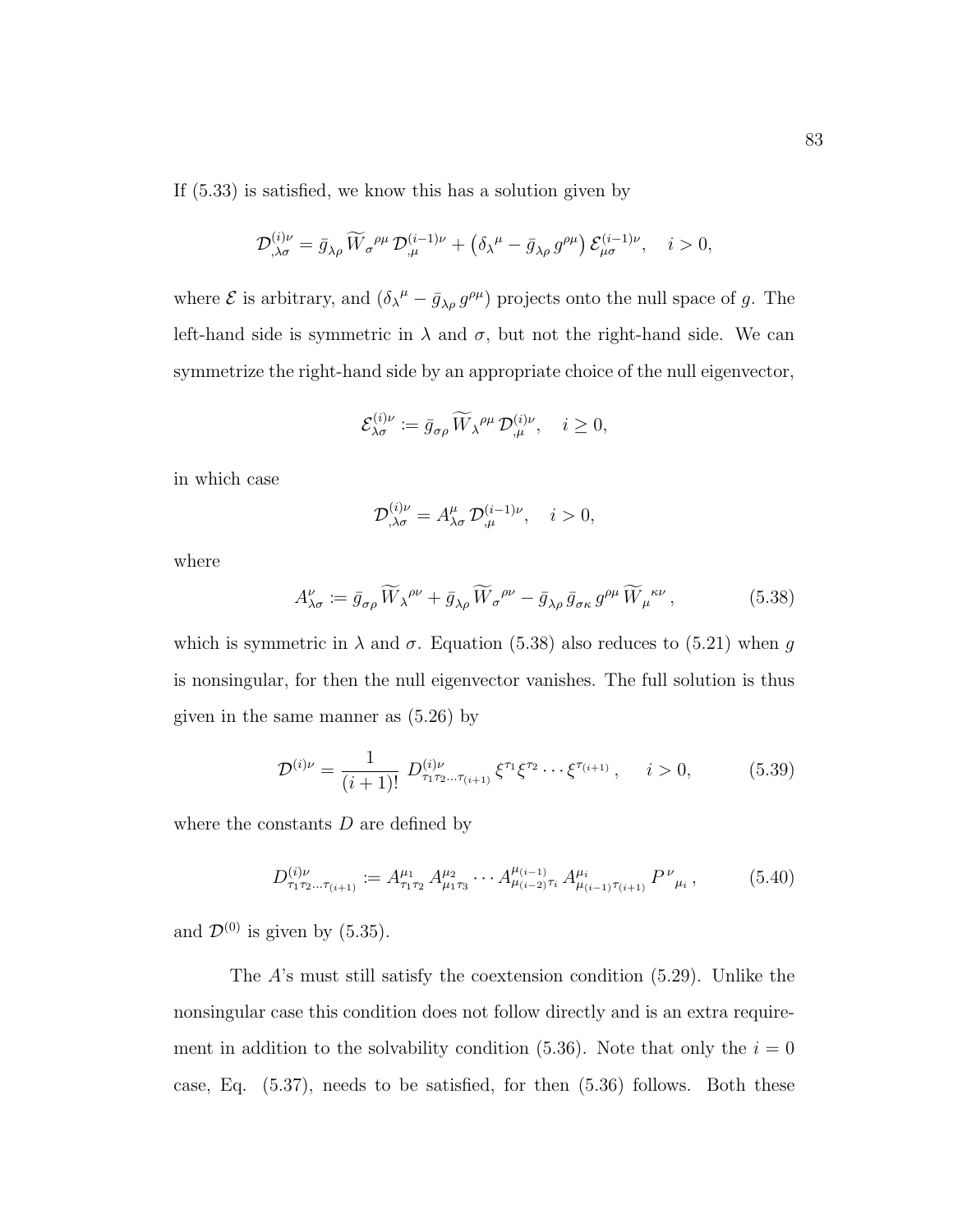conditions are coordinate-dependent, and this is a drawback. Nevertheless, we have found in obtaining the Casimir invariants for the low-order brackets that if these conditions are not satisfied, then the extension is a direct sum and the Casimirs can be found by the method of Section 5.2. However, this has not been proved rigorously.

### 5.5 Examples

We now illustrate the methods developed for finding Casimirs with a few examples. First we treat our prototypical case of CRMHD, and give a physical interpretation of invariants. Then, we derive the Casimir invariants for Leibniz extensions of arbitrary order. Finally, we give an example involving a singular g.

#### 5.5.1 Compressible Reduced MHD

The W tensors representing the bracket for CRMHD (see Section 2.2.4) were given in Section 2.3.2. We have  $n = 3$ , so from  $(5.19)$  we get

$$
g = \begin{pmatrix} 0 & -\beta_e \\ -\beta_e & 0 \end{pmatrix}, \quad \bar{g} = g^{-1} = \begin{pmatrix} 0 & -\beta_e^{-1} \\ -\beta_e^{-1} & 0 \end{pmatrix}.
$$
 (5.41)

In this case, the coextension is trivial: all three matrices  $A^{(\nu)}$  defined by (5.21) vanish. Using (5.22) and (5.24), with  $\nu = 1$  and 2, the Casimirs for the solvable part are

$$
\mathcal{C}^1 = \xi^1 g(\xi^3) = v g(\psi), \quad \mathcal{C}^2 = \xi^2 h(\xi^3) = p h(\psi),
$$

and the Casimir associated with the eigenvector  $\xi^3$  is

$$
\mathcal{C}^3 = k(\xi^3) = k(\psi).
$$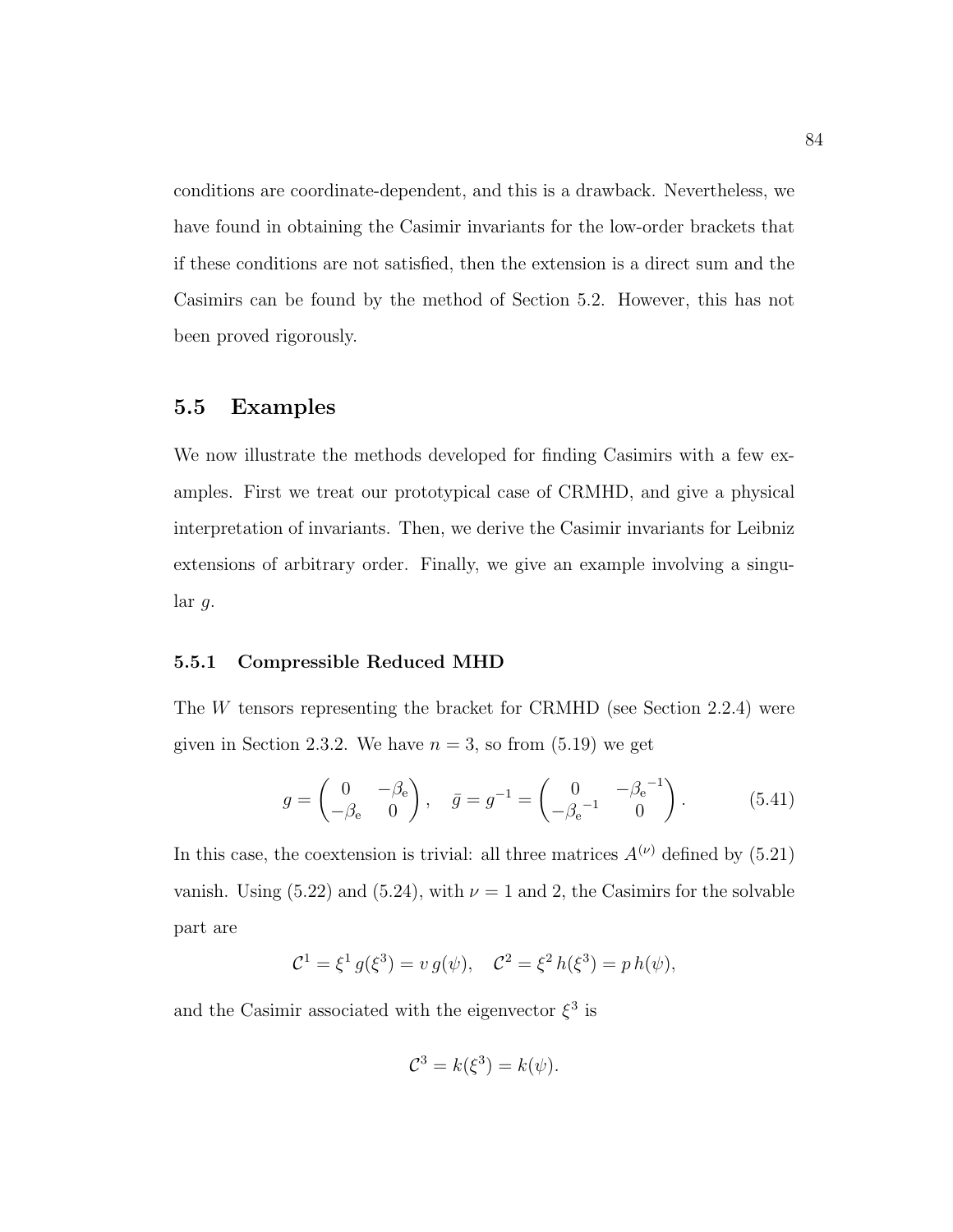Since  $g$  is nonsingular we also get another Casimir from the semidirect sum part,

$$
\mathcal{C}^0 = \xi^0 f(\xi^3) - \frac{1}{\beta_e} \xi^1 \xi^2 f'(\xi^3) = \omega f(\psi) - \frac{1}{\beta_e} p v f'(\psi).
$$

The physical interpretation of the invariant  $\mathcal{C}^3$  is given in Morrison [68] and Thiffeault and Morrison [90]. This invariant implies the preservation of contours of  $\psi$ , so that the value  $\psi_0$  on a contour labels that contour for all times. This is a consequence of the lack of dissipation and the divergence-free nature of the velocity. Substituting  $\mathcal{C}^3(\psi) = \psi^k$  we also see that all the moments of the magnetic flux are conserved. By choosing  $C^3(\psi) = \Theta(\psi(\mathbf{x}) - \psi_0)$ , a heavyside function, and inserting into  $(5.4)$ , it follows that the area inside of any  $\psi$ -contour is conserved.

To understand the Casimirs  $C^1$  and  $C^2$ , we also let  $g(\psi) = \Theta(\psi - \psi_0)$ in  $\mathcal{C}^1$ . In this case we have

$$
C^{1}[v;\psi] = \int_{\Omega} v g(\psi) d^{2}x = \int_{\Psi_{0}} v(\mathbf{x}) d^{2}x,
$$

where  $\Psi_0$  represents the (not necessarily connected) region of  $\Omega$  enclosed by the contour  $\psi = \psi_0$  and  $\partial \Psi_0$  is its boundary. By the interpretation we gave of  $\mathcal{C}^3$ , the contour  $\partial \Psi_0$  moves with the fluid. So the total value of v inside of a  $\psi$ -contour is conserved by the flow. The same is true of the pressure p. (See Thiffeault and Morrison [90] for an interpretation of these invariants in terms of relabeling symmetries, and a comparison with the rigid body.)

The total pressure and parallel velocity inside of any  $\psi$ -contour are preserved. To understand  $\mathcal{C}^4$ , we use the fact that  $\omega = \nabla^2 \phi$  and integrate by parts to obtain

$$
C^{4}[\omega, v, p, \psi] = -\int_{\Omega} \left( \nabla \phi \cdot \nabla \psi + \frac{v p}{\beta_{e}} \right) f'(\psi) d^{2}x.
$$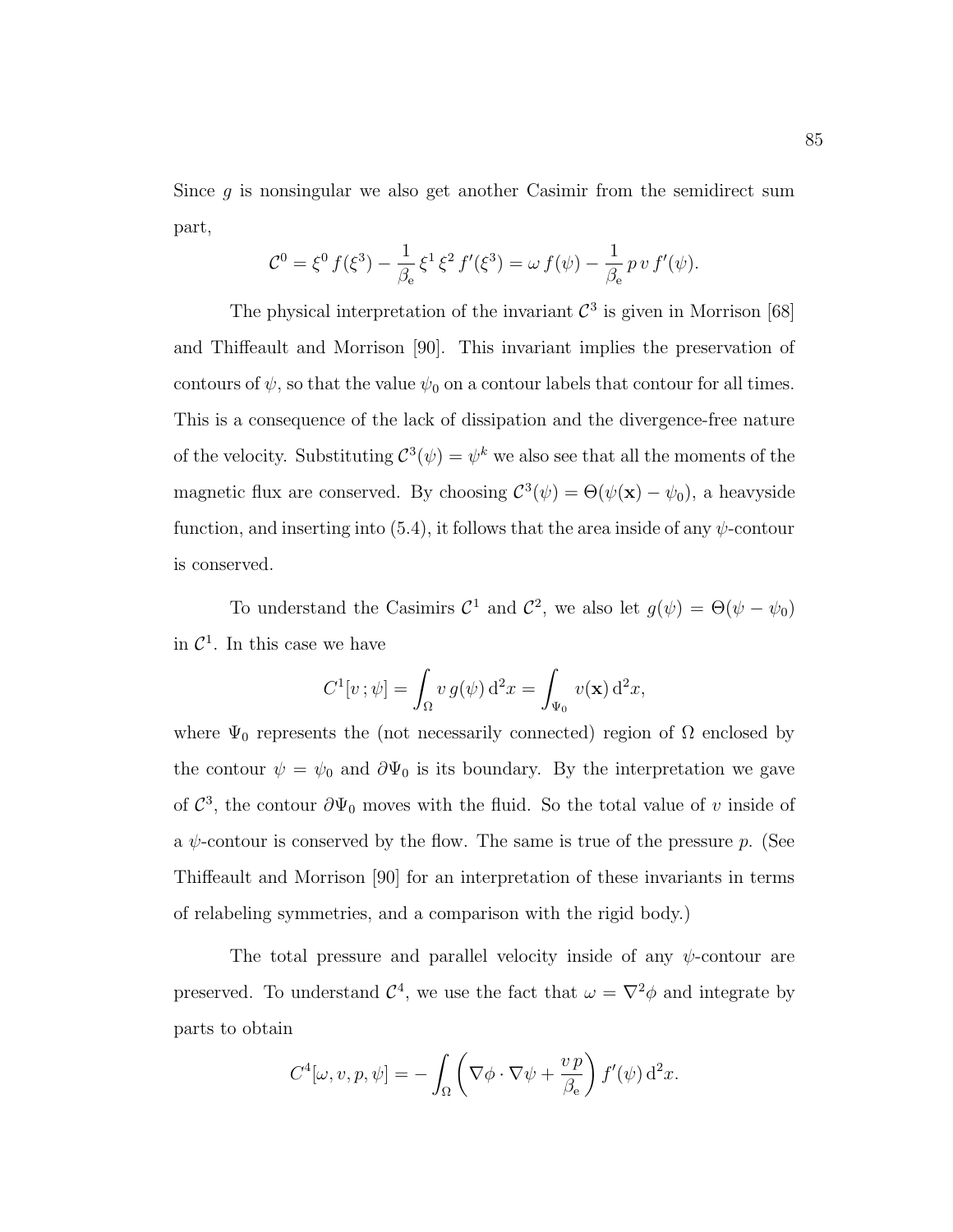The quantity in parentheses is thus invariant inside of any  $\psi$ -contour. It can be shown that this is a remnant of the conservation by the full MHD model of the cross helicity,

$$
V = \int_{\Omega} \mathbf{v} \cdot \mathbf{B} d^2 x \,,
$$

at second order in the inverse aspect ratio, while the conservation of  $C^1[v; \psi]$ is a consequence of preservation of this quantity at first order. Here B is the magnetic field. The quantities  $C^3[\psi]$  and  $C^2[p;\psi]$  they are, respectively, the first and second order remnants of the preservation of helicity,

$$
W = \int_{\Omega} \mathbf{A} \cdot \mathbf{B} \, d^2 x,
$$

where  $\bf{A}$  is the magnetic vector potential.

#### 5.5.2 Leibniz Extension

We first treat the nilpotent case. The Leibniz extension of Section 4.5 can be characterized by

$$
W_{\lambda}^{\mu\nu} = \delta_{\lambda}^{\mu+\nu}, \quad \mu, \nu, \lambda = 1, \dots, n,
$$
 (4.19)

where the tensor  $\delta$  is an ordinary Kronecker delta. Upon restricting the indices to run from 1 to  $n-1$  (the tilde notation of Section 5.4), we have

$$
g^{\mu\nu} = \widetilde{W}_n^{\mu\nu} = \delta_n^{\mu+\nu}, \quad \mu, \nu = 1, \dots, n-1.
$$

The matrix g is nonsingular with inverse equal to itself:  $\bar{g}_{\mu\nu} = \delta_{\mu+\nu}^{\ n}$ . The coextension of  $\widetilde{W}$  is thus

$$
A^{\mu}_{\tau\sigma} = \sum_{\nu=1}^{n-1} \bar{g}_{\tau\nu} \, \widetilde{W}_{\sigma}{}^{\nu\mu} = \sum_{\nu=1}^{n-1} \delta^{n}_{\tau+\nu} \, \delta_{\sigma}{}^{\nu+\mu} = \delta^{\mu+n}_{\tau+\sigma} \, .
$$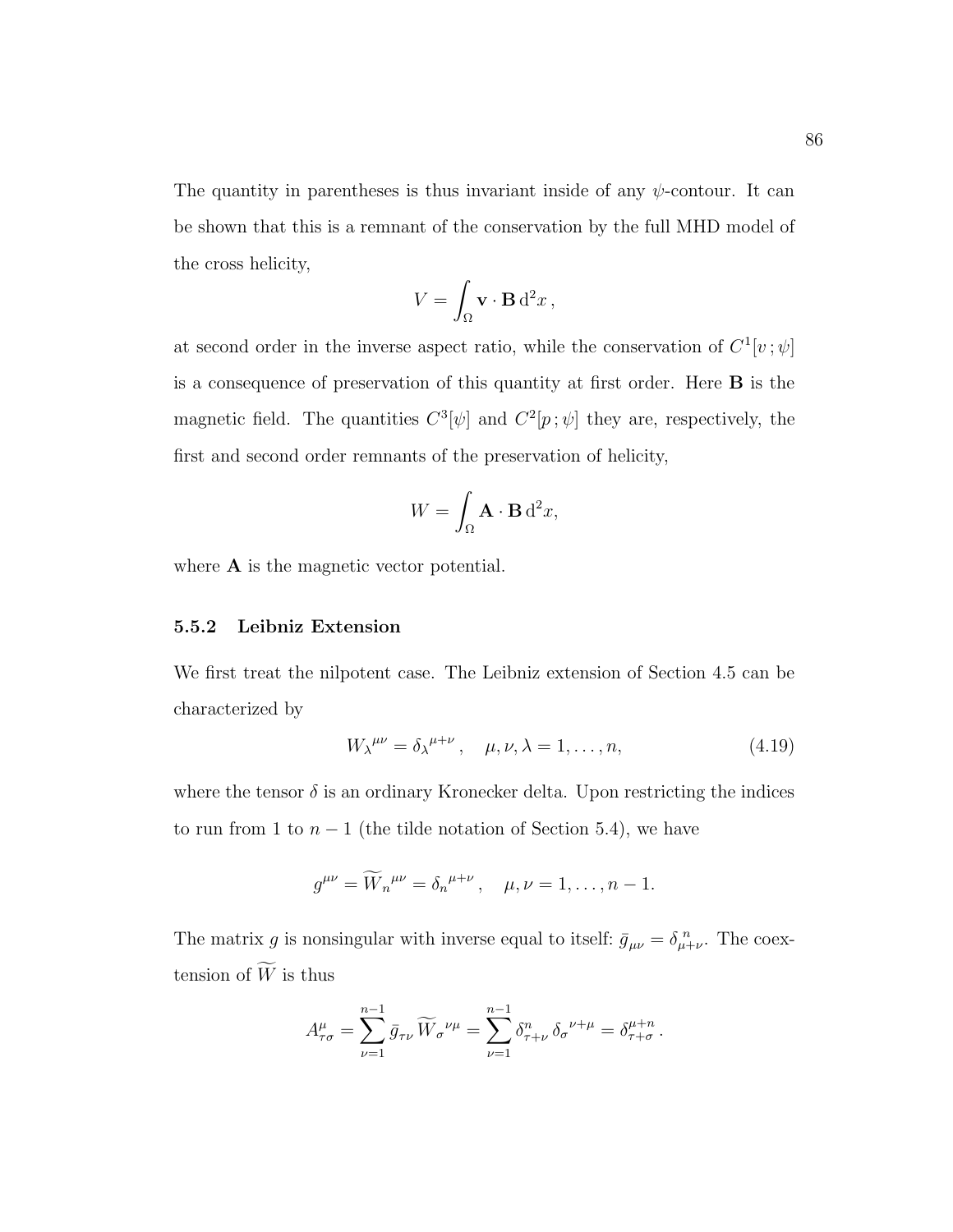Equation (5.28) becomes

$$
D_{\tau_1 \tau_2 \dots \tau_{(i+1)}}^{(i)\nu} = A_{\tau_1 \tau_2}^{\mu_1} A_{\mu_1 \tau_3}^{\mu_2} \cdots A_{\mu_{(i-2)} \tau_i}^{\mu_{(i-1)}} A_{\mu_{(i-1)} \tau_{(i+1)}}^{\nu}
$$
  
=  $\delta_{\tau_1 + \tau_2}^{\mu_1 + \tau_2} \delta_{\mu_1 + \tau_3}^{\mu_2 + \tau_3} \cdots \delta_{\mu_{(i-2)} + \tau_i}^{\mu_{(i-1)} + \tau_i} \delta_{\mu_{(i-1)} + \tau_{(i+1)}}^{\nu + n}$   
=  $\delta_{\tau_1 + \tau_2 + \dots + \tau_{(i+1)}}^{\nu + \tau_1}, \qquad \nu = 1, \dots, n-1,$ 

which, as required, this is symmetric under interchange of the  $\tau_i$ . Using (5.22), (5.24), (5.25), and (5.27) we obtain the  $n-1$  Casimir invariants

$$
\mathcal{C}^{\nu}(\xi^{1},\ldots,\xi^{n}) = \sum_{i\geq 0} \frac{1}{(i+1)!} \; \delta^{\nu+n}_{\tau_{1}+\tau_{2}+\cdots+\tau_{(i+1)}} \; \xi^{\tau_{1}} \cdots \xi^{\tau_{(i+1)}} \; f^{\nu}_{i}(\xi^{n}), \qquad (5.42)
$$

for  $\nu = 1, \ldots, n-1$ . The superscript  $\nu$  on f indicates that the arbitrary function is different for each Casimir, and recall the subscript  $i$  denotes the *i*th derivative with respect to  $\xi^n$ . The *n*th invariant is simply  $\mathcal{C}^{\nu}(\xi^n) = f^n(\xi^n)$ , corresponding to the null eigenvector in the system. Thus there are  $n$  independent Casimirs, as stated in Section 5.4.1.

For the Leibniz semidirect sum case, since  $g$  is nonsingular, there will be an extra Casimir given by (5.42) with  $\nu = 0$ , and the  $\tau_i$  sums run from 0 to  $n-1$ . This is the same form as the  $\nu = 1$  Casimir of the order  $(n + 1)$ nilpotent extension.

For the *i*th term in (5.42), the maximal value of any  $\tau_j$  is achieved when all but one (say,  $\tau_1$ ) of the  $\tau_j$  are equal to  $n-1$ , their maximum value. In this case we have

$$
\tau_1 + \tau_2 + \cdots + \tau_{i+1} = \tau_1 + i(n-1) = \nu + in,
$$

so that  $\tau_1 = i + \nu$ . Hence, the *i*th term depends only on  $(\xi^{\nu+i}, \dots, \xi^n)$ , and the *ν*th Casimir depends on  $(\xi^{\nu}, \ldots, \xi^{n})$ . Also,

$$
\max(\tau_1 + \dots + \tau_{i+1}) = (i+1)(n-1) = \nu + in,
$$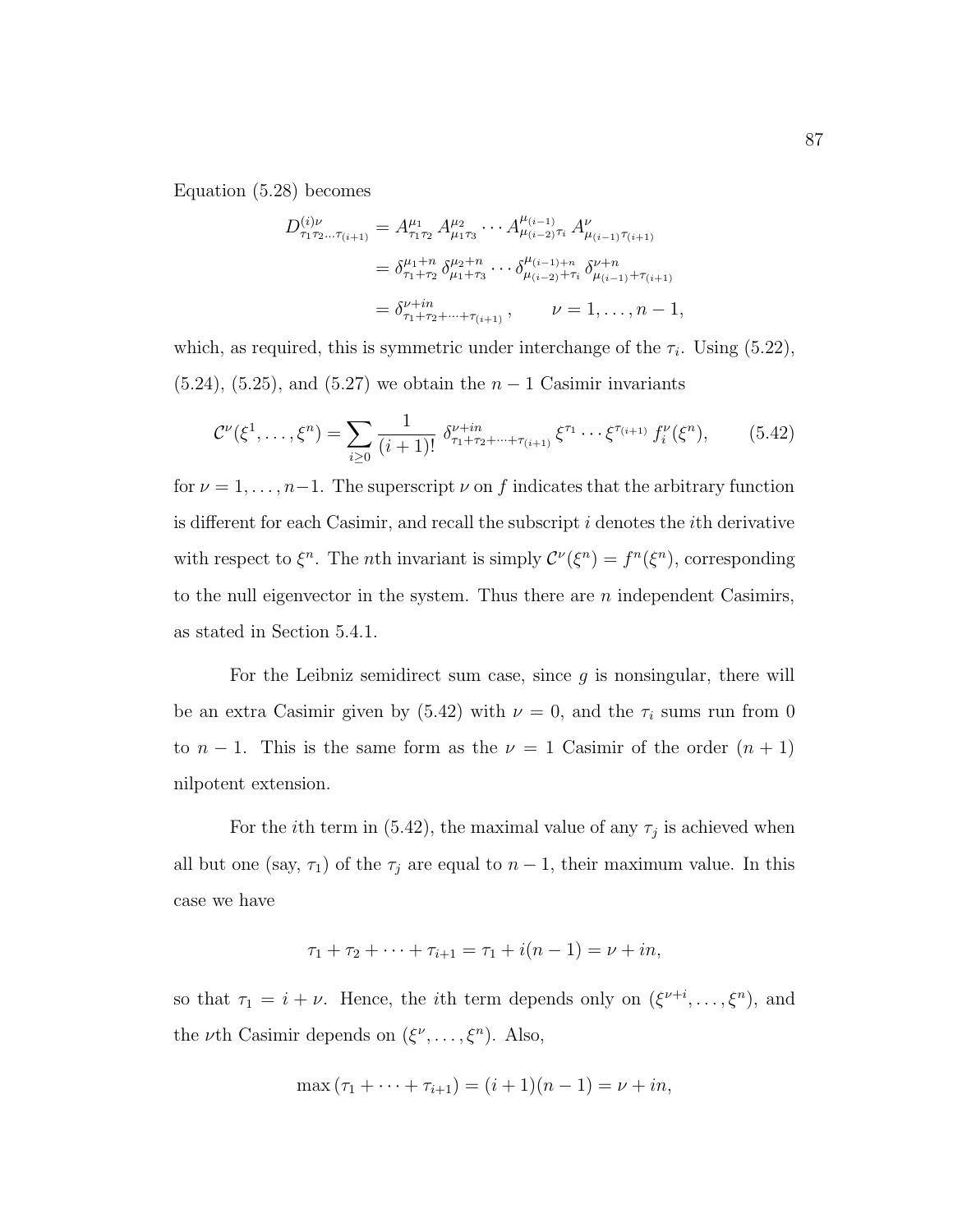| 1 $f(\xi^1)$                                                                                                                                       |
|----------------------------------------------------------------------------------------------------------------------------------------------------|
| 2 $\xi^1 f(\xi^2)$                                                                                                                                 |
| 3 $\xi^1 f(\xi^3) + \frac{1}{2}(\xi^2)^2 f'(\xi^3)$                                                                                                |
| 4 $\xi^1 f(\xi^4) + \xi^2 \xi^3 f'(\xi^4) + \frac{1}{3!} (\xi^3)^3 f''(\xi^4)$                                                                     |
| 5 $\xi^1 f(\xi^5) + (\xi^2 \xi^4 + \frac{1}{2} (\xi^3)^2) f'(\xi^5) + \frac{1}{2} \xi^3 (\xi^4)^2 f''(\xi^5) + \frac{1}{4!} (\xi^4)^4 f'''(\xi^5)$ |

Table 5.1: Casimir invariants for Leibniz extensions up to order  $n = 5$  ( $\nu = 1$ ). The primes denote derivatives.

which leads to max  $i = n - \nu - 1$ . Thus the sum (5.42) terminates, as claimed in Section 5.4.1. We rewrite (5.42) in the more complete form

$$
\mathcal{C}^{\nu}(\xi^{\nu},\ldots,\xi^{n})=\sum_{k=1}^{n-\nu}\frac{1}{k!}\,\,\delta^{\nu+(k-1)n}_{\tau_{1}+\tau_{2}+\cdots+\tau_{k}}\,\xi^{\tau_{1}}\cdots\xi^{\tau_{k}}\,f^{\nu}_{k-1}(\xi^{n}),
$$

for  $\nu = 0, \ldots, n$ . Table 5.1 gives the  $\nu = 1$  Casimirs up to order  $n = 5$ .

### 5.5.3 Singular  $g$

Now consider the  $n = 4$  extension from Section 4.6.4, Case 3c. We have

$$
\widetilde{W}_{(2)} = \begin{pmatrix} 1 & 0 & 0 \\ 0 & 0 & 0 \\ 0 & 0 & 0 \end{pmatrix}, \quad g = \begin{pmatrix} 0 & 0 & 1 \\ 0 & 0 & 0 \\ 1 & 0 & 0 \end{pmatrix},
$$

with  $\widetilde{W}_{(1)} = \widetilde{W}_{(3)} = 0$ . The pseudoinverse of g is  $\bar{g} = g$  and the projection operator is  $\overline{ }$ 

$$
P^{\nu}_{\tau} := g^{\nu \kappa} \bar{g}_{\kappa \tau} = \begin{pmatrix} 1 & 0 & 0 \\ 0 & 0 & 0 \\ 0 & 0 & 1 \end{pmatrix}.
$$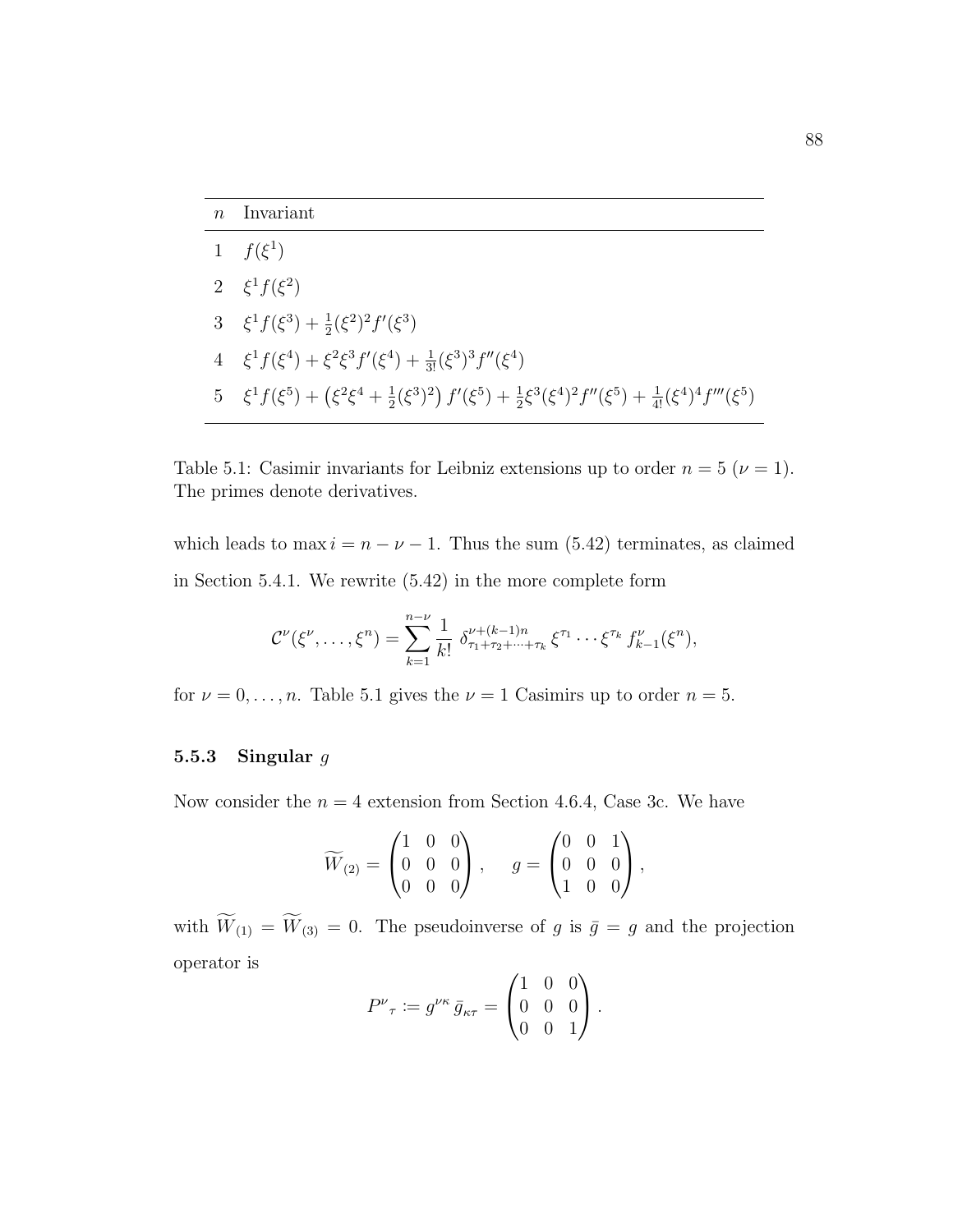The solvability condition (5.37) is obviously satisfied. We build the coextension given by (5.38), which in matrix form is

$$
A^{(\nu)} = \widetilde{W}^{(\nu)} \,\bar{g} + (\widetilde{W}^{(\nu)} \,\bar{g})^T - \bar{g} \,g \,\widetilde{W}^{(\nu)} \,\bar{g},
$$

to obtain

$$
A^{(1)} = \begin{pmatrix} 0 & 0 & 0 \\ 0 & 0 & 1 \\ 0 & 1 & 0 \end{pmatrix}, \quad A^{(2)} = A^{(3)} = 0.
$$

These are symmetric and obviously satisfy (5.29), so we have a good coextension. Using  $(5.34)$ ,  $(5.35)$ ,  $(5.39)$ , and  $(5.40)$  we can write, for  $\nu = 1$  and 3,

$$
\mathcal{C}^1 = \xi^1 f(\xi^4) + \xi^2 \xi^3 f'(\xi^4),
$$
  

$$
\mathcal{C}^3 = \xi^3 g(\xi^4).
$$

This extension has two null eigenvectors, so from Section 5.2 we also have the Casimir  $h(\xi^2, \xi^4)$ . The functions f, g, and h are arbitrary, and the prime denotes differentiation with respect to argument.

### 5.6 Casimir Invariants for Low-order Extensions

Using the techniques developed so far, we now find the Casimir invariants for the low-order extensions classified in Section 4.6. We first find the Casimir invariants for the solvable extensions, since these are also invariants for the semidirect sum case. Then, we obtain the extra Casimir invariants for the semidirect case, when they exist.

#### 5.6.1 Solvable Extensions

Now we look for the Casimirs of solvable extensions. As mentioned in Section 5.3, the Casimirs associated with null eigenvectors (the only kind of eigenvector for solvable extensions) are actually conserved locally. We shall still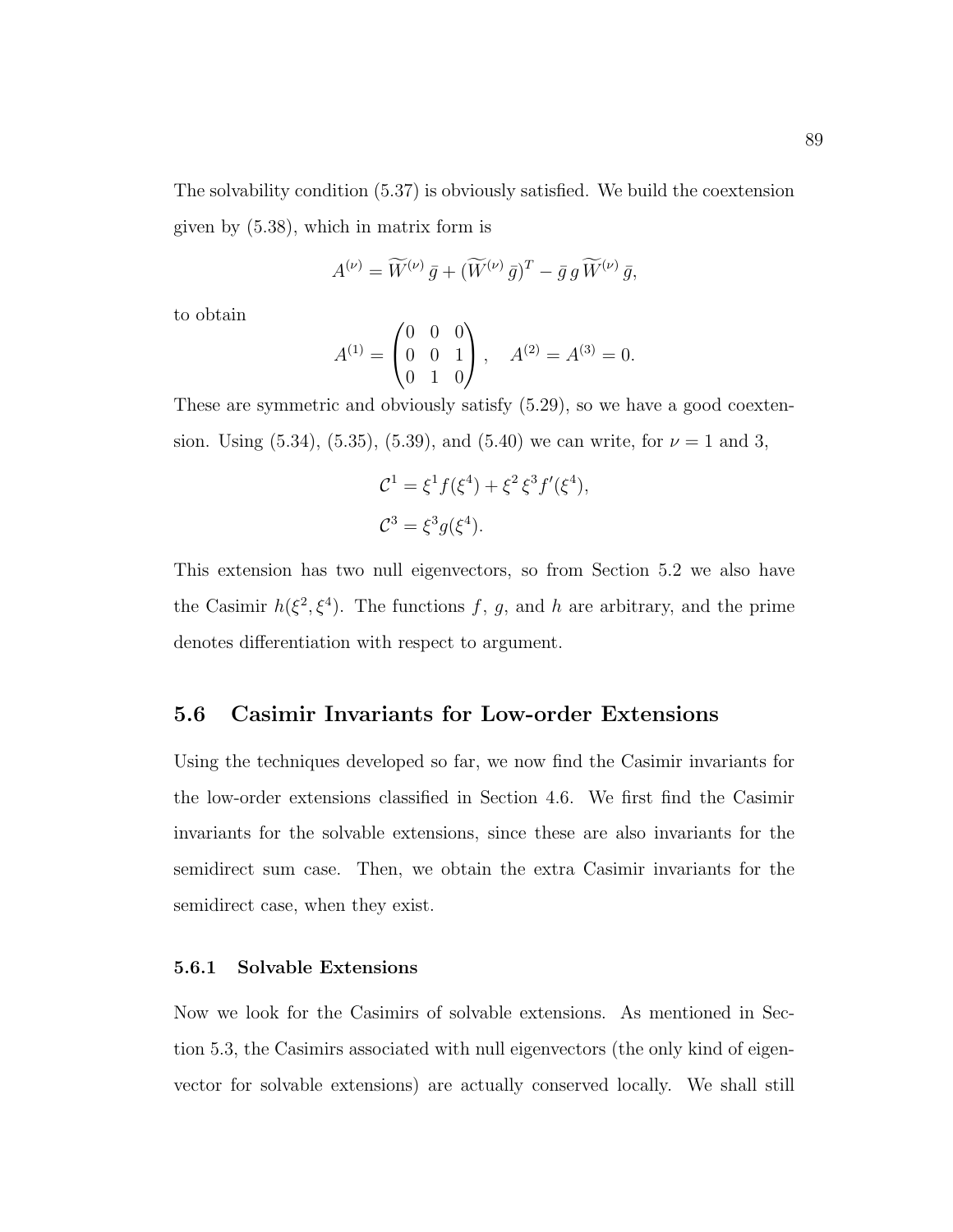write them in the form  $C = f(\xi^n)$ , where C is as in (5.4), so they have the correct form as invariants for the semidirect case of Section 5.6.2 (for which they are no longer locally conserved).

 $n=1$ 

Since the bracket is Abelian, any function  $\mathcal{C} = \mathcal{C}(\xi^1)$  is a Casimir.

 $n=2$ 

For the Abelian case we have  $C = C(\xi^1, \xi^2)$ . The only other case is the Leibniz extension,

$$
\mathcal{C}(\xi^1, \xi^2) = \xi^1 f(\xi^2) + g(\xi^2).
$$

 $n = 3$ 

As shown in Section 4.6.3, there are four cases. Case 1 is the Abelian case, for which any function  $C = C(\xi^1, \xi^2, \xi^3)$  is a Casimir. Case 2 is essentially the solvable part of the CRMHD bracket, which we treated in Section 5.5.1. Case 3 is a direct sum of the Leibniz extension for  $n = 2$ , which has the bracket

$$
[(\alpha_1, \alpha_2), (\beta_1, \beta_2)] = (0, [\alpha_1, \beta_1]),
$$

with the Abelian algebra  $[\alpha_3, \beta_3] = 0$ . Hence, the Casimir invariant is the same as for the  $n = 2$  Leibniz extension with the extra  $\xi^3$  dependence of the arbitrary function (see Section 5.2). Finally, Case 4 is the Leibniz Casimir. These results are summarized in Table 5.2.

Cases 1 and 3 are trivial extensions, that is, the cocycle appended to the  $n = 2$  case vanishes. The procedure of then adding  $\xi^n$  dependence to the arbitrary function works in general.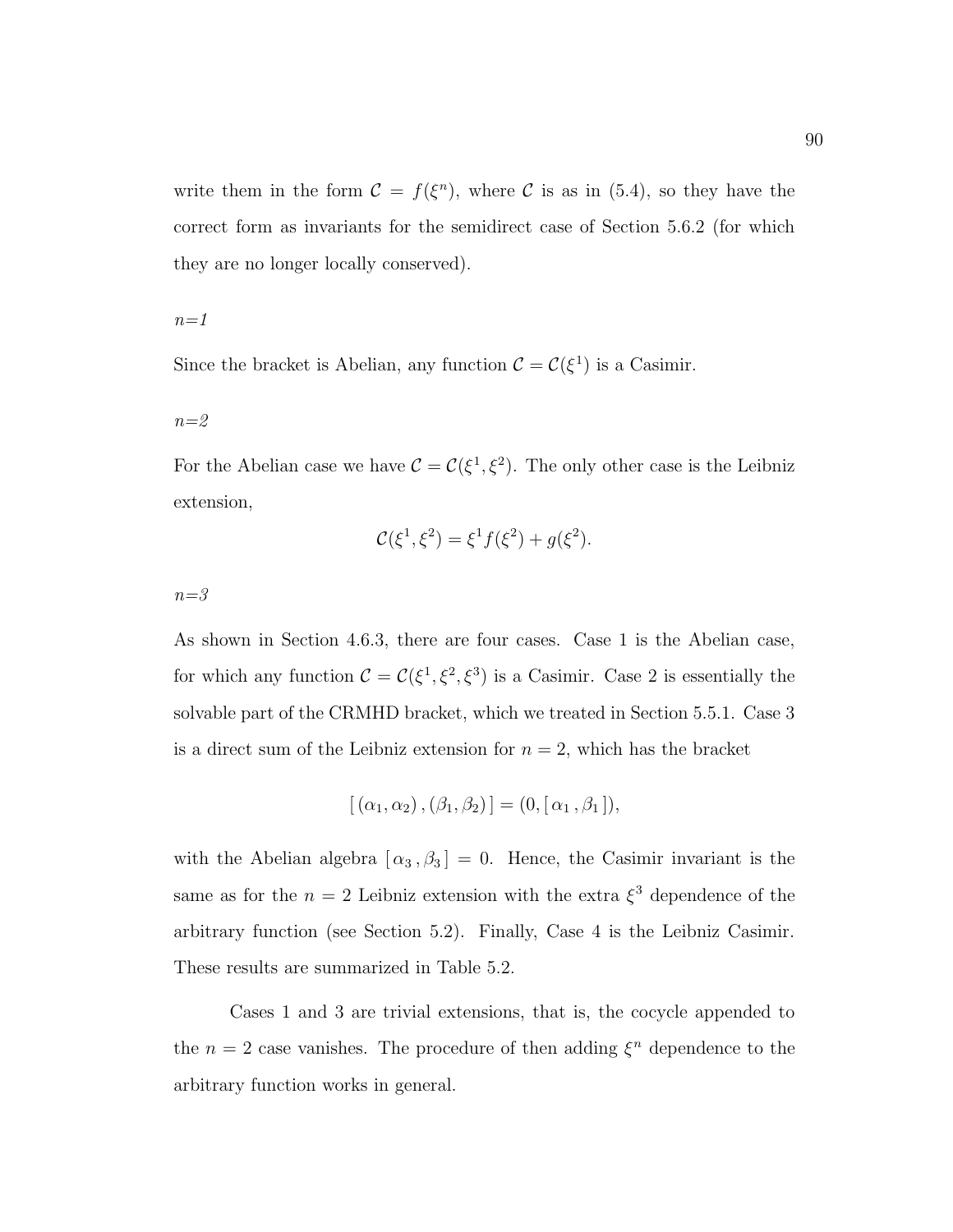| Case | Invariant                                                                                      |
|------|------------------------------------------------------------------------------------------------|
| 1    | $\mathcal{C}(\xi^1,\xi^2,\xi^3)$                                                               |
| 2    | $\xi^1 f(\xi^3) + \xi^2 g(\xi^3) + h(\xi^3)$                                                   |
| 3    | $\xi^1 f(\xi^2) + g(\xi^2, \xi^3)$                                                             |
| 4    | $\xi^{1} f(\xi^{3}) + \frac{1}{2} (\xi^{2})^{2} f'(\xi^{3}) + \xi^{2} g(\xi^{3}) + h(\xi^{3})$ |

Table 5.2: Casimir invariants for solvable extensions of order  $n = 3$ .  $n=4$ 

As shown in Section 4.6.4, there are nine cases to consider. We shall proceed out of order, to group together similar Casimir invariants.

Cases 1a, 2, 3a, and 4a are trivial extensions, and as mentioned in Section 5.6.1 they involve only addition of  $\xi^4$  dependence to their  $n = 3$  equivalents. Case 3b is a direct sum of two  $n = 2$  Leibniz extensions, so the Casimirs add.

Case 3c is the semidirect sum of the  $n = 2$  Leibniz extension with an Abelian algebra defined by  $[\,(\alpha_3,\alpha_4)\,,(\beta_3,\beta_4)\,] = (0,0),$  with action given by

$$
\rho_{(\alpha_1,\alpha_2)}(\beta_3,\beta_4) = (0, [\alpha_1,\beta_3]).
$$

The Casimir invariants for this extension were derived in Section 5.5.3.

Case 3d has a nonsingular  $g$ , so the techniques of Section 5.4.1 can be applied directly.

Finally, Case 4b is the  $n = 4$  Leibniz extension, the Casimir invariants of which were derived in Section 5.5.2. The invariants are all summarized in Table 5.3.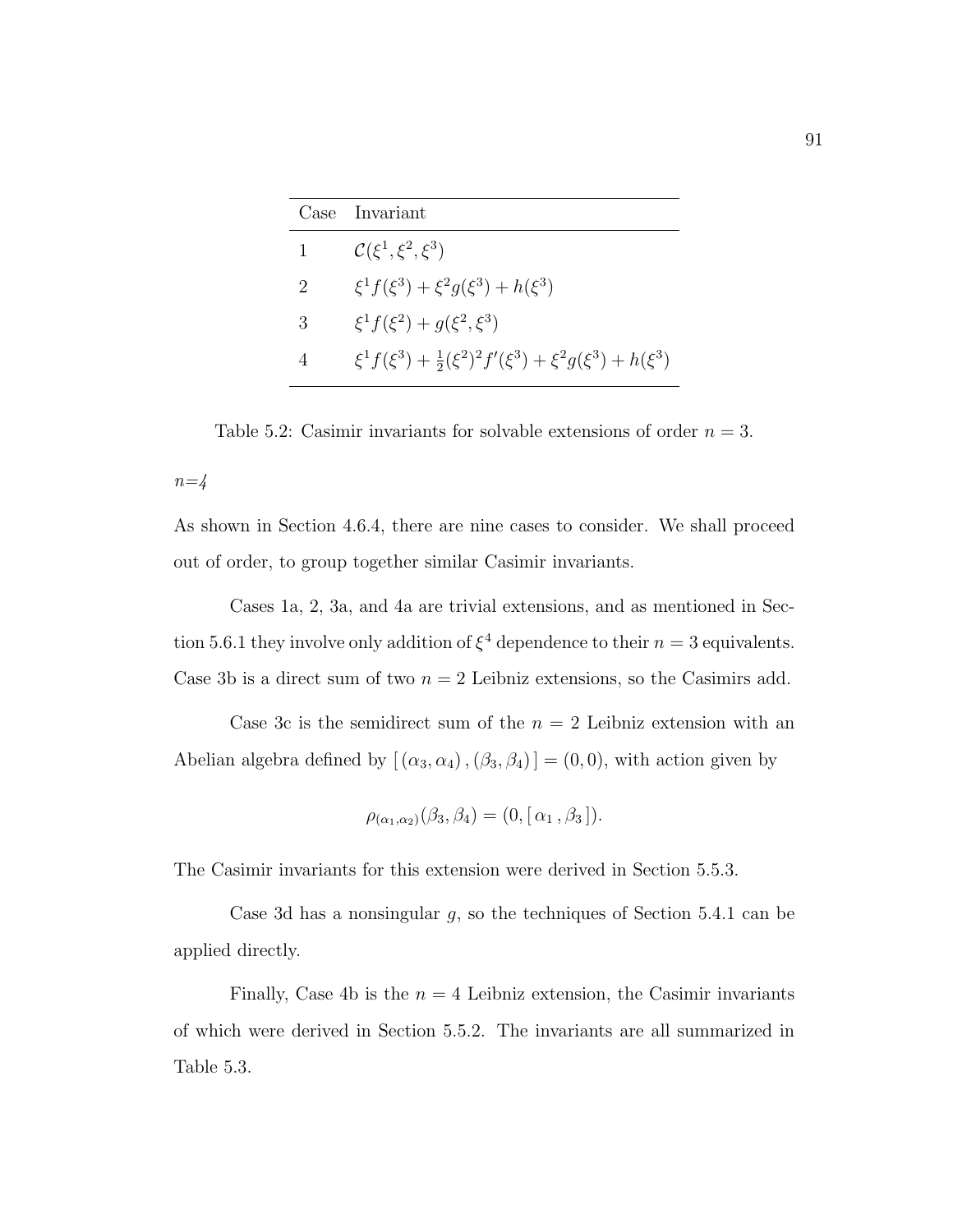| Case           | Invariant                                                                                                                                                      |
|----------------|----------------------------------------------------------------------------------------------------------------------------------------------------------------|
| 1a             | $\mathcal{C}(\xi^1,\xi^2,\xi^3,\xi^4)$                                                                                                                         |
| 1 <sub>b</sub> | $\xi^1 f(\xi^4) + \xi^2 g(\xi^4) + \xi^3 h(\xi^4) + k(\xi^4)$                                                                                                  |
| $\overline{2}$ | $\xi^1 f(\xi^3) + \xi^2 g(\xi^3) + h(\xi^3, \xi^4)$                                                                                                            |
| 3a             | $\xi^1 f(\xi^2) + q(\xi^2, \xi^3, \xi^4)$                                                                                                                      |
| 3b             | $\xi^1 f(\xi^2) + \xi^3 g(\xi^4) + h(\xi^2, \xi^4)$                                                                                                            |
| Зc             | $\xi^1 f(\xi^4) + \xi^2 \xi^3 f'(\xi^4) + \xi^3 g(\xi^4) + h(\xi^2, \xi^4)$                                                                                    |
| 3d             | $\xi^1 f(\xi^4) + \frac{1}{2}(\xi^2)^2 f'(\xi^4) + \xi^3 g(\xi^4) + \xi^2 h(\xi^4) + k(\xi^4)$                                                                 |
| 4a             | $\xi^1 f(\xi^3) + \frac{1}{2}(\xi^2)^2 f'(\xi^3) + \xi^2 g(\xi^3) + h(\xi^3, \xi^4)$                                                                           |
| 4 <sub>b</sub> | $\xi^1 f(\xi^4) + \xi^2 \xi^3 f'(\xi^4) + \frac{1}{3!} (\xi^3)^3 f''(\xi^4)$<br>$+\xi^2 g(\xi^4) + \frac{1}{2}(\xi^3)^2 g'(\xi^4) + \xi^3 h(\xi^4) + k(\xi^4)$ |

Table 5.3: Casimir invariants for solvable extensions of order  $n = 4$ .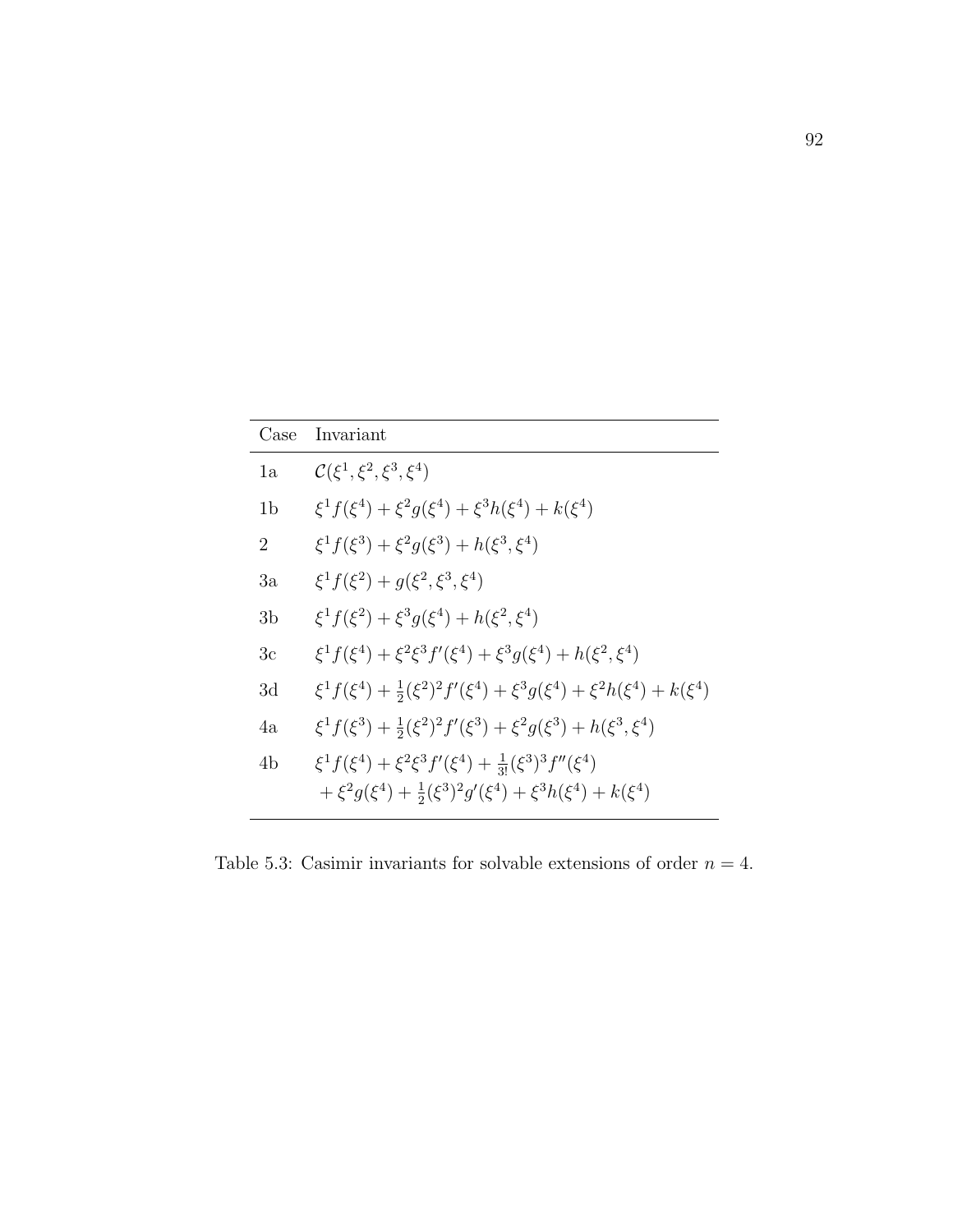### 5.6.2 Semidirect Extensions

Now that we have derived the Casimir invariants for solvable extensions, we look at extensions involving the semidirect sum of an algebra with these solvable extensions. We label the new variable (the one which acts on the solvable part) by  $\xi^0$ . In Section 5.4.1 we showed that the Casimirs of the solvable part were also Casimirs of the full extension. We also concluded that a necessary condition for obtaining a new Casimir (other than the linear case  $\mathcal{C}(\xi^0) = \xi^0$ ) from the semidirect sum was that det  $W_{(n)} \neq 0$ . We go through the solvable cases and determine the Casimirs associated with the semidirect extension, if any exist.

 $n=1$ 

There is only one solvable extension, so upon appending a semidirect part we have

$$
W_{(0)} = \begin{pmatrix} 1 & 0 \\ 0 & 0 \end{pmatrix}, \quad W_{(1)} = \begin{pmatrix} 0 & 1 \\ 1 & 0 \end{pmatrix}.
$$

Since det  $W_{(1)} \neq 0$ , we expect another Casimir. In fact this extension is of the semidirect Leibniz type and has the same Casimir form as the  $n = 2$  solvable Leibniz (Section 5.5.2) extension. Thus, the new Casimir is just  $\xi^0 f(\xi^1)$ .

 $n=2$ 

Of the two possible extensions only the Leibniz one satisfies det  $W_{(2)} \neq 0$ . The Casimir is thus

$$
\mathcal{C}_{\rm sd} = \xi^0 f(\xi^2) + \frac{1}{2} (\xi^1)^2 f'(\xi^2).
$$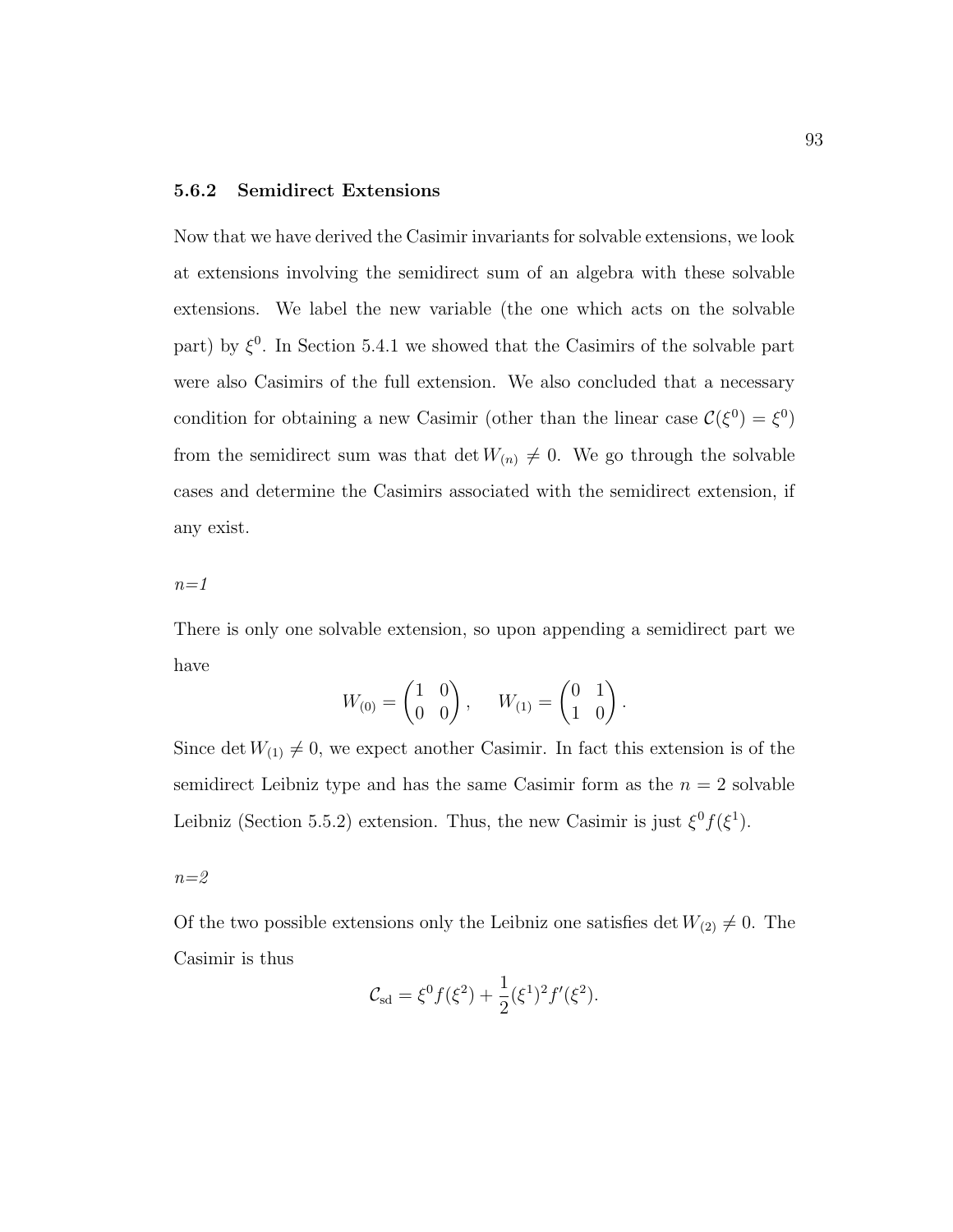|                | Case Invariant                                                                                                                                   |
|----------------|--------------------------------------------------------------------------------------------------------------------------------------------------|
| 1 <sub>b</sub> | $\xi^0 f(\xi^4) + (\xi^1 \xi^3 + \frac{1}{2} (\xi^2)^2) f'(\xi^4)$                                                                               |
| 3d             | $\xi^0 f(\xi^4) + (\xi^1 \xi^2 + \frac{1}{2} (\xi^3)^2) f'(\xi^4) + \frac{1}{3!} (\xi^2)^3 f''(\xi^4)$                                           |
| 4b             | $\xi^0 f(\xi^4) + (\xi^1 \xi^3 + \frac{1}{2} (\xi^2)^2) f'(\xi^4) + \frac{1}{2} \xi^2 (\xi^3)^2 f''(\xi^4) + \frac{1}{4!} (\xi^3)^4 f'''(\xi^4)$ |

Table 5.4: Casimir invariants for semidirect extensions of order  $n = 5$ . These extensions also possess the corresponding Casimir invariants in Table 5.3.

$$
n = 3
$$

Cases 2 and 4 have a nonsingular  $W_{(3)}$ . The Casimir for Case 2 is

$$
\mathcal{C}_{\text{sd}} = \xi^0 f(\xi^3) + \xi^1 \xi^2 f'(\xi^3),
$$

and for Case 4 it is of the Leibniz form

$$
\mathcal{C}_{\text{sd}} = \xi^0 f(\xi^3) + \xi^1 \xi^2 f'(\xi^3) + \frac{1}{3!} (\xi^2)^3 f''(\xi^3).
$$

 $n=4$ 

Cases 1b, 3d, and 4b have a nonsingular  $W_{(4)}$ . The Casimirs are shown in Table 5.4.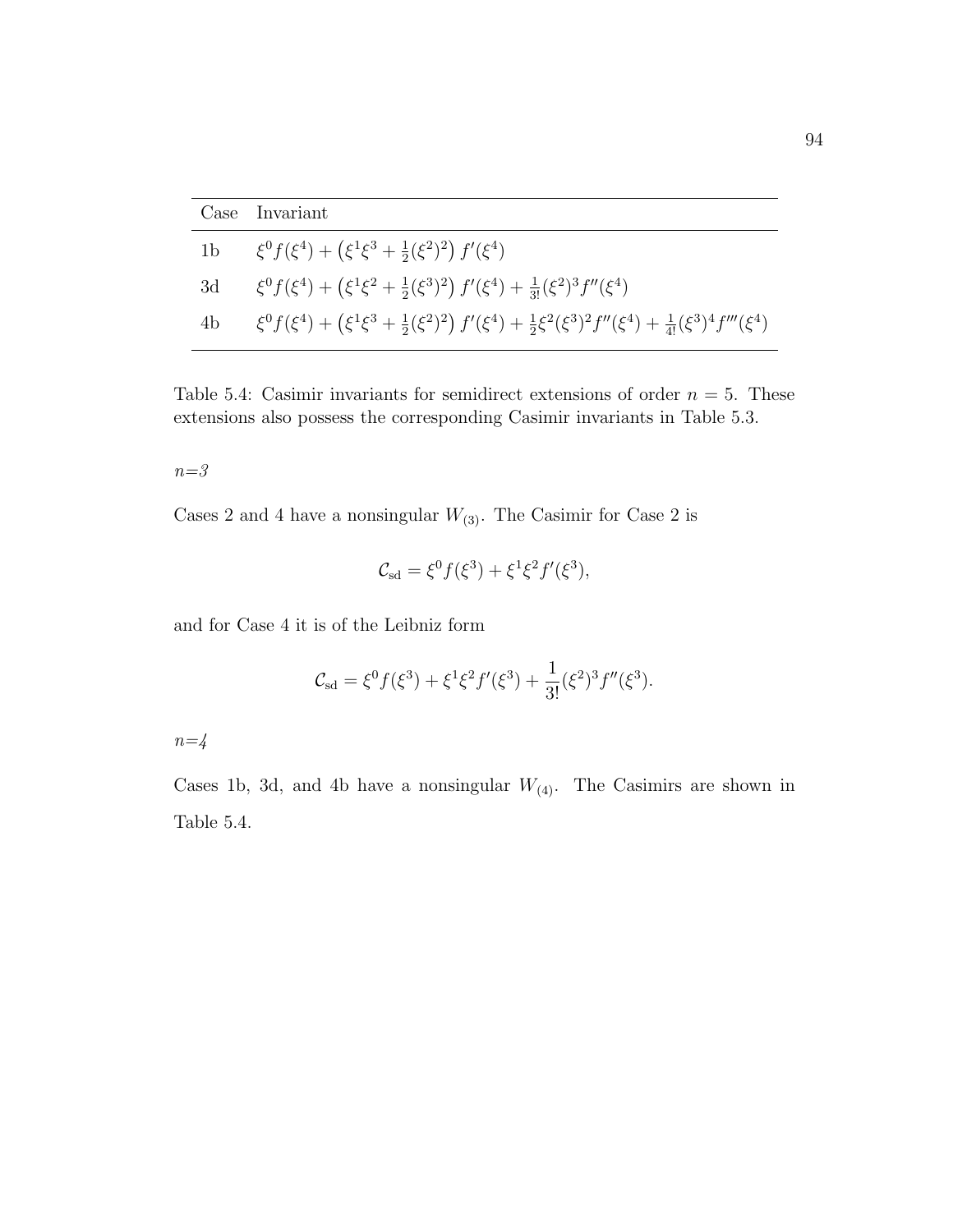# Chapter 6

# **Stability**

In this chapter we discuss the general problem of stability of steady solutions of Lie–Poisson systems, for different classes of Hamiltonians. We first define, in Section 6.1, what we mean by a steady solution being stable. We review the different types of stability and discuss how they are related. In Section 6.2 we discuss the energy-Casimir method for finding sufficient conditions for stability, and demonstrate its use by a few examples. The energy-Casimir method for fluids uses an infinite-dimensional analogue of Lagrange multipliers to find constrained extrema of the Hamiltonian (extrema of the free energy).

In Section 6.3 we turn to a different method of establishing stability, that of dynamical accessibility. The technique involves restricting the variations of the energy to lie on the symplectic leaves of the system. It is more general that the energy-Casimir method since it yields all equilibria of the equations of motion. The dynamical accessibility method is closely related to the energy-Casimir method, which we will see is reflected in the fact that the concept of coextension of Chapter 5 is used in the solution.

For the different types of extensions, we derive as general a result as possible, and then specialize to particular forms of the bracket and Hamiltonian, until usable stability conditions are obtained. We will treat CRMHD in detail,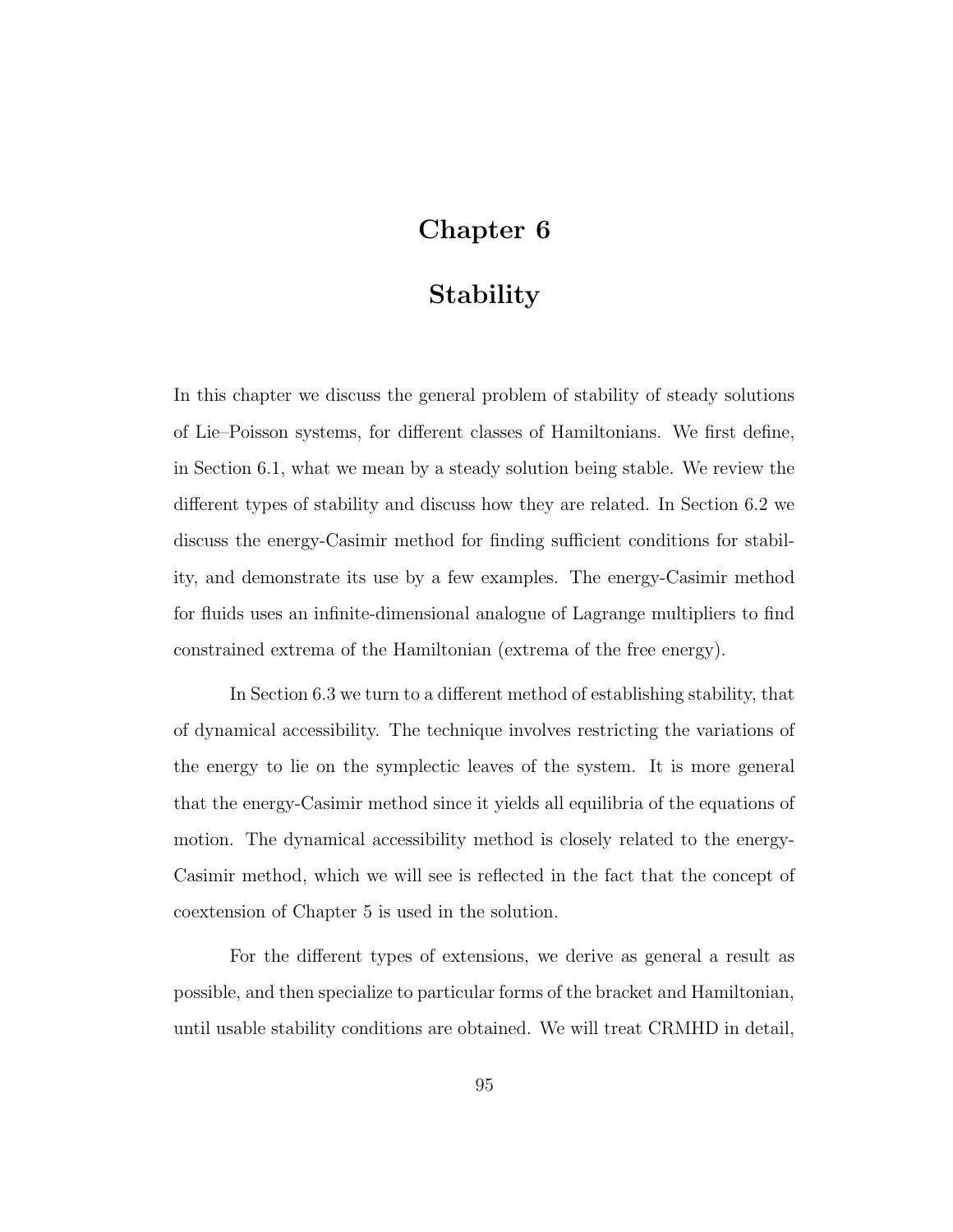using both the energy-Casimir and dynamical accessibility methods.

# 6.1 The Many Faces of Stability

A somewhat universally accepted definition of stability is as follows: Let  $\xi_{\rm e}$  be an equilibrium solution of the (not necessarily Hamiltonian) system

$$
\dot{\xi} = \mathcal{F}(\xi),\tag{6.1}
$$

i.e.,  $\mathcal{F}(\xi_e) = 0$ . The system is to said to be *nonlinearly stable*, or simply *stable*, if for every neighborhood U of  $\xi_e$  there is a neighborhood V of  $\xi_e$  such that trajectories  $\xi(t)$  initially in V never leave U (in finite time).

In terms of a norm  $\|\cdot\|$ , this definition is equivalent to demanding that for every  $\epsilon > 0$ , there is a  $\delta > 0$  such that if  $\|\xi(0) - \xi_{\rm e}\| < \delta$ , then  $\|\xi(t) - \xi_{\rm e}\| < \epsilon$ for all  $t > 0$ .

We also consider the linearized system,

$$
\delta \dot{\xi} = \left\langle \delta \xi , \frac{\delta \mathcal{F}}{\delta \xi} \right\rangle \Big|_{\xi = \xi_{\text{e}}},\tag{6.2}
$$

where  $\delta \xi$  is an infinitesimal perturbation. From this we define the formally self-adjoint linear operator  $\mathfrak{F}$  by

$$
\langle \delta \eta, \mathfrak{F} \delta \zeta \rangle := \left\langle \delta \eta, \frac{\delta^2 \mathcal{F}}{\delta \eta \delta \zeta} \delta \zeta \right\rangle \Big|_{\xi = \xi_e}.
$$
 (6.3)

From this definition we distinguish four basic types of stability:

• Spectral stability. The linearized system  $(6.2)$  is spectrally stable if the spectrum of the linear operator  $\mathfrak F$  defined by (6.3) has no eigenvalue with a positive real part. A special case is neutral stability, for which the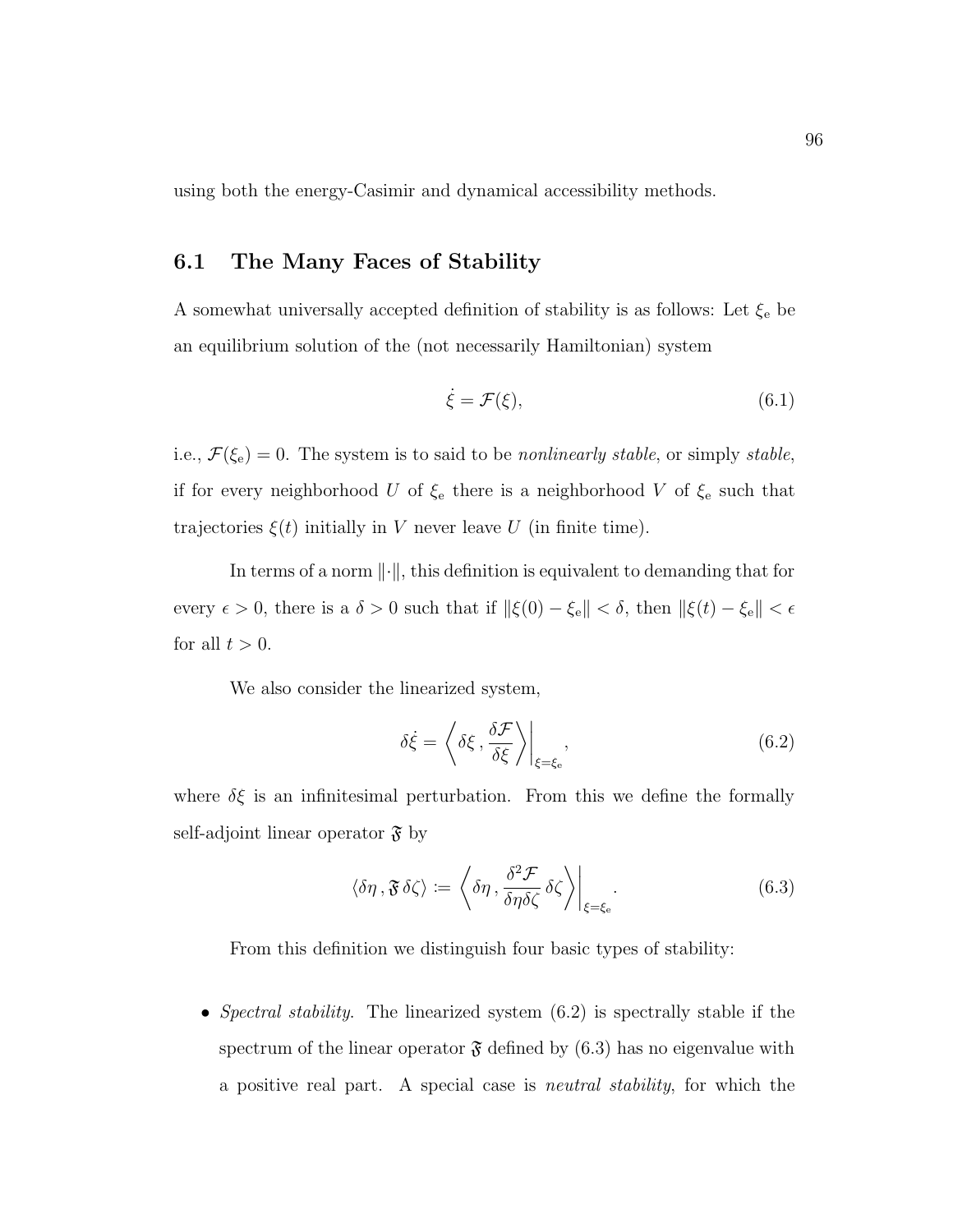spectrum is purely imaginary. Hamiltonian systems are neutrally stable if they are spectrally stable.

- Linear stability. If the linearized system  $(6.2)$  is stable according to the above definition, then the system (6.1) is said to be linearly stable (or linearized stable). This implies spectral stability.
- Formal stability (Dirichlet criterion). The equilibrium is formally stable if we can find a conserved quantity whose first variation vanishes when evaluated at the equilibrium, and whose second variation is positive (or negative) definite when evaluated at the same equilibrium. In finite dimensions, this implies nonlinear stability. When the system is Hamiltonian and separable (i.e., it can be written as a sum of kinetic and potential energy), this criterion becomes Lagrange's theorem.
- *Nonlinear stability*. This is just the nonlinear stability of the full system as defined above. Note that this only implies that there exists a sufficiently small neighborhood  $V$  such that trajectories never leave  $U$ . It does not imply absence of finite-amplitude instability, called nonlinear instability by some authors, which says that the system is unstable for large enough perturbations.

Figure 6.1 summarizes the relationships between the various types of stability. See Siegel and Moser [85], Holm et al. [38], or Morrison [69] for examples and counterexamples of these relationships.

We have stated that formal stability implies nonlinear stability for finitedimensional systems. Before discussing this point, we prove a stability theorem for finite-dimensional systems that has its origins with Lagrange. It was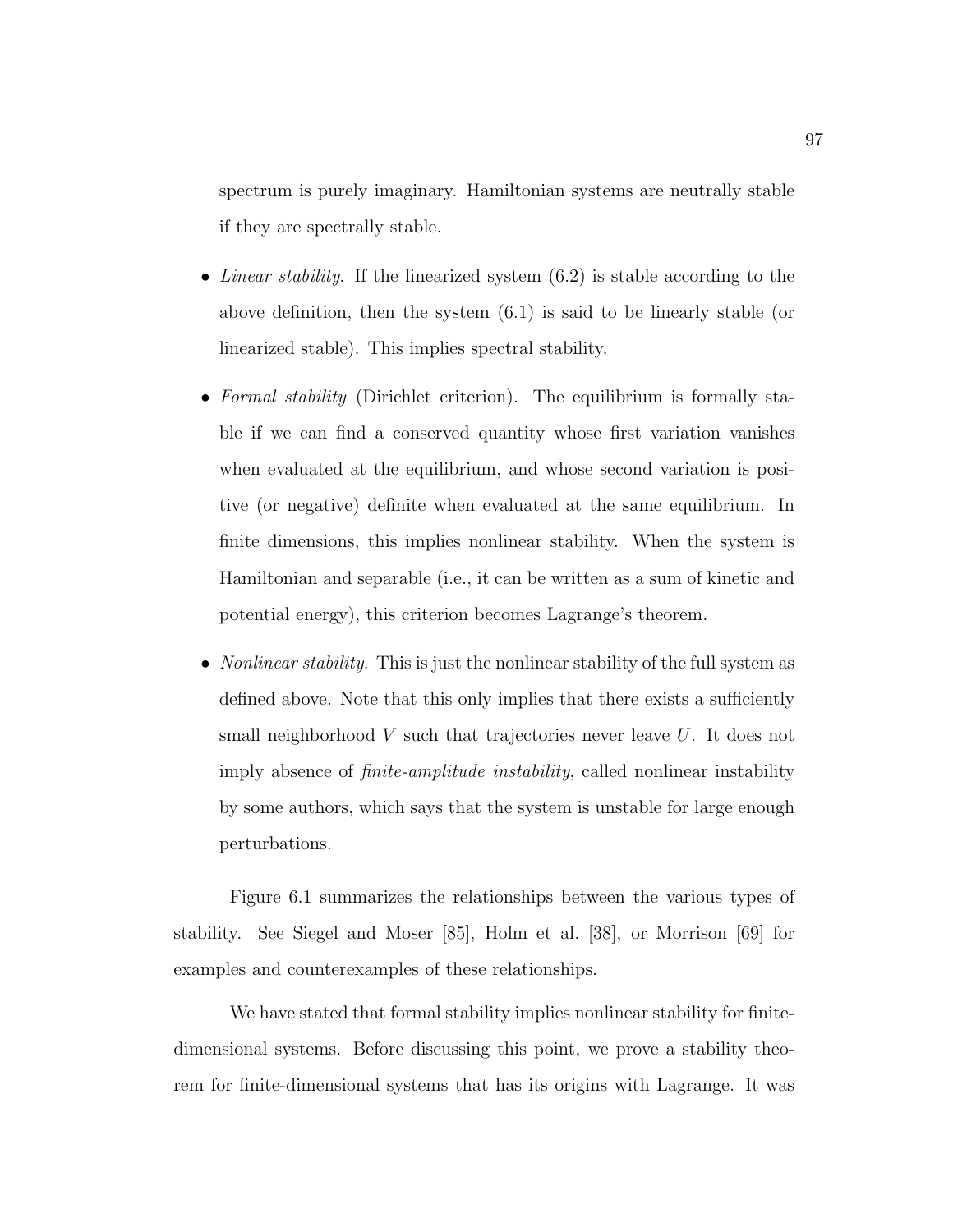

Figure 6.1: Relationship between the different types of stability.

proved in a less general form than presented here by Dirichlet [53], and was subsequently generalized by Liapunov.

The theorem is as follows. If the system (6.1), in finite dimensions, has a constant of the motion  $\mathfrak K$  that has a relative extremum in the strong sense [27, p. 13] at the equilibrium point  $\xi = \xi_e$ , then the equilibrium solution is stable.<sup>1</sup>

We follow the proof of Siegel and Moser [85, p. 208]. See also Hirsch and Smale for a thorough treatment [37]. Since  $\mathfrak K$  can be replaced by  $-\mathfrak K$ , we can assume it has a minimum without loss of generality. By the strong minimum hypothesis, there exists a  $\rho > 0$  such that

$$
\mathfrak{K}(\xi_{\rm e}) < \mathfrak{K}(\xi) \text{ whenever } \|\xi - \xi_{\rm e}\| < \varrho,\tag{6.4}
$$

for some norm  $\|\cdot\|$ . Now, let

$$
\mathfrak{M}_{\varepsilon} := \{ \xi \mid \|\xi - \xi_{\rm e}\| < \varepsilon \}, \quad 0 < \varepsilon < \varrho,
$$

<sup>1</sup> In finite dimensions a strong minimum is just a minimum with respect to the usual Euclidean norm,  $\|\xi\| = |\xi|.$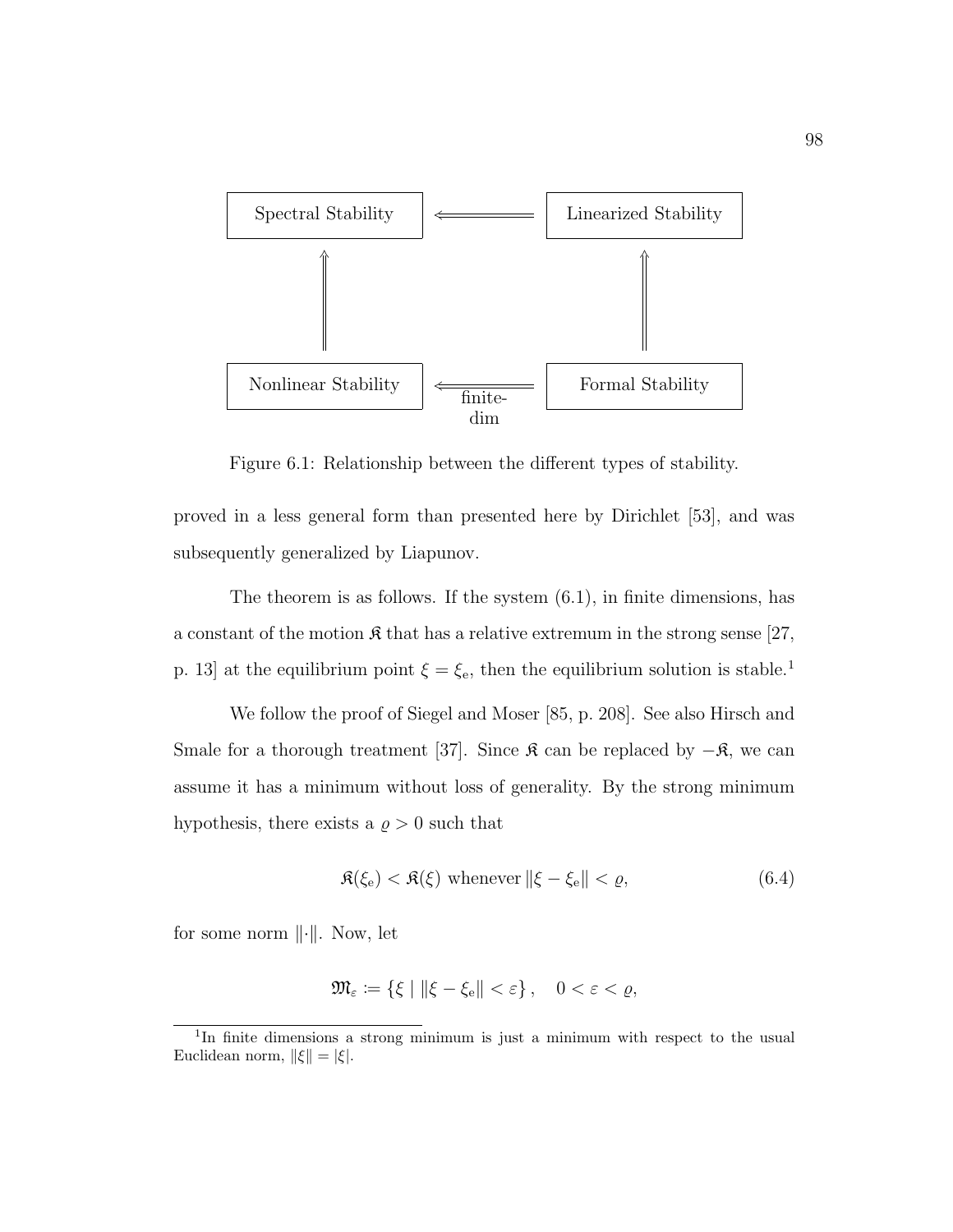be a ball of radius  $\varepsilon$  around the equilibrium point. Let  $\mu(\varepsilon)$  be the minimum value of  $\mathfrak K$  on the surface of the ball  $\mathfrak M_{\varepsilon}$ ,

$$
\mu(\varepsilon) := \min_{\|\xi - \xi_{\text{e}}\| = \varepsilon} \Re(\xi).
$$

Using the strong minimum hypothesis, (6.4), we have

$$
\mathfrak{K}(\xi) < \mu(\varepsilon), \quad \text{for } \xi \in \mathfrak{M}_{\varepsilon}.
$$

Now consider a trajectory with initial conditions  $\xi(0)$  in  $\mathfrak{M}_{\varepsilon}$ . Then

$$
\mathfrak{K}(\xi(t)) = \mathfrak{K}(\xi(0)) < \mu(\varepsilon).
$$

But by continuity this implies  $\xi(t) \in \mathfrak{M}_{\varepsilon}$  since otherwise we would have had  $\mathfrak{K}(\xi(t)) \geq \mu(\varepsilon)$  at some point in the trajectory. Thus,  $\xi(t)$  lies in  $\mathfrak{M}_{\varepsilon}$  whenever  $\xi(0)$  does. We then have stability, because  $\mathfrak{M}_{\varepsilon}$  is a neighborhood of  $\xi_{e}$  and we can make  $\varepsilon$  as small as we want.

In finite dimensions, positive or negative definiteness of the second variation of  $\mathfrak K$  is sufficient for the strong minimum requirement (6.4). In infinite dimensions this is not the case  $[8, 11, 23, 27, 38, 62, 84]$ . Further convexity arguments must be made, as done for several physical systems in Holm et al. [38]. Another crucial requirement, which is immediate in finite dimensions, is that the invariant  $\mathfrak K$  be *continuous* in the norm  $\|\cdot\|$ . In general an infinitedimensional minimum will not necessarily satisfy this condition [27, 38].

Ball and Marsden [11] give an example from elasticity theory of a system that is formally stable but is nonlinearly unstable. Finn and Sun [23] discuss additional requirements for nonlinear stability of an ideal fluid in a gravitational field (for an exponential atmosphere), which is formally stable. One does not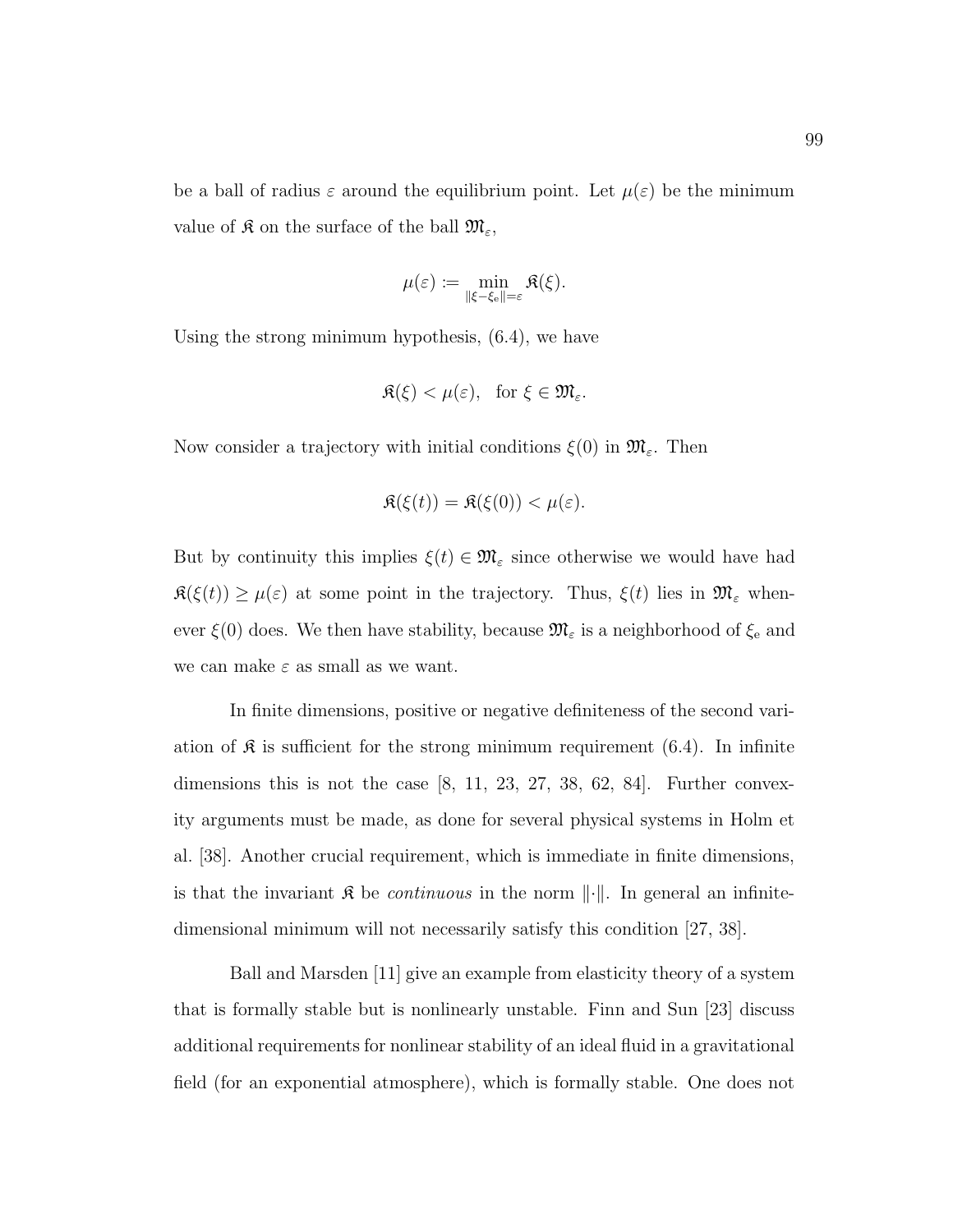know how stringent these requirements are—they could be far from the actual instability threshold. We take the viewpoint here that establishing definiteness of the second variation—showing formal stability—is a good indicator of stability. Indeed, formal stability is often used to mean stability, as is the case with  $\delta W$  stability criteria in MHD, which are actually second-order variations of the potential energy. For the Grad–Shafranov equilibria of reduced MHD (no flow), the sufficient conditions for formal stability are the same as for nonlinear stability [38, pp. 41–43].

It will be the topic of future work to try and make these general stability conditions more rigorous by making more stringent convexity arguments. Certainly formal stability implies linearized stability, since the second variation of the constant of motion provides a norm (conserved by the linearized dynamics) that can be used to establish stability of the linearized system.

Finally, note that Dirichlet's theorem does not imply that if F does not have an extremum at  $\xi_e$ , then the system is unstable. It gives a sufficient, but not necessary, condition for stability of an equilibrium.

# 6.2 The Energy-Casimir Method

The energy-Casimir method has a long history which dates back to Fjortoft [24], Newcomb [93], Kruskal and Oberman [49], Fowler [25], and Gardner [26], but is usually called "Arnold's method" or "Arnold's theorem" [3, 4, 5, 7, 8]. We illustrate the method for a Lie–Poisson system. The equations of motion for the field variables  $\xi$  in terms of a given Hamiltonian H are

$$
\dot{\xi} = -\left[\frac{\delta H}{\delta \xi}, \xi\right]^\dagger. \tag{2.6}
$$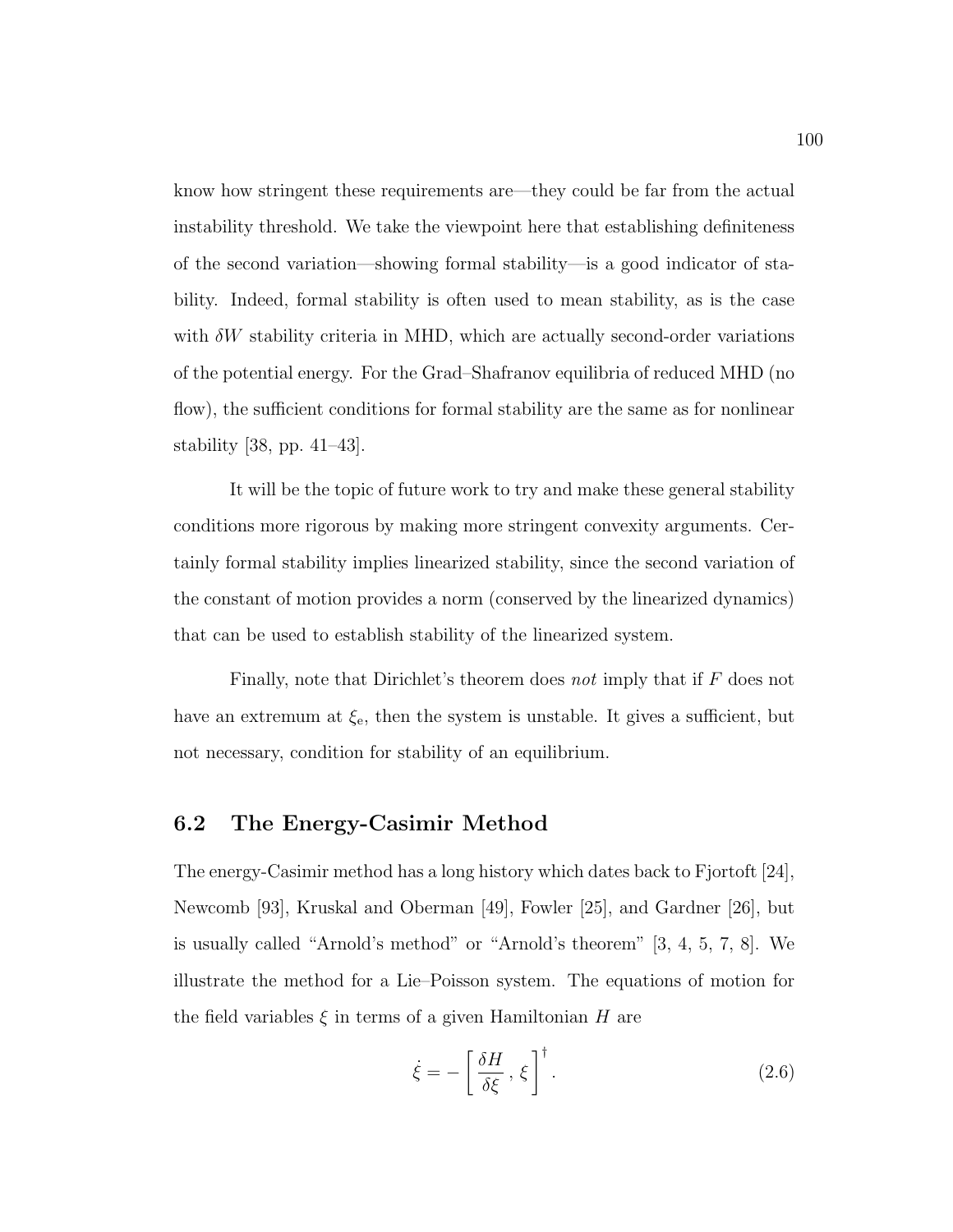This can be rewritten

$$
\dot{\xi} = -\left[\frac{\delta H}{\delta \xi} + \frac{\delta C}{\delta \xi}, \xi\right]^\dagger,
$$

where  $C$  is any function of the Casimirs. It follows that if

$$
\delta(H+C)[\xi_{\rm e}]=:\delta F[\xi_{\rm e}]=0,
$$

then  $\xi_e$  is an equilibrium of the system. We call F the free energy. The free energy  $F$  is a constant of the motion whose first variation vanishes at an equilibrium point. Therefore, if we can show it also has a strong extremum at that point then we have proved stability, by the theorem of Dirichlet. Showing that  $\delta^2 F$  is definite (that is, showing formal stability) is almost sufficient to show stability, in the sense discussed at the end of Section 6.1.

We now apply the energy-Casimir method to compressible reduced MHD. We will give more examples in Section 6.3 when we introduce the method of dynamical accessibility, which is more general and includes the energy-Casimir result as a special case.

#### 6.2.1 CRMHD Stability

The free energy functional  $F$  is built from the Hamiltonian  $(2.15)$  and the Casimir invariants found in Section 5.5.1,

$$
F[\omega, v, p, \psi] \coloneqq H + C,
$$

where

$$
C = \langle f(\psi) + v g(\psi) + p h(\psi) + (\omega k(\psi) - \beta_e^{-1} p v k'(\psi)) \rangle
$$

is a combination of the Casimirs of the system. We use the same angle brackets as for the pairing, without the comma, to denote an integral over the fluid domain (we assume that we have identified  $\mathfrak g$  and  $\mathfrak g^*$ ).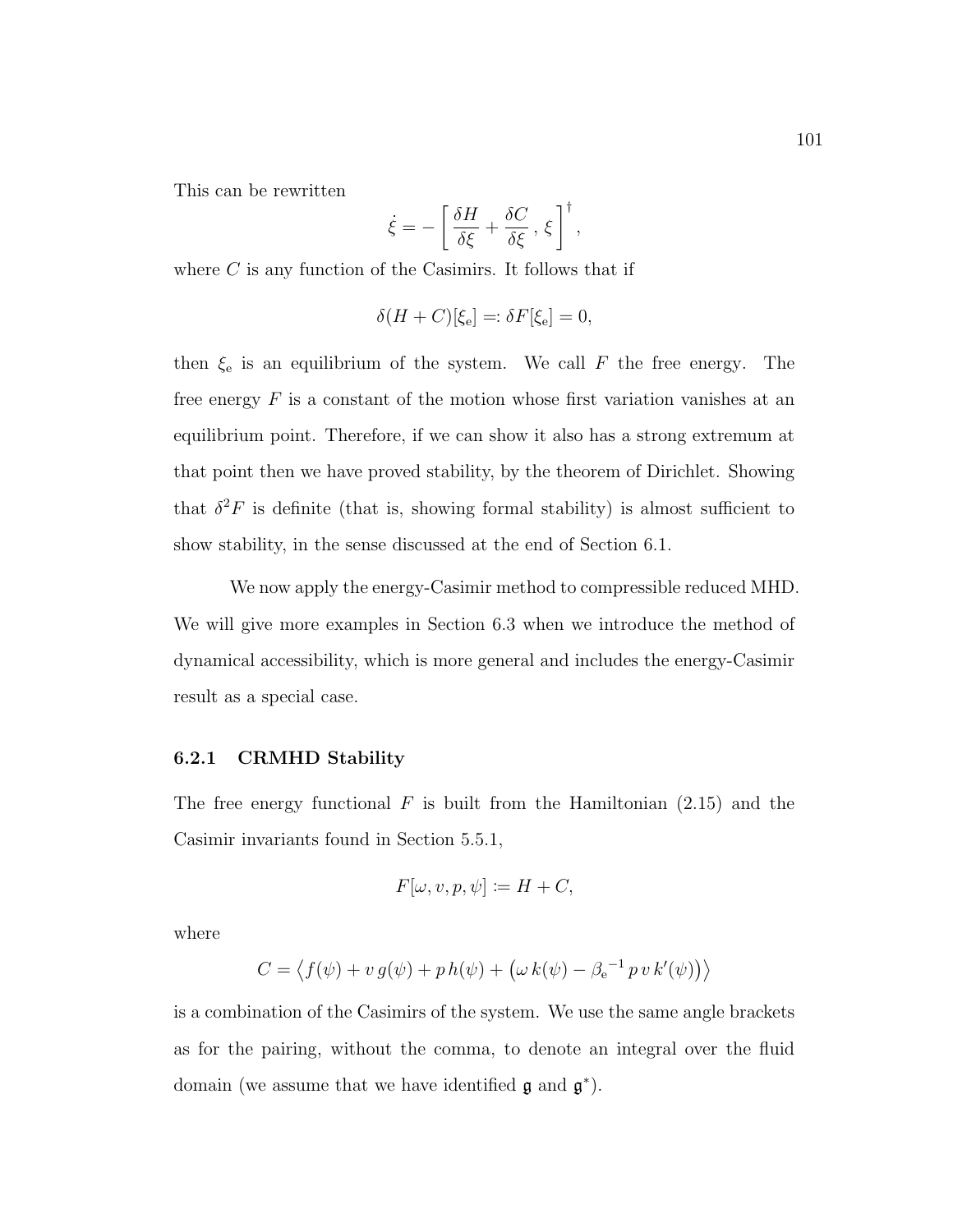### Equilibrium Solutions

We seek equilibria of the system that extremize the free energy. The first variation of  $F$  yields

$$
\delta F = \left\langle \left( -\phi + k(\psi) \right) \delta \omega + \left( v + g(\psi) - \beta_e^{-1} p k'(\psi) \right) \delta v \right. \\ \left. + \left( \beta_e^{-1} (p - 2\beta_e x) + h(\psi) - \beta_e^{-1} v k'(\psi) \right) \delta p \right. \\ \left. + \left( -J + f'(\psi) + v g'(\psi) + p h'(\psi) + \left( \omega k'(\psi) - \beta_e^{-1} p v k''(\psi) \right) \right) \delta \psi \right\rangle.
$$

An equilibrium solution  $(\omega_{\rm e}, v_{\rm e}, p_{\rm e}, \psi_{\rm e})$  for which  $\delta F = 0$  must therefore satisfy

$$
\phi_{\rm e} = \Phi(\psi_{\rm e}),\tag{6.5}
$$

$$
v_{\rm e} = \beta_{\rm e}^{-1} p_{\rm e} \, \Phi'(\psi_{\rm e}) - g(\psi_{\rm e}), \tag{6.6}
$$

$$
p_e = v_e \Phi'(\psi_e) + \beta_e (2x - h(\psi_e)), \tag{6.7}
$$

$$
J_{\rm e} = f'(\psi_{\rm e}) + v_{\rm e} g'(\psi_{\rm e}) + p_{\rm e} h'(\psi_{\rm e}) + \omega_{\rm e} \Phi'(\psi_{\rm e}) - \beta_{\rm e}^{-1} p_{\rm e} v_{\rm e} \Phi''(\psi_{\rm e}), \qquad (6.8)
$$

where we have defined  $\Phi(\psi) \coloneqq k(\psi)$ .

Since  $\phi_e = \Phi(\psi_e)$ , we have  $\nabla \phi_e = \Phi'(\psi_e) \nabla \psi_e$ . Hence,  $\mathbf{v}_{e\perp} = \Phi'(\psi_e) \mathbf{B}_{e\perp}$ , so the perpendicular (poloidal) velocity and magnetic field are collinear at an equilibrium.

We can use (6.6) and (6.7) to solve for  $v_{\rm e}$  and  $p_{\rm e}$ ,

$$
\begin{pmatrix} v_{\rm e} \\ p_{\rm e} \end{pmatrix} = \left(\frac{|\Phi'(\psi_{\rm e})|^2}{\beta_{\rm e}} - 1\right)^{-1} \begin{pmatrix} g(\psi_{\rm e}) + (h(\psi_{\rm e}) - 2x) \Phi'(\psi_{\rm e}) \\ g(\psi_{\rm e}) \Phi'(\psi_{\rm e}) + \beta_{\rm e} \left(h(\psi_{\rm e}) - 2x\right) \end{pmatrix}, \quad (6.9)
$$

except where  $|\Phi'(\psi_e)|^2 = \beta_e$ . This singularity represents a resonance in the system, about which we will say more later. Equation (6.9) implies

$$
\left(\nabla v_{\mathbf{e}} - 2\Phi'(\psi_{\mathbf{e}}) \left(1 - \beta_{\mathbf{e}}^{-1} |\Phi'(\psi_{\mathbf{e}})|^2\right)^{-1} \hat{\mathbf{x}}\right) \times \nabla \psi_{\mathbf{e}} = 0,
$$

$$
\left(\nabla p_{\mathbf{e}} - 2\beta_{\mathbf{e}} \left(1 - \beta_{\mathbf{e}}^{-1} |\Phi'(\psi_{\mathbf{e}})|^2\right)^{-1} \hat{\mathbf{x}}\right) \times \nabla \psi_{\mathbf{e}} = 0.
$$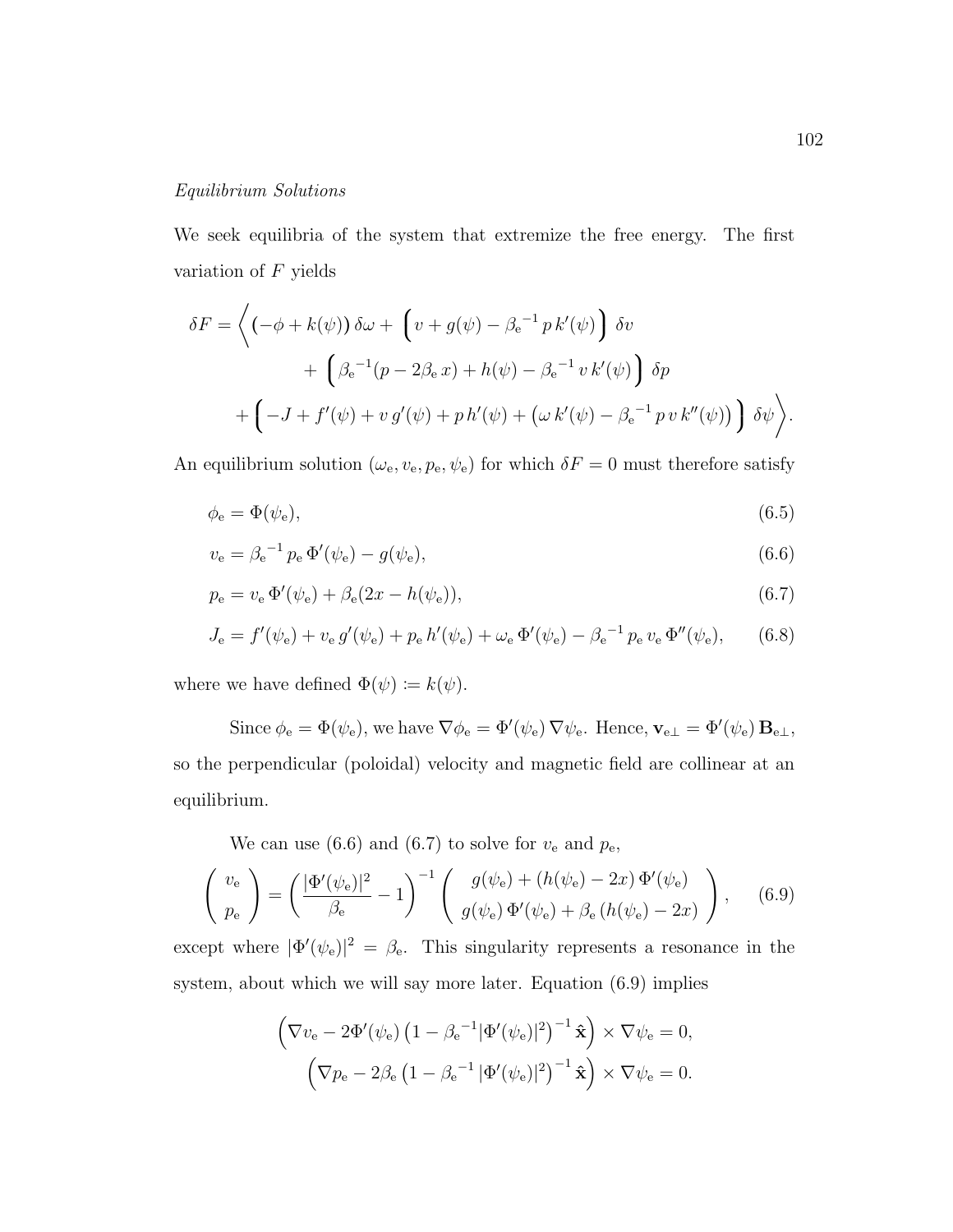An important class of equilibria are given by

$$
\Phi(\psi_{\mathbf{e}}) = c^{-1} \psi_{\mathbf{e}}(x, y),
$$

where c is a constant. We call those  $Alfv\acute{e}nic$  solutions. (The true Alfv $\acute{e}n$ solutions are the particular case with  $c = \pm 1$ .) We then have  $\omega_e \Phi'(\psi_e) = J_e/c^2$ , and so from (6.8)

$$
\left(1 - \frac{1}{c^2}\right) J_e = f'(\psi_e) + v_e g'(\psi_e) + p_e h'(\psi_e).
$$
 (6.10)

Note that, because of  $(6.9)$ , the right-hand side of  $(6.10)$  depends explicitly on  $x$ , unless we have

$$
g'(\psi_e) = -\beta_e c h'(\psi_e),\tag{6.11}
$$

in which case (6.10) simplifies to

$$
\left(1 - \frac{1}{c^2}\right)J_e(\psi_e) = f'(\psi_e) - g(\psi_e)g'(\psi_e).
$$
 (6.12)

Such an equation, with no explicit independence on  $x$ , has an analogue in low-beta reduced MHD, but cannot occur for a system like high-beta reduced MHD [35, p. 59] without a vanishing pressure gradient. Here, with CRMHD, we can eliminate the  $x$  dependence because we can set up an equilibrium gradient in the parallel velocity which cancels the pressure gradient.

If in  $(6.10)$  we let

$$
f'(\psi_e) - g(\psi_e) g'(\psi_e) = \left(1 - \frac{1}{c^2}\right) \exp(-2\psi_e),
$$

then we have the particular solution

$$
\psi_{e}(x, y) = \ln(a \cosh y + \sqrt{a^2 - 1} \cos x).
$$
 (6.13)

This solution, the Kelvin–Stuart cat's eye formula [15, 22, 82], is plotted in Figure 6.2.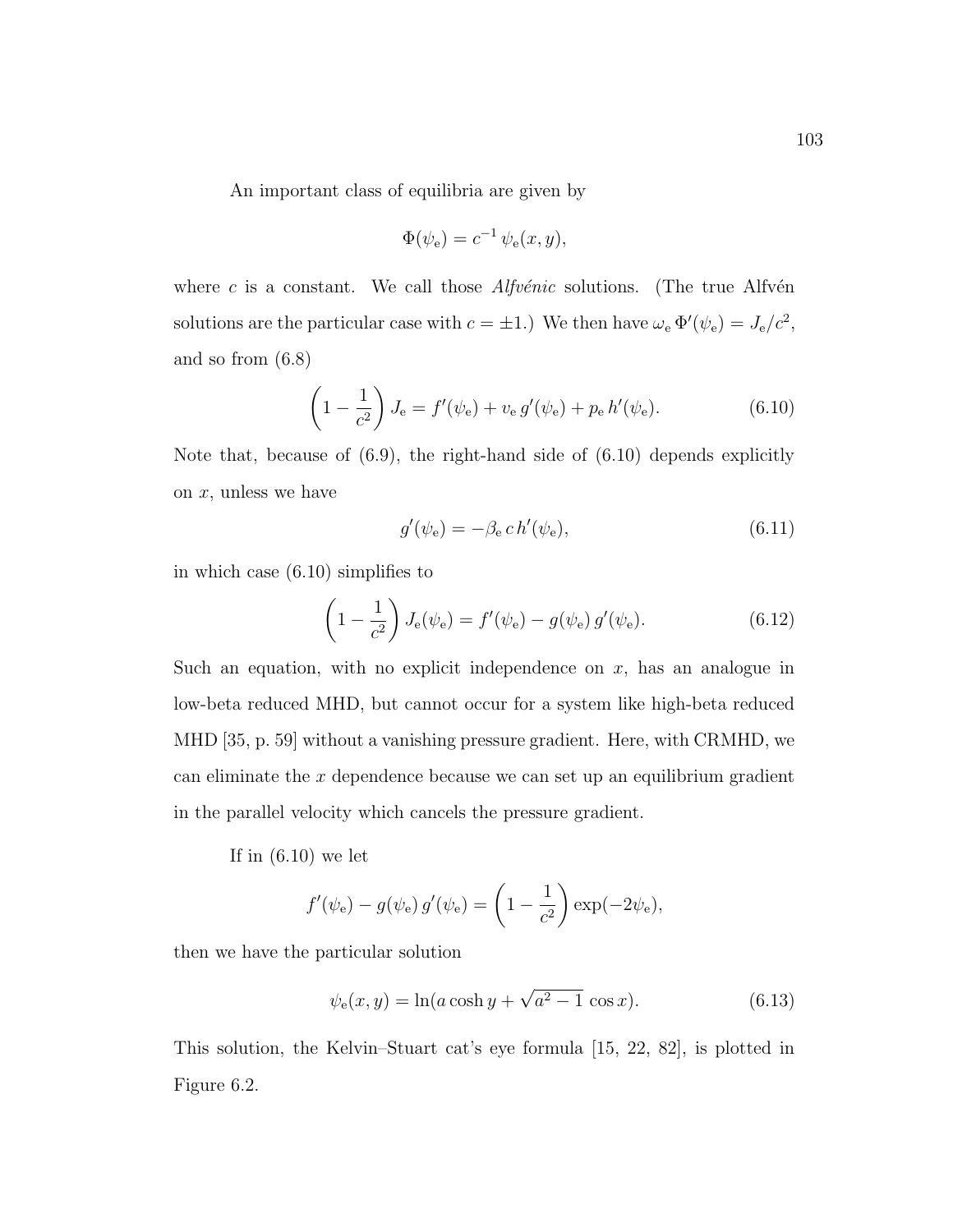

Figure 6.2: Contour plot of the magnetic flux  $\psi_{e}(x, y)$  for the cat's eye solution (6.13), with  $a = 1.5$ .

# Formal Stability

The second variation of  $F$  is given by

$$
\delta^2 F = \left\langle -\delta\omega \left(\nabla^2\right)^{-1} \delta\omega + |\delta v|^2 + \frac{1}{\beta_e} |\delta p|^2 - \delta\psi \left(\nabla^2\right)^{-1} \delta\psi + 2k'(\psi) \delta\omega \delta\psi \right. \\
\left. + \left( f''(\psi) + v g''(\psi) + p h''(\psi) + \omega k''(\psi) - \beta_e^{-1} p v k'''(\psi) \right) |\delta \psi|^2 \right. \\
\left. + 2 \left( g'(\psi) - \beta_e^{-1} p k''(\psi) \right) \delta\psi \delta v + 2 \left( h'(\psi) - \beta_e^{-1} v k''(\psi) \right) \delta\psi \delta p \right. \\
\left. - 2\beta_e^{-1} k'(\psi) \delta v \delta p \right\rangle.
$$

We want to determine when this is non-negative. Using  $\delta \omega = \nabla^2 \delta \phi$ , we can write

$$
\langle |\nabla \delta \phi|^2 + |\nabla \delta \psi|^2 + 2k'(\psi) (\nabla^2 \delta \phi) \delta \psi \rangle
$$
  
= 
$$
\langle |\nabla \delta \phi|^2 + |\nabla \delta \psi|^2 - 2\nabla (k'(\psi) \delta \psi) \cdot \nabla \delta \phi \rangle
$$
  
= 
$$
\langle |\nabla \delta \phi - \nabla (k'(\psi) \delta \psi)|^2 - |\nabla (k'(\psi) \delta \psi)|^2 + |\nabla (\delta \psi)|^2 \rangle,
$$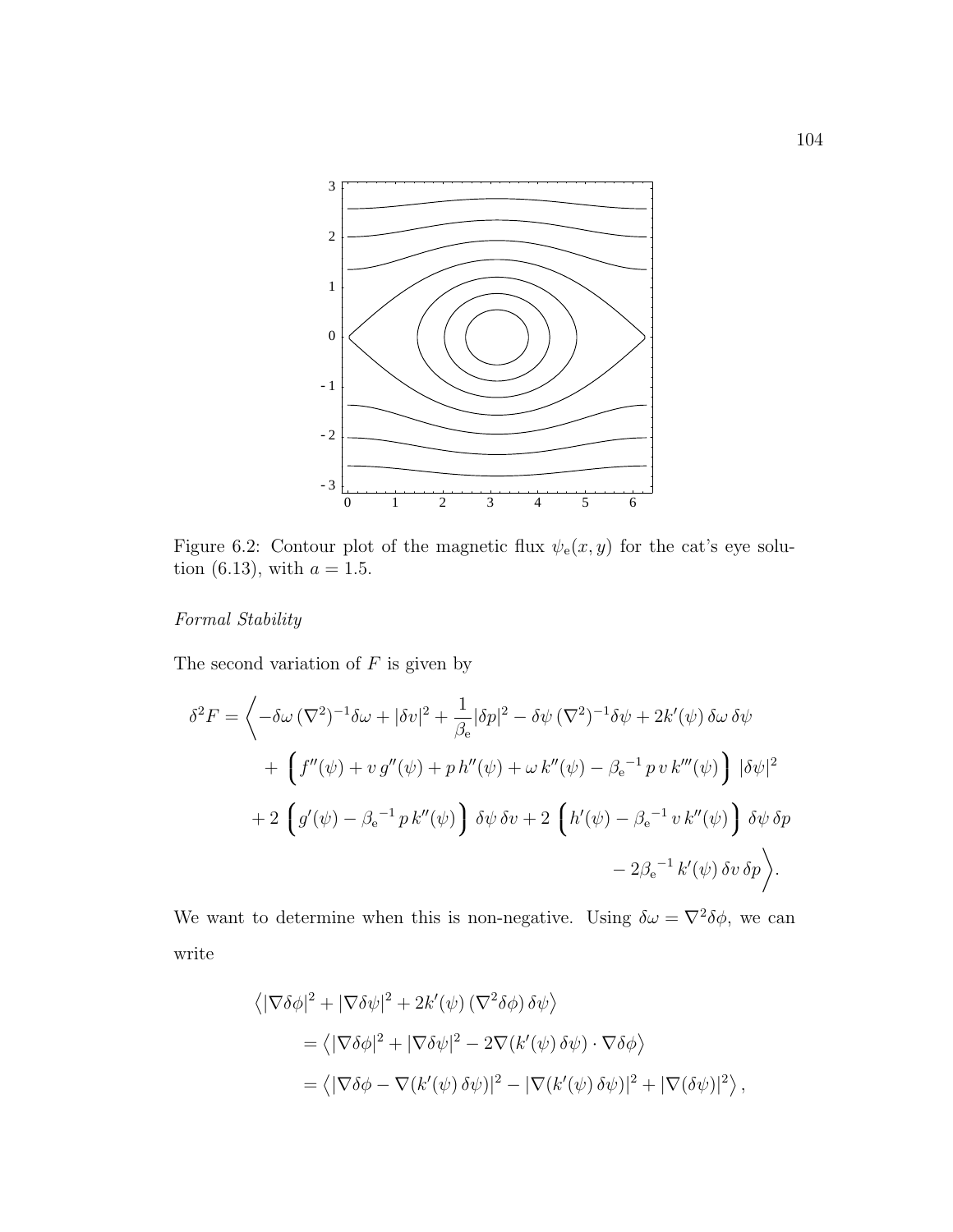which, after expanding the  $|\nabla (k'(\psi) \,\delta\psi)|^2$  term, becomes

$$
\langle |\nabla \delta \phi|^2 + |\nabla \delta \psi|^2 + 2k'(\psi) (\nabla^2 \delta \phi) \delta \psi \rangle =
$$
  

$$
\langle |\nabla \delta \phi - \nabla (k'(\psi) \delta \psi)|^2 + (1 - |k'(\psi)|^2) |\nabla \delta \psi|^2
$$
  

$$
+ k'(\psi) \nabla^2 k'(\psi) |\delta \psi|^2 \rangle, \quad (6.14)
$$

so that the second variation, evaluated at the equilibrium solution  $(6.5)$ – $(6.8)$ , is now

$$
\delta^2 F_e = \left\langle |\nabla \delta \phi - \nabla (\Phi'(\psi_e) \delta \psi)|^2 + (1 - |\Phi'(\psi_e)|^2) |\nabla \delta \psi|^2 + |\delta v|^2 + \frac{1}{\beta_e} |\delta p|^2
$$
  
+ 2  $\left( g'(\psi_e) - \beta_e^{-1} p_e \Phi''(\psi_e) \right) \delta \psi \delta v + 2 \left( h'(\psi_e) - \beta_e^{-1} v_e \Phi''(\psi_e) \right) \delta \psi \delta p$   
+  $\Theta(x, y) |\delta \psi|^2 - 2\beta_e^{-1} \Phi'(\psi_e) \delta v \delta p$ , (6.15)

where

$$
\Theta(x, y) := f''(\psi_e) + v_e g''(\psi_e) + p_e h''(\psi_e) + \omega_e \Phi''(\psi_e) - \beta_e^{-1} p_e v_e \Phi'''(\psi_e) + \Phi'(\psi_e) \nabla^2 \Phi'(\psi_e).
$$

For positive-definiteness of (6.15), we require

$$
|\Phi'(\psi_e)| \le 1. \tag{6.16}
$$

If we have equality in  $(6.16)$ , then we obtain a *family* of marginally stable equilibria, the Alfvén solutions.

Assuming (6.16) is satisfied, a sufficient condition for stability is to show that the  $(\delta v, \delta p, \delta \psi)$  part of the second variation is non-negative. We thus demand the quadratic form represented by the symmetric matrix

$$
\begin{pmatrix}\n1 & -\beta_e^{-1} \Phi'(\psi_e) & g'(\psi_e) - \beta_e^{-1} p_e \Phi''(\psi_e) \\
-\beta_e^{-1} \Phi'(\psi_e) & \beta_e^{-1} & h'(\psi_e) - \beta_e^{-1} v_e \Phi''(\psi_e) \\
g'(\psi_e) - \beta_e^{-1} p_e \Phi''(\psi_e) & h'(\psi_e) - \beta_e^{-1} v_e \Phi''(\psi_e) & \Theta(x, y)\n\end{pmatrix}
$$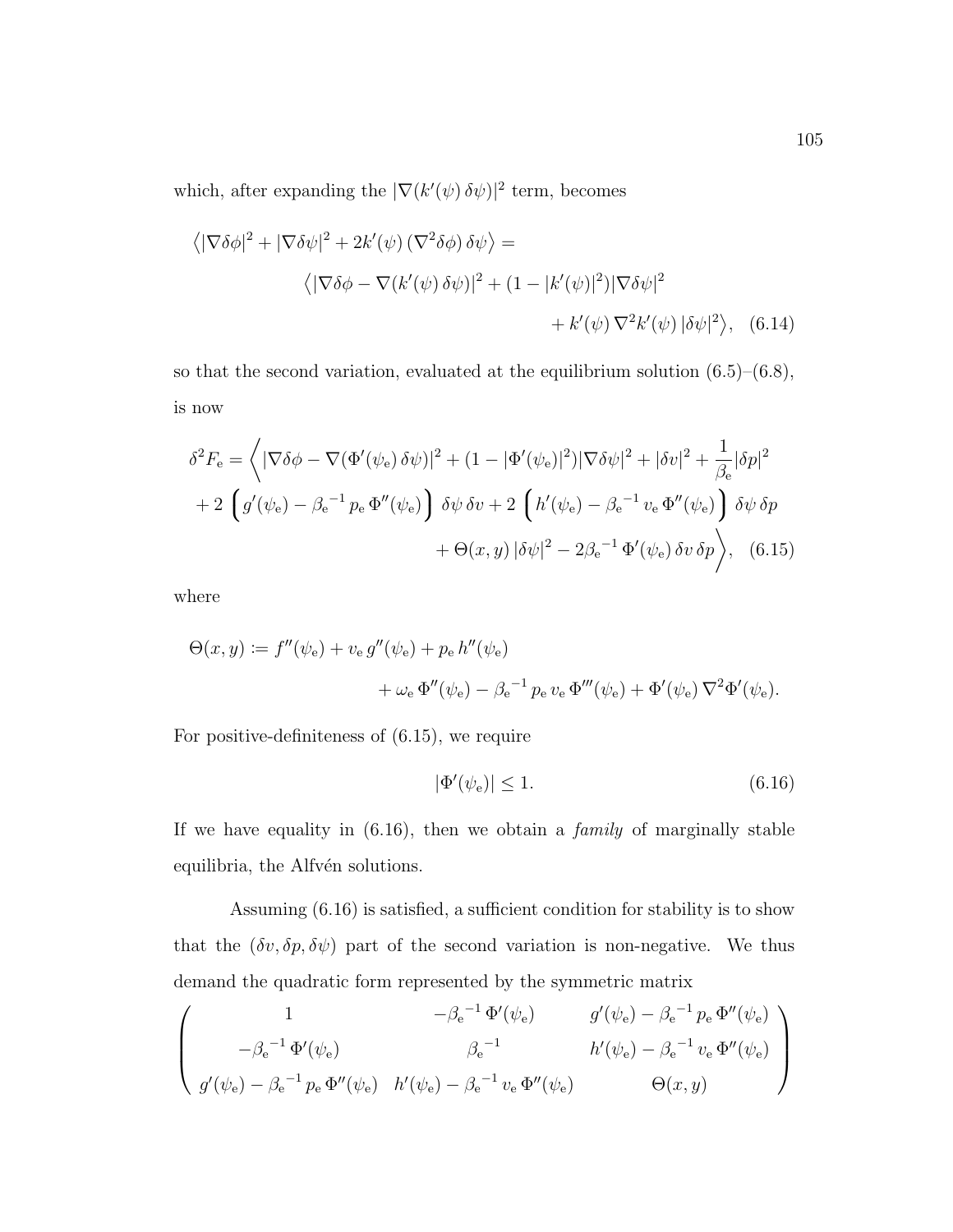be non-negative. A necessary and sufficient condition for this is that the *princi*pal minors of the matrix be non-negative. The principal minors are simply the determinants of the submatrices of increasing size along the diagonal. Thus, the first two principal minors are

$$
\mu_1 = |1| > 0,
$$
  
\n
$$
\mu_2 = \begin{vmatrix} 1 & -\beta_e^{-1} \Phi'(\psi_e) \\ -\beta_e^{-1} \Phi'(\psi_e) & \beta_e^{-1} \end{vmatrix} = \beta_e^{-1} \left( 1 - \frac{|\Phi'(\psi_e)|^2}{\beta_e} \right) \ge 0,
$$

and the third is just the determinant of the matrix,

$$
\mu_3 = \mu_2 \left( \Theta(x, y) - \left[ g'(\psi_e) - \beta_e^{-1} p_e \Phi''(\psi_e) \right]^2 \right) - \left[ h'(\psi_e) + \beta_e^{-1} g'(\psi_e) \Phi'(\psi_e) - \beta_e^{-1} (v_e + \beta_e^{-1} p_e \Phi'(\psi_e)) \right]^2 \ge 0.
$$

Combining (6.16) with the requirement  $\mu_2 \geq 0$ , we have

$$
|\Phi'(\psi_e)|^2 \le \min(1, \beta_e). \tag{6.17}
$$

According to this condition, for  $\beta_e < 1$  CRMHD is less stable than the RMHD case. This is a direct manifestation of the nontrivial cocycle in the bracket: there is a new resonance, associated with the acoustic resonance, so-named because at that point the flow velocity equals the ion-acoustic speed (proportional to  $2 T_e$ ). We will see in Section 6.3.6 that new resonances are a generic feature of Lie–Poisson systems with cocycles.

The condition that  $\mu_3$  be non-negative is of a more complicated form. For the Alfvénic case, with  $\Phi(\psi_e) = c^{-1} \psi_e(x, y)$ , and assuming condition (6.11), so that  $J_e = J_e(\psi_e)$ , the condition  $\mu_3 \geq 0$  simplifies to

$$
\mu_2 \left( 1 - \frac{1}{c^2} \right) J_{\mathrm{e}}'(\psi_{\mathrm{e}}) \ge 0.
$$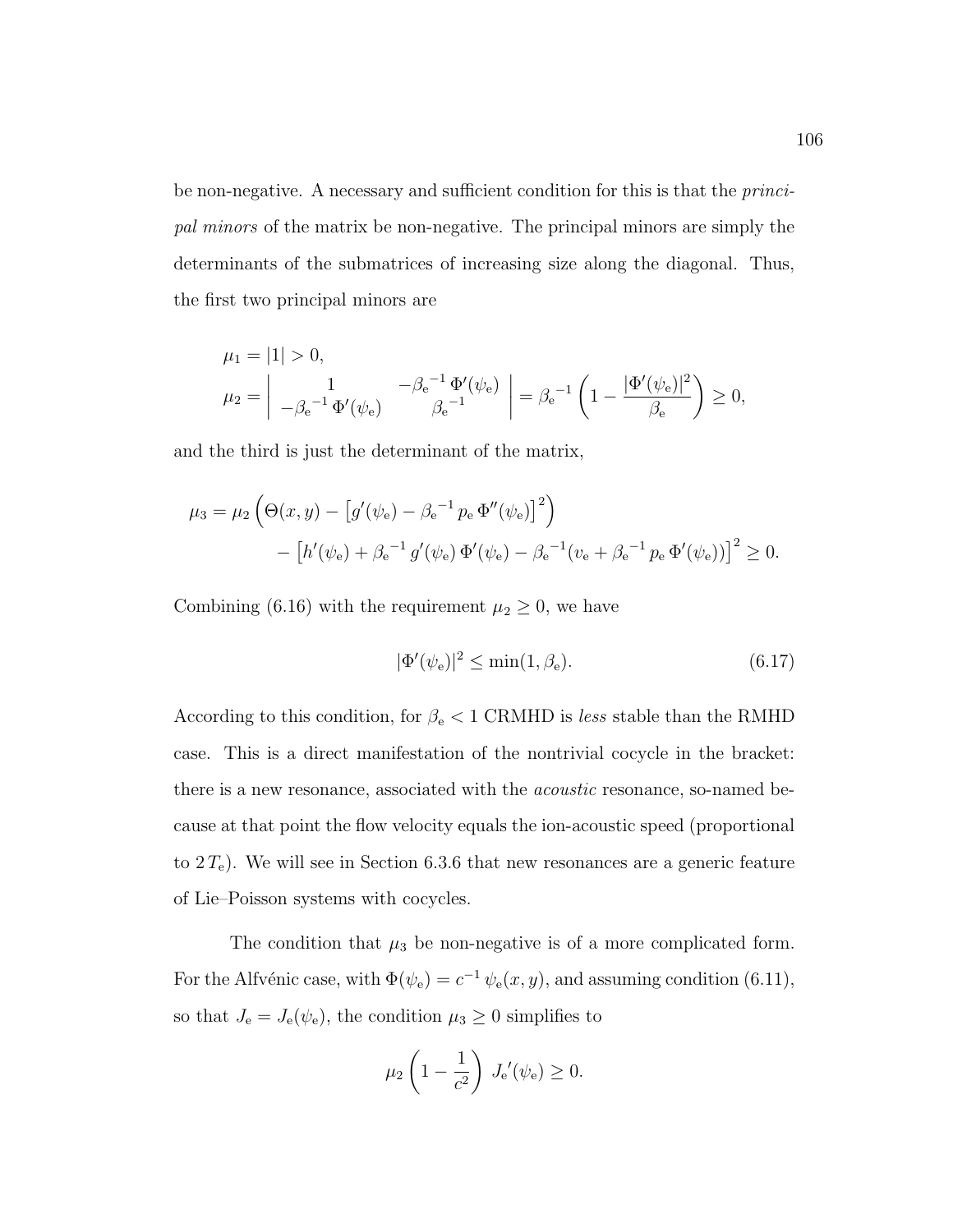Since  $\mu_2 \ge 0$  and, by (6.17),  $1/c^2 \le \min(1, \beta_e)$ , we can simply write

$$
J_{\rm e}'(\psi_{\rm e}) \ge 0. \tag{6.18}
$$

Hence, for  $\beta_e \geq 1$ , Alfvénic solutions have the same stability characteristics as for RMHD.

# 6.3 Dynamical Accessibility

We turn now to a different method of finding equilibria and ascertaining their stability. Finding the solutions for which the first variation of the free energy vanishes yields some, but not all of the equilibria of the equations of motion. For example, this method fails to detect the static equilibrium of the heavy top [69]. For the 2-D Euler system, the equilibria it yields are those for which the streamfunction is a monotonic function of the vorticity, but there are equilibria which do not have this form. This is tied to the rank-changing of the cosymplectic form: there are equilibria that arise because the bracket itself vanishes [69]. The method of dynamical accessibility was used by Morrison and Pfirsch to examine the stability of the Vlasov–Maxwell system [74, 75]. Isichenko [43] made use of a similar method to study hydrodynamic stability, based on ideas of Arnold [6].

We first explain the method of dynamically accessible variations, and then apply it to extensions. We derive general results for pure semidirect extensions and extensions with a nonsingular  $g$ . For both cases, we examine several different types of Hamiltonians.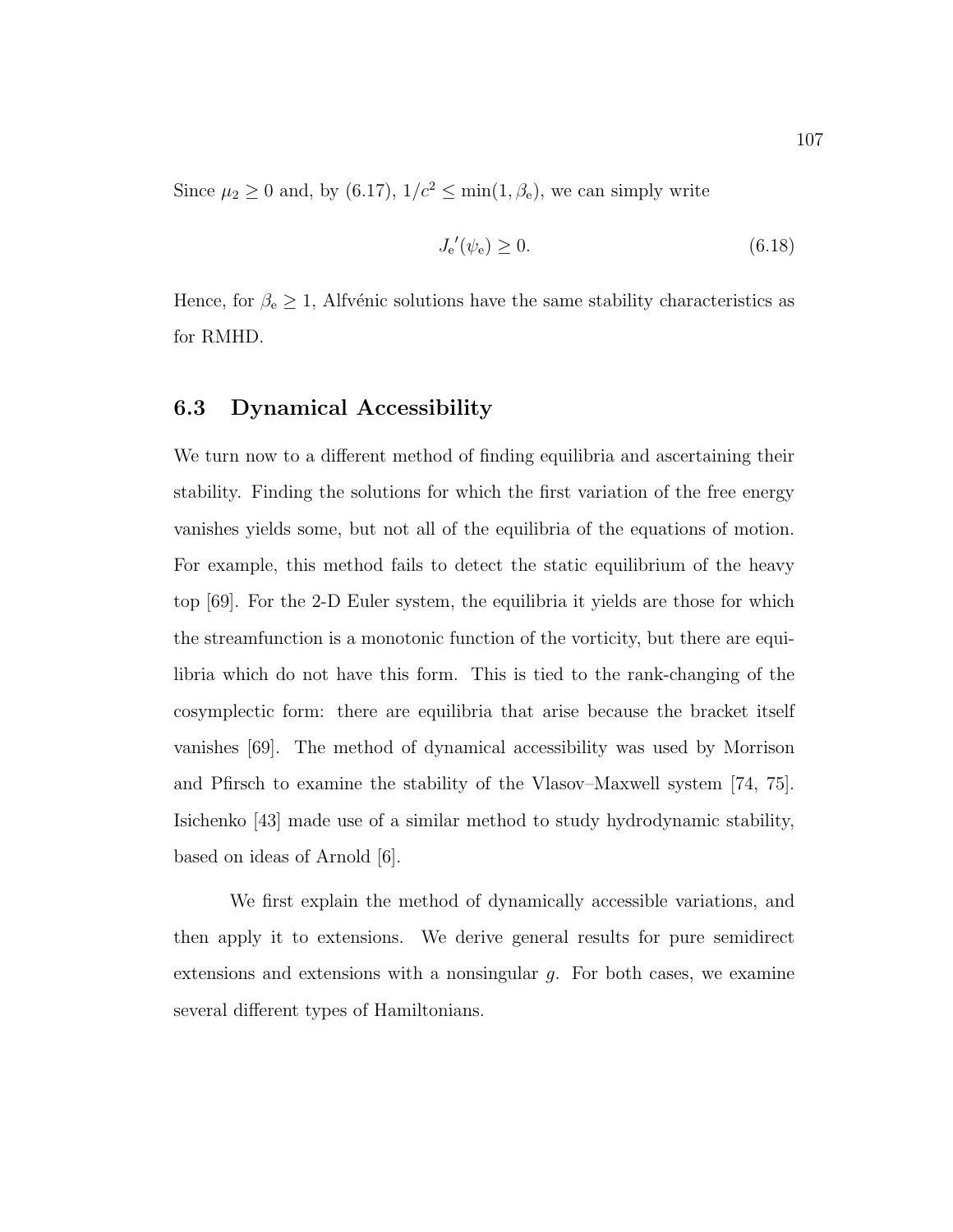#### 6.3.1 The Method

Consider a perturbation defined as

$$
\delta \xi_{\text{da}} := \{ \mathcal{G}, \xi \}, \tag{6.19}
$$

with the perturbation given in terms of the generating function  $\chi$  by

$$
\mathcal{G}:=\langle \xi\, , \chi \rangle\, .
$$

The  $\chi$  are arbitrary "constant" functions (i.e., they do not depend on  $\xi$ , but do depend on  $x$ ). We call (6.19) a *dynamically accessible* perturbation. The first-order variation of the Casimir invariant of the bracket is given by

$$
\delta C_{\rm da} = \left\langle \delta \xi_{\rm da} , \frac{\delta C}{\delta \xi} \right\rangle = \left\langle \left\{ \mathcal{G} , \xi \right\} , \frac{\delta C}{\delta \xi} \right\rangle. \tag{6.20}
$$

If we now assume that the bracket  $\{ , \}$  is of the Lie–Poisson type (Eq. (2.1)), we have

$$
\delta C_{\text{da}} = \left\langle \left[ \chi \, , \xi \right]^{\dagger} , \frac{\delta C}{\delta \xi} \right\rangle = \left\langle \xi \, , \left[ \chi \, , \frac{\delta C}{\delta \xi} \right] \right\rangle = \{ \mathcal{G} \, , C \} = 0.
$$

Hence, to first order, Casimirs are unchanged by a dynamically accessible perturbation. The first-order variation of the Hamiltonian is

$$
\delta H_{\mathrm{da}} = \delta F_{\mathrm{da}} = \left\langle \left[ \chi \, , \xi \right]^{\dagger} , \frac{\delta H}{\delta \xi} \right\rangle = - \left\langle \left[ \frac{\delta H}{\delta \xi} , \xi \right]^{\dagger} , \chi \right\rangle.
$$

The variation of the Hamiltonian and of the free energy are the same because they differ only by Casimirs. If we look for equilibrium solutions by requiring that  $\delta H_{\text{da}} = 0$  for all  $\chi$ , we obtain

$$
\left[\frac{\delta H}{\delta \xi}(\xi_{\rm e}), \xi_{\rm e}\right]^{\dagger} = 0,
$$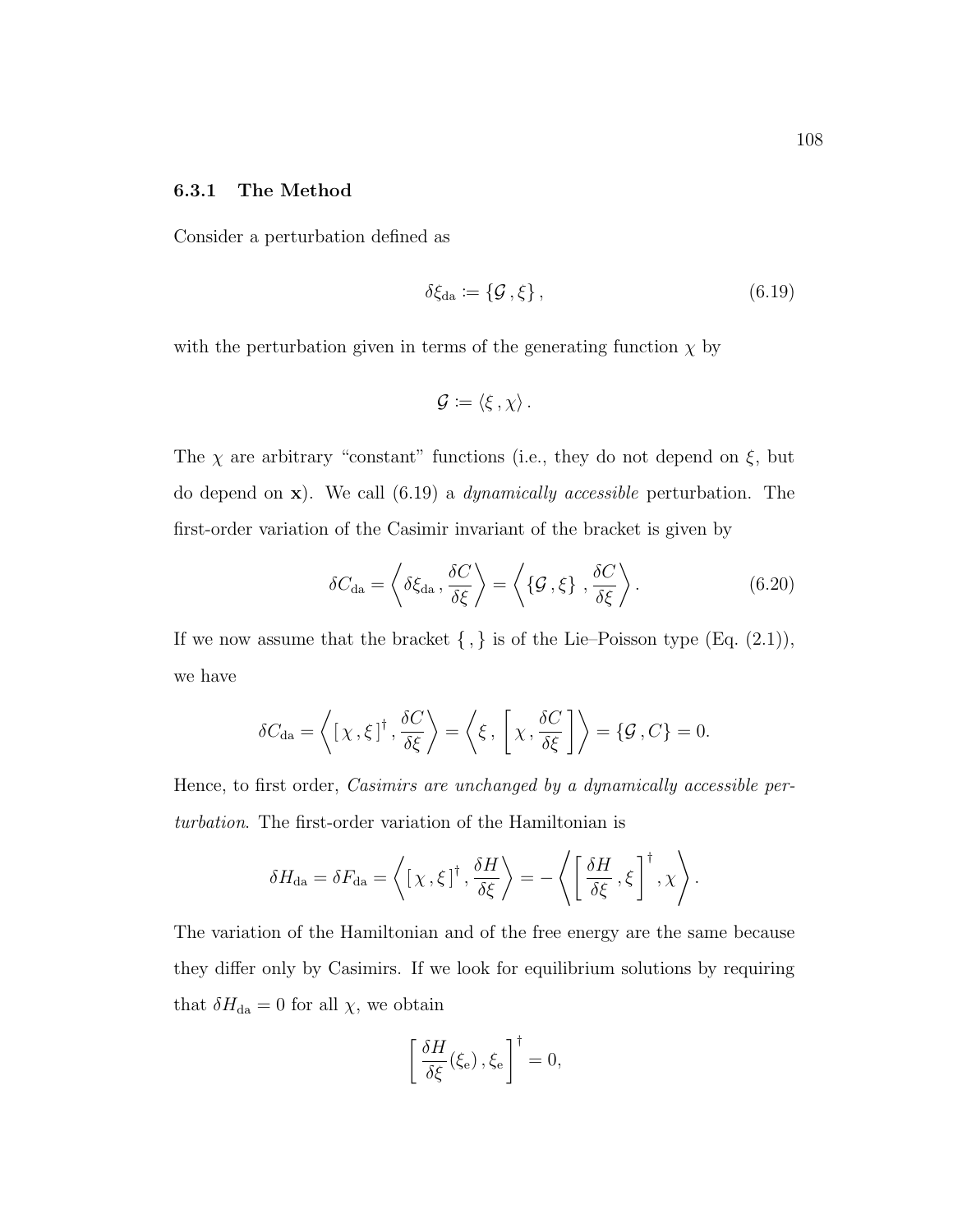which is equivalent to looking for steady solutions of the equation of motion (2.6).

Because we want to establish formal stability, we have to take secondorder dynamically accessible variations that preserve the Casimirs. If we denote the second-order part of the dynamically accessible variation by  $\delta^2 \xi_{da}$ , and the first and second order generating functions by  $\chi^{(1)}$  and  $\chi^{(2)}$ , we have

$$
\delta^{2}C_{\text{da}} = \frac{1}{2} \left\langle \delta \xi_{\text{da}}, \frac{\delta^{2}C}{\delta \xi} \delta \xi_{\text{da}} \right\rangle + \left\langle \delta^{2} \xi_{\text{da}}, \frac{\delta C}{\delta \xi} \right\rangle
$$
  
\n
$$
= \frac{1}{2} \left\langle \left\{ \mathcal{G}^{(1)}, \xi \right\}, \frac{\delta^{2}C}{\delta \xi} \left\{ \mathcal{G}^{(1)}, \xi \right\} \right\rangle + \left\langle \delta^{2} \xi_{\text{da}}, \frac{\delta C}{\delta \xi} \right\rangle
$$
  
\n
$$
= \frac{1}{2} \left\langle \left\{ \mathcal{G}^{(1)}, \xi \right\}, \frac{\delta}{\delta \xi} \left\langle \left\{ \mathcal{G}^{(1)}, \xi \right\}, \frac{\delta C}{\delta \xi} \right\rangle - \left[ \chi^{(1)}, \frac{\delta C}{\delta \xi} \right] \right\rangle + \left\langle \delta^{2} \xi_{\text{da}}, \frac{\delta C}{\delta \xi} \right\rangle
$$
  
\n
$$
= -\frac{1}{2} \left\langle \left[ \chi^{(1)}, \left\{ \mathcal{G}^{(1)}, \xi \right\} \right]^{+}, \frac{\delta C}{\delta \xi} \right\rangle + \left\langle \delta^{2} \xi_{\text{da}}, \frac{\delta C}{\delta \xi} \right\rangle
$$
  
\n
$$
= \left\langle \delta^{2} \xi_{\text{da}} - \frac{1}{2} \left\{ \mathcal{G}^{(1)}, \left\{ \mathcal{G}^{(1)}, \xi \right\} \right\}, \frac{\delta C}{\delta \xi} \right\rangle.
$$

We made use of the fact that (6.20) vanishes identically. In order for  $\delta^2 C_{\text{da}}$  to be zero, we can set

$$
\delta^{2}\xi_{da} = \left\{ \mathcal{G}^{(2)}, \xi \right\} + \frac{1}{2} \left\{ \mathcal{G}^{(1)}, \left\{ \mathcal{G}^{(1)}, \xi \right\} \right\} = \left[ \chi^{(2)}, \xi \right]^{\dagger} + \frac{1}{2} \left[ \chi^{(1)}, \left[ \chi^{(1)}, \xi \right]^{\dagger} \right]^{\dagger}.
$$
(6.21)

The second-order dynamically accessible variation of  $H$  is

$$
\delta^{2}H_{\text{da}} = \frac{1}{2} \left\langle \delta \xi_{\text{da}} , \frac{\delta^{2} H}{\delta \xi \delta \xi} \delta \xi_{\text{da}} \right\rangle + \left\langle \delta^{2} \xi_{\text{da}} , \frac{\delta H}{\delta \xi} \right\rangle
$$
  
= 
$$
\frac{1}{2} \left\langle \left\{ \mathcal{G}^{(1)} , \xi \right\} , \frac{\delta^{2} H}{\delta \xi \delta \xi} \left\{ \mathcal{G}^{(1)} , \xi \right\} \right\rangle
$$
  
+ 
$$
\left\langle \left\{ \mathcal{G}^{(2)} , \xi \right\} + \frac{1}{2} \left\{ \mathcal{G}^{(1)} , \left\{ \mathcal{G}^{(1)} , \xi \right\} \right\} , \frac{\delta H}{\delta \xi} \right\rangle,
$$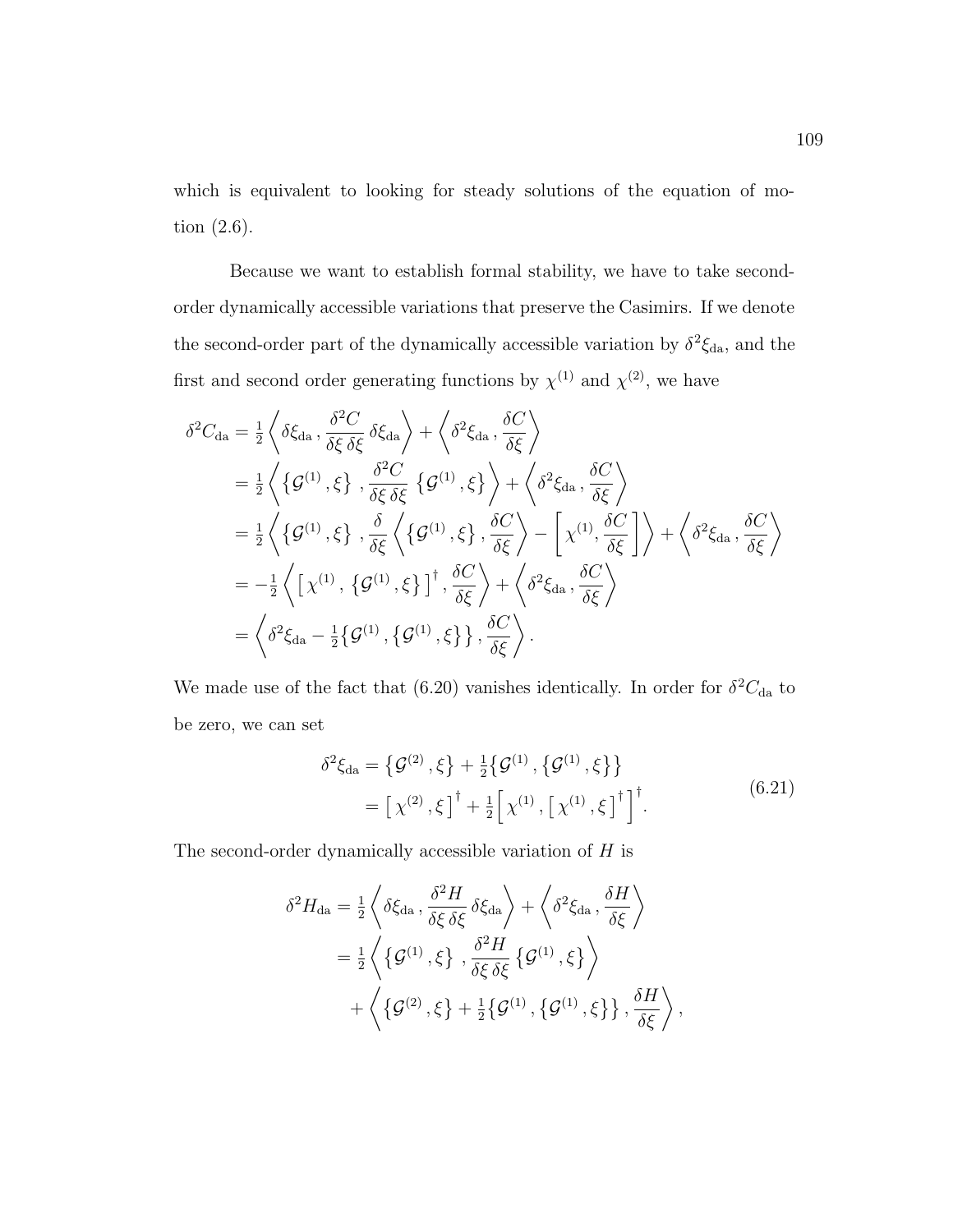which upon using (6.21) becomes

$$
\delta^{2}H_{\text{da}} = \frac{1}{2} \left\langle \left[ \chi^{(1)}, \xi \right]^{\dagger}, \frac{\delta^{2}H}{\delta\xi \delta\xi} \left[ \chi^{(1)}, \xi \right]^{\dagger} \right\rangle + \left\langle \left[ \chi^{(2)}, \xi \right]^{\dagger} + \frac{1}{2} \left[ \chi^{(1)}, \left[ \chi^{(1)}, \xi \right]^{\dagger} \right]^{\dagger}, \frac{\delta H}{\delta\xi} \right\rangle
$$

The piece involving  $\chi^{(2)}$  can be written as

$$
\left\langle \left[ \chi^{(2)} , \xi \right]^{\dagger} , \frac{\delta H}{\delta \xi} \right\rangle = - \left\langle \left[ \frac{\delta H}{\delta \xi} , \xi \right]^{\dagger} , \chi^{(2)} \right\rangle,
$$

which vanishes when evaluated at an equilibrium of the equations of motion (6.3.1). Hence, for purposes of testing stability we may neglect the secondorder generating function entirely. We therefore drop the superscripts on  $\mathcal G$ and  $\chi$ , and write

$$
\delta^{2}H_{\text{da}} = \frac{1}{2} \left\langle \left[ \chi, \xi \right]^{ \dagger}, \frac{\delta^{2} H}{\delta \xi \delta \xi} \left[ \chi, \xi \right]^{ \dagger} \right\rangle + \frac{1}{2} \left\langle \left[ \chi, \left[ \chi, \xi \right]^{ \dagger} \right]^{ \dagger}, \frac{\delta H}{\delta \xi} \right\rangle
$$
\n
$$
= \frac{1}{2} \left\langle \left[ \chi, \xi \right]^{ \dagger}, \frac{\delta^{2} H}{\delta \xi \delta \xi} \left[ \chi, \xi \right]^{ \dagger} + \left[ \chi, \frac{\delta H}{\delta \xi} \right] \right\rangle \tag{6.22}
$$

To more easily determine sufficient stability conditions, we want to write (6.22) as a function of  $\delta \xi_{da}$ . (Then (6.22) will be a quadratic form in  $\delta \xi_{da}$ .) We now show that this is always possible. This is a generalization of a proof by Arnold [5] for 2-D Euler.

Assume that we have a dynamically accessible variation given in terms of a second generating function  $\chi'$ ,

$$
\delta'\xi_{da} = [\chi', \xi]^\dagger, \qquad \delta'^2 \xi_{da} = \frac{1}{2} [\chi', [\chi', \xi]^\dagger \right]^\dagger,
$$

such that  $\delta \xi_{da} = \delta' \xi_{da}$ . Then the difference in the second order variation of the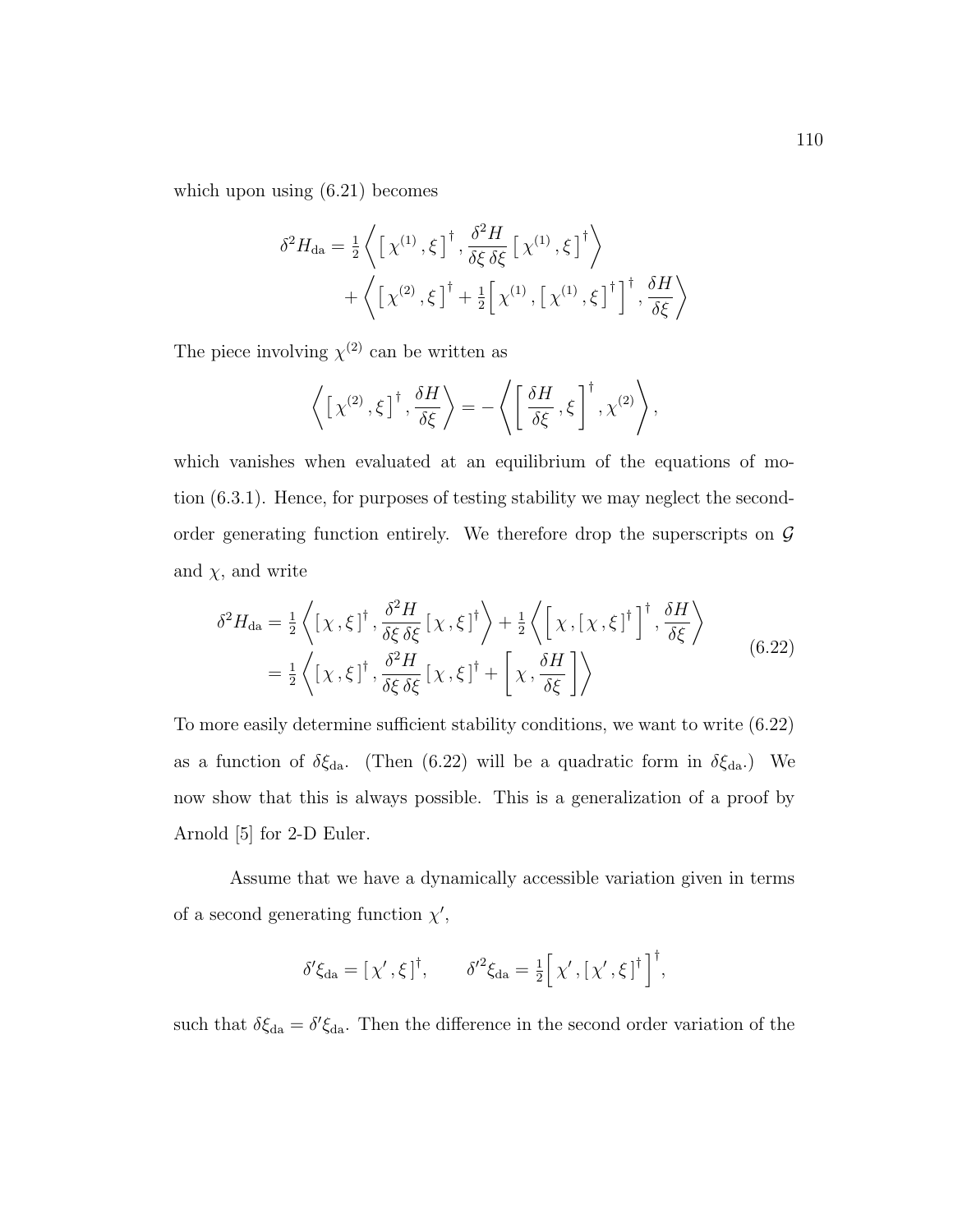energy is

$$
2\delta^{2}H_{\text{da}} - 2\delta'^{2}H_{\text{da}} = \left\langle \left[ \chi, \xi \right]^{ \dagger}, \frac{\delta^{2}H}{\delta\xi\delta\xi} \left[ \chi, \xi \right]^{ \dagger} + \left[ \chi, \frac{\delta H}{\delta\xi} \right] \right\rangle
$$

$$
- \left\langle \left[ \chi', \xi \right]^{ \dagger}, \frac{\delta^{2}H}{\delta\xi\delta\xi} \left[ \chi', \xi \right]^{ \dagger} + \left[ \chi', \frac{\delta H}{\delta\xi} \right] \right\rangle
$$

$$
= \left\langle \left[ \chi, \xi \right]^{ \dagger}, \left[ \chi, \frac{\delta H}{\delta\xi} \right] \right\rangle - \left\langle \left[ \chi, \xi \right]^{ \dagger}, \left[ \chi', \frac{\delta H}{\delta\xi} \right] \right\rangle. \tag{6.23}
$$

Using (2.5) and the Jacobi identity in  $\mathfrak{g}$ , we have that for any  $\alpha, \beta, \gamma \in \mathfrak{g}$ and  $\xi \in \mathfrak{g}^*,$ 

$$
\langle [\alpha, \xi]^\dagger, [\beta, \gamma] \rangle = \langle \xi, [\alpha, [\beta, \gamma]] \rangle
$$
  
= -\langle \xi, ([\beta, [\gamma, \alpha]] + [\gamma, [\alpha, \beta]] ) \rangle  
= \langle [\beta, \xi]^\dagger, [\alpha, \gamma] \rangle - \langle [\gamma, \xi]^\dagger, [\alpha, \beta] \rangle.

Making use of this identity in the last term of (6.23), we get

$$
2\delta^{2}H_{\mathrm{da}} - 2\delta'^{2}H_{\mathrm{da}} = \left\langle \left[ \chi, \xi \right]^{\dagger}, \left[ \chi, \frac{\delta H}{\delta \xi} \right] \right\rangle - \left\langle \left[ \chi', \xi \right]^{\dagger}, \left[ \chi, \frac{\delta H}{\delta \xi} \right] \right\rangle + \left\langle \left[ \frac{\delta H}{\delta \xi}, \xi \right]^{\dagger}, \left[ \chi, \chi' \right] \right\rangle.
$$

The first two terms cancel, and from (2.6) we are left with

$$
2\delta^2 H_{\rm da} - 2{\delta'}^2 H_{\rm da} = -\left\langle \dot{\xi} , [\chi, \chi'] \right\rangle,
$$

which vanishes at an equilibrium of the equations of motion, for any  $\chi$ ,  $\chi'$ . We conclude that  $\delta^2 H_{\text{da}}$  depends on  $\chi$  only through  $\delta \xi_{\text{da}}$ . Thus, it is always possible to rewrite  $\delta^2 H_{\text{da}}$  in terms of only the dynamically accessible perturbations  $\chi$ .

# 6.3.2 2-D Euler

An equilibrium of the equation of motion for 2-D Euler (see Section 2.2.2) satisfies  $[\phi_e, \omega_e] = 0$ . The most general equilibrium solution can thus be written

$$
\phi_{\mathbf{e}} = \Phi(u(\mathbf{x})); \quad \omega_{\mathbf{e}} = \Omega(u(\mathbf{x})),
$$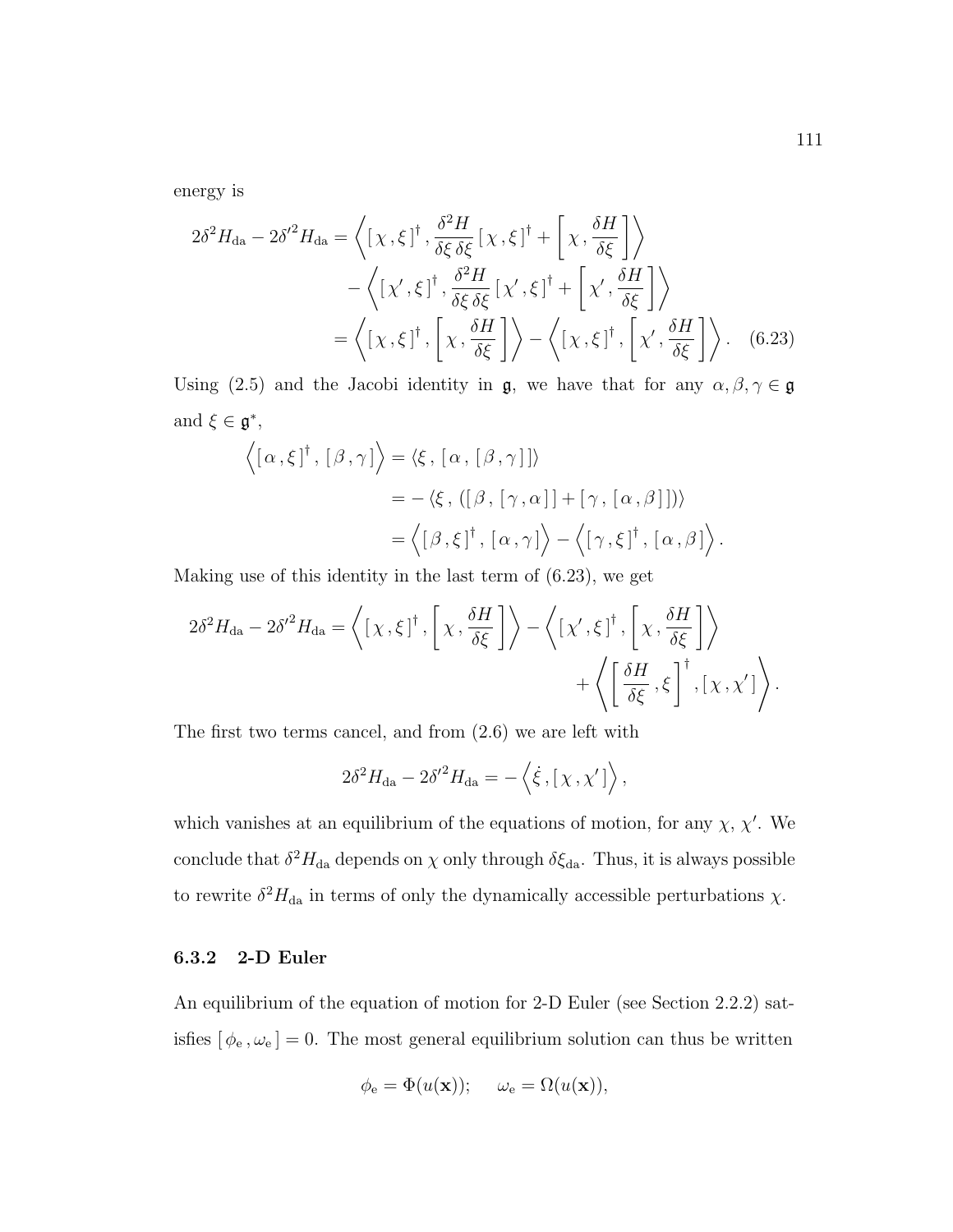where  $u(\mathbf{x})$  is an arbitrary function. Contrary to the energy-Casimir result, neither the function  $\Phi$  or  $\Omega$  need be invertible (i.e., monotonic in their argument).

We can then examine stability by taking the dynamically accessible second variation of the energy. This is given by  $(6.22)$  with  $[\chi, \xi_e]^\dagger = -[\chi, \omega_e]$ ,

$$
\delta^{2}H_{\text{da}}[\omega_{e}] = \frac{1}{2} \left\langle \left[ \chi, \omega_{e} \right]^{\dagger}, \left( -\nabla^{-2} \right) \left[ \chi, \omega_{e} \right]^{\dagger} - \left[ \chi, \phi_{e} \right] \right\rangle
$$
  
\n
$$
= \frac{1}{2} \left\langle \left[ \chi, \omega_{e} \right], \left( -\nabla^{-2} \right) \left[ \chi, \omega_{e} \right] + \left[ \chi, \phi_{e} \right] \right\rangle
$$
  
\n
$$
= \frac{1}{2} \left\langle \left| \nabla \delta \phi_{\text{da}} \right|^{2} + \left[ \chi, \omega_{e} \right] \left[ \chi, \phi_{e} \right] \right\rangle
$$
  
\n
$$
= \frac{1}{2} \left\langle \left| \nabla \delta \phi_{\text{da}} \right|^{2} + \Phi'(u) \Omega'(u) \left[ \chi, u \right]^{2} \right\rangle,
$$

where  $\nabla^2 \delta \phi_{da} := \delta \omega_{da}$ . A sufficient condition for  $\delta^2 H_{da}[\omega_e]$  to be non-negative is

$$
\Phi'(u)\,\Omega'(u) \ge 0,\tag{6.24}
$$

that is, the derivatives of  $\Phi$  and  $\Omega$  must have opposite signs. The energy-Casimir result is recovered by letting  $\Phi(u) = u$ , for then we have  $\omega_e = \Omega(\phi_e)$ and the stability condition is the usual Rayleigh criterion,  $\Omega'(\phi_e) \geq 0$ . The stability result (6.24) obtained using the dynamical accessibility method is more general.

#### 6.3.3 Reduced MHD

The equations of motion and bracket for RMHD are described in Section 2.2.3. The dynamical variables are  $(\xi^0, \xi^1) = (\omega, \psi)$ .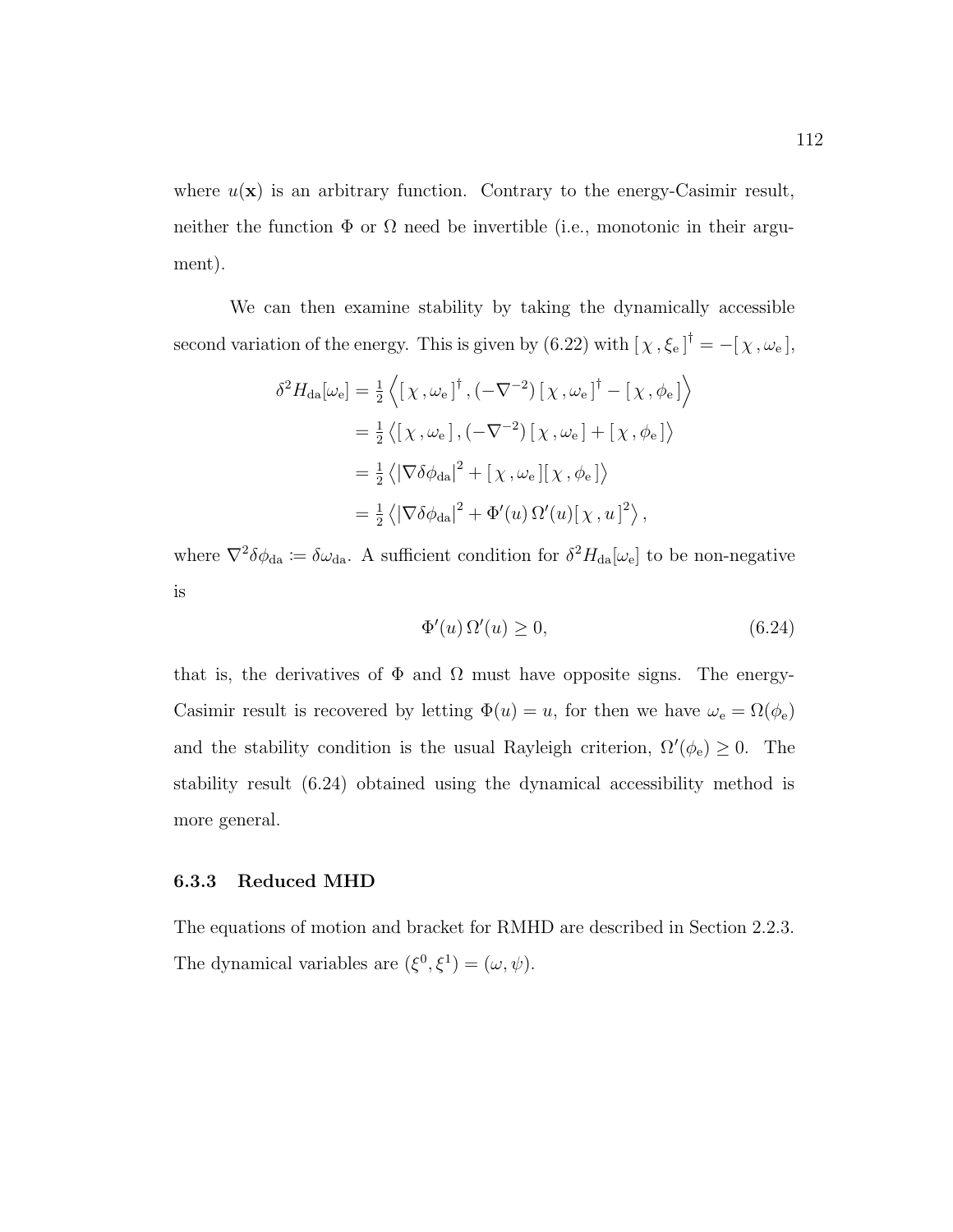### Equilibrium Solutions

We must first determine equilibrium solutions  $(\omega_{e}, \psi_{e})$  of the equations of motion (2.14), which must satisfy

$$
[\omega_{\rm e}, \phi_{\rm e}] + [\psi_{\rm e}, J_{\rm e}] = 0,
$$
  

$$
[\psi_{\rm e}, \phi_{\rm e}] = 0.
$$

To satisfy the second of these conditions we must have  $\phi_e = \Phi(u)$ ,  $\psi_e = \Psi(u)$ , with  $u = u(\mathbf{x})$ . Using the fact that, for any  $g(\mathbf{x})$  and  $f(u(\mathbf{x}))$ ,

$$
[g(\mathbf{x}), f(u)] = f'(u) [g(\mathbf{x}), u] = [f'(u) g(\mathbf{x}), u],
$$
\n(6.25)

the first equilibrium condition can be written as

$$
[\Phi'(u)\,\omega_{\mathbf{e}} - \Psi'(u)\,J_{\mathbf{e}}, u] = 0.
$$

This is solved by

$$
J_{\rm e} = \frac{\Upsilon'(u) + \Phi'(u) \,\omega_{\rm e}}{\Psi'(u)},\tag{6.26}
$$

where  $\Upsilon(u)$  is an arbitrary function. Note that this does not necessarily imply that  $\omega_{\rm e}$  or  $J_{\rm e}$  are functions of  $u$  only.

# Formal Stability

Using the coadjoint bracket for extensions (5.2), the dynamically accessible perturbations are given by

$$
\delta\omega_{da} = [\chi_0, \omega]^{\dagger} + [\chi_1, \psi]^{\dagger} = -[\chi_0, \omega] - [\chi_1, \psi],
$$
  

$$
\delta\psi_{da} = [\chi_0, \psi]^{\dagger} = -[\chi_0, \psi].
$$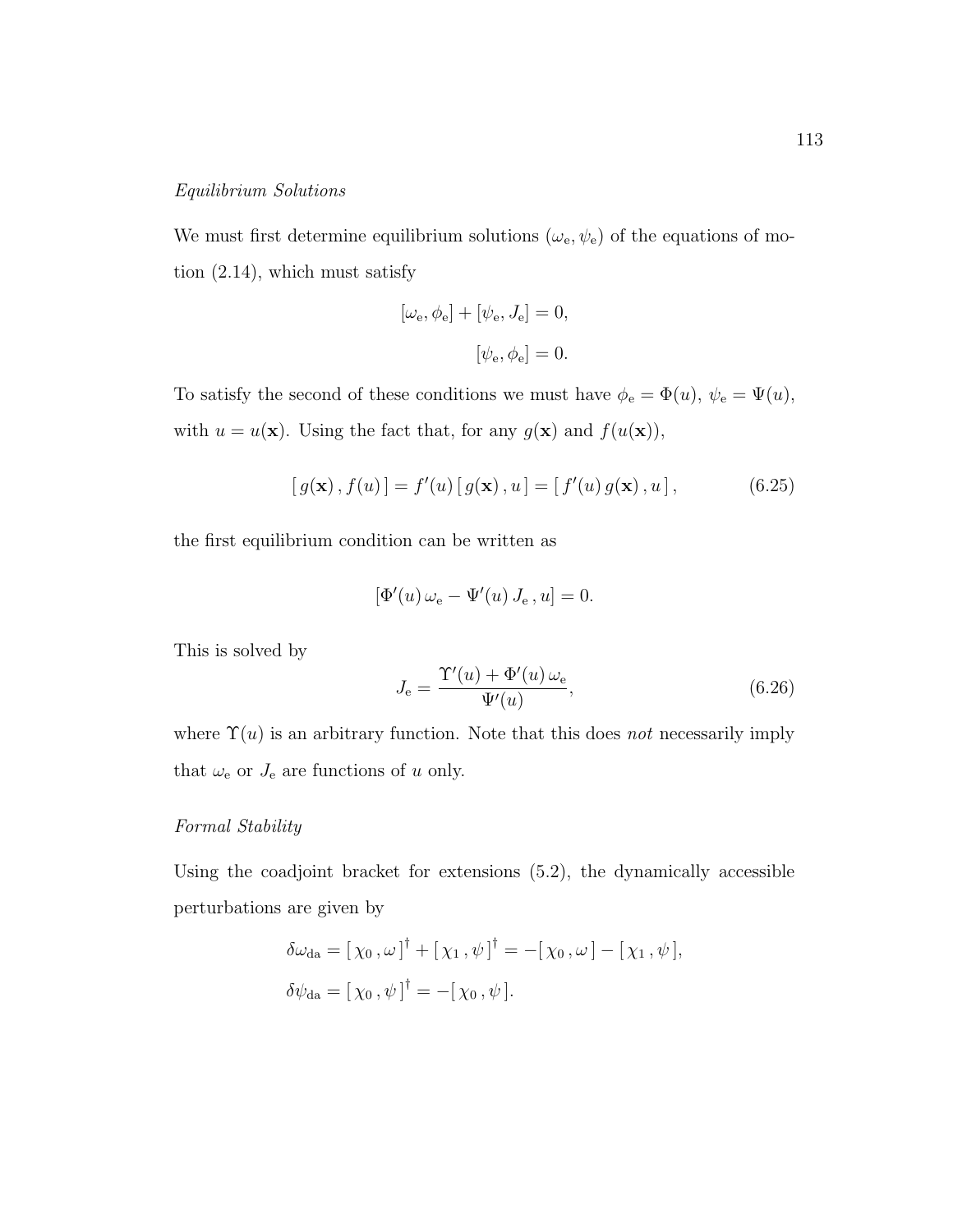The second-order variation of the Hamiltonian, (6.22), is

$$
\delta^{2}H_{\text{da}}[\omega_{e};\psi_{e}] = \frac{1}{2} \left\langle \delta\omega_{\text{da}} , (-\nabla^{-2}) \delta\omega_{\text{da}} - [\chi_{0}, \phi_{e}] \right\rangle
$$
  
+  $\frac{1}{2} \left\langle \delta\psi_{\text{da}} , (-\nabla^{2}) \delta\psi_{\text{da}} - [\chi_{0}, J_{e}] - [\chi_{1}, \phi_{e}] \right\rangle$   
=  $\frac{1}{2} \left\langle |\nabla\delta\phi_{\text{da}}|^{2} + |\nabla\delta\psi_{\text{da}}|^{2} \right\rangle$   
-  $\frac{1}{2} \left\langle [\chi_{0}, \phi_{e}] \delta\omega_{\text{da}} + [\chi_{0}, J_{e}] \delta\psi_{\text{da}} + [\chi_{1}, \phi_{e}] \delta\psi_{\text{da}} \right\rangle$   
=  $\frac{1}{2} \left\langle |\nabla\delta\phi_{\text{da}}|^{2} + |\nabla\delta\psi_{\text{da}}|^{2} + \frac{\Phi'}{\Psi'} \delta\psi_{\text{da}} \delta\omega_{\text{da}} \right\rangle$   
-  $\frac{1}{2} \left\langle [\chi_{0}, J_{e}] \delta\psi_{\text{da}} + \Phi' [\chi_{1}, u] \delta\psi_{\text{da}} \right\rangle, \qquad (6.27)$ 

where we have defined  $\nabla^2 \delta \phi_{da} \coloneqq \delta \omega_{da}$ . Now we use

$$
[\chi_1, u] = \frac{1}{\Psi'}(\Psi'[\chi_1, u] + [\chi_0, \omega_e]) - \frac{1}{\Psi'}[\chi_0, \omega_e]
$$
  
= 
$$
-\frac{1}{\Psi'}(\delta\omega_{da} + [\chi_0, \omega_e]),
$$

to get

$$
\delta^{2}H_{\text{da}}[\omega_{e};\psi_{e}] = \frac{1}{2}\left\langle |\nabla\delta\phi_{\text{da}}|^{2} + |\nabla\delta\psi_{\text{da}}|^{2} + 2\frac{\Phi'}{\Psi'}\delta\psi_{\text{da}}\delta\omega_{\text{da}}\right\rangle
$$
  
+ 
$$
\frac{1}{2}\left\langle \left(\frac{\Phi'}{\Psi'}[\chi_{0},\omega_{e}] - [\chi_{0},J_{e}]\right)\delta\psi_{\text{da}}\right\rangle
$$
  
= 
$$
\frac{1}{2}\left\langle |\nabla\delta\phi_{\text{da}}|^{2} + |\nabla\delta\psi_{\text{da}}|^{2} + 2\frac{\Phi'}{\Psi'}\delta\psi_{\text{da}}\delta\omega_{\text{da}}\right\rangle
$$
  
- 
$$
\frac{1}{2}\left\langle \left(\omega_{e}\left[\chi_{0},\frac{\Phi'}{\Psi'}\right] + \left[\chi_{0},\frac{\Upsilon'}{\Psi'}\right] \right)\delta\psi_{\text{da}}\right\rangle,
$$

where we substituted (6.26) to eliminate  $J_{\rm e}$ . To simplify the notation, we define the differential operator  $\mathbb D$  by

$$
\mathbb{D}f(u) := \frac{1}{\Psi'(u)} \frac{d}{du} f(u), \qquad (6.28)
$$

so that

$$
\delta^2 H_{\text{da}}[\omega_{\text{e}}; \psi_{\text{e}}] = \frac{1}{2} \langle |\nabla \delta \phi_{\text{da}}|^2 + |\nabla \delta \psi_{\text{da}}|^2 + 2 \mathbb{D} \Phi \delta \psi_{\text{da}} \nabla^2 \delta \phi_{\text{da}} \rangle - \frac{1}{2} \langle (\omega_{\text{e}} [\chi_0, \mathbb{D} \Phi] + [\chi_0, \mathbb{D} \Upsilon]) \delta \psi_{\text{da}} \rangle. \tag{6.29}
$$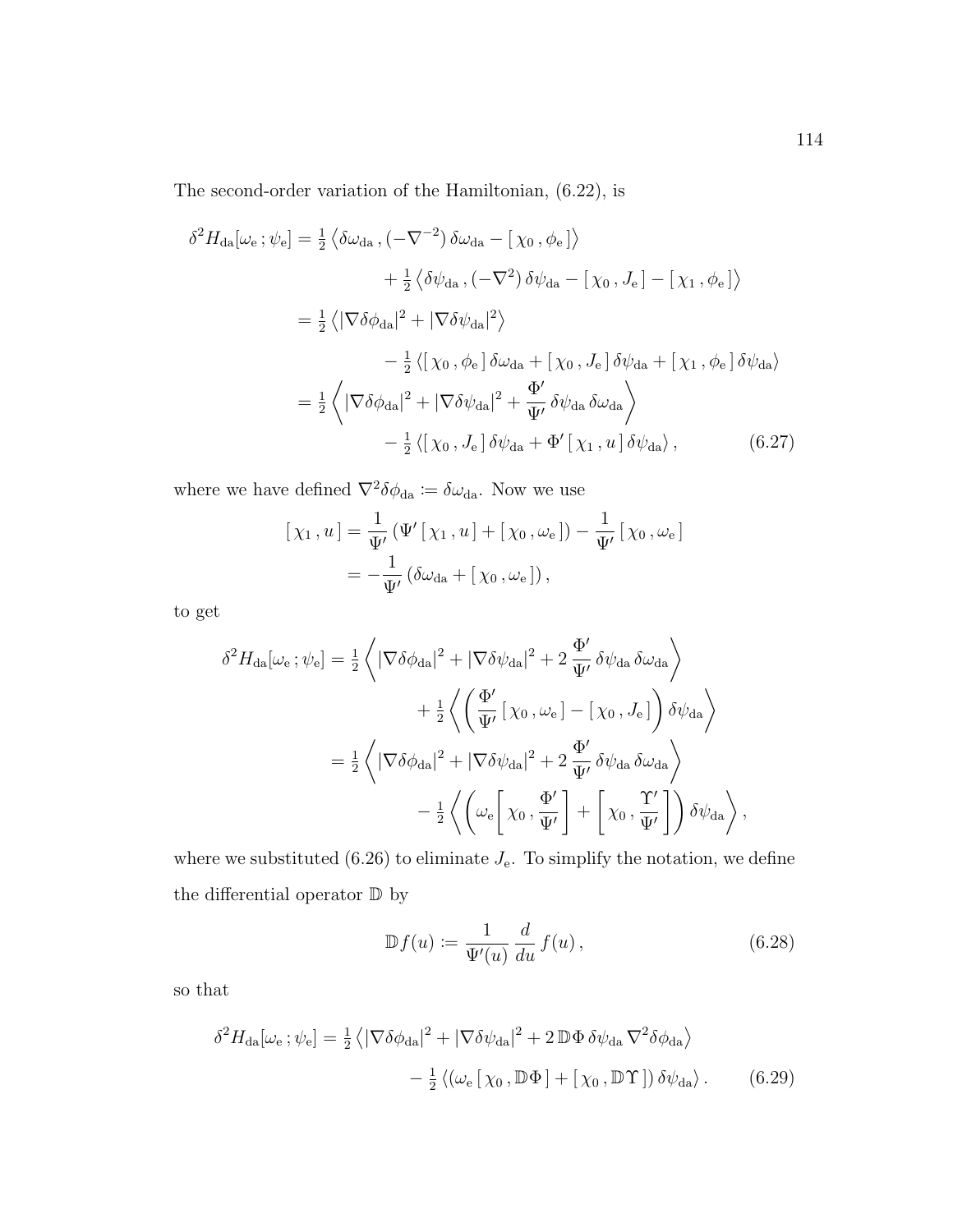Note that the first angle bracket in  $(6.29)$  is the same as  $(6.14)$ , with k' replaced by  $\mathbb{D}\Phi$ . Hence, we can use identity (6.14) to obtain

$$
\delta^2 H_{\text{da}} = \frac{1}{2} \left\langle |\nabla \delta \phi_{\text{da}} - \nabla (\mathbb{D} \Phi \delta \psi_{\text{da}})|^2 + (1 - |\mathbb{D} \Phi|^2) |\nabla \delta \psi_{\text{da}}|^2 \right\rangle + \frac{1}{2} \left\langle (\mathbb{D} \Phi \nabla^2 (\mathbb{D} \Phi) + \omega_e \mathbb{D}^2 \Phi + \mathbb{D}^2 \Upsilon) |\delta \psi_{\text{da}}|^2 \right\rangle. (6.30)
$$

Sufficient conditions for the perturbation energy (6.30) to be non-negative are [31]

$$
|\mathbb{D}\Phi| \le 1,\tag{6.31}
$$

$$
\mathbb{D}\Phi\,\nabla^2(\mathbb{D}\Phi) + \nabla^2\Phi\,\mathbb{D}^2\Phi + \mathbb{D}^2\Upsilon \ge 0. \tag{6.32}
$$

In the second expression we have substituted  $\omega_e = \nabla^2 \Phi$ . The first condition says that  $|\Phi'(u)| \leq |\Psi'(u)|$ , that is, the gradient of the magnetic flux is greater or equal to the gradient of the electric potential. This is a similar condition to  $(6.16)$ , and says that the flow needs to be *sub-Alfvénic* to be formally stable [45]. This is due to the well-known fact that the magnetic field provides a restoring force for perturbations of the flow, so that a large enough magnetic field can potentially stabilize the system (but not necessarily so, because the magnetic field can also have a destabilizing effect [18]). Indeed, condition (6.31) is actually *necessary* for positive-definiteness of  $\delta^2 H_{\text{da}}$ . If we choose  $\delta\phi_{da} = \mathbb{D}\Phi \delta\psi_{da}$  in (6.30), then the first term vanishes. We can then pick a variation of  $\delta\psi_{\rm da}$  with as steep a gradient as we want, while maintaining the value of  $\delta\psi_{da}$  bounded [27, p. 103]. This means that the  $|\nabla \delta\psi_{da}|^2$  term can always be made to dominate, so that we *require*  $|\mathbb{D}\Phi| \leq 1$  for positive-definiteness of  $\delta^2 H_{\text{da}}$ .

This places a limitation on the method of dynamical accessibility: if we want to satisfy  $|\mathbb{D}\Phi| = \Phi'/\Psi' \leq 1$  everywhere, then on their domain of defini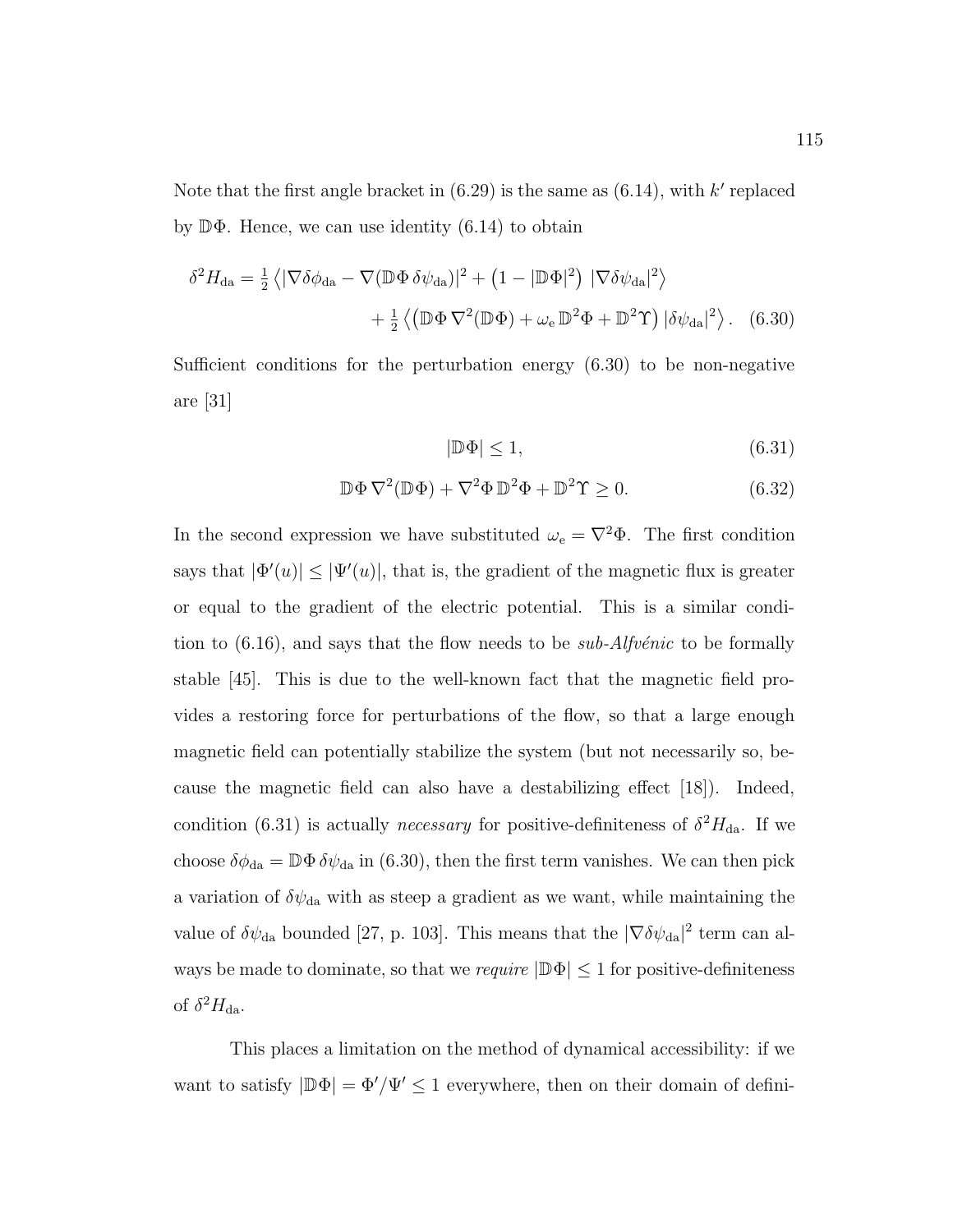tion the zeros of  $\Psi$  must also be zeros of  $\Phi$  with equal or higher multiplicity. (However, the function  $\Phi$  could potentially have more zeros than  $\Psi$ .)

The simplest case is when  $\Psi$  has no zeros, but then  $\Psi(u)$  is invertible, and we can recover the energy-Casimir result by solving for  $u = u(\Psi)$ . In practice, this inversion may be difficult, and using the dynamical accessibility method is often easier.

As an example, we will derive equilibria for *magnetic islands with flow*. Consider the RMHD equilibrium relation (6.26), multiplied by  $\Psi'(u)$ ,

$$
\Psi'(u)J_{\mathbf{e}} - \Phi'(u)\,\omega_{\mathbf{e}} = \Upsilon'(u). \tag{6.33}
$$

where  $J_e = \nabla^2 \Psi(u)$ . Using the fact that

$$
\omega_{e} = \nabla^{2} \Phi(u) = \Phi'(u) \nabla^{2} u + \Phi''(u) |\nabla u|^{2}, \qquad (6.34)
$$

and the analogous relation for  $J_{\rm e}$ , we can rewrite (6.33) as

$$
((\Psi')^{2} - (\Phi')^{2}) \nabla^{2} u + (\Psi' \Psi'' - \Phi' \Phi'') |\nabla u|^{2} = \Upsilon'(u),
$$

or equivalently

$$
((\Psi')^{2} - (\Phi')^{2}) \nabla^{2} u + \frac{1}{2} ((\Psi')^{2} - (\Phi')^{2})' |\nabla u|^{2} = \Upsilon'(u).
$$
 (6.35)

We can get rid of the  $|\nabla u|^2$  term, and make the equation easier to solve, by choosing

$$
(\Psi')^{2} - (\Phi')^{2} = \kappa^{2}.
$$

(Choosing a different sign for the right-hand side would lead to solutions with  $\mathbb{D}\Phi > 1$ .) An obvious solution is

$$
\Psi'(u) = \kappa \cosh(\nu u),\tag{6.36}
$$

$$
\Phi'(u) = \kappa \sinh(\nu u). \tag{6.37}
$$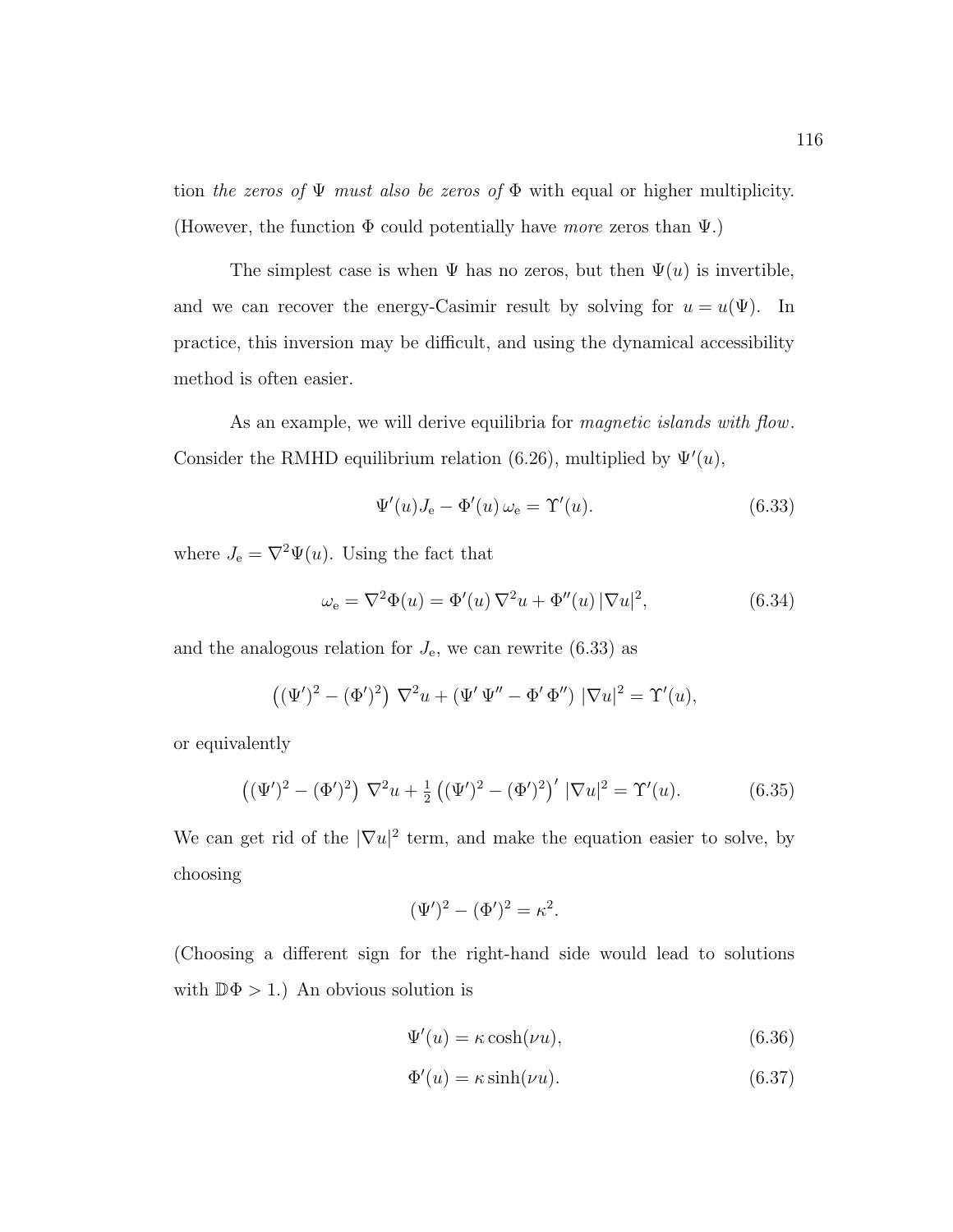These satisfy  $|\mathbb{D}\Phi| = |\tanh(\nu u)| < 1$ , condition (6.31).

Equation (6.35) becomes

$$
\nabla^2 u = \kappa^{-2} \Upsilon'(u),\tag{6.38}
$$

to be solved for  $u(\mathbf{x})$ . This equation has the same form as  $(6.12)$ , which was an equation for  $\psi_{e}(\mathbf{x})$ , so it has the same Kelvin–Stuart cat's eye solution,

$$
u(x,y) = \ln(a \cosh y + \sqrt{a^2 - 1} \cos x),
$$

with  $\Upsilon'(u) = \kappa^2 \exp(-2u)$ . The difference is that now the physical variables are given in terms of u by  $(6.36)$  and  $(6.37)$ , so that the electric potential (and so the flow velocity) does not necessarily vanish, as opposed to the usual magnetic island solutions, which are recovered in the limit  $\nu = 0$ . The stability of the islands with flow could be very different, since now  $\Phi' \neq 0$  in (6.29). However, as for the usual magnetic islands, the sufficient condition (6.32) is not satisfied, so that stability must be determined by test perturbations, or by direct numerical simulation [15, 22, 38, 82].

#### 6.3.4 Pure Semidirect Sum

We now treat the general stability of the pure semidirect sum structure, with no cocycles (see Section 4.4). This structure is given simply by the  $n + 1 \times n + 1$ matrices  $W^{(0)} = I$ , and  $\widetilde{W}^{(\mu)} = 0$ ,  $\mu = 1, \ldots, n$ . We denote the 0th field variable by  $\xi^0 = \varpi$ , and the remaining *n* variables by  $\xi^1, \ldots, \xi^n$ .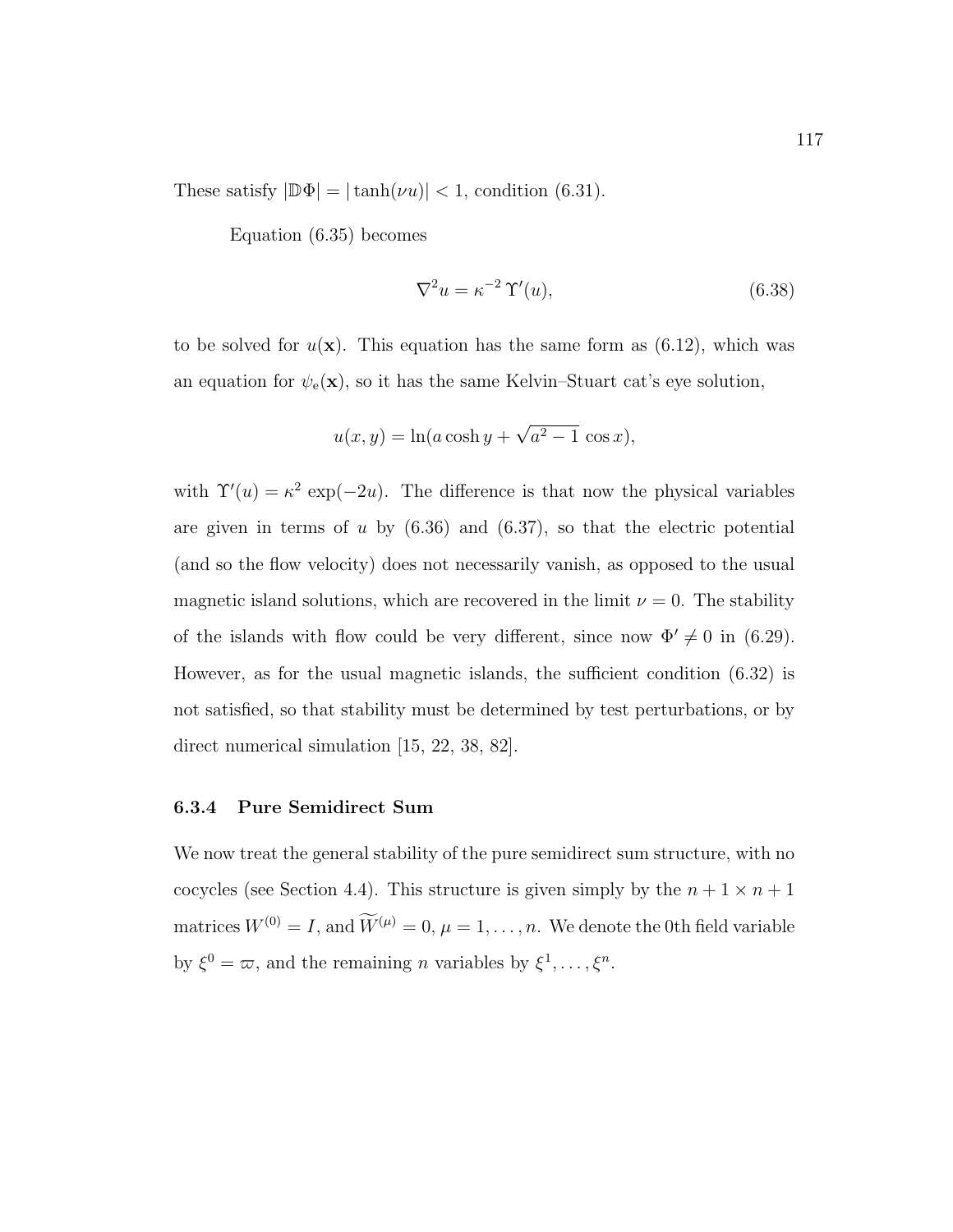#### Equilibrium Solutions

An equilibrium  $(\varpi_{e}, \{\xi_{e}^{\mu}\})$  of the equations of motion for a pure semidirect extension satisfies

$$
\dot{\varpi}_{\rm e} = -[H_{,0}, \varpi_{\rm e}]^{\dagger} - \sum_{\mu=1}^{n} [H_{,\mu}, \xi_{\rm e}^{\mu}]^{\dagger} = 0, \qquad (6.39)
$$

$$
\dot{\xi}_e^{\mu} = -[H_{,0}, \xi_e^{\mu}]^{\dagger} = 0, \quad \mu = 1, \dots, n. \tag{6.40}
$$

To unclutter the notation, we assume that the first and second derivatives of the Hamiltonian H are evaluated at the equilibrium  $(\varpi_{e}, {\{\xi^{\mu}_{e}\}})$ , unless otherwise noted.

We now specialize the bracket to the 2-D canonical one, Eq. (2.11), so that  $[ , ]^{\dagger} = -[ , ]$ . To satisfy condition (6.40), we require

$$
H_{,0} = -\Phi(u), \qquad \xi_{e}^{\mu} = \Xi^{\mu}(u), \quad \mu = 1, \dots, n,
$$
 (6.41)

for arbitrary functions  $\Phi$ ,  $\Xi^{\mu}$ , and  $u = u(\mathbf{x})$ . (The choice of the minus sign for the definition of  $\Phi$  is purely a convention to agree with the sign of the streamfunction in 2-D Euler, for which  $H_{,0} = \delta H/\delta \omega = -\phi$ .) Condition (6.39) is then

$$
- [\Phi(u), \varpi_e] + \sum_{\mu=1}^n [H_{,\mu}, \Xi^{\mu}(u)] = 0,
$$

or, using (6.25),

$$
\[u\,,\Phi'(u)\,\varpi_{\mathrm{e}}+\sum_{\mu=1}^n H_{,\mu}\,\Xi^{\mu\prime}(u)\]=0,
$$

which has solution

$$
\Phi'(u)\varpi_e + \sum_{\mu=1}^n H_{,\mu} \Xi^{\mu\prime}(u) = \Upsilon'(u). \tag{6.42}
$$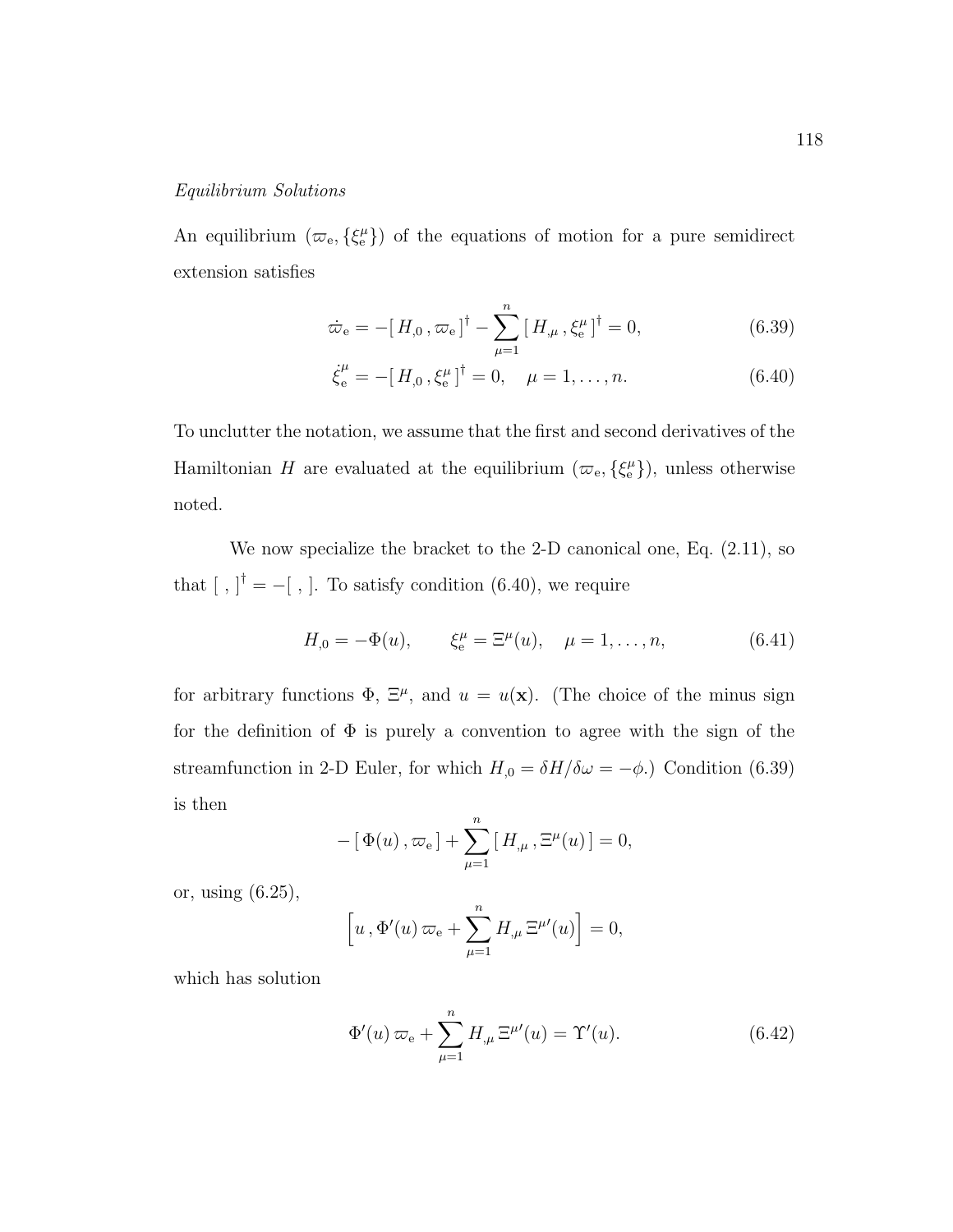Equation  $(6.42)$  should be compared with  $(6.26)$ , the equivalent solution for reduced MHD, for which  $n = 1$  and  $H_{,1} = \delta H/\delta \psi = -J$ .

Now that we have the equilibria, using (5.2) we write down the dynamically accessible perturbations

$$
\delta \varpi_{da} = [\chi_0, \varpi]^\dagger + \sum_{\nu=1}^n [\chi_\nu, \xi^\nu]^\dagger, \tag{6.43}
$$

$$
\delta \xi_{\text{da}}^{\mu} = [\chi_0, \xi^{\mu}]^{\dagger}, \qquad \mu = 1, \dots, n,
$$
 (6.44)

and from (6.22) we get the second-order dynamically accessible variation of the Hamiltonian,

$$
\delta^{2}H_{\text{da}} = \frac{1}{2} \Big\langle \delta \varpi_{\text{da}} \, , H_{,00} \, \delta \varpi_{\text{da}} + \sum_{\mu=1}^{n} H_{,0\mu} \, \delta \xi_{\text{da}}^{\mu} + [\chi_{0} \, , H_{,0}] \Big\rangle + \sum_{\mu=1}^{n} \frac{1}{2} \Big\langle \delta \xi_{\text{da}}^{\mu} \, , \, \sum_{\nu=1}^{n} H_{,\mu\nu} \, \delta \xi_{\text{da}}^{\nu} + H_{,\mu 0} \, \delta \varpi_{\text{da}} + [\chi_{0} \, , H_{,\mu}] + [\chi_{\mu} \, , H_{,0}] \Big\rangle.
$$

Because the second-order functional derivative is formally a self-adjoint operator, we have the identity

$$
\langle \delta \varpi_{\rm da} \, , H_{,0\mu} \, \delta \xi_{\rm da}^\mu \rangle = \langle \delta \xi_{\rm da}^\mu \, , H_{,\mu 0} \, \delta \varpi_{\rm da} \rangle \, ,
$$

which we use in  $\delta^2 H_{\text{da}}$  to combine two terms and obtain

$$
\delta^2 H_{\rm da} = \frac{1}{2} \Big\langle \delta \varpi_{\rm da} \, , H_{,00} \, \delta \varpi_{\rm da} + 2 \sum_{\mu=1}^n H_{,0\mu} \, \delta \xi_{\rm da}^\mu + \big[ \chi_0 \, , H_{,0} \big] \Big\rangle + \sum_{\mu=1}^n \frac{1}{2} \Big\langle \delta \xi_{\rm da}^\mu \, , \, \sum_{\nu=1}^n H_{,\mu\nu} \, \delta \xi_{\rm da}^\nu + \big[ \chi_0 \, , H_{,\mu} \big] + \big[ \chi_\mu \, , H_{,0} \big] \Big\rangle. \tag{6.45}
$$

Using the equilibrium solution  $(6.41)$ , the dynamically accessible variations given by (6.44) can be rewritten

$$
\delta \xi_{\text{da}}^{\mu} = -\Xi^{\mu \prime}(u) \left[ \chi_0 \, , u \right]
$$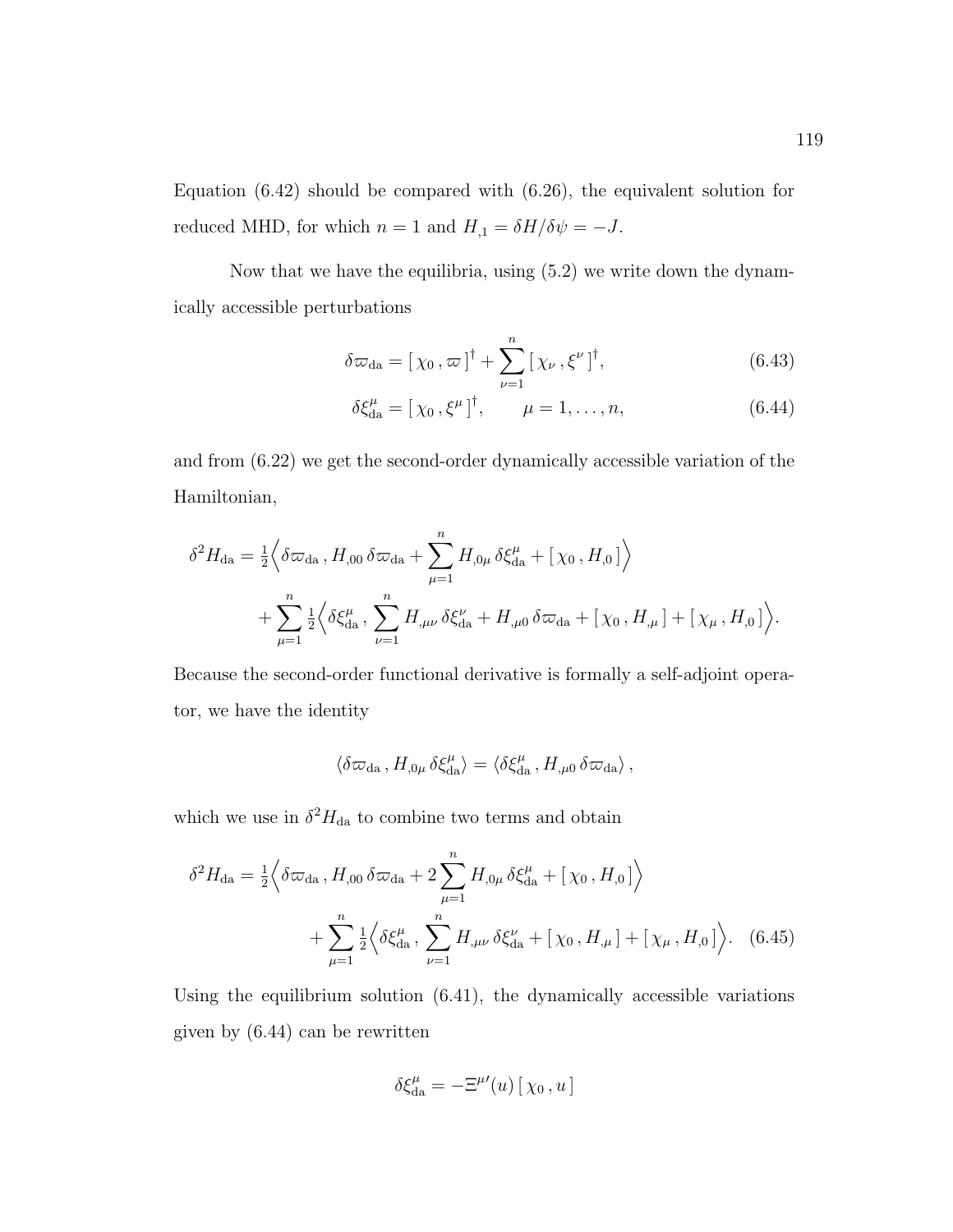Observe that the perturbations of the  $\xi^{\mu}$  are not independent: they all depend on a single generating function,  $\chi_0$ . We choose to write all the variations in terms of  $\delta \Xi_{\text{da}}^n$ . We define

$$
\psi(\mathbf{x}) \coloneqq \xi^n(\mathbf{x}), \qquad \qquad \Psi(u) \coloneqq \Xi^n(u),
$$

to explicitly show the special role of  $\xi^n$ . Then we have

$$
\delta \xi_{\text{da}}^{\mu} = \frac{\Xi^{\mu'}(u)}{\Psi'(u)} \delta \psi_{\text{da}} = \mathbb{D} \Xi^{\mu} \delta \psi_{\text{da}}, \tag{6.46}
$$

where we have used the previous definition of the operator  $\mathbb{D}$ ,

$$
\mathbb{D}f(u) := \frac{1}{\Psi'(u)} \frac{d}{du} f(u).
$$
\n(6.28)

Note that  $\mathbb{D}\Xi^n = \mathbb{D}\Psi = 1$ . We could have chosen any field instead of  $\xi^n$ , but in Section 6.3.5 this particular choice will prove advantageous due to the lowertriangular structure of our extensions.

The dynamically accessible variations must obey the constraints of the system, that is they must lie on the coadjoint orbits. We have already discussed briefly this property of the semidirect sum in Section 3.4.

To illustrate the situation we consider the equations of motion for a finite-dimensional semidirect sum, specifically a semidirect sum of the rotation group  $SO(3)$  (associated with our old friend the rigid body) with  $\mathbb{R}^3$  (see Section 2.2). We take  $\varpi$  to be  $\ell$ , the angular momentum vector, with Hamiltonian H given by the usual kinetic energy, Eq. (2.10). The variables  $\xi^{\mu}$  are threevectors, and their equations of motion are given in terms of the bracket (2.9) by

$$
\dot{\xi}^{\mu} = -[H, \mathbf{0}, \xi^{\mu}]^{\dagger}
$$
  
= 
$$
(I^{-1}\ell) \times \xi^{\mu} .
$$
 (6.47)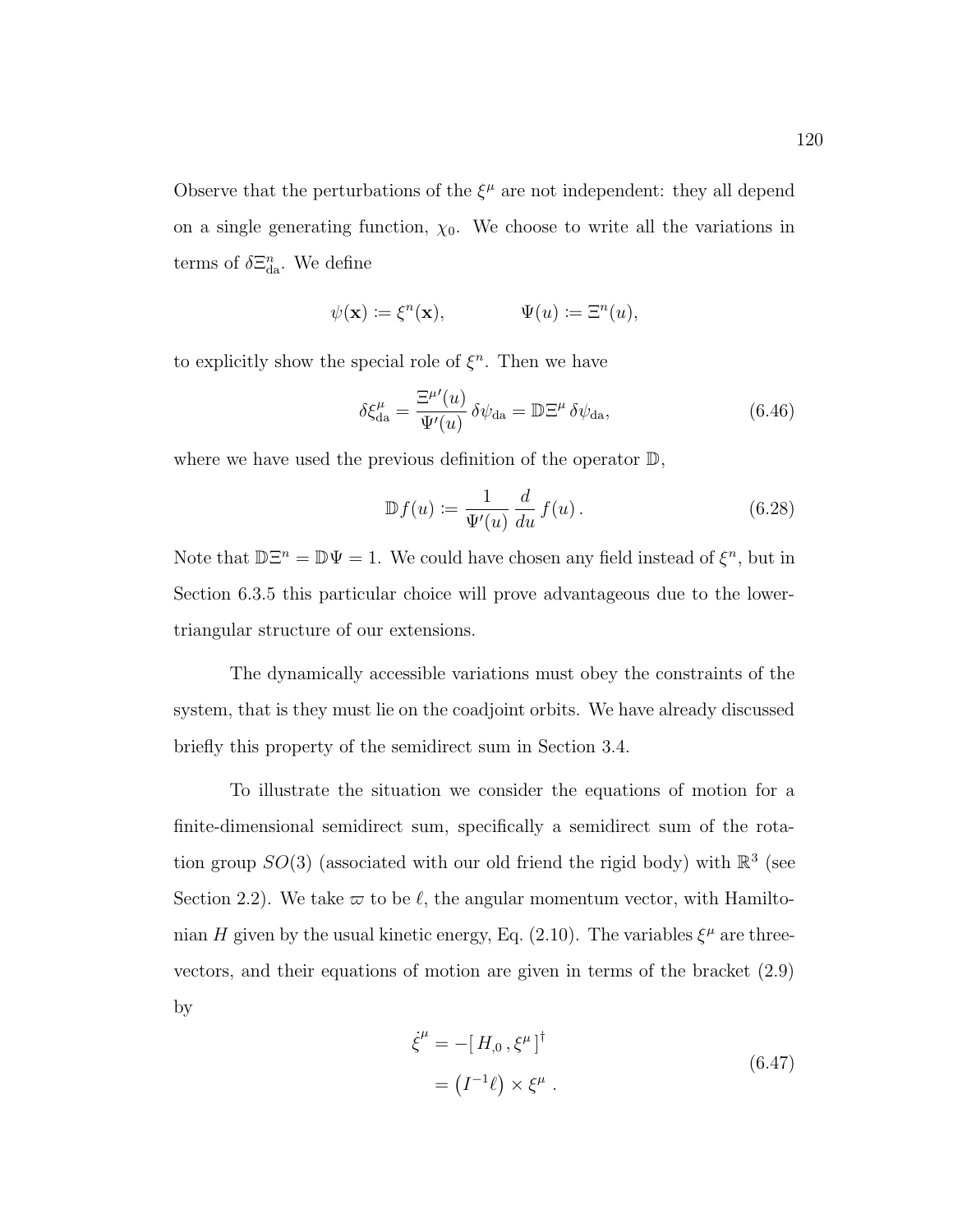Note the angular momentum  $\ell$  is analogous to the vorticity  $\omega$ , and  $I^{-1}\ell$  is analogous to the streamfunction  $\phi = \nabla^{-2}\omega$ . Equation (6.47) says that the vector  $\xi^{\mu}$ is rotating with the rigid body, keeping its length constant (the length of  $\xi^{\mu}$  is a Casimir). Thus, each  $\xi^{\mu}$  can be used to describe a point in the rigid body, such as the center of gravity. Adding a coupling term to the Hamiltonian can provide us with, for instance, a description of the heavy top in a gravitational field, but this would not change the form of (6.47). The point is that the  $\xi^{\mu}$ are constrained to rotate rigidly, and the dynamically accessible perturbations must obey the same constraint—they must depend on the perturbation applied to  $\ell$ , but by themselves there are no dynamically accessible perturbations that allow the  $\xi^{\mu}$  to change length or rotate independently. Physically, this makes sense, because we are not allowing the rigid body to have other degrees of freedom than the rotational ones. If we did, we would have to rethink our description, which would lead to different dynamically accessible perturbations; but within the confines of rigidity those perturbations make sense.

The situation in infinite dimensions is analogous to the rigid body. Here the typical case is an ideal fluid with passive scalars: we take  $\varpi = \omega(\mathbf{x})$ , the vorticity, and a Hamiltonian of the form  $H[\omega] = -\frac{1}{2}$  $\frac{1}{2} \langle \phi, \omega \rangle$ . The equations of motion for the  $\xi^{\mu}(\mathbf{x})$  are given by

$$
\dot{\xi}^{\mu} = -[H_{,0}, \xi^{\mu}]^{\dagger} = -[\phi, \xi^{\mu}]. \tag{6.48}
$$

Thus, the  $\xi^{\mu}(\mathbf{x})$  are advected along by the fluid. The  $\xi^{\mu}(\mathbf{x})$  can be used to describe passive scalars, since they do not enter the Hamiltonian (they do not affect the flow itself). An interaction term in  $H$  could describe, for example, the effect of temperature on the flow in the Boussinesq approximation, but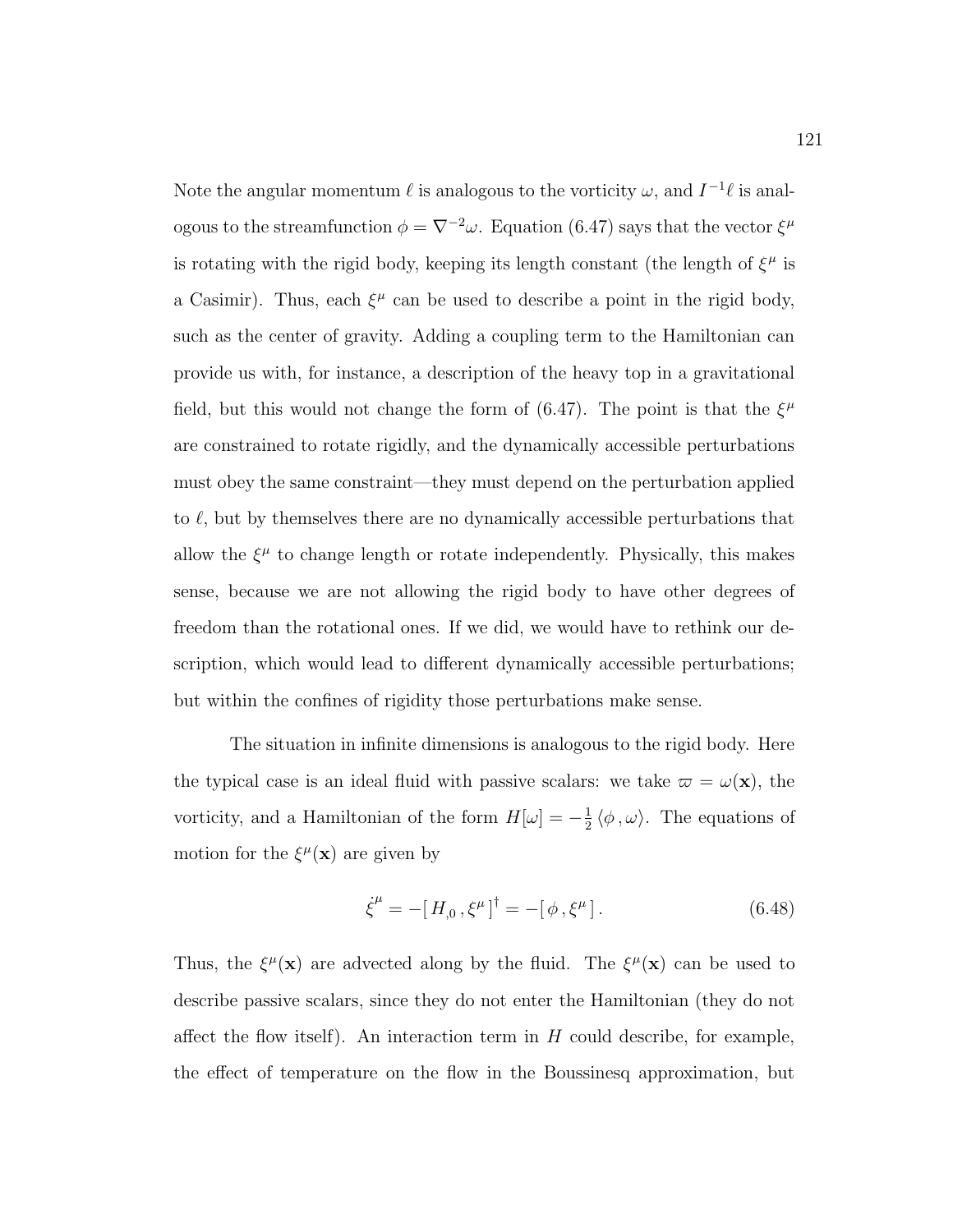this would not modify (6.48): only the equation for  $\dot{\omega}$  would change. Much like for the rigid body, the quantities  $\xi^{\mu}$  are constrained to move with the fluid, regardless of the form of the Hamiltonian. This is also true for the dynamically accessible perturbations of the  $\xi^{\mu}$ , which must then be induced by the perturbation on  $\omega$ .

# Formal Stability

We now try to rewrite the second-order variation of the Hamiltonian (6.45) only in terms of dynamically accessible variations. We have, from (6.41),

$$
[\chi_0, H_{,0}] = -\Phi'(u) [\chi_0, u]
$$

$$
= \mathbb{D}\Phi(u) \delta\psi_{da}.
$$

From the second line of (6.45), we can write

$$
\sum_{\mu=1}^{n} \left\langle \delta \xi_{da}^{\mu}, \left[ \chi_{\mu}, H_{,0} \right] \right\rangle = - \sum_{\mu=1}^{n} \left\langle \delta \psi_{da} \mathbb{D} \Xi^{\mu} \Phi^{\prime} \left[ \chi_{\mu}, u \right] \right\rangle
$$
  

$$
= - \sum_{\mu=1}^{n} \left\langle \delta \psi_{da} \mathbb{D} \Phi \left[ \chi_{\mu}, \Xi^{\mu} \right] \right\rangle
$$
  

$$
= \left\langle \mathbb{D} \Phi \left( \delta \varpi_{da} + \left[ \chi_{0}, \varpi_{e} \right] \right) \delta \psi_{da} \right\rangle,
$$
 (6.49)

where we have made use of (6.43) and (6.46). Finally, we have

$$
\sum_{\mu=1}^{n} \left\langle \delta \xi_{da}^{\mu}, [\chi_0, H_{,\mu}] \right\rangle = \sum_{\mu=1}^{n} \left\langle \delta \psi_{da} \mathbb{D} \Xi^{\mu} [\chi_0, H_{,\mu}] \right\rangle
$$
  
= 
$$
\sum_{\mu=1}^{n} \left\langle \delta \psi_{da} [\chi_0, H_{,\mu} \mathbb{D} \Xi^{\mu}] - \delta \psi_{da} H_{,\mu} [\chi_0, \mathbb{D} \Xi^{\mu}] \right\rangle,
$$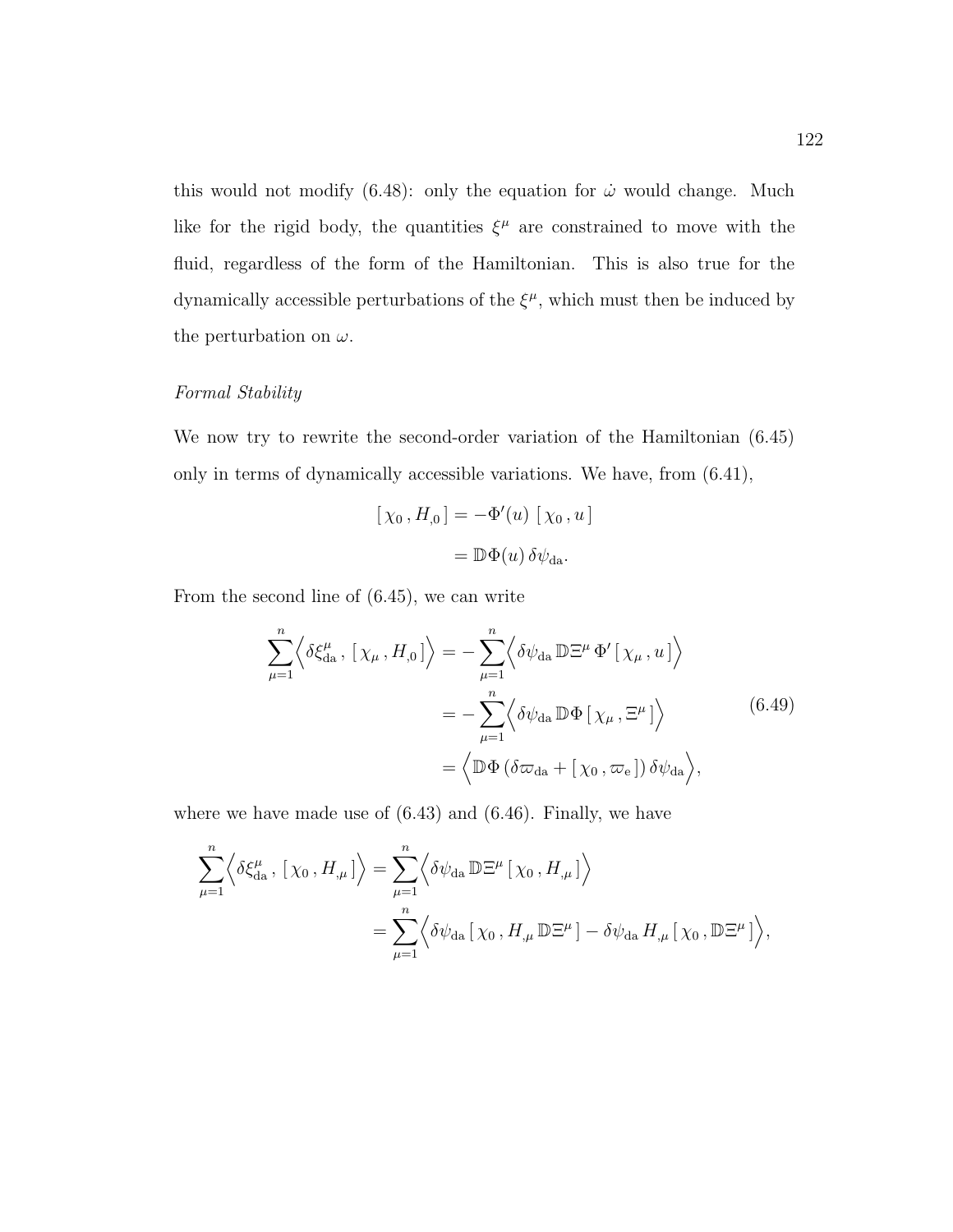in which we make use of (6.42) to obtain

$$
\sum_{\mu=1}^{n} \left\langle \delta \xi_{da}^{\mu}, \left[ \chi_{0}, H_{,\mu} \right] \right\rangle = \left\langle \delta \psi_{da} \Big( \left[ \chi_{0}, \mathbb{D} \Upsilon - \mathbb{D} \Phi \varpi_{e} \right] - \sum_{\mu=1}^{n} H_{,\mu} (\mathbb{D} \Xi^{\mu})' \left[ \chi_{0}, u \right] \Big) \right\rangle
$$

$$
= \left\langle \left( \mathbb{D}^{2} \Phi \varpi_{e} + \sum_{\mu=1}^{n} H_{,\mu} \mathbb{D}^{2} \Xi^{\mu} - \mathbb{D}^{2} \Upsilon \right) | \delta \psi_{da} |^{2} \right\rangle
$$

$$
- \left\langle \mathbb{D} \Phi \left[ \chi_{0}, \varpi_{e} \right] \delta \psi_{da} \right\rangle, \tag{6.50}
$$

The last term in (6.50) cancels part of (6.49), and we get

$$
\delta^2 H_{\rm da} = \frac{1}{2} \Big\langle \delta \varpi_{\rm da} H_{,00} \, \delta \varpi_{\rm da} + 2 \sum_{\mu=1}^n \delta \varpi_{\rm da} H_{,0\mu} \, \delta \xi_{\rm da}^{\mu} + 2 \mathbb{D} \Phi \, \delta \varpi_{\rm da} \, \delta \psi_{\rm da}
$$

$$
+ \sum_{\mu,\nu=1}^n \delta \xi_{\rm da}^{\mu} H_{,\mu\nu} \, \delta \xi_{\rm da}^{\mu} + \Big( \mathbb{D}^2 \Phi \, \varpi_{\rm e} + \sum_{\mu=1}^n H_{,\mu} \mathbb{D}^2 \Xi^{\mu} - \mathbb{D}^2 \Upsilon \Big) |\delta \psi_{\rm da}|^2 \Big\rangle. \tag{6.51}
$$

Further progress cannot be made without assuming some particular form for the second-order functional derivative operator of H.

### Hamiltonian without operators

The simplest case we can study is when  $H$  contains no differential or integral operators. Then  $H_{,\mu\nu}$  is just a symmetric matrix. Using (6.46), we can simplify (6.51) to

$$
\delta^2 H_{\text{da}} = \frac{1}{2} \Big\langle H_{,00} \left| \delta \varpi_{\text{da}} \right|^2 + 2 \Big( \sum_{\mu=1}^n H_{,0\mu} \mathbb{D} \Xi^{\mu} + \mathbb{D} \Phi \Big) \delta \varpi_{\text{da}} \delta \psi_{\text{da}} + \Big( \sum_{\mu,\nu=1}^n \mathbb{D} \Xi^{\mu} H_{,\mu\nu} \mathbb{D} \Xi^{\nu} + \mathbb{D}^2 \Phi \varpi_{\text{e}} + \sum_{\mu=1}^n H_{,\mu} \mathbb{D}^2 \Xi^{\mu} - \mathbb{D}^2 \Upsilon \Big) \big| \delta \psi_{\text{da}} \big|^2 \Big\rangle.
$$

This can be rewritten as a quadratic form,

$$
\delta^2 H_{\rm da} = \frac{1}{2} \left( \delta \varpi_{\rm da} \quad \delta \psi_{\rm da} \right) \mathcal{Q} \left( \frac{\delta \varpi_{\rm da}}{\delta \psi_{\rm da}} \right),
$$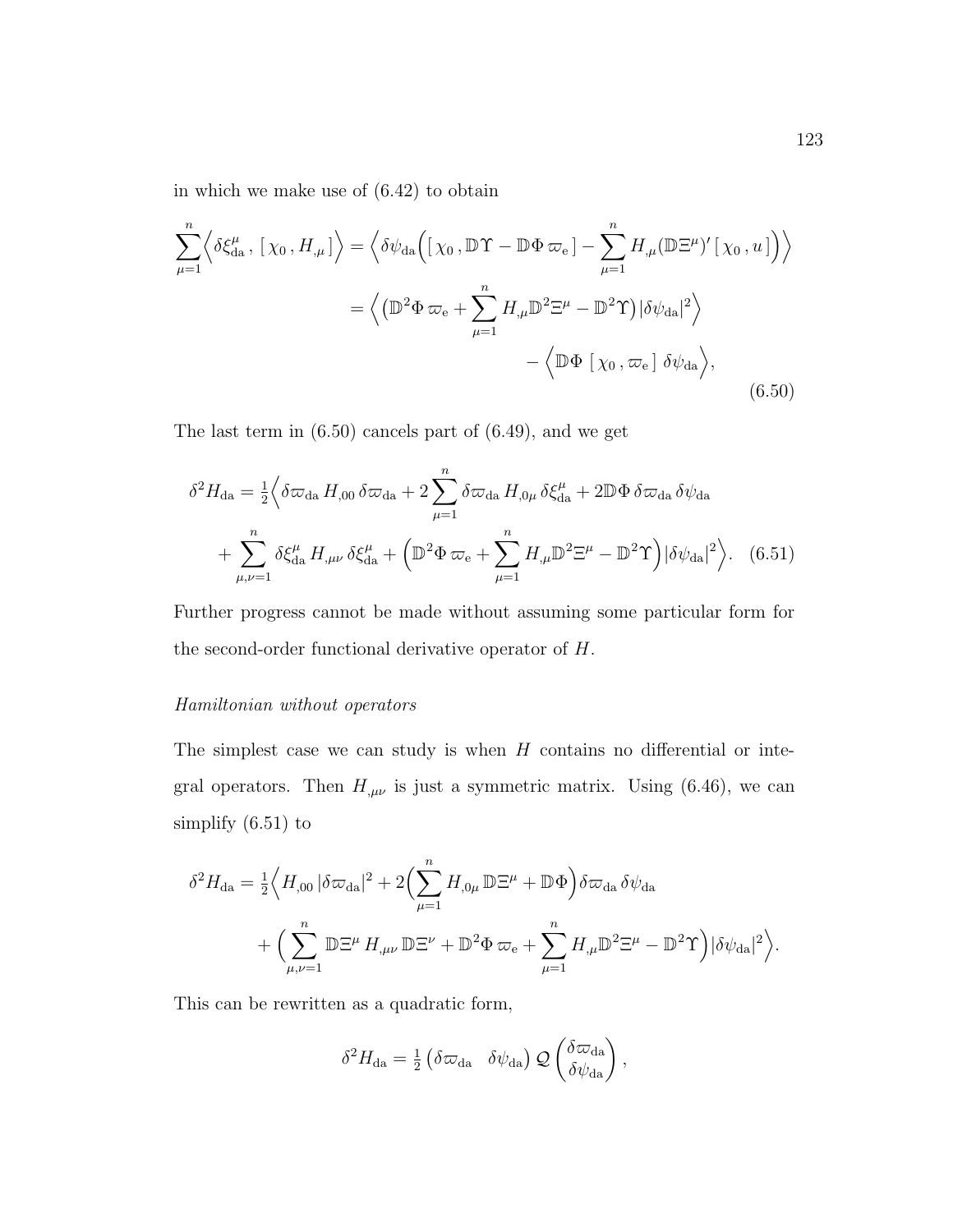where  $Q$  is the  $2 \times 2$  matrix

$$
\mathcal{Q}:=\left(\begin{array}{c}H_{,00}\\H_{,0\mu}\,\mathbb{D}\Xi^{\mu}+\mathbb{D}\Phi\end{array}\Bigg|\begin{array}{c}H_{,0\mu}\,\mathbb{D}\Xi^{\mu}+\mathbb{D}\Phi\\ \mathbb{D}\Xi^{\nu}\,H_{,\mu\nu}\,\mathbb{D}\Xi^{\nu}+\mathbb{D}^2\Phi\,\varpi_{\mathrm{e}}+H_{,\mu}\mathbb{D}^2\Xi^{\mu}-\mathbb{D}^2\Upsilon\end{array}\right).
$$

We assume repeated indices are summed from 1 to n. The matrix  $Q$  is nonnegative if and only if its principal minors are non-negative, i.e.,

$$
H_{,00} \ge 0,\t\t(6.52)
$$

$$
\det \mathcal{Q} \ge 0. \tag{6.53}
$$

Hence, to have formal stability it is imperative to have that the energy associated with the perturbation of  $\varpi$  be non-negative. Also note that the contribution of  $(H_{,0\mu} \mathbb{D} \Xi^{\mu} + \mathbb{D} \Phi)$  is always destabilizing. For an equilibrium without flow ( $\mathbb{D}\Phi \equiv 0$ ) and with  $H_{,0\nu} = 0$ , condition (6.53) reduces to

$$
\mathbb{D}\Xi^{\mu} H_{,\mu\nu}\mathbb{D}\Xi^{\nu} + H_{,\mu}\mathbb{D}^2\Xi^{\mu} - \mathbb{D}^2\Upsilon \geq 0.
$$

# Advected Scalars

We now treat the problem of advection of scalars. We shall not restrict ourselves to passive advection, and the form we choose for  $H$  is general enough to encompass systems with *generalized vorticities*,<sup>2</sup> such as the quasigeostrophic equations [39, 94].

Let q denote the generalized vorticity, related to the stream function  $\phi$ by

$$
q = \nabla^2 \phi - \mathcal{F} \phi + f,\tag{6.54}
$$

 $^{2}$ Also called the *potential vorticity*.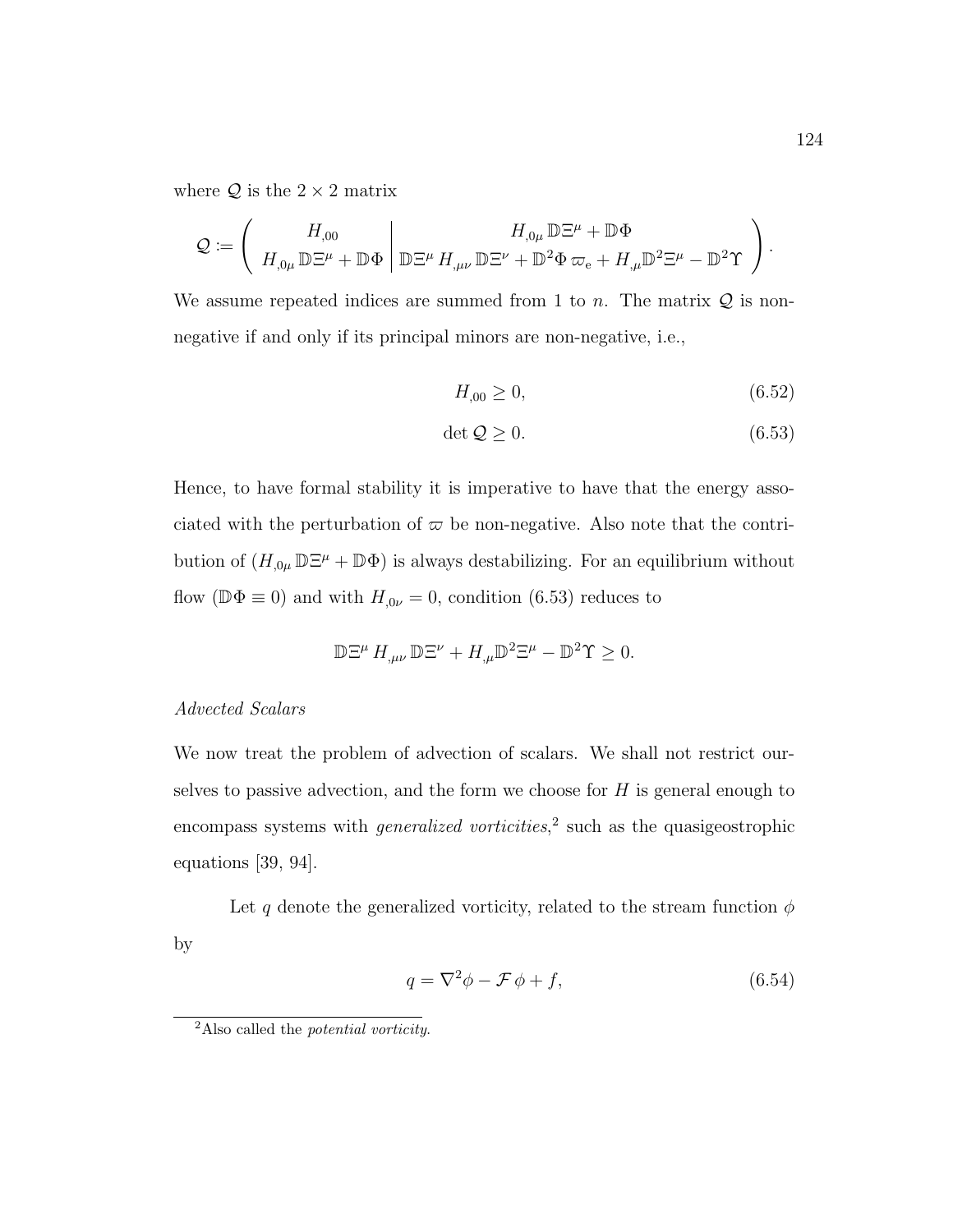for some given functions  $\mathcal{F}(\mathbf{x})$  and  $f(\mathbf{x})$ . Taking  $\xi^0 = \varpi = q$ , we consider a Hamiltonian

$$
H = \left\langle \frac{1}{2} \left( |\nabla \phi|^2 + \mathcal{F} \phi^2 \right) + \mathcal{V}(\mathbf{x}, q, \xi^1, \dots, \xi^n) \right\rangle
$$
  
=  $\left\langle \frac{1}{2} (q - f) (\mathcal{F} - \nabla^2)^{-1} (q - f) + \mathcal{V}(\mathbf{x}, q, \xi^1, \dots, \xi^n) \right\rangle$ ,

where  $V$  does not contain any operators. We have the first derivatives

$$
H_{,0} = -\phi + \mathcal{V}_{,0} \,, \qquad H_{,\mu} = \mathcal{V}_{,\mu} \,,
$$

and the second derivative operators

$$
H_{,00} = (\mathcal{F} - \nabla^2)^{-1} + \mathcal{V}_{,00},
$$
  
\n
$$
H_{,\mu\nu} = \mathcal{V}_{,\mu\nu},
$$
  
\n
$$
H_{,0\nu} = \mathcal{V}_{,0\nu}.
$$

Using identity (6.14), we can rewrite the first line of the second dynamically accessible variation of the energy (6.51) as

$$
\frac{1}{2}\left\langle \delta q_{\text{da}} \left( (\mathcal{F} - \nabla^2)^{-1} + \mathcal{V}_{,00} \right) \delta q_{\text{da}} + 2 \left( \mathcal{V}_{,0\mu} \mathbb{D} \Xi^{\mu} + \mathbb{D} \Phi \right) \delta q_{\text{da}} \delta \psi_{\text{da}} \right\rangle
$$
\n
$$
= \frac{1}{2} \left\langle \delta \phi_{\text{da}} \left( \mathcal{F} - \nabla^2 \right) \delta \phi_{\text{da}} + \mathcal{V}_{,00} \left| \delta q_{\text{da}} \right|^2 - 2 \mathcal{K}(u) \delta \psi_{\text{da}} \left( \mathcal{F} - \nabla^2 \right) \delta \phi_{\text{da}} \right\rangle
$$
\n
$$
= \frac{1}{2} \left\langle \left| \nabla \delta \phi_{\text{da}} - \nabla (\mathcal{K} \delta \psi_{\text{da}}) \right|^2 - \mathcal{K}^2 \left| \nabla \delta \psi_{\text{da}} \right|^2 + \mathcal{V}_{,00} \left| \delta q_{\text{da}} \right|^2 \right.
$$
\n
$$
+ \mathcal{F} \left| \delta \phi_{\text{da}} - \mathcal{K} \delta \psi_{\text{da}} \right|^2 + \mathcal{K} \left( \nabla^2 \mathcal{K} - \mathcal{F} \mathcal{K} \right) \left| \delta \psi_{\text{da}} \right|^2 \right\rangle \tag{6.55}
$$

where

$$
\mathcal{K}(u) := \mathcal{V}_{,0\mu} \mathbb{D} \Xi^{\mu}(u) + \mathbb{D} \Phi(u). \tag{6.56}
$$

The term proportional to  $|\nabla \delta \psi_{da}|^2$  in (6.55) is negative definite unless we require an equilibrium with  $\mathcal{K}(u) \equiv 0$ , that is

$$
\mathcal{V}_{,0\mu} \,\mathbb{D}\Xi^{\mu}(u) + \mathbb{D}\Phi(u) = 0.
$$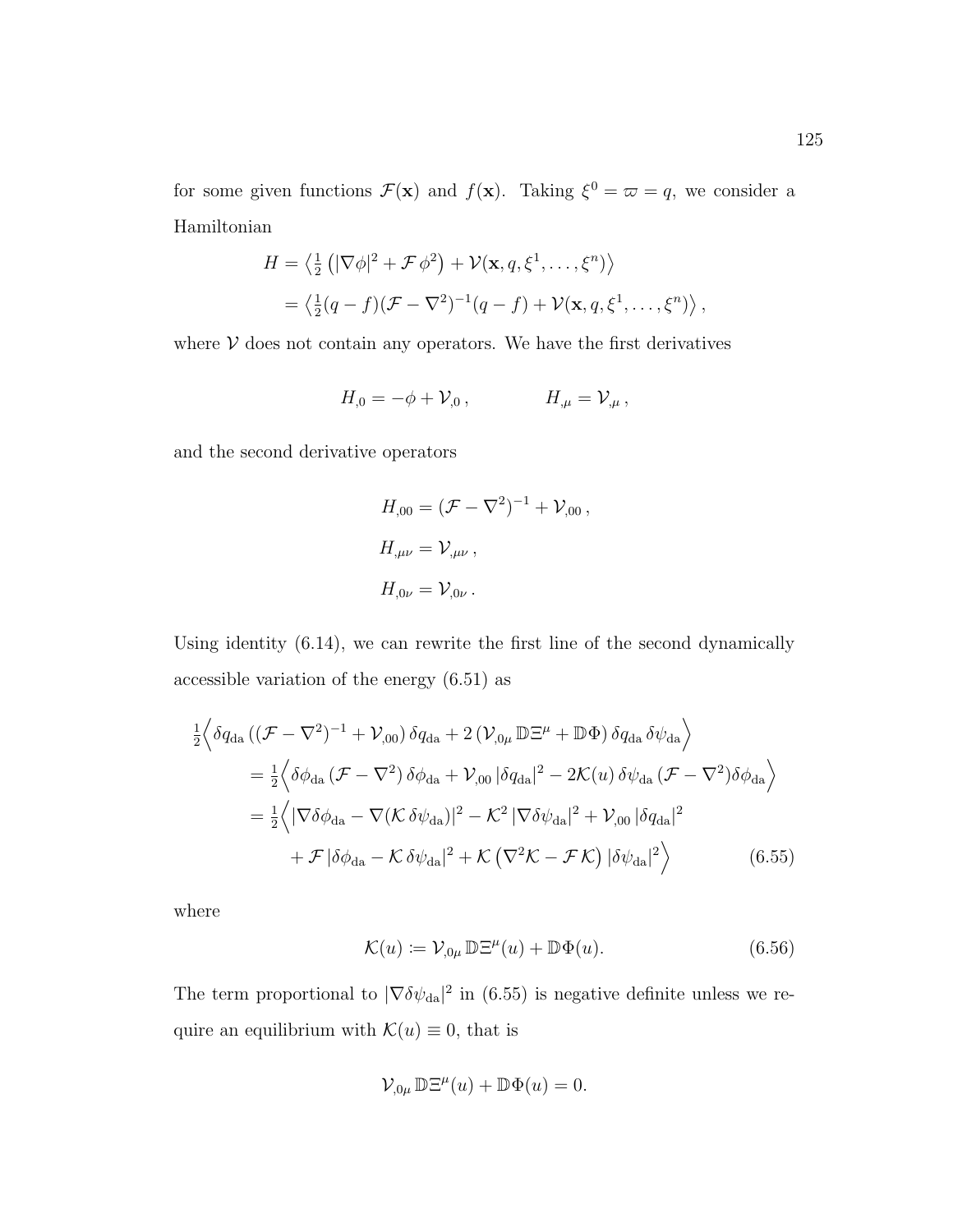Using  $\mathcal{K} \equiv 0$  in (6.55) and writing out the rest of (6.51), we obtain

$$
\delta^2 H_{\text{da}} = \frac{1}{2} \Big\langle |\nabla \delta \phi_{\text{da}}|^2 + \mathcal{F} |\delta \phi_{\text{da}}|^2 + \mathcal{V}_{,00} |\delta q_{\text{da}}|^2 + \Big( \mathbb{D}^2 \Phi q_{\text{e}} + \mathbb{D} \Xi^{\mu} \mathcal{V}_{,\mu\nu} \mathbb{D} \Xi^{\nu} + \mathcal{V}_{,\mu} \mathbb{D}^2 \Xi^{\mu} - \mathbb{D}^2 \Upsilon \Big) |\delta \psi_{\text{da}}|^2 \Big\rangle.
$$

For Hamiltonians with  $V_{,0\mu} = 0$ , the only equilibria for which we can demonstrate formal stability are ones without flow. If we assume this is the case, then from (6.42) equilibria satisfy  $\mathcal{V}_{,\mu} \mathbb{D} \Xi^{\mu}(u) = \mathbb{D} \Upsilon(u)$ . Note that f in (6.54) enters the stability expression through  $q_e = \nabla^2 \Phi - \mathcal{F} \Phi + f$ .

Combining  $(6.55)$  with the rest of  $(6.51)$  we have the sufficient conditions for stability

$$
\mathcal{F} \geq 0,
$$
  

$$
\mathcal{V}_{,00} \geq 0,
$$
  

$$
\mathbb{D}\Xi^{\mu}\,\mathcal{V}_{,\mu\nu}\,\mathbb{D}\Xi^{\nu} + \mathcal{V}_{,\mu}\mathbb{D}^{2}\Xi^{\mu} - \mathbb{D}^{2}\Upsilon \geq 0,
$$

where we have assumed  $\mathbb{D}\Phi \equiv 0$  so that  $\mathcal{K}(u) = \mathcal{V}_{,0\mu} \mathbb{D}\Xi^{\mu}(u)$ . This is the same stability condition as for a Hamiltonian without operators, (6.3.4), because we have chose a form of the Hamiltonian which decouples the operator part (kinetic energy) and the potential, so we get a Lagrange-theorem-like condition on the potential.

#### RMHD-like System

Another case of interest, a generalization of the RMHD system of Sections 2.2.3 and 6.3.3, involves a Hamiltonian of the form

$$
H = \frac{1}{2} \left\langle \left( |\nabla \phi|^2 + \mathcal{F} \phi^2 \right) + 2 \mathcal{V}(\mathbf{x}, q, \xi^1, \dots, \xi^{n-1}, \psi) + |\nabla \psi|^2 \right\rangle. \tag{6.57}
$$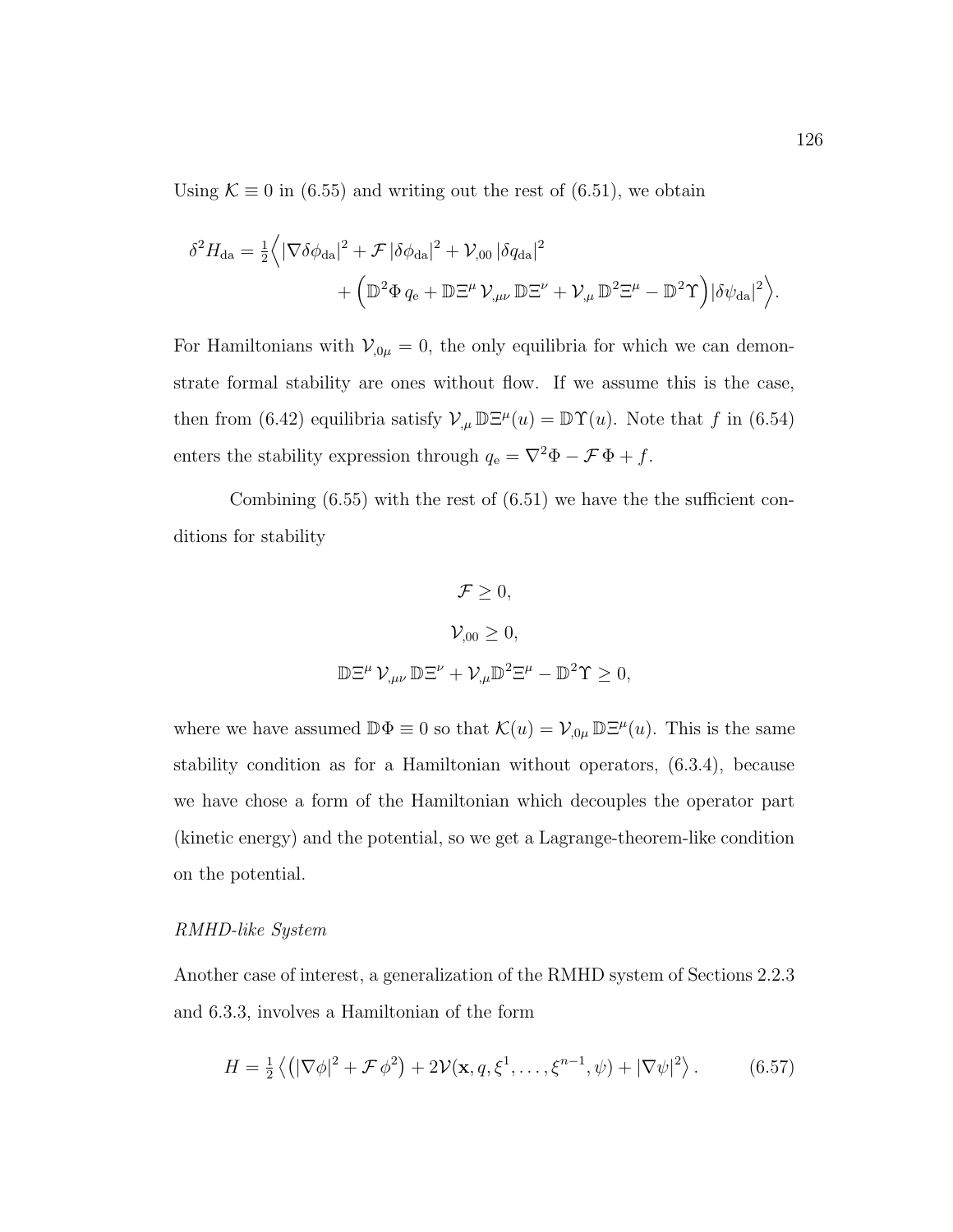Here q,  $\mathcal{F}$ , and  $\phi$  are as in the previous section in (6.54). As before, we have labeled  $\xi^n$  by  $\psi$  as a reminder of its distinguished role: it enters the Hamiltonian as a gradient. (In this section greek indices run from 1 to  $n-1$ .) The first derivatives of  $H$  are given by

$$
H_{,0} = -\phi + \mathcal{V}_{,0} \,, \qquad H_{,\mu} = \mathcal{V}_{,\mu} \,, \qquad H_{,n} = -J + \mathcal{V}_{,n} \,, \tag{6.58}
$$

and the second derivative operators are

$$
H_{,00} = (\mathcal{F} - \nabla^2)^{-1} + \mathcal{V}_{,00} \qquad H_{,0n} = \mathcal{V}_{,0n}
$$
  
\n
$$
H_{,\mu\nu} = \mathcal{V}_{,\mu\nu} \qquad H_{,\mu n} = \mathcal{V}_{,\mu n} \qquad (6.59)
$$
  
\n
$$
H_{,0\nu} = \mathcal{V}_{,0\nu} \qquad H_{,nn} = -\nabla^2 + \mathcal{V}_{,nn} \ .
$$

The quantity  $J := \nabla^2 \psi$  is analogous to the electric current in RMHD. As before, we use  $\Xi^{\mu}(u)$  to denote the equilibrium solution of  $\xi^{\mu}$  for  $\mu = 1, \ldots, n$ , and the equilibrium solution of  $\xi^n$  is written  $\xi_e^n = \Psi(u)$ . Also as done previously, we use the relation

$$
\delta \xi_{\text{da}}^{\mu} = \mathbb{D} \Xi^{\mu} \delta \psi_{\text{da}} , \qquad (6.46)
$$

where  $\mathbb D$  is defined by (6.28). Adding the  $|\nabla \delta \psi_{da}|^2$  contribution to (6.55), we obtain

$$
\frac{1}{2}\Big\langle \delta q_{\text{da}} \left( (\mathcal{F} - \nabla^2)^{-1} + \mathcal{V}_{,00} \right) \delta q_{\text{da}} + 2\mathcal{K} \delta q_{\text{da}} \delta \psi_{\text{da}} + |\nabla \delta \psi_{\text{da}}|^2 \Big\rangle
$$
\n
$$
= \frac{1}{2} \Big\langle \delta \phi_{\text{da}} \left( \mathcal{F} - \nabla^2 \right) \delta \phi_{\text{da}} + \mathcal{V}_{,00} \left| \delta q_{\text{da}} \right|^2 - 2\mathcal{K} \delta \psi_{\text{da}} \left( \mathcal{F} - \nabla^2 \right) \delta \phi_{\text{da}} + |\nabla \delta \psi_{\text{da}}|^2 \Big\rangle
$$
\n
$$
= \frac{1}{2} \Big\langle |\nabla \delta \phi_{\text{da}} - \nabla (\mathcal{K} \delta \psi_{\text{da}})|^2 + (1 - \mathcal{K}^2) |\nabla \delta \psi_{\text{da}}|^2 + \mathcal{V}_{,00} \left| \delta q_{\text{da}} \right|^2
$$
\n
$$
+ \mathcal{F} |\delta \phi_{\text{da}} - \mathcal{K} \delta \psi_{\text{da}}|^2 + \mathcal{K} \left( \nabla^2 \mathcal{K} - \mathcal{F} \mathcal{K} \right) |\delta \psi_{\text{da}}|^2 \Big\rangle \tag{6.60}
$$

where K is defined by (6.56). The energy provided by the new  $|\nabla \delta \psi_{da}|^2$  term in the Hamiltonian (magnetic line-bending energy in MHD) allows us to have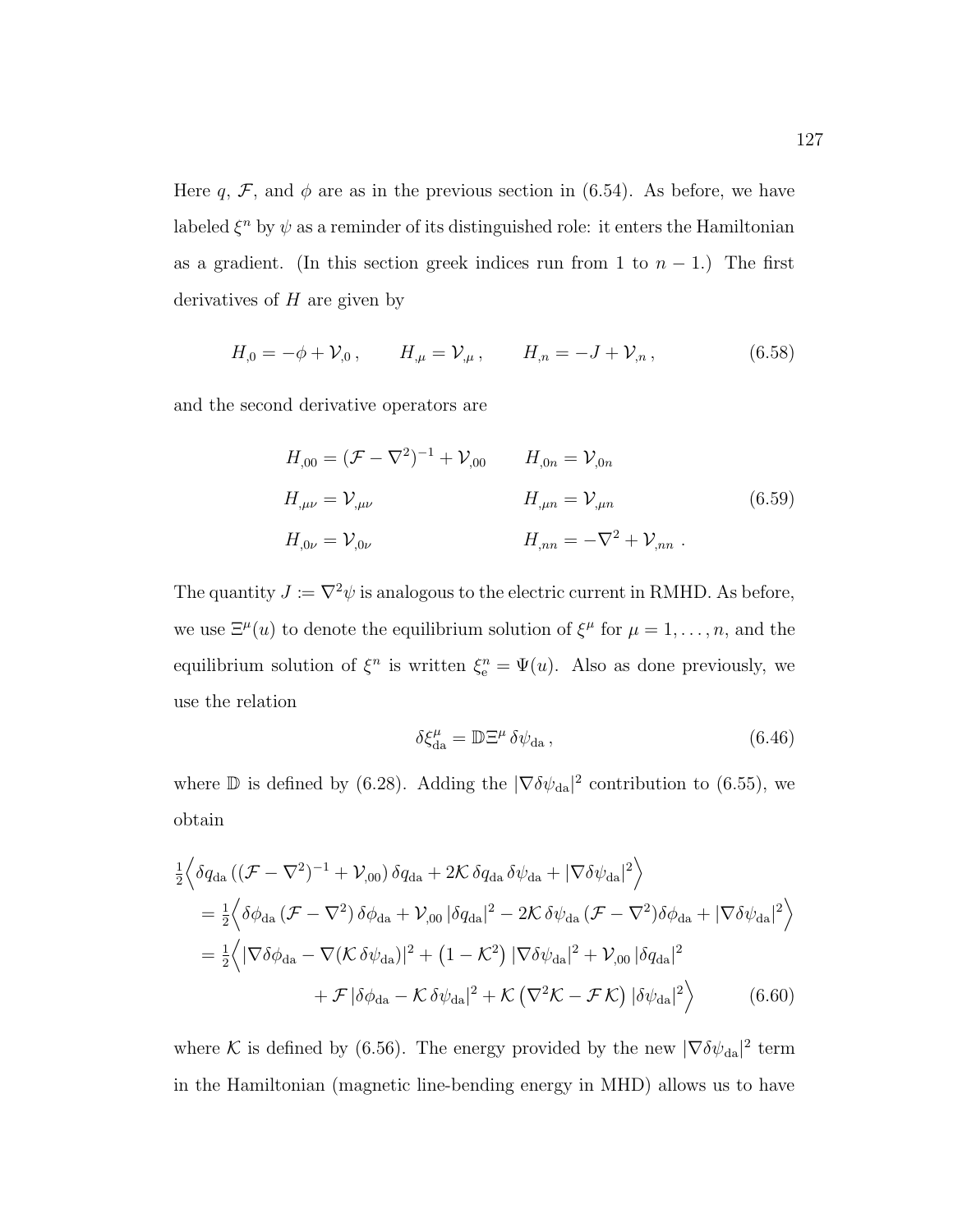formally stable equilibria provided  $K^2 \leq 1$ . Thus, in contrast to the system in the previous section, there exist formally stable equilibria with flow even for a potential with  $V_{,0\mu} = 0$ .

#### 6.3.5 Nonsingular  $g$

Now that we have demonstrated the procedure for obtaining equilibria and determining their stability for brackets with no cocycles (Section 6.3.4), we are in a position to deal with the more complicated case of an arbitrary semidirecttype extensions with a nonsingular  $W_{(n)} = g$ . We shall make heavy use of the concept of coextension introduced in Section 5.4.1.

#### Equilibrium Solutions

First we must look for equilibria of the equations of motion, which from (2.6) and (5.2) are

$$
\dot{\varpi}_{\rm e} = 0 = -[H_{,0}, \varpi_{\rm e}]^{\dagger} - [H_{,\mu}, \xi_{\rm e}^{\mu}]^{\dagger} - [H_{,n}, \psi_{\rm e}]^{\dagger}, \tag{6.61}
$$

$$
\dot{\xi}_{e}^{\mu} = 0 = -[H_{,0}, \xi_{e}^{\mu}]^{\dagger} - \widetilde{W}_{\lambda}^{\mu\nu} \left[ H_{,\nu}, \xi_{e}^{\lambda} \right]^{\dagger} - g^{\mu\nu} \left[ H_{,\nu}, \psi_{e} \right]^{\dagger}, \tag{6.62}
$$

$$
\dot{\psi}_e = 0 = -[H_{,0}, \psi_e]^\dagger. \tag{6.63}
$$

Unless otherwise noted, in this section all greek indices take values from 1 to  $n-1$ , and repeated indices are summed. The tensors  $\widetilde{W}$  were defined in Section 5.4: they are the subtensors of  $W$  with indices restricted from 1 to  $n - 1$ . They form a solvable extension. We have also made use of the definition  $g^{\mu\nu} := W_{(n)}^{\mu\nu}$ . As in Section 6.3.4, we have set the variable  $\xi^n$  apart and labeled it by  $\psi$ , but now it does actually play a distinguished role in the solution of the problem, as it did in Section 5.4. Also note that the derivatives of the Hamiltonian are implicitly evaluated at the equilibrium  $(\varpi_e, \{\xi_e^{\mu}\}, \psi_e)$ .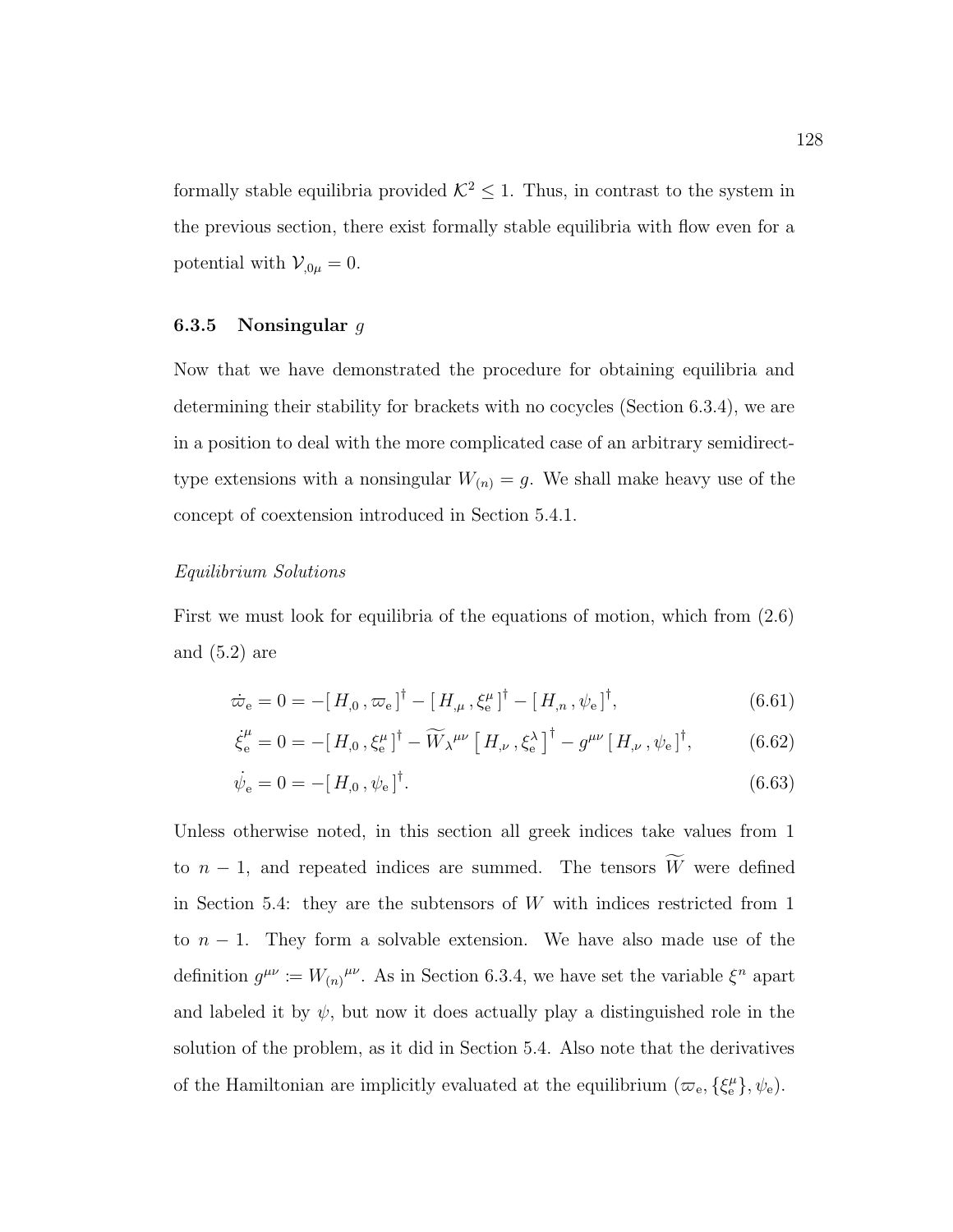We now specialize the bracket to the 2-D canonical one, given by (2.12). Equation (6.63) is satisfied if

$$
H_{,0} = -\Phi(u), \quad \psi_{\rm e} = \Psi(u), \tag{6.64}
$$

for functions  $\Phi$  and  $\Psi$ , and some  $u = u(\mathbf{x})$ . Equation (6.62) is quite a bit dicier to solve. The trick is to use the lower-triangular form of the  $W^{(\mu)}$  to solve for the  $H_{,\nu}$ . We multiply (6.62) by  $\bar{g} := g^{-1}$ , and use (6.64), to obtain

$$
-\left[\Phi(u),\bar{g}_{\tau\mu}\xi_{\rm e}^{\mu}\right]+\bar{g}_{\tau\mu}\widetilde{W}_{\lambda}^{\mu\nu}\left[H_{,\nu},\xi_{\rm e}^{\lambda}\right]+\bar{g}_{\tau\mu}g^{\mu\nu}\left[H_{,\nu},\Psi(u)\right]=0,
$$

or, using the definition (5.21) of the coextension,  $A^{\nu}_{\tau\lambda} := W_{\tau}^{\nu\mu} \bar{g}_{\mu\lambda}$ ,

$$
\left[H_{,\tau}\,\Psi'(u)+\Phi'(u)\,\bar{g}_{\tau\mu}\,\xi_{\rm e}^{\mu}\,,u\,\right]+A_{\tau\lambda}^{\nu}\left[H_{,\nu}\,,\xi_{\rm e}^{\lambda}\,\right]=0.\tag{6.65}
$$

Since the  $W^{(\mu)}$ 's are lower-triangular, the  $A^{(\nu)}$ 's have the form

$$
A^{(\nu)} = \left(\begin{array}{cc} 0 & 0 \\ 0 & \boxed{\phantom{0}} \end{array}\right), \quad \nu = 1, \ldots, n-1,
$$

where the box represents a square  $(n - \nu - 1)$ -dimensional symmetric matrix of possibly nonzero elements. There are never any nonvanishing elements in the first row of  $A^{(\nu)}$ , so setting  $\tau = 1$  in (6.65) gives

$$
\left[H_{,1}\,\Psi'(u) + \Phi'(u)\,\bar{g}_{1\mu}\,\xi_{\rm e}^{\mu}, u\right] = 0. \tag{6.66}
$$

We write the solution as

$$
H_{,1}=k_1(u)-\mathbb{D}\Phi(u)\,\bar{g}_{1\mu}\,\xi^{\mu}_\mathrm{e},
$$

where  $k_1(u)$  is an arbitrary function and the operator  $\mathbb D$  is defined by (6.28). Equation (6.65) with  $\tau = 2$  is

$$
\left[H_{,2}\,\Psi'(u)+\Phi'(u)\,\bar{g}_{2\mu}\,\xi_{\rm e}^{\mu},u\,\right]+A_{2\lambda}^{1}\left[H_{,1}\,,\xi_{\rm e}^{\lambda}\right]=0.
$$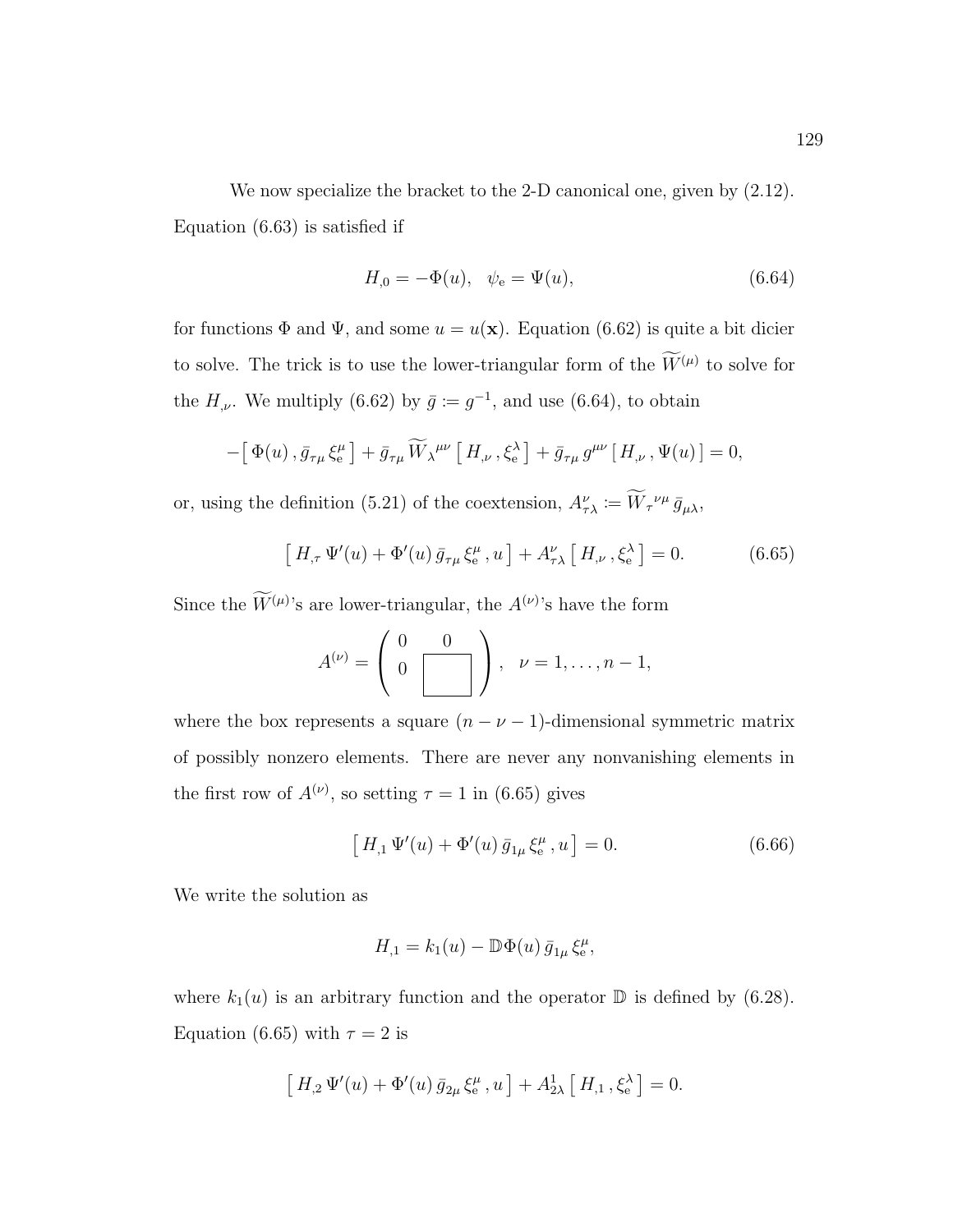If we then substitute in the solution for  $H_{,1}$ , Eq. (6.66), we have

$$
\left[H_{,2}\,\Psi'(u) + \Phi'(u)\,\bar{g}_{2\mu}\,\xi_{\rm e}^{\mu}\,,u\right] + A_{2\lambda}^{1}\left[k_{1}(u) - \mathbb{D}\Phi(u)\,\bar{g}_{1\mu}\,\xi_{\rm e}^{\mu}\,,\xi^{\lambda}\right] = 0.\tag{6.67}
$$

Note that  $A_{2\lambda}^1 \bar{g}_{1\mu} = A_{2\lambda}^{\nu} \bar{g}_{\nu\mu} = \bar{g}_{2\kappa} W_{\lambda}^{\kappa\nu} \bar{g}_{\nu\mu} = \bar{g}_{2\kappa} A_{\lambda\mu}^{\kappa}$  is symmetric in  $\lambda$  and  $\mu$ . Hence,

$$
A_{2\lambda}^1 [\mathbb{D}\Phi(u)\bar{g}_{1\mu}\xi_e^{\mu}, \xi_e^{\lambda}] = \bar{g}_{2\kappa} A_{\lambda\mu}^{\kappa} [\mathbb{D}\Phi(u)\xi_e^{\mu}, \xi_e^{\lambda}]
$$
  
\n
$$
= \mathbb{D}\Phi(u)\bar{g}_{2\kappa} A_{\lambda\mu}^{\kappa} [\xi_e^{\mu}, \xi_e^{\lambda}] + \bar{g}_{2\kappa} A_{\lambda\mu}^{\kappa} \xi_e^{\mu} [\mathbb{D}\Phi(u), \xi_e^{\lambda}]
$$
  
\n
$$
= \frac{1}{2} \mathbb{D}\Phi'(u)\bar{g}_{2\kappa} A_{\lambda\mu}^{\kappa} (\xi_e^{\mu} [u, \xi_e^{\lambda}] + \xi_e^{\lambda} [u, \xi_e^{\mu}])
$$
  
\n
$$
= \frac{1}{2} \mathbb{D}\Phi'(u)\bar{g}_{2\kappa} A_{\lambda\mu}^{\kappa} [u, \xi_e^{\lambda} \xi_e^{\mu}]
$$

We can now solve (6.67) for  $H_{,2}$ , resulting in

$$
H_{,2} = k_2(u) - \mathbb{D}\Phi(u)\,\bar{g}_{2\mu}\,\xi_e^{\mu} + A_{2\lambda}^{\kappa}\,\mathbb{D}k_{\kappa}(u)\,\xi_e^{\lambda} - \frac{1}{2}\,\mathbb{D}^2\Phi(u)\,\bar{g}_{2\kappa}\,A_{\lambda\mu}^{\kappa}\,\xi_e^{\lambda}\,\xi_e^{\mu},
$$

where  $k_2(u)$  is another arbitrary function. The procedure carries on in the same manner for  $\tau > 2$ , and in general we have

$$
H_{,\tau} = k_{\tau}(u) + \sum_{m \ge 1} \frac{1}{m!} Q_{\tau \lambda_1 \cdots \lambda_m}^{(m)}(u) \, \xi_e^{\lambda_1} \cdots \xi_e^{\lambda_m},\tag{6.68}
$$

where

$$
Q_{\tau\lambda}^{(1)}(u) := \mathbb{D}\left(A_{\tau\lambda}^{\rho} k_{\rho}(u) - \bar{g}_{\tau\lambda} \Phi(u)\right),\tag{6.69}
$$

and

$$
Q_{\tau\lambda_1\cdots\lambda_m}^{(m)}(u) := A_{\tau\lambda_1}^{\tau_1} A_{\tau_1\lambda_2}^{\tau_2} \cdots A_{\tau_{m-3}\lambda_{m-2}}^{\tau_{m-2}} A_{\tau_{m-2}\lambda_{m-1}}^{\tau_{m-1}}
$$

$$
\times \mathbb{D}^m \left( A_{\tau_{m-1}\lambda_m}^{\rho} k_{\rho}(u) - \bar{g}_{\tau_{m-1}\lambda_m} \Phi(u) \right), \quad (6.70)
$$

for  $m \ge 2$ . If we define  $k_0(u) := -\Phi(u)$ , we can also write the  $Q^{(m)}$  in terms of the  $D$  tensors, defined by  $(5.28)$ , as

$$
Q_{\lambda_1\cdots\lambda_m\lambda_{m+1}}^{(m)}(u) := \sum_{\rho=0}^{n-1} D_{\lambda_1\cdots\lambda_m\lambda_{m+1}}^{(m)\rho} \mathbb{D}^m k_{\rho}(u).
$$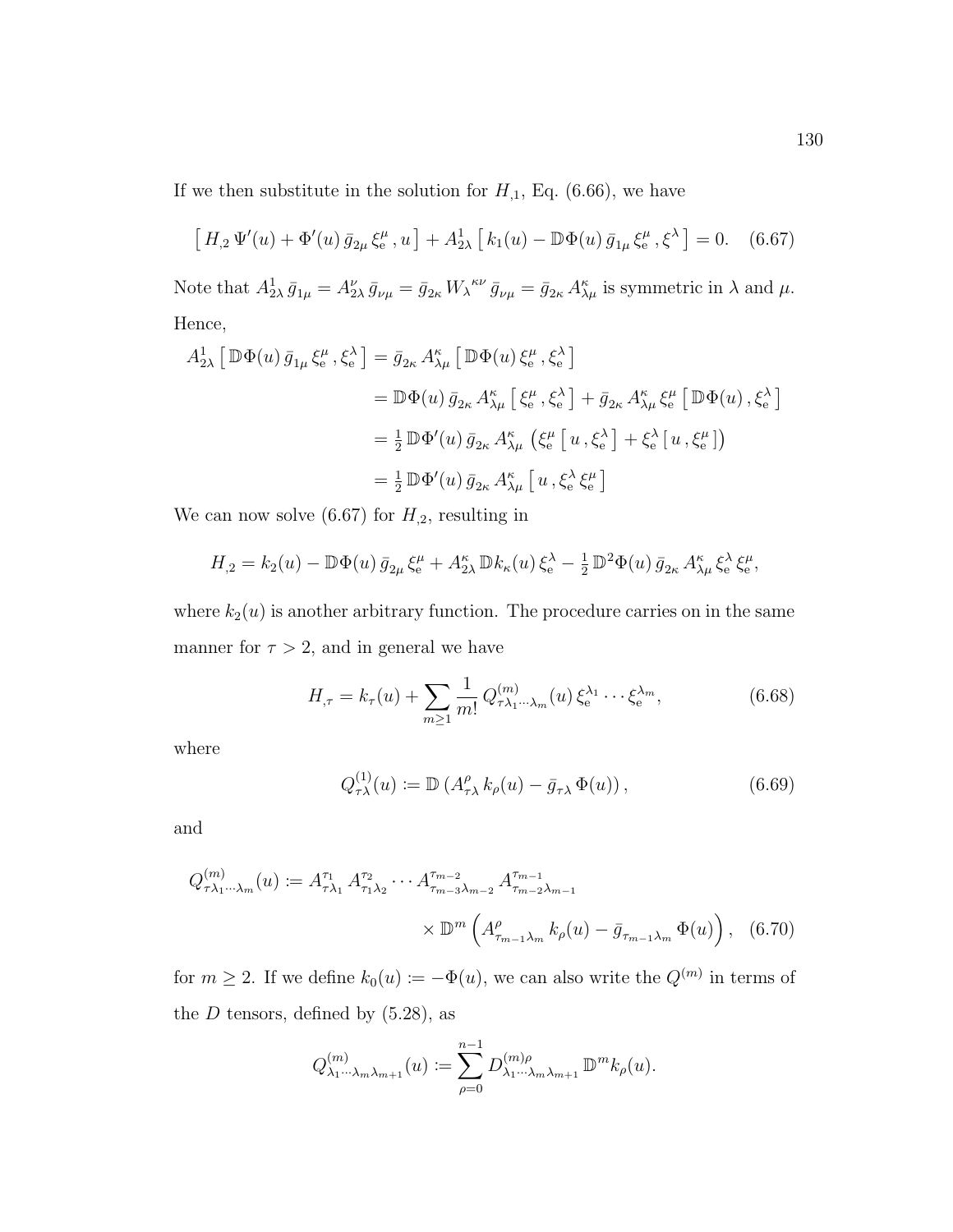The sum in m in (6.68) terminates since the  $A_{(\mu)}$  are nilpotent. The  $Q^{(m)}(u)$ are symmetric in all their lower indices.

Note that (6.68) is not a closed-form solution for the equilibria: depending on the specific form of the Hamiltonian, the equation may be straightforward or difficult to solve, or possibly not have any solutions at all. The situation is the same as for Eqs. (6.6) and (6.7) (the energy-Casimir limit for CRMHD), which were solved for  $p_e$  and  $v_e$  in (6.9).

The fact that the coextension, which we used to find Casimir invariants in Chapter 5, appears in this calculation is not surprising, since the energy-Casimir method result is recovered by letting  $\Psi(u) = u$ , which simply says that  $\mathbb D$  is replaced by  $d/du$ .

We still have to satisfy (6.61) ( $\dot{\varpi}_e = 0$ ) to get an equilibrium. Substituting in the results of (6.64) and (6.68), we get the condition

$$
\left[\Psi'(u) H_{,n} + \Phi'(u) \,\varpi_{e}, u\right] + \left[k_{\mu}(u) + \sum_{m \geq 1} \frac{1}{m!} Q^{(m)}_{\mu\lambda_1 \cdots \lambda_m}(u) \,\xi_e^{\lambda_1} \cdots \xi_e^{\lambda_m}, \xi_e^{\mu}\right] = 0.
$$

This can be solved, using the same techniques as for  $H_{,0}, \ldots, H_{,n-1}$  above, to give

$$
H_{,n} = k_n - \mathbb{D}\Phi\,\varpi_{\rm e} + \mathbb{D}k_\mu\xi_{\rm e}^\mu + \sum_{m\geq 1} \mathbb{D}Q_{\lambda_1\cdots\lambda_m\lambda_{m+1}}^{(m)} \frac{\xi_{\rm e}^{\lambda_1}\cdots\xi_{\rm e}^{\lambda_{m+1}}}{(m+1)!}.\tag{6.71}
$$

We now have expressions for the equilibria of arbitrary nonsingular extensions, given by  $(6.64)$ ,  $(6.68)$ , and  $(6.71)$ . We can proceed to determine their stability.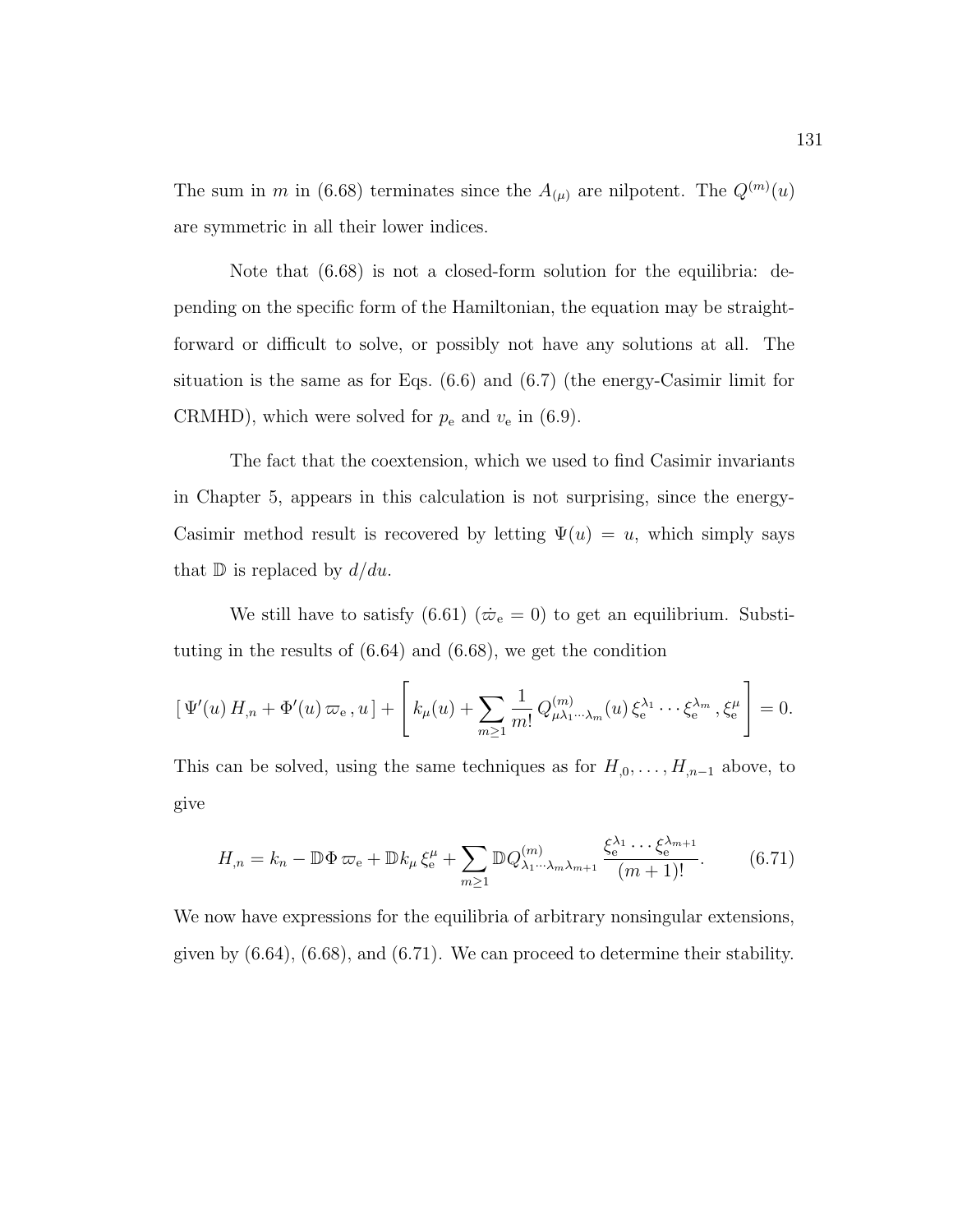### Formal Stability

The dynamically accessible variations are obtained from (5.2), and are just equations (6.43) and (6.44) modified appropriately,

$$
\delta\varpi_{da} = \left[\,\chi_0\,,\varpi\,\right]^{\dagger} + \left[\,\chi_\mu\,,\xi^\mu\,\right]^{\dagger} + \left[\,\chi_n\,,\psi\,\right]^{\dagger},\tag{6.72}
$$

$$
\delta \xi_{\text{da}}^{\mu} = \left[ \chi_0 \, , \xi^{\mu} \right]^{\dagger} + \widetilde{W}_{\lambda}^{\mu \nu} \left[ \chi_{\nu} \, , \xi^{\lambda} \right]^{\dagger} + g^{\mu \nu} \left[ \chi_{\nu} \, , \psi \right]^{\dagger}, \tag{6.73}
$$

$$
\delta\psi_{\rm da} = [\,\chi_0\,,\psi\,]^\dagger. \tag{6.74}
$$

Notice that unlike the pure semidirect sum case given by (6.43) and (6.44), the dynamically accessible variations for  $\xi^1, \ldots, \xi^n$  are now potentially *inde*pendent.

We can use expression (6.45) for  $\delta^2 H_{\text{da}}$  of the pure semidirect sum, modified to admit a cocycle,

$$
\delta^2 H_{\text{da}} = \frac{1}{2} \Big\langle \delta \varpi_{\text{da}}, H_{,00} \, \delta \varpi_{\text{da}} + 2H_{,0\mu} \, \delta \xi_{\text{da}}^{\mu} + 2H_{,0n} \, \delta \psi_{\text{da}} + \left[ \chi_0, H_{,0} \right] \Big\rangle
$$
  
+ 
$$
\frac{1}{2} \Big\langle \delta \xi_{\text{da}}^{\mu}, H_{,\mu\nu} \, \delta \xi_{\text{da}}^{\nu} + 2H_{,\mu n} \, \delta \psi_{\text{da}} + \left[ \chi_0, H_{,\mu} \right] + \left[ \chi_{\mu}, H_{,0} \right] + W_{\mu}^{\sigma \tau} \left[ \chi_{\sigma}, H_{,\tau} \right] \Big\rangle
$$
  
+ 
$$
\frac{1}{2} \Big\langle \delta \psi_{\text{da}}, H_{,\nu n} \, \delta \psi_{\text{da}} + \left[ \chi_0, H_{,\nu} \right] + \left[ \chi_n, H_{,0} \right] + g^{\sigma \tau} \left[ \chi_{\sigma}, H_{,\tau} \right] \Big\rangle. \tag{6.75}
$$

As we did for the semidirect sum case, we want to express all the brackets in terms of dynamically accessible variations. We know we must be able do this by the theorem proved at the end of Section 6.3.1.

The starting point is the  $[\chi_n, H_{0}]$  term, since it contains  $\chi_n$  and thus can only be expressed in terms of  $\delta\varpi_{da}$ , given by Eq. (6.72). We do not present the calculation in detail here because it involves a great deal of algebra, none of which is very illuminating. We have to make liberal use of the identity

$$
A^{\sigma}_{\mu\tau} \mathbb{D}Q^{(m)}_{\sigma\lambda_1\cdots\lambda_m} = Q^{(m+1)}_{\mu\tau\lambda_1\cdots\lambda_m}, \text{ for } m \ge 1,
$$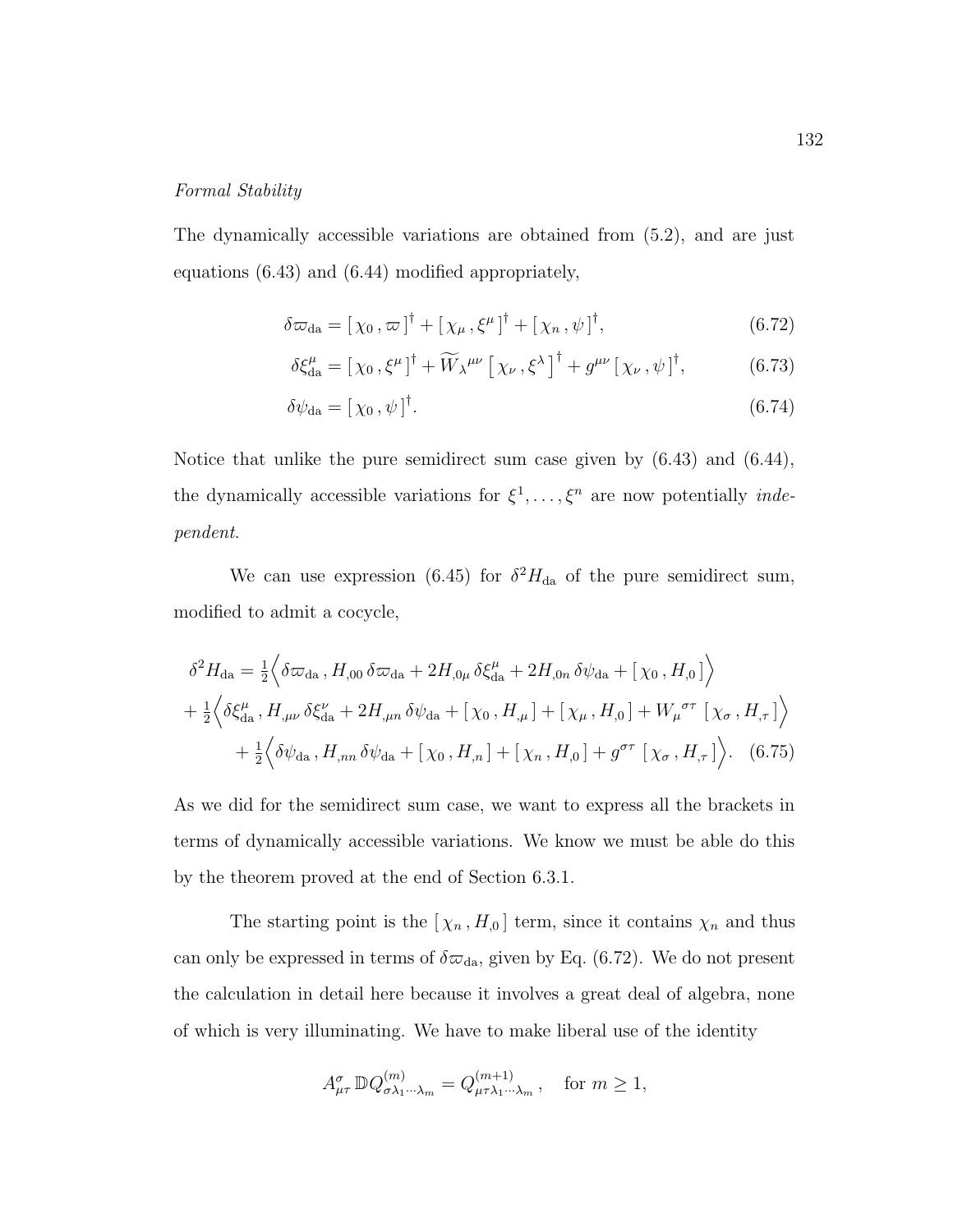easily verified from the definition of  $Q^{(m)}$ , Eq. (6.70).

The final form of the second variation of the Hamiltonian is

$$
\delta^2 H_{\text{da}} = \frac{1}{2} \Big\langle \delta \varpi_{\text{da}} H_{,00} \, \delta \varpi_{\text{da}} + 2 \delta \varpi_{\text{da}} H_{,0\mu} \, \delta \xi_{\text{da}}^{\mu} + 2 \delta \varpi_{\text{da}} \Big( H_{,0n} + \mathbb{D} \Phi \Big) \delta \psi_{\text{da}} \Big\rangle
$$
  
+  $\frac{1}{2} \Big\langle \delta \xi_{\text{da}}^{\mu} \Big( H_{,\mu\nu} - Q_{\mu\nu}^{(1)} - \sum_{m \geq 1} \frac{1}{m!} Q_{\mu\nu\lambda_1 \cdots \lambda_m}^{(m+1)} \xi_{\text{e}}^{\lambda_1} \cdots \xi_{\text{e}}^{\lambda_m} \Big) \delta \xi_{\text{da}}^{\nu} \Big\rangle$   
+  $\Big\langle \delta \xi_{\text{da}}^{\mu} \Big( H_{,\mu n} - \mathbb{D} k_{\mu} - \sum_{m \geq 1} \frac{1}{m!} \mathbb{D} Q_{\mu\lambda_1 \cdots \lambda_m}^{(m)} \xi_{\text{e}}^{\lambda_1} \cdots \xi_{\text{e}}^{\lambda_m} \Big) \delta \psi_{\text{da}} \Big\rangle$   
+  $\frac{1}{2} \Big\langle \delta \psi_{\text{da}} \Big( H_{,nn} - \mathbb{D} k_n + \mathbb{D}^2 \Phi \varpi_{\text{e}} - \mathbb{D}^2 k_{\mu} \xi_{\text{e}}^{\mu} - \sum_{m \geq 2} \frac{1}{m!} \mathbb{D}^2 Q_{\lambda_1 \cdots \lambda_m}^{(m-1)} \xi_{\text{e}}^{\lambda_1} \cdots \xi_{\text{e}}^{\lambda_m} \Big) \delta \psi_{\text{da}} \Big\rangle.$   
(6.76)

This very general expression allows us to see exactly where the cocycles modify the energy expression. Obtaining a useful result out of it is difficult, so we will do what we usually do: we simplify the problem! The case we will treat in more detail is the vanishing coextension case.

### 6.3.6 Vanishing Coextension

We consider the case where the coextension  $A \equiv 0$  but g is nonsingular, as is the case for CRMHD (see Section 5.5.1). A schematic representation of this type of extension is shown in Figure 6.3. Then from (6.69) we have

$$
Q_{\tau\lambda}^{(1)}(u) = -\mathbb{D}\Phi(u)\,\bar{g}_{\tau\lambda},
$$

and from (6.70) we have  $Q^{(m)}(u) \equiv 0$  for  $m \ge 2$ . We still have  $\psi_e = \Psi(u)$ , and the equilibrium relations (6.68) and (6.71) simplify to

$$
H_{,\tau} = k_{\tau} - \mathbb{D}\Phi\,\bar{g}_{\tau\lambda}\,\xi_{\mathrm{e}}^{\lambda},\tag{6.77}
$$

$$
H_{,n} = k_n - \mathbb{D}\Phi\,\varpi_e + \mathbb{D}k_\mu\xi_e^\mu - \frac{1}{2}\,\mathbb{D}^2\Phi\,\bar{g}_{\mu\lambda}\,\xi_e^\mu\,\xi_e^\lambda,\tag{6.78}
$$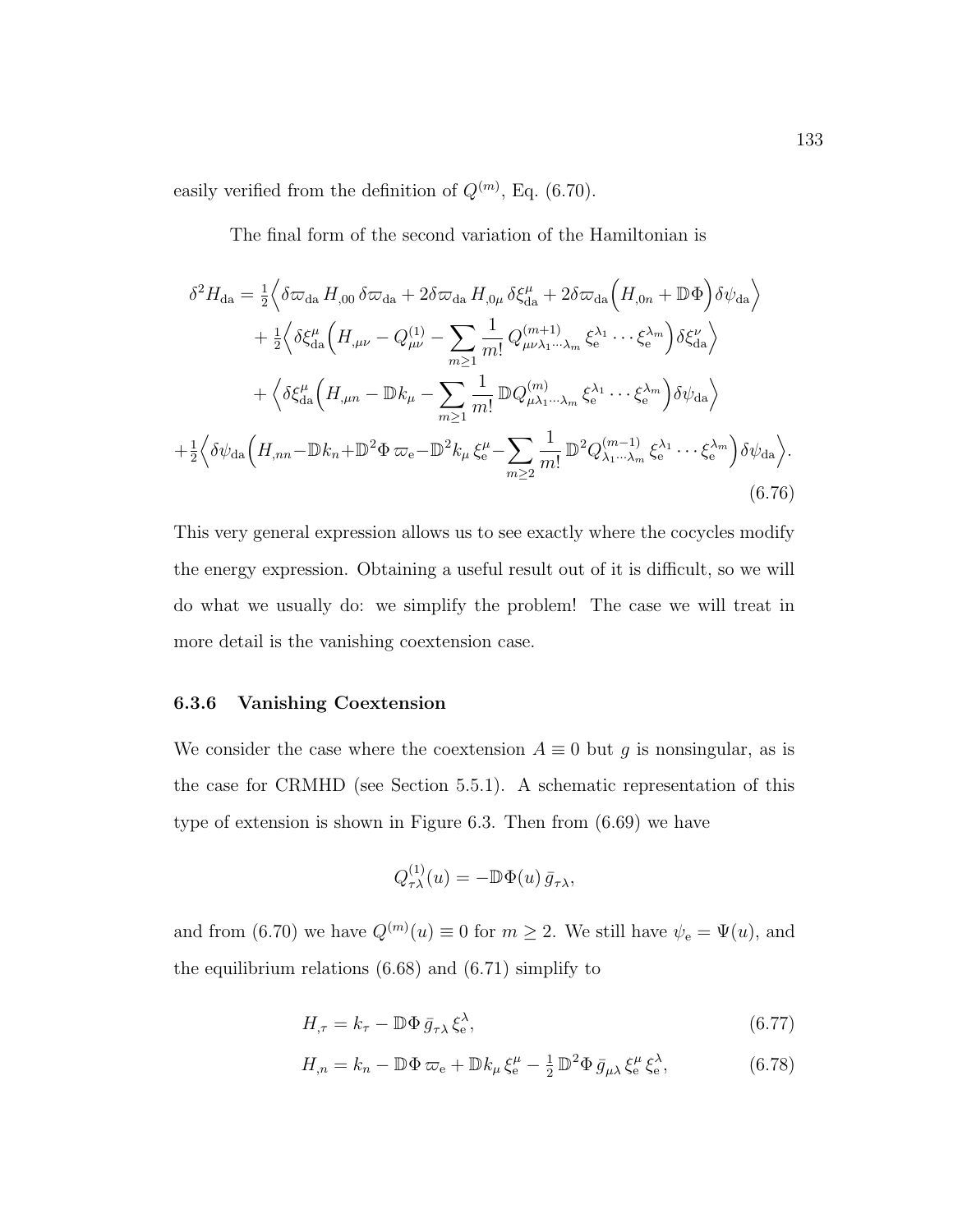

Figure 6.3: Schematic representation of the 3-tensor  $W$  for a semidirect extension with vanishing coextension ( $A \equiv 0$ ). The axes are as in Figure 4.2. The red cubes represent the  $n-1 \times n-1$  matrix  $g^{\mu\nu}$ , assumed here nonsingular. Note that compressible reduced MHD, in Figure 2.1, has this structure.

where as in Section 6.3.5 the greek indices run from 1 to  $n-1$ . The second order variation of the Hamiltonian, Eq. (6.76), "reduces" to

$$
\delta^2 H_{\text{da}} = \frac{1}{2} \Big\langle \delta \varpi_{\text{da}} H_{,00} \, \delta \varpi_{\text{da}} + 2 \delta \varpi_{\text{da}} H_{,0\mu} \, \delta \xi_{\text{da}}^\mu + 2 \delta \varpi_{\text{da}} \big( H_{,0n} + \mathbb{D} \Phi \big) \delta \psi_{\text{da}} \Big\rangle + \frac{1}{2} \Big\langle \delta \xi_{\text{da}}^\mu \big( H_{,\mu\nu} + \mathbb{D} \Phi \, \bar{g}_{\mu\nu} \big) \delta \xi_{\text{da}}^\nu \Big\rangle + \Big\langle \delta \xi_{\text{da}}^\mu \big( H_{,\mu n} - \mathbb{D} k_\mu + \mathbb{D}^2 \Phi \, \bar{g}_{\mu\lambda} \, \xi_{\text{e}}^\lambda \big) \delta \psi_{\text{da}} \Big\rangle + \frac{1}{2} \Big\langle \delta \psi_{\text{da}} \big( H_{,nn} - \mathbb{D} k_n + \mathbb{D}^2 \Phi \, \varpi_{\text{e}} - \mathbb{D}^2 k_\mu \, \xi_{\text{e}}^\mu + \frac{1}{2} \mathbb{D}^3 \Phi \, \bar{g}_{\mu\nu} \, \xi_{\text{e}}^\mu \xi_{\text{e}}^\nu \big) \delta \psi_{\text{da}} \Big\rangle. \tag{6.79}
$$

Again, to make progress we must further specialize the form of the Hamiltonian.

#### RMHD-like System

Let us take the RMHD-like Hamiltonian (6.57). We first need to find the equilibria, which we accomplish by substituting (6.57) into the equilibrium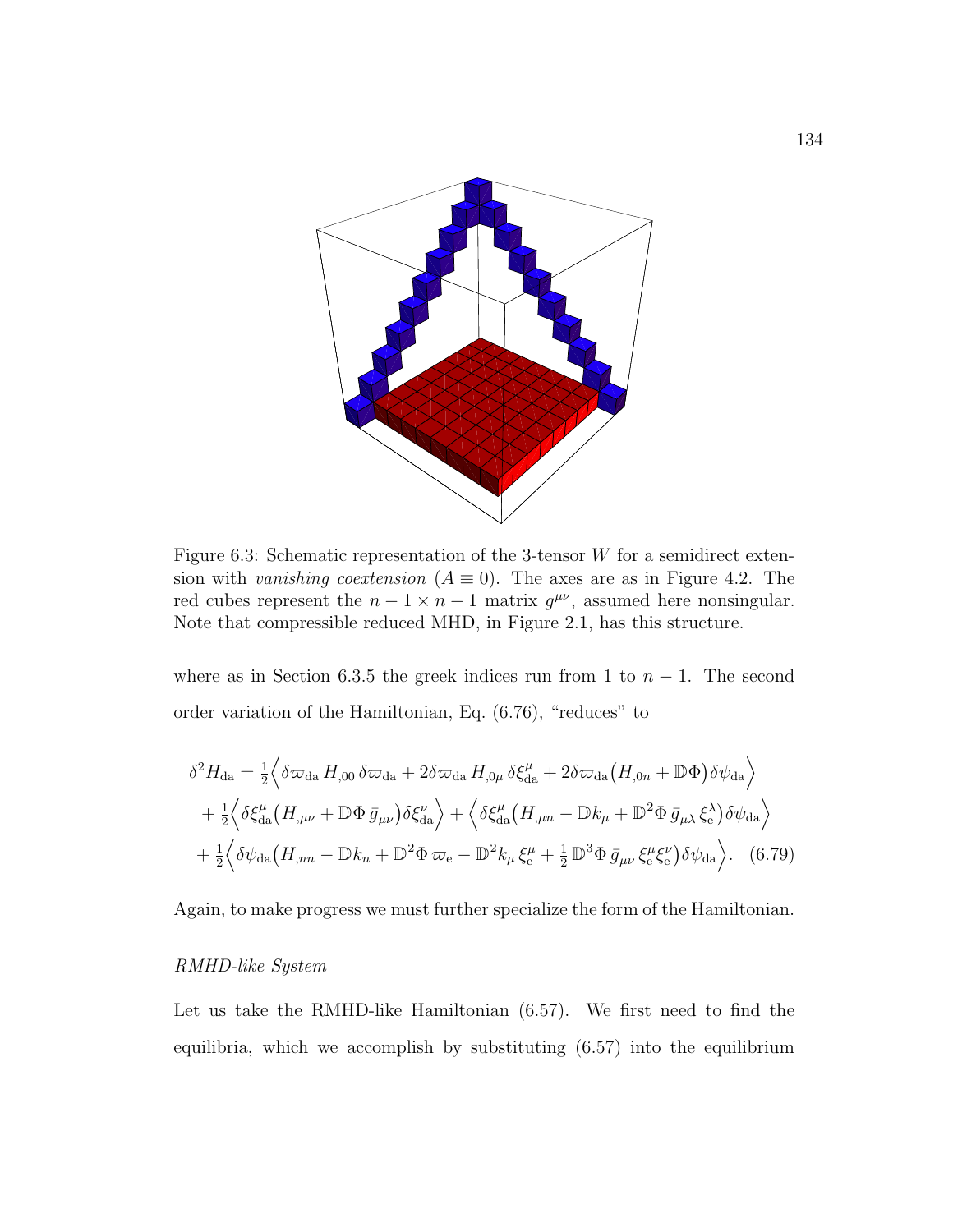conditions (6.64), (6.77) and (6.78),

$$
-\phi_{e} + \mathcal{V}_{,0} = -\Phi(u), \tag{6.80}
$$

$$
\mathcal{V}_{,\tau} = k_{\tau}(u) - \mathbb{D}\Phi(u)\,\bar{g}_{\tau\lambda}\,\xi_{\rm e}^{\lambda},\tag{6.81}
$$

$$
-J_{\mathbf{e}} + \mathcal{V}_{,n} = k_n(u) - \mathbb{D}\Phi(u)q_{\mathbf{e}} + \mathbb{D}k_{\mu}(u)\xi_{\mathbf{e}}^{\mu} - \frac{1}{2}\mathbb{D}^2\Phi(u)\bar{g}_{\mu\lambda}\xi_{\mathbf{e}}^{\mu}\xi_{\mathbf{e}}^{\lambda},\qquad(6.82)
$$

Since we have not specified the exact dependence of  $V$  on the  $\xi^{\mu}$ , we cannot solve these for the  $\xi_e^{\mu}$ . For the pure semidirect sum case, we had  $\xi_e^{\mu} = \Xi(u)$ , regardless of the form of the Hamiltonian. The presence of the nondegenerate cocycle leads to potentially much richer equilibria.

For the perturbation energy, we can use the result (6.60) in (6.79) to obtain

$$
\delta^2 H_{da} = \frac{1}{2} \Big\langle |\nabla \delta \phi_{da} - \nabla (\mathcal{K} \delta \psi_{da})|^2 + (1 - \mathcal{K}^2) |\nabla \delta \psi_{da}|^2 + \mathcal{V}_{,00} |\delta q_{da}|^2
$$
  
+  $\mathcal{F} |\delta \phi_{da} - \mathcal{K} \delta \psi_{da}|^2 + 2 \mathcal{V}_{,0\mu} \delta q_{da} \delta \xi_{da}^\mu$   
+  $(\mathcal{V}_{,\mu\nu} + \mathbb{D} \Phi \bar{g}_{\mu\nu}) \delta \xi_{da}^\mu \delta \xi_{da}^\nu + 2 (\mathcal{V}_{,\mu n} - \mathbb{D} k_\mu + \mathbb{D}^2 \Phi \bar{g}_{\mu\lambda} \xi_e^\lambda) \delta \xi_{da}^\mu \delta \psi_{da}$   
+  $(\mathcal{V}_{,nn} - \mathbb{D} k_n + \mathbb{D}^2 \Phi q_e - \mathbb{D}^2 k_\mu \xi_e^\mu + \frac{1}{2} \mathbb{D}^3 \Phi \bar{g}_{\mu\nu} \xi_e^\mu \xi_e^\nu + \mathcal{K} (\nabla^2 \mathcal{K} - \mathcal{F} \mathcal{K})$   
  $\times |\delta \psi_{da}|^2$ , (6.83)

where

$$
\mathcal{K}(u) := \mathcal{V}_{,0n} + \mathbb{D}\Phi(u).
$$

Immediately we see that the stability conditions  $|\mathcal{K}| \leq 1$ ,  $\mathcal{F} \geq 0$ , and  $\mathcal{V}_{,00} \geq 0$ still hold. However, until we have a closed form for the equilibria we cannot make definite stability predictions. We now proceed to use a more restricted class of Hamiltonians for which the equilibria can be found explicitly.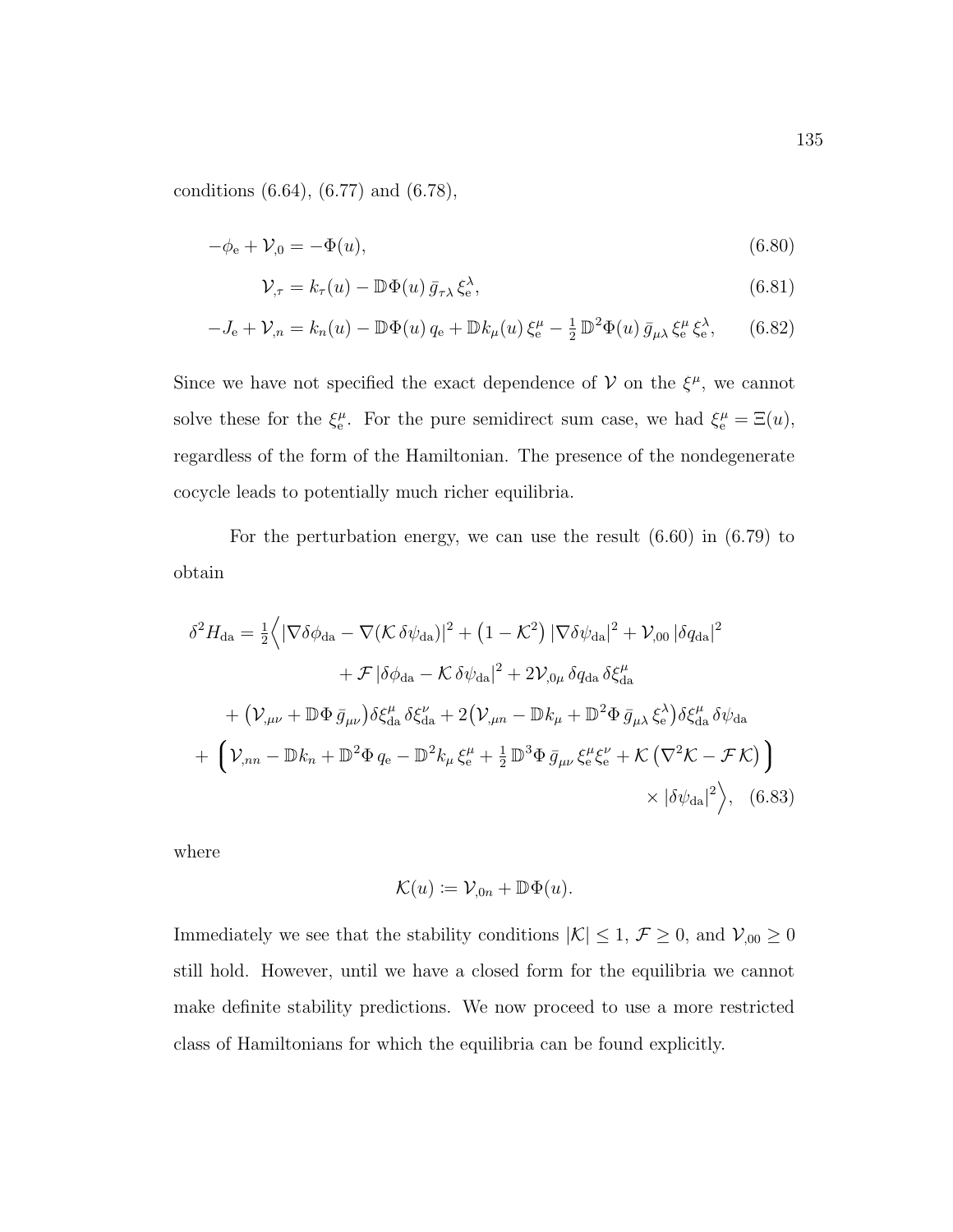#### Quadratic Potential

An important case we can do explicitly is when  $V$  is quadratic,

$$
\mathcal{V} = \frac{1}{2} \xi^{\mu} \mathfrak{V}_{\mu\nu}(\mathbf{x}) \xi^{\nu} + \mathfrak{v}_{\sigma}(\mathbf{x}) \xi^{\sigma},
$$

where  $\mathfrak V$  is a symmetric matrix, in which case we have

$$
\mathcal{V}_{,\tau} = \mathfrak{V}_{\tau\nu}\,\xi^\nu + \mathfrak{v}_\tau,
$$

and  $V_{,0} = V_{,n} = 0$ . Inserting this into (6.81), we obtain

$$
\left(\mathfrak{V}_{\tau\lambda}+\mathbb{D}\Phi\,\bar{g}_{\tau\lambda}\right)\xi^\lambda_{\rm e}=k_\tau-\mathfrak{v}_\tau.
$$

Assuming  $\mathfrak V$  is nondegenerate, the matrix

$$
\mathcal{W}_{\tau\lambda} := \mathfrak{V}_{\tau\lambda} + \mathbb{D}\Phi\,\bar{g}_{\tau\lambda} \tag{6.84}
$$

will be invertible except possibly at some points. We denote its inverse by  $\mathcal{W}^{\tau\lambda}$ , and (6.3.6) has solution

$$
\xi_{\mathbf{e}}^{\lambda}(\mathbf{x}) = \mathcal{W}^{\lambda \tau}(k_{\tau}(u) - \mathfrak{v}_{\tau}(\mathbf{x})). \tag{6.85}
$$

We emphasize how different this expression is to the pure semidirect sum result,  $\xi_e^{\lambda}(\mathbf{x}) = \Xi(u)$ . In (6.85) the equilibrium solution  $\xi^{\lambda}$  can explicitly depend on x through the Hamiltonian. This can never occur for equilibria of the pure semidirect sum, regardless of the form of the Hamiltonian.

The most interesting feature of the new equilibria (6.85) is the fact that there are new *resonances* in the system—solutions for which  $W^{\lambda_{\tau}}$  will blow up. This is what occurred for CRMHD in Section 6.2, where we had a singularity in the solution (6.9) of  $v_e$  and  $p_e$ , associated with the acoustic resonance. As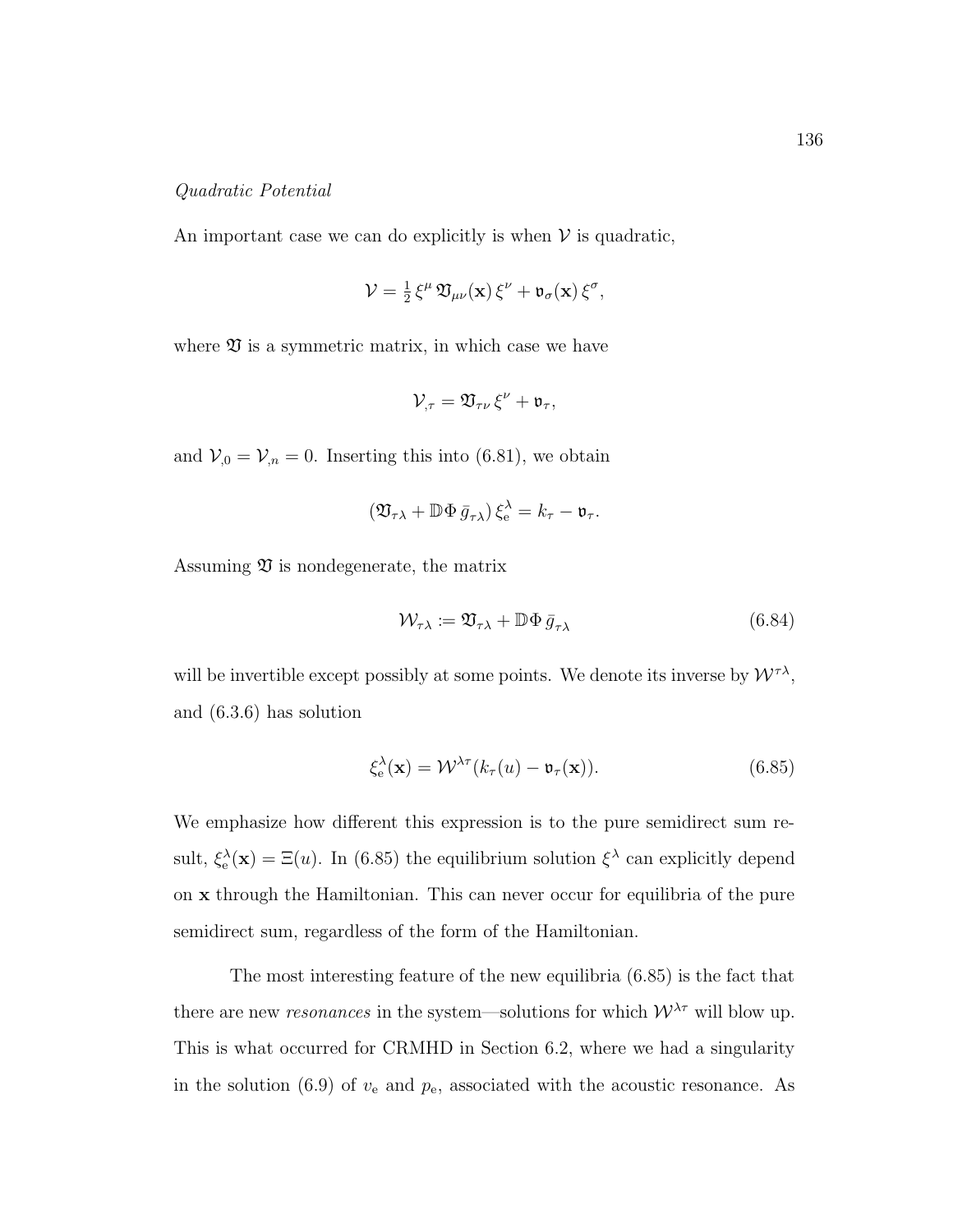the equilibrium solution approaches this resonance, we can expect the system to become less stable.

We can use the solution (6.85) in (6.82) to obtain a closed-form result for  $J_{\rm e}$ ,

$$
J_{\rm e} = -k_n + \mathbb{D}\Phi\left(\nabla^2\Phi - \mathcal{F}\Phi + f\right) - \mathbb{D}k_\mu \mathcal{W}^{\mu\tau}(k_\tau - \mathfrak{v}_\tau)
$$

$$
+ \frac{1}{2} \mathbb{D}^2\Phi\left(k_\tau - \mathfrak{v}_\tau\right) \mathcal{W}^{\tau\mu} \bar{g}_{\mu\lambda} \mathcal{W}^{\lambda\sigma}\left(k_\sigma - \mathfrak{v}_\sigma\right), \quad (6.86)
$$

where  $J_e = \nabla^2 \Psi(u)$ . Using Eq. (6.34) for  $\omega_e$  and the analogous relation for  $J_e$ , we have that (6.86) can be rewritten

$$
\frac{((\Psi')^2 - (\Phi')^2)}{\Psi'} \nabla^2 u + \frac{(\Psi' \Psi'' - \Phi' \Phi'')}{\Psi'} |\nabla u|^2 =
$$
  

$$
-k_n + \mathbb{D}\Phi(-\mathcal{F}\Phi + f) - \mathbb{D}k_\mu \mathcal{W}^{\mu\tau}(k_\tau - \mathfrak{v}_\tau)
$$

$$
+ \frac{1}{2} \mathbb{D}^2 \Phi(k_\tau - \mathfrak{v}_\tau) \mathcal{W}^{\tau\mu} \bar{g}_{\mu\lambda} \mathcal{W}^{\lambda\sigma}(k_\sigma - \mathfrak{v}_\sigma).
$$
(6.87)

This is a nonlinear PDE to be solved for  $u(\mathbf{x})$  with arbitrary functions  $\Phi(u)$ ,  $\Psi(u)$ , and  $k_{\mu}(u)$ , and given functions  $\mathcal{W}^{\tau\mu}(\mathbf{x})$ ,  $\mathfrak{v}_{\sigma}(\mathbf{x})$ ,  $\mathcal{F}(\mathbf{x})$ , and  $f(\mathbf{x})$ . Needless to say, solving (6.87) in general is extremely difficult. There are, however, classes of solution that can be obtained analytically. We now examine one of these special cases.

A particularly simple case are the aforementioned Alfvén solutions, for which

$$
\Psi'(u) = c \Phi'(u),\tag{6.88}
$$

where  $c$  is a constant. We also obtain

$$
\mathbb{D}\Phi(u) = \frac{1}{\Psi'(u)} \frac{d\Phi}{du}(u) = \frac{1}{c \Phi'(u)} \Phi'(u) = c^{-1},
$$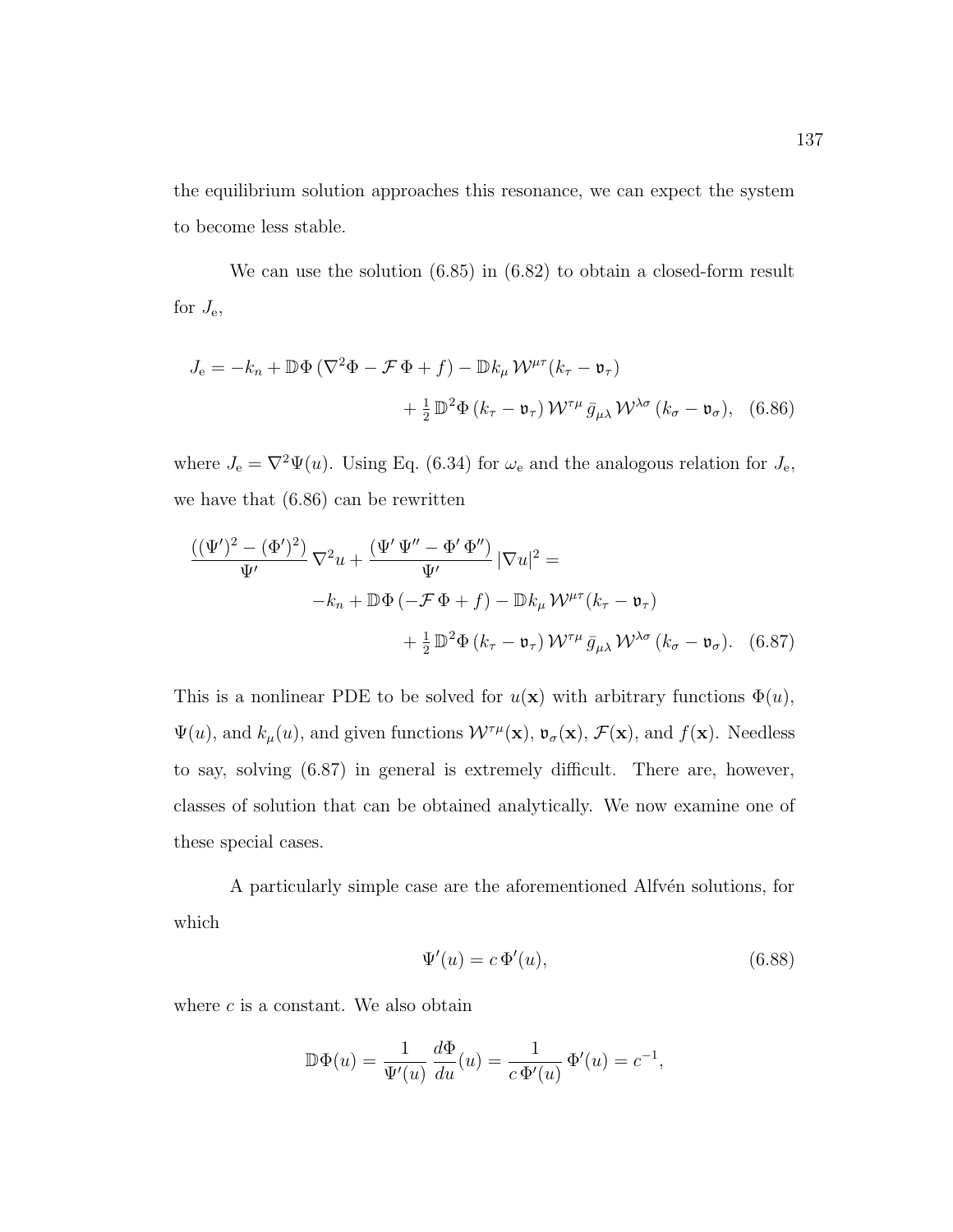so that  $\mathbb{D}^m \Phi = 0$  for  $m > 1$ . Thus, assuming that  $\Psi'$  and  $\Phi'$  are proportional for the dynamical accessibility method is analogous to assuming that  $\Phi(\psi_e)$  is linear for the energy-Casimir method. From (6.88), we might be tempted to simply write  $\Phi = \Phi(\Psi)$ , and indeed this is true. However, this is not useful because in general we still cannot rewrite u in terms of  $\Psi$ , since  $\Psi = \Psi(u)$  may not be invertible. If  $\Psi$  is invertible, then we recover the energy-Casimir result completely.

Using (6.88) in the equilibrium condition (6.87) gives

$$
(1 - c^{-2}) \left( \Psi' \nabla^2 u + \Psi'' |\nabla u|^2 \right) = -k_n - c^{-2} \left( \mathcal{F} u - cf \right) - k'_{\mu} \mathcal{W}^{\mu \tau} (k_{\tau} - \mathfrak{v}_{\tau}), \tag{6.89}
$$

so that the quadratic term (proportional to  $\mathbb{D}^2\Phi$ ) disappears.

Several systems have  $\mathcal{W}^{\mu\tau}$  independent of **x**. It may then also happen that we can choose the  $k_{\mu}(u)$  such that

$$
k'_{\mu} \mathcal{W}^{\mu\tau} \mathfrak{v}_{\tau} = c^{-2} \left( \mathcal{F} u - cf \right), \tag{6.90}
$$

After this is effected, Eq.  $(6.89)$  no longer depends explicitly on **x**, and has solutions such as the Kelvin–Stuart cat's eye. This procedure can be carried out for CRMHD, for which  $\mathcal{F} = f = 0$ . In that case, (6.90) becomes (6.11).

### Stability for Quadratic Potential

Assuming that we still have the quadratic potential of the previous section, we now show that the (acoustic) resonance which occurred for CRMHD is a generic feature of Lie–Poisson systems with cocycles.

We take the energy expression (6.83), use the fact the  $V_{,0} = V_{,n} = 0$ ,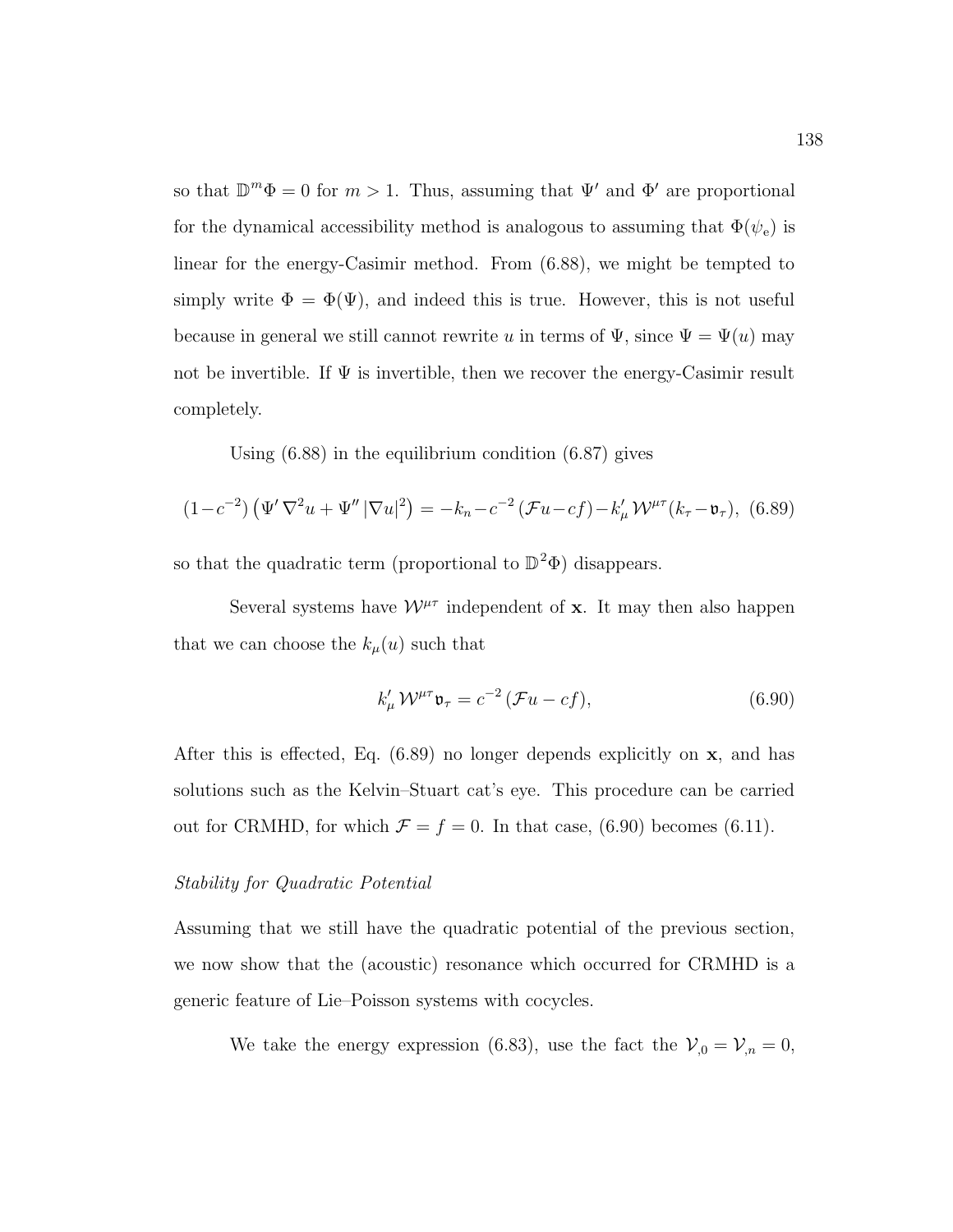and obtain

$$
\delta^2 H_{da} = \frac{1}{2} \Big\langle |\nabla \delta \phi_{da} - \nabla (\mathcal{K} \delta \psi_{da})|^2 + (1 - \mathcal{K}^2) |\nabla \delta \psi_{da}|^2
$$
  
+  $\mathcal{F} |\delta \phi_{da} - \mathcal{K} \delta \psi_{da}|^2 + \mathcal{W}_{\mu\nu} \delta \xi_{da}^{\mu} \delta \xi_{da}^{\nu} + 2 (\mathbb{D}^2 \Phi \bar{g}_{\mu\lambda} \xi_e^{\lambda} - \mathbb{D} k_{\mu}) \delta \xi_{da}^{\mu} \delta \psi_{da}$   
+  $\left( \mathbb{D}^2 \Phi q_e - \mathbb{D} k_n - \mathbb{D}^2 k_\mu \xi_e^{\mu} + \frac{1}{2} \mathbb{D}^3 \Phi \bar{g}_{\mu\nu} \xi_e^{\mu} \xi_e^{\nu} + \mathcal{K} (\nabla^2 \mathcal{K} - \mathcal{F} \mathcal{K}) \right) |\delta \psi_{da}|^2 \Big\rangle,$ 

where we used the definition of  $W$ , Eq. (6.84), and we have not made any assumptions about the form of  $\Phi$  and  $\Psi$ . The equilibrium solutions  $\xi_e^{\lambda}$  satisfy (6.85).

If we assume  $K \leq 1$  and  $\mathcal{F} \geq 0$ , then to obtain part of the sufficient conditions for stability we require that  $W$  be positive-definite. But when  $W$ becomes singular we cannot guarantee this. This was the case with CRMHD.

Note that  $\det W = 0$  does *not* imply that the system will be unstable beyond the resonance. It is, however, a strong indication that it might be.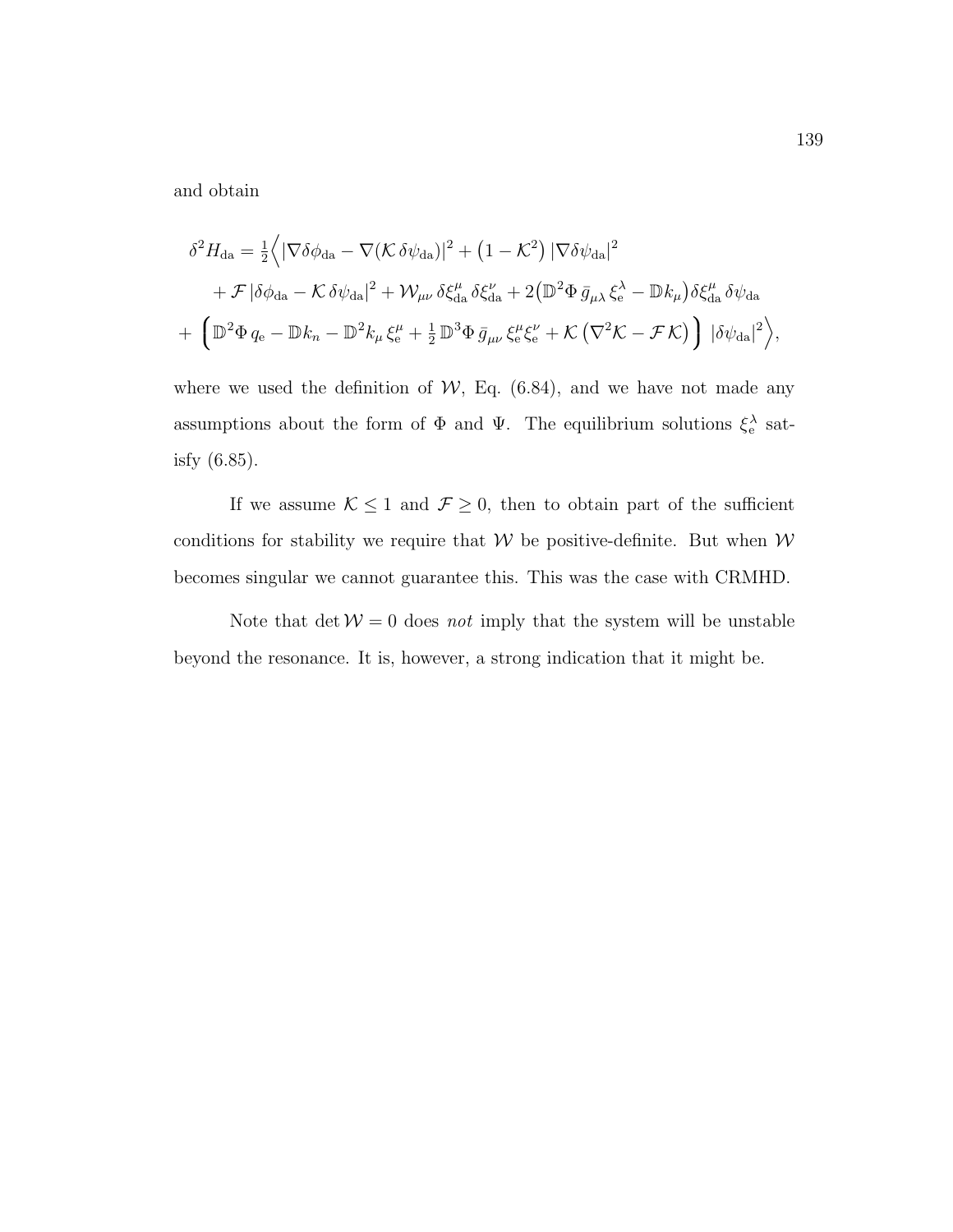### Chapter 7

### Conclusions

Using the tools of Lie algebra cohomology, we have classified low-order extensions. We found that there were only a few normal forms for the extensions, and that they involved no free parameters. This is not expected to carry over to higher orders  $(n > 4)$ . The classification includes the Leibniz extension, which we have shown is the maximal extension. One of the normal forms is the bracket appropriate to compressible reduced MHD.

We then developed techniques for finding the Casimir invariants of Lie– Poisson brackets formed from Lie algebra extensions. We introduced the concept of coextension, which allowed us to explicitly write down the solution of the Casimirs. The coextension for the Leibniz extension can be found for arbitrary order, so we were able obtain the corresponding Casimirs in general.

By using the method of dynamical accessibility, we derived general conditions for the formal stability of Lie–Poisson systems. In particular, for compressible reduced MHD, we found the presence of a cocycle could only make a certain class of solutions more unstable. In general, cocycles were shown to lead to resonances, such as the acoustic resonance for CRMHD.

The dynamical accessibility approach also allowed us to get a clearer picture of the role of cocycles: in a pure semidirect extension, the absence of a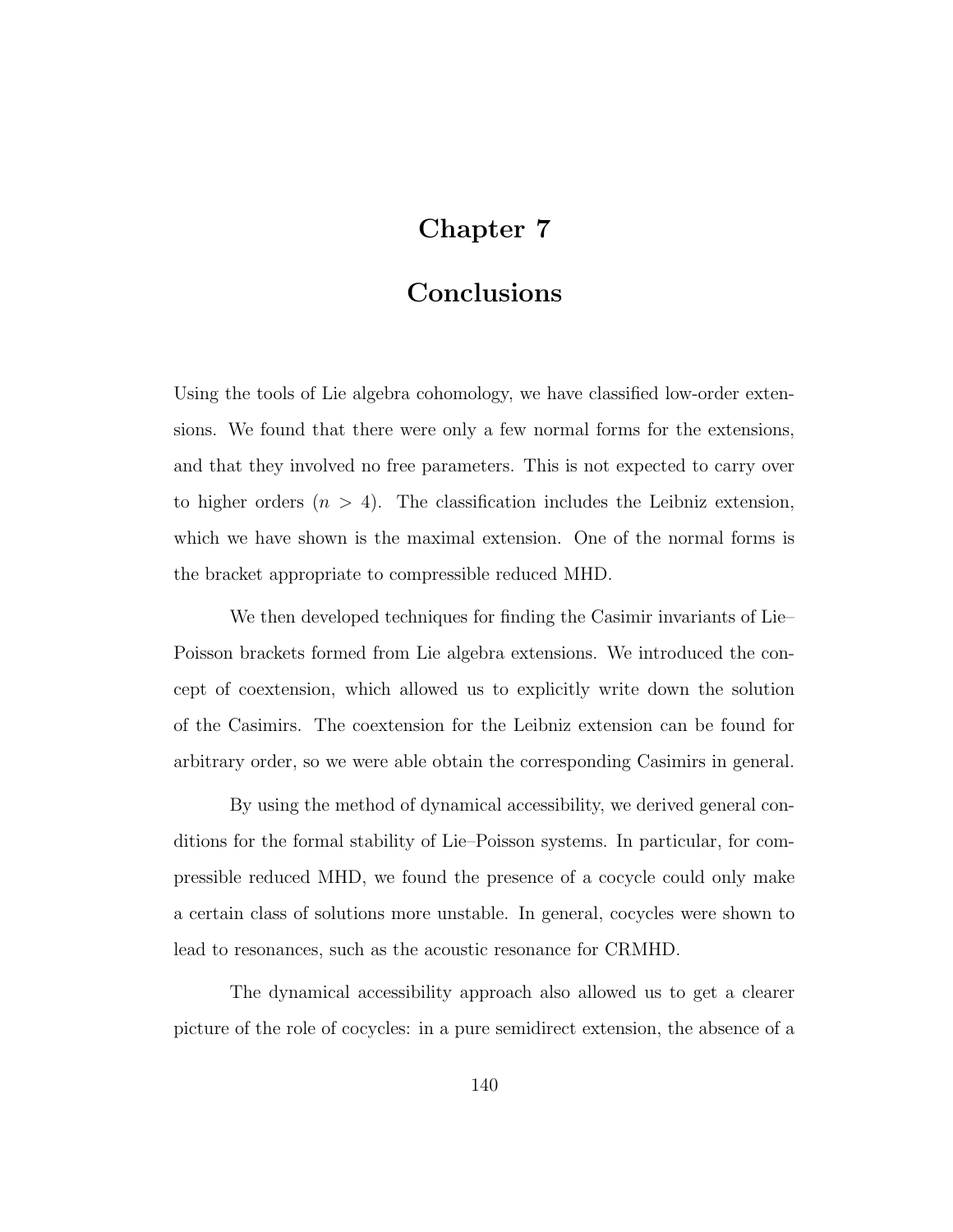cocycle means that the system necessarily describes an advective system, and the dynamically accessible variations are not independent. In contrast, for the nonsingular cocycle case all of the perturbations are independent. The form of the stability condition is thus much more complex.

It would be interesting to generalize the classification scheme presented here to a completely general form of extension bracket [72, 77]. Certainly the type of coordinate transformations allowed would be more limited, and perhaps one cannot go any further than cohomology theory allows.

Though we have gone a long way in this respect, the interpretation of the Casimir invariants has yet to be fully explored, both in a mathematical and a physical sense. Mathematically, we could give a precise geometrical relation between cocycles and the form of the Casimirs. The cocycle and Casimirs should yield information about the holonomy of the system. For this one must study extensions in the framework of their principal bundle description [21]. Physically, we would like to attach a more precise physical meaning to these conserved quantities. The invariants associated with simultaneous eigenvectors can be regarded as constraining the associated field variable to move with the fluid elements [68]. The field variable can also be interpreted as partially labeling a fluid element. Some attempt has been made in formulating the Casimir invariants of brackets in such a manner [52, 90], but for the more complicated invariants a general treatment is still not yet available.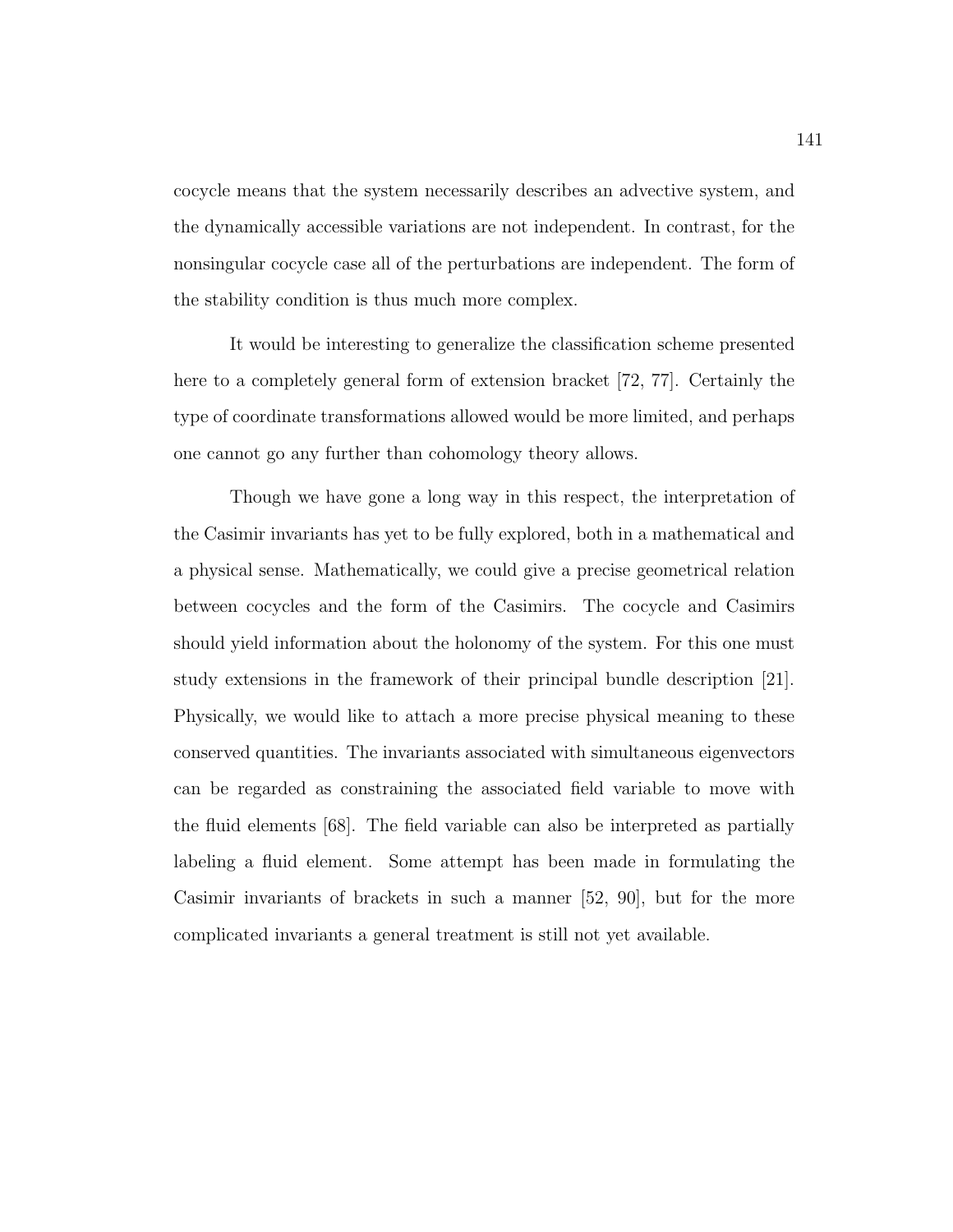Appendices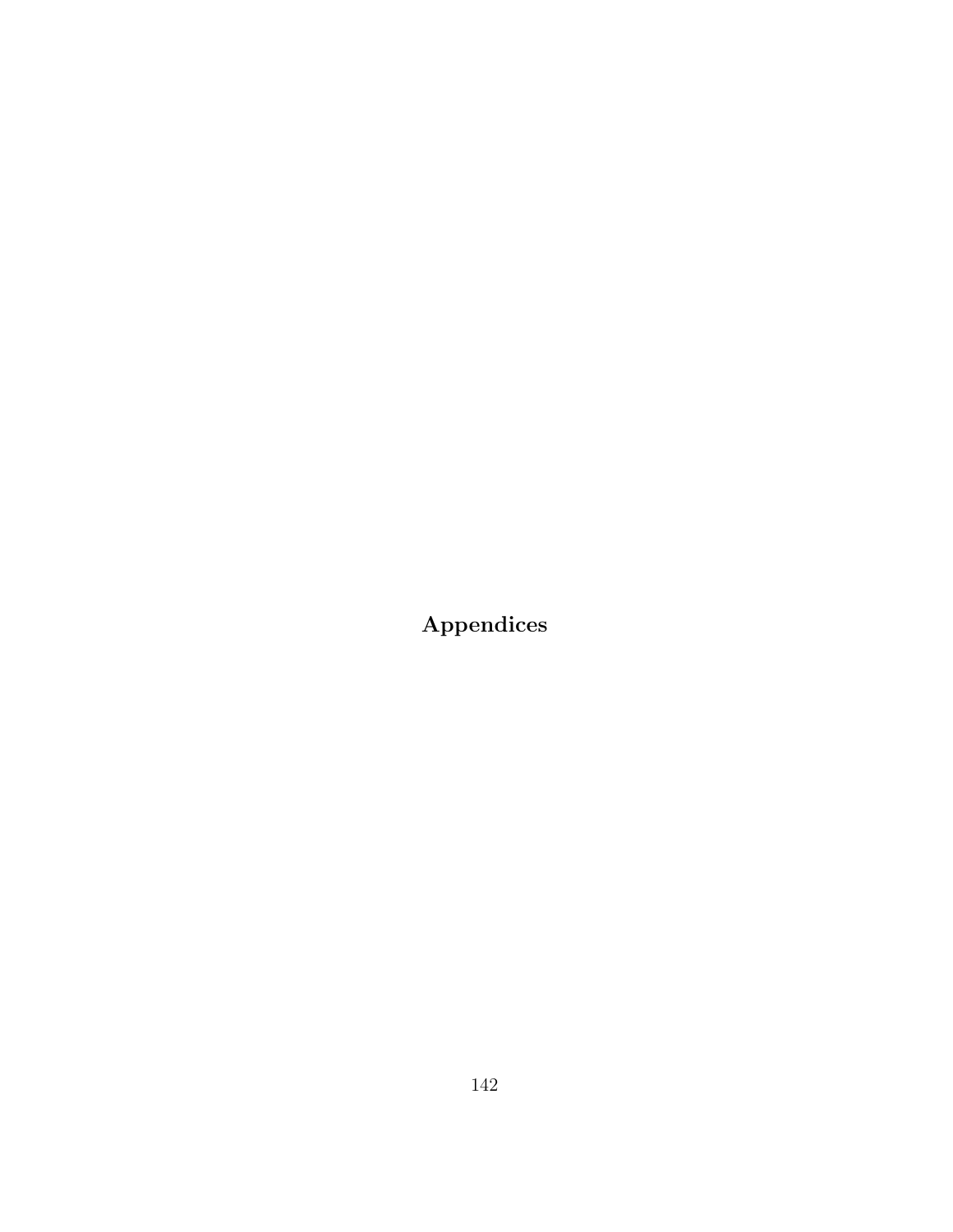# Appendix A

# Proof of the Jabobi Identity

We want to show that the Lie–Poisson bracket

$$
\{F, G\}_{\pm}(\xi) = \pm \left\langle \xi, \left[ \frac{\delta F}{\delta \xi}, \frac{\delta G}{\delta \xi} \right] \right\rangle, \tag{2.1}
$$

where  $\xi \in \mathfrak{g}^*$ , and  $F: \mathfrak{g}^* \to \mathbb{R}$  and  $G: \mathfrak{g}^* \to \mathbb{R}$  are functionals, satisfies the Jacobi identity

$$
\left\{\{F\,,G\}_{\pm}\,,H\right\}_{\pm}+\left\{\{G\,,H\}_{\pm}\,,F\right\}_{\pm}+\left\{\{H\,,F\}_{\pm}\,,G\right\}_{\pm}=0.
$$

The inner bracket [ , ] is the bracket of the Lie algebra g, so it satisfies the Jacobi identity. The overall sign of the bracket is inconsequential, so we choose the + bracket. We first compute the variation of  $\{F, G\}$ ,

$$
\delta\{F, G\} = \left\langle \delta\xi, \left[ \frac{\delta F}{\delta\xi}, \frac{\delta G}{\delta\xi} \right] \right\rangle + \left\langle \xi, \left[ \frac{\delta^2 F}{\delta\xi\delta\xi} \delta\xi, \frac{\delta G}{\delta\xi} \right] \right\rangle + \left\langle \xi, \left[ \frac{\delta F}{\delta\xi}, \frac{\delta^2 G}{\delta\xi\delta\xi} \delta\xi \right] \right\rangle
$$
  

$$
= \left\langle \delta\xi, \left[ \frac{\delta F}{\delta\xi}, \frac{\delta G}{\delta\xi} \right] \right\rangle - \left\langle \left[ \frac{\delta G}{\delta\xi}, \xi \right] , \frac{\delta^2 F}{\delta\xi\delta\xi} \delta\xi \right\rangle + \left\langle \left[ \frac{\delta F}{\delta\xi}, \xi \right] , \frac{\delta^2 G}{\delta\xi\delta\xi} \delta\xi \right\rangle
$$
  

$$
= \left\langle \delta\xi, \left[ \frac{\delta F}{\delta\xi}, \frac{\delta G}{\delta\xi} \right] - \frac{\delta^2 F}{\delta\xi\delta\xi} \left[ \frac{\delta G}{\delta\xi}, \xi \right] ^{\dagger} + \frac{\delta^2 G}{\delta\xi\delta\xi} \left[ \frac{\delta F}{\delta\xi}, \xi \right] ^{\dagger} \right\rangle,
$$

where we have used the definition of the coadjoint bracket (2.3) and the selfadjoint property of the second derivative operator. Thus, we have

$$
\frac{\delta\{F,G\}}{\delta\xi} = \left[\frac{\delta F}{\delta\xi}, \frac{\delta G}{\delta\xi}\right] - \frac{\delta^2 F}{\delta\xi\delta\xi} \left[\frac{\delta G}{\delta\xi}, \xi\right]^\dagger + \frac{\delta^2 G}{\delta\xi\delta\xi} \left[\frac{\delta F}{\delta\xi}, \xi\right]^\dagger.
$$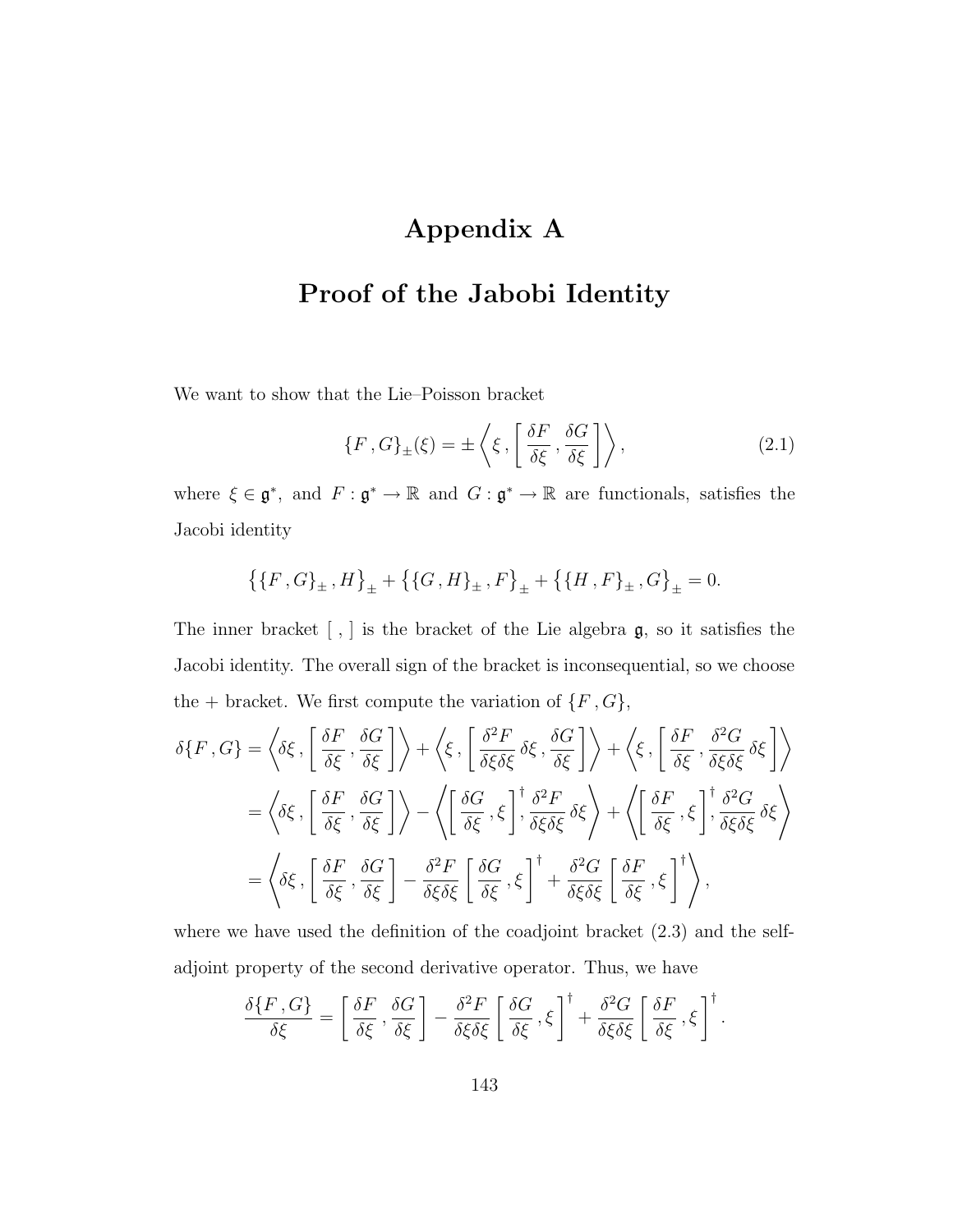We can now evaluate the first term of the Jacobi identity,

$$
\{\{F, G\}, H\} = \left\langle \xi, \left[ \frac{\delta \{F, G\}}{\delta \xi}, \frac{\delta H}{\delta \xi} \right] \right\rangle
$$
  
=  $\left\langle \xi, \left[ \left[ \frac{\delta F}{\delta \xi}, \frac{\delta G}{\delta \xi} \right] - \frac{\delta^2 F}{\delta \xi \delta \xi} \left[ \frac{\delta G}{\delta \xi}, \xi \right]^\dagger + \frac{\delta^2 G}{\delta \xi \delta \xi} \left[ \frac{\delta F}{\delta \xi}, \xi \right]^\dagger, \frac{\delta H}{\delta \xi} \right] \right\rangle$   
=  $\left\langle \xi, \left[ \left[ \frac{\delta F}{\delta \xi}, \frac{\delta G}{\delta \xi} \right], \frac{\delta H}{\delta \xi} \right] \right\rangle + \left\langle \left[ \frac{\delta H}{\delta \xi}, \xi \right]^\dagger, \frac{\delta^2 F}{\delta \xi \delta \xi} \left[ \frac{\delta G}{\delta \xi}, \xi \right]^\dagger \right\rangle$   
-  $\left\langle \left[ \frac{\delta H}{\delta \xi}, \xi \right]^\dagger, \frac{\delta^2 G}{\delta \xi \delta \xi} \left[ \frac{\delta F}{\delta \xi}, \xi \right]^\dagger \right\rangle$ .

Upon adding permutations of  $F$ ,  $G$ , and  $H$ , the second-derivative terms cancel and we are left with

$$
\left\langle \xi\, ,\, \left[\,\left[\,\frac{\delta F}{\delta \xi}\, ,\frac{\delta G}{\delta \xi}\,\right],\frac{\delta H}{\delta \xi}\,\right]+\,\left[\,\left[\,\frac{\delta G}{\delta \xi}\, ,\frac{\delta H}{\delta \xi}\,\right],\frac{\delta F}{\delta \xi}\,\right]+\,\left[\,\left[\,\frac{\delta H}{\delta \xi}\, ,\frac{\delta F}{\delta \xi}\,\right],\frac{\delta G}{\delta \xi}\,\right]\right\rangle \right\},
$$

which vanishes by the Jacobi identity in g.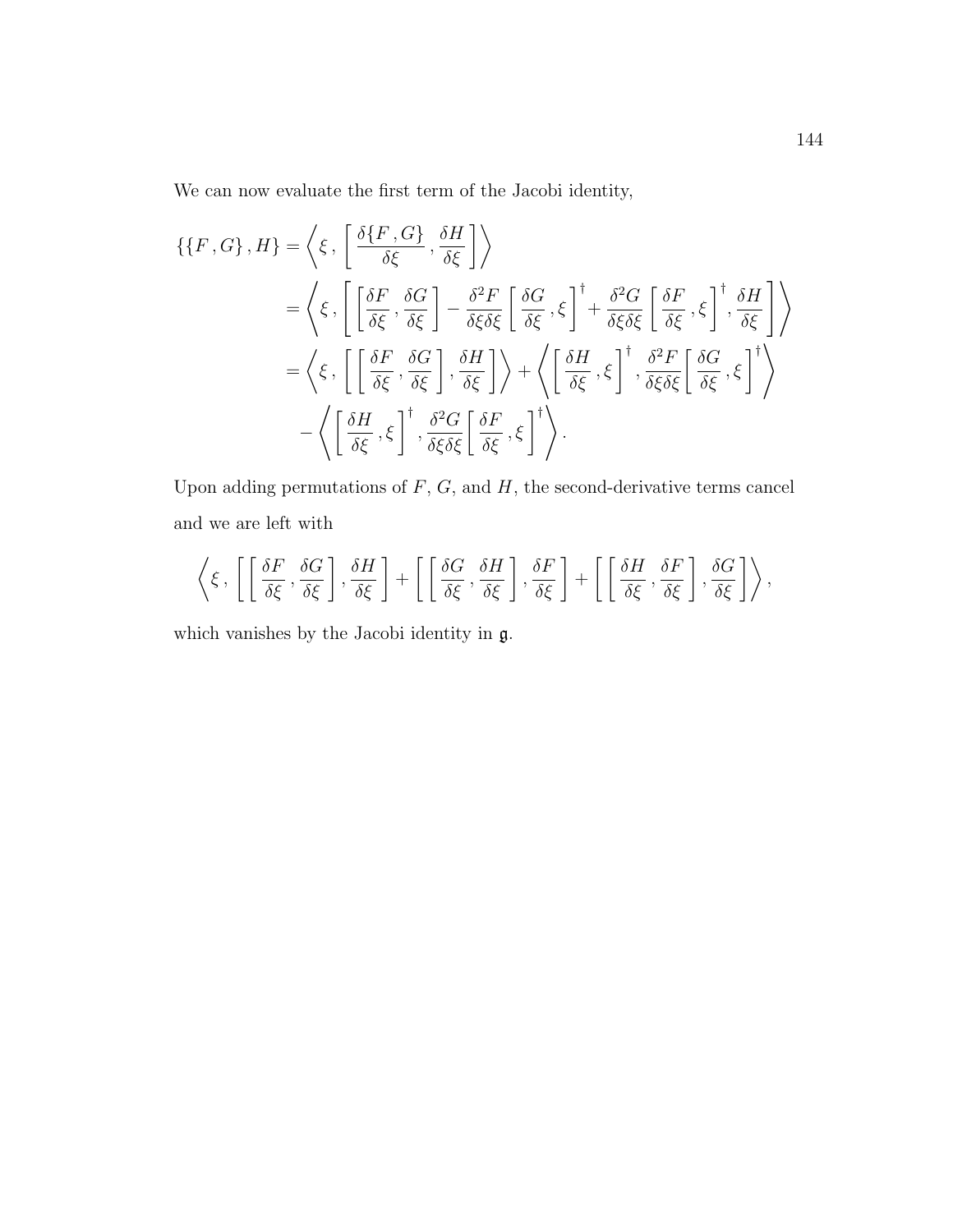# Appendix B

# **Proof of**  $W^{(1)} = I$

Out goal is to demonstrate that through a series of lower-triangular coordinate transformations we can make  $W^{(1)}$  equal to the identity matrix, while preserving the lower-triangular nilpotent form of  $W^{(2)}, \ldots, W^{(n)}$ .

We first show that we can always make a series of coordinate transformations to make  $W_{\lambda}^{-11} = \delta_{\lambda}^{-1}$ . First note that if the coordinate transformation M is of the form  $M = I + L$ , where I is the identity and L is lower-triangular nilpotent, then  $\widetilde{W}^{(1)} = M^{-1} W^{(1)} M$  still has eigenvalue 1, and the matrices

$$
W^{(\mu)} = M^{-1} W^{(\mu)} M, \qquad \mu > 1
$$

are still nilpotent.

For  $\lambda > 1$  we have

$$
\overline{W}_{\lambda}^{11} = \widetilde{W}_{\lambda}^{11} + \widetilde{W}_{\lambda}^{1\nu} L_{\nu}^{1} = \widetilde{W}_{\lambda}^{11} + \sum_{\nu=2}^{\lambda-1} \widetilde{W}_{\lambda}^{1\nu} L_{\nu}^{1} + L_{\lambda}^{1},
$$
 (B.1)

where we used  $W_{\lambda}^{1\lambda} = 1$ . Owing to the triangular structure of the set of equations (B.1) we can always solve for the  $L_{\lambda}^{-1}$  to make  $\overline{W}_{\lambda}^{-1}$  vanish. This proves the first part.

We now show by induction that if  $W_{\lambda}^{11} = \delta_{\lambda}^{1}$ , as proved above, then the matrix  $W^{(1)}$  is the identity. For  $\lambda = 1$  the result is trivial. Assume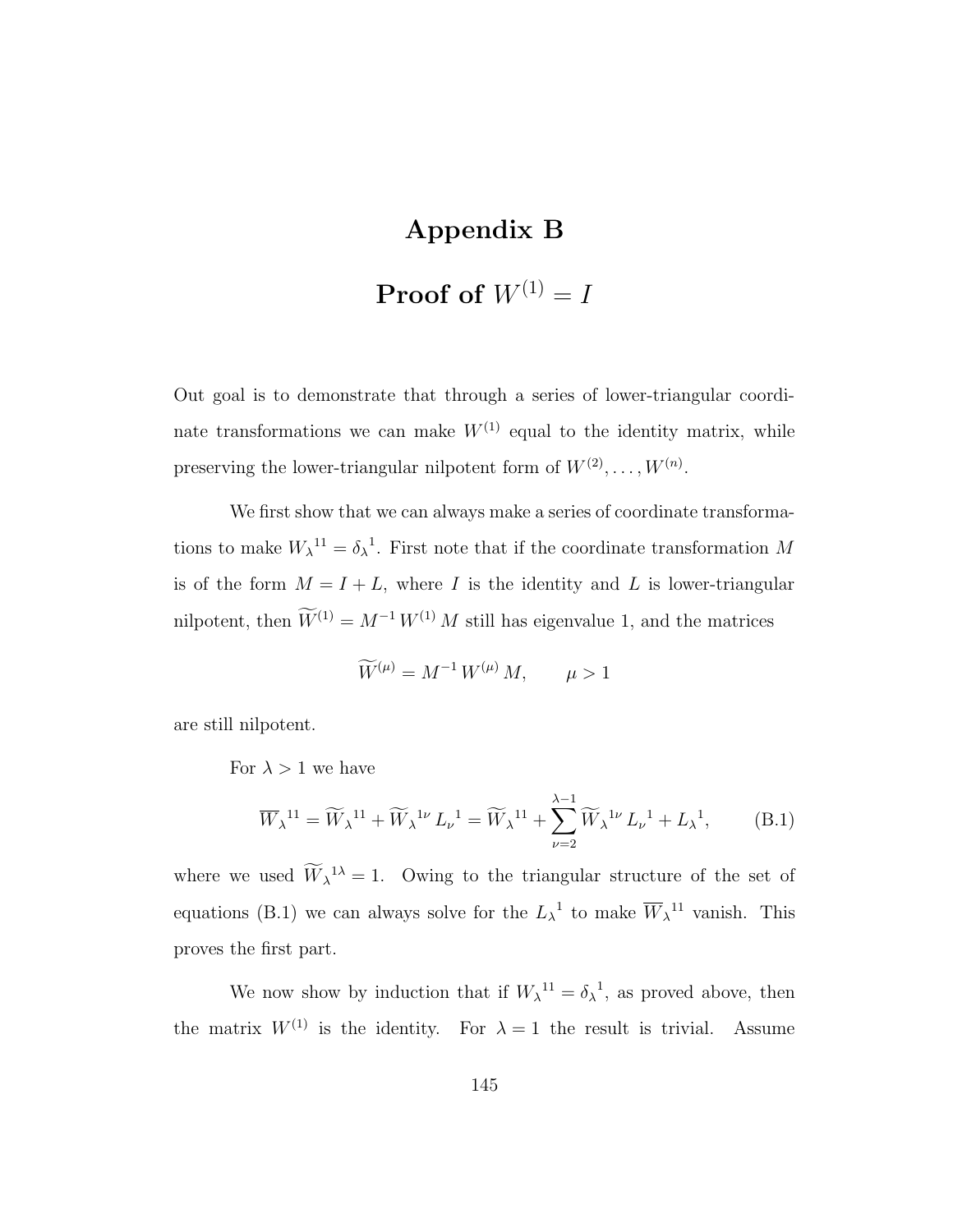.

can be written

$$
W_{\lambda}^{\mu 1} W_{\mu}^{\ \mathrm{1}\sigma} = W_{\lambda}^{\ \mu \sigma} W_{\mu}^{\ 11}
$$

$$
= W_{\lambda}^{\ \mu \sigma} \delta_{\mu}^{\ \mathrm{1}} = W_{\lambda}^{\ \mathrm{1}\sigma}
$$

Since  $W^{(1)}$  is lower-triangular the index  $\mu$  runs from 2 to  $\lambda$  (since we are assuming  $\lambda > 1$ ):

$$
\sum_{\mu=2}^{\lambda} W_{\lambda}{}^{\mu 1} W_{\mu}{}^{1\sigma} = W_{\lambda}{}^{1\sigma} ,
$$

and this can be rewritten, for  $\sigma<\lambda,$ 

$$
\sum_{\mu=2}^{\lambda-1} W_{\lambda}{}^{\mu 1} W_{\mu}{}^{1\sigma} = 0.
$$

Finally, we use the inductive hypothesis

$$
\sum_{\mu=2}^{\lambda-1} W_\lambda{}^{\mu 1} \, \delta_\mu{}^\sigma = W_\lambda{}^{\sigma 1} = 0 \,,
$$

which is valid for  $\sigma < \lambda$ . Hence,  $W_{\lambda}^{\sigma} = \delta_{\lambda}^{\sigma}$  and we have proved the result.  $(W_\lambda^{\lambda_1}$  must be equal to one since it lies on the diagonal and we have already assumed degeneracy of eigenvalues.)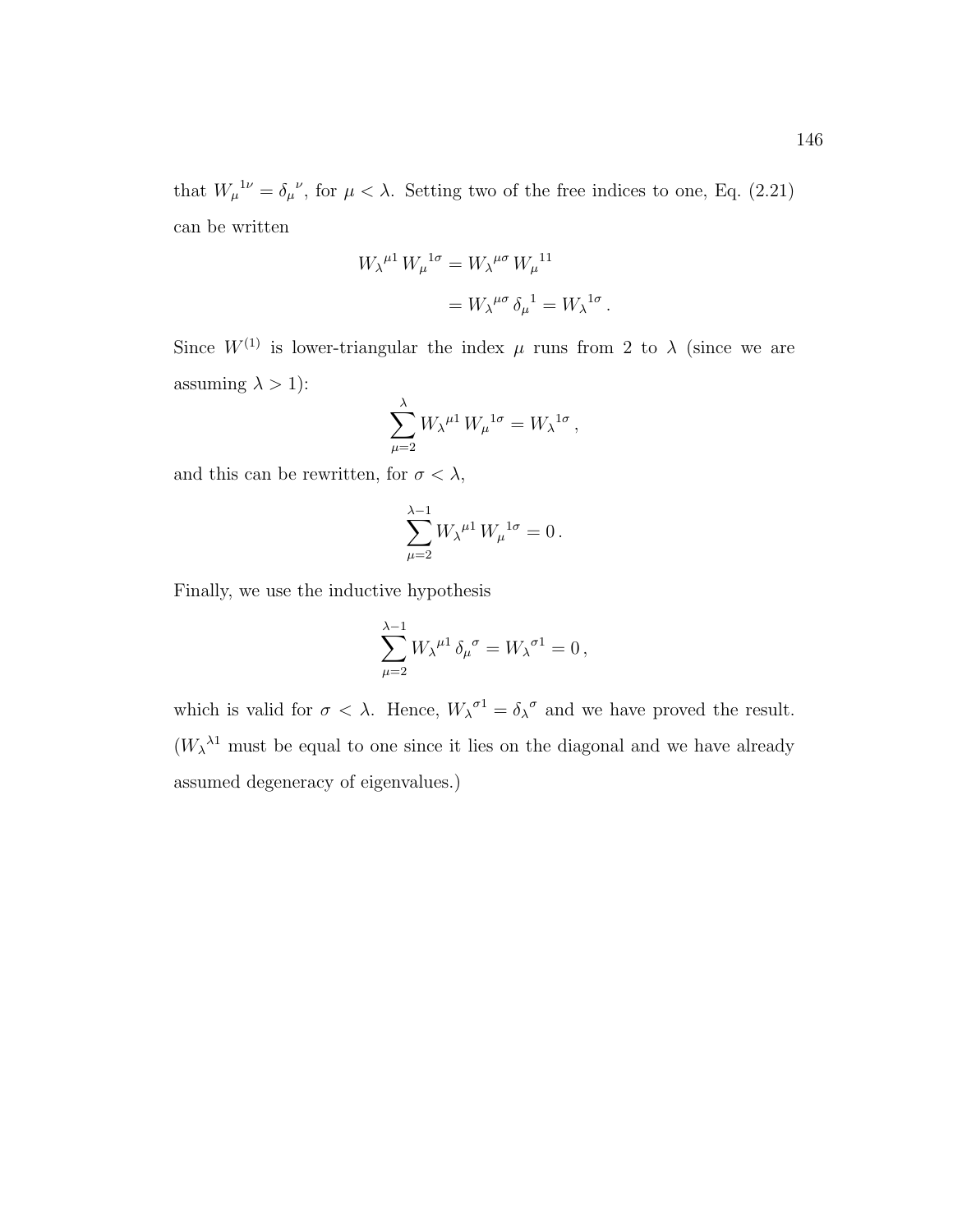## Bibliography

- [1] R. Abraham and J. E. Marsden, Foundations of Mechanics, Benjamin/Cummings, Reading, Mass., second ed., 1978.
- [2] R. Abraham, J. E. Marsden, and T. Ratiu, Manifolds, Tensor Analysis, and Applications, Springer-Verlag, New York, second ed., 1988.
- [3] V. I. ARNOLD, Conditions for nonlinear stability of the stationary plane curvilinear flows of an ideal fluid, Doklady Matamaticheskikh Nauk, 162 (1965), pp. 773–777.
- [4]  $\_\_\_\_\_\$  Variational principle for three dimensional steady-state flows of an ideal fluid, Journal of Applied Mathematics and Mechanics, 29 (1965), pp. 1002–1008.
- [5] , Sur la g´eom´etrie diff´erentielle des groupes de Lie de dimension infinie et ses applications à l'hydrodynamique des fluides parfaits, Annales de l'Institut Fourier, Grenoble, 16 (1966), pp. 319–361.
- $[6]$   $\_\_\_\_\_\$  Sur un principe variationnel pour les écoulements stationaires des liquides parfaits et ses applications aux problèmes de stabilité non linéaires, Journal de Mécanique,  $5$  (1966), pp. 29–43.
- [7]  $\ldots$ , The Hamiltonian nature of the Euler equations in the dynamics of a rigid body and of an ideal fluid, Uspekhi Matamaticheskikh Nauk, 24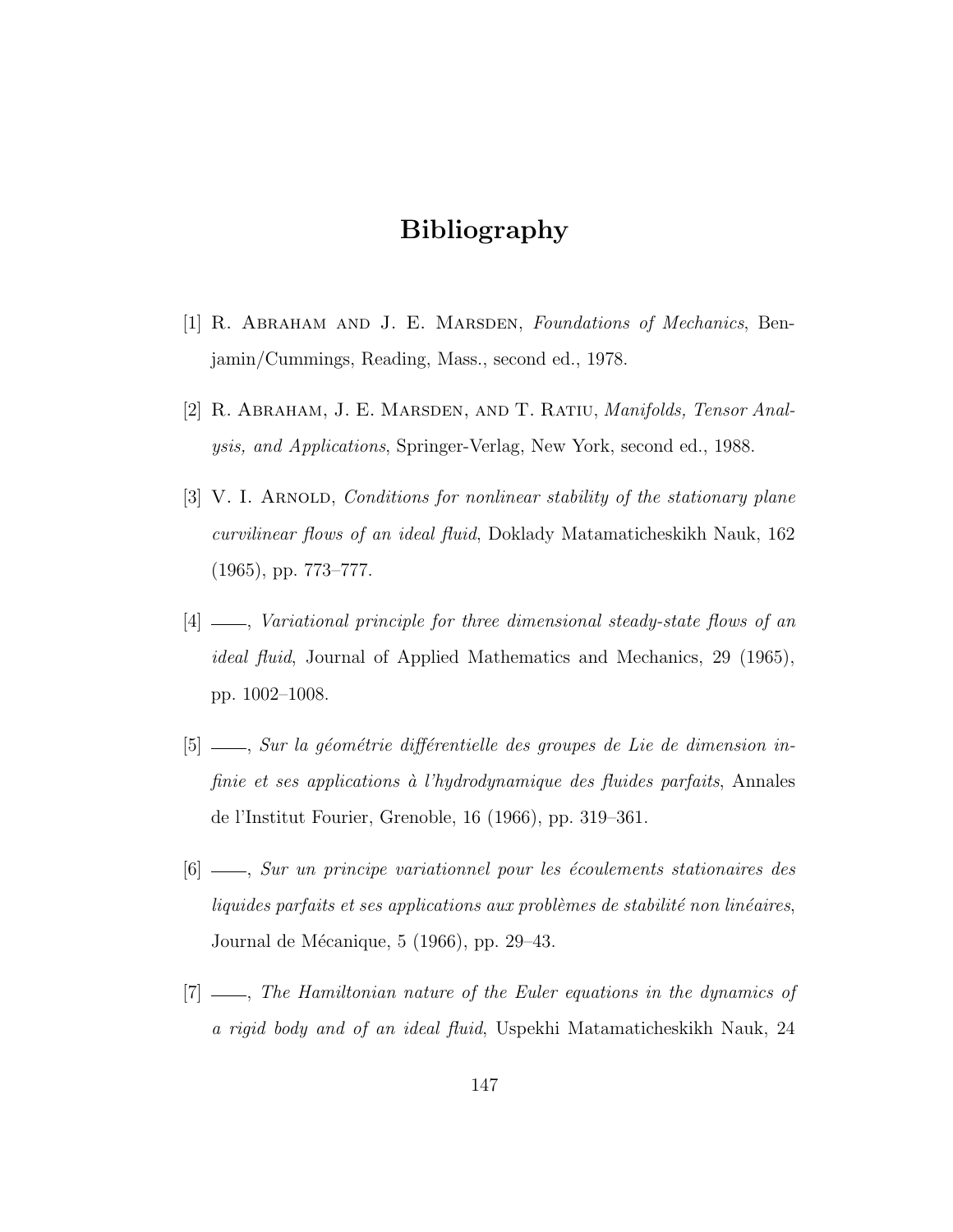(1969), pp. 225–226.

- $[8]$  —, On a priori estimate in the theory of hydrodynamic stability, American Mathematical Society Translations, 19 (1969), pp. 267–269.
- [9]  $\_\_\_\_\$  *Mathematical Methods of Classical Mechanics*, Springer-Verlag, New York, second ed., 1989.
- [10] M. Audin, Spinning Tops, Cambridge University Press, Cambridge, U.K., 1996.
- [11] J. M. BALL AND J. E. MARSDEN, *Quasiconvexity at the boundary*, positivity of the second variation and elastic stability, Archive for Rational Mechanics and Analysis, 86 (1984), pp. 251–277.
- [12] T. B. Benjamin, Impulse, flow force, and variational principles, IMA Journal of Applied Mathematics, 32 (1984), pp. 3–68.
- [13] F. A. Berezin, Some remarks about the associated envelope of a Lie algebra, Functional Analysis and its Applications, 1 (1967), pp. 91–102.
- [14] O. BOKHOVE AND T. G. SHEPHERD, On Hamiltonian dynamics and the slowest invariant manifold, Journal of the Atmospheric Sciences, 53 (1996), pp. 276–297.
- [15] A. BONDESON, *Three-dimensional instability of magnetic islands*, Physical Review Letters, 51 (1983), pp. 1668–1671.
- [16] F. P. Bretherton, A note on Hamilton's principle for perfect fluids, Journal of Fluid Mechanics, 44 (1970), pp. 19–31.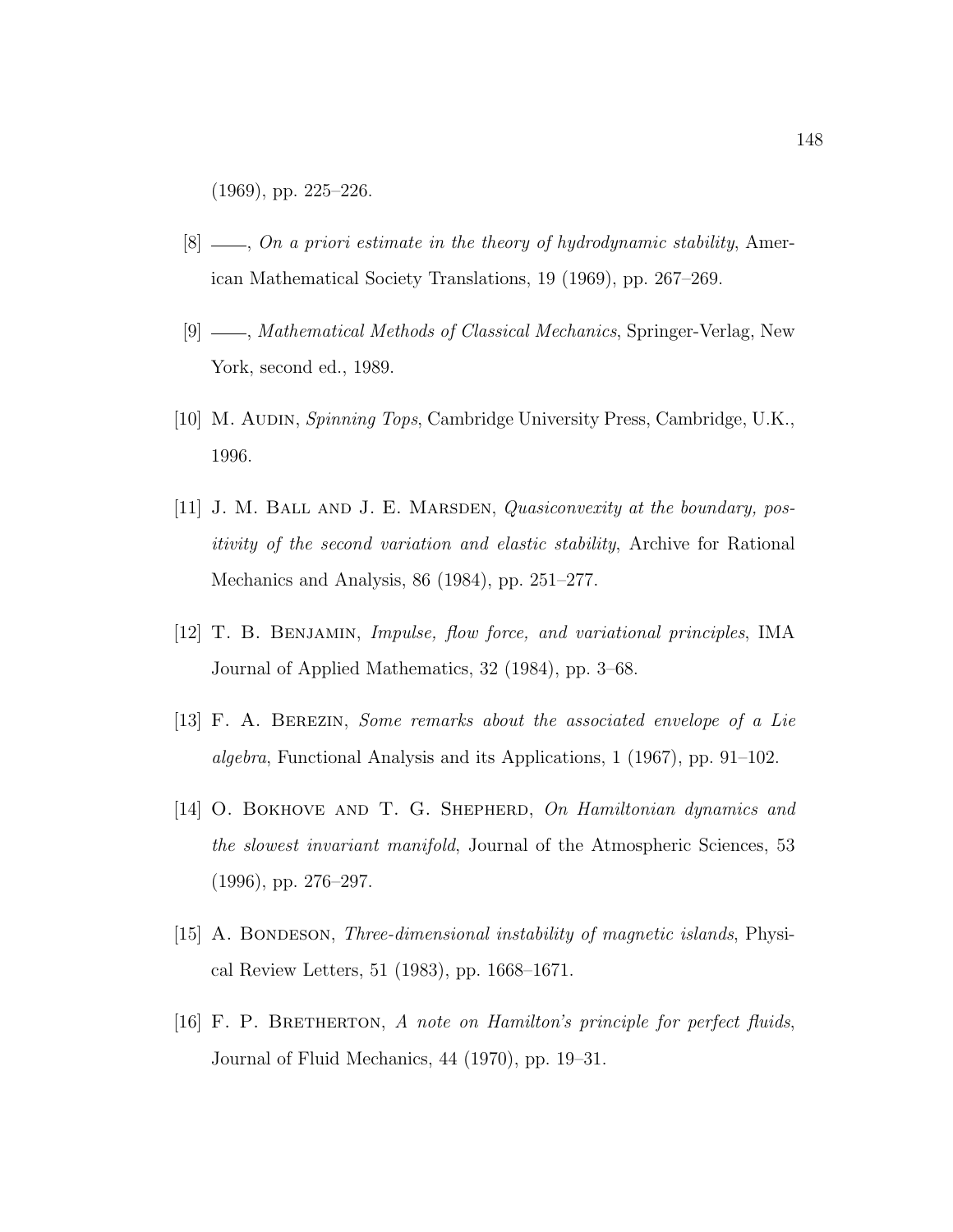- [17] E. Cafaro, D. Grasso, F. Pegoraro, F. Porcelli, and A. Saluzzi, Invariants and geometric structures in nonlinear Hamiltonian magnetic reconnection, Physical Review Letters, 80 (1998), pp. 4430–4433.
- [18] X. L. Chen and P. J. Morrison, A sufficient condition for the ideal instability of shear flow with parallel magnetic field, Physics of Fluids B, 3 (1991), pp. 863–865.
- [19] C. Chevalley and S. Eilenberg, Cohomology theory of Lie groups and Lie algebras, Transactions of the American Mathematical Society, 63 (1948), pp. 85–124.
- [20] Y. CHOQUET-BRUHAT AND C. DEWITT-MORETTE, Analysis, Manifolds, and Physics. Parts  $I \& II$ , Elsevier, Amsterdam, 1982.
- $[21]$  J. A. DE AZCÁRRAGA AND J. M. IzQUIERDO, Lie Groups, Lie Algebras, Cohomology and Some Applications in Physics, Cambridge University Press, Cambridge, U.K., 1995.
- [22] J. M. FINN AND P. K. KAW, *Coalescence instability of magnetic islands*, Physics of Fluids, 20 (1977), pp. 72–78.
- [23] J. M. Finn and G.-Z. Sun, Nonlinear stability and the energy-Casimir method, Comments on Plasma Physics and Controlled Fusion, 11 (1987), pp. 7–25.
- [24] R. FJØRTOFT, Application of integral theorems in deriving criteria for stability for laminar flows and for the baroclinic circular vortex, Geofysiske Publikasjoner, 17 (1950), pp. 1–52.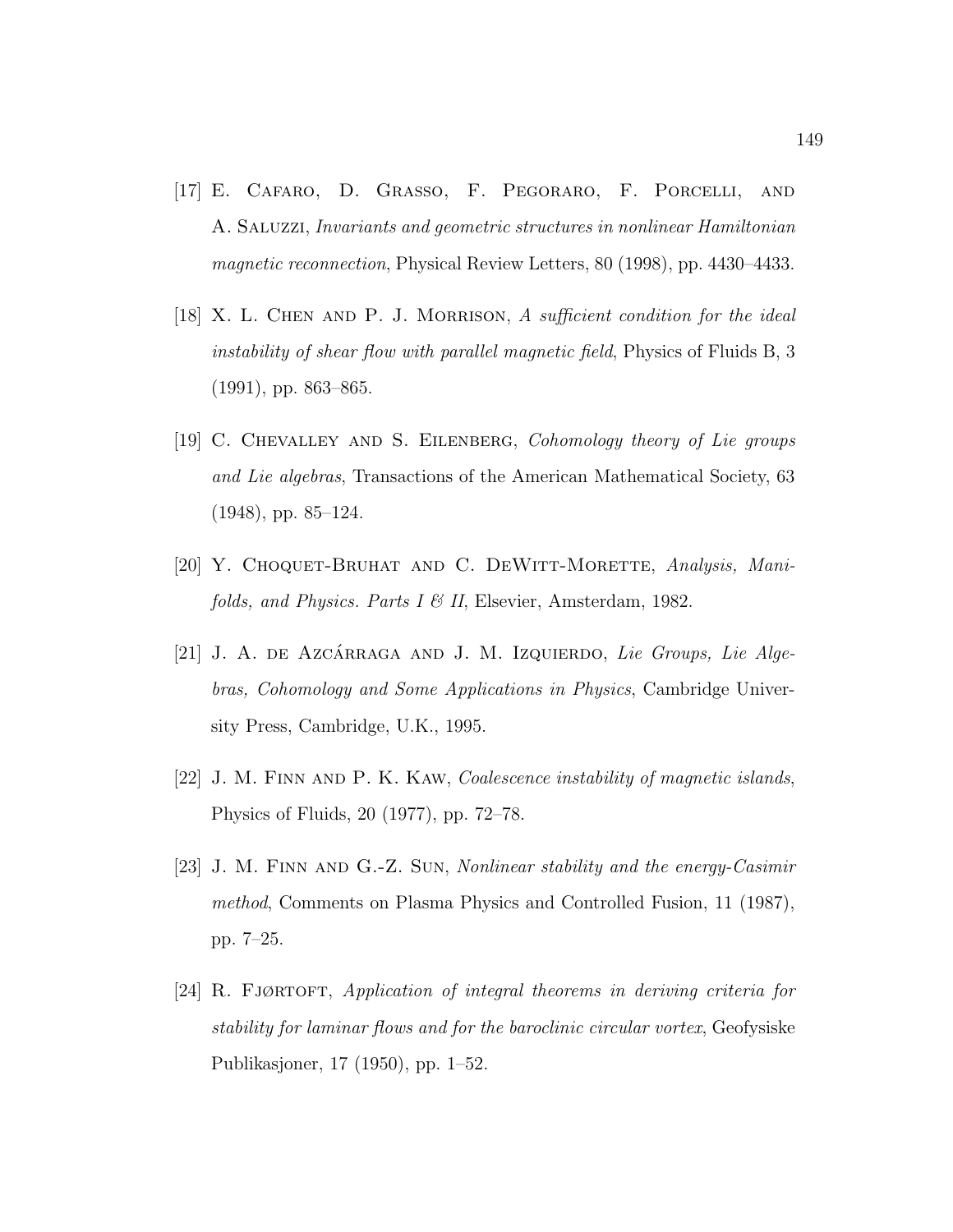- [25] T. K. Fowler, Liapunov's stability criteria for plasmas, Journal of Mathematical Physics, 4 (1963), pp. 559–569.
- [26] C. S. GARDNER, Bound on the energy available from a plasma, Physics of Fluids, 6 (1963), pp. 839–840.
- [27] I. M. Gelfand and S. V. Fomin, Calculus of Variations, Prentice-Hall, Englewood Cliffs, N. J., 1963.
- [28] V. GUILLEMIN AND S. STERNBERG, Symplectic Techniques in Physics, Cambridge University Press, Cambridge, U.K., 1984.
- [29] M. HAMERMESH, Group Theory and its Application to Physical Problems, Dover, New York, 1989.
- [30] R. D. Hazeltine, Reduced magnetohydrodynamics and the Hasegawa– Mima equation, Physics of Fluids, 26 (1983), pp. 3242–3245.
- [31] R. D. Hazeltine, D. D. Holm, J. E. Marsden, and P. J. Morrison, Generalized Poisson brackets and nonlinear Liapunov stability application to reduced MHD, ICPP Proceedings (Lausanne), 2 (1984), pp. 204–206. Also available as Institute for Fusion Studies report IFSR #139.
- [32] R. D. HAZELTINE, D. D. HOLM, AND P. J. MORRISON, *Electromag*netic solitary waves in magnetized plasmas, Journal of Plasma Physics, 34 (1985), pp. 103–114.
- [33] R. D. HAZELTINE, C. T. HSU, AND P. J. MORRISON, *Hamiltonian four*field model for nonlinear tokamak dynamics, Physics of Fluids, 30 (1987), pp. 3204–3211.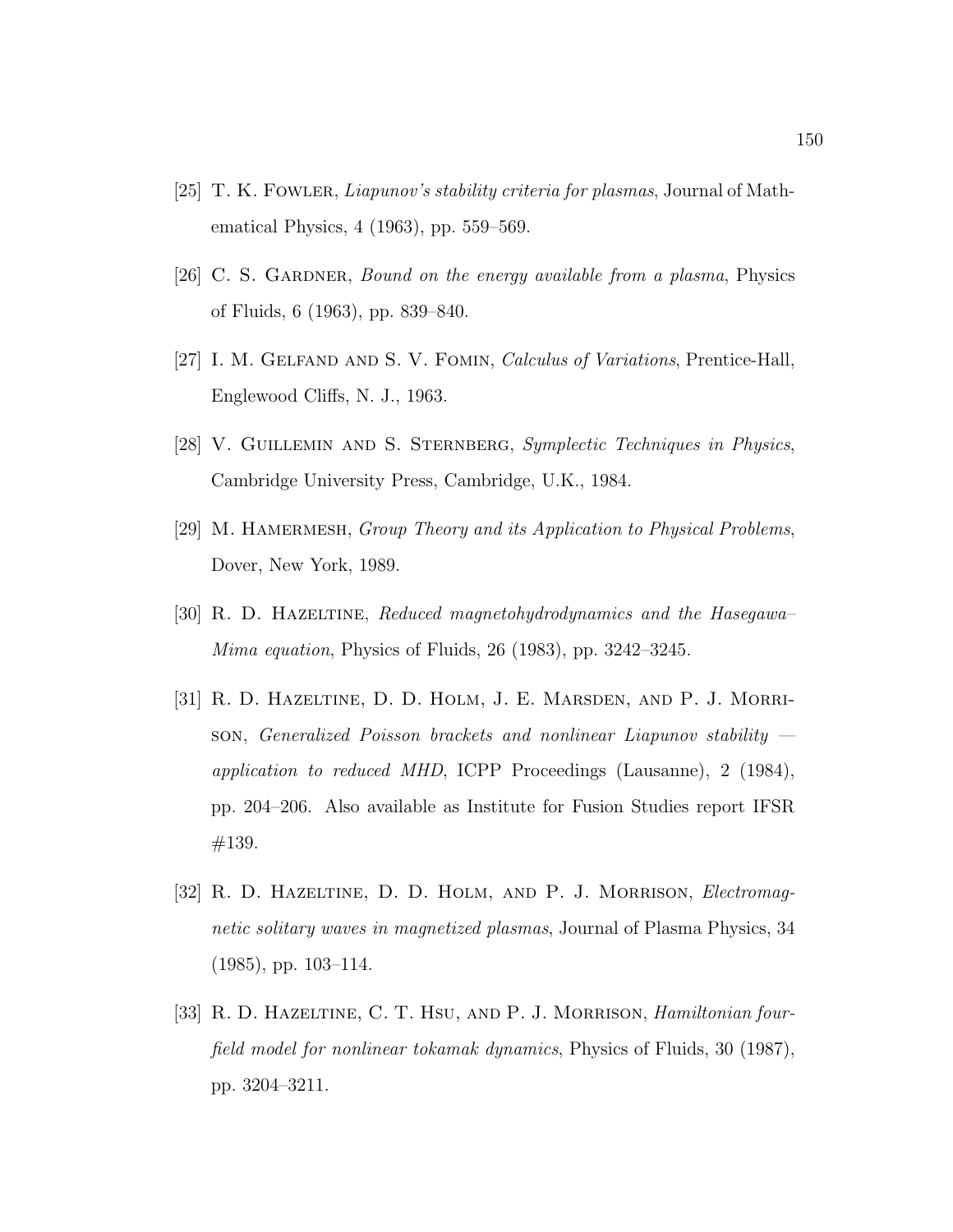- [34] R. D. Hazeltine, M. Kotschenreuther, and P. J. Morrison, A four-field model for tokamak plasma dynamics, Physics of Fluids, 28 (1985), pp. 2466–2477.
- [35] R. D. HAZELTINE AND J. D. MEISS, Shear-Alfvén dynamics of toroidally confined plasmas, Physics Reports, 121 (1985), pp. 1–164.
- [36] B. HERNÁNDEZ-BERMEJO AND V. FAIRÉN, Simple evaluation of Casimir invariants in finite-dimensional Poisson systems, Physics Letters A, 241 (1998), pp. 135–201.
- [37] M. W. HIRSCH AND S. SMALE, *Differential Equations*, *Dynamical Sys*tems, and Linear Algebra, Academic Press, Orlando, 1974.
- [38] D. D. Holm, J. E. Marsden, T. Ratiu, and A. Weinstein, Nonlinear stability of fluid and plasma equilibria, Physics Reports, 123 (1985), pp. 1–116.
- [39] D. D. Holm and V. Zeitlin, Hamilton's principle for quasigeostrophic motion, Physics of Fluids, 10 (1998), pp. 800–806.
- [40] P. J. HOLMES AND J. E. MARSDEN, *Horseshoes and Arnold diffusion* for Hamiltonian systems on Lie groups, Indiana University Mathematics Journal, 32 (1983), pp. 273–309.
- [41] W. Horton and A. Hasegawa, Quasi-two-dimensional dynamics of plasmas and fluids, Chaos,  $4(1994)$ , pp. 227–251.
- [42] T. W. HUNGERFORD, *Algebra*, Springer-Verlag, New York, 1974.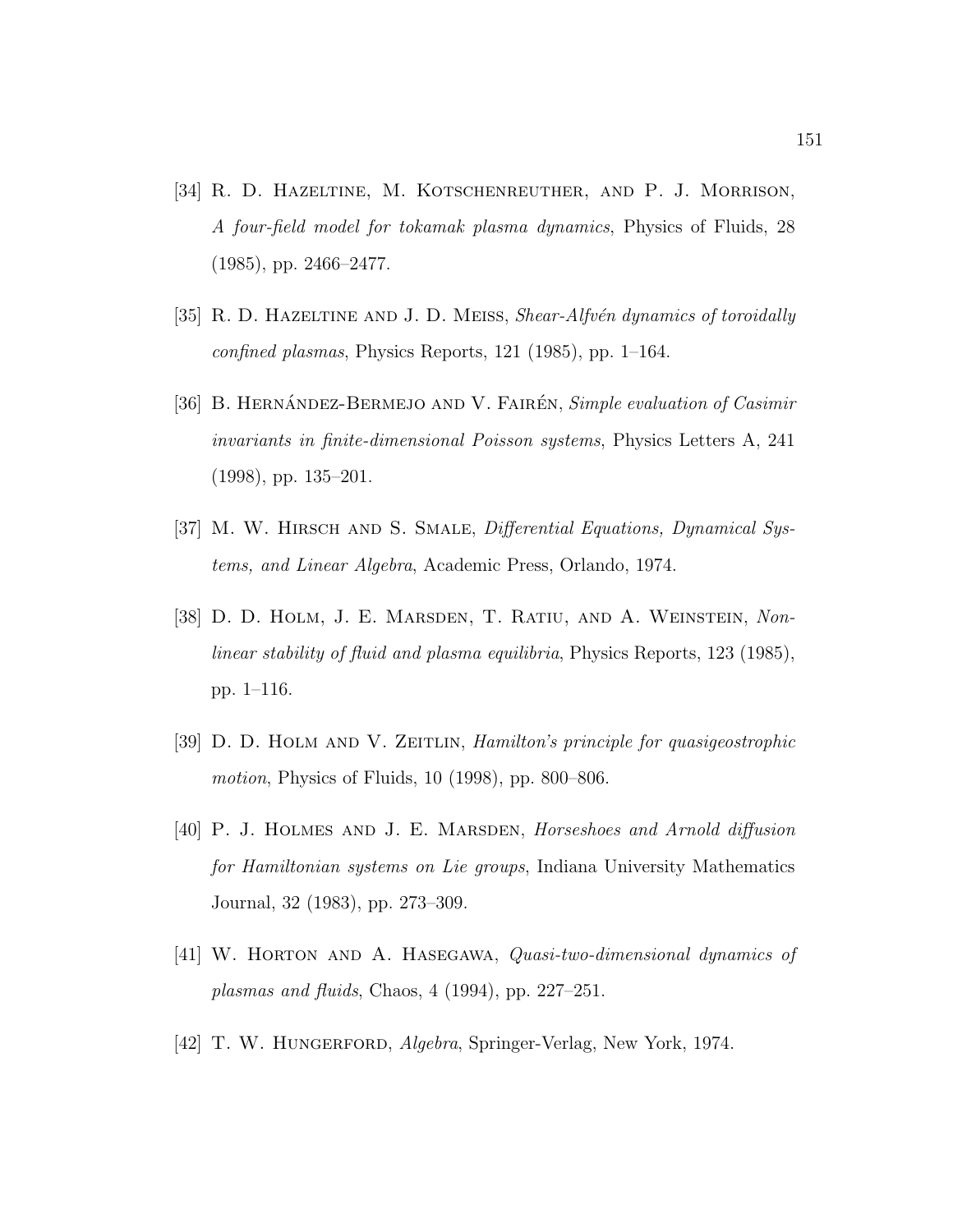- [43] M. B. Isichenko, Nonlinear hydrodynamic stability, Physical Review Letters, 80 (1998), pp. 972–975.
- [44] N. JACOBSON, Lie Algebras, Dover, New York, 1962.
- [45] A. Kent, Stability of laminar magnetofluid flow along a parallel magnetic field, Journal of Plasma Physics, 2 (1968), pp. 543–556.
- [46] A. A. Kirillov, Unitary representations of nilpotent Lie groups, Russian Mathematical Surveys, 17 (1962), pp. 53–104.
- [47] A. W. Knapp, Lie Groups, Lie Algebras, and Cohomology, Princeton University Press, Princeton, N.J., 1988.
- [48] B. Kostant, Orbits, symplectic structures and representation theory, Proc. US–Japan Seminar on Diff. Geom., Kyoto. Nippon Hyronsha, Tokyo, 77, (1966).
- [49] M. D. KRUSKAL AND C. R. OBERMAN, On the stability of a plasma in static equilibrium, Physics of Fluids, 1 (1958), pp. 275–280.
- [50] Y. KURODA, On the Casimir invariants of Hamiltonian fluid mechanics, Journal of the Physical Society of Japan, 60 (1991), pp. 727–730.
- [51] B. N. Kuvshinov, F. Pegoraro, and T. J. Schep, Hamiltonian formulation of low-frequency, nonlinear plasma dynamics, Physics Letters A, 191 (1994), pp. 296–300.
- [52] E. A. KUZNETSOV AND A. V. MIKHAILOV, On the topological meaning of canonical Clebsch variables, Physics Letters A, 77 (1980), pp. 37–38.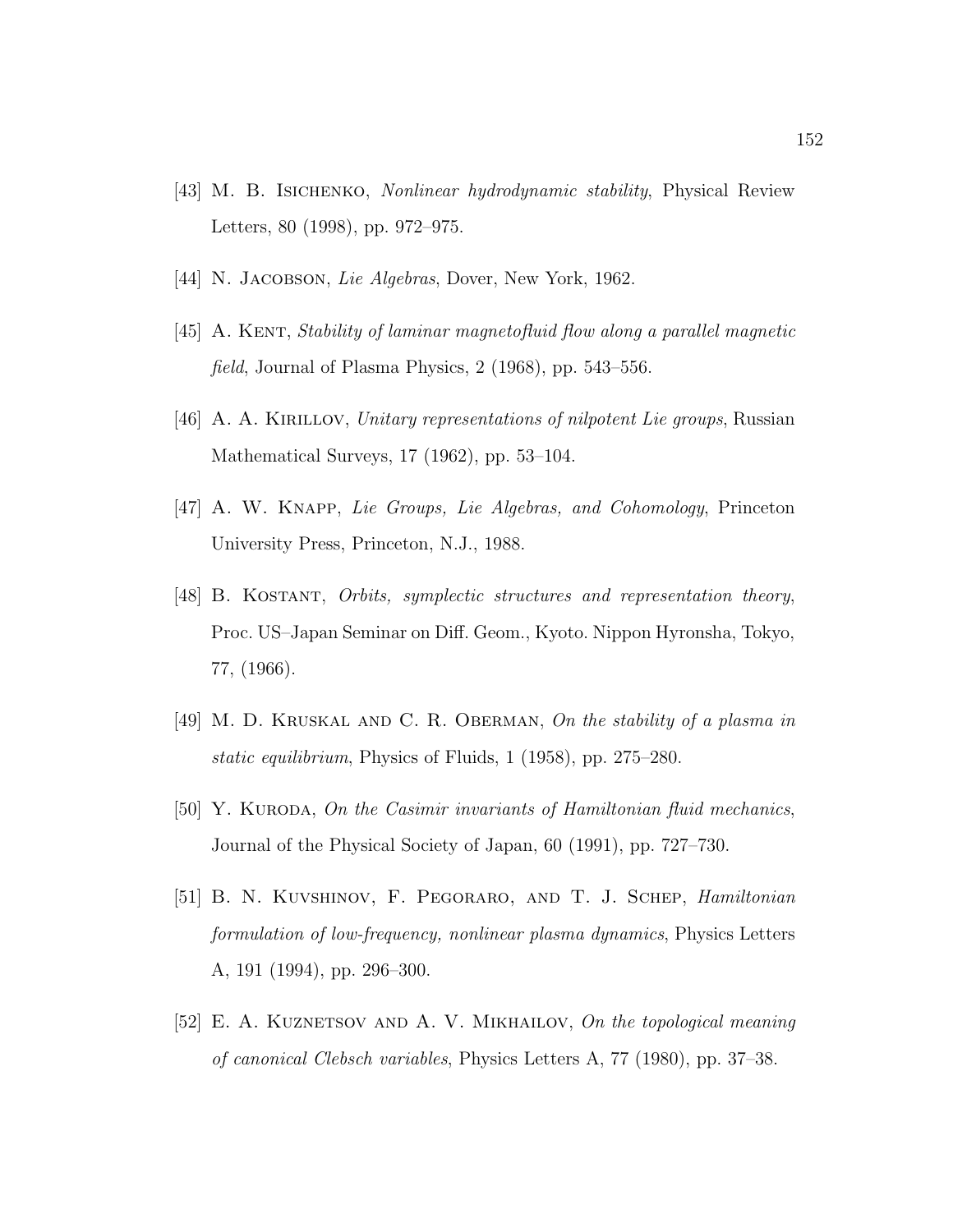- [53] P. G. Lejeune Dirichlet, G. Lejeune Dirichlet's werke, G. Reimer, Berlin, 1897.
- [54] S. Lie, Theorie der Transformationsgruppen, B. G. Teubner, Leipzig, second ed., 1890. Reprinted by Chelsea, New York (1970).
- [55] S. MAC LANE AND G. BIRKHOFF, *Algebra*, Macmillan, New York, 1979.
- [56] J. E. MARSDEN AND P. J. MORRISON, Noncanonical Hamiltonian field theory and reduced MHD, Contemporary Mathematics, 28 (1984), pp. 133– 150.
- [57] J. E. Marsden, T. Ratiu, and A. Weinstein, Semidirect products and reductions in mechanics, Transactions of the American Mathematical Society, 281 (1984), pp. 147–177.
- [58] J. E. MARSDEN AND T. S. RATIU, Introduction to Mechanics and Symmetry, Springer-Verlag, Berlin, 1994.
- [59] J. E. MARSDEN AND A. WEINSTEIN, Reduction of symplectic manifolds with symmetry, Reports on Mathematical Physics, 5 (1974), pp. 121–130.
- [60]  $\_\_\_\_\_\$ The Hamiltonian structure of the Maxwell–Vlasov equations, Physica D, 4 (1982), pp. 394–406.
- [61]  $\_\_\_\_$ Coadjoint orbits, vortices and Clebsch variables for incompressible fluids, Physica D, 7 (1983), pp. 305–323.
- [62] M. E. MCINTYRE AND T. G. SHEPHERD, An exact local conservation theorem for finite-amplitude disturbances to non-parallel shear flows, with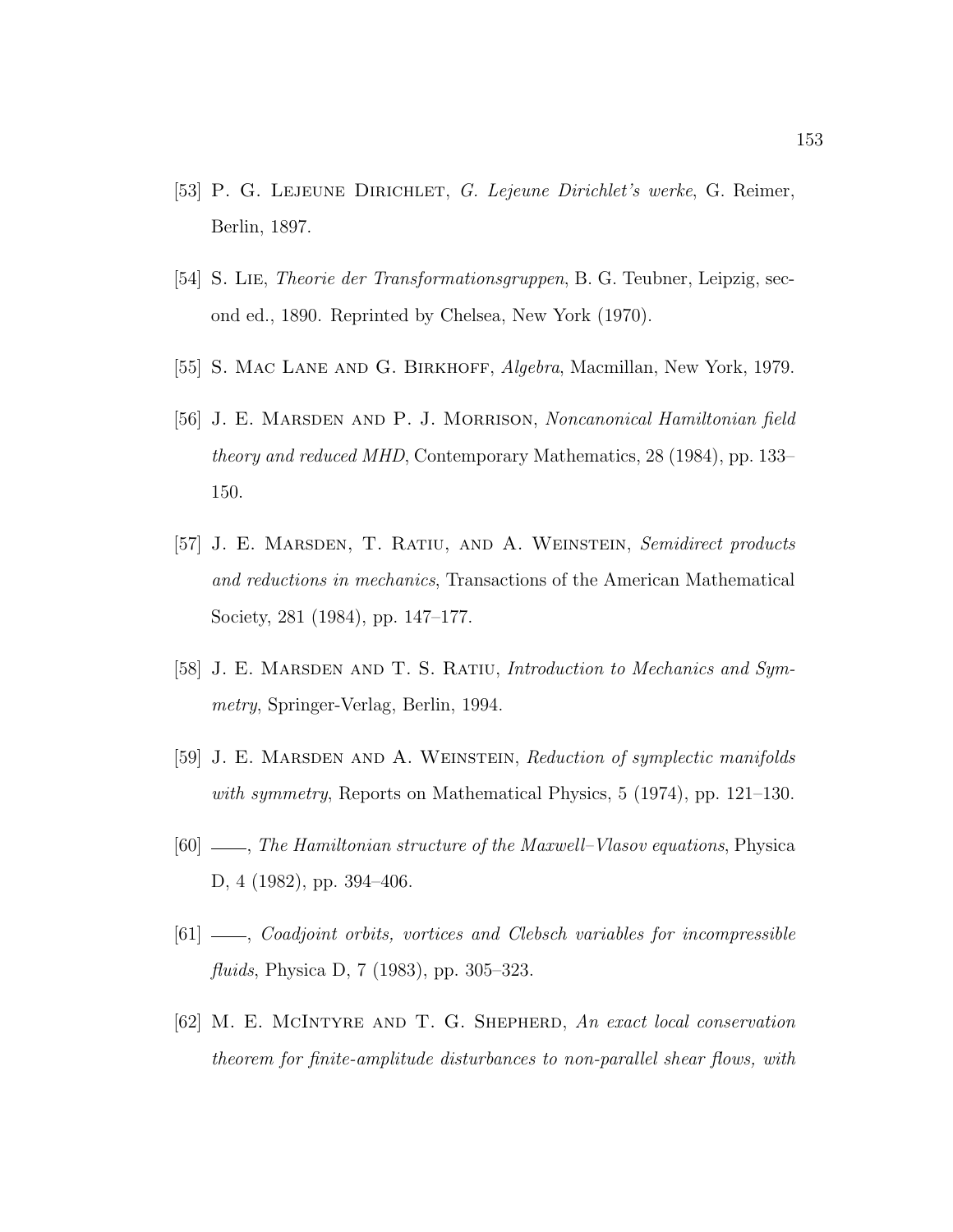remarks on Hamiltonian structure and on Arnol'd's stability theorems, Journal of Fluid Mechanics, 181 (1987), pp. 527–565.

- [63] R. I. MCLACHLAN, Explicit Lie–Poisson integration and the Euler equations, Physical Review Letters, 71 (1993), pp. 3043–3046.
- [64] R. I. McLachlan, I. Szunyogh, and V. Zeitlin, *Hamiltonian finite*dimensional models of baroclinic instability, Physics Letters A, 229 (1997), pp. 299–305.
- [65] S. P. Meacham, G. R. Flierl, and P. J. Morrison, Hamiltonian moment reduction for describing vortices in shear, Physics of Fluids, 9 (1997), pp. 2310–2328.
- [66] P. J. MORRISON, The Maxwell–Vlasov equations as a continuous Hamiltonian system, Physics Letters A, 80 (1980), pp. 383–386.
- [67]  $\ldots$ , Poisson brackets for fluids and plasmas, in Mathematical Methods in Hydrodynamics and Integrability in Dynamical Systems, M. Tabor and Y. M. Treve, eds., no. 88 in AIP Conference Proceedings, New York, 1982, American Institute of Physics, pp. 13–46.
- [68]  $\_\_\_\_\$  Variational principle and stability of nonmonotonic Vlasov–Poisson equilibria, Z. Naturforsch, 42a (1987), pp. 1115–1123.
- [69]  $\_\_\_\_\$  Hamiltonian description of the ideal fluid, Reviews of Modern Physics, 70 (1998), pp. 467–521.
- [70] P. J. Morrison, I. L. Caldas, and H. Tasso, Hamiltonian formulation of two-dimensional gyroviscous MHD, Z. Naturforsch, 39a (1984), pp. 1023–1027.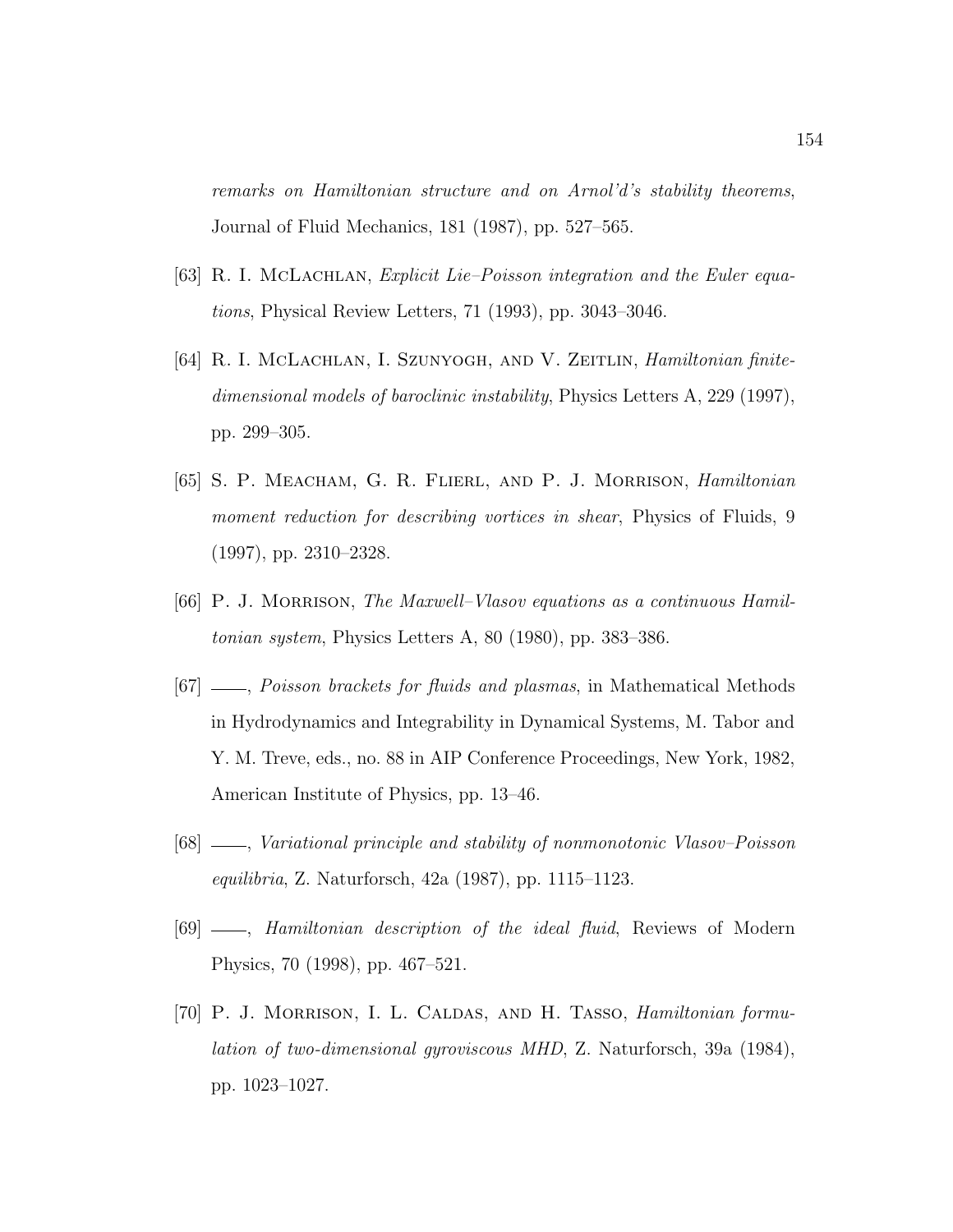- [71] P. J. Morrison and S. Eliezer, Spontaneous symmetry breaking and neutral stability in the noncanonical Hamiltonian formalism, Physical Review A, 33 (1986), pp. 4205–4214.
- [72] P. J. Morrison and J. M. Greene, Noncanonical Hamiltonian density formulation of hydrodynamics and ideal magnetohydrodynamics, Physical Review Letters, 45 (1980), pp. 790–794.
- [73] P. J. Morrison and R. D. Hazeltine, Hamiltonian formulation of reduced magnetohydrodynamics, Physics of Fluids, 27 (1984), pp. 886–897.
- [74] P. J. Morrison and D. Pfirsch, Free-energy expressions for Vlasov equilibria, Physical Review A, 49 (1989), pp. 3898–3910.
- [75]  $\_\_\_\_\$  The free energy of Maxwell–Vlasov equilibria, Physics of Fluids B, 2 (1990), pp. 1105–1113.
- [76] W. A. Newcomb, Exchange invariance in fluid systems, Proc. Symp. Appl. Math., 18 (1967), pp. 152–161.
- [77] C. NORE AND T. G. SHEPHERD, A Hamiltonian weak-wave model for shallow-water flow, Proceedings of the Royal Society of London A, 453 (1997), pp. 563–580.
- [78] P. J. Olver, A nonlinear Hamiltonian structure for the Euler equations, Journal of Mathematical Analysis and Applications, 89 (1982), pp. 233– 250.
- [79] A. Ostaszewski, Advanced Mathematical Methods, Cambridge University Press, Cambridge, U.K., 1990.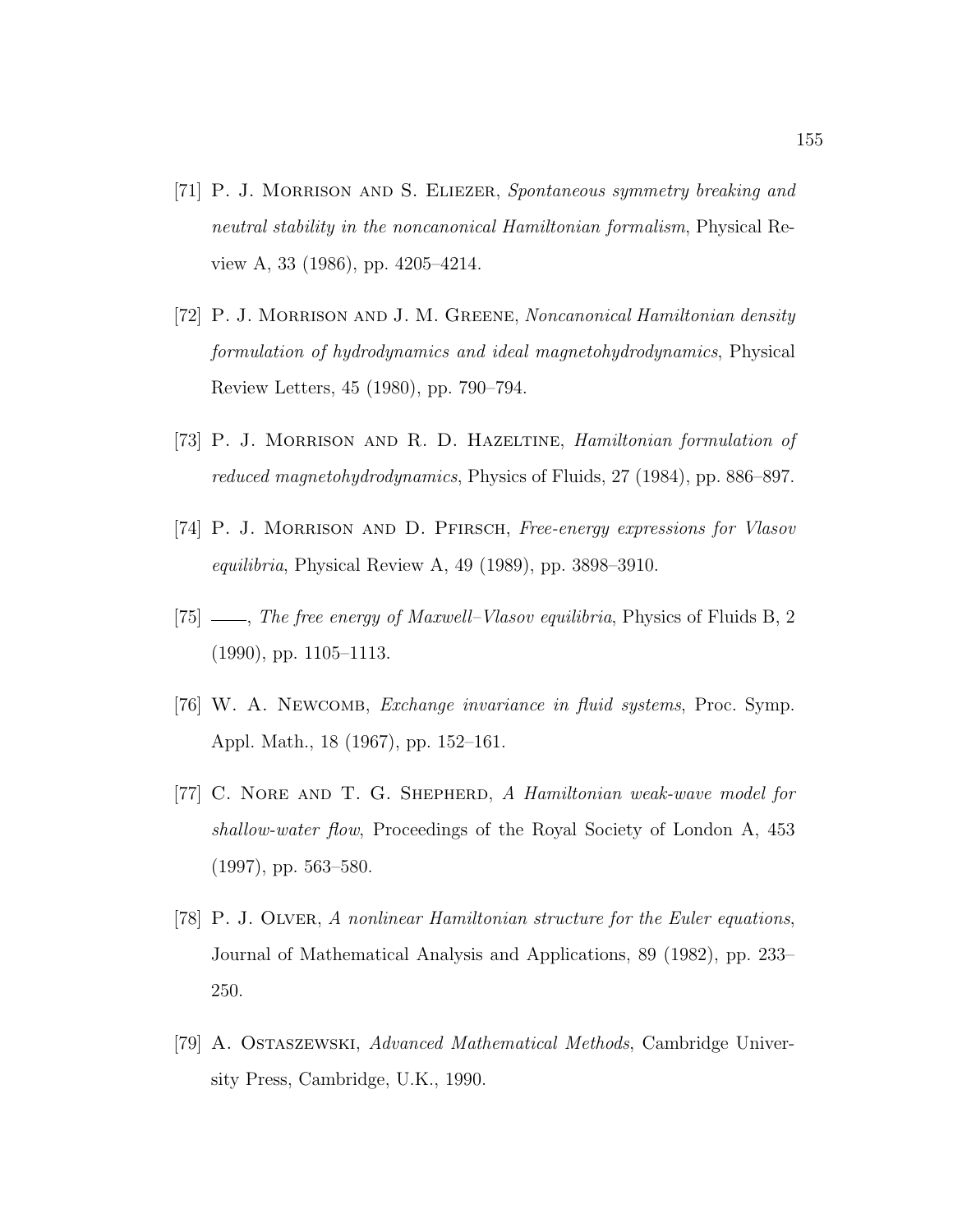- [80] N. Padhye and P. J. Morrison, Fluid element relabeling symmetry, Physics Letters A, 219 (1996), pp. 287–292.
- [81] K. R. PARTHASARATHY AND K. SCHMIDT, A new method for constructing factorisable representations for current groups and current algebras, Communications in Mathematical Physics, 50 (1976), pp. 167–175.
- [82] P. L. PRITCHETT AND C. C. WU, Coalescence of magnetic islands, Physics of Fluids, 22 (1979), pp. 2140–2146.
- [83] B. A. SHADWICK. Private communication.
- [84] T. G. Shepherd, Extremal properties and Hamiltonian structure of the Euler equations, in Topological Aspects of the Dynamics of Fluids and Plasmas, H. K. Moffat, G. M. Zaslavsky, P. Comte, and M. Tabor, eds., Dordrecht, 1992, Kluwer, pp. 275–292.
- [85] C. L. Siegel and J. K. Moser, Lectures on Celestial Mechanics, Springer-Verlag, Berlin, 1971.
- [86] J.-M. SOURIAU, *Structure des Systèmes Dynamiques*, Dunod, Paris, 1970.
- [87] H. R. Strauss, Nonlinear, three-dimensional magnetohydrodynamics of noncircular tokamaks, Physics of Fluids, 19 (1976), pp. 134–140.
- [88]  $\_\_\_\_\_\_\_\_\_\_\_\_\_\_\_\_\_\_\_\_\_\\$  fokamaks, Physics of Fluids, 20 (1977), pp. 1354– 1360.
- [89] D. A. Suprunenko and R. I. Tyshkevich, Commutative Matrices, Academic Press, New York, 1968.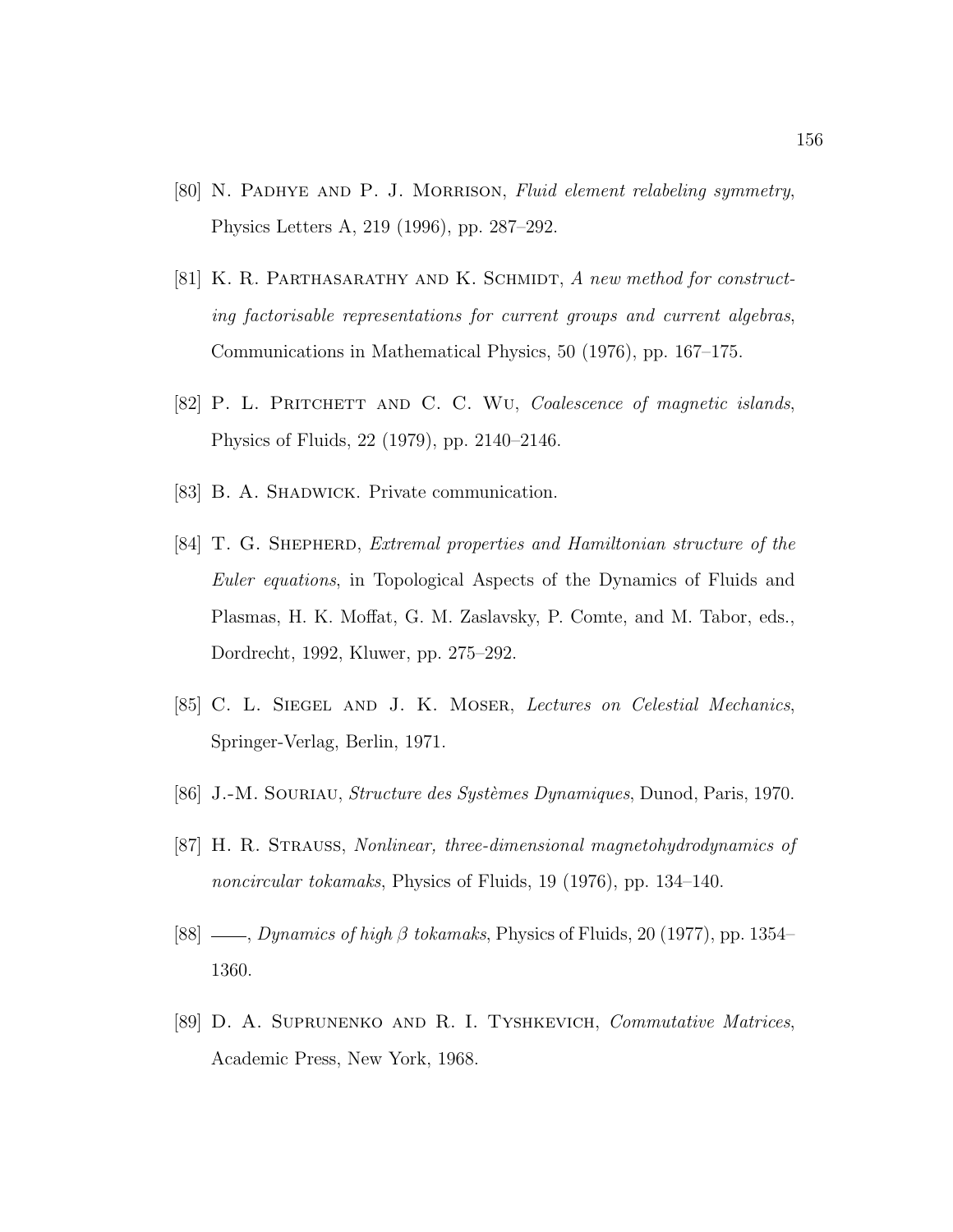- [90] J.-L. Thiffeault and P. J. Morrison, Invariants and labels in Lie– Poisson systems, Annals of the New York Academy of Sciences, 867 (1998). Also available as Institute for Fusion Studies report IFSR #815.
- [91] V. V. TROFIMOV, Introduction to Geometry of Manifolds with Symmetry, Kluwer, Dordrecht, 1994.
- [92] A. M. VINOGRADOV AND B. A. KUPERSHMIDT, The structure of Hamiltonian mechanics, Russian Mathematical Surveys, 32 (1977), pp. 177–243.
- [93] W. A. Newcomb in Appendix of I. B. Bernstein, *Waves in a plasma* in a magnetic field, Physical Review, 109 (1958), pp. 10–21.
- [94] A. Weinstein, Hamiltonian structure for drift waves and geostrophic *flow*, Physics of Fluids, 26 (1983), pp. 388–390.
- [95]  $\_\_\_\_\$  The local structure of Poisson manifolds, Journal of Differential Geometry, 18 (1983), pp. 523–557.
- [96] E. Weiss, Cohomology of Groups, Academic Press, New York, 1969.
- [97] V. Zeitlin, Finite-mode analogues of 2D ideal hydrodynamics: Coadjoint orbits and local canonical structure, Physica D, 49 (1991), pp. 353–362.
- [98]  $\_\_$ , On the structure of phase-space, Hamiltonian variables and statistical approach to the description of two-dimensional hydrodynamics and magnetohydrodynamics, Journal of Physics A, 25 (1992), pp. L171–5.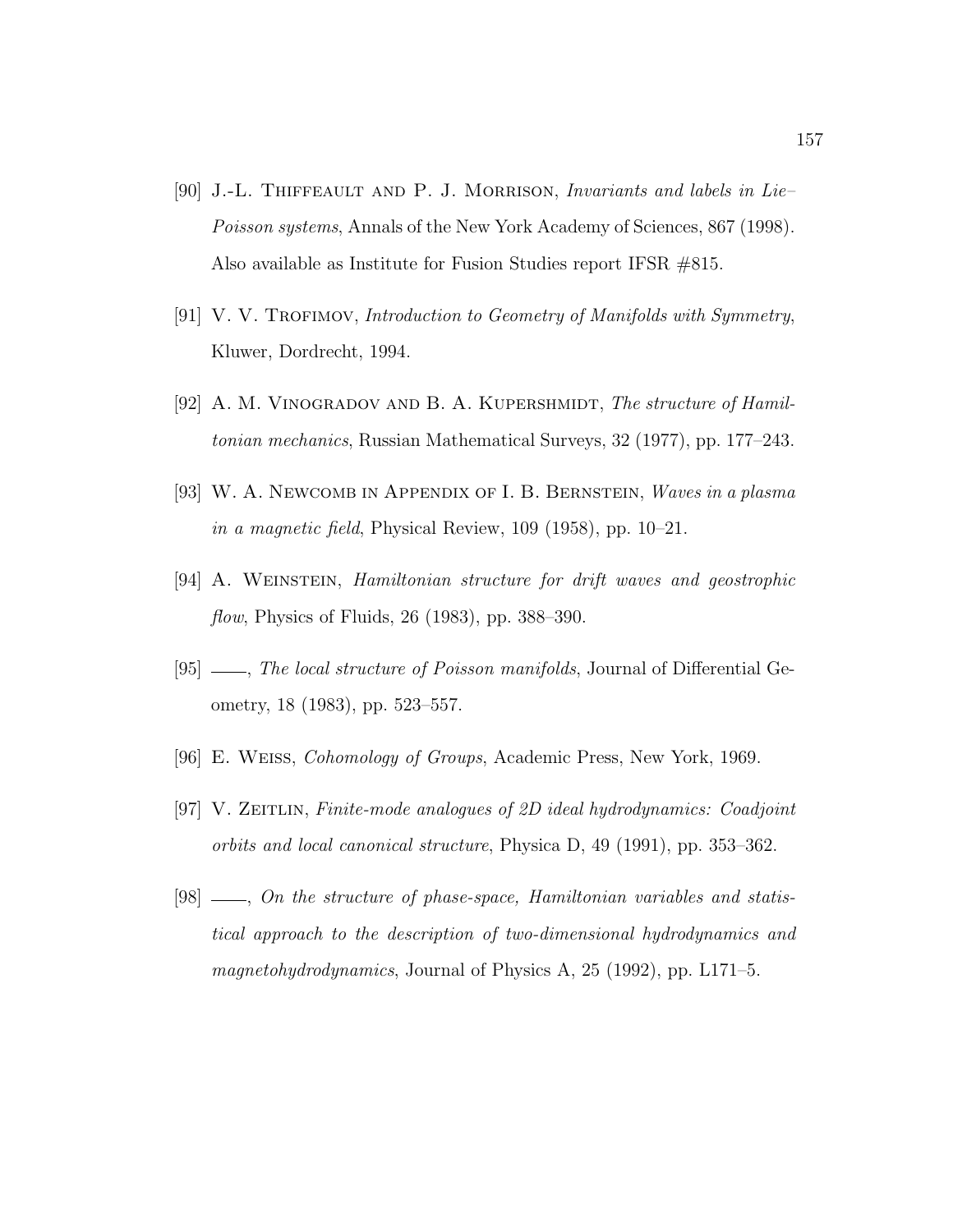# Index

acoustic resonance, 106, 136 action, 8, 23, 27, 48 adjoint, 35 coadjoint, 8 adjoint action, see action, adjoint advection as semidirect sum, 121 stability, 124 Alfvén solutions, 103 angular momentum, 12 analogy with vorticity, 121 Arnold's theorem, 100  $B_{\rho}^n(\mathfrak{g},V), 25$ bracket canonical, 13, 69 coadjoint, 8, 12, 69 for abstract extension, 31 for compressible reduced MHD, 17 for reduced MHD, 15 for the 2-D ideal fluid, 14 for the rigid body, 12 for n-tuples, 18–19, 38 inner, 7 Lie, 6 Lie–Poisson, 5, 7–8, 11 linearized, 75 matrix representation, 19 on the dual, 72 canonical bracket, see bracket, canonical Cartan–Killing form, 71 Casimir, 68 and null eigenvectors, 73 condition, 69, 70 finite-dimensional, 71–72 for a direct sum, 72 for compressible reduced MHD, 84–86 for Leibniz extension, 86–88 for nonsingular  $g$ , 77–80 for singular  $g$ , 81–84 for solvable extensions, 74, 80 physical interpretation, 85 Casimir invariant, see Casimir

classification, 38 abstract, 27, 33 and cohomology, 44 and complex transformations, 60 of low-order extensions, 57–65 of splitting extensions, 36–37  $C^n(\mathfrak{g}, V)$ , 24 coadjoint action, see action, coadjoint coadjoint bracket, see bracket, coadjoint coadjoint orbit, 10, 36, 120 coboundary, 25, 49–51 operator, 24 removing, 50 cochain, 23 cocycle, 25, 46, 48 coextension, 80 for Leibniz extension, 86 cohomology application to extensions, 25 group, 25 of Lie algebras, 23–25 compressible reduced MHD, 16 stability, 101–107 current, 15 δW criterion, see stability, δW derivation property, 7 derived series, 45 direct sum, see extension, direct sum Dirichlet's theorem, 98 dual, 6 dynamical accessibility, 107–111 and 2-D Euler, 111 and advection, 124 and general extensions, 128 and reduced MHD, 112 and semidirect sums, 117 underlying physics, 121 energy-Casimir method, 100 equations of motion, 9, 11 for compressible reduced MHD, 17 for reduced MHD, 15 for the 2-D ideal fluid, 14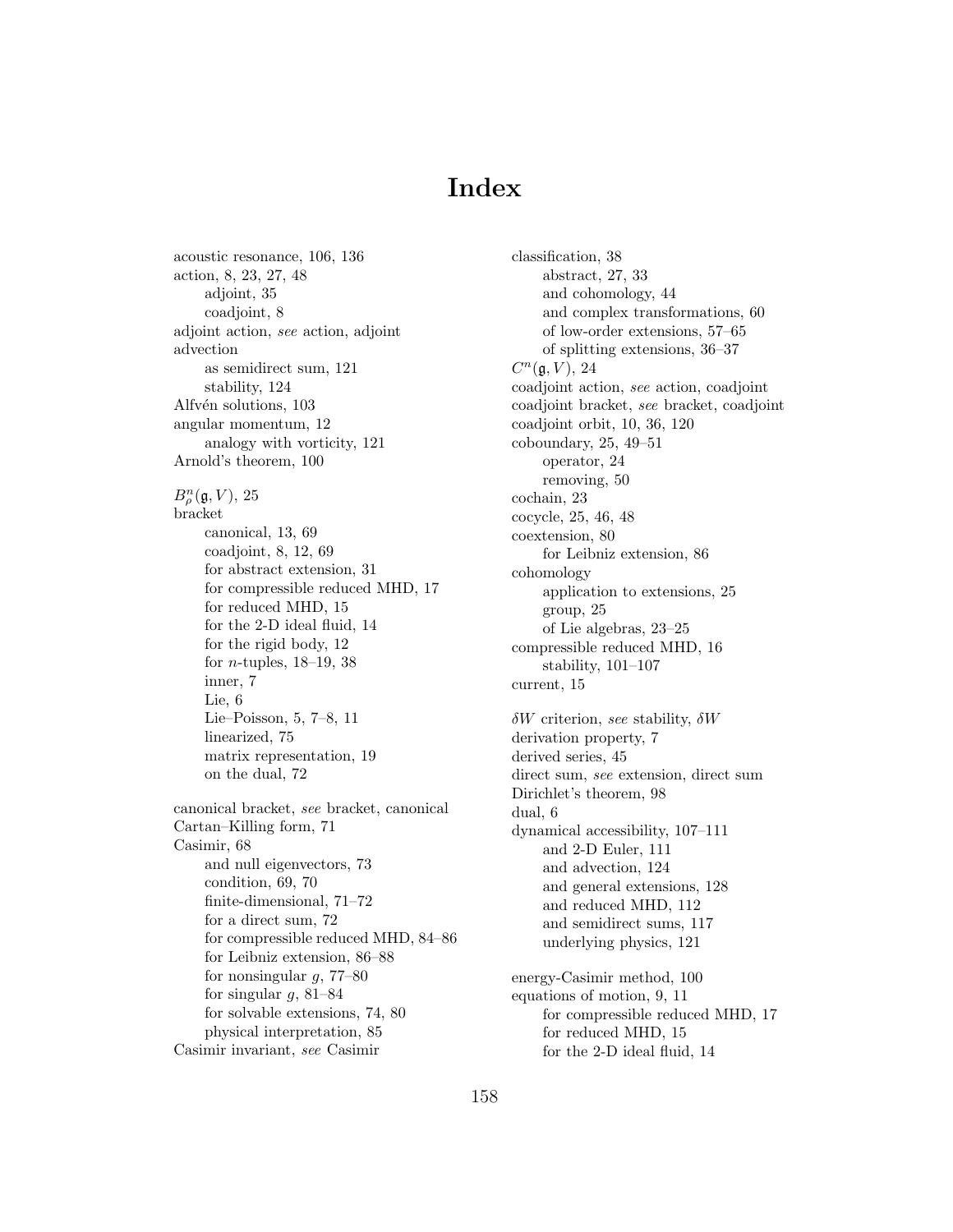for the rigid body, 12 equivalent extensions, 29–30 Euclidean group, see semidirect sum Euler's equation for the 2–D ideal fluid, see equations of motion for the rigid body, see equations of motion exact sequence, see sequence, exact extension, 2, 14–20 abstract, 26 connection to cohomology, 44 direct sum, 39–42 equivalence of, 29–30 Leibniz, 54–57, 65–67 low-order, 57 lower-triangular structure, 43–44 order of, 38 pure semidirect, 54 representation by matrices, 19, 38 semidirect, 53 solvable, 47 free energy, 101 functional, 6 Green's function, 14 Hamiltonian, 11

for compressible reduced MHD, 16 for reduced MHD, 15 for the 2-D ideal fluid, 13 for the rigid body, 12 system, 11 heavy top, see rigid body  $H_{\rho}^{n}(\mathfrak{g},V),$  see cohomology group homomorphism, 23, 26

ideal, 43

Jacobi identity, 6, 9, 18, 20, 143

Kelvin–Stuart cat's eye, 103, 117, see also magnetic islands

Leibniz extension, see extension, Leibniz Leibniz rule, 7 Lie algebra, 6 Lie algebra extension, see extension Lie bracket, see bracket, Lie

Lie–Poisson bracket, see bracket, Lie–Poisson Lie–Poisson system, 1, 11 lower central series, 45 magnetic flux, 15 magnetic islands, 116–117 manifold Poisson, see Poisson manifold metric, 12, 14 MHD, see reduced MHD and compressible reduced MHD module, 23 moment of inertia, 12 Moore–Penrose inverse, see pseudoinverse nilpotent algebra, 45 n-tuples, 18, 38 algebra of, 14 bracket, see bracket for n-tuples order of extension, see extension, order of pairing, 7, 11, 13, 15 Poisson manifold, 7 Poisson structure, 7 pseudoinverse, 81 Q\*Bert extension, see extension, Leibniz reduced MHD, 14 stability, 112–115 reduction, 5 resonance, 102, 106, 136, 139 rigid body, 2, 11, 120 heavy top, 3, 35, 121 rotation group, see SO(3) semidirect extension, see semidirect sum semidirect product, 36 semidirect sum, 15, 34–36 and advection, 121 and dynamical accessibility, 120 and Euclidean group, 35 classification, 36 labeling of, 53, 70 semisimple algebra, 46, 47 appending to solvable, 52–54 sequence exact, 26 short five lemma, 33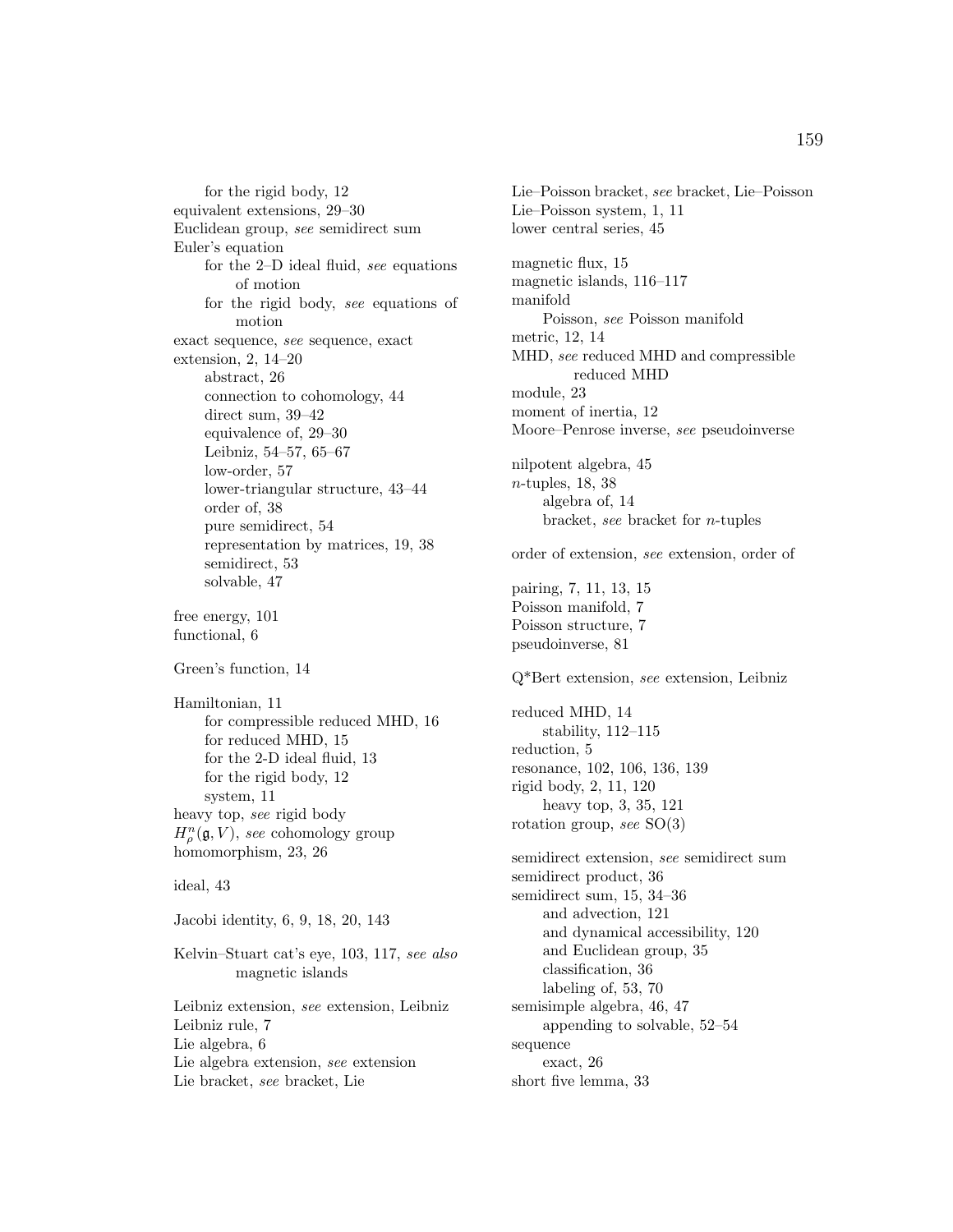S O(3), 10, 11 so(3), 11 solvable algebra, 45 splitting, see semidirect sum stabilit y , 96–97  $\delta W$  criterion, 100 formal vs nonlinear, 99 streamfunction, 14, 15, 121 structure constants, 11

trajectory , 10 t wo-dimensional ideal fluid, 12

vorticity, 13 analogy with angular momentum, 121

 $Z_\rho^n(\mathfrak{g},V), 25$